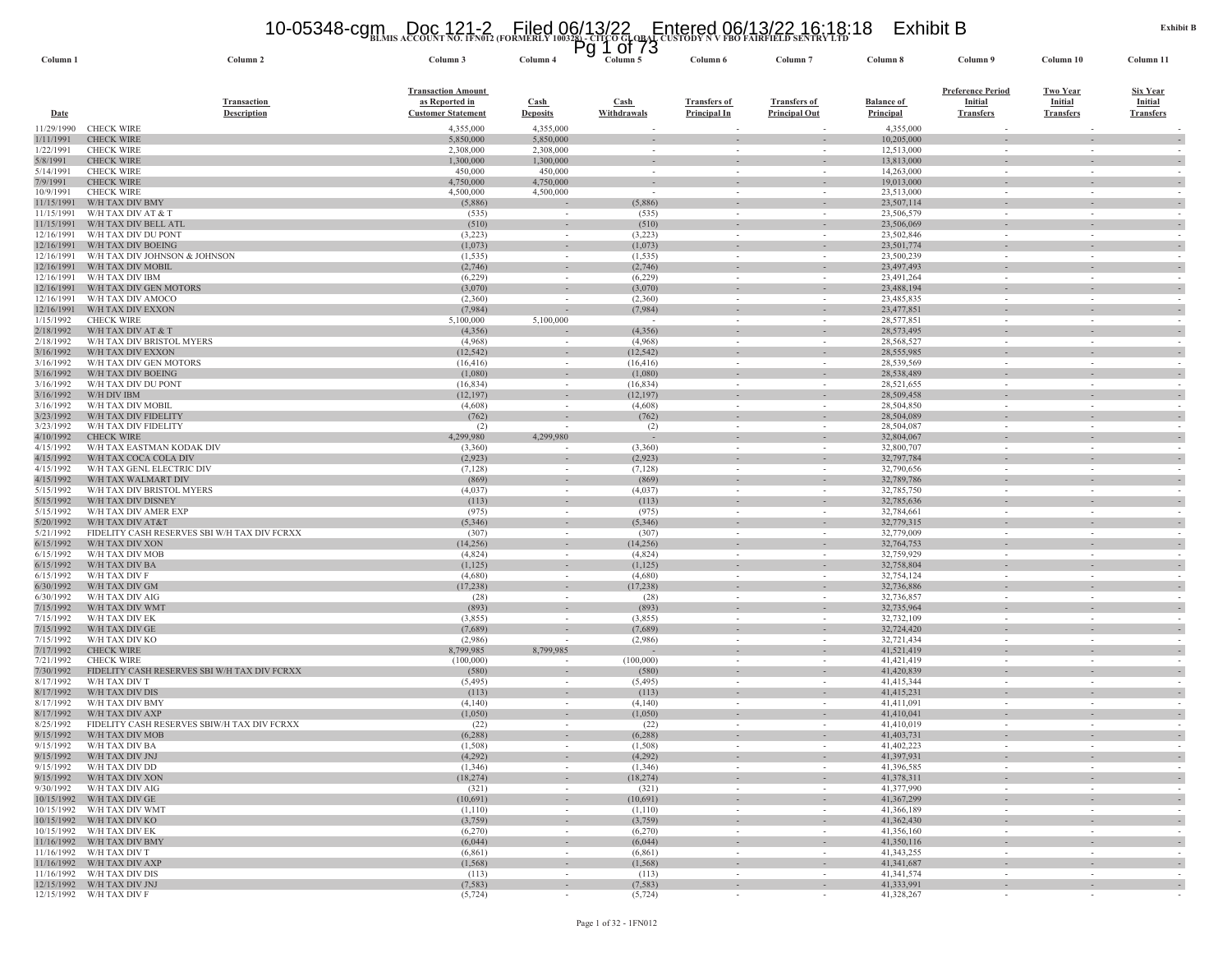#### **BLMIS ACCOUNT NO. 1FN012 (FORMERLY 100328) - CITCO GLOBAL CUSTODY N V FBO FAIRFIELD SENTRY LTD** 10-05348-cgm Doc 121-2 Filed 06/13/22 Entered 06/13/22 16:18:18 Exhibit B Pg 2 of 73

| Column <sub>1</sub>      | Column <sub>2</sub>                                             | Column 3                  | Column 4                                             | Column 5              | Column 6            | Column <sup>'</sup>                | Column 8                 | Column 9                 | Column 10                | Column 11                |
|--------------------------|-----------------------------------------------------------------|---------------------------|------------------------------------------------------|-----------------------|---------------------|------------------------------------|--------------------------|--------------------------|--------------------------|--------------------------|
|                          |                                                                 | <b>Transaction Amount</b> |                                                      |                       |                     |                                    |                          | <b>Preference Period</b> | <b>Two Year</b>          | <b>Six Year</b>          |
|                          | <b>Transaction</b>                                              | as Reported in            | <b>Cash</b>                                          | <b>Cash</b>           | <b>Transfers of</b> | <b>Transfers of</b>                | <b>Balance of</b>        | <b>Initial</b>           | Initial                  | <b>Initial</b>           |
| <b>Date</b>              | <b>Description</b>                                              | <b>Customer Statement</b> | <b>Deposits</b>                                      | Withdrawals           | <b>Principal In</b> | <b>Principal Out</b>               | Principal                | <b>Transfers</b>         | <b>Transfers</b>         | <b>Transfers</b>         |
| 12/15/1992<br>12/15/1992 | W/H TAX DIV XON<br>W/H TAX DIV MOB                              | (26, 287)                 | $\sim$                                               | (26, 287)             |                     |                                    | 41,301,980<br>41,295,692 |                          |                          |                          |
| 12/15/1992               | W/H TAX DIV DO                                                  | (6,288)<br>(4,145)        | $\sim$                                               | (6, 288)<br>(4, 145)  |                     | $\overline{\phantom{a}}$           | 41,291,547               |                          | $\sim$                   |                          |
| 12/15/1992               | W/H TAX DIV BA                                                  | (2,303)                   | $\overline{\phantom{a}}$                             | (2,303)               |                     |                                    | 41,289,244               |                          | $\sim$                   |                          |
| 12/30/1992               | FIDELITY CASH RESERVES SBI W/H TAX DIV FCRXX                    | (588)                     | $\sim$                                               | (588)                 |                     |                                    | 41,288,656               |                          |                          |                          |
| 12/31/1992<br>12/31/1992 | W/H TAX DIV AIG<br>W/H TAX DIV KO                               | (989)<br>(3,759)          | $\sim$<br>$\overline{\phantom{a}}$                   | (989)<br>(3,759)      |                     | $\overline{\phantom{a}}$           | 41,287,667<br>41,283,908 | $\sim$                   |                          |                          |
| 1/15/1993                | W/H TAX DIV WMT                                                 | (1,611)                   |                                                      | (1,611)               |                     |                                    | 41,282,297               |                          |                          |                          |
| 1/15/1993                | W/H TAX DIV EK                                                  | (11, 835)                 | $\overline{\phantom{a}}$                             | (11, 835)             |                     |                                    | 41,270,462               |                          |                          |                          |
| 1/15/1993                | W/H TAX DIV MRK                                                 | (1,988)                   | $\sim$                                               | (1,988)               | $\sim$              | $\sim$                             | 41,268,475<br>41,251,049 | $\sim$                   | $\overline{\phantom{a}}$ | $\overline{\phantom{a}}$ |
| 1/15/1993<br>2/16/1993   | W/H TAX DIV GE<br>W/H TAX DIV T                                 | (17, 426)<br>(9, 484)     | $\overline{\phantom{a}}$<br>$\sim$                   | (17, 426)<br>(9, 484) | $\sim$              | $\sim$                             | 41,241,565               | $\sim$                   | $\sim$                   |                          |
| 2/16/1993                | W/H TAX DIV BMY                                                 | (12, 031)                 |                                                      | (12, 031)             |                     |                                    | 41,229,533               |                          |                          |                          |
| 3/1/1993                 | W/H TAX DIV F                                                   | (5,756)                   | $\sim$                                               | (5,756)               | $\sim$              | $\sim$                             | 41,223,777               | $\sim$                   | $\sim$                   | $\sim$                   |
| 3/5/1993<br>3/9/1993     | W/H TAX DIV BA<br>W/H TAX DIV JNJ                               | (2,316)<br>(7,608)        | $\sim$                                               | (2,316)<br>(7,608)    | $\sim$              | $\overline{\phantom{a}}$           | 41,221,461<br>41,213,853 | $\sim$                   | $\sim$                   |                          |
| 3/10/1993                | W/H TAX DIV MOB                                                 | (6, 331)                  | $\sim$                                               | (6, 331)              |                     |                                    | 41,207,522               |                          |                          |                          |
| 3/10/1993                | W/H TAX DIV IBM                                                 | (44)                      | $\overline{\phantom{a}}$                             | (44)                  | $\sim$              | $\overline{\phantom{a}}$           | 41,207,478               | $\sim$                   | $\overline{\phantom{a}}$ |                          |
| 3/10/1993                | W/H TAX DIV XON                                                 | (26, 423)                 | $\sim$                                               | (26, 423)             |                     | $\sim$                             | 41,181,055               |                          |                          |                          |
| 3/10/1993<br>3/15/1993   | W/H TAX DIV GM<br>W/H TAX DIV DD                                | (22)<br>(4,180)           | $\overline{\phantom{a}}$                             | (22)<br>(4,180)       |                     |                                    | 41,181,033<br>41,176,853 |                          |                          |                          |
| 3/15/1993                | FIDELITY CASH RESERVES SBI W/H TAX DIV FCRXX                    | (600)                     |                                                      | (600)                 |                     |                                    | 41,176,252               |                          |                          |                          |
| 3/19/1993                | W/H TAX DIV AIG                                                 | (1,181)                   | $\overline{\phantom{a}}$                             | (1,181)               |                     |                                    | 41,175,071               |                          |                          |                          |
| 3/31/1993                | W/H TAX DIV PEP                                                 | (454)                     | $\sim$                                               | (454)                 |                     | $\overline{\phantom{a}}$           | 41,174,617               | $\sim$                   | $\overline{\phantom{a}}$ |                          |
| 4/1/1993<br>4/1/1993     | W/H TAX DIV EK<br>W/H TAX DIV KO                                | (12, 870)<br>(5,511)      | $\overline{\phantom{a}}$<br>$\overline{\phantom{a}}$ | (12, 870)<br>(5,511)  |                     | $\overline{\phantom{a}}$<br>$\sim$ | 41,161,747<br>41,156,236 | $\sim$                   | $\sim$                   |                          |
| 4/1/1993                 | W/H TAX DIV S                                                   | (559)                     | $\overline{\phantom{a}}$                             | (559)                 |                     |                                    | 41,155,677               |                          |                          |                          |
| 4/5/1993                 | <b>CHECK WIRE</b>                                               | 6,000,000                 | 6,000,000                                            |                       | $\sim$              | $\sim$                             | 47,155,677               | $\sim$                   | $\overline{\phantom{a}}$ | $\overline{\phantom{a}}$ |
| 4/12/1993                | W/H TAX DIV WMT                                                 | (1,178)                   |                                                      | (1,178)               |                     | $\overline{\phantom{a}}$           | 47,154,499               |                          |                          |                          |
| 4/20/1993<br>4/26/1993   | FIDELITY CASH RESERVES SBI W/H TAX DIV FCRXX<br>W/H TAX DIV GE  | (69)<br>(19,628)          | $\overline{\phantom{a}}$                             | (69)<br>(19,628)      |                     |                                    | 47,154,430<br>47,134,802 |                          |                          |                          |
| 5/3/1993                 | W/H TAX DIV T                                                   | (11, 321)                 | $\sim$                                               | (11,321)              | $\sim$              | $\sim$                             | 47,123,481               | $\sim$                   | $\sim$                   | $\sim$                   |
| 5/10/1993                | FIDELITY CASH RESERVES SBI W/H TAX DIV FCRXX                    | (134)                     | $\sim$                                               | (134)                 |                     | $\sim$                             | 47,123,348               |                          |                          |                          |
| 5/20/1993                | W/H TAX DIV DIS                                                 | (173)                     | $\overline{\phantom{a}}$                             | (173)                 |                     |                                    | 47,123,175               |                          |                          |                          |
| 6/1/1993<br>6/1/1993     | W/H TAX DIV AXP<br>W/H TAX DIV F                                | (524)<br>(6,832)          | $\overline{\phantom{a}}$<br>$\sim$                   | (524)<br>(6, 832)     | $\sim$              | $\sim$                             | 47,122,650<br>47,115,819 | $\sim$                   | $\sim$                   |                          |
| 6/8/1993                 | FIDELITY CASH RESERVES SBI W/H TAX DIV FCRXX                    | (191)                     | $\sim$                                               | (191)                 | $\sim$              | $\sim$                             | 47,115,628               | $\sim$                   | $\sim$                   | $\overline{\phantom{a}}$ |
| 6/14/1993                | W/H TAX DIV MMM                                                 | (3,884)                   |                                                      | (3,884)               |                     |                                    | 47,111,744               |                          |                          |                          |
| 6/18/1993<br>6/30/1993   | W/H TAX DIV MCD<br>W/H TAX DIV PEP                              | (755)<br>(2,995)          | $\overline{\phantom{a}}$                             | (755)<br>(2,995)      |                     | $\overline{\phantom{a}}$           | 47,110,989<br>47,107,994 |                          |                          |                          |
| 7/1/1993                 | W/H TAX DIV KO                                                  | (5,236)                   | $\sim$<br>$\overline{\phantom{a}}$                   | (5,236)               |                     | $\overline{\phantom{a}}$           | 47,102,758               | $\sim$                   | $\sim$                   |                          |
| 7/1/1993                 | W/H TAX DIV EK                                                  | (3,510)                   | $\sim$                                               | (3,510)               | $\sim$              | $\sim$                             | 47,099,248               | $\sim$                   | $\overline{\phantom{a}}$ | $\sim$                   |
| 7/1/1993                 | W/H TAX DIV MRK                                                 | (5,850)                   | $\sim$                                               | (5,850)               |                     |                                    | 47,093,398               |                          |                          |                          |
| 7/1/1993<br>7/2/1993     | W/H TAX DIV S<br>W/H TAX DIV SLB                                | (2,808)<br>(2,106)        | $\sim$                                               | (2,808)<br>(2,106)    |                     |                                    | 47,090,590<br>47,088,484 |                          |                          |                          |
| 7/9/1993                 | W/H TAX DIV WMT                                                 | (1,693)                   | $\sim$                                               | (1,693)               | $\sim$              | $\sim$                             | 47,086,791               | $\sim$                   | $\sim$                   | $\sim$                   |
| 7/22/1993                | FIDELITY CASH RESERVES SBI W/H TAX DIV FCRXX                    | (426)                     | $\sim$                                               | (426)                 |                     | $\overline{\phantom{a}}$           | 47,086,365               |                          |                          |                          |
| 7/26/1993                | W/H TAX DIV GE                                                  | (10, 319)                 | $\sim$                                               | (10,319)              |                     | $\sim$                             | 47,076,045               |                          |                          |                          |
| 8/2/1993<br>8/2/1993     | W/H TAX DIV T<br>W/H TAX DIV BMY                                | (9,391)<br>(6, 817)       | $\overline{\phantom{a}}$<br>$\sim$                   | (9, 391)<br>(6, 817)  | $\sim$              | $\sim$                             | 47,066,654<br>47,059,837 | $\sim$                   | $\sim$                   |                          |
| 8/2/1993                 | W/H TAX DIV AIT                                                 | (4,355)                   | $\sim$                                               | (4,355)               | $\sim$              | $\sim$                             | 47,055,482               | $\sim$                   | $\sim$                   | $\sim$                   |
| 8/2/1993                 | W/H TAX DIV SEL                                                 | (6, 344)                  |                                                      | (6, 344)              |                     |                                    | 47,049,138               |                          |                          |                          |
| 8/10/1993<br>8/16/1993   | W/H TAX DIV AXP<br>FIDELITY CASH RESERVES SBI W/H TAX DIV FCRXX | (2,360)<br>(33)           | $\overline{\phantom{a}}$<br>$\overline{\phantom{a}}$ | (2,360)<br>(33)       | $\sim$              | $\overline{\phantom{a}}$           | 47,046,778<br>47,046,745 | $\sim$                   | $\sim$<br>$\sim$         |                          |
| 8/20/1993                | W/H TAX DIV DIS                                                 | (740)                     | $\sim$                                               | (740)                 |                     |                                    | 47,046,005               |                          |                          |                          |
| 9/1/1993                 | W/H TAX DIV F                                                   | (4,914)                   | $\sim$                                               | (4,914)               |                     | $\overline{\phantom{a}}$           | 47,041,091               | $\sim$                   |                          |                          |
| 9/10/1993                | W/H TAX DIV XON                                                 | (21, 228)                 | $\overline{\phantom{a}}$                             | (21, 228)             |                     | $\overline{\phantom{a}}$           | 47,019,863               |                          |                          |                          |
| 9/10/1993<br>9/10/1993   | W/H TAX DIV AN<br>W/H TAX DIV IBM                               | (6,757)<br>(3,071)        | $\sim$<br>$\sim$                                     | (6,757)<br>(3,071)    |                     |                                    | 47,013,106<br>47,010,035 |                          |                          |                          |
|                          | 9/10/1993 W/H TAX DIV MOB                                       | (7, 862)                  |                                                      | (7, 862)              |                     |                                    | 47,002,172               |                          |                          |                          |
|                          | 9/13/1993 W/H TAX DIV DD                                        | (6, 486)                  | $\sim$                                               | (6, 486)              | $\sim$              | $\sim$                             | 46,995,686               | $\sim$                   | $\sim$                   | $\sim$                   |
|                          | 9/15/1993 W/H TAX DIV ARC                                       | (6, 596)                  | $\sim$                                               | (6, 596)              | $\sim$              | $\sim$                             | 46,989,090               | $\sim$                   | $\sim$                   | $\sim$                   |
|                          | 9/17/1993 W/H TAX DIV AIG<br>9/17/1993 W/H TAX DIV MCD          | (718)<br>(772)            | $\overline{\phantom{a}}$<br>$\sim$                   | (718)<br>(772)        | $\sim$              | $\sim$                             | 46,988,372<br>46,987,599 | $\sim$                   | $\sim$                   | $\sim$                   |
|                          | 9/24/1993 FIDELITY CASH RESERVES SBI W/H TAX DIV FCRXX          | (162)                     | $\sim$                                               | (162)                 | $\sim$              | $\sim$                             | 46,987,437               | $\sim$                   | $\sim$                   | $\sim$                   |
| 9/30/1993                | W/H TAX DIV PEP                                                 | (2,681)                   | $\sim$                                               | (2,681)               | $\sim$              | $\sim$                             | 46,984,756               | $\sim$                   | $\sim$                   | $\sim$                   |
|                          | 10/1/1993 W/H TAX DIV MRK                                       | (7, 374)                  | $\sim$                                               | (7, 374)              | $\sim$              | $\sim$                             | 46,977,383               | $\sim$                   | $\overline{\phantom{a}}$ | $\sim$                   |
|                          | 10/1/1993 W/H TAX DIV KO<br>10/1/1993 W/H TAX DIV EK            | (4,884)<br>(3,591)        | $\sim$<br>$\sim$                                     | (4,884)<br>(3,591)    | $\sim$<br>$\sim$    | $\overline{\phantom{a}}$<br>$\sim$ | 46,972,499<br>46,968,908 | $\sim$<br>$\sim$         | $\sim$<br>$\sim$         | $\sim$<br>$\sim$         |
| 10/1/1993                | W/H TAX DIV S                                                   | (2,873)                   | $\sim$                                               | (2,873)               | $\sim$              | $\overline{\phantom{a}}$           | 46,966,035               | $\sim$                   | $\overline{\phantom{a}}$ |                          |
|                          | 10/4/1993 W/H TAX DIV WMT                                       | (1,400)                   | $\sim$                                               | (1,400)               | $\sim$              | $\sim$                             | 46,964,635               | $\sim$                   | $\sim$                   | $\sim$                   |
|                          | 10/13/1993 W/H TAX DIV HWP<br>10/25/1993 W/H TAX DIV GE         | (1,197)<br>(12,066)       | $\sim$                                               | (1,197)<br>(12,066)   | $\sim$              | $\sim$                             | 46,963,438<br>46,951,372 | $\sim$                   | $\sim$                   | $\sim$<br>$\omega$       |
|                          |                                                                 |                           |                                                      |                       |                     |                                    |                          |                          |                          |                          |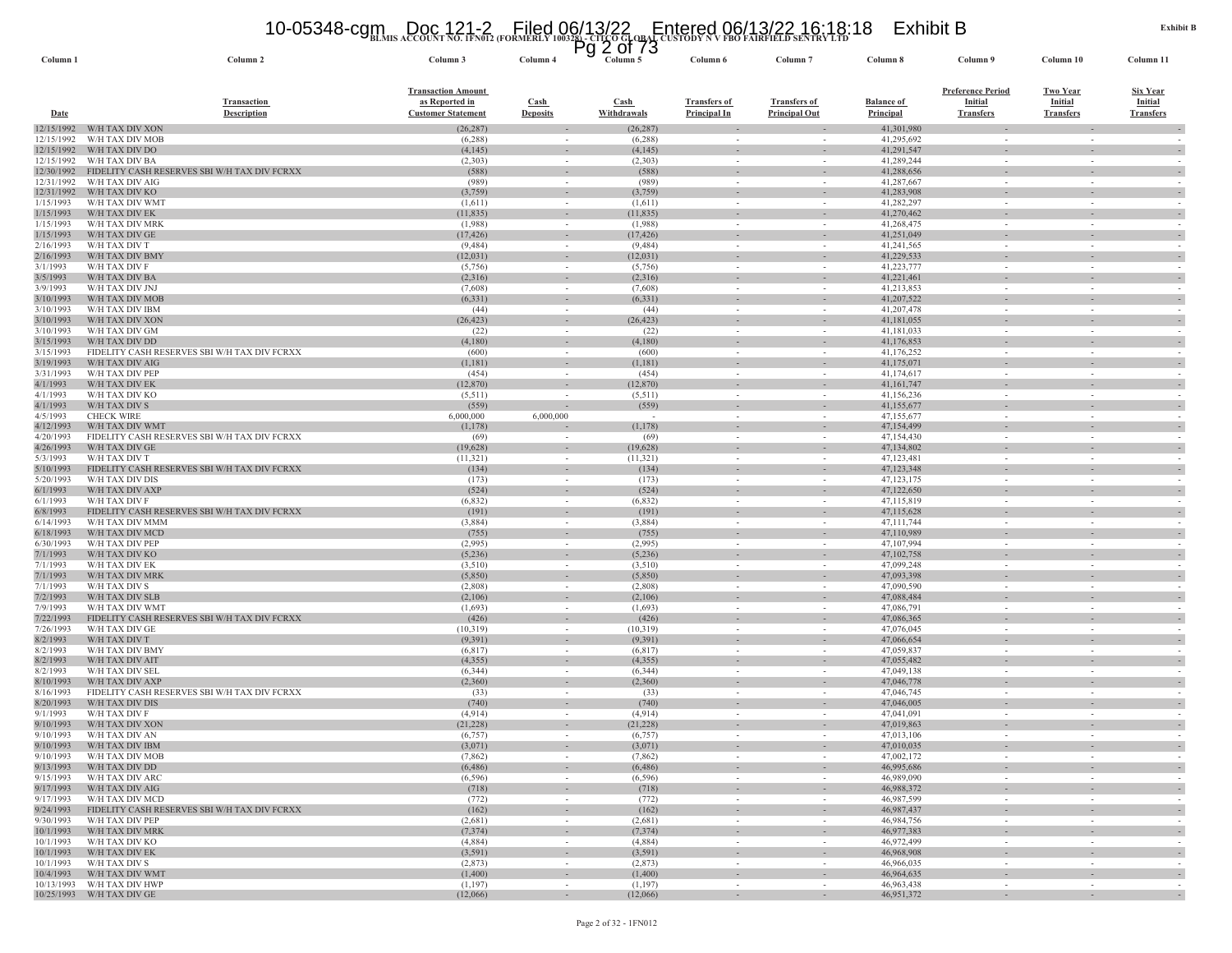#### **BLMIS ACCOUNT NO. 1FN012 (FORMERLY 100328) - CITCO GLOBAL CUSTODY N V FBO FAIRFIELD SENTRY LTD** 10-05348-cgm Doc 121-2 Filed 06/13/22 Entered 06/13/22 16:18:18 Exhibit B Pg 3 of 73

| Column <sub>1</sub>      | Column 2                                                        | Column 3                                    | Column <sub>4</sub>                                  | Column 5                 | Column 6                           | Column                                                                                                                                                                                                                                                                                                                                                                                                                                                                     | Column 8                   | Column 9                                             | Column 10                                            | Column 11                  |
|--------------------------|-----------------------------------------------------------------|---------------------------------------------|------------------------------------------------------|--------------------------|------------------------------------|----------------------------------------------------------------------------------------------------------------------------------------------------------------------------------------------------------------------------------------------------------------------------------------------------------------------------------------------------------------------------------------------------------------------------------------------------------------------------|----------------------------|------------------------------------------------------|------------------------------------------------------|----------------------------|
|                          | <b>Transaction</b>                                              | <b>Transaction Amount</b><br>as Reported in | Cash                                                 | <b>Cash</b>              | <b>Transfers of</b>                | <b>Transfers of</b>                                                                                                                                                                                                                                                                                                                                                                                                                                                        | <b>Balance of</b>          | <b>Preference Period</b><br>Initial                  | <b>Two Year</b><br><b>Initial</b>                    | <b>Six Year</b><br>Initial |
| Date                     | Description                                                     | <b>Customer Statement</b>                   | <b>Deposits</b>                                      | Withdrawals              | <b>Principal In</b>                | <b>Principal Out</b>                                                                                                                                                                                                                                                                                                                                                                                                                                                       | Principal                  | <b>Transfers</b>                                     | <b>Transfers</b>                                     | <b>Transfers</b>           |
| 11/1/1993<br>11/1/1993   | W/H TAX DIV BEL<br>W/H TAX DIV AIT                              | (6, 444)<br>(6,617)                         |                                                      | (6, 444)<br>(6, 617)     |                                    |                                                                                                                                                                                                                                                                                                                                                                                                                                                                            | 46,944,928<br>46,938,311   | $\overline{\phantom{a}}$                             |                                                      |                            |
| 11/1/1993                | W/H TAX DIV T                                                   | (9, 522)                                    | $\sim$                                               | (9, 522)                 |                                    | $\overline{\phantom{a}}$                                                                                                                                                                                                                                                                                                                                                                                                                                                   | 46,928,789                 | $\overline{\phantom{a}}$                             | $\overline{\phantom{a}}$                             |                            |
| 11/1/1993                | W/H TAX DIV BMY                                                 | (8,656)                                     | $\overline{\phantom{a}}$                             | (8,656)                  |                                    | $\overline{\phantom{a}}$                                                                                                                                                                                                                                                                                                                                                                                                                                                   | 46,920,133                 | $\overline{\phantom{a}}$                             | $\overline{\phantom{a}}$                             |                            |
| 11/10/1993<br>11/19/1993 | FIDELITY CASH RESERVES SBI W/H TAX DIV FCRXX<br>W/H TAX DIV DIS | (443)<br>(751)                              | $\sim$                                               | (443)<br>(751)           |                                    |                                                                                                                                                                                                                                                                                                                                                                                                                                                                            | 46,919,690<br>46,918,939   | $\sim$                                               |                                                      |                            |
| 12/1/1993                | W/H TAX DIV F                                                   | (483)                                       | $\sim$                                               | (483)                    | $\sim$                             | $\sim$                                                                                                                                                                                                                                                                                                                                                                                                                                                                     | 46,918,455                 | $\sim$                                               |                                                      |                            |
| 12/1/1993                | W/H TAX DIV INT                                                 | (4,833)                                     | $\overline{\phantom{a}}$                             | (4, 833)                 |                                    |                                                                                                                                                                                                                                                                                                                                                                                                                                                                            | 46,913,622                 | $\overline{\phantom{a}}$                             |                                                      |                            |
| 12/7/1993<br>12/10/1993  | W/H TAX DIV JNJ<br>W/H TAX DIV XON                              | (4,398)<br>(19, 139)                        | $\sim$<br>$\overline{\phantom{a}}$                   | (4,398)<br>(19, 139)     |                                    | $\sim$                                                                                                                                                                                                                                                                                                                                                                                                                                                                     | 46,909,224<br>46,890,086   | $\sim$                                               |                                                      |                            |
| 12/10/1993               | W/H TAX DIV GM                                                  | (1,936)                                     | $\sim$                                               | (1,936)                  | $\sim$                             | $\overline{\phantom{a}}$                                                                                                                                                                                                                                                                                                                                                                                                                                                   | 46,888,150                 | $\overline{\phantom{a}}$                             | $\sim$                                               |                            |
| 12/10/1993               | W/H TAX DIV S                                                   | (2,921)                                     | $\sim$                                               | (2,921)                  |                                    | $\sim$                                                                                                                                                                                                                                                                                                                                                                                                                                                                     | 46,885,229                 | $\sim$                                               |                                                      |                            |
| 12/10/1993<br>12/10/1993 | W/H TAX DIV MOB<br>W/H TAX DIV IBM                              | (8,216)<br>(3,021)                          | $\sim$<br>$\sim$                                     | (8,216)<br>(3,021)       |                                    | $\sim$<br>$\overline{\phantom{a}}$                                                                                                                                                                                                                                                                                                                                                                                                                                         | 46,877,013<br>46,873,992   | $\sim$                                               |                                                      |                            |
| 12/10/1993               | W/H TAX DIV AN                                                  | (5,316)                                     | $\overline{\phantom{a}}$                             | (5,316)                  |                                    | $\overline{\phantom{a}}$                                                                                                                                                                                                                                                                                                                                                                                                                                                   | 46,868,676                 | $\overline{\phantom{a}}$                             |                                                      |                            |
| 12/13/1993               | W/H TAX DIV MMM                                                 | (4,056)                                     | $\sim$                                               | (4,056)                  | $\sim$                             | $\overline{\phantom{a}}$                                                                                                                                                                                                                                                                                                                                                                                                                                                   | 46,864,619                 | $\overline{\phantom{a}}$                             | $\sim$                                               |                            |
| 12/14/1993               | FIDELITY CASH RESERVES SBI W/H TAX DIV FCRXX                    | (38)                                        |                                                      | (38)                     |                                    |                                                                                                                                                                                                                                                                                                                                                                                                                                                                            | 46,864,582                 |                                                      |                                                      |                            |
| 12/14/1993<br>12/15/1993 | W/H TAX DIV DD<br>W/H TAX DIV KC                                | (7, 443)<br>(4,985)                         | $\overline{\phantom{a}}$<br>$\sim$                   | (7, 443)<br>(4,985)      | $\overline{\phantom{a}}$<br>$\sim$ | $\overline{\phantom{a}}$<br>$\sim$                                                                                                                                                                                                                                                                                                                                                                                                                                         | 46,857,139<br>46,852,154   | $\overline{\phantom{a}}$<br>$\overline{\phantom{a}}$ | $\overline{\phantom{a}}$<br>$\overline{\phantom{a}}$ |                            |
| 12/15/1993               | W/H TAX DIV ARC                                                 | (3,360)                                     | $\overline{\phantom{a}}$                             | (3,360)                  |                                    |                                                                                                                                                                                                                                                                                                                                                                                                                                                                            | 46,848,794                 | $\overline{\phantom{a}}$                             |                                                      |                            |
| 12/17/1993               | W/H TAX DIV MCD                                                 | (788)                                       | $\sim$                                               | (788)                    | $\sim$                             | $\overline{\phantom{a}}$                                                                                                                                                                                                                                                                                                                                                                                                                                                   | 46,848,006                 | $\sim$                                               | $\overline{\phantom{a}}$                             |                            |
| 12/17/1993<br>1/3/1994   | W/H TAX DIV AIG<br>W/H TAX DIV S                                | (733)<br>(2,921)                            | $\sim$<br>$\sim$                                     | (733)<br>(2,921)         |                                    |                                                                                                                                                                                                                                                                                                                                                                                                                                                                            | 46,847,273<br>46,844,352   | $\sim$                                               |                                                      |                            |
| 1/3/1994                 | W/H TAX DIV EK                                                  | (3,665)                                     | $\overline{\phantom{a}}$                             | (3,665)                  |                                    |                                                                                                                                                                                                                                                                                                                                                                                                                                                                            | 46,840,687                 |                                                      |                                                      |                            |
| 1/3/1994                 | W/H TAX DIV MRK                                                 | (7, 526)                                    | $\sim$                                               | (7, 526)                 | $\sim$                             | $\overline{\phantom{a}}$                                                                                                                                                                                                                                                                                                                                                                                                                                                   | 46,833,161                 | $\overline{\phantom{a}}$                             | $\sim$                                               |                            |
| 1/3/1994                 | W/H TAX DIV PEP                                                 | (2,737)                                     | $\sim$                                               | (2,737)                  |                                    |                                                                                                                                                                                                                                                                                                                                                                                                                                                                            | 46,830,424                 | $\sim$                                               |                                                      |                            |
| 1/5/1994<br>1/11/1994    | W/H TAX DIV WMT<br><b>CHECK WIRE</b>                            | (1, 429)<br>9,000,000                       | $\overline{\phantom{a}}$<br>9,000,000                | (1, 429)                 |                                    | $\sim$                                                                                                                                                                                                                                                                                                                                                                                                                                                                     | 46,828,995<br>55,828,995   | $\sim$                                               | $\sim$                                               |                            |
| 1/11/1994                | FIDELITY CASH RESERVES SBI                                      | (101)                                       |                                                      | (101)                    | $\sim$                             | $\sim$                                                                                                                                                                                                                                                                                                                                                                                                                                                                     | 55,828,894                 | $\sim$                                               | $\sim$                                               |                            |
| 1/20/1994                | <b>CHECK WIRE</b>                                               | 500,000                                     | 500,000                                              |                          | $\sim$                             | $\overline{\phantom{a}}$                                                                                                                                                                                                                                                                                                                                                                                                                                                   | 56,328,894                 | $\sim$                                               | $\sim$                                               |                            |
| 1/31/1994                | CXL 12/10/93<br>W/H TAX DIV BEL                                 | 2,921                                       |                                                      | 2,921                    |                                    |                                                                                                                                                                                                                                                                                                                                                                                                                                                                            | 56,331,815                 |                                                      |                                                      |                            |
| 2/1/1994<br>2/10/1994    | <b>CHECK WIRE</b>                                               | (6, 443)<br>2,500,000                       | 2,500,000                                            | (6, 443)                 | $\sim$                             | $\overline{\phantom{a}}$<br>$\overline{\phantom{a}}$                                                                                                                                                                                                                                                                                                                                                                                                                       | 56, 325, 373<br>58,825,373 | $\overline{\phantom{a}}$<br>$\overline{\phantom{a}}$ | $\sim$<br>$\overline{\phantom{a}}$                   |                            |
| 2/15/1994                | FIDELITY CASH RESERVES SBI                                      | (15)                                        |                                                      | (15)                     |                                    |                                                                                                                                                                                                                                                                                                                                                                                                                                                                            | 58,825,358                 | $\overline{\phantom{a}}$                             |                                                      |                            |
| 2/18/1994                | W/H TAX DIV DIS                                                 | (664)                                       | $\overline{\phantom{a}}$                             | (664)                    |                                    | $\overline{\phantom{a}}$                                                                                                                                                                                                                                                                                                                                                                                                                                                   | 58,824,693                 | $\sim$                                               |                                                      |                            |
| 3/1/1994<br>3/1/1994     | W/H TAX DIV INTO<br>W/H TAX DIV F                               | (519)<br>(4,615)                            | $\overline{\phantom{a}}$<br>$\overline{\phantom{a}}$ | (519)<br>(4,615)         |                                    | $\overline{\phantom{a}}$                                                                                                                                                                                                                                                                                                                                                                                                                                                   | 58,824,174<br>58,819,559   | $\overline{\phantom{a}}$                             |                                                      |                            |
| 3/8/1994                 | W/H TAX DIV JNJ                                                 | (4,050)                                     | $\overline{\phantom{a}}$                             | (4,050)                  |                                    | $\overline{\phantom{a}}$                                                                                                                                                                                                                                                                                                                                                                                                                                                   | 58,815,509                 | $\overline{\phantom{a}}$                             |                                                      |                            |
| 3/8/1994                 | FIDELITY CASH RESERVES SBI W/H TAX DIV FCRXX                    | (148)                                       | $\sim$                                               | (148)                    | $\sim$                             | $\overline{\phantom{a}}$                                                                                                                                                                                                                                                                                                                                                                                                                                                   | 58,815,361                 | $\sim$                                               | $\overline{\phantom{a}}$                             |                            |
| 3/10/1994<br>3/10/1994   | W/H TAX DIV AN<br>W/H TAX DIV XON                               | (6, 346)                                    | $\overline{\phantom{a}}$<br>$\sim$                   | (6, 346)<br>(21, 184)    |                                    | $\sim$                                                                                                                                                                                                                                                                                                                                                                                                                                                                     | 58,809,015<br>58,787,832   | $\overline{\phantom{a}}$                             | $\overline{\phantom{a}}$                             |                            |
| 3/10/1994                | W/H TAX DIC MOB                                                 | (21, 184)<br>(7, 846)                       |                                                      | (7, 846)                 |                                    |                                                                                                                                                                                                                                                                                                                                                                                                                                                                            | 58,779,986                 |                                                      |                                                      |                            |
| 3/10/1994                | W/H TAX DIV GM                                                  | (3,346)                                     | $\sim$                                               | (3,346)                  | $\sim$                             | $\sim$                                                                                                                                                                                                                                                                                                                                                                                                                                                                     | 58,776,640                 | $\sim$                                               | $\sim$                                               |                            |
| 3/10/1994                | W/H TAX DIV IBM                                                 | (3,173)                                     | $\sim$                                               | (3,173)                  |                                    | $\overline{\phantom{a}}$                                                                                                                                                                                                                                                                                                                                                                                                                                                   | 58,773,467                 | $\overline{\phantom{a}}$                             |                                                      |                            |
| 3/14/1994<br>3/14/1994   | W/H TAX DIV BAC<br>W/H TAX DIV MMM                              | (3,381)<br>(4,719)                          | $\sim$                                               | (3,381)<br>(4, 719)      |                                    | $\frac{1}{2} \left( \frac{1}{2} \right) \left( \frac{1}{2} \right) \left( \frac{1}{2} \right) \left( \frac{1}{2} \right) \left( \frac{1}{2} \right) \left( \frac{1}{2} \right) \left( \frac{1}{2} \right) \left( \frac{1}{2} \right) \left( \frac{1}{2} \right) \left( \frac{1}{2} \right) \left( \frac{1}{2} \right) \left( \frac{1}{2} \right) \left( \frac{1}{2} \right) \left( \frac{1}{2} \right) \left( \frac{1}{2} \right) \left( \frac{1}{2} \right) \left( \frac$ | 58,770,086<br>58,765,367   | $\overline{\phantom{a}}$                             |                                                      |                            |
| 3/14/1994                | W/H TAX DIV DD                                                  | (6, 854)                                    | $\overline{\phantom{a}}$                             | (6,854)                  | $\sim$                             | $\overline{\phantom{a}}$                                                                                                                                                                                                                                                                                                                                                                                                                                                   | 58,758,514                 | $\sim$                                               | $\sim$                                               |                            |
| 3/15/1994                | W/H TAX DIV ARC                                                 | (4,915)                                     | $\sim$                                               | (4, 915)                 |                                    | $\overline{\phantom{a}}$                                                                                                                                                                                                                                                                                                                                                                                                                                                   | 58,753,598                 | $\sim$                                               |                                                      |                            |
| 3/18/1994<br>3/18/1994   | W/H TAX DIV AIG<br>W/H TAX DIV MCD                              | (775)<br>(961)                              | $\overline{\phantom{a}}$<br>$\overline{\phantom{a}}$ | (775)<br>(961)           |                                    | $\overline{\phantom{a}}$                                                                                                                                                                                                                                                                                                                                                                                                                                                   | 58,752,824<br>58,751,863   | ٠                                                    |                                                      |                            |
| 3/31/1994                | W/H TAX DIV PEP                                                 | (3,146)                                     | $\sim$                                               | (3,146)                  |                                    | $\sim$                                                                                                                                                                                                                                                                                                                                                                                                                                                                     | 58,748,717                 | $\sim$                                               |                                                      |                            |
| 4/4/1994                 | W/H TAX DIV KO                                                  | (6,077)                                     | $\overline{\phantom{a}}$                             | (6,077)                  |                                    |                                                                                                                                                                                                                                                                                                                                                                                                                                                                            | 58,742,640                 | $\overline{\phantom{a}}$                             |                                                      |                            |
| 4/4/1994                 | W/H TAX DIV MRK                                                 | (8,508)                                     |                                                      | (8,508)                  |                                    | $\overline{\phantom{a}}$                                                                                                                                                                                                                                                                                                                                                                                                                                                   | 58,734,132                 | $\overline{\phantom{a}}$                             |                                                      |                            |
| 4/4/1994<br>4/8/1994     | W/H TAX DIV S<br><b>CHECK WIRE</b>                              | (3, 813)<br>3,000,000                       | 3,000,000                                            | (3, 813)                 | $\overline{\phantom{a}}$           | $\overline{\phantom{a}}$<br>$\sim$                                                                                                                                                                                                                                                                                                                                                                                                                                         | 58,730,319<br>61,730,319   | $\overline{\phantom{a}}$<br>$\sim$                   |                                                      |                            |
| 4/13/1994                | W/H TAX HWP                                                     | (1, 529)                                    |                                                      | (1, 529)                 |                                    |                                                                                                                                                                                                                                                                                                                                                                                                                                                                            | 61,728,790                 |                                                      |                                                      |                            |
| 4/18/1994                | <b>CHECK WIRE</b>                                               | 2,500,000                                   | 2,500,000                                            |                          | $\sim$                             | $\overline{\phantom{a}}$                                                                                                                                                                                                                                                                                                                                                                                                                                                   | 64,228,790                 | $\sim$                                               |                                                      |                            |
| 4/20/1994<br>4/25/1994   | FIDELITY CASH RESERVES SBI W/H TAX DIV FCRXX<br><b>CHECK</b>    | (108)<br>350,000                            | 350,000                                              | (108)                    |                                    |                                                                                                                                                                                                                                                                                                                                                                                                                                                                            | 64,228,683<br>64,578,683   |                                                      |                                                      |                            |
|                          | 4/28/1994 W/H TAX DIV GE                                        | (14, 585)                                   |                                                      | 14,385)                  |                                    |                                                                                                                                                                                                                                                                                                                                                                                                                                                                            | 64,564,097                 |                                                      |                                                      |                            |
| 4/29/1994                | W/H TAX DIV DOW                                                 | (4,751)                                     | $\sim$                                               | (4,751)                  | $\sim$                             | $\sim$                                                                                                                                                                                                                                                                                                                                                                                                                                                                     | 64,559,346                 | $\sim$                                               | $\sim$                                               | $\sim$ $-$                 |
| 5/2/1994<br>5/2/1994     | W/H TAX DIV BMY<br>W/H TAX DIV BEL                              | (9,858)<br>(8,084)                          | $\sim$<br>$\sim$                                     | (9,858)<br>(8,084)       | $\sim$<br>$\sim$                   | $\sim$<br>$\sim$                                                                                                                                                                                                                                                                                                                                                                                                                                                           | 64,549,488<br>64,541,404   | $\sim$<br>$\sim$                                     | $\sim$<br>$\sim$                                     | $\sim$<br>$\sim$           |
| 5/2/1994                 | W/H TAX DIV T                                                   | (11,796)                                    | $\sim$                                               | (11,796)                 | $\sim$                             | $\overline{\phantom{a}}$                                                                                                                                                                                                                                                                                                                                                                                                                                                   | 64,529,609                 | $\overline{\phantom{a}}$                             | $\sim$                                               |                            |
| 5/2/1994                 | W/H TAX DIV AIT                                                 | (6,482)                                     | $\sim$                                               | (6, 482)                 | $\sim$                             | $\overline{\phantom{a}}$                                                                                                                                                                                                                                                                                                                                                                                                                                                   | 64,523,127                 | $\sim$                                               | $\sim$                                               | $\sim$                     |
| 5/10/1994                | W/H TAX DIV AXP                                                 | (3,139)                                     | $\sim$                                               | (3,139)                  | $\sim$                             | $\sim$                                                                                                                                                                                                                                                                                                                                                                                                                                                                     | 64,519,988                 | $\sim$                                               | $\sim$                                               | $\sim$                     |
| 5/19/1994<br>5/20/1994   | FIDELITY CASH RESERVES SBI W/H TAX DIV FCRXX<br>W/H TAX DIV DIS | (61)<br>(968)                               | $\sim$<br>$\sim$                                     | (61)<br>(968)            | $\sim$<br>$\sim$                   | $\overline{\phantom{a}}$<br>$\overline{\phantom{a}}$                                                                                                                                                                                                                                                                                                                                                                                                                       | 64,519,927<br>64,518,959   | $\overline{\phantom{a}}$<br>$\sim$                   | $\overline{\phantom{a}}$<br>$\sim$                   | $\sim$                     |
| 6/1/1994                 | W/H TAX DIV F                                                   | (6, 565)                                    | $\sim$                                               | (6, 565)                 | $\sim$                             | $\sim$                                                                                                                                                                                                                                                                                                                                                                                                                                                                     | 64,512,394                 | $\sim$                                               | $\sim$                                               | $\sim$                     |
| 6/3/1994                 | CHECK WIRE                                                      | 3,250,000                                   | 3,250,000                                            | $\overline{\phantom{a}}$ |                                    | $\overline{\phantom{a}}$                                                                                                                                                                                                                                                                                                                                                                                                                                                   | 67,762,394                 | $\sim$                                               | $\overline{\phantom{a}}$                             | $\sim$                     |
| 6/3/1994<br>6/7/1994     | W/H TAX DIV BA<br>W/H TAX DIV JNJ                               | (347)<br>(5, 555)                           | $\sim$<br>$\sim$                                     | (347)<br>(5, 555)        | $\sim$<br>$\sim$                   | $\sim$<br>$\sim$                                                                                                                                                                                                                                                                                                                                                                                                                                                           | 67,762,048<br>67,756,493   | $\sim$<br>$\overline{\phantom{a}}$                   | $\sim$                                               | $\sim$                     |
|                          | 6/10/1994 W/H TAX DIV MOB                                       | (9,621)                                     |                                                      | (9,621)                  |                                    |                                                                                                                                                                                                                                                                                                                                                                                                                                                                            | 67,746,871                 |                                                      |                                                      | $\sim$                     |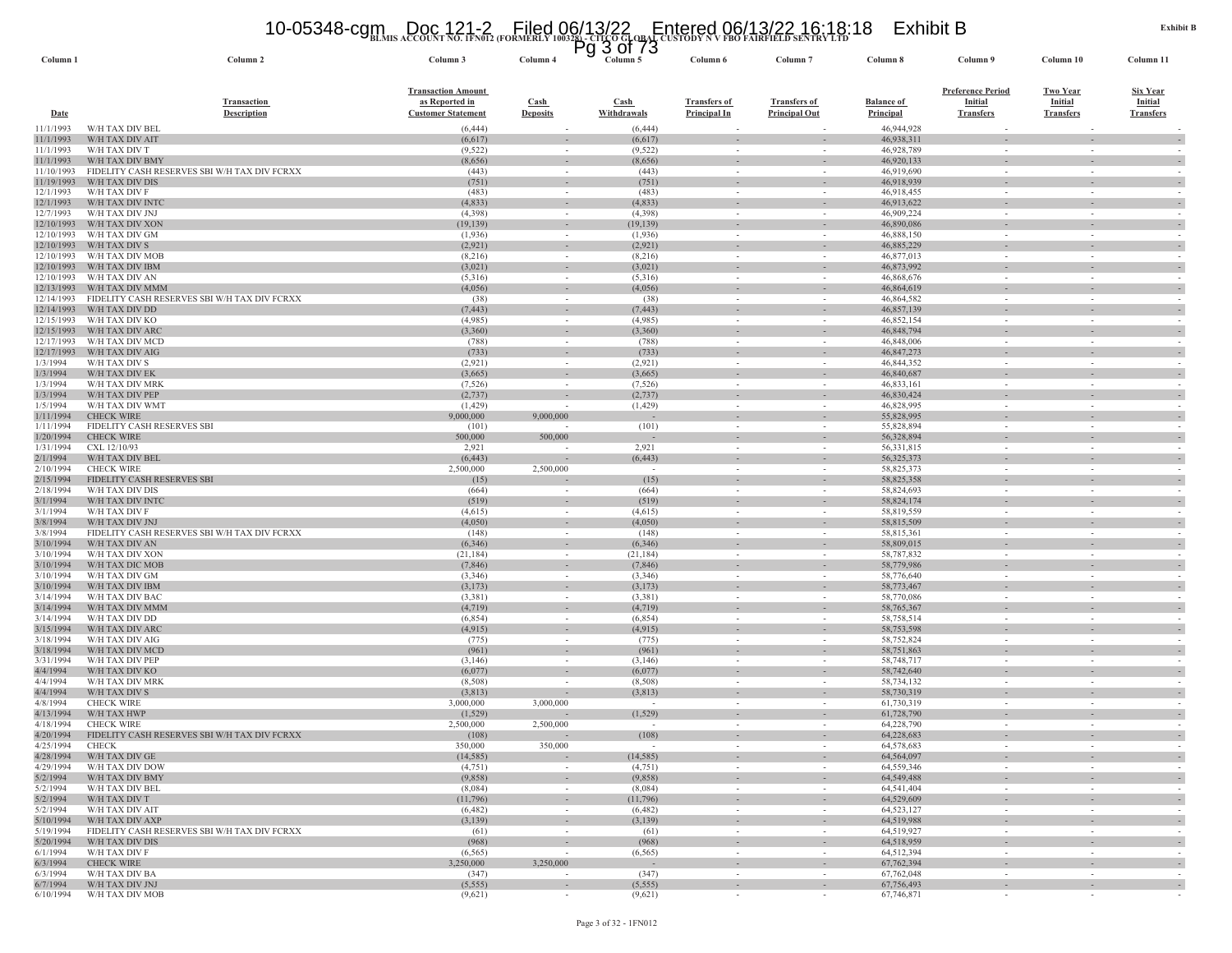#### **BLMIS ACCOUNT NO. 1FN012 (FORMERLY 100328) - CITCO GLOBAL CUSTODY N V FBO FAIRFIELD SENTRY LTD** 10-05348-cgm Doc 121-2 Filed 06/13/22 Entered 06/13/22 16:18:18 Exhibit B Pg 4 of 73

| Column 1                | Column 2                                                                             | Column 3                                    | Column 4                                             | Column 5              | Column 6            | Column <sup>'</sup>                | Column 8                 | Column 9                                   | Column 10                          | Column 11                         |
|-------------------------|--------------------------------------------------------------------------------------|---------------------------------------------|------------------------------------------------------|-----------------------|---------------------|------------------------------------|--------------------------|--------------------------------------------|------------------------------------|-----------------------------------|
|                         | <b>Transaction</b>                                                                   | <b>Transaction Amount</b><br>as Reported in | $\operatorname{Cash}$                                | <b>Cash</b>           | <b>Transfers of</b> | <b>Transfers of</b>                | <b>Balance of</b>        | <b>Preference Period</b><br><b>Initial</b> | <b>Two Year</b><br><b>Initial</b>  | <b>Six Year</b><br><b>Initial</b> |
| <b>Date</b>             | <b>Description</b>                                                                   | <b>Customer Statement</b>                   | <b>Deposits</b>                                      | Withdrawals           | <b>Principal In</b> | <b>Principal Out</b>               | Principal                | <b>Transfers</b>                           | <b>Transfers</b>                   | <b>Transfers</b>                  |
| 6/10/1994               | W/H TAX DIV IBM                                                                      | (4,044)                                     |                                                      | (4,044)               |                     |                                    | 67,742,827               |                                            |                                    |                                   |
| 6/10/1994               | W/H TAX DIV GM                                                                       | (4,168)                                     |                                                      | (4,168)               |                     |                                    | 67,738,659               |                                            |                                    |                                   |
| 6/10/1994<br>6/10/1994  | W/H TAX DIV AN<br>W/H TAX DIV XON                                                    | (7, 861)<br>(26, 368)                       | $\sim$<br>$\overline{\phantom{a}}$                   | (7, 861)<br>(26, 368) |                     |                                    | 67,730,798<br>67,704,430 |                                            | $\sim$<br>$\sim$                   |                                   |
| 6/13/1994               | W/H TAX DIV DD                                                                       | (8,516)                                     | $\sim$                                               | (8,516)               |                     |                                    | 67,695,914               |                                            |                                    |                                   |
| 6/13/1994               | W/H TAX DIV MMM                                                                      | (4,893)                                     | $\sim$                                               | (4,893)               |                     | $\sim$                             | 67,691,021               | $\sim$                                     |                                    |                                   |
| 6/14/1994               | FIDELITY CASH RESERVES SBI W/H TAX DIV FCRXX                                         | (60)                                        | $\overline{\phantom{a}}$                             | (60)                  |                     |                                    | 67,690,961               |                                            |                                    |                                   |
| 6/14/1994<br>6/15/1994  | W/H TAX DIV BAC<br>W/H TAX DIV ARC                                                   | (4,054)<br>(5,868)                          |                                                      | (4,054)<br>(5,868)    |                     |                                    | 67,686,907<br>67,681,038 |                                            |                                    |                                   |
| 6/17/1994               | W/H TAX DIV MCD                                                                      | (1,286)                                     | $\sim$                                               | (1,286)               | $\sim$              | $\sim$                             | 67,679,752               | $\sim$                                     | $\sim$                             | $\sim$                            |
| 6/17/1994               | W/H TAX DIV AIG                                                                      | (923)                                       | $\overline{\phantom{a}}$                             | (923)                 |                     |                                    | 67,678,829               |                                            |                                    |                                   |
| 6/30/1994               | W/H TAX DIV PEF                                                                      | (4,252)                                     | $\sim$                                               | (4,252)               | $\sim$              | $\sim$                             | 67,674,577               |                                            | $\sim$                             |                                   |
| 7/1/1994                | W/H TAX DIV KO                                                                       | (7, 219)                                    | $\sim$                                               | (7, 219)              | $\sim$              | $\sim$                             | 67,667,358               | $\sim$                                     | $\sim$                             | $\sim$                            |
| 7/1/1994<br>7/1/1994    | W/H TAX DIV MCIC<br>W/H TAX DIV EK                                                   | (669)<br>(594)                              | $\sim$                                               | (669)<br>(594)        | $\sim$              | $\sim$                             | 67,666,690<br>67,666,096 | $\sim$                                     | $\sim$                             |                                   |
| 7/1/1994                | W/H TAX DIV MRK                                                                      | (10, 448)                                   |                                                      | (10, 448)             |                     |                                    | 67,655,647               |                                            |                                    |                                   |
| 7/1/1994                | W/H TAX DIV S                                                                        | (4, 486)                                    |                                                      | (4, 486)              |                     |                                    | 67,651,161               |                                            |                                    |                                   |
| 7/8/1994                | <b>CHECK WIRE</b>                                                                    | 3,000,000                                   | 3,000,000                                            |                       | $\sim$              | $\overline{\phantom{a}}$           | 70,651,161               |                                            | $\overline{\phantom{a}}$           |                                   |
| 7/8/1994<br>7/11/1994   | W/H TAX DIV WMT<br>FIDELITY CASH RESERVES SBI W/H TAX DIV FCRXX                      | (3,235)<br>(114)                            |                                                      | (3,235)<br>(114)      |                     | $\overline{\phantom{a}}$           | 70,647,926<br>70,647,811 |                                            |                                    |                                   |
| 7/13/1994               | W/H TAX DIV HWP                                                                      | (2,174)                                     | $\overline{\phantom{a}}$                             | (2,174)               |                     |                                    | 70,645,638               |                                            |                                    |                                   |
| 7/25/1994               | W/H TAX DIV GE                                                                       | (18, 408)                                   |                                                      | (18, 408)             |                     |                                    | 70,627,230               |                                            |                                    |                                   |
| 7/29/1994               | W/H TAX DIV DOW                                                                      | (5,667)                                     | $\overline{\phantom{a}}$                             | (5,667)               |                     |                                    | 70,621,562               |                                            |                                    |                                   |
| 8/1/1994                | W/H TAX DIV BMY                                                                      | (11, 804)                                   | $\sim$                                               | (11,804)              |                     | $\overline{\phantom{a}}$           | 70,609,758               |                                            | $\sim$                             |                                   |
| 8/1/1994<br>8/1/1994    | W/H TAX DIV AIT<br>W/H TAX DIV BEL                                                   | (7,796)<br>(9,824)                          | $\overline{\phantom{a}}$<br>$\sim$                   | (7,796)<br>(9,824)    | $\sim$              | $\sim$                             | 70,601,962<br>70,592,138 |                                            | $\sim$                             |                                   |
| 8/1/1994                | W/H TAX DIV T                                                                        | (14, 234)                                   |                                                      | (14, 234)             |                     |                                    | 70,577,904               |                                            |                                    |                                   |
| 8/15/1994               | FIDELITY CASH RESERVES SBI W/H TAX DIV FCRXX                                         | (83)                                        | $\sim$                                               | (83)                  | $\sim$              | $\sim$                             | 70,577,820               | $\sim$                                     | $\sim$                             | $\sim$                            |
| 8/17/1994               | W/H TAX DIV CCI                                                                      | (175)                                       | $\sim$                                               | (175)                 |                     | $\overline{\phantom{a}}$           | 70,577,645               |                                            |                                    |                                   |
| 8/19/1994               | W/H TAX DIV DIS                                                                      | (1,187)                                     | $\sim$                                               | (1,187)               |                     | $\sim$                             | 70,576,458               |                                            |                                    |                                   |
| 9/1/1994<br>9/1/1994    | W/H TAX DIV INTC<br>W/H TAX DIV INTC                                                 | (5)<br>(58)                                 | $\overline{\phantom{a}}$<br>$\sim$                   | (5)<br>(58)           | $\sim$              | $\overline{\phantom{a}}$           | 70,576,453<br>70,576,395 |                                            | $\sim$                             | $\sim$                            |
| 9/1/1994                | W/H TAX DIV F                                                                        | (7, 364)                                    |                                                      | (7, 364)              |                     | $\overline{\phantom{a}}$           | 70,569,032               |                                            |                                    |                                   |
| 9/2/1994                | W/H TAX DIV BA                                                                       | (612)                                       |                                                      | (612)                 |                     |                                    | 70,568,420               |                                            |                                    |                                   |
| 9/6/1994                | W/H TAX DIV JNJ                                                                      | (6,184)                                     |                                                      | (6, 184)              |                     |                                    | 70,562,236               |                                            |                                    |                                   |
| 9/8/1994<br>9/12/1994   | <b>CHECK WIRE</b><br>W/H TAX DIV XON                                                 | 3,500,000<br>(29, 371)                      | 3,500,000                                            | (29,371)              | $\sim$              | $\sim$                             | 74,062,236<br>74,032,865 | $\sim$                                     | $\sim$<br>$\sim$                   |                                   |
| 9/12/1994               | W/H TAX DIV AN                                                                       | (8,778)                                     |                                                      | (8,778)               |                     |                                    | 74,024,087               |                                            |                                    |                                   |
| 9/12/1994               | FIDELITY CASH RESERVES SBI W/H TAX DIV FCRXX                                         | (45)                                        | $\overline{\phantom{a}}$                             | (45)                  |                     |                                    | 74,024,042               |                                            | $\sim$                             |                                   |
| 9/12/1994               | W/H TAX DIV DD                                                                       | (10, 219)                                   | $\sim$                                               | (10,219)              |                     | $\overline{\phantom{a}}$           | 74,013,823               |                                            | $\sim$                             |                                   |
| 9/12/1994               | W/H TAX DIV GM                                                                       | (4,701)                                     | $\overline{\phantom{a}}$                             | (4,701)               |                     |                                    | 74,009,122               |                                            |                                    |                                   |
| 9/12/1994<br>9/12/1994  | W/H TAX DIV IBM<br>W/H TAX DIV MMM                                                   | (4,565)<br>(5,342)                          | $\sim$<br>$\sim$                                     | (4,565)<br>(5,342)    | $\sim$              | $\sim$                             | 74,004,557<br>73,999,215 | $\sim$                                     | $\sim$                             |                                   |
| 9/12/1994               | W/H TAX DIV MOB                                                                      | (10,707)                                    | $\sim$                                               | (10,707)              |                     |                                    | 73,988,507               |                                            |                                    |                                   |
| 9/15/1994               | W/H TAX DIV ARC                                                                      | (6, 556)                                    |                                                      | (6, 556)              |                     |                                    | 73,981,951               |                                            |                                    |                                   |
| 9/15/1994               | W/H TAX DIV BAC                                                                      | (4, 478)                                    | $\sim$                                               | (4, 478)              | $\sim$              | $\sim$                             | 73,977,473               | $\sim$                                     | $\sim$                             | $\sim$                            |
| 9/16/1994               | W/H TAX DIV AIG<br>W/H TAX DIV MCD                                                   | (1,173)                                     | $\sim$<br>$\sim$                                     | (1, 173)              |                     | $\overline{\phantom{a}}$<br>$\sim$ | 73,976,300<br>73,976,221 |                                            | $\sim$                             |                                   |
| 9/16/1994<br>9/30/1994  | W/H TAX DIV PEP                                                                      | (78)<br>(4,737)                             |                                                      | (78)<br>(4,737)       |                     |                                    | 73,971,484               |                                            |                                    |                                   |
| 10/3/1994               | W/H TAX DIV MRK                                                                      | (12, 544)                                   | $\sim$                                               | (12, 544)             | $\sim$              | $\sim$                             | 73,958,941               | $\sim$                                     | $\sim$                             |                                   |
| 10/3/1994               | W/H TAX DIV EK                                                                       | (1,072)                                     | $\sim$                                               | (1,072)               | $\sim$              | $\sim$                             | 73,957,869               | $\sim$                                     | $\sim$                             | $\sim$                            |
| 10/3/1994               | W/H TAX DIV WMT                                                                      | (3, 583)                                    |                                                      | (3, 583)              |                     |                                    | 73,954,285               |                                            |                                    |                                   |
| 10/3/1994<br>10/11/1994 | W/H TAX DIV KO<br>FIDELITY CASH RESERVES SBI W/H TAX DIV FCRXX                       | (8,090)<br>(119)                            | $\overline{\phantom{a}}$<br>$\overline{\phantom{a}}$ | (8,090)<br>(119)      | $\sim$<br>$\sim$    | $\overline{\phantom{a}}$           | 73,946,195<br>73,946,076 |                                            | $\sim$<br>$\overline{\phantom{a}}$ |                                   |
| 10/12/1994              | W/H TAX DIV HWP                                                                      | (2, 556)                                    | $\sim$                                               | (2, 556)              |                     |                                    | 73,943,520               |                                            |                                    |                                   |
| 10/14/1994              | W/H TAX DIV C                                                                        | (332)                                       |                                                      | (332)                 |                     | $\sim$                             | 73,943,188               |                                            | $\sim$                             |                                   |
| 10/25/1994              | W/H TAX DIV GE                                                                       | (20, 714)                                   |                                                      | (20, 714)             |                     | $\sim$                             | 73,922,475               |                                            |                                    |                                   |
| 10/28/1994              | <b>CHECK WIRE A/O 10/26/94</b>                                                       | 500,000                                     | 500,000                                              |                       |                     |                                    | 74,422,475               |                                            |                                    |                                   |
|                         | 10/28/1994 W/H TAX DIV DOW<br>11/1/1994 W/H TAX DIV BEL                              | (6,313)<br>(11,051)                         |                                                      | (6,313)<br>(11,051)   |                     |                                    | 74,416,162<br>74,405,111 |                                            |                                    |                                   |
|                         | 11/1/1994 W/H TAX DIV AIT                                                            | (8, 794)                                    | $\sim$                                               | (8,794)               | $\sim$              | $\sim$                             | 74,396,316               | $\sim$                                     | $\sim$                             | $\sim$                            |
|                         | 11/1/1994 W/H TAX DIV S                                                              | (4,955)                                     | $\sim$                                               | (4,955)               | $\sim$              | $\sim$                             | 74,391,362               | $\sim$                                     | $\sim$                             | $\sim$                            |
|                         | 11/1/1994 W/H TAX DIV T                                                              | (15,988)                                    |                                                      | (15,988)              |                     |                                    | 74, 375, 373             |                                            |                                    |                                   |
|                         | 11/1/1994 W/H TAX DIV BMY<br>11/15/1994 FIDELITY CASH RESERVES SBI W/H TAX DIV FCRXX | (13, 185)                                   | $\sim$<br>$\sim$                                     | (13, 185)             | $\sim$<br>$\sim$    | $\sim$<br>$\sim$                   | 74,362,188<br>74,362,110 | $\sim$<br>$\sim$                           | $\sim$<br>$\sim$                   | $\sim$                            |
|                         | 11/17/1994 W/H TAX DIV CCI                                                           | (79)<br>(1,784)                             | $\sim$                                               | (79)<br>(1,784)       | $\sim$              | $\sim$                             | 74,360,326               | $\sim$                                     | $\sim$                             | $\sim$<br>$\sim$                  |
|                         | 12/1/1994 W/H TAX DIVINTC                                                            | (761)                                       | $\sim$                                               | (761)                 | $\sim$              | $\sim$                             | 74,359,564               | $\sim$                                     | $\sim$                             |                                   |
|                         | 12/1/1994 W/H TAX DIV F                                                              | (7,834)                                     | $\sim$                                               | (7,834)               | $\sim$              | $\sim$                             | 74,351,731               | $\sim$                                     | $\sim$                             | $\sim$                            |
|                         | 12/6/1994 W/H TAX DIV JNJ                                                            | (5,749)                                     | $\sim$                                               | (5,749)               | $\sim$              | $\sim$                             | 74,345,982               | $\sim$                                     | $\sim$                             | $\sim$                            |
|                         | 12/12/1994 W/H TAX DIV MOB<br>12/12/1994 W/H TAX DIV GM                              | (10, 783)<br>(4, 599)                       | $\sim$<br>$\sim$                                     | (10, 783)<br>(4,599)  | $\sim$<br>$\sim$    | $\sim$<br>$\sim$                   | 74,335,199<br>74,330,600 | $\sim$<br>$\sim$                           | $\sim$<br>$\sim$                   | $\sim$                            |
|                         | 12/12/1994 W/H TAX DIV XON                                                           | (27,950)                                    | $\sim$                                               | (27,950)              | $\sim$              | $\sim$                             | 74,302,650               | $\sim$                                     | $\sim$                             | $\sim$                            |
|                         | 12/12/1994 W/H TAX DIV MMM                                                           | (5,618)                                     |                                                      | (5,618)               |                     |                                    | 74,297,032               |                                            |                                    |                                   |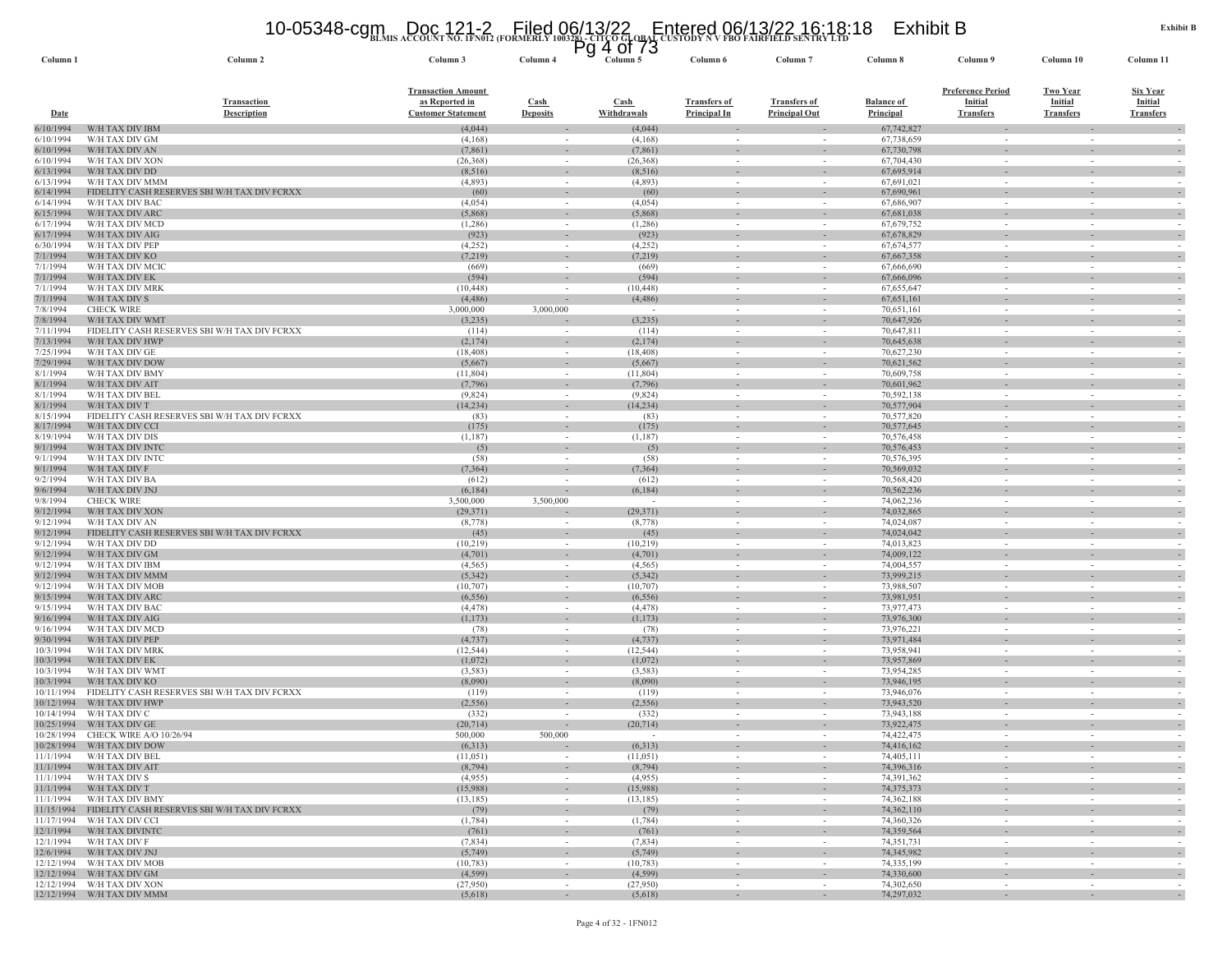#### **BLMIS ACCOUNT NO. 1FN012 (FORMERLY 100328) - CITCO GLOBAL CUSTODY N V FBO FAIRFIELD SENTRY LTD** 10-05348-cgm Doc 121-2 Filed 06/13/22 Entered 06/13/22 16:18:18 Exhibit B Pg 5 of 73

| Column 1                 | Column <sub>2</sub>                                             | Column 3                                    | Column <sub>4</sub>                | Column 5                     | Column <sub>6</sub> | Column '                                             | Column 8                 | Column 9                                             | Column <sub>10</sub>                                 | Column 11                         |
|--------------------------|-----------------------------------------------------------------|---------------------------------------------|------------------------------------|------------------------------|---------------------|------------------------------------------------------|--------------------------|------------------------------------------------------|------------------------------------------------------|-----------------------------------|
|                          | <b>Transaction</b>                                              | <b>Transaction Amount</b><br>as Reported in | Cash                               | Cash                         | <b>Transfers of</b> | <b>Transfers of</b>                                  | <b>Balance</b> of        | <b>Preference Period</b><br><b>Initial</b>           | <b>Two Year</b><br>Initial                           | <b>Six Year</b><br><b>Initial</b> |
| <b>Date</b>              | <b>Description</b>                                              | <b>Customer Statement</b>                   | <b>Deposits</b>                    | Withdrawals                  | <b>Principal In</b> | <b>Principal Out</b>                                 | <b>Principal</b>         | <b>Transfers</b>                                     | <b>Transfers</b>                                     | <b>Transfers</b>                  |
| 12/12/1994<br>12/12/1994 | W/H TAX DIV MCIC<br>W/H TAX DIV AN                              | (496)<br>(8, 286)                           | $\sim$                             | (496)<br>(8, 286)            |                     | $\sim$                                               | 74,296,537<br>74,288,251 | $\sim$                                               | $\sim$                                               |                                   |
| 12/12/1994               | W/H TAX DIV IBM                                                 | (4,361)                                     | $\sim$                             | (4,361)                      |                     |                                                      | 74,283,890               |                                                      |                                                      |                                   |
| 12/14/1994               | W/H TAX DIV DD                                                  | (11, 553)                                   | $\sim$                             | (11, 553)                    |                     | $\sim$                                               | 74,272,337               | $\overline{\phantom{a}}$                             | $\sim$                                               |                                   |
| 12/14/1994               | W/H TAX DIV BAC                                                 | (4, 469)                                    | $\sim$                             | (4, 469)                     |                     | $\sim$                                               | 74,267,868               | $\overline{\phantom{a}}$                             | $\sim$                                               |                                   |
| 12/15/1994<br>12/15/1994 | FIDELITY CASH RESERVES SBI W/H TAX DIV FCRXX<br>W/H TAX DIV ARC | (17)<br>(6, 541)                            | $\sim$                             | (17)<br>(6, 541)             | $\sim$              | $\overline{\phantom{a}}$                             | 74,267,852<br>74,261,310 | $\sim$                                               | $\overline{\phantom{a}}$                             |                                   |
| 12/15/1994               | W/H TAX DIV KO                                                  | (7, 777)                                    | $\overline{\phantom{a}}$           | (7, 777)                     |                     |                                                      | 74,253,534               |                                                      |                                                      |                                   |
| 12/16/1994               | W/H TAX DIV AIG                                                 | (1,101)                                     | $\sim$                             | (1,101)                      |                     | $\sim$                                               | 74,252,433               |                                                      |                                                      |                                   |
| 12/16/1994               | W/H TAX DIV MCL                                                 | (1,292)                                     | $\sim$                             | (1,292)                      |                     |                                                      | 74,251,141               |                                                      |                                                      |                                   |
| 1/3/1995                 | W/H TAX DIV EK                                                  | (4,152)                                     | $\sim$                             | (4,152)                      | $\sim$              | $\overline{\phantom{a}}$                             | 74,246,989<br>74,235,264 | $\sim$                                               | $\sim$                                               |                                   |
| 1/3/1995<br>1/3/1995     | W/H TAX DIV MRK<br>W/H TAX DIV S                                | (11, 725)<br>(4,150)                        | $\sim$<br>$\sim$                   | (11, 725)<br>(4,150)         | $\sim$              | $\sim$                                               | 74,231,114               | $\sim$                                               | $\sim$                                               |                                   |
| 1/3/1995                 | W/H TAX DIV PEP                                                 | (4,307)                                     |                                    | (4,307)                      |                     |                                                      | 74,226,808               |                                                      |                                                      |                                   |
| 1/5/1995                 | W/H TAX DIV WMT                                                 | (2,916)                                     | $\sim$                             | (2,916)                      | $\sim$              | $\sim$                                               | 74,223,892               | $\sim$                                               | $\sim$                                               |                                   |
| 1/12/1995                | <b>CHECK WIRE</b>                                               | (5,000,000)                                 | $\sim$                             | (5,000,000)                  | $\sim$              | $\overline{\phantom{a}}$                             | 69,223,892               | $\overline{\phantom{a}}$                             |                                                      |                                   |
| 1/13/1995<br>1/13/1995   | FIDELITY CASH RESERVES SBI W/H TAX DIV FCRXX<br>W/H TAX DIV C   | (30)<br>(1, 378)                            | $\sim$<br>$\sim$                   | (30)<br>(1, 378)             | $\sim$              | $\sim$                                               | 69,223,861<br>69,222,483 | ٠                                                    | $\sim$                                               |                                   |
| 1/25/1995                | W/H TAX DIV GE                                                  | (9,507)                                     | $\sim$                             | (9,507)                      | $\sim$              | $\overline{\phantom{a}}$                             | 69,212,977               | $\overline{\phantom{a}}$                             | $\overline{\phantom{a}}$                             |                                   |
| 1/25/1995                | <b>CHECK WIRE</b>                                               | (1,000,000)                                 | $\sim$                             | (1,000,000)                  |                     | $\overline{\phantom{a}}$                             | 68,212,977               | $\sim$                                               |                                                      |                                   |
| 1/30/1995                | W/H TAX DIV DOW                                                 | (2, 299)                                    | $\sim$                             | (2, 299)                     |                     |                                                      | 68,210,678               | $\overline{\phantom{a}}$                             |                                                      |                                   |
| 1/31/1995<br>1/31/1995   | TRANS TO 1FN06940 (1FN069)<br>TRANS FROM 1FN04530 (1FN045)      | (1,197,585)<br>350,000                      | $\overline{\phantom{a}}$           |                              | $\sim$<br>350,000   | (1, 197, 585)                                        | 67,013,093<br>67,363,093 | $\overline{\phantom{a}}$<br>$\sim$                   |                                                      |                                   |
| 2/1/1995                 | W/H TAX DIV T                                                   | (7,263)                                     | $\sim$<br>$\sim$                   | (7, 263)                     |                     | $\overline{\phantom{a}}$                             | 67,355,830               | $\overline{\phantom{a}}$                             |                                                      |                                   |
| 2/1/1995                 | W/H TAX DIV BEL                                                 | (4,339)                                     | $\sim$                             | (4,339)                      |                     | $\overline{\phantom{a}}$                             | 67,351,491               | $\sim$                                               | $\overline{\phantom{a}}$                             |                                   |
| 2/1/1995                 | W/H TAX DIV AIT                                                 | (3,734)                                     |                                    | (3,734)                      |                     |                                                      | 67,347,758               |                                                      |                                                      |                                   |
| 2/1/1995                 | W/H TAX BMY                                                     | (5, 526)                                    |                                    | (5, 526)                     |                     | $\sim$                                               | 67,342,232               | $\sim$                                               | $\overline{\phantom{a}}$                             |                                   |
| 2/3/1995<br>2/8/1995     | <b>CHECK WIRE</b><br><b>CHECK WIRE</b>                          | 6,000,000<br>550,000                        | 6,000,000<br>550,000               | $\sim$                       | $\sim$              | $\sim$                                               | 73,342,232<br>73,892,232 | $\sim$                                               | $\overline{\phantom{a}}$                             |                                   |
| 2/10/1995                | W/H TAX DIV AXP                                                 | (1, 592)                                    |                                    | (1, 592)                     | $\sim$              | $\overline{\phantom{a}}$                             | 73,890,641               | $\sim$                                               |                                                      |                                   |
| 2/13/1995                | FIDELITY CASH RESERVES SBI W/H TAX DIV FCRXXX                   | (9)                                         |                                    | (9)                          |                     | $\sim$                                               | 73,890,632               | $\sim$                                               |                                                      |                                   |
| 2/17/1995                | W/H TAX DIV CCI                                                 | (3,301)                                     | $\overline{\phantom{a}}$           | (3,301)                      |                     |                                                      | 73,887,330               | ٠                                                    |                                                      |                                   |
| 2/17/1995                | W/H TAX DIV DIS                                                 | (560)                                       | $\sim$                             | (560)                        | $\sim$              | $\sim$                                               | 73,886,770               | $\overline{\phantom{a}}$                             | $\sim$                                               | $\sim$                            |
| 2/17/1995<br>2/28/1995   | TRANS TO 1FN04530 (1FN045)<br>TRANS TO 1FN06940 (1FN069)        | (500,000)<br>(1,256,608)                    | $\sim$<br>$\sim$                   | $\sim$                       | $\sim$              | (500,000)<br>(1,256,608)                             | 73,386,770<br>72,130,162 | $\sim$<br>$\overline{\phantom{a}}$                   | $\sim$                                               |                                   |
| 3/1/1995                 | W/H TAX DIV INTC                                                | (755)                                       | $\overline{\phantom{a}}$           | (755)                        | $\sim$              |                                                      | 72,129,408               | $\overline{\phantom{a}}$                             | $\overline{\phantom{a}}$                             |                                   |
| 3/1/1995                 | W/H TAX DIV F                                                   | (7,970)                                     |                                    | (7,970)                      |                     |                                                      | 72,121,438               | $\overline{\phantom{a}}$                             |                                                      |                                   |
| 3/3/1995                 | W/H TAX DIV BA                                                  | (2,358)                                     | $\sim$                             | (2,358)                      | $\sim$              | $\overline{\phantom{a}}$                             | 72,119,080               | ÷.                                                   | $\sim$                                               |                                   |
| 3/6/1995<br>3/7/1995     | W/H TAX DIV SO<br><b>CHECK WIRE</b>                             | (5,993)<br>(1,800,000)                      | $\sim$<br>$\sim$                   | (5,993)<br>(1,800,000)       |                     | $\overline{\phantom{a}}$<br>$\overline{\phantom{a}}$ | 72,113,087<br>70,313,087 | $\overline{\phantom{a}}$<br>$\overline{\phantom{a}}$ |                                                      |                                   |
| 3/7/1995                 | W/H TAX DIV JNJ                                                 | (5,243)                                     | $\sim$                             | (5,243)                      | $\sim$              | $\sim$                                               | 70,307,844               | $\overline{\phantom{a}}$                             | $\overline{\phantom{a}}$                             |                                   |
| 3/10/1995                | W/H TAX DIV AN                                                  | (8, 489)                                    |                                    | (8, 489)                     |                     |                                                      | 70,299,355               |                                                      |                                                      |                                   |
| 3/10/1995                | W/H TAX DIV IBM                                                 | (4,127)                                     | $\sim$                             | (4,127)                      | $\sim$              | $\sim$                                               | 70,295,229               | $\sim$                                               | <b>.</b>                                             |                                   |
| 3/10/1995<br>3/10/1995   | W/H TAX DIV GM<br>W/H TAX DIV XON                               | (4, 402)<br>(27, 117)                       | $\sim$<br>$\sim$                   | (4, 402)<br>(27, 117)        |                     | $\overline{\phantom{a}}$<br>$\sim$                   | 70,290,827<br>70,263,710 | $\overline{\phantom{a}}$<br>$\overline{\phantom{a}}$ | $\sim$                                               |                                   |
| 3/10/1995                | W/H TAX DIV MOB                                                 | (10,022)                                    | $\overline{\phantom{a}}$           | (10,022)                     |                     |                                                      | 70,253,689               |                                                      |                                                      |                                   |
| 3/13/1995                | W/H TAX DIV MMN                                                 | (5,798)                                     | $\sim$                             | (5,798)                      | $\sim$              | $\sim$                                               | 70,247,891               | $\sim$                                               | $\sim$                                               |                                   |
| 3/14/1995                | W/H TAX DIV DD                                                  | (9,236)                                     | $\sim$                             | (9, 236)                     |                     | $\sim$                                               | 70,238,655               | $\sim$                                               | $\sim$                                               |                                   |
| 3/14/1995                | W/H TAX DIV BAC                                                 | (4,921)                                     | $\sim$                             | (4,921)                      |                     | $\overline{\phantom{a}}$                             | 70,233,734<br>70,233,681 | $\sim$                                               | $\sim$                                               |                                   |
| 3/15/1995<br>3/15/1995   | FIDELITY CASH RESERVES SBI W/H TAX DIV FCRXX<br>W/H TAX DIV ARC | (53)<br>(6,485)                             | $\sim$<br>$\sim$                   | (53)<br>(6,485)              | $\sim$              | $\sim$                                               | 70,227,197               | $\sim$                                               | $\sim$                                               |                                   |
| 3/17/1995                | W/H TAX DIV MCD                                                 | (1,282)                                     | $\sim$                             | (1, 282)                     | $\sim$              | $\sim$                                               | 70,225,915               | $\sim$                                               | $\sim$                                               |                                   |
| 3/31/1995                | W/H TAX DIV PEP                                                 | (4,146)                                     |                                    | (4,146)                      |                     |                                                      | 70,221,769               |                                                      |                                                      |                                   |
| 3/31/1995                | TRANS TO 1FN06940 (1FN069)                                      | (1,617,935)                                 | $\sim$                             |                              | $\sim$              | (1,617,935)                                          | 68,603,834               | $\overline{\phantom{a}}$                             | $\sim$                                               |                                   |
| 4/3/1995<br>4/3/1995     | W/H TAX DIV KO<br>W/H TAX DIV EK                                | (8,676)<br>(3,950)                          | $\sim$                             | (8,676)<br>(3,950)           |                     |                                                      | 68,595,158<br>68,591,207 | $\overline{\phantom{a}}$<br>٠                        |                                                      |                                   |
| 4/3/1995                 | W/H TAX DIV AIG                                                 | (1,042)                                     | $\sim$                             | (1,042)                      |                     | $\overline{\phantom{a}}$                             | 68,590,166               | $\sim$                                               |                                                      |                                   |
| 4/3/1995                 | W/H TAX DIV S                                                   | (4,279)                                     | $\overline{\phantom{a}}$           | (4,279)                      |                     | $\overline{\phantom{a}}$                             | 68,585,887               |                                                      |                                                      |                                   |
| 4/3/1995                 | W/H TAX DIV MRK                                                 | (11,350)                                    |                                    | (11,350)                     |                     |                                                      | 68,574,537               |                                                      |                                                      |                                   |
| 4/7/1995                 | W/H TAX DIV SLB<br>4/11/1995 CHECK WIRE                         | (2, 246)<br>1,950,000                       | 1,950,000                          | (2, 246)<br>$\sim$ 100 $\pm$ | $\sim$              | $\sim$                                               | 68,572,291<br>70,522,291 | $\sim$                                               | $\sim$                                               | $\sim$                            |
| 4/12/1995                | W/H TAX DIV HWP                                                 | (2,235)                                     |                                    | (2,235)                      | $\sim$              | $\sim$                                               | 70,520,056               | $\overline{\phantom{a}}$                             | $\overline{\phantom{a}}$                             | $\sim$                            |
| 4/17/1995                | W/H TAX DIV C                                                   | (4,265)                                     | $\sim$                             | (4,265)                      | $\sim$              | $\sim$                                               | 70,515,792               | $\sim$                                               | $\sim$                                               | $\sim$                            |
| 4/17/1995                | W/H TAX DIV WMT                                                 | (3,611)                                     |                                    | (3,611)                      |                     | $\overline{\phantom{a}}$                             | 70,512,181               |                                                      |                                                      |                                   |
| 4/24/1995<br>4/25/1995   | FIDELITY CASH RESERVES SBI W/H TAX DIV FCRXX<br>W/H TAX DIV GE  | (92)                                        | $\sim$                             | (92)                         | $\sim$              | $\sim$                                               | 70,512,089               | $\sim$                                               | $\sim$<br>$\sim$                                     | $\sim$                            |
| 4/28/1995                | W/H TAX DIV DOW                                                 | (19,967)<br>(4,848)                         | $\sim$<br>$\sim$                   | (19,967)<br>(4, 848)         | $\sim$<br>$\sim$    | $\sim$                                               | 70,492,122<br>70,487,274 | $\sim$<br>$\overline{\phantom{a}}$                   | $\sim$                                               | $\sim$<br>$\sim$                  |
| 4/28/1995                | TRANS TO IFN06940 (1FN069)                                      | (4,314,060)                                 | $\sim$                             | $\sim$                       | $\sim$              | (4,314,060)                                          | 66,173,214               | $\sim$                                               | $\sim$                                               | $\sim$                            |
| 5/1/1995                 | W/H TAX DIV BEL                                                 | (9,197)                                     | $\sim$                             | (9,197)                      | $\sim$              | $\sim$                                               | 66,164,017               | $\overline{\phantom{a}}$                             | $\sim$                                               | $\sim$                            |
| 5/1/1995                 | W/H TAX DIV AIT                                                 | (7, 819)                                    | $\sim$                             | (7, 819)                     | $\sim$              | $\sim$                                               | 66,156,198               | $\sim$                                               | $\sim$                                               | $\sim$                            |
| 5/1/1995<br>5/1/1995     | W/H TAX DIV T<br>W/H TAX DIV BMY                                | (15,244)<br>(11, 571)                       | $\sim$<br>$\overline{\phantom{a}}$ | (15,244)<br>(11, 571)        | $\sim$<br>$\sim$    | $\sim$<br>$\sim$                                     | 66,140,954<br>66,129,383 | $\sim$<br>$\sim$                                     | $\overline{\phantom{a}}$<br>$\overline{\phantom{a}}$ | $\sim$                            |
|                          | 5/12/1995 CHECK WIRE                                            | 3,100,000                                   | 3,100,000                          |                              |                     | $\sim$                                               | 69,229,383               |                                                      |                                                      |                                   |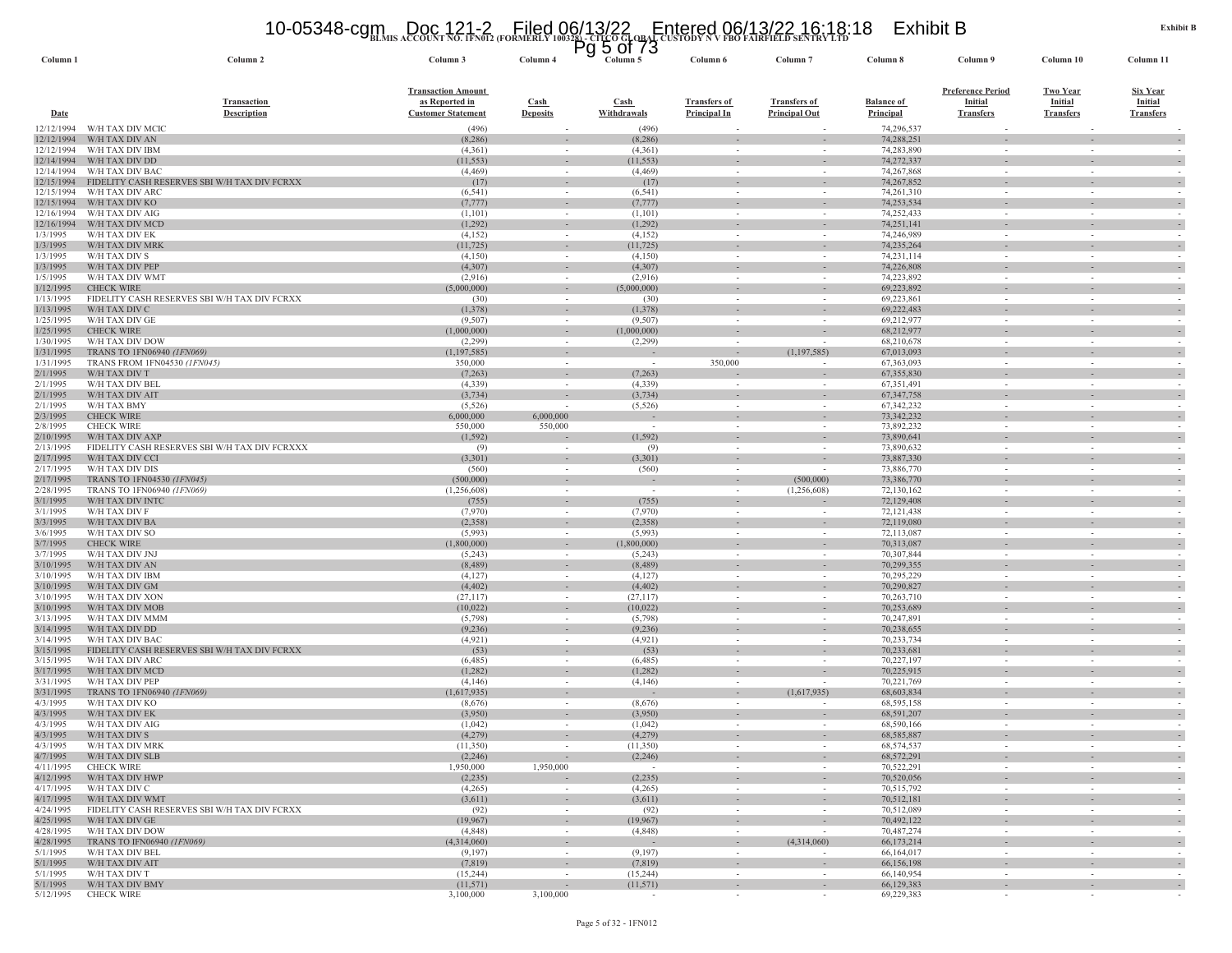#### **BLMIS ACCOUNT NO. 1FN012 (FORMERLY 100328) - CITCO GLOBAL CUSTODY N V FBO FAIRFIELD SENTRY LTD** 10-05348-cgm Doc 121-2 Filed 06/13/22 Entered 06/13/22 16:18:18 Exhibit B Pg 6 of 73

| Column <sub>1</sub>    | Column 2                                                                         | Column 3                                                                 | Column 4                           | гy<br>ט ווט ט<br>Column 5  | Column 6                                   | Column <sub>7</sub>                         | Column 8                       | Column 9                                                | Column 10                                             | Column 11                                             |
|------------------------|----------------------------------------------------------------------------------|--------------------------------------------------------------------------|------------------------------------|----------------------------|--------------------------------------------|---------------------------------------------|--------------------------------|---------------------------------------------------------|-------------------------------------------------------|-------------------------------------------------------|
| Date                   | <b>Transaction</b><br><b>Description</b>                                         | <b>Transaction Amount</b><br>as Reported in<br><b>Customer Statement</b> | Cash<br><b>Deposits</b>            | <b>Cash</b><br>Withdrawals | <b>Transfers of</b><br><b>Principal In</b> | <b>Transfers of</b><br><b>Principal Out</b> | <b>Balance of</b><br>Principal | <b>Preference Period</b><br>Initial<br><b>Transfers</b> | <b>Two Year</b><br><b>Initial</b><br><b>Transfers</b> | <b>Six Year</b><br><b>Initial</b><br><b>Transfers</b> |
| 5/17/1995              | W/H TAX DIV CCI                                                                  | (3,294)                                                                  |                                    | (3,294)                    |                                            |                                             | 69,226,089                     |                                                         |                                                       |                                                       |
| 5/19/1995              | W/H TAX DIV DIS                                                                  | (1,414)                                                                  | $\sim$                             | (1, 414)                   |                                            |                                             | 69,224,675                     |                                                         | $\sim$                                                |                                                       |
| 5/23/1995              | FIDELITY CASH RESERVES SBI W/H TAX DIV FORXX                                     | (41)                                                                     | $\overline{\phantom{a}}$           | (41)                       |                                            |                                             | 69,224,635                     |                                                         | $\overline{\phantom{a}}$                              |                                                       |
| 5/31/1995<br>6/1/1995  | TRANS TO 1FN06940 (1FN069)<br>W/H TAX DIV INTO                                   | (2,163,460)<br>(703)                                                     | $\sim$<br>$\sim$                   | $\sim$<br>(703)            |                                            | (2,163,460)                                 | 67,061,175<br>67,060,472       |                                                         | $\overline{\phantom{a}}$                              |                                                       |
| 6/1/1995               | W/H TAX DIV F                                                                    | (9,077)                                                                  | $\sim$                             | (9,077)                    | $\sim$                                     | $\sim$                                      | 67,051,395                     | $\sim$                                                  | $\overline{\phantom{a}}$                              |                                                       |
| 6/2/1995               | W/H TAX DIV BA                                                                   | (2,379)                                                                  |                                    | (2, 379)                   |                                            |                                             | 67,049,016                     |                                                         |                                                       |                                                       |
| 6/6/1995               | W/H TAX DIV SD                                                                   | (5,582)                                                                  | $\sim$                             | (5,582)                    | $\sim$                                     | $\sim$                                      | 67,043,434                     | $\sim$                                                  | $\sim$                                                | $\sim$                                                |
| 6/6/1995               | W/H TAX DIV JNJ                                                                  | (6,039)                                                                  | $\overline{\phantom{a}}$           | (6,039)                    | $\sim$                                     | $\sim$                                      | 67,037,395                     | $\sim$                                                  | $\sim$                                                |                                                       |
| 6/12/1995<br>6/12/1995 | <b>CHECK WIRE</b><br>W/H TAX DIV AN                                              | 2,700,000<br>(8, 345)                                                    | 2,700,000                          | (8, 345)                   | $\sim$                                     | $\sim$                                      | 69,737,395<br>69,729,051       |                                                         | $\sim$<br>٠                                           |                                                       |
| 6/12/1995              | W/H TAX DIV MMM                                                                  | (5,505)                                                                  | $\sim$                             | (5,505)                    | $\sim$                                     | $\overline{\phantom{a}}$<br>$\sim$          | 69,723,546                     |                                                         | $\overline{\phantom{a}}$                              | $\sim$                                                |
| 6/12/1995              | W/H TAX DIV XON                                                                  | (26, 352)                                                                | $\sim$                             | (26, 352)                  | $\sim$                                     | $\sim$                                      | 69,697,194                     |                                                         |                                                       |                                                       |
| 6/12/1995              | W/H TAX DIV MOB                                                                  | (10, 157)                                                                | $\sim$                             | (10, 157)                  | $\overline{\phantom{a}}$                   |                                             | 69,687,038                     |                                                         | $\overline{\phantom{a}}$                              |                                                       |
| 6/12/1995              | W/H TAX DIV GM                                                                   | (6,368)                                                                  | $\sim$                             | (6,368)                    |                                            | $\overline{\phantom{a}}$                    | 69,680,669                     |                                                         | $\overline{\phantom{a}}$                              |                                                       |
| 6/12/1995              | W/H TAX DIV IBM                                                                  | (4,209)                                                                  | $\overline{\phantom{a}}$           | (4,209)                    |                                            |                                             | 69,676,460                     |                                                         | $\sim$                                                |                                                       |
| 6/12/1995<br>6/14/1995 | W/H TAX DIV DD<br>W/H TAX DIV BAC                                                | (7,993)<br>(4, 714)                                                      | $\sim$<br>$\sim$                   | (7,993)<br>(4,714)         | $\sim$                                     | $\sim$<br>$\overline{\phantom{a}}$          | 69,668,467<br>69,663,753       | $\sim$                                                  | $\mathcal{L}$<br>$\overline{\phantom{a}}$             |                                                       |
| 6/15/1995              | W/H TAX DIV ARC                                                                  | (6,039)                                                                  | $\sim$                             | (6,039)                    |                                            | $\overline{\phantom{a}}$                    | 69,657,714                     |                                                         | $\overline{\phantom{a}}$                              |                                                       |
| 6/16/1995              | W/H TAX DIV MCD                                                                  | (1,405)                                                                  | $\sim$                             | (1, 405)                   | $\sim$                                     | $\sim$                                      | 69,656,309                     | $\sim$                                                  | $\overline{\phantom{a}}$                              |                                                       |
| 6/16/1995              | W/H TAX DIV AIG                                                                  | (1,066)                                                                  | $\sim$                             | (1,066)                    |                                            |                                             | 69,655,242                     |                                                         |                                                       |                                                       |
| 6/19/1995              | FIDELITY CASH RESERVES SBI W/H TAX DIV FORXX                                     | (21)                                                                     | $\sim$                             | (21)                       | $\sim$                                     | $\sim$                                      | 69,655,221                     | $\sim$                                                  | $\sim$                                                |                                                       |
| 6/23/1995              | W/H TAX DIV MCI                                                                  | (519)                                                                    | $\sim$                             | (519)                      |                                            |                                             | 69,654,702                     |                                                         |                                                       |                                                       |
| 6/30/1995<br>6/30/1995 | W/H TAX DIV PEP<br>TRANS TO IFNO694O<br>(1FN069)                                 | (4,778)<br>,467,241)                                                     | $\sim$                             | (4,778)                    |                                            | (3,467,241)                                 | 69,649,923<br>66,182,682       |                                                         |                                                       |                                                       |
| 7/3/1995               | W/H TAX DIV KO                                                                   | (8,481)                                                                  | $\sim$                             | (8,481)                    | $\sim$                                     | $\overline{\phantom{a}}$                    | 66,174,201                     | $\sim$                                                  | $\sim$                                                | $\sim$                                                |
| 7/3/1995               | W/H TAX DIV SLB                                                                  | (2,611)                                                                  | $\sim$                             | (2,611)                    | $\sim$                                     |                                             | 66,171,590                     |                                                         |                                                       |                                                       |
| 7/3/1995               | W/H TAX DIV MRK                                                                  | (11, 554)                                                                | $\sim$                             | (11, 554)                  | $\sim$                                     |                                             | 66,160,037                     |                                                         | $\sim$                                                |                                                       |
| 7/10/1995              | W/H TAX DIV WMT                                                                  | (3,503)                                                                  | $\sim$                             | (3,503)                    |                                            |                                             | 66,156,533                     |                                                         |                                                       |                                                       |
| 7/12/1995              | <b>CHECK WIRE</b>                                                                | (5,000,000)                                                              | $\sim$                             | (5,000,000)                |                                            | $\sim$                                      | 61,156,533                     |                                                         | $\overline{\phantom{a}}$                              |                                                       |
| 7/14/1995<br>7/19/1995 | W/H TAX DIV C<br>FIDELITY CASH RESERVES SBI W/H TAX DIV FCRXX                    | (5, 387)<br>(235)                                                        | $\sim$<br>$\overline{\phantom{a}}$ | (5,387)<br>(235)           | $\sim$                                     | $\sim$                                      | 61,151,147<br>61,150,912       | $\sim$                                                  | ÷.                                                    | $\sim$                                                |
| 7/25/1995              | W/H TAX DIV GE                                                                   | (21, 704)                                                                | $\sim$                             | (21, 704)                  | $\overline{\phantom{a}}$                   | $\overline{\phantom{a}}$                    | 61,129,209                     |                                                         | $\overline{\phantom{a}}$                              | $\overline{\phantom{a}}$                              |
| 7/28/1995              | W/H TAX DIV DOW                                                                  | (5,955)                                                                  | $\sim$                             | (5,955)                    |                                            |                                             | 61,123,253                     |                                                         | $\overline{\phantom{a}}$                              |                                                       |
| 7/31/1995              | TRANS TO 1FN069-40 (1FN069)                                                      | (1,094,562)                                                              | $\sim$                             |                            |                                            | (1,094,562)                                 | 60,028,691                     |                                                         | ÷.                                                    |                                                       |
| 8/1/1995               | W/H TAX DIV BEL                                                                  | (9,382)                                                                  | $\sim$                             | (9,382)                    | $\sim$                                     |                                             | 60,019,309                     |                                                         | $\sim$                                                |                                                       |
| 8/1/1995<br>8/1/1995   | W/H TAX DIV BMY<br>W/H TAX DIV T                                                 | (11,696)<br>(15,920)                                                     | $\sim$<br>$\sim$                   | (11,696)<br>(15,920)       |                                            | $\overline{\phantom{a}}$<br>$\sim$          | 60,007,613<br>59,991,693       |                                                         | $\overline{\phantom{a}}$<br>$\overline{\phantom{a}}$  |                                                       |
| 8/1/1995               | W/H TAX DIV AIT                                                                  | (8,306)                                                                  | $\overline{\phantom{a}}$           | (8,306)                    |                                            |                                             | 59,983,387                     |                                                         |                                                       |                                                       |
| 8/8/1995               | <b>CHECK WIRE</b>                                                                | (700,000)                                                                | $\sim$                             | (700,000)                  | $\sim$                                     | $\sim$                                      | 59,283,387                     | $\sim$                                                  | $\overline{\phantom{a}}$                              |                                                       |
| 8/10/1995              | W/H TAX DIV AXP                                                                  | (3, 383)                                                                 | $\sim$                             | (3,383)                    |                                            | $\sim$                                      | 59,280,004                     |                                                         |                                                       |                                                       |
| 8/16/1995              | FIDELITY CASH RESERVES SBI W/H TAX DIV FCRXX                                     | (108)                                                                    | $\sim$                             | (108)                      |                                            | $\sim$                                      | 59,279,895                     |                                                         | $\sim$                                                |                                                       |
| 8/18/1995              | W/H TAX DIV DIS                                                                  | (1, 426)                                                                 | $\overline{\phantom{a}}$           | (1, 426)                   |                                            |                                             | 59,278,470                     |                                                         |                                                       |                                                       |
| 8/28/1995<br>8/28/1995 | TRANS FROM 1FN04530 (1FN045)<br>TRANS FROM 1FN06940 (1FN069                      | 150,000<br>5,913                                                         | $\sim$<br>$\sim$                   | $\sim$<br>$\sim$           | 150,000<br>5,913                           | $\sim$<br>$\sim$                            | 59,428,470<br>59,434,383       | $\sim$<br>$\sim$                                        | $\sim$<br>$\overline{\phantom{a}}$                    | $\sim$                                                |
| 9/1/1995               | W/H TAX DIV INTC                                                                 | (1,015)                                                                  | $\sim$                             | (1,015)                    |                                            |                                             | 59,433,367                     |                                                         | $\overline{\phantom{a}}$                              |                                                       |
| 9/1/1995               | W/H TAX DIV BA                                                                   | (2,576)                                                                  | $\sim$                             | (2,576)                    |                                            | $\sim$                                      | 59,430,791                     |                                                         | ٠                                                     | $\sim$                                                |
| 9/1/1995               | W/H TAX DIV F                                                                    | (9,800)                                                                  | $\overline{\phantom{a}}$           | (9,800)                    |                                            | $\overline{\phantom{a}}$                    | 59,420,991                     |                                                         | $\sim$                                                | $\overline{\phantom{a}}$                              |
| 9/5/1995               | W/H TAX DIV JNJ                                                                  | (6, 523)                                                                 | $\overline{\phantom{a}}$           | (6, 523)                   | ٠                                          | $\sim$                                      | 59,414,469                     | $\sim$                                                  | $\sim$                                                | $\sim$                                                |
| 9/6/1995               | <b>CHECK WIRE</b>                                                                | 3,600,000                                                                | 3,600,000                          | $\sim$                     | $\overline{\phantom{a}}$                   | $\overline{\phantom{a}}$                    | 63,014,469                     |                                                         | $\overline{\phantom{a}}$                              |                                                       |
| 9/6/1995<br>9/11/1995  | W/H TAX DIV SO<br>W/H TAX DIV MOB                                                | (6,029)<br>(10, 974)                                                     | $\sim$                             | (6,029)<br>(10, 974)       |                                            | $\overline{\phantom{a}}$<br>$\sim$          | 63,008,440<br>62,997,466       |                                                         | $\overline{\phantom{a}}$<br>$\sim$                    |                                                       |
| 9/11/1995              | W/H TAX DIV IBM                                                                  | (4, 547)                                                                 | $\overline{\phantom{a}}$           | (4, 547)                   | $\overline{\phantom{a}}$                   | $\overline{\phantom{a}}$                    | 62,992,919                     |                                                         | $\overline{\phantom{a}}$                              |                                                       |
| 9/11/1995              | W/H TAX DIV XON                                                                  | (28, 467)                                                                | $\sim$                             | (28, 467)                  |                                            | $\sim$                                      | 62,964,452                     |                                                         | $\overline{\phantom{a}}$                              |                                                       |
| 9/11/1995              | W/H TAX DIV AN                                                                   | (9,022)                                                                  | $\overline{\phantom{a}}$           | (9,022)                    |                                            |                                             | 62,955,430                     |                                                         |                                                       |                                                       |
| 9/11/1995              | FIDELITY CASH RESERVES SBI W/H TAX DIV FCRXX                                     | (59)                                                                     | $\sim$                             | (59)                       |                                            | $\sim$                                      | 62,955,371                     |                                                         | $\overline{\phantom{a}}$                              |                                                       |
| 9/11/1995              | W/H TAX DIV GM                                                                   | (6,887)                                                                  |                                    | (6,887)                    |                                            |                                             | 62,948,484                     |                                                         |                                                       |                                                       |
| 9/12/1995<br>9/12/1995 | W/H TAX DIV DD<br>W/H TAX DIV MMM                                                | (8,639)<br>(5.964)                                                       | $\sim$                             | (8,639)<br>(5,964)         |                                            | $\sim$                                      | 62,939,845<br>62,933,881       | $\sim$                                                  | $\overline{\phantom{a}}$                              |                                                       |
| 9/14/1995              | <b>CHECK WIRE</b>                                                                | 3,100,000                                                                | 3,100,000                          | $\sim$                     | $\sim$                                     | $\sim$                                      | 66,033,881                     | $\sim$                                                  | $\sim$                                                | $\overline{\phantom{a}}$                              |
| 9/15/1995              | W/H TAX DIV ARC                                                                  | (473)                                                                    | $\sim$                             | (473)                      | $\sim$                                     | $\sim$                                      | 66,033,408                     | $\sim$                                                  | $\overline{\phantom{a}}$                              | $\bar{z}$                                             |
| 9/15/1995              | W/H TAX DIV ARC                                                                  | (6, 504)                                                                 | $\sim$                             | (6,504)                    | $\sim$                                     | $\sim$                                      | 66,026,904                     | $\sim$                                                  | $\sim$                                                | $\overline{\phantom{a}}$                              |
| 9/15/1995              | W/H TAX DIV MCD                                                                  | (1, 439)                                                                 | $\sim$                             | (1, 439)                   | $\sim$                                     | $\sim$                                      | 66,025,464                     | $\sim$                                                  | $\sim$                                                | $\overline{\phantom{a}}$                              |
| 9/22/1995<br>9/29/1995 | W/H TAX DIV AIG<br>W/H TAX DIV PEP                                               | (1,213)                                                                  | $\sim$                             | (1,213)                    | $\sim$                                     | $\overline{\phantom{a}}$                    | 66,024,251<br>66,019,355       | $\sim$<br>$\sim$                                        | $\sim$                                                |                                                       |
| 9/29/1995              | TRANS TO 1FN06940 (1FN069)                                                       | (4,896)<br>(2,373,896)                                                   | $\sim$<br>$\sim$                   | (4,896)<br>$\sim$          | $\sim$<br>$\sim$                           | $\sim$<br>(2,373,896)                       | 63,645,460                     | $\sim$                                                  | $\sim$<br>$\overline{\phantom{a}}$                    | $\overline{\phantom{a}}$<br>$\overline{\phantom{a}}$  |
| 10/2/1995              | W/H TAX DIV MRK                                                                  | (13, 416)                                                                | $\sim$                             | (13, 416)                  | $\sim$                                     | $\sim$                                      | 63,632,044                     | $\sim$                                                  | $\sim$                                                | $\sim$                                                |
| 10/2/1995              | W/H TAX DIV SLB                                                                  | (2,675)                                                                  | $\sim$                             | (2,675)                    | $\sim$                                     | $\sim$                                      | 63,629,369                     | $\sim$                                                  | $\sim$                                                | $\sim$                                                |
| 10/2/1995              | W/H TAX DIV KO                                                                   | (8,937)                                                                  | $\sim$                             | (8,937)                    | $\sim$                                     | $\sim$                                      | 63,620,433                     | $\overline{\phantom{a}}$                                | $\overline{\phantom{a}}$                              | $\overline{\phantom{a}}$                              |
| 10/3/1995              | W/H TAX DIV WMT                                                                  | (3,591)                                                                  | $\sim$                             | (3,591)                    | $\sim$                                     | $\sim$                                      | 63,616,842                     | $\sim$                                                  | $\sim$                                                | $\overline{\phantom{a}}$                              |
|                        | 10/12/1995 CHECK WIRE<br>10/16/1995 FIDELITY CASH RESERVES SBI W/H TAX DIV FCRXX | (10,300,000)<br>(3)                                                      | $\sim$<br>$\sim$                   | (10,300,000)<br>(3)        | $\sim$                                     | $\overline{\phantom{a}}$<br>$\sim$          | 53,316,842<br>53,316,839       | $\sim$                                                  | $\overline{\phantom{a}}$<br>$\sim$                    | $\overline{\phantom{a}}$<br>$\sim$                    |
|                        | 10/19/1995 TRANS FROM 1FN04530 (1FN045)                                          | 5,000,000                                                                | $\sim$                             | $\sim$                     | 5,000,000                                  | $\sim$                                      | 58,316,839                     |                                                         |                                                       |                                                       |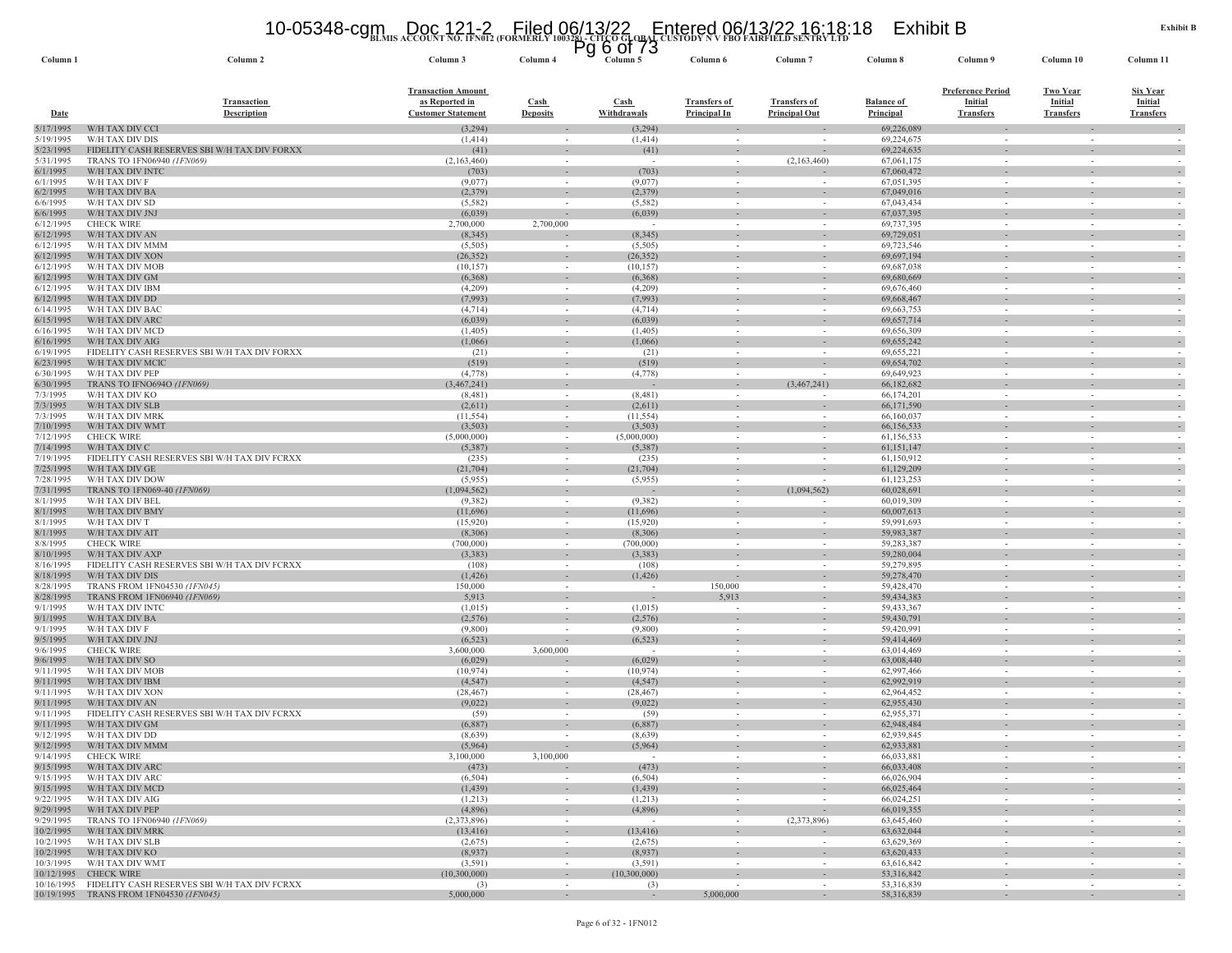#### **BLMIS ACCOUNT NO. 1FN012 (FORMERLY 100328) - CITCO GLOBAL CUSTODY N V FBO FAIRFIELD SENTRY LTD** 10-05348-cgm Doc 121-2 Filed 06/13/22 Entered 06/13/22 16:18:18 Exhibit B Pg 7 of 73

| Column 1                 | Column <sub>2</sub>                                             | Column 3                                    | Column 4                 | Column 5               | Column <sub>6</sub>                                  | Column                             | Column 8                   | Column 9                            | Column 10                          | Column 11                  |
|--------------------------|-----------------------------------------------------------------|---------------------------------------------|--------------------------|------------------------|------------------------------------------------------|------------------------------------|----------------------------|-------------------------------------|------------------------------------|----------------------------|
|                          |                                                                 |                                             |                          |                        |                                                      |                                    |                            |                                     |                                    |                            |
|                          | <b>Transaction</b>                                              | <b>Transaction Amount</b><br>as Reported in | <b>Cash</b>              | Cash                   | <b>Transfers of</b>                                  | <b>Transfers of</b>                | <b>Balance of</b>          | <b>Preference Period</b><br>Initial | <b>Two Year</b><br><b>Initial</b>  | Six Year<br><b>Initial</b> |
| <b>Date</b>              | <b>Description</b>                                              | <b>Customer Statement</b>                   | <b>Deposits</b>          | Withdrawals            | <b>Principal In</b>                                  | <b>Principal Out</b>               | <b>Principal</b>           | <b>Transfers</b>                    | <b>Transfers</b>                   | <b>Transfers</b>           |
| 10/25/1995               | W/H TAX DIV GE                                                  | (20, 505)                                   |                          | (20, 505)              |                                                      |                                    | 58,296,334                 |                                     |                                    |                            |
| 10/27/1995               | TRANS TO 1FN06940 (1FN069)                                      | (271, 194)                                  | $\overline{\phantom{a}}$ |                        |                                                      | (271, 194)                         | 58,025,140                 | $\bar{a}$                           |                                    |                            |
| 10/30/1995<br>11/1/1995  | W/H TAX DIV DOW<br>W/H TAX DIV T                                | (5,811)<br>(15, 342)                        | $\sim$                   | (5, 811)<br>(15, 342)  | $\sim$                                               |                                    | 58,019,329<br>58,003,987   | $\sim$                              | $\sim$                             |                            |
| 11/1/1995                | W/H TAX DIV BMY                                                 | (10, 946)                                   | $\sim$                   | (10,946)               | $\sim$                                               |                                    | 57,993,040                 | $\sim$                              | $\sim$                             |                            |
| 11/1/1995                | W/H TAX DIV NYN                                                 | (7,065)                                     |                          | (7,065)                |                                                      |                                    | 57,985,975                 |                                     |                                    |                            |
| 11/1/1995<br>11/1/1995   | W/H TAX DIV BEL<br>W/H TAX DIV AIT                              | (8, 875)                                    | $\sim$                   | (8, 875)<br>(8,101)    | $\sim$                                               |                                    | 57,977,100                 | $\sim$                              | $\sim$                             |                            |
| 11/8/1995                | <b>CHECK WIRE</b>                                               | (8,101)<br>400,000                          | 400,000                  |                        | $\overline{\phantom{a}}$                             |                                    | 57,968,999<br>58,368,999   |                                     |                                    |                            |
| 11/10/1995               | W/H TAX DIV AXP                                                 | (3,170)                                     |                          | (3,170)                |                                                      |                                    | 58,365,829                 |                                     |                                    |                            |
| 11/17/1995               | W/H TAX DIV DIS                                                 | (1, 331)                                    | $\sim$                   | (1, 331)               | $\sim$                                               |                                    | 58,364,498                 | $\sim$                              | $\sim$                             |                            |
| 11/17/1995<br>11/20/1995 | W/H TAX DIV CCI<br>FIDELITY CASH RESERVS W/H TAX DIV FRCXX      | (3,381)<br>(4)                              | $\sim$                   | (3,381)<br>(4)         | $\overline{\phantom{a}}$<br>$\sim$                   |                                    | 58,361,117<br>58,361,113   | $\sim$                              | $\sim$                             |                            |
| 11/24/1995               | TRANS TO 1FN06940 (1FN069)                                      | (487, 914)                                  |                          |                        |                                                      | (487, 914)                         | 57,873,199                 |                                     |                                    |                            |
| 11/24/1995               | TRANS TO 1FN04530 (1FN045)                                      | (125,000)                                   | $\sim$                   | $\sim$                 | $\sim$                                               | (125,000)                          | 57,748,199                 | $\sim$                              | $\sim$                             | $\sim$                     |
| 12/1/1995                | W/H TAX DIV F                                                   | (10, 848)                                   | $\sim$                   | (10, 848)              | $\sim$                                               |                                    | 57,737,352                 | $\sim$                              | $\sim$                             |                            |
| 12/1/1995                | W/H TAX DIV BA<br>W/H TAX DIV INTO                              | (2, 465)                                    |                          | (2, 465)               |                                                      |                                    | 57,734,886                 |                                     |                                    |                            |
| 12/1/1995<br>12/5/1995   | W/H TAX DIV JNJ                                                 | (930)<br>(6,044)                            |                          | (930)<br>(6,044)       | $\sim$<br>$\overline{\phantom{a}}$                   |                                    | 57,733,956<br>57,727,913   | ٠<br>$\overline{\phantom{a}}$       | $\sim$<br>$\overline{\phantom{a}}$ |                            |
| 12/7/1995                | <b>CHECK WIRE</b>                                               | 5,500,000                                   | 5,500,000                |                        |                                                      | $\sim$                             | 63,227,913                 | $\sim$                              |                                    |                            |
| 12/11/1995               | W/H TAX DIV MOB                                                 | (10, 425)                                   |                          | (10, 425)              | $\overline{\phantom{a}}$                             |                                    | 63,217,487                 | $\overline{\phantom{a}}$            | $\overline{\phantom{a}}$           |                            |
| 12/11/1995               | W/H TAX DIV IBM                                                 | (4,050)                                     | $\overline{\phantom{a}}$ | (4,050)                |                                                      |                                    | 63,213,437                 |                                     |                                    |                            |
| 12/11/1995<br>12/11/1995 | W/H TAX DIV GM<br>FIDELITY CASH RESERVES SBI W/H TAX DIV FCRXX  | (6, 340)<br>(3)                             | $\overline{\phantom{a}}$ | (6,340)<br>(3)         | $\overline{\phantom{a}}$                             |                                    | 63,207,098<br>63,207,095   | $\sim$<br>$\overline{\phantom{a}}$  |                                    |                            |
| 12/11/1995               | W/H TAX DIV XON                                                 | (26, 943)                                   | $\sim$                   | (26, 943)              | $\overline{\phantom{a}}$                             |                                    | 63,180,151                 | $\sim$                              | $\sim$                             |                            |
| 12/11/1995               | W/H TAX DIV AN                                                  | (8, 453)                                    | $\sim$                   | (8, 453)               |                                                      |                                    | 63,171,699                 |                                     |                                    |                            |
| 12/12/1995<br>12/14/1995 | W/H TAX DIV MMM                                                 | (5,628)                                     | $\sim$                   | (5,628)                | $\sim$                                               |                                    | 63,166,070                 | $\sim$                              | $\sim$                             |                            |
| 12/14/1995               | W/H TAX DIV DD<br>W/H TAX DIV BAC                               | (8, 425)<br>(4,860)                         | $\sim$                   | (8, 425)<br>(4,860)    | $\sim$                                               | $\sim$                             | 63,157,646<br>63,152,785   | $\sim$                              | $\sim$                             |                            |
| 12/15/1995               | W/H TAX DIV MCD                                                 | (1, 331)                                    | $\sim$                   | (1, 331)               | $\sim$                                               |                                    | 63,151,454                 | $\sim$                              | $\sim$                             |                            |
| 12/15/1995               | W/H TAX DIV KO                                                  | (8,213)                                     |                          | (8,213)                |                                                      |                                    | 63,143,241                 |                                     |                                    |                            |
| 12/22/1995               | W/H TAX DIV AIG                                                 | (1,138)                                     | $\sim$                   | (1, 138)               | $\overline{\phantom{a}}$                             | $\overline{\phantom{a}}$           | 63,142,103                 | ٠                                   |                                    |                            |
| 12/29/1995<br>1/2/1996   | TRANS TO 1FN06940 (1FN069)<br>W/H TAX DIV EK                    | (5,770,514)<br>(3,945)                      | $\sim$<br>$\sim$         | $\sim$<br>(3,945)      | $\sim$<br>$\sim$                                     | (5,770,514)                        | 57,371,590<br>57, 367, 645 | $\sim$<br>$\sim$                    | $\sim$<br>$\overline{\phantom{a}}$ |                            |
| 1/2/1996                 | W/H TAX DIV PEP                                                 | (4,649)                                     |                          | (4,649)                |                                                      |                                    | 57,362,996                 | $\overline{\phantom{a}}$            | $\overline{\phantom{a}}$           |                            |
| 1/2/1996                 | W/H TAX DIV MRK                                                 | (12, 454)                                   | $\sim$                   | (12, 454)              | $\overline{\phantom{a}}$                             |                                    | 57,350,542                 | $\overline{\phantom{a}}$            | $\overline{\phantom{a}}$           |                            |
| 1/5/1996                 | W/H TAX DIV WMT                                                 | (3,346)                                     | $\sim$                   | (3,346)                | $\overline{\phantom{a}}$                             |                                    | 57,347,196                 | $\overline{\phantom{a}}$            | $\overline{\phantom{a}}$           |                            |
| 1/5/1996<br>1/12/1996    | <b>CHECK WIRE</b><br>W/H TAX DIV C                              | (6,400,000)<br>(6,619)                      | $\sim$                   | (6,400,000)<br>(6,619) | $\sim$<br>$\overline{\phantom{a}}$                   | $\sim$                             | 50,947,196<br>50,940,577   | $\bar{a}$<br>$\sim$                 | $\sim$                             |                            |
| 1/18/1996                | FIDELITY CASH RESERVES SBI W/H TAX DIV FCRXX                    | (6)                                         |                          | (6)                    | $\overline{\phantom{a}}$                             |                                    | 50,940,572                 | $\overline{\phantom{a}}$            |                                    |                            |
| 1/22/1996                | <b>CHECK WIRE</b>                                               | 229,598                                     | 229,598                  | $\sim$                 | $\sim$                                               |                                    | 51,170,170                 | $\sim$                              | $\sim$                             |                            |
| 1/25/1996                | CANCEL CHECK WIRE 1/22/96                                       | (229, 598)                                  | (229, 598)               |                        |                                                      |                                    | 50,940,572                 |                                     |                                    |                            |
| 1/31/1996<br>2/7/1996    | TRANS TO 1FN06940 (1FN069)<br><b>CHECK WIRE</b>                 | (66, 792)<br>(3,100,000)                    | $\sim$                   | $\sim$<br>(3,100,000)  | $\sim$<br>$\overline{\phantom{a}}$                   | (66, 792)                          | 50,873,780<br>47,773,780   | $\sim$                              | $\sim$                             |                            |
| 2/20/1996                | W/H TAX DIV CCI                                                 | (5,136)                                     |                          | (5,136)                |                                                      |                                    | 47,768,644                 |                                     |                                    |                            |
| 2/20/1996                | FIDELITY CASH RESERVES SBI W/H TAX DIV FCRXX                    | (50)                                        |                          | (50)                   |                                                      |                                    | 47,768,594                 |                                     |                                    |                            |
| 2/29/1996                | TRANS TO 1FN06940 (1FN069)                                      | (7,803,681)                                 | $\sim$                   | $\sim$                 | $\overline{\phantom{a}}$                             | (7,803,681)                        | 39,964,913                 | $\sim$                              | $\sim$                             |                            |
| 3/1/1996<br>3/1/1996     | W/H TAX DIV INTC<br>W/H TAX DIV BA                              | (871)<br>(2,310)                            | $\sim$<br>$\sim$         | (871)<br>(2,310)       | $\sim$<br>$\sim$                                     |                                    | 39,964,041<br>39,961,731   | $\sim$<br>$\sim$                    | $\sim$                             |                            |
| 3/1/1996                 | W/H TAX DIV COL                                                 | (342)                                       | $\overline{\phantom{a}}$ | (342)                  |                                                      |                                    | 39,961,389                 |                                     |                                    |                            |
| 3/1/1996                 | W/H TAX DIV F                                                   | (9,865)                                     | $\sim$                   | (9,865)                | $\overline{\phantom{a}}$                             |                                    | 39,951,524                 | $\overline{\phantom{a}}$            | $\overline{\phantom{a}}$           |                            |
| 3/11/1996<br>3/11/1996   | W/H TAX DIV IBM<br>W/H TAX DIV GM                               | (3,795)<br>(7, 734)                         | $\sim$                   | (3,795)<br>(7, 734)    | $\sim$                                               | $\sim$                             | 39,947,729<br>39,939,995   | $\sim$                              | $\sim$                             |                            |
| 3/11/1996                | W/H TAX DIV MOB                                                 | (9,768)                                     | $\sim$                   | (9,768)                | $\sim$                                               |                                    | 39,930,227                 | $\sim$                              | $\sim$                             |                            |
| 3/11/1996                | W/H TAX DIV XON                                                 | (24, 400)                                   | $\sim$                   | (24, 400)              | $\sim$                                               |                                    | 39,905,827                 | $\overline{\phantom{a}}$            | $\sim$                             |                            |
| 3/11/1996                | W/H TAX DIV AN                                                  | (8, 277)                                    |                          | (8,277)                |                                                      |                                    | 39,897,550                 |                                     |                                    |                            |
| 3/12/1996<br>3/12/1996   | W/H TAX DIV BAC<br>W/H TAX DIV JNJ                              | (5,346)                                     | $\sim$                   | (5,346)                | $\sim$                                               |                                    | 39,892,204                 | $\sim$                              | $\sim$                             |                            |
| 3/14/1996                | W/H TAX DIV DD                                                  | (5,919)<br>(7,550)                          |                          | (5,919)<br>(7,550)     |                                                      |                                    | 39,886,285<br>39,878,735   |                                     |                                    |                            |
|                          | 3/15/1996 CHECK WIRE                                            | 00,000                                      |                          |                        |                                                      |                                    | 41,478,735                 |                                     |                                    |                            |
| 3/15/1996                | W/H TAX DIV MCD                                                 | (439)                                       | $\sim$                   | (439)                  | $\sim$                                               | $\sim$                             | 41,478,296                 | $\sim$                              | $\sim$                             | $\sim 10^{-1}$             |
| 3/15/1996                | W/H TAX DIV ARC                                                 | (5, 445)                                    | $\sim$<br>$\sim$         | (5, 445)               | $\sim$<br>$\sim$                                     | $\sim$                             | 41,472,851<br>41, 472, 817 | $\sim$<br>$\sim$                    | $\sim$<br>$\sim$                   | $\sim$ $-$                 |
| 3/21/1996<br>3/22/1996   | FIDELITY CASH RESERVES SBI W/H TAX DIV FCRXX<br>W/H TAX DIV AIG | (34)<br>(728)                               |                          | (34)<br>(728)          | $\overline{\phantom{a}}$                             | $\sim$                             | 41,472,089                 |                                     |                                    | $\sim$                     |
| 3/29/1996                | W/H TAX DIV PEP                                                 | (2, 857)                                    | $\sim$                   | (2, 857)               | $\sim$                                               | $\sim$                             | 41,469,232                 | $\sim$                              | $\sim$                             | $\sim$                     |
| 3/29/1996                | <b>TRANS FROM 1FN06940 (1FN069)</b>                             | 1,851,654                                   | $\sim$                   | $\sim$ $-$             | 1,851,654                                            | $\sim$                             | 43,320,885                 | $\sim$                              | $\sim$                             | $\sim$                     |
| 4/1/1996                 | W/H TAX DIV KO                                                  | (7,600)                                     | $\sim$                   | (7,600)                | $\sim$                                               | $\sim$                             | 43,313,286                 | $\sim$                              | $\sim$                             | $\sim$<br>$\sim$           |
| 4/1/1996<br>4/1/1996     | W/H TAX DIV MRK<br>W/H TAX DIV S                                | (7,690)<br>(831)                            | $\sim$<br>$\sim$         | (7,690)<br>(831)       | $\overline{\phantom{a}}$<br>$\overline{\phantom{a}}$ | $\sim$<br>$\overline{\phantom{a}}$ | 43,305,596<br>43,304,765   | $\overline{\phantom{a}}$<br>$\sim$  | $\sim$<br>$\sim$                   | $\sim$                     |
| 4/1/1996                 | W/H TAX DIV EK                                                  | (1,253)                                     | $\sim$                   | (1,253)                | $\sim$                                               | $\sim$                             | 43,303,512                 | $\sim$                              | $\sim$                             | $\sim$                     |
| 4/2/1996                 | W/H TAX DIV C                                                   | (5,482)                                     | $\sim$                   | (5,482)                | $\sim$                                               | $\sim$                             | 43,298,030                 | $\sim$                              | $\overline{\phantom{a}}$           |                            |
| 4/8/1996                 | W/H TAX DIV WMT<br>4/10/1996 W/H TAX DIV HWP                    | (2,932)<br>(2,501)                          | $\sim$<br>$\sim$         | (2,932)<br>(2,501)     | $\overline{\phantom{a}}$<br>$\sim$                   | $\sim$<br>$\sim$                   | 43,295,097<br>43,292,596   | $\overline{\phantom{a}}$<br>$\sim$  | $\overline{\phantom{a}}$<br>$\sim$ |                            |
|                          |                                                                 |                                             |                          |                        |                                                      |                                    |                            |                                     |                                    | $\sim$ $-$                 |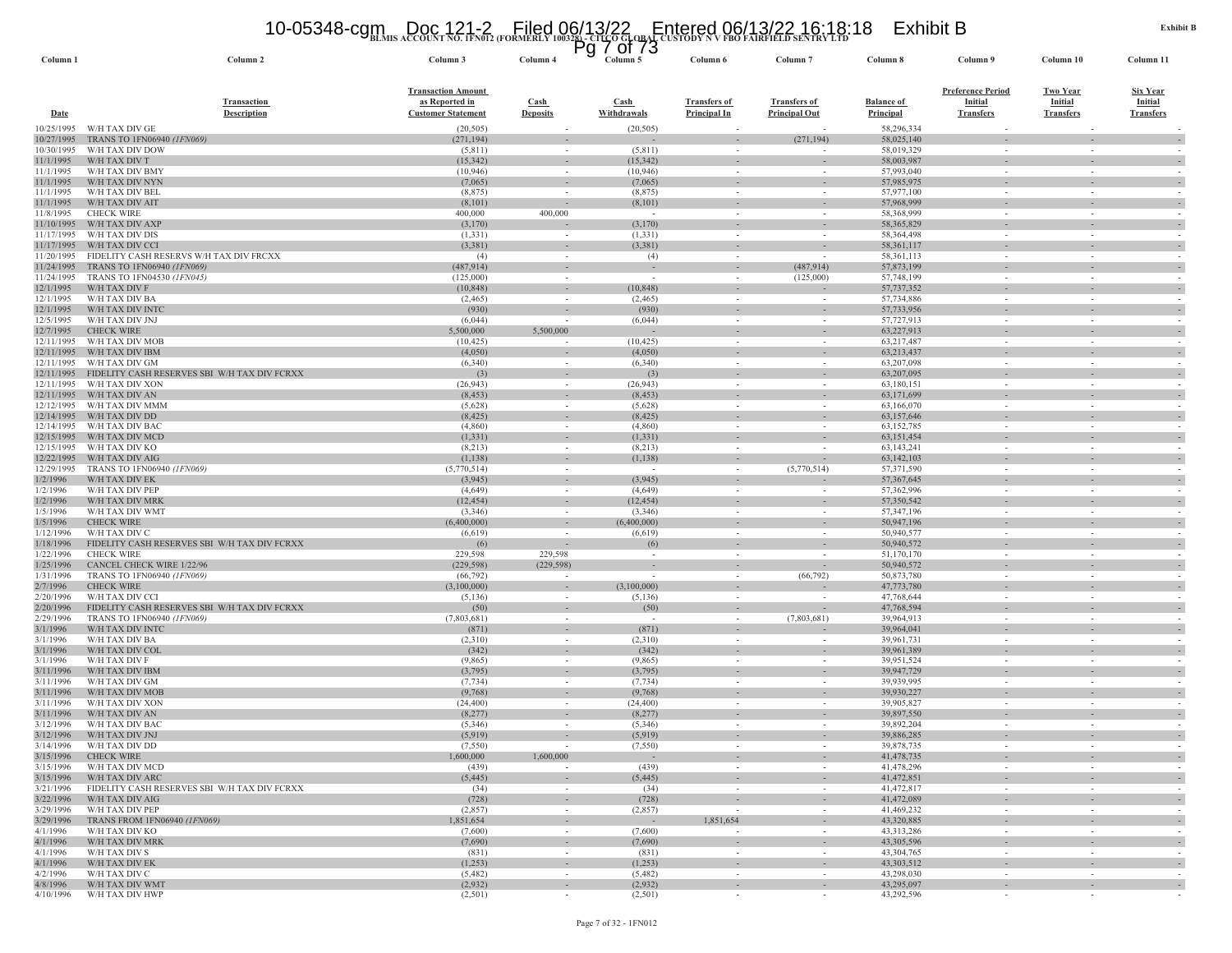## **BLMIS ACCOUNT NO. 1FN012 (FORMERLY 100328) - CITCO GLOBAL CUSTODY N V FBO FAIRFIELD SENTRY LTD** 10-05348-cgm Doc 121-2 Filed 06/13/22 Entered 06/13/22 16:18:18 Exhibit B Pg 8 of 73

| Column 1               | Column <sub>2</sub>                                                             | Column 3                                                                 | Column <sub>4</sub>                | Column <sub>5</sub>    | Column 6                                   | Column <sup>-</sup>                         | Column 8                       | Column 9                                                       | Column <sub>10</sub>                                  | Column 11                                             |
|------------------------|---------------------------------------------------------------------------------|--------------------------------------------------------------------------|------------------------------------|------------------------|--------------------------------------------|---------------------------------------------|--------------------------------|----------------------------------------------------------------|-------------------------------------------------------|-------------------------------------------------------|
| Date                   | <b>Transaction</b><br><b>Description</b>                                        | <b>Transaction Amount</b><br>as Reported in<br><b>Customer Statement</b> | <b>Cash</b><br><b>Deposits</b>     | Cash<br>Withdrawals    | <b>Transfers of</b><br><b>Principal In</b> | <b>Transfers of</b><br><b>Principal Out</b> | <b>Balance of</b><br>Principal | <b>Preference Period</b><br><b>Initial</b><br><b>Transfers</b> | <b>Two Year</b><br><b>Initial</b><br><b>Transfers</b> | <b>Six Year</b><br><b>Initial</b><br><b>Transfers</b> |
| 4/15/1996              | <b>CHECK WIRE</b>                                                               | (450,000)                                                                |                                    | (450,000)              |                                            |                                             | 42,842,596                     |                                                                |                                                       |                                                       |
| 4/17/1996<br>4/25/1996 | FIDELITY CASH RESERVES SBI W/H TAX DIV FCRXX<br>W/H TAX DIV GE                  | (20)<br>(7,203)                                                          |                                    | (20)<br>(7,203)        |                                            |                                             | 42,842,577<br>42,835,374       | $\sim$<br>$\sim$                                               |                                                       |                                                       |
| 4/30/1996              | W/H TAX DIV DOW                                                                 | (4,826)                                                                  | $\overline{\phantom{a}}$<br>$\sim$ | (4,826)                |                                            | $\overline{\phantom{a}}$                    | 42,830,547                     | $\overline{\phantom{a}}$                                       | $\sim$                                                |                                                       |
| 4/30/1996              | TRANS FROM 1FN06940 (1FN069)                                                    | 883,204                                                                  | $\sim$                             |                        | 883,204                                    | $\sim$                                      | 43,713,751                     | $\sim$                                                         |                                                       |                                                       |
| 5/1/1996               | W/H TAX DIV AIT                                                                 | (7,162)                                                                  |                                    | (7,162)                |                                            |                                             | 43,706,589                     | $\overline{\phantom{a}}$                                       |                                                       |                                                       |
| 5/1/1996               | W/H TAX DIV BEL                                                                 | (7, 756)                                                                 | $\overline{\phantom{a}}$           | (7,756)                |                                            | $\overline{\phantom{a}}$                    | 43,698,833                     | $\overline{\phantom{a}}$                                       |                                                       |                                                       |
| 5/1/1996<br>5/1/1996   | W/H TAX DIV T<br>W/H TAX DIV NYN                                                | (13,082)<br>(6,075)                                                      |                                    | (13,082)<br>(6,075)    |                                            | $\sim$                                      | 43,685,751<br>43,679,676       | $\overline{\phantom{a}}$                                       |                                                       |                                                       |
| 5/1/1996               | W/H TAX DIV BMY                                                                 | (9, 458)                                                                 | $\sim$                             | (9, 458)               |                                            | $\overline{\phantom{a}}$                    | 43,670,218                     |                                                                |                                                       |                                                       |
| 5/2/1996               | W/H TAX DIV PNU                                                                 | (3,365)                                                                  |                                    | (3,365)                |                                            | $\overline{\phantom{a}}$                    | 43,666,853                     | $\overline{\phantom{a}}$                                       | $\overline{\phantom{a}}$                              |                                                       |
| 5/8/1996               | <b>CHECK WIRE</b>                                                               | 7,000,000                                                                | 7,000,000                          |                        |                                            |                                             | 50,666,853                     | $\overline{\phantom{a}}$                                       | $\overline{\phantom{a}}$                              |                                                       |
| 5/10/1996<br>5/14/1996 | W/H TAX DIV AXP<br>FIDELITY CASH RESERVES SBI W/H TAX DIV FCRXX                 | (2,747)<br>(61)                                                          | $\sim$                             | (2,747)<br>(61)        | $\sim$                                     | $\sim$                                      | 50,664,106<br>50,664,046       | $\sim$<br>$\sim$                                               | $\overline{\phantom{a}}$                              |                                                       |
| 5/17/1996              | W/H TAX DIV CCI                                                                 | (5,318)                                                                  | $\overline{\phantom{a}}$           | (5,318)                |                                            |                                             | 50,658,728                     | $\overline{\phantom{a}}$                                       |                                                       |                                                       |
| 5/17/1996              | W/H TAX DIV DIS                                                                 | (1, 428)                                                                 | $\sim$                             | (1, 428)               |                                            | $\sim$                                      | 50,657,300                     | $\sim$                                                         |                                                       |                                                       |
| 5/21/1996              | W/H TAX DIV AIG                                                                 | (985)                                                                    |                                    | (985)                  |                                            |                                             | 50,656,315                     |                                                                |                                                       |                                                       |
| 5/31/1996<br>6/3/1996  | TRANS FROM 1FN06940 (1FN069)<br>AMERICAN INTL GROUP INC CXL W/H TAX 5/07/96 AIG | 1,795,328<br>985                                                         | $\sim$<br>$\sim$                   | $\sim$<br>985          | 1,795,328                                  | $\sim$<br>$\sim$                            | 52,451,643<br>52,452,627       | $\sim$<br>$\sim$                                               | $\sim$                                                |                                                       |
| 6/3/1996               | W/H TAX DIV INTC                                                                | (823)                                                                    |                                    | (823)                  |                                            | $\sim$                                      | 52,451,804                     | $\sim$                                                         |                                                       |                                                       |
| 6/3/1996               | W/H TAX DIV COL                                                                 | (324)                                                                    |                                    | (324)                  |                                            |                                             | 52,451,481                     |                                                                |                                                       |                                                       |
| 6/3/1996               | W/H TAX DIV F                                                                   | (9,280)                                                                  |                                    | (9,280)                |                                            | $\overline{\phantom{a}}$                    | 52,442,201                     | $\overline{\phantom{a}}$                                       |                                                       |                                                       |
| 6/7/1996               | <b>CHECK WIRE</b>                                                               | 13,300,000                                                               | 13,300,000                         |                        | $\sim$                                     | $\overline{\phantom{a}}$                    | 65,742,201                     | $\sim$                                                         | $\sim$                                                |                                                       |
| 6/7/1996<br>6/10/1996  | W/H TAX DIV BA<br>W/H TAX DIV MOB                                               | (1,201)<br>(9,671)                                                       | $\sim$                             | (1,201)<br>(9,671)     | $\sim$                                     | $\overline{\phantom{a}}$                    | 65,740,999<br>65,731,329       | $\overline{\phantom{a}}$                                       | $\overline{\phantom{a}}$                              |                                                       |
| 6/10/1996              | W/H TAX DIV AN                                                                  | (7,935)                                                                  | $\sim$                             | (7,935)                |                                            | $\overline{\phantom{a}}$                    | 65,723,393                     | $\overline{\phantom{a}}$                                       | $\overline{\phantom{a}}$                              |                                                       |
| 6/10/1996              | W/H TAX DIV IBM                                                                 | (5,037)                                                                  |                                    | (5,037)                |                                            |                                             | 65,718,356                     | $\sim$                                                         |                                                       |                                                       |
| 6/11/1996              | W/H TAX DIV JNJ                                                                 | (3,260)                                                                  | $\sim$                             | (3,260)                |                                            | $\sim$                                      | 65,715,096                     | $\sim$                                                         |                                                       |                                                       |
| 6/12/1996              | W/H TAX DIV MMM                                                                 | (4,674)                                                                  | $\overline{\phantom{a}}$           | (4,674)                |                                            | $\overline{\phantom{a}}$                    | 65,710,422                     | $\overline{\phantom{a}}$                                       |                                                       |                                                       |
| 6/12/1996<br>6/14/1996 | W/H TAX DIV BAC<br>W/H TAX DIV MCD                                              | (2, 495)<br>(1, 293)                                                     | $\sim$                             | (2, 495)<br>(1, 293)   |                                            | $\sim$                                      | 65,707,927<br>65,706,634       | $\sim$                                                         |                                                       |                                                       |
| 6/21/1996              | W/H TAX DIV AIG                                                                 | (958)                                                                    | $\sim$                             | (958)                  | $\sim$                                     | $\sim$                                      | 65,705,676                     | $\sim$                                                         | $\sim$                                                |                                                       |
| 6/25/1996              | FIDELITY CASH RESERVES SBI W/H TAX DIV FCRXX                                    | (18)                                                                     | $\sim$                             | (18)                   |                                            | $\overline{\phantom{a}}$                    | 65,705,658                     | $\overline{\phantom{a}}$                                       |                                                       |                                                       |
| 6/28/1996              | W/H TAX DIV PEP                                                                 | (4, 575)                                                                 | $\sim$                             | (4, 575)               |                                            | $\sim$                                      | 65,701,083                     | $\sim$                                                         |                                                       |                                                       |
| 6/28/1996<br>7/1/1996  | TRANS FROM 1FN06940 (1FN069)<br>W/H TAX DIV MRK                                 | 93,190<br>(10, 595)                                                      | $\sim$                             | (10, 595)              | 93,190                                     | $\sim$                                      | 65,794,273<br>65,783,679       | $\sim$                                                         | $\sim$                                                |                                                       |
| 7/1/1996               | W/H TAX DIV WMT                                                                 | (3,028)                                                                  |                                    | (3,028)                |                                            | $\sim$                                      | 65,780,650                     | $\overline{\phantom{a}}$                                       |                                                       |                                                       |
| 7/1/1996               | W/H TAX DIV KO                                                                  | (8,122)                                                                  |                                    | (8, 122)               |                                            |                                             | 65,772,529                     |                                                                |                                                       |                                                       |
| 7/2/1996               | <b>CHECK WIRE</b>                                                               | 35,000,000                                                               | 35,000,000                         |                        |                                            | $\overline{\phantom{a}}$                    | 100,772,529                    | ٠                                                              |                                                       |                                                       |
| 7/5/1996<br>7/10/1996  | W/H TAX DIV SLB<br>W/H TAX DIV HWP                                              | (2,238)                                                                  |                                    | (2, 238)<br>(3,182)    | $\sim$                                     | $\overline{\phantom{a}}$<br>$\sim$          | 100,770,291                    | $\overline{\phantom{a}}$<br>$\sim$                             | $\sim$                                                |                                                       |
| 7/15/1996              | W/H TAX DIV C                                                                   | (3,182)<br>(6, 497)                                                      |                                    | (6, 497)               |                                            |                                             | 100,767,109<br>100,760,611     | $\overline{\phantom{a}}$                                       |                                                       |                                                       |
| 7/22/1996              | FIDELITY CASH RESERVES SBI W/H TAX DIV FCRXX                                    | (44)                                                                     |                                    | (44)                   |                                            | $\overline{\phantom{a}}$                    | 100,760,568                    | $\overline{\phantom{a}}$                                       |                                                       |                                                       |
| 7/23/1996              | <b>CHECK WIRE</b>                                                               | 2,250,000                                                                | 2,250,000                          |                        |                                            | $\overline{\phantom{a}}$                    | 103,010,568                    | $\sim$                                                         |                                                       |                                                       |
| 7/25/1996              | W/H TAX DIV GE                                                                  | (21, 113)                                                                |                                    | (21, 113)              |                                            | $\overline{\phantom{a}}$                    | 102,989,455                    | $\overline{\phantom{a}}$                                       |                                                       |                                                       |
| 7/30/1996<br>7/31/1996 | W/H TAX DIV DOW<br>TRANS FROM 1FN06940 (1FN069)                                 | (4, 475)<br>8,597,785                                                    | $\sim$<br>$\overline{\phantom{a}}$ | (4, 475)               | 8,597,785                                  | $\overline{\phantom{a}}$                    | 102,984,980<br>111,582,764     | $\overline{\phantom{a}}$                                       |                                                       |                                                       |
| 8/1/1996               | W/H TAX DIV EK                                                                  | (3, 448)                                                                 | $\sim$                             | (3, 448)               |                                            | $\sim$                                      | 111,579,317                    | $\sim$                                                         |                                                       |                                                       |
| 8/1/1996               | W/H TAX DIV BEL                                                                 | (8, 427)                                                                 |                                    | (8, 427)               |                                            |                                             | 111,570,889                    |                                                                |                                                       |                                                       |
| 8/1/1996               | W/H TAX DIV T                                                                   | (14, 645)                                                                | $\sim$                             | (14, 645)              | $\sim$                                     | $\sim$                                      | 111,556,245                    | $\sim$                                                         | $\overline{\phantom{a}}$                              |                                                       |
| 8/1/1996<br>8/1/1996   | W/H TAX DIV NYN<br>W/H TAX DIV PNU                                              | (6,906)<br>(3,749)                                                       | $\sim$                             | (6,906)<br>(3,749)     | $\sim$                                     | $\sim$<br>$\sim$                            | 111,549,339<br>111,545,590     | $\overline{\phantom{a}}$<br>$\sim$                             | $\sim$                                                |                                                       |
| 8/1/1996               | W/H TAX DIV AIT                                                                 | (7,746)                                                                  |                                    | (7,746)                |                                            |                                             | 111,537,844                    | ٠                                                              |                                                       |                                                       |
| 8/1/1996               | W/H TAX DIV BMY                                                                 | (10, 367)                                                                | $\sim$                             | (10, 367)              | $\sim$                                     | $\overline{\phantom{a}}$                    | 111,527,477                    | $\sim$                                                         | $\sim$                                                |                                                       |
| 8/9/1996               | W/H TAX DIV AXP                                                                 | (2,961)                                                                  |                                    | (2,961)                | $\sim$                                     | $\sim$                                      | 111,524,516                    | $\sim$                                                         | $\sim$                                                |                                                       |
| 8/12/1996              | <b>CHECK WIRE</b>                                                               | 3,000,000                                                                | 3,000,000                          |                        |                                            | $\overline{\phantom{a}}$                    | 114,524,516                    | $\overline{\phantom{a}}$                                       |                                                       |                                                       |
| 8/16/1996<br>8/19/1996 | W/H TAX DIV DIS<br>W/H TAX DIV CCI                                              | (2,008)<br>(8,010)                                                       |                                    | (2,008)<br>(8,010)     | $\overline{\phantom{a}}$                   | $\overline{\phantom{a}}$                    | 114,522,508<br>114,514,499     | $\overline{\phantom{a}}$<br>$\sim$                             |                                                       |                                                       |
| 8/19/1996              | FIDELITY CASH RESERVES SBI W/H TAX DIV FCRXX                                    | (54)                                                                     | $\sim$                             | (54)                   | $\sim$                                     | $\sim$                                      | 114,514,444                    | $\sim$                                                         |                                                       |                                                       |
|                        | 8/30/1996 TRANS TO 1FN06940 (1FN069)                                            | (5,922,892)                                                              |                                    |                        |                                            | (5,922,892)                                 | 108,591,552                    |                                                                |                                                       |                                                       |
| 9/3/1996               | W/H TAX DIV F                                                                   | (16, 673)                                                                | $\sim$                             | (16, 673)              | $\sim$                                     | $\sim$                                      | 108,574,879                    | $\overline{\phantom{a}}$                                       | $\sim$                                                |                                                       |
| 9/3/1996<br>9/3/1996   | W/H TAX DIV INTC<br>W/H TAX DIV COL                                             | (1, 555)<br>(503)                                                        | $\sim$                             | (1, 555)<br>(503)      | $\sim$                                     | $\sim$<br>$\overline{\phantom{a}}$          | 108,573,324<br>108,572,821     | $\sim$<br>$\overline{\phantom{a}}$                             | $\sim$                                                | $\sim$<br>$\sim$                                      |
| 9/6/1996               | W/H TAX DIV BA                                                                  | (3,605)                                                                  | $\sim$                             | (3,605)                | $\sim$                                     | $\sim$                                      | 108,569,216                    | $\sim$                                                         | $\sim$                                                | $\sim$                                                |
| 9/10/1996              | W/H TAX DIV XON                                                                 | (36,516)                                                                 | $\sim$                             | (36,516)               | $\sim$                                     | $\sim$                                      | 108,532,700                    | $\sim$                                                         | $\sim$                                                | $\sim$                                                |
| 9/10/1996              | W/H TAX DIV IBM                                                                 | (7, 374)                                                                 | $\sim$                             | (7, 374)               | $\sim$                                     | $\sim$                                      | 108,525,326                    | $\sim$                                                         | $\sim$                                                |                                                       |
| 9/10/1996              | W/H TAX DIV MOB                                                                 | (14,820)                                                                 | $\sim$                             | (14,820)               |                                            | $\overline{\phantom{a}}$                    | 108,510,506                    | $\blacksquare$                                                 | $\sim$                                                | $\sim$                                                |
| 9/10/1996<br>9/10/1996 | W/H TAX DIV AN<br>W/H TAX DIV GM                                                | (12,117)<br>(11, 537)                                                    | $\sim$<br>$\sim$                   | (12, 117)<br>(11, 537) | $\sim$<br>$\sim$                           | $\sim$<br>$\sim$                            | 108,498,389<br>108,486,852     | $\sim$<br>$\sim$                                               | $\sim$<br>$\sim$                                      | $\sim$<br>$\sim$                                      |
| 9/10/1996              | W/H TAX DIV JNJ                                                                 | (9,635)                                                                  | $\sim$                             | (9,635)                | $\sim$                                     | $\sim$                                      | 108,477,217                    | $\sim$                                                         | $\sim$                                                | $\sim$                                                |
| 9/12/1996              | W/H TAX DIV DD                                                                  | (12, 185)                                                                | $\sim$                             | (12, 185)              | $\overline{\phantom{a}}$                   | $\sim$                                      | 108,465,032                    | $\sim$                                                         | $\sim$                                                |                                                       |
| 9/12/1996              | FIDELITY CASH RESERVES SBI W/H TAX DIV FCRXX                                    | (12)                                                                     | $\sim$                             | (12)                   | $\overline{\phantom{a}}$                   | $\sim$                                      | 108,465,020                    | $\overline{\phantom{a}}$                                       | $\sim$                                                | $\sim$                                                |
| 9/12/1996              | W/H TAX DIV BAC                                                                 | (7, 478)                                                                 | $\sim$                             | (7, 478)               | $\sim$                                     | $\sim$                                      | 108,457,542                    | $\sim$                                                         | $\sim$                                                | $\sim$                                                |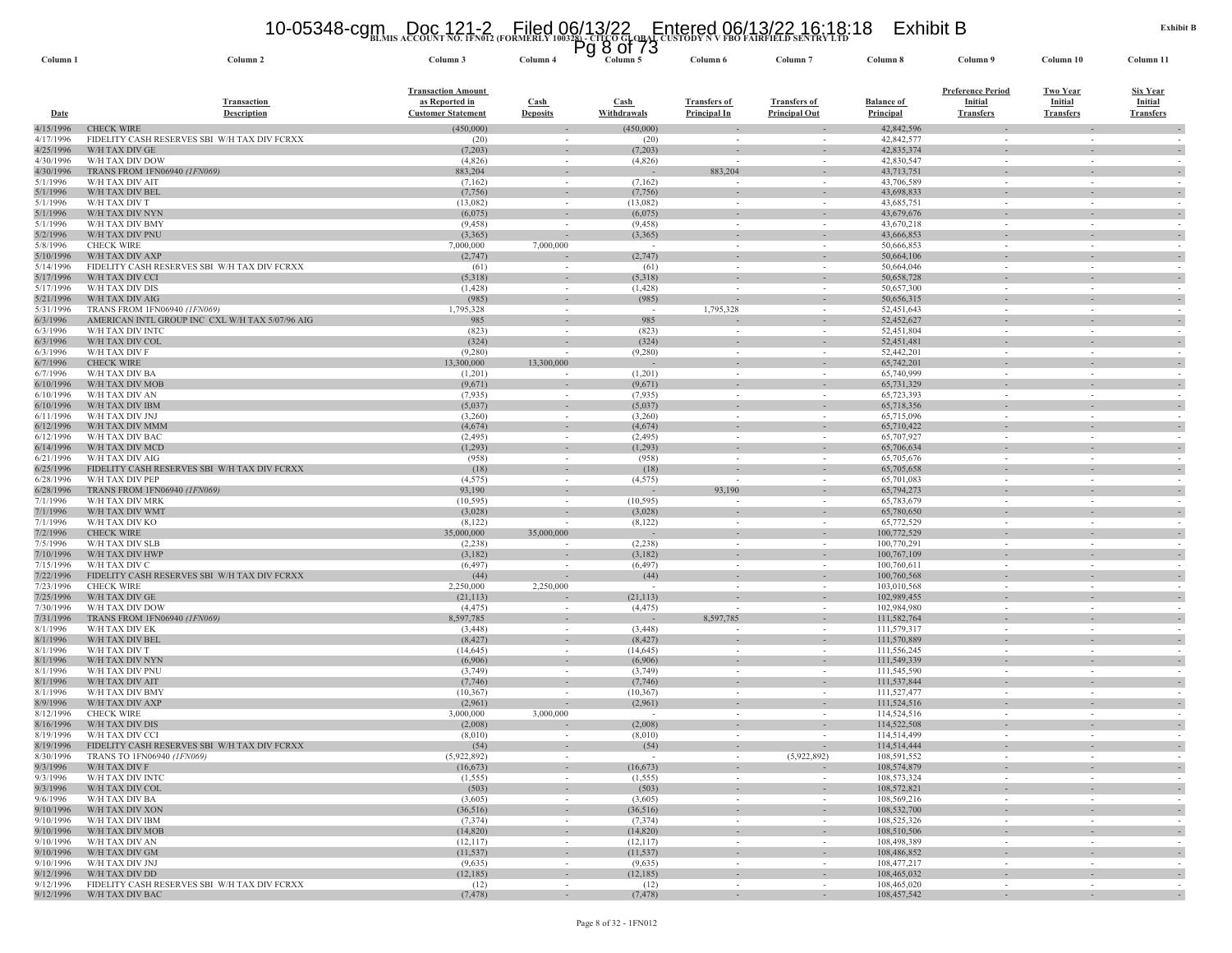# **BLMIS ACCOUNT NO. 1FN012 (FORMERLY 100328) - CITCO GLOBAL CUSTODY N V FBO FAIRFIELD SENTRY LTD** 10-05348-cgm Doc 121-2 Filed 06/13/22 Entered 06/13/22 16:18:18 Exhibit B Pg 9 of 73

| Column <sub>1</sub>      | Column <sub>2</sub>                                                                                | Column 3                                                                 | Column 4                                             | 9 UI 13<br>y<br>Column 5    | Column 6                                   | Column <sub>7</sub>                         | Column 8                              | Column 9                                                       | Column 10                                             | Column 11                                             |
|--------------------------|----------------------------------------------------------------------------------------------------|--------------------------------------------------------------------------|------------------------------------------------------|-----------------------------|--------------------------------------------|---------------------------------------------|---------------------------------------|----------------------------------------------------------------|-------------------------------------------------------|-------------------------------------------------------|
| <b>Date</b>              | <b>Transaction</b><br><b>Description</b>                                                           | <b>Transaction Amount</b><br>as Reported in<br><b>Customer Statement</b> | $\frac{\text{Cash}}{\text{Cash}}$<br><b>Deposits</b> | Cash<br>Withdrawals         | <b>Transfers of</b><br><b>Principal In</b> | <b>Transfers of</b><br><b>Principal Out</b> | <b>Balance of</b><br><b>Principal</b> | <b>Preference Period</b><br><b>Initial</b><br><b>Transfers</b> | <b>Two Year</b><br><b>Initial</b><br><b>Transfers</b> | <b>Six Year</b><br><b>Initial</b><br><b>Transfers</b> |
| 9/13/1996                | W/H TAX DIV ARC                                                                                    | (2,015)                                                                  |                                                      | (2,015)                     |                                            |                                             | 108.455.527                           |                                                                |                                                       |                                                       |
| 9/13/1996                | W/H TAX DIV MCD                                                                                    | (1,983)                                                                  |                                                      | (1,983)                     |                                            |                                             | 108,453,544                           |                                                                |                                                       |                                                       |
| 9/20/1996<br>9/27/1996   | W/H TAX DIV AIG<br>W/H TAX DIV PEP                                                                 | (1,754)<br>(6,944)                                                       | $\sim$<br>$\sim$                                     | (1,754)<br>(6,944)          | $\sim$<br>$\sim$                           | $\overline{\phantom{a}}$                    | 108,451,790<br>108,444,847            | $\sim$<br>$\overline{\phantom{a}}$                             | $\sim$                                                | $\sim$                                                |
| 9/30/1996                | TRANS TO 1FN06940 (1FN069)                                                                         | (4,241,880)                                                              | $\sim$                                               | - 2                         | $\sim$                                     | (4,241,880)                                 | 104,202,967                           | $\sim$                                                         |                                                       |                                                       |
| 10/1/1996                | W/H TAX DIV MRK                                                                                    | (18,981)                                                                 |                                                      | (18,981)                    |                                            |                                             | 104,183,986                           |                                                                |                                                       |                                                       |
| 10/1/1996                | W/H TAX DIV KO                                                                                     | (12,212)                                                                 | $\sim$                                               | (12,212)                    | $\sim$                                     | $\sim$                                      | 104, 171, 774                         | $\sim$                                                         | $\sim$                                                | $\sim$                                                |
| 10/1/1996                | W/H TAX DIV EK                                                                                     | (5,288)                                                                  | $\sim$                                               | (5,288)                     | $\sim$                                     | $\sim$                                      | 104,166,486                           | $\sim$                                                         |                                                       | $\sim$                                                |
| 10/7/1996<br>10/15/1996  | W/H TAX DIV WMT<br>FIDELITY CASH RESERVES SBI W/H TAX DIV FCRXX                                    | (4,613)<br>(2)                                                           | $\sim$                                               | (4,613)<br>(2)              | $\sim$                                     |                                             | 104, 161, 873<br>104, 161, 871        | ٠                                                              |                                                       | $\sim$                                                |
| 10/15/1996               | W/H TAX DIV C                                                                                      | (9)                                                                      | $\overline{\phantom{a}}$                             | (9)                         | $\sim$                                     |                                             | 104, 161, 862                         | $\overline{\phantom{a}}$                                       | $\sim$                                                | $\sim$                                                |
| 10/31/1996               | TRANS TO 1FN06940 (1FN069)                                                                         | (1,019,940)                                                              | $\sim$                                               |                             | $\sim$                                     | (1,019,940)                                 | 103,141,922                           | $\sim$                                                         |                                                       | $\sim$                                                |
| 11/1/1996                | W/H TAX DIV T                                                                                      | (20, 257)                                                                | $\overline{\phantom{a}}$                             | (20, 257)                   | $\overline{\phantom{a}}$                   |                                             | 103, 121, 665                         | $\overline{\phantom{a}}$                                       |                                                       |                                                       |
| 11/8/1996<br>11/12/1996  | FIDELITY CASH RESERVES SBI W/H TAX DIV FCRXX<br><b>CHECK WIRE</b>                                  | (32)<br>11,300,000                                                       | $\overline{\phantom{a}}$<br>11,300,000               | (32)                        | $\sim$                                     |                                             | 103, 121, 633<br>114,421,633          | $\overline{\phantom{a}}$<br>$\sim$                             | $\sim$                                                | $\sim$                                                |
| 11/19/1996               | W/H TAX DIV CCI                                                                                    | (3,919)                                                                  |                                                      | (3,919)                     |                                            |                                             | 114,417,713                           | $\overline{\phantom{a}}$                                       |                                                       | $\sim$                                                |
| 11/29/1996               | TRANS TO 1FN06940 (1FN069)                                                                         | (3,469,645)                                                              | $\sim$                                               | $\sim$                      | $\sim$                                     | (3,469,645)                                 | 110,948,068                           | $\sim$                                                         | $\sim$                                                | $\sim$                                                |
| 12/2/1996                | W/H TAX DIV INTO                                                                                   | (825)                                                                    | $\overline{\phantom{a}}$                             | (825)                       |                                            |                                             | 110,947,243                           |                                                                |                                                       |                                                       |
| 12/2/1996                | W/H TAX DIV F                                                                                      | (8, 471)                                                                 | $\sim$                                               | (8, 471)                    | $\sim$                                     |                                             | 110,938,772                           | $\sim$                                                         | $\overline{a}$                                        |                                                       |
| 12/6/1996<br>12/10/1996  | W/H TAX DIV BA<br>W/H TAX DIV MOB                                                                  | (3,530)<br>(7, 334)                                                      | $\sim$                                               | (3,530)<br>(7, 334)         | $\sim$                                     | $\sim$                                      | 110,935,242<br>110,927,907            | $\sim$                                                         | $\sim$                                                | $\sim$                                                |
| 12/10/1996               | W/H TAX DIV IBM                                                                                    | (3,369)                                                                  | $\sim$                                               | (3,369)                     | $\sim$                                     | $\sim$                                      | 110,924,538                           | $\sim$                                                         |                                                       | $\sim$                                                |
| 12/10/1996               | W/H TAX DIV GM                                                                                     | (10, 814)                                                                | $\sim$                                               | (10, 814)                   | $\sim$                                     |                                             | 110,913,724                           | $\sim$                                                         | $\sim$                                                |                                                       |
| 12/10/1996               | W/H TAX DIV AN                                                                                     | (5,959)                                                                  | $\overline{\phantom{a}}$                             | (5,959)                     |                                            |                                             | 110,907,765                           | ٠                                                              |                                                       | $\sim$                                                |
| 12/10/1996               | W/H TAX DIV XON                                                                                    | (35, 574)                                                                | $\sim$                                               | (35,574)                    | $\sim$                                     | $\sim$                                      | 110,872,191                           | $\sim$                                                         | $\sim$                                                | $\sim$                                                |
| 12/10/1996<br>12/12/1996 | W/H TAX DIV JNJ<br><b>CHECK WIRE</b>                                                               | (9,153)<br>24,500,000                                                    | $\sim$<br>24,500,000                                 | (9,153)<br>$\sim$           | $\sim$<br>$\overline{\phantom{a}}$         | $\sim$                                      | 110,863,038<br>135,363,038            | $\sim$<br>$\overline{\phantom{a}}$                             |                                                       | $\sim$                                                |
| 12/12/1996               | W/H TAX DIV BAC                                                                                    | (7,056)                                                                  |                                                      | (7,056)                     |                                            |                                             | 135, 355, 982                         | ٠                                                              |                                                       | $\sim$                                                |
| 12/12/1996               | W/H TAX DIV MMM                                                                                    | (7,502)                                                                  |                                                      | (7,502)                     | $\sim$                                     |                                             | 135,348,480                           | $\overline{\phantom{a}}$                                       |                                                       |                                                       |
| 12/12/1996               | W/H TAX DIV MTC                                                                                    | (3,178)                                                                  | $\overline{\phantom{a}}$                             | (3,178)                     | $\sim$                                     | $\sim$                                      | 135,345,302                           | $\bar{a}$                                                      |                                                       | $\sim$                                                |
| 12/13/1996               | W/H TAX DIV MCD<br>W/H TAX DIV DD                                                                  | (1,892)<br>(11, 807)                                                     | $\sim$                                               | (1,892)<br>(11,807)         | $\sim$                                     | $\overline{\phantom{a}}$                    | 135,343,410<br>135,331,603            | $\sim$                                                         | $\sim$                                                |                                                       |
| 12/16/1996<br>12/16/1996 | W/H TAX DIV KO                                                                                     | (11, 143)                                                                | $\overline{\phantom{a}}$<br>$\sim$                   | (11, 143)                   | $\overline{\phantom{a}}$<br>$\sim$         |                                             | 135,320,460                           | $\overline{\phantom{a}}$<br>$\sim$                             |                                                       |                                                       |
| 12/18/1996               | FIDELITY CASH RESERVES SBI W/H TAX DIV FCRXX                                                       | (5)                                                                      |                                                      | (5)                         |                                            |                                             | 135,320,455                           |                                                                |                                                       |                                                       |
| 12/20/1996               | W/H TAX DIV AIG                                                                                    | (1,711)                                                                  | $\sim$                                               | (1,711)                     | $\sim$                                     | $\overline{\phantom{a}}$                    | 135,318,744                           | $\sim$                                                         | $\overline{a}$                                        | $\sim$                                                |
| 12/31/1996               | TRANS TO 1FN06940 (1FN069)                                                                         | (606,404)                                                                | $\sim$                                               |                             | $\sim$                                     | (606, 404)                                  | 134,712,340                           | $\overline{\phantom{a}}$                                       |                                                       | $\sim$                                                |
| 1/2/1997<br>1/2/1997     | W/H TAX DIV MRK<br>W/H TAX DIV PEP                                                                 | (17, 829)<br>(6, 474)                                                    | $\sim$                                               | (17, 829)<br>(6, 474)       | $\sim$                                     |                                             | 134,694,511<br>134,688,037            | $\sim$                                                         | $\sim$                                                | $\sim$                                                |
| 1/2/1997                 | W/H TAX DIV EK                                                                                     | (5,043)                                                                  | $\sim$                                               | (5,043)                     | $\sim$                                     | $\sim$                                      | 134,682,994                           | $\sim$                                                         | $\sim$                                                | $\sim$                                                |
| 1/10/1997                | FIDELITY SPARTAN US TREASURY MONEY MARKET W/H TAX DIV FDLXX                                        | (2)                                                                      | $\sim$                                               | (2)                         | $\sim$                                     | $\sim$                                      | 134,682,992                           | $\sim$                                                         |                                                       | $\sim$                                                |
| 1/15/1997                | W/H TAX DIV C                                                                                      | (10, 637)                                                                | $\overline{\phantom{a}}$                             | (10,637)                    | $\sim$                                     |                                             | 134,672,355                           | $\sim$                                                         | $\sim$                                                | $\sim$                                                |
| 1/17/1997                | W/H TAX DIV WMT                                                                                    | (4,350)                                                                  | $\overline{\phantom{a}}$                             | (4,350)                     |                                            |                                             | 134,668,005                           |                                                                |                                                       | $\sim$                                                |
| 1/31/1997<br>2/11/1997   | TRANS TO 1FN06940 (1FN069)<br><b>CHECK WIRE</b>                                                    | (4,329,623)<br>32,750,000                                                | $\sim$<br>32,750,000                                 | $\sim$                      | $\sim$<br>$\sim$                           | (4,329,623)                                 | 130,338,382<br>163,088,382            | $\overline{\phantom{a}}$<br>$\sim$                             | $\sim$<br>$\sim$                                      | $\sim$<br>$\sim$                                      |
| 2/18/1997                | FIDELITY SPARTAN US TREASURY MONEY MARKET W/H TAX DIV FDLXX                                        | (15)                                                                     | $\overline{\phantom{a}}$                             | (15)                        |                                            |                                             | 163,088,368                           |                                                                |                                                       |                                                       |
| 2/20/1997                | W/H TAX DIV CCI                                                                                    | (10,076)                                                                 | $\overline{\phantom{a}}$                             | (10,076)                    | $\sim$                                     |                                             | 163,078,292                           | $\sim$                                                         |                                                       | $\sim$                                                |
| 2/28/1997                | TRANS TO 1FN06940 (1FN069)                                                                         | (3, 442, 160)                                                            | $\sim$                                               |                             | $\sim$                                     | (3,442,160)                                 | 159,636,132                           | $\sim$                                                         | $\sim$                                                |                                                       |
| 3/3/1997<br>3/3/1997     | W/H TAX DIV INTC<br>W/H TAX DIV F                                                                  | (1,632)<br>(18, 278)                                                     | $\sim$<br>$\sim$                                     | (1,632)<br>(18, 278)        | $\sim$                                     |                                             | 159,634,500<br>159,616,223            | $\sim$<br>$\sim$                                               | $\sim$                                                |                                                       |
| 3/3/1997                 | W/H TAX DIV COL                                                                                    | (532)                                                                    |                                                      | (532)                       |                                            | $\overline{\phantom{a}}$                    | 159,615,691                           | $\overline{\phantom{a}}$                                       |                                                       | $\sim$                                                |
| 3/5/1997                 | <b>CHECK WIRE</b>                                                                                  | 39,500,000                                                               | 39,500,000                                           |                             | $\sim$                                     |                                             | 199,115,691                           | $\sim$                                                         | $\sim$                                                |                                                       |
| 3/7/1997                 | <b>CHECK WIRE</b>                                                                                  | (400,000)                                                                |                                                      | (400,000)                   |                                            |                                             | 198,715,691                           |                                                                |                                                       | $\sim$                                                |
| 3/7/1997<br>3/10/1997    | W/H TAX DIV BA<br>W/H TAX DIV IBM                                                                  | (3,960)<br>(7,291)                                                       | $\sim$<br>$\sim$                                     | (3,960)<br>(7,291)          | $\sim$                                     | $\overline{\phantom{a}}$                    | 198,711,732<br>198,704,440            | $\sim$<br>$\overline{\phantom{a}}$                             | $\sim$                                                | $\sim$                                                |
| 3/10/1997                | W/H TAX DIV MOB                                                                                    | (17, 131)                                                                | $\sim$                                               | (17, 131)                   | $\sim$                                     | $\sim$                                      | 198,687,309                           | $\sim$                                                         | $\sim$                                                | $\sim$                                                |
| 3/10/1997                | W/H TAX DIV GM                                                                                     | (14, 804)                                                                | $\overline{\phantom{a}}$                             | (14, 804)                   |                                            |                                             | 198,672,505                           |                                                                |                                                       |                                                       |
| 3/10/1997                | W/H TAX DIV AN                                                                                     | (14, 141)                                                                | $\sim$                                               | (14, 141)                   | $\sim$                                     | $\sim$                                      | 198,658,364                           | $\sim$                                                         | $\sim$                                                | $\sim$                                                |
| 3/10/1997                | W/H TAX DIV XON                                                                                    | (39, 350)                                                                | $\sim$                                               | (39,350)                    |                                            |                                             | 198,619,014                           |                                                                |                                                       |                                                       |
|                          | 3/11/1997 FIDELITY SPARTAN US TREASURY MONEY MARKET W/H TAX DIV FDLXX<br>3/11/1997 W/H TAX DIV JNJ | (2)<br>(11, 405)                                                         | $\sim$                                               | (11, 405)                   | $\sim$                                     | $\sim$                                      | 198,619,012<br>198,607,608            | $\sim$                                                         | $\sim$                                                | $\omega$                                              |
|                          | 3/12/1997 W/H TAX DIV BAC                                                                          | (9, 925)                                                                 | $\sim$                                               | (9, 925)                    | $\sim$                                     | $\sim$                                      | 198,597,683                           | $\sim$                                                         | $\sim$                                                | $\sim$                                                |
| 3/12/1997                | W/H TAX DIV MMM                                                                                    | (9,832)                                                                  | ÷.                                                   | (9,832)                     | $\sim$                                     | $\sim$                                      | 198,587,851                           | $\sim$                                                         | $\sim$                                                | $\sim$                                                |
| 3/14/1997                | W/H TAX DIV DD                                                                                     | (12, 846)                                                                | $\overline{\phantom{a}}$                             | (12, 846)                   | $\sim$                                     | $\overline{\phantom{a}}$                    | 198,575,005                           | $\sim$                                                         | $\sim$                                                | $\sim$                                                |
|                          | 3/19/1997 CHECK WIRE                                                                               | 91,552                                                                   | 91,552                                               | $\sim$                      | $\sim$                                     | $\overline{\phantom{a}}$                    | 198,666,557                           | $\overline{\phantom{a}}$                                       |                                                       | $\sim$                                                |
| 3/31/1997<br>3/31/1997   | W/H TAX DIV PEP<br>TRANS FROM 1FN06940 (1FN069)                                                    | (2,269)<br>2,575,151                                                     | $\sim$<br>$\sim$                                     | (2,269)<br>$\sim$ $-$       | 2,575,151                                  | $\sim$<br>l,                                | 198,664,288<br>201,239,439            | $\sim$<br>$\sim$                                               | $\sim$<br>$\sim$                                      | $\sim$<br>$\sim$                                      |
| 4/1/1997                 | W/H TAX DIV KO                                                                                     | (4,392)                                                                  | $\sim$                                               | (4,392)                     | $\sim$                                     | $\sim$                                      | 201,235,047                           | $\sim$                                                         | $\sim$                                                | $\sim$                                                |
| 4/4/1997                 | W/H TAX DIV SLB                                                                                    | (4,274)                                                                  | $\sim$                                               | (4,274)                     | $\sim$                                     | $\sim$                                      | 201,230,773                           | $\sim$                                                         | $\sim$                                                | $\sim$                                                |
| 4/9/1997                 | W/H TAX DIV WMT                                                                                    | (1,965)                                                                  | $\sim$                                               | (1,965)                     | $\sim$                                     | $\sim$                                      | 201,228,809                           | $\sim$                                                         | $\sim$                                                | $\sim$                                                |
| 4/15/1997<br>4/16/1997   | W/H TAX DIV C<br><b>CHECK WIRE</b>                                                                 | (3,751)<br>17,000,000                                                    | $\sim$<br>17,000,000                                 | (3,751)<br>$\sim$ 100 $\pm$ | $\sim$                                     | $\sim$                                      | 201,225,057<br>218,225,057            | $\sim$                                                         | $\sim$                                                | $\sim$<br>$\sim$                                      |
|                          | 4/16/1997 W/H TAX DIV HWP                                                                          | (3, 419)                                                                 |                                                      | (3,419)                     | $\sim$                                     | $\sim$                                      | 218,221,639                           | $\sim$                                                         |                                                       | $\sim$                                                |
|                          | 4/24/1997 FIDELITY SPARTAN US TREASURY MONEY MARKET W/H TAX DIV FDLXX                              | (17)                                                                     |                                                      | (17)                        | $\sim$                                     |                                             | 218,221,622                           |                                                                |                                                       |                                                       |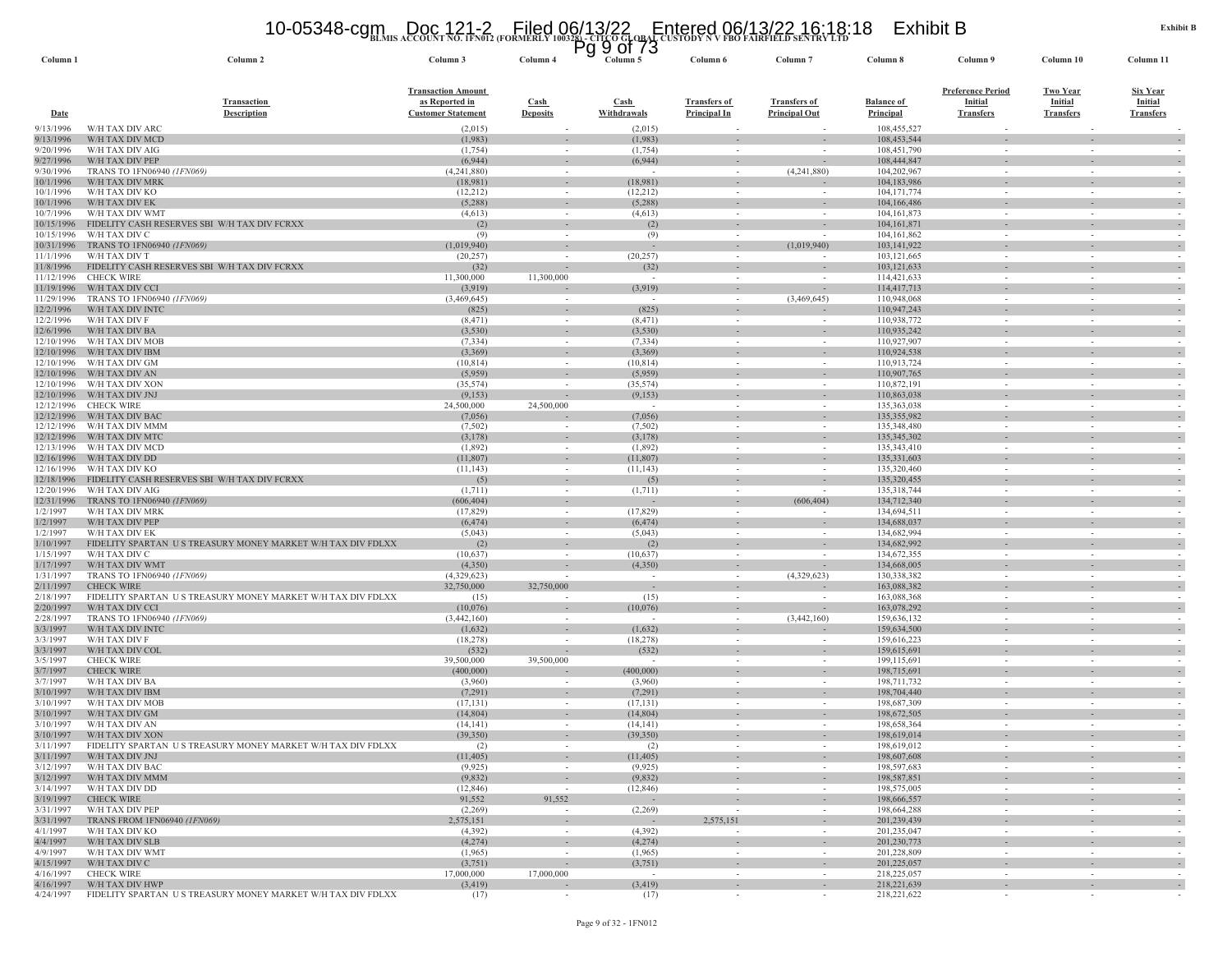# **BLMIS ACCOUNT NO. 1FN012 (FORMERLY 100328) - CITCO GLOBAL CUSTODY N V FBO FAIRFIELD SENTRY LTD** 10-05348-cgm Doc 121-2 Filed 06/13/22 Entered 06/13/22 16:18:18 Exhibit B Pg 10 of 73

| Column <sub>1</sub>      | Column 2                                                                                             | Column 3                                                                 | ٢y<br>Column 4                     | TO 01 13<br>Column 5               | Column 6                                   | Column <sub>7</sub>                         | Column 8                       | Column 9                                                       | Column 10                                             | Column 11                                             |
|--------------------------|------------------------------------------------------------------------------------------------------|--------------------------------------------------------------------------|------------------------------------|------------------------------------|--------------------------------------------|---------------------------------------------|--------------------------------|----------------------------------------------------------------|-------------------------------------------------------|-------------------------------------------------------|
| Date                     | <b>Transaction</b><br><b>Description</b>                                                             | <b>Transaction Amount</b><br>as Reported in<br><b>Customer Statement</b> | <b>Cash</b><br><b>Deposits</b>     | <b>Cash</b><br>Withdrawals         | <b>Transfers of</b><br><b>Principal In</b> | <b>Transfers of</b><br><b>Principal Out</b> | <b>Balance of</b><br>Principal | <b>Preference Period</b><br><b>Initial</b><br><b>Transfers</b> | <b>Two Year</b><br><b>Initial</b><br><b>Transfers</b> | <b>Six Year</b><br><b>Initial</b><br><b>Transfers</b> |
| 4/30/1997                | <b>TRANS FROM 1FN06940 (1FN069)</b>                                                                  | 10,483,139                                                               |                                    | $\sim$                             | 10,483,139                                 |                                             | 228,704,760                    |                                                                |                                                       |                                                       |
| 5/1/1997<br>5/1/1997     | W/H TAX DIV BMY<br>W/H TAX DIV AIT                                                                   | (10, 973)<br>(8, 853)                                                    | $\sim$                             | (10, 973)<br>(8, 853)              | $\sim$                                     | $\sim$                                      | 228,693,787<br>228,684,934     | $\sim$                                                         | $\sim$<br>$\sim$                                      |                                                       |
| 5/1/1997                 | W/H TAX DIV T                                                                                        | (14, 913)                                                                | $\sim$                             | (14,913)                           | $\sim$                                     |                                             | 228,670,021                    | $\sim$                                                         | $\sim$                                                |                                                       |
| 5/1/1997                 | W/H TAX DIV BEL                                                                                      | (8,959)                                                                  | $\sim$                             | (8,959)                            |                                            |                                             | 228,661,061                    |                                                                |                                                       |                                                       |
| 5/9/1997<br>5/12/1997    | W/H TAX DIV AXF<br>FIDELITY SPARTAN<br>U S TREASURY MONEY MARKET W/H TAX DIV FDLXX                   | (3,045)<br>(28)                                                          | $\sim$                             | (3,045)<br>(28)                    | $\sim$<br>$\sim$                           | $\sim$                                      | 228,658,017<br>228,657,989     | $\sim$<br>$\sim$                                               | $\sim$<br>$\sim$                                      |                                                       |
| 5/16/1997                | W/H TAX DIV DIS                                                                                      | (2, 548)                                                                 |                                    | (2, 548)                           |                                            |                                             | 228,655,441                    |                                                                |                                                       |                                                       |
| 5/19/1997                | W/H TAX DIV CCI                                                                                      | (3,141)                                                                  | $\sim$                             | (3, 141)                           | $\sim$                                     |                                             | 228,652,300                    |                                                                |                                                       |                                                       |
| 5/30/1997<br>6/2/1997    | TRANS TO 1FN06940 (1FN069)<br>W/H TAX DIV COL                                                        | (3,868,028)<br>(180)                                                     | $\sim$                             | $\sim$<br>(180)                    | $\sim$                                     | (3,868,028)                                 | 224,784,272<br>224,784,092     | $\sim$                                                         | $\sim$                                                |                                                       |
| 6/2/1997                 | W/H TAX DIV F                                                                                        | (6, 562)                                                                 |                                    | (6, 562)                           | $\sim$                                     | $\overline{\phantom{a}}$                    | 224,777,531                    | $\sim$                                                         | $\sim$                                                |                                                       |
| 6/2/1997                 | W/H TAX DIV INTC                                                                                     | (548)                                                                    |                                    | (548)                              |                                            |                                             | 224,776,982                    |                                                                |                                                       |                                                       |
| 6/4/1997                 | <b>CHECK WIRE</b>                                                                                    | 25,000,000                                                               | 25,000,000                         |                                    | $\sim$                                     |                                             | 249,776,982                    | $\sim$                                                         | $\sim$                                                |                                                       |
| 6/10/1997<br>6/10/1997   | W/H TAX DIV IBM<br>W/H TAX DIV MOB                                                                   | (2,925)<br>(5,285)                                                       | $\sim$                             | (2,925)<br>(5,285)                 | $\sim$                                     | $\sim$                                      | 249,774,057<br>249,768,772     | $\sim$                                                         | $\sim$                                                |                                                       |
| 6/10/1997                | W/H TAX DIV AN                                                                                       | (4, 421)                                                                 |                                    | (4, 421)                           |                                            |                                             | 249,764,351                    |                                                                |                                                       |                                                       |
| 6/11/1997                | FIDELITY SPARTAN US TREASURY MONEY MARKET W/H TAX DIV FDLXX                                          | (63)                                                                     |                                    | (63)                               | $\sim$                                     | $\sim$                                      | 249,764,289                    | $\sim$                                                         | $\sim$                                                |                                                       |
| 6/13/1997<br>6/13/1997   | CHECK WIRE A/O 6/12/97<br>CHECK WIRE A/O 6/12/97                                                     | 1,200,000<br>45,000                                                      | 1,200,000<br>45,000                | $\sim$                             | $\sim$                                     | $\sim$                                      | 250,964,289<br>251,009,289     | $\sim$                                                         | $\sim$                                                |                                                       |
| 6/13/1997                | <b>CHECK WIRE</b>                                                                                    | 4,750,000                                                                | 4,750,000                          | $\sim$                             | $\sim$                                     | $\overline{\phantom{a}}$                    | 255,759,289                    | $\sim$                                                         | $\sim$                                                |                                                       |
| 6/30/1997                | TRANS TO 1FN06940 (1FN069)                                                                           | (4,530,779)                                                              |                                    | $\sim$                             | $\overline{\phantom{a}}$                   | (4,530,779)                                 | 251,228,510                    |                                                                |                                                       |                                                       |
| 7/9/1997                 | W/H TAX DIV HWP                                                                                      | (7,580)                                                                  |                                    | (7,580)                            | $\sim$                                     |                                             | 251,220,930                    |                                                                | ٠                                                     |                                                       |
| 7/14/1997<br>7/14/1997   | <b>CHECK WIRE</b><br><b>CHECK WIRE</b>                                                               | 725,000<br>450,000                                                       | 725,000<br>450,000                 |                                    | $\sim$<br>$\sim$                           | $\sim$                                      | 251,945,930<br>252,395,930     |                                                                |                                                       |                                                       |
| 7/14/1997                | W/H TAX DIV WMT                                                                                      | (8,389)                                                                  |                                    | (8,389)                            | $\sim$                                     | $\overline{\phantom{a}}$                    | 252,387,541                    | $\sim$                                                         | $\sim$                                                |                                                       |
| 7/18/1997                | FIDELITY SPARTAN US TREASURY MONEY MARKET W/H TAX DIV FDLXX                                          | (52)                                                                     |                                    | (52)                               |                                            |                                             | 252,387,489                    |                                                                |                                                       |                                                       |
| 7/25/1997<br>7/31/1997   | W/H TAX DIV GE<br>TRANS TO 1FN06940 (1FN069)                                                         | (45, 850)<br>(7, 291, 554)                                               | $\sim$                             | (45,850)                           | $\sim$<br>$\overline{\phantom{a}}$         | (7,291,554)                                 | 252,341,638<br>245,050,084     | $\sim$                                                         | $\sim$<br>$\overline{\phantom{a}}$                    |                                                       |
| 8/1/1997                 | W/H TAX DIV T                                                                                        | (28, 639)                                                                | $\sim$                             | (28, 639)                          | $\sim$                                     | $\sim$                                      | 245,021,445                    | $\sim$                                                         | $\sim$                                                |                                                       |
| 8/1/1997                 | W/H TAX DIV BEL                                                                                      | (17, 470)                                                                | $\sim$                             | (17, 470)                          |                                            |                                             | 245,003,975                    |                                                                |                                                       |                                                       |
| 8/1/1997                 | W/H TAX DIV AIT                                                                                      | (16, 477)                                                                | $\sim$                             | (16, 477)                          | $\sim$                                     |                                             | 244,987,499                    | $\sim$                                                         | $\sim$                                                |                                                       |
| 8/1/1997<br>8/5/1997     | W/H TAX DIV BMY<br><b>CHECK WIRE</b>                                                                 | (20,313)<br>30,000,000                                                   | 30,000,000                         | (20, 313)<br>$\sim$                | $\sim$                                     | $\sim$                                      | 244, 967, 185<br>274,967,185   | $\sim$                                                         | $\sim$                                                |                                                       |
| 8/8/1997                 | W/H TAX DIV AXP                                                                                      | (5,624)                                                                  |                                    | (5,624)                            | $\sim$                                     | $\sim$                                      | 274,961,561                    | $\sim$                                                         | $\sim$                                                |                                                       |
| 8/20/1997                | FIDELITY SPARTAN US TREASURY MONEY MARKET W/H TAX DIV FDLXX                                          | (121)                                                                    |                                    | (121)                              |                                            | $\sim$                                      | 274,961,440                    | $\sim$                                                         | $\sim$                                                |                                                       |
| 8/22/1997<br>8/29/1997   | W/H TAX DIV DIS<br>TRANS FROM 1FN06940 (1FN069)                                                      | (4,784)<br>67,056                                                        | $\overline{\phantom{a}}$<br>$\sim$ | (4, 784)<br>$\sim$                 | $\overline{\phantom{a}}$<br>67,056         | $\sim$<br>$\sim$                            | 274,956,656<br>275,023,712     | $\sim$                                                         | $\sim$                                                | $\sim$                                                |
| 9/12/1997                | W/H TAX DIV MCD                                                                                      | (3,097)                                                                  | $\sim$                             | (3,097)                            |                                            | $\sim$                                      | 275,020,614                    |                                                                | $\sim$                                                |                                                       |
| 9/12/1997                | W/H TAX DIV MMM                                                                                      | (7,985)                                                                  |                                    | (7,985)                            | $\sim$                                     |                                             | 275,012,629                    | $\sim$                                                         | $\overline{\phantom{a}}$                              |                                                       |
| 9/19/1997                | W/H TAX DIV AIG<br>FIDELITY SPARTAN US TREASURY MONEY MARKET W/H TAX DIV FDLXX                       | (2,816)                                                                  | $\sim$                             | (2,816)                            | $\sim$                                     |                                             | 275,009,813                    |                                                                |                                                       |                                                       |
| 9/23/1997<br>9/26/1997   | W/H TAX DIV NB                                                                                       | (5)<br>(12, 872)                                                         |                                    | (5)<br>(12, 872)                   | $\sim$                                     | $\overline{\phantom{a}}$                    | 275,009,808<br>274,996,936     |                                                                | ÷.                                                    |                                                       |
| 9/30/1997                | TRANS TO 1FN06940 (1FN069)                                                                           | (363, 475)                                                               | $\sim$                             | $\sim$                             | $\sim$                                     | (363, 475)                                  | 274,633,461                    | $\sim$                                                         | $\sim$                                                |                                                       |
| 10/1/1997                | W/H TAX DIV KO                                                                                       | (18,007)                                                                 | $\sim$                             | (18,007)                           | $\overline{\phantom{a}}$                   |                                             | 274,615,454                    |                                                                |                                                       |                                                       |
| 10/1/1997<br>10/1/1997   | W/H TAX DIV S<br>W/H TAX DIV MRK                                                                     | (4,140)<br>(28,940)                                                      | $\sim$                             | (4,140)<br>(28,940)                | $\sim$                                     | $\overline{\phantom{a}}$                    | 274,611,314<br>274,582,374     | $\sim$                                                         | $\sim$                                                |                                                       |
| 10/7/1997                | W/H TAX DIV PEP                                                                                      | (10, 163)                                                                | $\sim$                             | (10, 163)                          | $\sim$                                     | $\sim$                                      | 274,572,212                    | $\sim$                                                         | $\sim$                                                |                                                       |
| 10/10/1997               | W/H TAX DIV SLB                                                                                      | (4,933)                                                                  | $\sim$                             | (4,933)                            |                                            |                                             | 274, 567, 279                  |                                                                |                                                       |                                                       |
| 10/14/1997<br>10/15/1997 | W/H TAX DIV WMT<br>W/H TAX DIV HWP                                                                   | (8,090)<br>(7,366)                                                       |                                    | (8,090)<br>(7,366)                 | $\sim$                                     |                                             | 274,559,189<br>274,551,822     | $\sim$                                                         | $\sim$                                                |                                                       |
| 10/15/1997               | W/H TAX DIV C                                                                                        | (14,616)                                                                 | $\sim$                             | (14,616)                           | $\sim$                                     | $\sim$                                      | 274,537,206                    | $\sim$                                                         | $\sim$                                                |                                                       |
| 10/21/1997               | <b>CHECK WIRE</b>                                                                                    | 12,000,000                                                               | 12,000,000                         |                                    |                                            | $\overline{\phantom{a}}$                    | 286,537,206                    |                                                                |                                                       |                                                       |
| 10/22/1997               | FIDELITY SPARTAN US TREASURY MONEY MARKET W/H TAX DIV FDLXX                                          | (114)                                                                    |                                    | (114)                              | $\sim$                                     | $\sim$                                      | 286,537,093                    | $\sim$                                                         | $\sim$                                                |                                                       |
| 10/27/1997<br>10/31/1997 | W/H TAX DIV GE<br>TRANS FROM 1FN06940 (1FN069)                                                       | (44, 556)<br>1,865,080                                                   |                                    | (44, 556)                          | $\sim$<br>1,865,080                        |                                             | 286, 492, 537<br>288, 357, 617 | $\sim$                                                         | $\sim$                                                |                                                       |
| 11/3/1997                | W/H TAX DIV T                                                                                        | (28, 412)                                                                | $\sim$                             | (28, 412)                          |                                            | $\sim$                                      | 288,329,205                    | $\sim$                                                         | $\sim$                                                |                                                       |
| 11/3/1997                | W/H TAX DIV AIT                                                                                      | (16,682)                                                                 |                                    | (16,682)                           |                                            |                                             | 288,312,522                    |                                                                |                                                       |                                                       |
|                          | $11/3/1997$ W/H TAX DIV BEL<br>11/3/1997 W/H TAX DIV BMY                                             | (31,852)<br>(20, 207)                                                    | $\sim$                             | (31,852)<br>(20, 207)              | $\sim$                                     | $\sim$                                      | 288,280,671<br>288,260,464     | $\sim$                                                         | $\sim$                                                |                                                       |
|                          | 11/10/1997 W/H TAX DIV AXP                                                                           | (5,650)                                                                  |                                    | (5,650)                            | $\sim$                                     | $\overline{\phantom{a}}$                    | 288, 254, 814                  |                                                                | $\overline{\phantom{a}}$                              |                                                       |
|                          | 11/20/1997 FIDELITY SPARTAN US TREASURY MONEY MARKET W/H TAX DIV FDLXX                               | (3)                                                                      | $\sim$                             | (3)                                | $\sim$                                     | $\overline{\phantom{a}}$                    | 288,254,810                    | $\sim$                                                         | $\sim$                                                |                                                       |
|                          | 11/21/1997 W/H TAX DIV DIS<br>11/28/1997 TRANS TO 1FN06940 (1FN069)                                  | (4,699)                                                                  |                                    | (4,699)                            | $\sim$                                     |                                             | 288,250,112                    |                                                                | $\overline{\phantom{a}}$                              |                                                       |
|                          | 12/10/1997 CHECK WIRE                                                                                | (5,861,410)<br>16,000,000                                                | 16,000,000                         | $\sim$<br>$\overline{\phantom{a}}$ | $\sim$                                     | (5,861,410)                                 | 282,388,702<br>298,388,702     | $\sim$                                                         | $\sim$                                                | $\sim$                                                |
|                          | 12/12/1997 W/H TAX DIV MCD                                                                           | (2,388)                                                                  | $\sim$                             | (2,388)                            | $\sim$                                     | $\sim$                                      | 298,386,313                    | $\sim$                                                         | $\sim$                                                | $\sim$                                                |
|                          | 12/15/1997 W/H TAX DIV KO                                                                            | (14, 591)                                                                |                                    | (14, 591)                          | $\sim$                                     | $\overline{\phantom{a}}$                    | 298, 371, 722                  | $\sim$                                                         |                                                       |                                                       |
|                          | 12/17/1997 FIDELITY SPARTAN US TREASURY MONEY MARKET W/H TAX DIV FDLXX<br>12/19/1997 W/H TAX DIV AIG | (3)<br>(2,171)                                                           | $\sim$                             | (3)<br>(2,171)                     | $\sim$<br>$\overline{\phantom{a}}$         | $\sim$<br>-                                 | 298, 371, 720<br>298,369,548   | $\sim$                                                         | $\sim$                                                |                                                       |
|                          | 12/24/1997 W/H TAX DIV NB                                                                            | (11, 441)                                                                | $\sim$                             | (11, 441)                          | $\overline{a}$                             | $\sim$                                      | 298,358,107                    | $\sim$                                                         | $\sim$                                                |                                                       |
|                          | 12/31/1997 TRANS FROM 1FN06940 (1FN069)                                                              | 4,085,810                                                                | $\sim$                             | $\sim$                             | 4,085,810                                  | $\sim$                                      | 302,443,917                    | $\sim$                                                         | $\sim$                                                | $\sim$                                                |
| 1/2/1998                 | W/H TAX DIV MRK<br>1/2/1998 W/H TAX DIV PEP                                                          | (22, 928)<br>(8,106)                                                     | $\sim$                             | (22,928)<br>(8,106)                | $\sim$                                     | $\sim$                                      | 302,420,989<br>302,412,883     |                                                                |                                                       |                                                       |
|                          |                                                                                                      |                                                                          |                                    |                                    |                                            |                                             |                                |                                                                |                                                       |                                                       |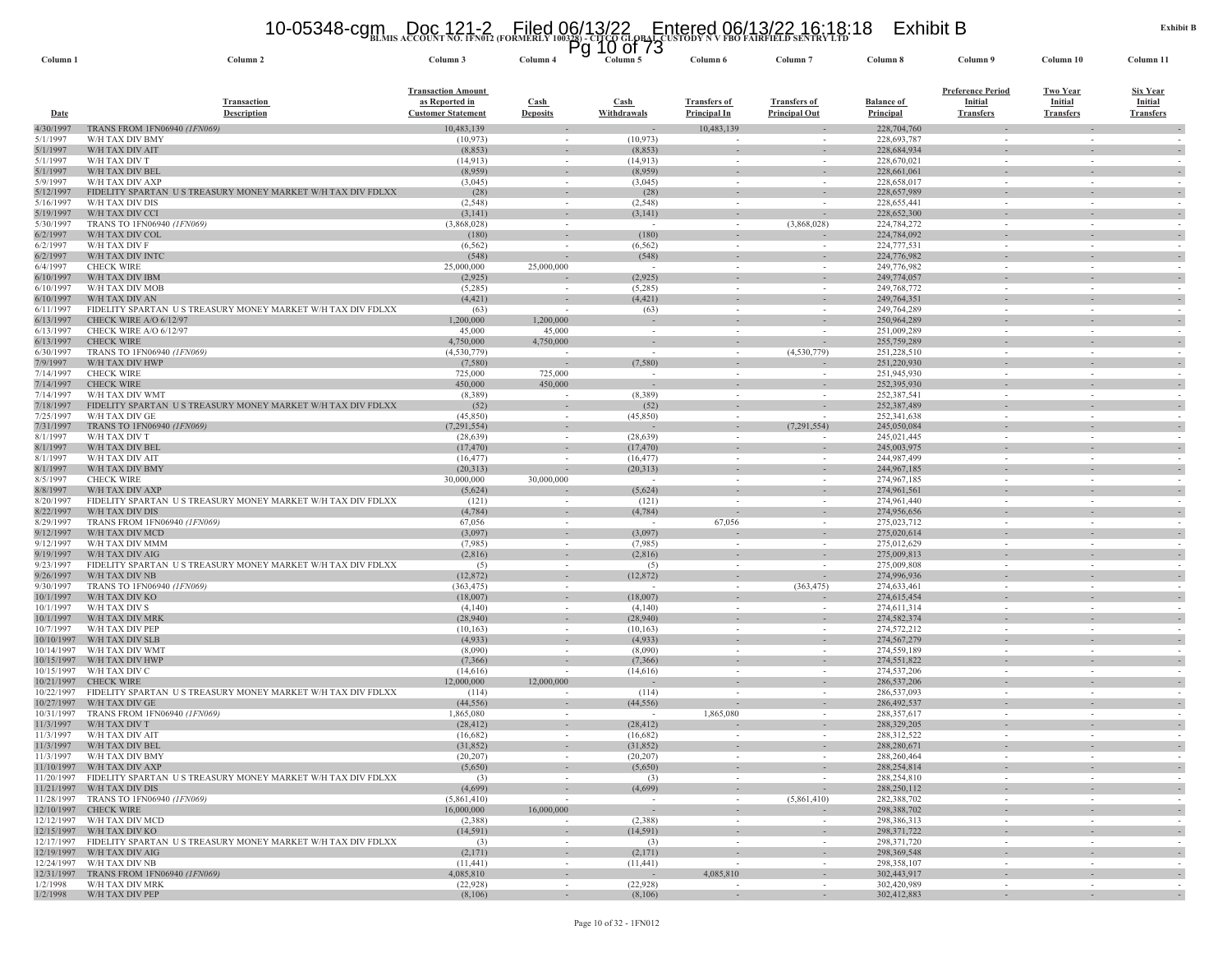# **BLMIS ACCOUNT NO. 1FN012 (FORMERLY 100328) - CITCO GLOBAL CUSTODY N V FBO FAIRFIELD SENTRY LTD** 10-05348-cgm Doc 121-2 Filed 06/13/22 Entered 06/13/22 16:18:18 Exhibit B Pg 11 of 73

| Column <sub>1</sub>    | Column <sub>2</sub>                                                                       | Column 3                                    | Column <sub>4</sub>                   | Column 5              | Column 6                                   | Column                                               | Column 8                              | Column 9                           | Column 10                          | Column 11                          |
|------------------------|-------------------------------------------------------------------------------------------|---------------------------------------------|---------------------------------------|-----------------------|--------------------------------------------|------------------------------------------------------|---------------------------------------|------------------------------------|------------------------------------|------------------------------------|
|                        |                                                                                           | <b>Transaction Amount</b>                   |                                       |                       |                                            |                                                      |                                       | <b>Preference Period</b>           | <b>Two Year</b>                    | <b>Six Year</b>                    |
| <b>Date</b>            | <b>Transaction</b><br><b>Description</b>                                                  | as Reported in<br><b>Customer Statement</b> | Cash<br><b>Deposits</b>               | Cash<br>Withdrawals   | <b>Transfers of</b><br><b>Principal In</b> | <b>Transfers of</b><br><b>Principal Out</b>          | <b>Balance of</b><br><b>Principal</b> | <b>Initial</b><br><b>Transfers</b> | <b>Initial</b><br><b>Transfers</b> | <b>Initial</b><br><b>Transfers</b> |
| 1/15/1998              | W/H TAX DIV C                                                                             | (11, 117)                                   |                                       | (11, 117)             |                                            |                                                      | 302,401,766                           |                                    |                                    |                                    |
| 1/20/1998              | FIDELITY SPARTAN US TREASURY MONEY MARKET W/H TAX DIV FDLXX                               | (2)                                         |                                       | (2)                   |                                            | $\overline{\phantom{a}}$                             | 302,401,764                           |                                    | $\sim$                             |                                    |
| 1/30/1998<br>2/4/1998  | TRANS FROM 1FN06940 (1FN069)<br><b>CHECK WIRE</b>                                         | 1,767,892<br>45,000,000                     | 45,000,000                            |                       | 1,767,892                                  | $\overline{\phantom{a}}$                             | 304,169,655<br>349,169,655            |                                    | ٠                                  |                                    |
| 2/19/1998              | W/H TAX DIV CCI                                                                           | (10, 172)                                   | $\sim$                                | (10, 172)             |                                            |                                                      | 349,159,483                           |                                    |                                    |                                    |
| 2/24/1998              | FIDELITY SPARTAN US TREASURY MONEY MARKET W/H TAX DIV FDLXX                               | (45)                                        |                                       | (45)                  |                                            |                                                      | 349,159,438                           |                                    |                                    |                                    |
| 2/25/1998              | W/H TAX DIV MER                                                                           | (2,654)                                     | $\sim$                                | (2,654)               |                                            |                                                      | 349,156,785                           | $\sim$                             | $\overline{\phantom{a}}$           |                                    |
| 2/27/1998<br>3/2/1998  | TRANS TO 1FN06940 (1FN069)<br>W/H TAX DIV F                                               | (24, 537, 558)<br>(19,969)                  | $\overline{\phantom{a}}$              | (19,969)              |                                            | (24, 537, 558)                                       | 324,619,226<br>324,599,257            |                                    |                                    |                                    |
| 3/2/1998               | W/H TAX DIV INTO                                                                          | (1,957)                                     |                                       | (1,957)               |                                            |                                                      | 324,597,300                           |                                    |                                    |                                    |
| 3/6/1998               | W/H TAX DIV BA                                                                            | (8,789)                                     | $\sim$                                | (8,789)               | $\sim$                                     | $\sim$                                               | 324,588,512                           | $\sim$                             | $\overline{\phantom{a}}$           |                                    |
| 3/10/1998              | W/H TAX DIV XON                                                                           | (39, 894)                                   | $\sim$                                | (39, 894)             |                                            | $\overline{\phantom{a}}$                             | 324,548,618                           |                                    |                                    |                                    |
| 3/10/1998<br>3/10/1998 | W/H TAX DIV IBM<br>W/H TAX DIV JNJ                                                        | (7,518)<br>(18, 414)                        | $\sim$                                | (7,518)<br>(18, 414)  |                                            | $\sim$                                               | 324,541,099<br>324,522,685            | $\sim$                             | $\sim$                             |                                    |
| 3/10/1998              | W/H TAX DIV AN                                                                            | (23, 541)                                   | $\sim$                                | (23, 541)             |                                            | $\sim$                                               | 324,499,145                           | $\sim$                             | $\sim$                             |                                    |
| 3/10/1998              | W/H TAX DIV GM                                                                            | (22,669)                                    |                                       | (22,669)              |                                            | $\sim$                                               | 324,476,476                           |                                    | $\sim$                             |                                    |
| 3/10/1998              | W/H TAX DIV MOB                                                                           | (17,646)                                    |                                       | (17,646)              |                                            |                                                      | 324,458,830                           |                                    |                                    |                                    |
| 3/11/1998<br>3/11/1998 | <b>CHECK WIRE</b><br>W/H TAX DIV BAC                                                      | 8,300,000<br>(15,261)                       | 8.300.000<br>$\overline{\phantom{a}}$ | (15,261)              |                                            | $\overline{\phantom{a}}$<br>$\overline{\phantom{a}}$ | 332,758,830<br>332,743,569            |                                    | ٠<br>$\sim$                        |                                    |
| 3/12/1998              | W/H TAX DIV MMM                                                                           | (13, 427)                                   | $\sim$                                | (13, 427)             |                                            | $\sim$                                               | 332,730,142                           |                                    | $\sim$                             |                                    |
| 3/13/1998              | W/H TAX DIV ARC                                                                           | (9, 453)                                    | $\overline{\phantom{a}}$              | (9, 453)              |                                            |                                                      | 332,720,689                           |                                    | $\overline{\phantom{a}}$           |                                    |
| 3/16/1998              | W/H TAX DIV DD                                                                            | (21, 971)                                   | $\overline{\phantom{a}}$              | (21, 971)             |                                            | $\overline{\phantom{a}}$                             | 332,698,717                           |                                    |                                    |                                    |
| 3/17/1998<br>3/31/1998 | FIDELITY SPARTAN US TREASURY MONEY MARKET W/H TAX DIV FDLXX<br>TRANS TO 1FN06940 (1FN069) | (41)<br>(4,469,534)                         |                                       | (41)                  |                                            | (4,469,534)                                          | 332,698,676<br>328, 229, 143          |                                    | $\overline{\phantom{a}}$           |                                    |
| 4/3/1998               | W/H TAX DIV SLB                                                                           | (5,885)                                     | $\overline{\phantom{a}}$              | (5,885)               |                                            | $\overline{\phantom{a}}$                             | 328, 223, 257                         | $\sim$                             | $\overline{\phantom{a}}$           |                                    |
| 4/6/1998               | <b>CHECK WIRE</b>                                                                         | 40,000,000                                  | 40,000,000                            |                       |                                            |                                                      | 368,223,257                           |                                    |                                    |                                    |
| 4/6/1998               | W/H TAX DIV WMT                                                                           | (5,219)                                     | $\overline{\phantom{a}}$              | (5,219)               |                                            |                                                      | 368,218,038                           |                                    | $\sim$                             |                                    |
| 4/15/1998<br>4/22/1998 | W/H TAX DIV HWP<br>FIDELITY SPARTAN US TREASURY MONEY MARKET W/H TAX DIV FDLXX            | (8, 488)<br>(14)                            | $\sim$                                | (8, 488)<br>(14)      | $\sim$                                     | $\overline{\phantom{a}}$                             | 368,209,551<br>368,209,536            | $\sim$                             | $\sim$                             |                                    |
| 4/30/1998              | <b>TRANS TO 1FN06940 (1FN069)</b>                                                         | (16, 781, 901)                              | $\sim$                                |                       | $\sim$                                     | (16,781,901)                                         | 351,427,635                           |                                    | $\sim$                             |                                    |
| 5/1/1998               | W/H TAX DIV T                                                                             | (31,902)                                    |                                       | (31,902)              |                                            |                                                      | 351,395,733                           |                                    | $\sim$                             |                                    |
| 5/1/1998               | W/H TAX DIV AIT                                                                           | (20, 154)                                   | $\overline{\phantom{a}}$              | (20, 154)             |                                            | $\overline{\phantom{a}}$                             | 351,375,579                           |                                    |                                    |                                    |
| 5/1/1998<br>5/1/1998   | W/H TAX DIV BEL<br>W/H TAX DIV BMY                                                        | (35, 325)<br>(23,004)                       | $\sim$                                | (35, 325)<br>(23,004) | $\sim$<br>$\sim$                           | $\sim$<br>$\sim$                                     | 351,340,254<br>351, 317, 250          | $\sim$                             | $\sim$<br>÷.                       | $\overline{\phantom{a}}$<br>$\sim$ |
| 5/7/1998               | <b>CHECK WIRE</b>                                                                         | 30,000,000                                  | 30,000,000                            |                       |                                            |                                                      | 381,317,250                           |                                    | $\overline{\phantom{a}}$           |                                    |
| 5/8/1998               | W/H TAX DIV AXP                                                                           | (6, 268)                                    |                                       | (6,268)               |                                            | $\sim$                                               | 381,310,982                           |                                    | ٠                                  |                                    |
| 5/19/1998<br>5/22/1998 | FIDELITY SPARTAN US TREASURY MONEY MARKET W/H TAX DIV FDLXX<br>W/H TAX DIV DIS            | (43)<br>(6,193)                             | $\sim$                                | (43)                  |                                            | $\sim$                                               | 381,310,939<br>381, 304, 746          | $\sim$                             | $\sim$<br>÷.                       | $\sim$                             |
| 5/27/1998              | TRANS FROM 1FN06940 (1FN069)                                                              | 2,274,650                                   |                                       | (6,193)<br>$\sim$     | 2,274,650                                  |                                                      | 383,579,396                           |                                    |                                    |                                    |
| 5/29/1998              | TRANS TO 1FN06940 (1FN069)                                                                | (1, 456)                                    |                                       |                       |                                            | (1, 456)                                             | 383,577,940                           |                                    |                                    |                                    |
| 6/4/1998               | <b>CHECK WIRE</b>                                                                         | 30,000,000                                  | 30,000,000                            |                       |                                            |                                                      | 413,577,940                           |                                    |                                    |                                    |
| 6/5/1998<br>6/9/1998   | W/H TAX DIV BA<br>W/H TAX DIV JNJ                                                         | (9,117)<br>(21,704)                         | $\sim$                                | (9,117)<br>(21,704)   | $\sim$                                     | $\sim$                                               | 413,568,822<br>413,547,118            | $\sim$                             | $\sim$                             |                                    |
| 6/10/1998              | W/H TAX DIV AN                                                                            | (32, 641)                                   | $\overline{\phantom{a}}$              | (32, 641)             |                                            | $\overline{\phantom{a}}$                             | 413,514,477                           |                                    |                                    |                                    |
| 6/10/1998              | W/H TAX DIV MOB                                                                           | (9,097)                                     | $\overline{\phantom{a}}$              | (9,097)               |                                            |                                                      | 413,505,380                           |                                    | $\sim$                             |                                    |
| 6/10/1998              | W/H TAX DIV IBM                                                                           | (4, 514)                                    |                                       | (4, 514)              |                                            |                                                      | 413,500,866                           |                                    |                                    |                                    |
| 6/10/1998<br>6/10/1998 | W/H TAX DIV XON<br>W/H TAX DIV GM                                                         | (44, 974)<br>(16,205)                       | $\sim$<br>$\sim$                      | (44, 974)<br>(16,205) |                                            | $\sim$<br>$\sim$                                     | 413,455,892<br>413,439,688            | $\sim$                             | $\sim$<br>$\sim$                   | $\sim$<br>$\sim$                   |
| 6/11/1998              | FIDELITY SPARTAN US TREASURY MONEY MARKET W/H TAX DIV FDLXX                               | (3)                                         | $\sim$                                | (3)                   |                                            |                                                      | 413,439,684                           |                                    | $\sim$                             |                                    |
| 6/11/1998              | W/H TAX DIV BAC                                                                           | (15,760)                                    | $\overline{\phantom{a}}$              | (15,760)              |                                            |                                                      | 413,423,924                           |                                    |                                    |                                    |
| 6/12/1998              | W/H TAX DIV MMM                                                                           | (13,929)                                    | $\overline{\phantom{a}}$              | (13,929)              |                                            | $\sim$<br>$\sim$                                     | 413,409,995                           | $\sim$                             | $\sim$<br>÷.                       |                                    |
| 6/12/1998<br>6/12/1998 | W/H TAX DIV DD<br>W/H TAX DIV MCD                                                         | (26, 592)<br>(4,019)                        | $\sim$                                | (26, 592)<br>(4,019)  | $\sim$                                     |                                                      | 413,383,403<br>413,379,384            | $\sim$                             |                                    |                                    |
| 6/19/1998              | W/H TAX DIV AIG                                                                           | (3, 536)                                    | $\overline{\phantom{a}}$              | (3, 536)              |                                            | $\overline{\phantom{a}}$                             | 413,375,849                           |                                    |                                    |                                    |
| 6/26/1998              | W/H TAX DIV NB                                                                            | (23, 427)                                   | $\sim$                                | (23, 427)             |                                            | $\overline{\phantom{a}}$                             | 413,352,422                           |                                    |                                    |                                    |
| 6/29/1998<br>6/30/1998 | TRANS FROM 1FN06940 (1FN069)<br>W/H TAX DIV PEP                                           | 7,877,200<br>(12,730)                       |                                       | (12,730)              | 7,877,200                                  |                                                      | 421,229,622<br>421,216,892            |                                    |                                    |                                    |
| 6/30/1998              | W/H TAX DIV NT                                                                            | (2,081)                                     | $\sim$                                | (2,081)               |                                            | $\overline{\phantom{a}}$<br>$\overline{\phantom{a}}$ | 421,214,812                           | $\sim$                             | $\sim$                             |                                    |
| 7/1/1998               | AMOCO CORP CANCEL W/H                                                                     | 32,641                                      |                                       | 32.641                |                                            |                                                      | 421.247.452                           |                                    |                                    |                                    |
| 7/1/1998               | W/H TAX DIV KO                                                                            | (24, 307)                                   |                                       | (24, 307)             |                                            |                                                      | 421,223,145                           |                                    |                                    |                                    |
| 7/1/1998<br>7/1/1998   | W/H TAX DIV MRK<br>AMOCO CORP W/H TAX DIV                                                 | (34,882)<br>(16,320)                        | $\sim$                                | (34, 882)<br>(16,320) | $\sim$                                     | $\sim$<br>$\sim$                                     | 421,188,263<br>421,171,943            | $\sim$                             | $\sim$<br>$\overline{\phantom{a}}$ | $\sim$<br>$\overline{\phantom{a}}$ |
| 7/7/1998               | <b>CHECK WIRE</b>                                                                         | 50,000,000                                  | 50,000,000                            | $\sim$                | $\sim$                                     | $\sim$                                               | 471,171,943                           | $\sim$                             | $\sim$                             | $\sim$                             |
| 7/10/1998              | W/H TAX DIV SLB                                                                           | (6,120)                                     |                                       | (6,120)               |                                            |                                                      | 471,165,823                           |                                    |                                    | $\sim$                             |
| 7/13/1998              | W/H TAX DIV WMT                                                                           | (11,330)                                    | $\sim$                                | (11,330)              | $\sim$                                     | $\sim$                                               | 471,154,493                           | $\sim$                             | $\sim$                             | $\sim$                             |
| 7/15/1998<br>7/15/1998 | W/H TAX DIV C<br>W/H TAX DIV HWP                                                          | (16,957)<br>(11,024)                        | $\sim$                                | (16,957)<br>(11, 024) | $\sim$                                     | $\sim$<br>$\sim$                                     | 471,137,537<br>471,126,512            | $\sim$                             | $\sim$<br>$\overline{\phantom{a}}$ | $\sim$                             |
| 7/20/1998              | <b>CHECK WIRE</b>                                                                         | 10,000,000                                  | 10,000,000                            | $\sim$                | $\sim$                                     | $\sim$                                               | 481,126,512                           | $\sim$                             | $\sim$                             | $\overline{\phantom{a}}$           |
| 7/22/1998              | FIDELITY SPARTAN US TREASURY MONEY MARKET W/H TAX DIV FDLXX                               | (5)                                         | $\overline{\phantom{a}}$              | (5)                   | $\sim$                                     | $\overline{\phantom{a}}$                             | 481,126,508                           | $\sim$                             | $\overline{\phantom{a}}$           | $\overline{\phantom{a}}$           |
| 7/27/1998              | W/H TAX DIV GE<br>7/29/1998 TRANS TO 1FN06940 (1FN069)                                    | (63, 848)<br>(49.971.792)                   | $\sim$                                | (63, 848)             | $\sim$                                     | $\sim$<br>(49, 971, 792)                             | 481,062,660<br>431,090,868            | $\sim$                             | $\sim$                             |                                    |
|                        |                                                                                           |                                             |                                       |                       |                                            |                                                      |                                       |                                    |                                    |                                    |

 $(25,457)$  -  $(25,457)$  -  $431,065,411$  -  $-$ 

 $(21,421)$  -  $(21,421)$  -  $431,043,990$  -  $-$ 

7/29/1998 TRANS TO 1FN06940 *(1FN069)* - (49,971,792) - - (49,971,792) 431,090,868 - - -

8/3/1998 W/H TAX DIV BMY (25,457)

8/3/1998 W/H TAX DIV AIT  $(21,421)$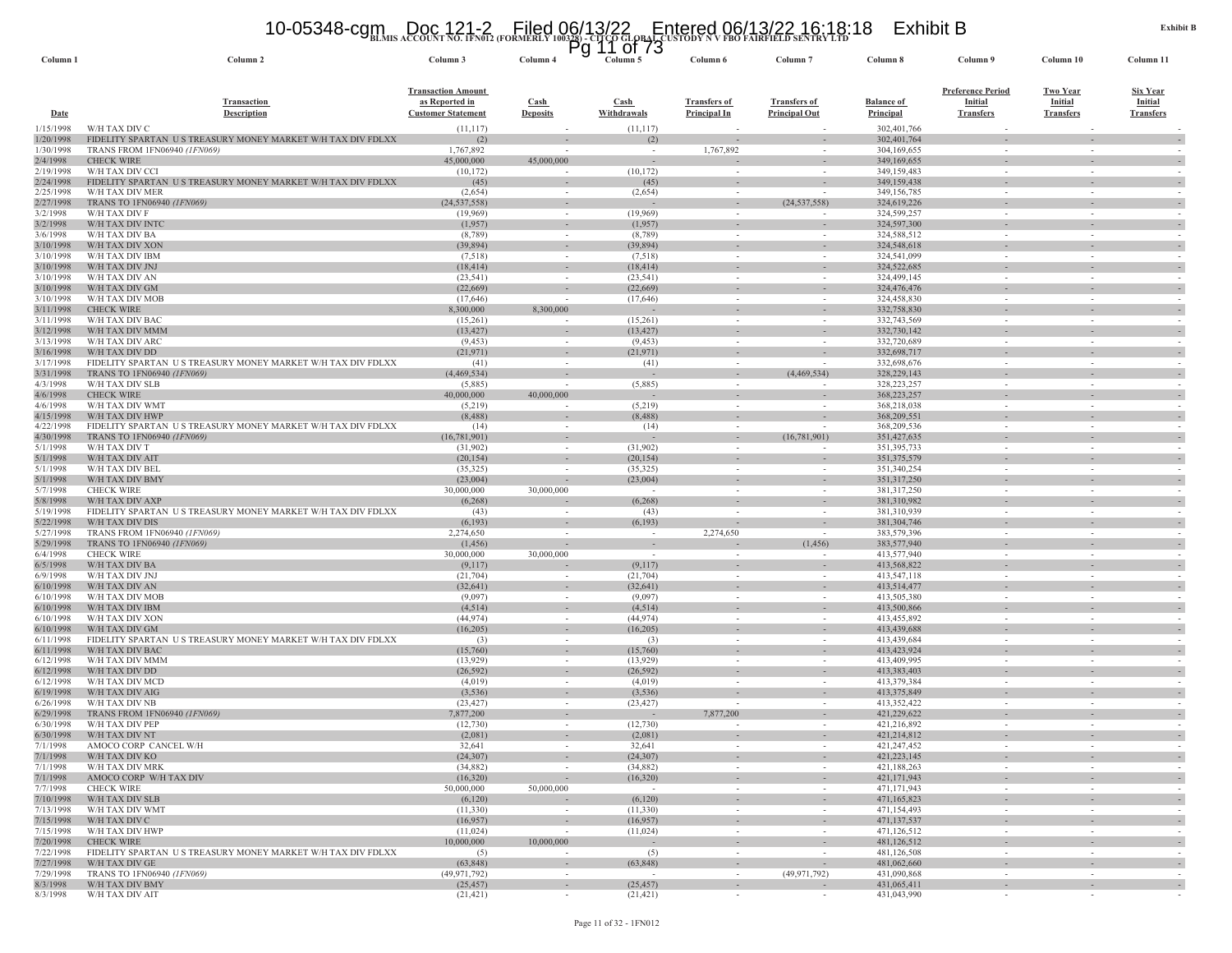# **BLMIS ACCOUNT NO. 1FN012 (FORMERLY 100328) - CITCO GLOBAL CUSTODY N V FBO FAIRFIELD SENTRY LTD** 10-05348-cgm Doc 121-2 Filed 06/13/22 Entered 06/13/22 16:18:18 Exhibit B Pg 12 of 73

| Column <sub>1</sub>      | Column <sub>2</sub>                                                                         | Column 3                                                                 | гy<br>Column <sub>4</sub>      | טו וט<br>ᅩᄼ<br>Column 5            | Column 6                                   | Column <sub>7</sub>                                  | Column 8                       | Column 9                                                       | Column 10                                      | Column 11                                      |
|--------------------------|---------------------------------------------------------------------------------------------|--------------------------------------------------------------------------|--------------------------------|------------------------------------|--------------------------------------------|------------------------------------------------------|--------------------------------|----------------------------------------------------------------|------------------------------------------------|------------------------------------------------|
| <b>Date</b>              | <b>Transaction</b><br><b>Description</b>                                                    | <b>Transaction Amount</b><br>as Reported in<br><b>Customer Statement</b> | <b>Cash</b><br><b>Deposits</b> | Cash<br>Withdrawals                | <b>Transfers of</b><br><b>Principal In</b> | <b>Transfers of</b><br><b>Principal Out</b>          | <b>Balance of</b><br>Principal | <b>Preference Period</b><br><b>Initial</b><br><b>Transfers</b> | <b>Two Year</b><br>Initial<br><b>Transfers</b> | <b>Six Year</b><br>Initial<br><b>Transfers</b> |
| 8/3/1998                 | W/H TAX DIV BEL                                                                             | (39,093)                                                                 |                                | (39,093)                           | $\sim$                                     |                                                      | 431,004,897                    |                                                                |                                                |                                                |
| 8/3/1998                 | W/H TAX DIV T                                                                               | (34, 707)                                                                |                                | (34,707)                           | $\sim$                                     |                                                      | 430,970,190                    |                                                                |                                                |                                                |
| 8/5/1998<br>8/6/1998     | FIDELITY SPARTAN US TREASURY MONEY MARKET W/H TAX DIV FDLXX<br><b>CHECK WIRE</b>            | (3)<br>40,000,000                                                        | 40,000,000                     | (3)<br>$\sim$                      | $\sim$                                     | $\overline{\phantom{a}}$                             | 430,970,187<br>470,970,187     | $\sim$                                                         | $\sim$                                         | $\overline{\phantom{a}}$<br>$\sim$             |
| 8/10/1998                | W/H TAX DIV AXP                                                                             | (7,085)                                                                  |                                | (7,085)                            | $\sim$                                     | $\sim$                                               | 470,963,102                    | $\sim$                                                         | $\overline{\phantom{a}}$                       | $\sim$                                         |
| 8/31/1998                | TRANS TO 1FN06940 (1FN069)                                                                  | (1,478,466)                                                              |                                | $\overline{\phantom{a}}$           | $\overline{\phantom{a}}$                   | (1,478,466)                                          | 469, 484, 636                  | $\overline{\phantom{a}}$                                       |                                                |                                                |
| 9/4/1998                 | FIDELITY SPARTAN US TREASURY MONEY MARKET W/H TAX DIV FDLXX                                 | (0)                                                                      | $\sim$                         | (0)                                | $\sim$                                     |                                                      | 469,484,636                    |                                                                |                                                | $\sim$                                         |
| 9/8/1998                 | <b>CHECK WIRE</b>                                                                           | 17,000,000                                                               | 17,000,000                     |                                    |                                            |                                                      | 486, 484, 636                  | $\sim$                                                         |                                                |                                                |
| 9/11/1998<br>9/30/1998   | W/H TAX DIV MCD<br>W/H TAX DIV PEP                                                          | (3,628)<br>(4,085)                                                       |                                | (3,628)<br>(4,085)                 |                                            | ÷.                                                   | 486, 481, 008<br>486,476,922   | $\omega$<br>$\sim$                                             |                                                | $\overline{\phantom{a}}$                       |
| 9/30/1998                | TRANS FROM 1FN06940 (1FN069)                                                                | 68,798,924                                                               | $\sim$<br>$\sim$               |                                    | $\overline{\phantom{a}}$<br>68,798,924     | $\overline{\phantom{a}}$<br>$\overline{\phantom{a}}$ | 555,275,846                    | $\overline{\phantom{a}}$                                       |                                                |                                                |
| 10/8/1998                | <b>CHECK WIRE</b>                                                                           | (35,000,000)                                                             | $\sim$                         | (35,000,000)                       | $\overline{\phantom{a}}$                   |                                                      | 520,275,846                    | $\sim$                                                         |                                                |                                                |
| 10/15/1998               | FIDELITY SPARTAN US TREASURY MONEY MARKET W/H TAX DIV FDLXX                                 | (14)                                                                     |                                | (14)                               |                                            |                                                      | 520,275,832                    |                                                                |                                                |                                                |
| 11/12/1998               | <b>CHECK WIRE</b>                                                                           | (55,000,000)                                                             | $\sim$                         | (55,000,000)                       | $\sim$                                     |                                                      | 465,275,832                    | $\sim$                                                         | $\sim$                                         |                                                |
| 11/23/1998               | FIDELITY SPARTAN US TREASURY MONEY MARKET W/H TAX DIV FDLXX                                 | (15)                                                                     |                                | (15)                               |                                            |                                                      | 465,275,817                    | $\overline{\phantom{a}}$                                       |                                                |                                                |
| 11/30/1998<br>12/8/1998  | TRANS TO 1FN06940 (1FN069)<br><b>CHECK WIRE</b>                                             | (45,246,050)<br>20,000,000                                               | 20,000,000                     | $\sim$<br>$\overline{\phantom{a}}$ | $\sim$                                     | (45,246,050)                                         | 420,029,768<br>440,029,768     | $\sim$                                                         |                                                |                                                |
| 12/11/1998               | W/H TAX DIV MCD                                                                             | (2,285)                                                                  |                                | (2,285)                            | $\sim$                                     | $\sim$                                               | 440,027,483                    | $\sim$                                                         |                                                | $\sim$                                         |
| 12/15/1998               | <b>CHECK WIRE</b>                                                                           | 7,000,000                                                                | 7,000,000                      |                                    | $\sim$                                     |                                                      | 447,027,483                    | $\sim$                                                         |                                                | $\sim$                                         |
| 12/15/1998               | W/H TAX DIV KO                                                                              | (13, 493)                                                                |                                | (13, 493)                          | $\sim$                                     |                                                      | 447,013,989                    | $\sim$                                                         | $\sim$                                         |                                                |
| 12/18/1998               | W/H TAX DIV AIG                                                                             | (2,133)                                                                  |                                | (2, 133)                           |                                            |                                                      | 447,011,857                    |                                                                |                                                |                                                |
| 12/22/1998<br>12/23/1998 | FIDELITY SPARTAN US TREASURY MONEY MARKET W/H TAX DIV FDLXX<br>W/H TAX DIV BAC              | (21)                                                                     | $\sim$<br>$\sim$               | (21)                               | $\sim$                                     | $\sim$                                               | 447,011,835<br>446,983,271     | $\overline{\phantom{a}}$<br>$\sim$                             | $\sim$                                         |                                                |
| 12/31/1998               | TRANS FROM 1FN06940 (1FN069)                                                                | (28, 565)<br>5,538,063                                                   |                                | (28, 565)                          | $\sim$<br>5,538,063                        |                                                      | 452,521,334                    |                                                                |                                                | $\sim$                                         |
| 1/4/1999                 | W/H TAX DIV MRK                                                                             | (23,991)                                                                 | $\sim$                         | (23,991)                           |                                            | $\sim$                                               | 452, 497, 342                  | $\sim$                                                         |                                                | $\sim$                                         |
| 1/4/1999                 | W/H TAX DIV ONE                                                                             | (16,081)                                                                 |                                | (16,081)                           |                                            |                                                      | 452, 481, 262                  | $\sim$                                                         |                                                |                                                |
| 1/4/1999                 | W/H TAX DIV PEP                                                                             | (7,017)                                                                  |                                | (7,017)                            |                                            |                                                      | 452, 474, 244                  |                                                                |                                                |                                                |
| 1/6/1999                 | <b>CHECK WIRE</b>                                                                           | 30,000,000                                                               | 30,000,000                     | $\sim$                             | $\sim$                                     |                                                      | 482, 474, 244                  | $\sim$                                                         |                                                |                                                |
| 1/11/1999<br>1/22/1999   | W/H TAX DIV WMT<br>FIDELITY SPARTAN US TREASURY MONEY MARKET W/H TAX DIV FDLXX              | (6,231)<br>(0)                                                           |                                | (6,231)<br>(0)                     | $\sim$                                     |                                                      | 482,468,013<br>482,468,013     | $\overline{\phantom{a}}$<br>$\sim$                             |                                                |                                                |
| 1/29/1999                | TRANS TO 1FN06940 (1FN069)                                                                  | (124, 848)                                                               |                                |                                    |                                            | (124, 848)                                           | 482,343,165                    |                                                                |                                                | $\sim$                                         |
| 1/29/1999                | TRANS TO 1FN04530 (1FN045)                                                                  | (20,000)                                                                 |                                | $\sim$                             | $\sim$                                     | (20,000)                                             | 482,323,165                    | $\sim$                                                         |                                                | $\sim$                                         |
| 2/11/1999                | <b>CHECK WIRE</b>                                                                           | 13,000,000                                                               | 13,000,000                     |                                    |                                            |                                                      | 495, 323, 165                  | $\overline{\phantom{a}}$                                       |                                                | $\sim$                                         |
| 2/16/1999                | W/H TAX DIV PG                                                                              | (19,380)                                                                 |                                | (19,380)                           | $\sim$                                     |                                                      | 495, 303, 785                  | $\sim$                                                         |                                                |                                                |
| 2/16/1999                | W/H TAX DIV TXN                                                                             | (2,376)                                                                  |                                | (2,376)                            |                                            |                                                      | 495,301,408                    |                                                                |                                                |                                                |
| 2/24/1999<br>2/24/1999   | FIDELITY SPARTAN US TREASURY MONEY MARKET W/H TAX DIV FDLXX<br>TRANS FROM 1FN06940 (1FN069) | (21)<br>10,177,298                                                       | $\sim$<br>$\sim$               | (21)                               | $\overline{\phantom{a}}$<br>10,177,298     | $\sim$<br>$\sim$                                     | 495,301,387<br>505,478,685     | $\sim$<br>$\sim$                                               | $\sim$<br>$\sim$                               | $\sim$                                         |
| 2/26/1999                | W/H TAX DIV C                                                                               | (28,090)                                                                 |                                | (28,090)                           |                                            |                                                      | 505,450,595                    | $\sim$                                                         |                                                |                                                |
| 3/1/1999                 | W/H TAX DIV INTO                                                                            | (4,589)                                                                  | $\sim$                         | (4,589)                            |                                            |                                                      | 505,446,005                    |                                                                |                                                |                                                |
| 3/1/1999                 | W/H TAX DIV F                                                                               | (38, 302)                                                                | $\sim$                         | (38, 302)                          | $\sim$                                     | $\sim$                                               | 505,407,703                    | $\sim$                                                         |                                                |                                                |
| 3/1/1999                 | W/H TAX DIV WFC                                                                             | (20, 461)                                                                | $\sim$                         | (20, 461)                          |                                            | $\sim$                                               | 505,387,242                    | $\sim$                                                         |                                                |                                                |
| 3/3/1999<br>3/4/1999     | W/H TAX DIV BA<br>FIDELITY SPARTAN US TREASURY MONEY MARKET W/H TAX DIV FDLXX               | (9,256)                                                                  |                                | (9,256)                            |                                            |                                                      | 505,377,986                    | $\overline{\phantom{a}}$                                       |                                                |                                                |
| 3/8/1999                 | TRANS FROM 1FN06940 (1FN069)                                                                | (31)<br>359,492                                                          |                                | (31)                               | $\sim$<br>359,492                          |                                                      | 505, 377, 955<br>505,737,447   | $\sim$                                                         |                                                |                                                |
| 3/9/1999                 | W/H TAX DIV JNJ                                                                             | (22, 727)                                                                |                                | (22, 727)                          |                                            |                                                      | 505,714,720                    | $\sim$                                                         |                                                | $\overline{\phantom{a}}$                       |
| 3/10/1999                | W/H TAX DIV GM                                                                              | (22, 727)                                                                | $\sim$                         | (22, 727)                          | $\overline{\phantom{a}}$                   |                                                      | 505,691,993                    | $\sim$                                                         |                                                |                                                |
| 3/10/1999                | W/H TAX DIV IBM                                                                             | (14, 678)                                                                |                                | (14, 678)                          |                                            |                                                      | 505,677,314                    |                                                                |                                                |                                                |
| 3/10/1999                | W/H TAX DIV XON                                                                             | (43, 634)                                                                | $\sim$                         | (43, 634)                          | $\sim$                                     |                                                      | 505,633,680                    | $\sim$                                                         |                                                |                                                |
| 3/10/1999<br>3/11/1999   | TRANS TO 1FN06940 <i>(1FN069)</i><br><b>CHECK WIRE</b>                                      | (2,093,212)<br>40,000,000                                                | 40,000,000                     | $\sim$                             | $\overline{\phantom{a}}$                   | (2,093,212)                                          | 503,540,468<br>543,540,468     | $\sim$                                                         | $\sim$                                         |                                                |
| 3/11/1999                | <b>TRANS FROM 1FN06940 (1FN069)</b>                                                         | 2,057,094                                                                |                                | $\sim$                             | 2,057,094                                  | $\sim$                                               | 545,597,562                    | $\sim$                                                         | $\sim$                                         | $\sim$                                         |
| 3/15/1999                | W/H TAX DIV DD                                                                              | (26, 923)                                                                |                                | (26,923)                           |                                            |                                                      | 545,570,640                    | $\sim$                                                         |                                                |                                                |
| 3/18/1999                | <b>CHECK WIRE</b>                                                                           | 5,000,000                                                                | 5,000,000                      |                                    |                                            | $\overline{\phantom{a}}$                             | 550,570,640                    |                                                                |                                                | $\sim$                                         |
| 3/26/1999                | TRANS TO 1FN06940 (1FN069)                                                                  | (26,060,708)                                                             | $\sim$                         | $\sim$                             | $\sim$                                     | (26,060,708)                                         | 524,509,932                    | $\sim$                                                         |                                                | $\sim$                                         |
| 3/31/1999                | W/H TAX DIV MCD                                                                             | (4,291)                                                                  |                                | (4,291)                            | $\sim$                                     |                                                      | 524,505,641                    | $\sim$                                                         |                                                |                                                |
| 3/31/1999<br>4/1/1999    | W/H TAX DIV PEP<br>W/H TAX DIV ONE                                                          | (12,800)<br>(33, 427)                                                    |                                | (12,800)<br>(33, 427)              |                                            |                                                      | 524,492,841<br>524,459,414     | $\overline{\phantom{a}}$                                       |                                                |                                                |
| 4/1/1999                 | W/H TAX DIV KO                                                                              | (26, 478)                                                                |                                | (26, 478)                          |                                            |                                                      | 524,432,936                    |                                                                |                                                |                                                |
| 4/14/1999                | FIDELITY SPARTAN<br>U S TREASURY MONEY MARKET W/H TAX DIV FDLXX                             | (27)                                                                     |                                | (27)                               |                                            |                                                      | 524,432,909                    |                                                                |                                                |                                                |
| 4/19/1999                | W/H TAX DIV WMT                                                                             | (15,292)                                                                 | $\sim$                         | (15,292)                           | $\sim$                                     | $\sim$                                               | 524,417,617                    | $\sim$                                                         | $\sim$                                         | $\sim$                                         |
| 4/22/1999                | TRANS TO 1FN06940 (1FN069)                                                                  | (475,508)                                                                | $\sim$                         | $\sim$                             | $\sim$                                     | (475, 508)                                           | 523,942,109                    | $\sim$                                                         |                                                | $\overline{\phantom{a}}$                       |
| 4/26/1999<br>4/30/1999   | W/H TAX DIV GE<br>TRANS TO 1FN06940 (1FN069)                                                | (13,517)<br>(3,067,262)                                                  | $\sim$                         | (13,517)<br>$\sim$                 | $\sim$<br>$\sim$                           | (3,067,262)                                          | 523,928,592<br>520,861,330     | $\sim$<br>$\sim$                                               | $\sim$                                         | $\sim$<br>$\overline{\phantom{a}}$             |
| 5/5/1999                 | FIDELITY SPARTAN US TREASURY MONEY MARKET W/H TAX DIV FDLXX                                 | (8)                                                                      | $\sim$                         | (8)                                | $\sim$                                     | $\sim$                                               | 520,861,322                    | $\sim$                                                         | $\sim$                                         | $\sim$                                         |
| 5/7/1999                 | <b>TRANS FROM 1FN06940 (1FN069)</b>                                                         | 5,532,468                                                                |                                | $\sim$                             | 5,532,468                                  | $\sim$                                               | 526, 393, 790                  | $\sim$                                                         |                                                | $\overline{\phantom{a}}$                       |
| 5/10/1999                | <b>CHECK WIRE</b>                                                                           | 45,000,000                                                               | 45,000,000                     | $\sim$                             | $\sim$                                     |                                                      | 571,393,790                    | $\sim$                                                         | $\sim$                                         | $\sim$                                         |
| 5/13/1999                | TRANS TO 1FN06940 (1FN069)                                                                  | (887, 476)                                                               |                                | $\sim$                             | $\sim$                                     | (887, 476)                                           | 570,506,314                    | $\overline{\phantom{a}}$                                       |                                                | $\sim$                                         |
| 5/14/1999                | W/H TAX DIV PG                                                                              | (4,227)                                                                  | $\sim$                         | (4,227)                            | $\sim$                                     | $\sim$                                               | 570,502,087                    | $\sim$                                                         | $\sim$                                         | $\sim$                                         |
| 5/24/1999<br>5/25/1999   | W/H TAX DIV TXN<br><b>CHECK WIRE</b>                                                        | (360)<br>9,000,000                                                       | 9,000,000                      | (360)<br>$\sim$                    | $\sim$                                     | $\sim$<br>$\sim$                                     | 570,501,727<br>579,501,727     | $\sim$<br>$\sim$                                               | $\sim$<br>$\sim$                               | $\sim$                                         |
| 5/26/1999                | TRANS FROM 1FN06940 (1FN069)                                                                | 4,377,813                                                                |                                | $\sim$                             | 4,377,813                                  | $\overline{\phantom{a}}$                             | 583,879,540                    | $\overline{\phantom{a}}$                                       |                                                | $\overline{\phantom{a}}$                       |
| 5/28/1999                | W/H TAX DIV C                                                                               | (5,339)                                                                  | $\sim$                         | (5,339)                            | $\overline{\phantom{a}}$                   | $\sim$                                               | 583,874,201                    | $\sim$                                                         | $\sim$                                         |                                                |
|                          | 6/1/1999 W/H TAX DIV F                                                                      | (6,172)                                                                  | $\sim$                         | (6,172)                            |                                            | $\sim$                                               | 583,868,029                    | $\sim$                                                         | $\sim$                                         |                                                |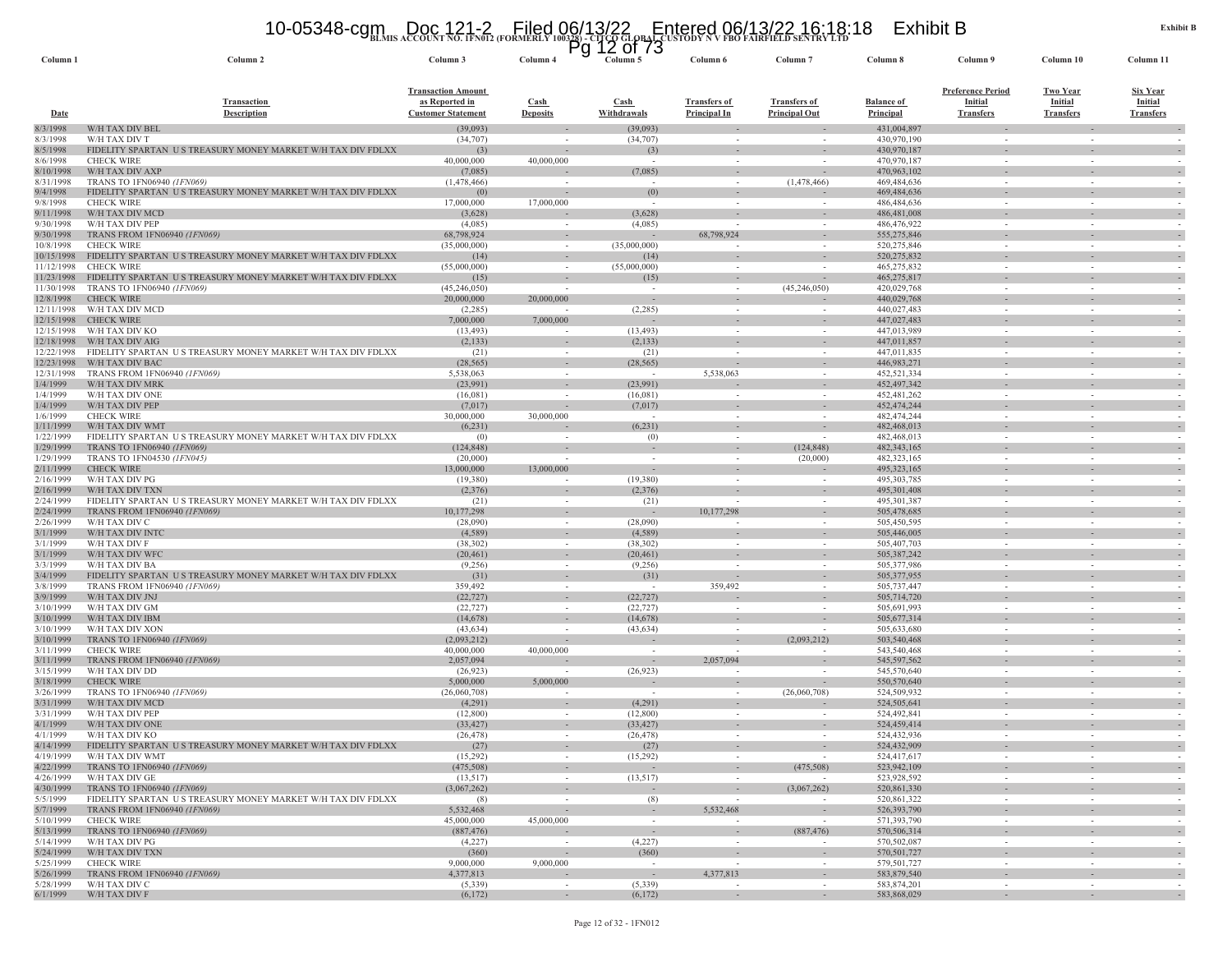# **BLMIS ACCOUNT NO. 1FN012 (FORMERLY 100328) - CITCO GLOBAL CUSTODY N V FBO FAIRFIELD SENTRY LTD** 10-05348-cgm Doc 121-2 Filed 06/13/22 Entered 06/13/22 16:18:18 Exhibit B Pg 13 of 73

| Column 1                 | Column <sub>2</sub>                                                                                                | Column 3                                                                 | гy<br>Column 4                 | טו וט<br>τo<br>Column 5                          | Column 6                                   | Column <sub>7</sub>                         | Column 8                              | Column 9                                                       | Column 10                                      | Column 11                                             |
|--------------------------|--------------------------------------------------------------------------------------------------------------------|--------------------------------------------------------------------------|--------------------------------|--------------------------------------------------|--------------------------------------------|---------------------------------------------|---------------------------------------|----------------------------------------------------------------|------------------------------------------------|-------------------------------------------------------|
| <b>Date</b>              | <b>Transaction</b><br><b>Description</b>                                                                           | <b>Transaction Amount</b><br>as Reported in<br><b>Customer Statement</b> | <b>Cash</b><br><b>Deposits</b> | $\frac{\text{Cash}}{\text{Cash}}$<br>Withdrawals | <b>Transfers of</b><br><b>Principal In</b> | <b>Transfers of</b><br><b>Principal Out</b> | <b>Balance of</b><br><b>Principal</b> | <b>Preference Period</b><br><b>Initial</b><br><b>Transfers</b> | <b>Two Year</b><br>Initial<br><b>Transfers</b> | <b>Six Year</b><br><b>Initial</b><br><b>Transfers</b> |
| 6/1/1999                 | W/H TAX DIV WFC                                                                                                    | (11,065)                                                                 |                                | (11,065)                                         |                                            |                                             | 583,856,964                           |                                                                |                                                |                                                       |
| 6/1/1999<br>6/1/1999     | W/H TAX DIV LU<br>W/H TAX DIV INTC                                                                                 | (1,130)<br>(3, 447)                                                      | $\sim$                         | (1,130)<br>(3, 447)                              | $\sim$                                     | $\sim$                                      | 583,855,834<br>583,852,386            | $\sim$                                                         | $\sim$                                         | $\sim$                                                |
| 6/4/1999                 | W/H TAX DIV BA                                                                                                     | (9,070)                                                                  | $\sim$                         | (9,070)                                          |                                            | $\overline{\phantom{a}}$                    | 583,843,316                           |                                                                |                                                |                                                       |
| 6/8/1999                 | W/H TAX DIV JNJ                                                                                                    | (24, 839)                                                                | $\sim$                         | (24, 839)                                        | $\sim$                                     | $\sim$                                      | 583,818,477                           | $\sim$                                                         | $\sim$                                         |                                                       |
| 6/10/1999<br>6/10/1999   | W/H TAX DIV GM<br>W/H TAX DIV MOB                                                                                  | (21, 832)<br>(30, 107)                                                   | $\sim$                         | (21, 832)<br>(30,107)                            | $\sim$                                     | $\sim$                                      | 583,796,645<br>583,766,538            | $\sim$                                                         | $\sim$                                         |                                                       |
| 6/10/1999                | W/H TAX DIV IBM                                                                                                    | (7, 491)                                                                 | $\sim$                         | (7, 491)                                         | $\sim$                                     | $\sim$                                      | 583,759,047                           | $\sim$                                                         | $\sim$                                         |                                                       |
| 6/10/1999                | W/H TAX DIV XON                                                                                                    | (66, 687)                                                                |                                | (66, 687)                                        |                                            |                                             | 583,692,360                           |                                                                |                                                |                                                       |
| 6/14/1999<br>6/15/1999   | W/H TAX DIV DD<br>TRANS FROM 1FN06930 (1FN069)                                                                     | (27, 347)<br>15,000,000                                                  | $\sim$<br>$\sim$               | (27, 347)                                        | $\overline{\phantom{a}}$<br>15,000,000     | $\overline{\phantom{a}}$<br>$\sim$          | 583,665,013<br>598,665,013            | $\sim$                                                         | ٠<br>$\sim$                                    | $\sim$<br>$\overline{\phantom{a}}$                    |
| 6/16/1999                | FIDELITY SPARTAN US TREASURY MONEY MARKET W/H TAX DIV FDLXX                                                        | (30)                                                                     | $\sim$                         | (30)                                             |                                            | $\sim$                                      | 598,664,983                           |                                                                | $\sim$                                         |                                                       |
| 6/30/1999                | TRANS TO 1FN06940 (1FN069)                                                                                         | (14, 400, 796)                                                           |                                | $\sim$                                           |                                            | (14, 400, 796)                              | 584, 264, 187                         | $\sim$                                                         | $\overline{\phantom{a}}$                       |                                                       |
| 7/12/1999<br>7/13/1999   | W/H TAX DIV WMT<br><b>CHECK WIRE</b>                                                                               | (8,396)<br>12,500,000                                                    | 12,500,000                     | (8,396)                                          |                                            |                                             | 584,255,791<br>596,755,791            | $\sim$                                                         | $\overline{\phantom{a}}$<br>$\sim$             |                                                       |
| 7/14/1999                | W/H TAX DIV HWP                                                                                                    | (6,141)                                                                  |                                | (6, 141)                                         |                                            | $\overline{\phantom{a}}$                    | 596,749,650                           |                                                                | $\overline{\phantom{a}}$                       |                                                       |
| 7/21/1999                | FIDELITY SPARTAN US TREASURY MONEY MARKET W/H TAX DIV FDLXX                                                        | (16)                                                                     | $\sim$                         | (16)                                             | $\sim$                                     | $\overline{\phantom{a}}$                    | 596,749,634                           | $\sim$                                                         | $\sim$                                         |                                                       |
| 7/26/1999<br>7/28/1999   | W/H TAX DIV GE<br>TRANS TO 1FN06940 (1FN069)                                                                       | (44, 498)<br>(35,014,484)                                                | $\sim$<br>$\sim$               | (44, 498)<br>$\sim$                              | $\sim$<br>$\sim$                           | (35,014,484)                                | 596,705,136<br>561,690,652            | $\sim$                                                         | $\sim$                                         |                                                       |
| 7/30/1999                | TRANS TO 1FN06940 (1FN069)                                                                                         | (431, 292)                                                               |                                |                                                  |                                            | (431, 292)                                  | 561,259,360                           |                                                                |                                                |                                                       |
| 8/2/1999                 | W/H TAX DIV BEL                                                                                                    | (23,088)                                                                 | $\sim$                         | (23,088)                                         | $\sim$                                     | $\overline{\phantom{a}}$                    | 561,236,272                           | $\sim$                                                         | $\sim$                                         |                                                       |
| 8/2/1999                 | W/H TAX DIV AIT                                                                                                    | (12, 948)                                                                | $\sim$                         | (12,948)                                         | $\sim$                                     | $\sim$                                      | 561,223,324                           | $\sim$                                                         | $\sim$                                         |                                                       |
| 8/2/1999<br>8/2/1999     | W/H TAX DIV T<br>W/H TAX DIV BMY                                                                                   | (26, 387)<br>(15,988)                                                    | $\overline{\phantom{a}}$       | (26, 387)<br>(15,988)                            | $\sim$                                     | ٠                                           | 561,196,937<br>561,180,949            | $\sim$                                                         | $\sim$                                         |                                                       |
| 8/9/1999                 | <b>CHECK WIRE</b>                                                                                                  | 13,000,000                                                               | 13,000,000                     | $\sim$                                           | $\sim$                                     | $\sim$                                      | 574,180,949                           | $\sim$                                                         | $\sim$                                         | $\overline{\phantom{a}}$                              |
| 8/10/1999                | W/H TAX DIV AXP                                                                                                    | (3,778)                                                                  |                                | (3,778)                                          | $\sim$                                     | $\sim$                                      | 574, 177, 171                         | $\sim$                                                         | $\sim$                                         |                                                       |
| 8/16/1999<br>8/24/1999   | W/H TAX DIV TXN<br><b>CHECK WIRE</b>                                                                               | (520)<br>9,000,000                                                       | 9,000,000                      | (520)<br>$\sim$                                  | $\sim$                                     |                                             | 574,176,652<br>583,176,652            | $\sim$                                                         | $\overline{\phantom{a}}$                       |                                                       |
| 8/24/1999                | FIDELITY SPARTAN US TREASURY MONEY MARKET W/H TAX DIV FDLXX                                                        | (183)                                                                    |                                | (183)                                            |                                            |                                             | 583,176,469                           |                                                                | $\sim$                                         |                                                       |
| 8/27/1999                | W/H TAX DIV C                                                                                                      | (7, 417)                                                                 |                                | (7, 417)                                         | $\sim$                                     | $\overline{\phantom{a}}$                    | 583,169,052                           | $\sim$                                                         | ÷.                                             |                                                       |
| 8/30/1999<br>9/1/1999    | TRANS TO 1FN06940 (1FN069)<br><b>CHECK WIRE</b>                                                                    | (8,336,760)                                                              | 8,000,000                      | $\sim$                                           | $\sim$                                     | (8,336,760)                                 | 574,832,292<br>582,832,292            | $\sim$                                                         | $\sim$                                         |                                                       |
| 9/1/1999                 | W/H TAX DIV WFC                                                                                                    | 8,000,000<br>(5,298)                                                     | $\sim$                         | (5,298)                                          | $\overline{\phantom{a}}$<br>$\sim$         | $\sim$                                      | 582,826,994                           | $\sim$                                                         | $\sim$                                         |                                                       |
| 9/1/1999                 | W/H TAX DIV INTO                                                                                                   | (1,650)                                                                  |                                | (1,650)                                          |                                            |                                             | 582,825,344                           |                                                                |                                                |                                                       |
| 9/1/1999                 | W/H TAX DIV LU                                                                                                     | (978)                                                                    | $\sim$                         | (978)                                            | $\sim$                                     | $\sim$                                      | 582,824,365                           | $\sim$                                                         | $\sim$                                         |                                                       |
| 9/1/1999<br>9/3/1999     | W/H TAX DIV F<br>W/H TAX DIV BA                                                                                    | (8,904)<br>(2,139)                                                       | $\sim$<br>$\sim$               | (8,904)<br>(2,139)                               | $\sim$                                     |                                             | 582,815,461<br>582,813,322            | $\sim$                                                         | $\sim$                                         |                                                       |
| 9/7/1999                 | W/H TAX DIV JNJ                                                                                                    | (12, 203)                                                                |                                | (12, 203)                                        |                                            |                                             | 582,801,118                           |                                                                |                                                |                                                       |
| 9/10/1999                | W/H TAX DIV XON                                                                                                    | (15, 873)                                                                | $\sim$                         | (15, 873)                                        | $\sim$                                     | $\sim$                                      | 582,785,245                           | $\sim$                                                         | $\sim$                                         | $\sim$                                                |
| 9/10/1999<br>9/10/1999   | W/H TAX DIV MOB<br>W/H TAX DIV GM                                                                                  | (6,969)<br>(5,094)                                                       | $\sim$<br>$\sim$               | (6,969)<br>(5,094)                               | $\sim$<br>$\sim$                           | $\sim$<br>$\overline{\phantom{a}}$          | 582,778,277<br>582,773,183            | $\sim$                                                         | $\sim$<br>$\sim$                               |                                                       |
| 9/10/1999                | W/H TAX DIV IBM                                                                                                    | (3, 423)                                                                 | $\overline{\phantom{a}}$       | (3, 423)                                         |                                            |                                             | 582,769,760                           |                                                                |                                                |                                                       |
| 9/13/1999                | W/H TAX DIV MMM                                                                                                    | (6,973)                                                                  | $\sim$                         | (6,973)                                          | $\sim$                                     | $\sim$                                      | 582,762,786                           | $\sim$                                                         | $\sim$                                         |                                                       |
| 9/13/1999<br>9/15/1999   | W/H TAX DIV DD<br>W/H TAX DIV MCD                                                                                  | (6, 418)<br>(4,809)                                                      | $\sim$                         | (6, 418)<br>(4,809)                              | $\sim$                                     | $\sim$                                      | 582,756,368<br>582,751,559            | $\sim$                                                         | $\sim$                                         | $\sim$                                                |
| 9/16/1999                | <b>CHECK WIRE</b>                                                                                                  | 000,000                                                                  | 9,000,000                      |                                                  |                                            | $\sim$                                      | 591,751,559                           |                                                                | ٠                                              |                                                       |
| 9/17/1999                | W/H TAX DIV AIG                                                                                                    | (5,728)                                                                  | $\sim$                         | (5, 728)                                         | $\sim$                                     | $\sim$                                      | 591,745,830                           | $\sim$                                                         | $\sim$                                         |                                                       |
| 9/24/1999<br>9/30/1999   | W/H TAX DIV BAC<br>FIDELITY SPARTAN US TREASURY MONEY MARKET W/H TAX DIV FDLXX                                     | (57, 553)<br>(15)                                                        | $\sim$                         | (57, 553)<br>(15)                                | $\sim$                                     | $\overline{\phantom{a}}$                    | 591,688,278<br>591,688,262            | $\sim$                                                         | $\sim$                                         |                                                       |
| 9/30/1999                | W/H TAX DIV PEP                                                                                                    | (14, 586)                                                                | $\overline{\phantom{a}}$       | (14, 586)                                        |                                            | $\overline{\phantom{a}}$                    | 591,673,676                           |                                                                |                                                |                                                       |
| 9/30/1999                | TRANS FROM 1FN06940 (1FN069)                                                                                       | 6,338,833                                                                |                                |                                                  | 6,338,833                                  |                                             | 598,012,509                           | $\sim$                                                         | $\sim$                                         |                                                       |
| 10/1/1999<br>10/1/1999   | W/H TAX DIV MRK<br>W/H TAX DIV ONE                                                                                 | (51, 177)<br>(35, 339)                                                   | $\sim$                         | (51, 177)<br>(35, 339)                           | $\overline{\phantom{a}}$                   | $\overline{\phantom{a}}$                    | 597, 961, 332<br>597,925,993          | $\sim$                                                         | $\sim$                                         | $\sim$                                                |
| 10/1/1999                | W/H TAX DIV KO                                                                                                     | (29, 151)                                                                |                                | (29, 151)                                        |                                            |                                             | 597,896,842                           |                                                                |                                                |                                                       |
| 10/7/1999                | <b>CHECK WIRE</b>                                                                                                  | 8,000,000                                                                | 8,000,000                      |                                                  |                                            | $\sim$                                      | 605,896,842                           | $\sim$                                                         | $\sim$                                         |                                                       |
| 10/12/1999<br>10/13/1999 | W/H TAX DIV WMT<br>W/H TAX DIV HWP                                                                                 | (16, 342)<br>(12,026)                                                    | $\sim$                         | (16,342)<br>(12,026)                             | $\sim$                                     | $\sim$                                      | 605,880,501<br>605,868,475            | $\sim$                                                         | $\sim$                                         |                                                       |
| 10/18/1999               | TRANS FROM 1FN06940 (1FN069)                                                                                       | 75,554,675                                                               | $\sim$                         |                                                  | 75,554,675                                 |                                             | 681,423,150                           |                                                                |                                                |                                                       |
|                          | 10/20/1999 FIDELITY SPARTAN US TREASURY MONEY MARKET W/H TAX DIV FDLXX                                             | (5)                                                                      |                                | (5)                                              |                                            |                                             | 681, 423, 145                         |                                                                |                                                |                                                       |
|                          | 10/25/1999 W/H TAX DIV GE                                                                                          | (84, 582)                                                                | $\sim$                         | (84, 582)                                        | $\sim$                                     | $\sim$                                      | 681,338,563                           | $\sim$                                                         |                                                | $\overline{\phantom{a}}$                              |
|                          | 11/1/1999 W/H TAX DIV BEL<br>11/1/1999 W/H TAX DIV AIT                                                             | (43, 814)<br>(25,356)                                                    | $\sim$<br>$\sim$               | (43, 814)<br>(25,356)                            | $\sim$<br>$\sim$                           | $\sim$<br>$\mathbb{Z}^2$                    | 681,294,749<br>681,269,393            | $\sim$<br>$\sim$                                               | $\overline{\phantom{a}}$<br>$\sim$             | $\overline{\phantom{a}}$<br>$\sim$                    |
|                          | 11/1/1999 W/H TAX DIV BMY                                                                                          | (31, 530)                                                                | $\sim$                         | (31, 530)                                        | $\sim$                                     | $\overline{\phantom{a}}$                    | 681,237,863                           | $\sim$                                                         | $\sim$                                         |                                                       |
|                          | 11/1/1999 W/H TAX DIV T                                                                                            | (51,099)                                                                 | $\sim$ $-$                     | (51,099)                                         | $\sim$                                     | $\overline{\phantom{a}}$                    | 681,186,765                           |                                                                | $\overline{\phantom{a}}$                       |                                                       |
|                          | 11/2/1999 CHECK WIRE<br>11/10/1999 W/H TAX DIV AXP                                                                 | 13,000,000<br>(7, 399)                                                   | 13,000,000                     | $\sim$<br>(7, 399)                               | $\sim$<br>$\sim$                           | $\overline{\phantom{a}}$                    | 694,186,765<br>694,179,366            | $\sim$<br>$\sim$                                               | $\sim$<br>$\sim$                               | $\sim$                                                |
|                          | 11/10/1999 TRANS TO 1FN06940 (1FN069)                                                                              | (177,606)                                                                | $\sim$                         | $\sim$ $-$                                       | $\sim$                                     | (177,606)                                   | 694,001,760                           | $\sim$                                                         | $\sim$                                         | $\sim$                                                |
|                          | 11/12/1999 CHECK WIRE                                                                                              | 11,500,000                                                               | 11,500,000                     | $\sim$                                           | $\sim$                                     |                                             | 705,501,760                           | $\sim$                                                         |                                                |                                                       |
|                          | 11/17/1999 FIDELITY SPARTAN U S TREASURY MONEY MARKET W/H TAX DIV FDLXX<br>11/18/1999 TRANS FROM 1FN06940 (IFN069) | (31)<br>842,304                                                          | $\sim$                         | (31)                                             | $\sim$<br>842,304                          | $\sim$                                      | 705,501,729<br>706,344,033            | $\sim$                                                         | $\sim$                                         |                                                       |
|                          | 11/22/1999 TRANS FROM 1FN06940 (1FN069)                                                                            | 1,031,662                                                                | $\sim$                         | $\sim$<br>$\sim$                                 | 1,031,662                                  | $\sim$                                      | 707,375,695                           | $\sim$                                                         | $\sim$                                         | $\sim$                                                |
|                          | 11/29/1999 TRANS TO 1FN06940 (1FN069)                                                                              | (30, 479, 600)                                                           |                                | $\sim$                                           | $\sim$                                     | (30, 479, 600)                              | 676,896,095                           |                                                                | $\sim$                                         | $\sim$                                                |
|                          | 12/1/1999 CHECK WIRE                                                                                               | 3,000,000                                                                | 3,000,000                      |                                                  |                                            |                                             | 679,896,095                           |                                                                |                                                |                                                       |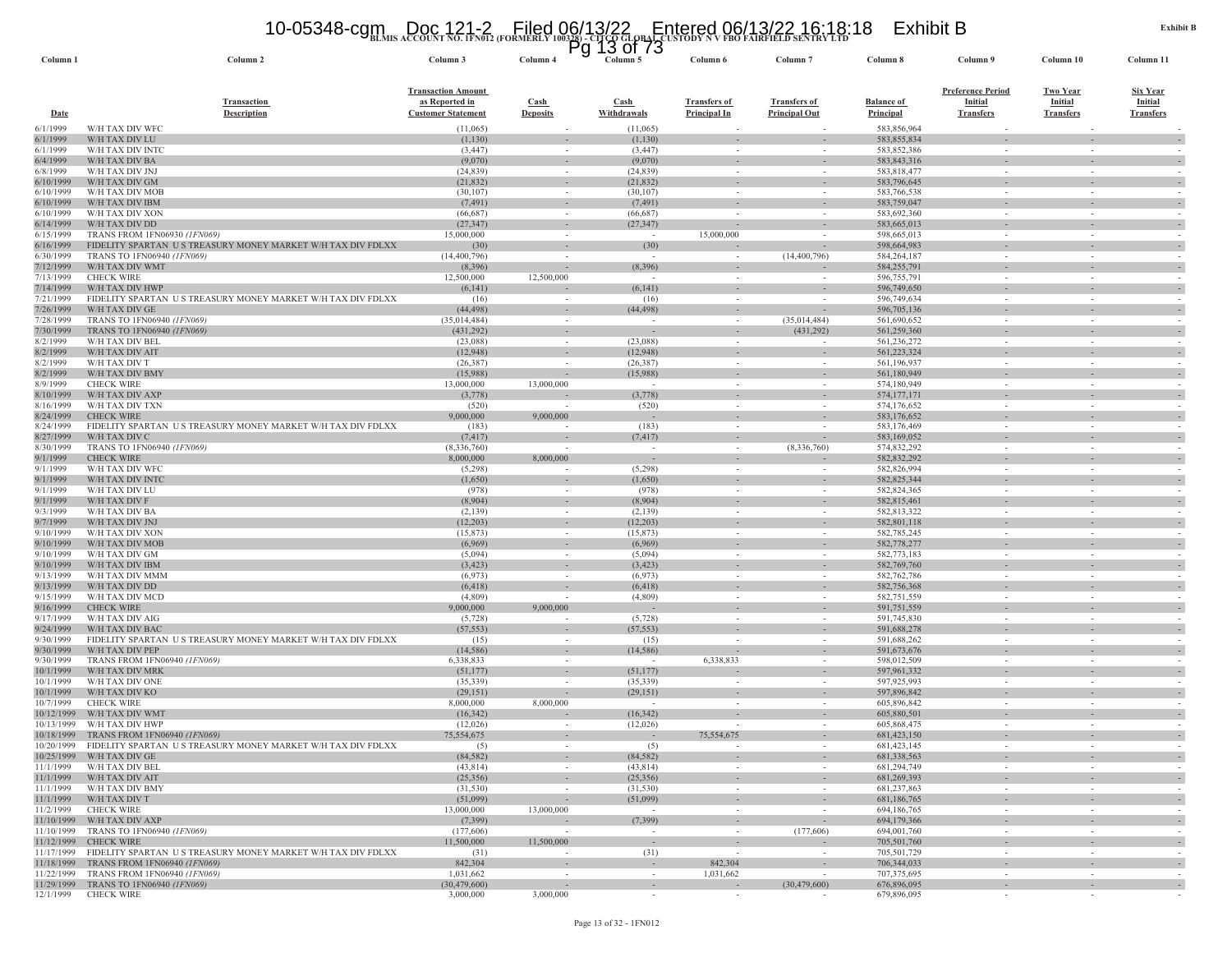# **BLMIS ACCOUNT NO. 1FN012 (FORMERLY 100328) - CITCO GLOBAL CUSTODY N V FBO FAIRFIELD SENTRY LTD** 10-05348-cgm Doc 121-2 Filed 06/13/22 Entered 06/13/22 16:18:18 Exhibit B Pg 14 of 73

| Column <sub>1</sub>      | Column <sub>2</sub>                                                            | Column 3                                                                 | гy<br>Column 4                     | <b>TH 01 19</b><br>Column 5 | Column 6                                             | Column <sub>7</sub>                         | Column 8                       | Column 9                                                       | Column 10                                             | Column 11                                      |
|--------------------------|--------------------------------------------------------------------------------|--------------------------------------------------------------------------|------------------------------------|-----------------------------|------------------------------------------------------|---------------------------------------------|--------------------------------|----------------------------------------------------------------|-------------------------------------------------------|------------------------------------------------|
| <b>Date</b>              | <b>Transaction</b><br><b>Description</b>                                       | <b>Transaction Amount</b><br>as Reported in<br><b>Customer Statement</b> | Cash<br><b>Deposits</b>            | Cash<br>Withdrawals         | <b>Transfers of</b><br><b>Principal In</b>           | <b>Transfers of</b><br><b>Principal Out</b> | <b>Balance of</b><br>Principal | <b>Preference Period</b><br><b>Initial</b><br><b>Transfers</b> | <b>Two Year</b><br><b>Initial</b><br><b>Transfers</b> | Six Year<br><b>Initial</b><br><b>Transfers</b> |
| 12/3/1999                | W/H TAX DIV BA                                                                 | (3,868)                                                                  |                                    | (3,868)                     |                                                      |                                             | 679,892,227                    |                                                                |                                                       |                                                |
| 12/7/1999                | W/H TAX DIV JNJ                                                                | (11,051)                                                                 |                                    | (11,051)                    | $\overline{\phantom{a}}$                             |                                             | 679,881,176                    |                                                                |                                                       |                                                |
| 12/10/1999<br>12/10/1999 | W/H TAX DIV GM<br>W/H TAX DIV XON                                              | (9,867)                                                                  |                                    | (9,867)                     |                                                      |                                             | 679,871,309                    |                                                                |                                                       | $\sim$                                         |
| 12/10/1999               | W/H TAX DIV MOE                                                                | (32, 127)<br>(13, 498)                                                   | $\sim$<br>$\sim$                   | (32, 127)<br>(13, 498)      | $\sim$<br>$\sim$                                     | $\sim$                                      | 679,839,182<br>679,825,684     | $\sim$<br>$\sim$                                               | $\sim$                                                | $\sim$<br>$\sim$                               |
| 12/10/1999               | W/H TAX DIV IBM                                                                | (6,631)                                                                  | $\sim$                             | (6,631)                     | $\sim$                                               |                                             | 679,819,054                    | $\sim$                                                         | $\sim$                                                |                                                |
| 12/13/1999               | W/H TAX DIV MMM                                                                | (16, 753)                                                                | $\overline{\phantom{a}}$           | (16, 753)                   |                                                      |                                             | 679,802,301                    |                                                                |                                                       |                                                |
| 12/14/1999               | W/H TAX DIV DD                                                                 | (10, 360)                                                                | $\sim$                             | (10,360)                    | $\sim$                                               | $\sim$                                      | 679,791,940                    | $\sim$                                                         | $\sim$                                                | $\sim$                                         |
| 12/17/1999<br>12/31/1999 | W/H TAX DIV DIS<br>FIDELITY SPARTAN US TREASURY MONEY MARKET W/H TAX DIV FDLXX | (12, 432)<br>(17)                                                        | $\sim$                             | (12, 432)<br>(17)           | $\sim$                                               | $\sim$                                      | 679,779,508<br>679,779,491     | $\sim$                                                         | $\sim$                                                | $\sim$                                         |
| 1/11/2000                | FIDELITY SPARTAN US TREASURY MONEY MARKET W/H TAX DIV FDLXX                    | (1)                                                                      |                                    | (1)                         | $\overline{\phantom{a}}$                             |                                             | 679,779,490                    | $\sim$                                                         |                                                       | $\sim$                                         |
| 1/18/2000                | <b>CHECK WIRE</b>                                                              | 15,000,000                                                               | 15,000,000                         | $\sim$                      | $\sim$                                               |                                             | 694,779,490                    | $\sim$                                                         |                                                       |                                                |
| 1/25/2000                | TRANS TO 1FN04530 (1FN045)                                                     | (1, 564, 379)                                                            |                                    | $\sim$                      | $\sim$                                               | (1, 564, 379)                               | 693,215,111                    | $\overline{\phantom{a}}$                                       |                                                       |                                                |
| 1/25/2000                | TRANS TO 1FN06940 (1FN069)                                                     | (14,385,564)                                                             |                                    | $\sim$                      | $\sim$                                               | (14,385,564)                                | 678,829,547                    | $\sim$                                                         | $\sim$                                                |                                                |
| 2/1/2000<br>2/14/2000    | W/H TAX DIV BEL<br>W/H TAX DIV TXN                                             | (17, 103)<br>(2, 474)                                                    |                                    | (17, 103)<br>(2, 474)       | $\overline{\phantom{a}}$<br>$\overline{\phantom{a}}$ |                                             | 678,812,444<br>678,809,971     | $\overline{\phantom{a}}$<br>$\sim$                             |                                                       |                                                |
| 2/15/2000                | <b>CHECK WIRE</b>                                                              | 13,000,000                                                               | 13,000,000                         |                             |                                                      |                                             | 691,809,971                    | $\sim$                                                         |                                                       | $\sim$                                         |
| 2/15/2000                | W/H TAX DIV PG                                                                 | (30, 735)                                                                | $\sim$                             | (30, 735)                   | $\overline{\phantom{a}}$                             | $\sim$                                      | 691,779,235                    | $\sim$                                                         | $\sim$                                                | $\sim$                                         |
| 2/24/2000                | FIDELITY SPARTAN US TREASURY MONEY MARKET W/H TAX DIV FDLXX                    | (44)                                                                     |                                    | (44)                        |                                                      |                                             | 691,779,192                    | $\overline{\phantom{a}}$                                       |                                                       |                                                |
| 2/25/2000                | W/H TAX DIV C                                                                  | (39, 430)                                                                | $\sim$                             | (39, 430)                   | 82,963,688                                           |                                             | 691,739,761                    | $\sim$                                                         | $\sim$                                                | $\sim$                                         |
| 2/25/2000<br>3/1/2000    | TRANS FROM 1FN06940 (1FN069)<br>W/H TAX DIV F                                  | 82,963,688<br>(44, 587)                                                  | $\sim$                             | (44, 587)                   | $\overline{\phantom{a}}$                             | $\sim$                                      | 774,703,449<br>774,658,862     | $\sim$                                                         | $\sim$                                                | $\sim$                                         |
| 3/1/2000                 | W/H TAX DIV LU                                                                 | (4,371)                                                                  | $\sim$                             | (4,371)                     |                                                      | $\overline{\phantom{a}}$                    | 774,654,492                    | $\sim$                                                         |                                                       | $\sim$                                         |
| 3/1/2000                 | W/H TAX DIV INTO                                                               | (7,305)                                                                  |                                    | (7,305)                     |                                                      |                                             | 774,647,187                    |                                                                |                                                       |                                                |
| 3/1/2000                 | W/H TAX DIV WFC                                                                | (26, 041)                                                                | $\sim$                             | (26, 041)                   |                                                      |                                             | 774,621,145                    |                                                                |                                                       |                                                |
| 3/3/2000                 | W/H TAX DIV BA<br>W/H TAX DIV JNJ                                              | (9,507)                                                                  | $\sim$<br>$\sim$                   | (9,507)                     | $\overline{\phantom{a}}$                             | $\sim$<br>$\sim$                            | 774,611,639                    | $\overline{\phantom{a}}$<br>$\overline{\phantom{a}}$           |                                                       |                                                |
| 3/7/2000<br>3/10/2000    | W/H TAX DIV IBM                                                                | (28, 520)<br>(15,367)                                                    | $\overline{\phantom{a}}$           | (28, 520)<br>(15,367)       |                                                      |                                             | 774,583,118<br>774,567,751     | $\overline{\phantom{a}}$                                       |                                                       |                                                |
| 3/10/2000                | FIDELITY SPARTAN US TREASURY MONEY MARKET W/H TAX DIV FDLXX                    | (17)                                                                     | $\overline{\phantom{a}}$           | (17)                        |                                                      |                                             | 774,567,734                    |                                                                |                                                       |                                                |
| 3/10/2000                | W/H TAX DIV GM                                                                 | (23, 263)                                                                | $\sim$                             | (23, 263)                   |                                                      |                                             | 774,544,472                    | $\sim$                                                         |                                                       |                                                |
| 3/10/2000                | W/H TAX DIV XOM                                                                | (110, 963)                                                               | $\overline{\phantom{a}}$           | (110, 963)                  |                                                      |                                             | 774,433,509                    | $\sim$                                                         |                                                       | $\sim$                                         |
| 3/14/2000<br>3/14/2000   | W/H TAX DIV DD<br>TRANS FROM 1FN06940 (1FN069)                                 | (26, 827)<br>9,411,572                                                   | $\sim$<br>$\overline{\phantom{a}}$ | (26,827)                    | 9,411,572                                            |                                             | 774,406,683<br>783,818,254     | $\sim$<br>$\overline{\phantom{a}}$                             | $\sim$                                                | $\sim$                                         |
| 3/23/2000                | W/H TAX DIV HD                                                                 | (2, 268)                                                                 | $\sim$                             | (2,268)                     |                                                      |                                             | 783,815,986                    | $\sim$                                                         |                                                       | $\sim$                                         |
| 3/28/2000                | TRANS TO 1FN06940 (1FN069)                                                     | (41,660,628)                                                             |                                    |                             |                                                      | (41,660,628)                                | 742,155,358                    |                                                                |                                                       |                                                |
| 3/31/2000                | W/H TAX DIV PEP                                                                | (9,974)                                                                  | $\sim$                             | (9,974)                     | $\overline{\phantom{a}}$                             |                                             | 742,145,385                    | $\sim$                                                         | $\sim$                                                | $\sim$                                         |
| 4/3/2000                 | W/H TAX DIV KO                                                                 | (31,319)                                                                 | $\sim$                             | (31,319)                    |                                                      |                                             | 742,114,066                    | $\overline{\phantom{a}}$                                       |                                                       | $\sim$                                         |
| 4/10/2000<br>4/10/2000   | <b>CHECK WIRE</b><br>W/H TAX DIV WMT                                           | (20,000,000)<br>(20, 234)                                                | $\sim$<br>$\sim$                   | (20,000,000)<br>(20, 234)   |                                                      |                                             | 722,114,066<br>722,093,832     | $\sim$                                                         |                                                       | $\sim$                                         |
| 4/17/2000                | <b>CHECK WIRE</b>                                                              | (5,000,000)                                                              | $\sim$                             | (5,000,000)                 | $\overline{\phantom{a}}$                             | $\sim$                                      | 717,093,832                    | $\sim$                                                         | $\sim$                                                | $\sim$                                         |
| 4/20/2000                | TRANS FROM 1FN06940 (1FN069)                                                   | 23,954,634                                                               | $\sim$                             |                             | 23,954,634                                           |                                             | 741,048,466                    |                                                                |                                                       |                                                |
| 4/25/2000                | W/H TAX DIV GE                                                                 | (33, 812)                                                                | $\sim$                             | (33,812)                    |                                                      |                                             | 741,014,654                    | $\sim$                                                         |                                                       |                                                |
| 4/28/2000                | FIDELITY SPARTAN US TREASURY MONEY MARKET W/H TAX DIV FDLXX                    | (59)                                                                     | $\sim$                             | (59)                        |                                                      |                                             | 741,014,595                    |                                                                |                                                       |                                                |
| 4/28/2000<br>5/11/2000   | W/H TAX DIV MWD<br>TRANS FROM 1FN06940 (1FN069)                                | (4,136)<br>20,052,096                                                    | $\sim$<br>$\sim$                   | (4,136)<br>$\sim$           | 20,052,096                                           | $\sim$                                      | 741,010,459<br>761,062,555     | $\overline{\phantom{a}}$<br>$\sim$                             |                                                       | $\sim$                                         |
| 5/12/2000                | FIDELITY SPARTAN US TREASURY MONEY MARKET W/H TAX DIV FDLXX                    | (25)                                                                     |                                    | (25)                        |                                                      |                                             | 761,062,530                    |                                                                |                                                       |                                                |
| 5/24/2000                | <b>TRANS FROM 1FN06940 (1FN069)</b>                                            | 1,874,736                                                                | $\overline{\phantom{a}}$           |                             | 1,874,736                                            |                                             | 762,937,266                    | $\overline{\phantom{a}}$                                       |                                                       | $\sim$                                         |
| 6/1/2000                 | W/H TAX DIV INTC                                                               | (3,140)                                                                  | $\sim$                             | (3,140)                     | $\overline{\phantom{a}}$                             |                                             | 762,934,126                    | $\sim$                                                         | $\sim$                                                |                                                |
| 6/1/2000<br>6/6/2000     | W/H TAX DIV WFC<br><b>CHECK WIRE</b>                                           | (11, 513)<br>30,000,000                                                  | 30,000,000                         | (11,513)<br>$\sim$          | $\sim$                                               | $\sim$                                      | 762,922,614<br>792.922.614     | $\overline{\phantom{a}}$<br>$\sim$                             | $\sim$                                                | $\sim$                                         |
| 6/12/2000                | W/H TAX DIV DD                                                                 | (26,502)                                                                 |                                    | (26, 502)                   |                                                      |                                             | 792,896,112                    |                                                                |                                                       | $\sim$                                         |
| 6/12/2000                | W/H TAX DIV IBM                                                                | (7, 394)                                                                 |                                    | (7, 394)                    | $\overline{\phantom{a}}$                             |                                             | 792,888,718                    | $\sim$                                                         |                                                       |                                                |
| 6/12/2000                | W/H TAX DIV XOM                                                                | (112, 389)                                                               |                                    | (112, 389)                  |                                                      |                                             | 792,776,329                    |                                                                |                                                       |                                                |
| 6/12/2000                | W/H TAX DIV GM                                                                 | (10, 238)                                                                | $\sim$                             | (10, 238)                   | $\sim$                                               | $\sim$                                      | 792,766,090                    | $\sim$                                                         | $\sim$                                                | $\sim$                                         |
| 6/13/2000<br>6/19/2000   | W/H TAX DIV JNJ<br>TRANS TO 1FN06940 (1FN069)                                  | (17,780)<br>(2,189,589)                                                  |                                    | (17,780)<br>- 20            | $\sim$<br>$\sim$                                     | (2,189,589)                                 | 792,748,310<br>790,558,721     | $\sim$                                                         |                                                       |                                                |
| 6/21/2000                | FIDELITY SPARTAN US TREASURY MONEY MARKET W/H TAX DIV FDLXX                    | (23)                                                                     |                                    | (23)                        |                                                      |                                             | 790,558,698                    |                                                                |                                                       |                                                |
| 7/7/2000                 | <b>CHECK WIRE</b>                                                              | 15,000,000                                                               | 15,000,000                         | $\sim$                      | $\sim$                                               |                                             | 805,558,698                    | $\sim$                                                         |                                                       |                                                |
| 7/10/2000                | W/H TAX DIV WMT                                                                | (5,829)                                                                  |                                    | (5,829)                     |                                                      |                                             | 805,552,869                    |                                                                |                                                       |                                                |
| 7/18/2000                | FIDELITY SPARTAN US TREASURY MONEY MARKET W/H TAX DIV FDLXX                    | (17)<br>6,484,782                                                        | $\sim$                             | (17)                        | $\overline{\phantom{a}}$<br>6,484,782                | $\sim$                                      | 805,552,852<br>812,037,634     | $\sim$                                                         | $\sim$                                                | $\sim$                                         |
| 7/31/2000<br>8/3/2000    | TRANS FROM 1FN06940 (1FN069)<br>W/H TAX DIV AIG                                | (12)                                                                     | $\sim$<br>$\overline{\phantom{a}}$ | $\sim$<br>(12)              | $\overline{\phantom{a}}$                             | $\sim$<br>$\sim$                            | 812,037,623                    | $\sim$<br>$\overline{\phantom{a}}$                             | $\sim$<br>$\sim$                                      | $\sim$<br>$\sim$                               |
| 8/8/2000                 | <b>CHECK WIRE</b>                                                              | 20,000,000                                                               | 20,000,000                         | $\sim$                      | $\sim$                                               | $\sim$                                      | 832,037,623                    | $\sim$                                                         |                                                       | $\sim$                                         |
| 8/15/2000                | FIDELITY SPARTAN US TREASURY MONEY MARKET W/H TAX DIV FDLXX                    | (20)                                                                     | $\sim$                             | (20)                        | $\sim$                                               | $\sim$                                      | 832,037,602                    | $\sim$                                                         | $\sim$                                                | $\sim$                                         |
| 8/15/2000                | W/H TAX DIV PG                                                                 | (16, 422)                                                                | $\sim$                             | (16, 422)                   | $\sim$                                               | $\sim$                                      | 832,021,180                    | $\overline{\phantom{a}}$                                       |                                                       | $\sim$                                         |
| 8/15/2000<br>8/21/2000   | TRANS FROM 1FN06940 (1FN069)<br>W/H TAX DIV TXN                                | 430,348<br>(2,325)                                                       | $\sim$<br>$\sim$                   | (2, 325)                    | 430,348                                              | $\sim$<br>$\sim$                            | 832,451,527<br>832,449,202     | $\sim$<br>$\sim$                                               | $\sim$<br>$\sim$                                      | $\sim$<br>$\sim$                               |
| 8/24/2000                | W/H TAX DIV MER                                                                | (8,338)                                                                  | $\sim$                             | (8,338)                     | $\sim$                                               | $\sim$                                      | 832,440,864                    | $\sim$                                                         | $\sim$                                                | $\sim$                                         |
| 8/25/2000                | W/H TAX DIV C                                                                  | (42, 800)                                                                | $\sim$                             | (42, 800)                   | $\sim$                                               | $\overline{\phantom{a}}$                    | 832,398,064                    | $\sim$                                                         | $\sim$                                                | $\sim$                                         |
| 9/1/2000                 | W/H TAX DIV INTC                                                               | (9,276)                                                                  | $\sim$                             | (9,276)                     | $\sim$                                               | $\sim$                                      | 832,388,789                    | $\sim$                                                         | $\sim$                                                | $\sim$                                         |
| 9/1/2000                 | W/H TAX DIV LU                                                                 | (4,742)                                                                  |                                    | (4, 742)                    |                                                      |                                             | 832,384,047                    |                                                                |                                                       | $\sim$                                         |
| 9/1/2000<br>9/11/2000    | W/H TAX DIV WFC<br>W/H TAX DIV XOM                                             | (24, 648)<br>(59,269)                                                    | $\sim$<br>$\sim$                   | (24, 648)<br>(59,269)       | $\sim$<br>$\sim$                                     | $\sim$<br>$\sim$                            | 832,359,399<br>832,300,129     | $\sim$<br>$\sim$                                               | $\sim$<br>$\sim$                                      | $\sim$<br>$\sim$                               |
|                          |                                                                                |                                                                          |                                    |                             |                                                      |                                             |                                |                                                                |                                                       |                                                |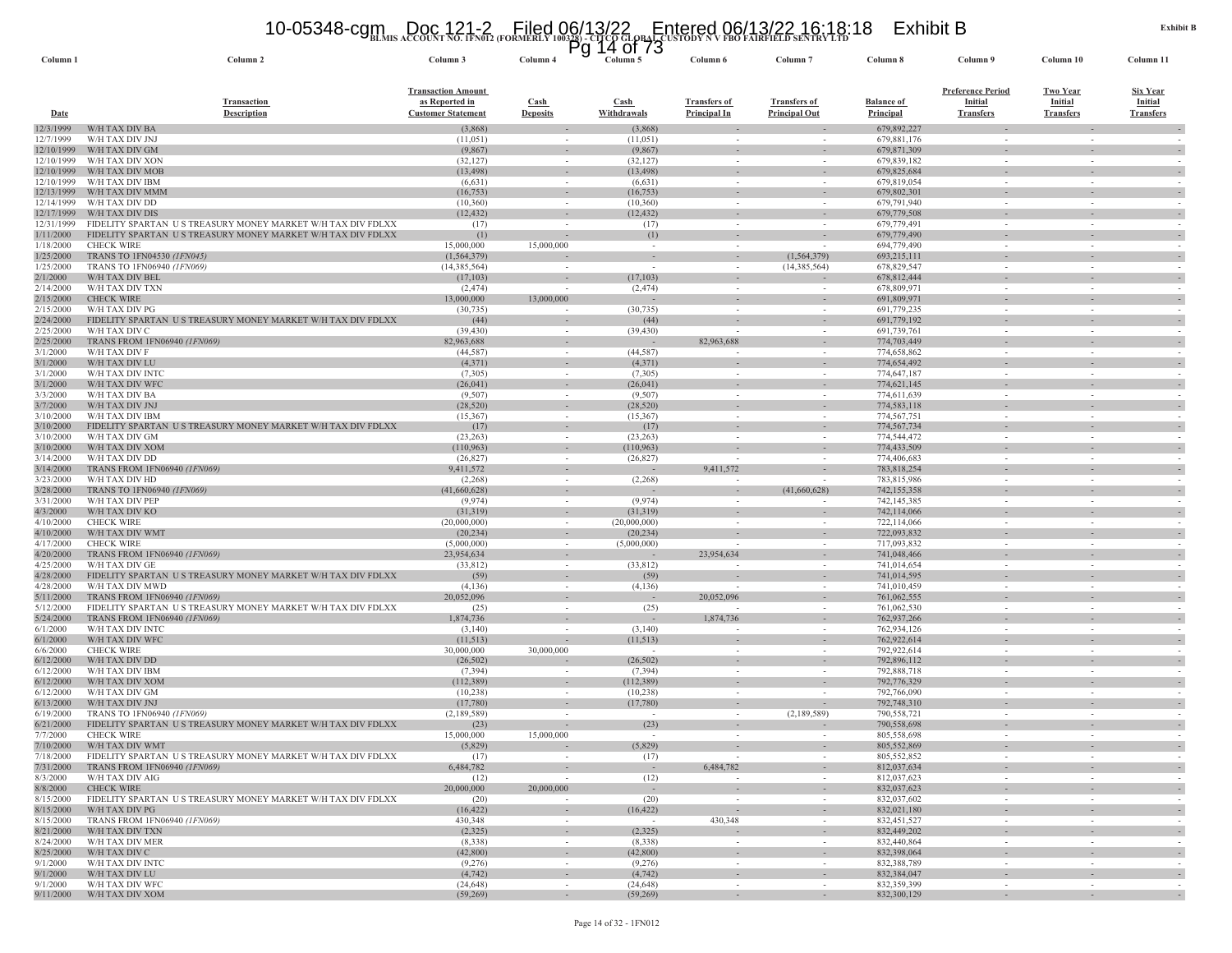#### 10-05348-cgm Doc 121-2 Filed 06/13/22 Entered 06/13/22 16:18:18 Exhibit B<br>https://www.account.no.ifn012.(formerly 100328)-cltqdoi.drivistody.nvFbo fairfield.sentry.ltd

| Column <sub>1</sub>      | Column <sub>2</sub>                                                            | <b>DERING RECOURT RO. IFRUIT (FORMERE</b><br>Column 3                    | Column 4                       | Pg 15 of 73<br>Column 5 | Column 6                                   | Column <sub>7</sub>                         | Column 8                              | Column 9                                                       | Column 10                                             | Column 11                                             |
|--------------------------|--------------------------------------------------------------------------------|--------------------------------------------------------------------------|--------------------------------|-------------------------|--------------------------------------------|---------------------------------------------|---------------------------------------|----------------------------------------------------------------|-------------------------------------------------------|-------------------------------------------------------|
| Date                     | <b>Transaction</b><br><b>Description</b>                                       | <b>Transaction Amount</b><br>as Reported in<br><b>Customer Statement</b> | <b>Cash</b><br><b>Deposits</b> | Cash<br>Withdrawals     | <b>Transfers of</b><br><b>Principal In</b> | <b>Transfers of</b><br><b>Principal Out</b> | <b>Balance of</b><br><b>Principal</b> | <b>Preference Period</b><br><b>Initial</b><br><b>Transfers</b> | <b>Two Year</b><br><b>Initial</b><br><b>Transfers</b> | <b>Six Year</b><br><b>Initial</b><br><b>Transfers</b> |
| 9/11/2000<br>9/14/2000   | W/H TAX DIV IBM<br>TRANS TO 1FN06940 (1FN069)                                  | (16, 258)                                                                |                                | (16,258)                |                                            | (98, 711)                                   | 832,283,871<br>832,185,161            |                                                                |                                                       |                                                       |
| 9/15/2000                | FIDELITY SPARTAN US TREASURY MONEY MARKET W/H TAX DIV FDLXX                    | (98, 711)<br>(122)                                                       |                                | (122)                   |                                            |                                             | 832,185,039                           |                                                                |                                                       |                                                       |
| 9/18/2000                | TRANS FROM 1FN06940 (1FN069)                                                   | 21,979,842                                                               |                                |                         | 21,979,842                                 |                                             | 854,164,881                           |                                                                |                                                       |                                                       |
| 9/26/2000                | <b>CHECK WIRE</b>                                                              | 26,000,000                                                               | 26,000,000                     |                         | $\overline{\phantom{a}}$                   |                                             | 880,164,881                           | $\sim$                                                         |                                                       |                                                       |
| 10/2/2000<br>10/5/2000   | W/H TAX DIV KO<br>W/H TAX DIV AV                                               | (17, 402)<br>(2)                                                         |                                | (17, 402)<br>(2)        | $\overline{\phantom{a}}$                   |                                             | 880, 147, 479<br>880, 147, 477        | $\sim$                                                         |                                                       |                                                       |
| 10/10/2000               | W/H TAX DIV WMT                                                                | (11, 145)                                                                |                                | (11, 145)               |                                            |                                             | 880,136,332                           |                                                                |                                                       |                                                       |
| 10/11/2000               | W/H TAX DIV HWP                                                                | (11, 562)                                                                | $\sim$                         | (11, 562)               | $\overline{\phantom{a}}$                   | $\sim$                                      | 880, 124, 770                         | $\sim$                                                         | $\sim$                                                | $\sim$                                                |
| 10/16/2000               | TRANS FROM 1FN06940 (1FN069)                                                   | 125,504,546                                                              |                                |                         | 7,220,660                                  |                                             | 887, 345, 430                         |                                                                |                                                       | $\sim$                                                |
| 10/18/2000<br>10/25/2000 | FIDELITY SPARTAN U S TREASURY MONEY MARKET W/H TAX DIV FDLXX<br>W/H TAX DIV GE | (5)                                                                      | $\sim$<br>$\sim$               | (5)                     | $\overline{\phantom{a}}$                   | $\overline{\phantom{a}}$                    | 887, 345, 425                         | $\sim$                                                         |                                                       | $\sim$                                                |
| 10/27/2000               | W/H TAX DIV MWD                                                                | (98, 132)<br>(16, 582)                                                   |                                | (98, 132)<br>(16, 582)  |                                            |                                             | 887,247,293<br>887,230,710            | $\overline{\phantom{a}}$                                       |                                                       |                                                       |
| 10/31/2000               | TRANS TO 1FN06940 (1FN069)                                                     | (9,804,037)                                                              | $\sim$                         |                         |                                            | (9,804,037)                                 | 877,426,673                           |                                                                |                                                       |                                                       |
| 11/1/2000                | W/H TAX DIV BMY                                                                | (35, 223)                                                                |                                | (35,223)                |                                            |                                             | 877,391,451                           | $\sim$                                                         |                                                       |                                                       |
| 11/1/2000                | W/H TAX DIV PHA                                                                | (11, 136)                                                                |                                | (11, 136)               | $\sim$                                     | $\sim$                                      | 877,380,314                           | $\sim$                                                         | $\sim$                                                | $\overline{\phantom{a}}$                              |
| 11/1/2000<br>11/1/2000   | W/H TAX DIV VZ<br>W/H TAX DIV T                                                | (76, 139)<br>(60, 748)                                                   |                                | (76, 139)<br>(60, 748)  |                                            |                                             | 877,304,175<br>877,243,428            | $\overline{\phantom{a}}$                                       |                                                       |                                                       |
| 11/3/2000                | <b>CHECK WIRE</b>                                                              | 26,000,000                                                               | 26,000,000                     |                         |                                            |                                             | 903,243,428                           | $\sim$                                                         |                                                       |                                                       |
| 11/10/2000               | W/H TAX DIV AXP                                                                | (7, 728)                                                                 |                                | (7, 728)                |                                            |                                             | 903,235,700                           |                                                                |                                                       |                                                       |
| 11/17/2000               | <b>CHECK WIRE</b>                                                              | 26,000,000                                                               | 26,000,000                     | $\sim$                  | $\overline{\phantom{a}}$                   | $\overline{\phantom{a}}$                    | 929,235,700                           | $\sim$                                                         | $\sim$                                                |                                                       |
| 11/30/2000               | TRANS FROM 1FN06940 (1FN069)<br><b>CHECK WIRE</b>                              | 439,340                                                                  |                                |                         | 439,340                                    |                                             | 929,675,040                           |                                                                |                                                       |                                                       |
| 12/4/2000<br>12/12/2000  | W/H TAX DIV JNJ                                                                | 26,000,000<br>(7,285)                                                    | 26,000,000                     | (7, 285)                |                                            |                                             | 955,675,040<br>955,667,755            | $\sim$                                                         |                                                       |                                                       |
| 12/18/2000               | FIDELITY SPARTAN US TREASURY MONEY MARKET W/H TAX DIV FDLXX                    | (83)                                                                     |                                | (83)                    | $\sim$                                     | $\overline{\phantom{a}}$                    | 955,667,672                           | $\sim$                                                         |                                                       |                                                       |
| 12/29/2000               | TRANS FROM 1FN06940 (1FN069)                                                   | 8,553,224                                                                |                                |                         | 8,553,224                                  |                                             | 964,220,896                           | $\sim$                                                         |                                                       | $\sim$                                                |
| 1/8/2001                 | <b>CHECK WIRE</b>                                                              | 15,000,000                                                               | 15,000,000                     | $\sim$                  |                                            |                                             | 979,220,896                           | $\sim$                                                         |                                                       |                                                       |
| 1/18/2001<br>1/30/2001   | FIDELITY SPARTAN US TREASURY MONEY MARKET W/H TAX DIV FDLXX<br>W/H TAX DIV MWD | (7)<br>(9, 464)                                                          |                                | (7)<br>(9, 464)         | $\overline{\phantom{a}}$                   | $\overline{\phantom{a}}$                    | 979,220,889<br>979,211,425            | $\sim$                                                         | $\sim$                                                | $\sim$                                                |
| 1/30/2001                | TRANS FROM 1FN06940 (1FN069)                                                   | 2,334,215                                                                |                                |                         | 811,473                                    |                                             | 980,022,898                           |                                                                |                                                       | $\sim$                                                |
| 2/1/2001                 | W/H TAX DIV VZ                                                                 | (39,604)                                                                 | $\overline{\phantom{a}}$       | (39,604)                | $\overline{\phantom{a}}$                   |                                             | 979,983,294                           | $\overline{\phantom{a}}$                                       |                                                       |                                                       |
| 2/1/2001                 | W/H TAX DIV PHA                                                                | (5,996)                                                                  |                                | (5,996)                 |                                            | $\sim$                                      | 979,977,298                           | $\sim$                                                         |                                                       |                                                       |
| 2/12/2001                | W/H TAX DIV TXN                                                                | (3,364)                                                                  | $\sim$                         | (3,364)                 | $\sim$                                     |                                             | 979,973,934                           | $\sim$                                                         |                                                       |                                                       |
| 2/15/200<br>2/22/2001    | W/H TAX DIV PG<br>FIDELITY SPARTAN US TREASURY MONEY MARKET W/H TAX DIV FDLXX  | (24,956)<br>(3)                                                          |                                | (24,956)<br>(3)         |                                            |                                             | 979,948,978<br>979,948,975            |                                                                |                                                       |                                                       |
| 2/23/2001                | W/H TAX DIV C                                                                  | (62, 643)                                                                |                                | (62, 643)               |                                            | $\sim$                                      | 979,886,332                           |                                                                |                                                       | $\sim$                                                |
| 2/23/200                 | TRANS FROM 1FN06940 (1FN069)                                                   | $47,006,454$ <sup>[2]</sup>                                              | $\sim$                         |                         | $\sim$                                     | $\sim$                                      | 979,886,332                           | $\sim$                                                         |                                                       |                                                       |
| 3/1/2001                 | W/H TAX DIV INTC                                                               | (12, 465)                                                                |                                | (12, 465)               |                                            |                                             | 979,873,867                           |                                                                |                                                       |                                                       |
| 3/1/2001                 | W/H TAX DIV WFC                                                                | (35, 931)                                                                | $\sim$                         | (35,931)                | $\sim$                                     |                                             | 979,837,936                           | $\sim$                                                         | $\sim$                                                |                                                       |
| 3/1/2001<br>3/8/2001     | W/H TAX DIV LU<br>W/H TAX DIV PFE                                              | (3,461)                                                                  |                                | (3,461)                 |                                            |                                             | 979,834,475                           |                                                                |                                                       |                                                       |
| 3/9/2001                 | W/H TAX DIV XOM                                                                | (64, 488)<br>(134, 243)                                                  |                                | (64, 488)<br>(134, 243) |                                            |                                             | 979,769,987<br>979,635,744            |                                                                |                                                       | $\overline{\phantom{a}}$                              |
| 3/12/200                 | W/H TAX DIV IBM                                                                | (21, 267)                                                                | $\sim$                         | (21, 267)               | $\sim$                                     | $\sim$                                      | 979,614,477                           | $\sim$                                                         |                                                       | $\sim$                                                |
| 3/13/2001                | W/H TAX DIV JNJ                                                                | (17, 163)                                                                |                                | (17, 163)               |                                            |                                             | 979,597,314                           |                                                                |                                                       | $\sim$                                                |
| 3/19/2001<br>3/22/2001   | FIDELITY SPARTAN US TREASURY MONEY MARKET W/H TAX DIV FDLXX<br>W/H TAX DIV HD  | (15)                                                                     | $\sim$                         | (15)<br>(1,780)         |                                            |                                             | 979,597,300                           | $\overline{\phantom{a}}$                                       |                                                       |                                                       |
| 3/30/2001                | W/H TAX DIV PEP                                                                | (1,780)<br>(4,081)                                                       |                                | (4,081)                 |                                            |                                             | 979,595,520<br>979,591,439            |                                                                |                                                       | $\overline{\phantom{a}}$                              |
| 3/30/200                 | TRANS FROM 1FN06930 (1FN069)                                                   | 36,491,978                                                               |                                |                         |                                            |                                             | 979,591,439                           |                                                                |                                                       |                                                       |
| 4/2/2001                 | W/H TAX DIV KO                                                                 | (8, 561)                                                                 | $\sim$                         | (8, 561)                | $\overline{\phantom{a}}$                   |                                             | 979,582,878                           | $\sim$                                                         |                                                       |                                                       |
| 4/2/2001                 | W/H TAX DIV MRK                                                                | (14,606)                                                                 |                                | (14,606)                |                                            |                                             | 979,568,273                           |                                                                |                                                       |                                                       |
| 4/9/2001<br>4/11/2001    | W/H TAX DIV WMT<br>W/H TAX DIV HWP                                             | (23, 292)<br>(12,209)                                                    | $\sim$                         | (23, 292)<br>(12,209)   | $\sim$                                     |                                             | 979,544,981<br>979,532,772            | $\sim$                                                         |                                                       |                                                       |
| 4/24/2001                | FIDELITY SPARTAN US TREASURY MONEY MARKET W/H TAX DIV FDLXX                    | (16)                                                                     |                                | (16)                    |                                            |                                             | 979,532,756                           |                                                                |                                                       |                                                       |
| 4/25/200                 | TRANS TO 40 ACCT <i>(IFN069)</i>                                               | (83, 174, 850)                                                           |                                |                         |                                            | (83, 174, 850)                              | 896,357,906                           |                                                                |                                                       |                                                       |
| 4/27/2001                | W/H TAX DIV MWD                                                                | (19,063)                                                                 | $\sim$                         | (19,063)                | $\overline{\phantom{a}}$                   |                                             | 896,338,843                           | $\sim$                                                         |                                                       |                                                       |
| 4/30/2001                | W/H TAX DIV JPM                                                                | (47, 937)                                                                |                                | (47, 937)               |                                            |                                             | 896,290,906                           |                                                                |                                                       |                                                       |
| 5/1/2001<br>5/1/2001     | W/H TAX DIV PHA<br>W/H TAX DIV VZ                                              | (11,670)<br>(78, 299)                                                    |                                | (11,670)<br>(78, 299)   | $\sim$                                     | ٠                                           | 896,279,236<br>896,200,937            | ۰.                                                             |                                                       |                                                       |
| 5/1/2001                 | W/H TAX DIV T                                                                  | (10, 574)                                                                | $\sim$                         | (10, 574)               | $\sim$                                     | $\sim$                                      | 896,190,362                           | $\sim$                                                         | $\sim$                                                | $\sim$                                                |
| 5/1/2001                 | W/H TAX DIV BMY                                                                | (39, 949)                                                                | $\sim$                         | (39, 949)               | $\sim$                                     | $\sim$                                      | 896,150,414                           | $\sim$                                                         | $\sim$                                                | $\sim$                                                |
| 5/2/2001                 | W/H TAX DIV TYC                                                                | (1,671)                                                                  |                                | (1,671)                 | $\overline{\phantom{a}}$                   |                                             | 896, 148, 743                         |                                                                |                                                       |                                                       |
| 5/10/2001<br>5/15/2001   | W/H TAX DIV AXP<br>W/H TAX DIV PG                                              | (7,903)<br>(34,037)                                                      | $\sim$<br>$\sim$               | (7,903)<br>(34,037)     | $\sim$<br>$\overline{\phantom{a}}$         | $\sim$<br>$\overline{\phantom{a}}$          | 896,140,841<br>896,106,804            | $\sim$<br>$\overline{\phantom{a}}$                             | $\sim$<br>$\sim$                                      | $\overline{\phantom{a}}$                              |
| 6/20/2001                | FIDELITY SPARTAN US TREASURY MONEY MARKET W/H TAX DIV FDLXX                    | (49)                                                                     | $\sim$                         | (49)                    | $\sim$                                     | $\omega$                                    | 896,106,755                           | $\sim$                                                         | $\sim$                                                | $\sim$                                                |
| 6/29/2001                | TRANS FROM 1FN06940 (1FN069)                                                   | 3,496,736                                                                | $\sim$                         | $\sim$                  | 3,496,736                                  | $\sim$                                      | 899,603,491                           | $\sim$                                                         | $\sim$                                                | $\sim$                                                |
| 7/9/2001                 | W/H TAX DIV WMT                                                                | (19, 404)                                                                | $\sim$                         | (19, 404)               | $\overline{\phantom{a}}$                   | $\overline{\phantom{a}}$                    | 899,584,087                           | $\overline{\phantom{a}}$                                       |                                                       | $\overline{\phantom{a}}$                              |
| 7/11/2001<br>7/11/2001   | W/H TAX DIV XOM<br>W/H TAX DIV HWP                                             | (1,885)<br>(4,209)                                                       | $\sim$<br>$\sim$               | (1,885)<br>(4,209)      | $\sim$<br>$\overline{\phantom{a}}$         | $\overline{\phantom{a}}$                    | 899,582,201<br>899,577,992            | $\sim$<br>$\overline{\phantom{a}}$                             | $\sim$                                                | $\overline{\phantom{a}}$                              |
| 7/23/2001                | W/H TAX DIV MWD                                                                | (26, 224)                                                                | $\sim$                         | (26, 224)               | $\sim$                                     | $\sim$                                      | 899,551,768                           | $\sim$                                                         | $\sim$                                                | $\sim$                                                |
| 7/25/2001                | W/H TAX DIV GE                                                                 | (159,099)                                                                | $\sim$                         | (159,099)               | $\sim$                                     | $\sim$                                      | 899,392,669                           | $\sim$                                                         |                                                       | $\overline{\phantom{a}}$                              |
| 7/25/2001                | FIDELITY SPARTAN US TREASURY MONEY MARKET W/H TAX DIV FDLXX                    | (17)                                                                     | $\sim$                         | (17)                    | $\sim$                                     | $\sim$                                      | 899,392,652                           | $\sim$                                                         | $\sim$                                                | $\sim$                                                |
| 7/25/2001                | TRANS FROM 1FN06940 (1FN069)                                                   | 15,998,436                                                               |                                |                         | 15,998,436                                 |                                             | 915,391,088                           |                                                                |                                                       |                                                       |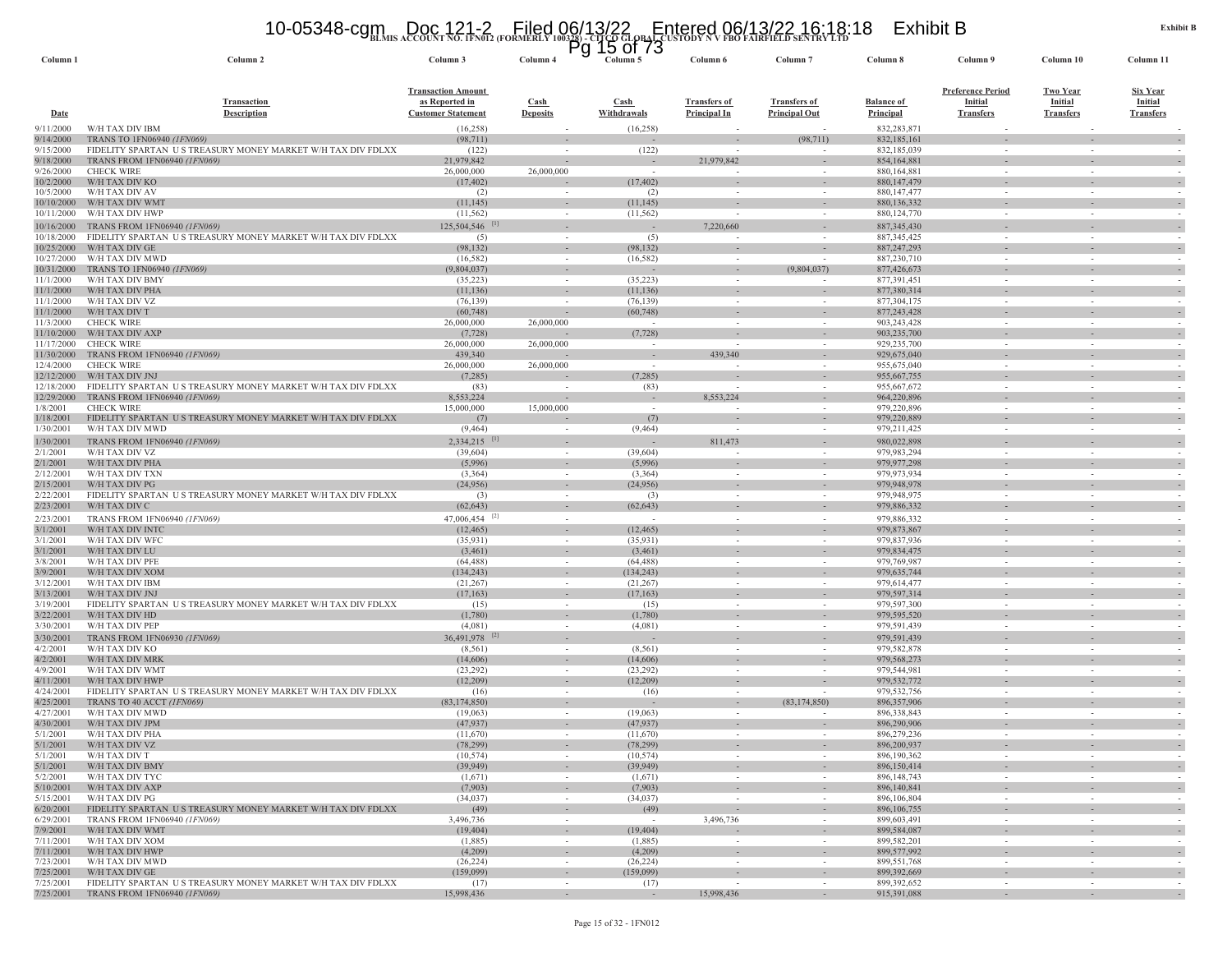# **BLMIS ACCOUNT NO. 1FN012 (FORMERLY 100328) - CITCO GLOBAL CUSTODY N V FBO FAIRFIELD SENTRY LTD** 10-05348-cgm Doc 121-2 Filed 06/13/22 Entered 06/13/22 16:18:18 Exhibit B Pg 16 of 73

| Column <sub>1</sub>      | Column <sub>2</sub>                                                                       | Column 3                                                                        | гy<br>Column <sub>4</sub>                            | <u>ביו וח חד</u><br>Column 5 | Column 6                                   | Column <sub>7</sub>                         | Column 8                       | Column 9                                                       | Column 10                                             | Column 11                                      |
|--------------------------|-------------------------------------------------------------------------------------------|---------------------------------------------------------------------------------|------------------------------------------------------|------------------------------|--------------------------------------------|---------------------------------------------|--------------------------------|----------------------------------------------------------------|-------------------------------------------------------|------------------------------------------------|
| <b>Date</b>              | <b>Transaction</b><br><b>Description</b>                                                  | <b>Transaction Amount</b><br><u>as Reported in</u><br><b>Customer Statement</b> | $\frac{\text{Cash}}{\text{Cash}}$<br><b>Deposits</b> | Cash<br>Withdrawals          | <b>Transfers of</b><br><b>Principal In</b> | <b>Transfers of</b><br><b>Principal Out</b> | <u>Balance of</u><br>Principal | <u>Preference Period</u><br><b>Initial</b><br><b>Transfers</b> | <b>Two Year</b><br><b>Initial</b><br><b>Transfers</b> | <b>Six Year</b><br>Initial<br><b>Transfers</b> |
| 7/31/2001                | W/H TAX DIV JPM                                                                           | (68,160)                                                                        |                                                      | (68,160)                     |                                            |                                             | 915,322,928                    |                                                                |                                                       |                                                |
| 8/1/2001<br>8/1/2001     | W/H TAX DIV VZ<br>W/H TAX DIV PHA                                                         | (103, 818)<br>(17, 799)                                                         |                                                      | (103, 818)                   |                                            |                                             | 915,219,110<br>915,201,310     |                                                                |                                                       |                                                |
| 8/1/2001                 | W/H TAX DIV TYC                                                                           | (2,345)                                                                         | $\sim$<br>$\sim$                                     | (17, 799)<br>(2,345)         |                                            |                                             | 915,198,965                    | $\sim$<br>$\overline{\phantom{a}}$                             | $\overline{\phantom{a}}$                              |                                                |
| 8/1/2001                 | W/H TAX DIV BMY                                                                           | (52, 345)                                                                       | $\sim$                                               | (52, 345)                    | $\sim$                                     |                                             | 915,146,620                    | $\sim$                                                         |                                                       |                                                |
| 8/10/2001                | W/H TAX DIV AXP                                                                           | (10,786)                                                                        |                                                      | (10, 786)                    |                                            |                                             | 915,135,834                    |                                                                |                                                       |                                                |
| 8/15/2001                | W/H TAX DIV PG                                                                            | (22, 597)                                                                       | $\sim$                                               | (22, 597)                    | $\sim$                                     |                                             | 915, 113, 237                  | $\sim$                                                         |                                                       |                                                |
| 8/24/2001<br>8/31/2001   | FIDELITY SPARTAN US TREASURY MONEY MARKET W/H TAX DIV FDLXX<br>TRANS TO 1FN06940 (1FN069) | (1)<br>(13,885,633)                                                             | $\overline{\phantom{a}}$                             | (1)                          |                                            | (13,885,633)                                | 915, 113, 237<br>901,227,604   |                                                                |                                                       |                                                |
| 9/13/2001                | W/H TAX DIV HD                                                                            | (10, 188)                                                                       |                                                      | (10, 188)                    |                                            |                                             | 901,217,416                    |                                                                |                                                       |                                                |
| 9/28/2001                | W/H TAX DIV BAC                                                                           | (97,208)                                                                        | $\sim$                                               | (97,208)                     | $\sim$                                     |                                             | 901,120,208                    | $\sim$                                                         | $\sim$                                                | $\sim$                                         |
| 9/28/2001                | W/H TAX DIV PEP                                                                           | (28, 118)                                                                       |                                                      | (28, 118)                    |                                            |                                             | 901,092,090                    |                                                                |                                                       |                                                |
| 9/28/2001                | TRANS FROM 1FN06940 (1FN069)                                                              | 249,318,951                                                                     | $\sim$                                               |                              | 77,565,311                                 | in a                                        | 978,657,401                    | $\sim$                                                         | $\sim$                                                |                                                |
| 10/1/2001<br>10/1/2001   | W/H TAX DIV MRK<br>W/H TAX DIV KO                                                         | (88,095)<br>(48, 430)                                                           | $\sim$                                               | (88,095)<br>(48, 430)        |                                            | $\sim$                                      | 978,569,306                    | $\sim$                                                         |                                                       | $\sim$                                         |
| 10/9/2001                | W/H TAX DIV WMT                                                                           | (34, 232)                                                                       | $\sim$                                               | (34, 232)                    | $\sim$                                     | $\overline{\phantom{a}}$                    | 978,520,876<br>978,486,644     | $\sim$                                                         |                                                       | $\sim$                                         |
| 10/10/2001               | W/H TAX DIV HWP                                                                           | (17, 141)                                                                       | $\sim$                                               | (17, 141)                    |                                            |                                             | 978,469,503                    | $\overline{\phantom{a}}$                                       |                                                       |                                                |
| 10/15/2001               | FIDELITY SPARTAN US TREASURY MONEY MARKET W/H TAX DIV FDLXX                               | (16)                                                                            |                                                      | (16)                         |                                            |                                             | 978,469,487                    |                                                                |                                                       |                                                |
| 10/25/2001               | W/H TAX DIV GE                                                                            | (175, 017)                                                                      | $\sim$                                               | (175, 017)                   | $\overline{\phantom{a}}$                   |                                             | 978,294,469                    | $\sim$                                                         |                                                       |                                                |
| 10/26/2001<br>10/31/2001 | W/H TAX DIV MWD<br>W/H TAX DIV JPM                                                        | (28, 635)<br>(73, 774)                                                          |                                                      | (28, 635)<br>(73, 774)       |                                            |                                             | 978, 265, 835<br>978,192,061   |                                                                |                                                       |                                                |
| 10/31/2001               | TRANS TO 1FN06940<br>l FN069)                                                             | (103, 803, 788)                                                                 |                                                      |                              |                                            | (103, 803, 788)                             | 874.388.273                    |                                                                |                                                       |                                                |
| 11/1/2001                | W/H TAX DIV TYC                                                                           | (2,678)                                                                         | $\sim$                                               | (2,678)                      | $\overline{\phantom{a}}$                   |                                             | 874,385,594                    | $\sim$                                                         | $\overline{\phantom{a}}$                              | $\sim$                                         |
| 11/1/2001                | W/H TAX DIV PHA                                                                           | (18, 747)                                                                       | $\overline{\phantom{a}}$                             | (18, 747)                    |                                            |                                             | 874,366,847                    |                                                                |                                                       |                                                |
| 11/1/2001                | W/H TAX DIV VZ                                                                            | (113, 612)                                                                      | $\sim$                                               | (113, 612)                   | $\sim$                                     |                                             | 874,253,235                    | $\sim$                                                         |                                                       |                                                |
| 11/1/2001<br>11/1/2001   | W/H TAX DIV T<br>W/H TAX DIV BMY                                                          | (14,219)<br>(58, 848)                                                           | $\sim$                                               | (14,219)<br>(58, 848)        | $\sim$                                     |                                             | 874,239,016<br>874,180,168     | $\sim$                                                         | $\sim$                                                | $\sim$                                         |
| 11/9/2001                | W/H TAX DIV AXP                                                                           | (11, 586)                                                                       | $\sim$                                               | (11,586)                     | $\sim$                                     |                                             | 874,168,582                    | $\sim$                                                         |                                                       | $\sim$                                         |
| 11/15/2001               | W/H TAX DIV PG                                                                            | (52, 770)                                                                       |                                                      | (52, 770)                    |                                            |                                             | 874,115,812                    |                                                                |                                                       |                                                |
| 11/19/2001               | FIDELITY SPARTAN US TREASURY MONEY MARKET W/H TAX DIV FDLXX                               | (9)                                                                             | $\sim$                                               | (9)                          | $\sim$                                     |                                             | 874,115,803                    | ٠                                                              |                                                       |                                                |
| 11/19/2001               | W/H TAX DIV TXN                                                                           | (4,121)                                                                         | $\overline{\phantom{a}}$                             | (4,121)                      | $\overline{\phantom{a}}$                   |                                             | 874,111,682                    | $\overline{\phantom{a}}$<br>$\overline{\phantom{a}}$           |                                                       |                                                |
| 11/21/2001<br>11/26/2001 | W/H TAX DIV C<br>TRANS TO 1FN06940 (1FN069)                                               | (88, 441)<br>(84, 767, 207)                                                     | $\sim$                                               | (88, 441)                    | $\sim$                                     | $\overline{\phantom{a}}$<br>(84, 767, 207)  | 874,023,241<br>789,256,034     | $\overline{\phantom{a}}$                                       |                                                       |                                                |
| 12/3/2001                | W/H TAX DIV WFC                                                                           | (48,938)                                                                        |                                                      | (48,938)                     |                                            |                                             | 789,207,096                    |                                                                |                                                       |                                                |
| 12/3/2001                | W/H TAX DIV MCD                                                                           | (30, 594)                                                                       |                                                      | (30, 594)                    |                                            |                                             | 789,176,502                    |                                                                |                                                       |                                                |
| 12/3/2001                | W/H TAX DIV INTO                                                                          | (14,993)                                                                        |                                                      | (14,993)                     |                                            |                                             | 789,161,509                    | $\overline{\phantom{a}}$                                       |                                                       | $\overline{\phantom{a}}$                       |
| 12/6/2001<br>12/10/2001  | W/H TAX DIV PFE<br>W/H TAX DIV XOM                                                        | (49,996)<br>(175, 101)                                                          | $\sim$<br>$\overline{\phantom{a}}$                   | (49,996)<br>(175, 101)       |                                            |                                             | 789,111,513<br>788,936,412     | $\sim$                                                         |                                                       | $\sim$                                         |
| 12/10/2001               | W/H TAX DIV IBM                                                                           | (26, 732)                                                                       | $\sim$                                               | (26, 732)                    |                                            |                                             | 788,909,680                    | $\sim$                                                         |                                                       |                                                |
| 12/14/2001               | W/H TAX DIV DD                                                                            | (38,668)                                                                        |                                                      | (38, 668)                    |                                            |                                             | 788, 871, 012                  |                                                                |                                                       |                                                |
| 12/28/2001               | TRANS FROM 1FN06940 (1FN069)                                                              | 2,773,386                                                                       | $\sim$                                               | $\sim$                       | 2,773,386                                  | $\sim$                                      | 791,644,398                    | $\sim$                                                         | $\sim$                                                | $\sim$                                         |
| 12/31/2001<br>1/7/2002   | FIDELITY SPARTAN U S TREASURY MONEY MARKET W/H TAX DIV FDLXX<br>W/H TAX DIV WMT           | (16)<br>(6, 331)                                                                | $\sim$                                               | (16)<br>(6, 331)             |                                            | $\sim$                                      | 791,644,382<br>791,638,051     | $\sim$                                                         |                                                       | $\sim$                                         |
| 1/10/2002                | FIDELITY SPARTAN US TREASURY MONEY MARKET W/H TAX DIV FDLXX                               | (3)                                                                             |                                                      | (3)                          |                                            |                                             | 791,638,048                    |                                                                |                                                       |                                                |
| 1/25/2002                | W/H TAX DIV MWD                                                                           | (20, 392)                                                                       | $\sim$                                               | (20, 392)                    | $\overline{\phantom{a}}$                   | $\sim$                                      | 791,617,656                    | $\overline{\phantom{a}}$                                       | $\sim$                                                | $\sim$                                         |
| 1/31/2002                | TRANS FROM 1FN06940 (1FN069)                                                              | 42,571,270                                                                      | $\sim$                                               |                              | 42,571,270                                 | $\sim$                                      | 834,188,926                    | $\sim$                                                         |                                                       |                                                |
| 2/1/2002                 | W/H TAX DIV PHA                                                                           | (13, 811)                                                                       |                                                      | (13, 811)                    |                                            |                                             | 834, 175, 115                  |                                                                |                                                       |                                                |
| 2/1/2002<br>2/1/2002     | W/H TAX DIV VZ<br>W/H TAX DIV SBC                                                         | (82,978)<br>(68, 688)                                                           | $\sim$                                               | (82,978)<br>(68, 688)        |                                            |                                             | 834,092,137<br>834,023,449     | ٠<br>$\overline{\phantom{a}}$                                  |                                                       |                                                |
| 2/11/2002                | W/H TAX DIV TXN                                                                           | (3,918)                                                                         |                                                      | (3,918)                      |                                            |                                             | 834,019,531                    | $\sim$                                                         |                                                       | $\sim$                                         |
| 2/15/2002                | W/H TAX DIV PG                                                                            | (51,958)                                                                        |                                                      | (51,958)                     |                                            |                                             | 833,967,573                    |                                                                |                                                       |                                                |
| 2/21/2002                | FIDELITY SPARTAN US TREASURY MONEY MARKET W/H TAX DIV FDLXX                               | (14)                                                                            | $\overline{\phantom{a}}$                             | (14)                         |                                            |                                             | 833,967,559                    | $\overline{\phantom{a}}$                                       |                                                       |                                                |
| 2/21/2002<br>2/22/2002   | TRANS FROM 1FN06940 (1FN069)<br>W/H TAX DIV C                                             | 34,813,654<br>(86, 638)                                                         | $\sim$                                               | (86, 638)                    | 34,813,654                                 |                                             | 868,781,213<br>868,694,575     | $\overline{\phantom{a}}$                                       |                                                       |                                                |
| 2/28/2002                | TRANS TO 1FN06940 (1FN069)                                                                | (3, 582, 374)                                                                   | $\sim$                                               | $\sim$                       | $\sim$                                     | (3,582,374)                                 | 865,112,201                    | $\sim$                                                         | $\sim$                                                |                                                |
| 3/1/2002                 | W/H TAX DIV INTC                                                                          | (14, 618)                                                                       |                                                      | (14,618)                     | $\overline{\phantom{a}}$                   |                                             | 865,097,583                    | $\sim$                                                         |                                                       |                                                |
| 3/1/2002                 | W/H TAX DIV WFC                                                                           | (47, 401)                                                                       |                                                      | (47, 401)                    |                                            |                                             | 865,050,182                    |                                                                |                                                       |                                                |
| 3/6/2002                 | FIDELITY SPARTAN US TREASURY MONEY MARKET W/H TAX DIV FDLXX                               | (0)                                                                             |                                                      | (0)                          |                                            |                                             | 865,050,182                    |                                                                |                                                       |                                                |
| 3/7/2002                 | W/H TAX DIV PFE<br>3/11/2002 W/H TAX DIV XOM                                              | (86,890)<br>(167,310)                                                           | $\sim$                                               | (86,890)<br>(167,310)        | $\sim$                                     | $\sim$                                      | 864,963,292<br>864,795,982     | $\sim$                                                         | $\sim$                                                | $\sim$                                         |
| 3/11/2002                | W/H TAX DIV BUD                                                                           | (18,683)                                                                        | $\sim$                                               | (18,683)                     | $\sim$                                     | $\sim$                                      | 864,777,298                    | $\sim$                                                         | $\sim$                                                | $\sim$                                         |
| 3/11/2002                | W/H TAX DIV IBM                                                                           | (25, 523)                                                                       |                                                      | (25, 523)                    |                                            |                                             | 864, 751, 775                  |                                                                |                                                       | $\overline{\phantom{a}}$                       |
| 3/12/2002                | W/H TAX DIV JNJ                                                                           | (36, 392)                                                                       | $\sim$                                               | (36,392)                     | $\overline{\phantom{a}}$                   | $\sim$                                      | 864,715,383                    | $\sim$                                                         | $\sim$                                                | $\sim$                                         |
| 3/14/2002<br>3/15/2002   | W/H TAX DIV DD<br>W/H TAX DIV AIG                                                         | (38, 285)<br>(5,306)                                                            | $\sim$<br>$\sim$                                     | (38, 285)<br>(5,306)         | $\sim$<br>$\sim$                           | $\sim$                                      | 864,677,098<br>864, 671, 792   | $\sim$<br>$\sim$                                               | $\sim$<br>$\sim$                                      | $\sim$                                         |
|                          | 3/22/2002 W/H TAX DIV BAC                                                                 | (46,323)                                                                        | $\sim$                                               | (46, 323)                    | $\sim$                                     | $\sim$                                      | 864, 625, 468                  | $\sim$                                                         | $\sim$                                                | $\overline{\phantom{a}}$                       |
| 3/25/2002                | TRANS TO 1FN06940 (1FN069)                                                                | (68, 101, 206)                                                                  | $\sim$                                               | $\sim$ $-$                   | $\sim$                                     | (68, 101, 206)                              | 796,524,262                    | $\sim$                                                         | $\sim$                                                | $\sim$                                         |
| 3/28/2002                | W/H TAX DIV HD                                                                            | (12,981)                                                                        |                                                      | (12,981)                     | $\overline{\phantom{a}}$                   |                                             | 796,511,282                    | $\overline{\phantom{a}}$                                       |                                                       | $\overline{\phantom{a}}$                       |
| 4/1/2002<br>4/1/2002     | W/H TAX DIV KO<br>W/H TAX DIV PEP                                                         | (56, 362)                                                                       | $\sim$                                               | (56,362)                     | $\sim$                                     | $\sim$                                      | 796.454.920<br>796,426,739     | $\sim$                                                         | $\sim$                                                | $\sim$                                         |
| 4/1/2002                 | W/H TAX DIV ONE                                                                           | (28, 181)<br>(15, 197)                                                          | $\sim$<br>$\sim$                                     | (28, 181)<br>(15, 197)       | $\overline{\phantom{a}}$<br>$\sim$         | $\overline{\phantom{a}}$<br>$\sim$          | 796,411,542                    | $\overline{\phantom{a}}$<br>$\sim$                             | $\sim$                                                | $\overline{\phantom{a}}$<br>$\sim$             |
| 4/1/2002                 | W/H TAX DIV MRK                                                                           | (90, 357)                                                                       | $\sim$                                               | (90, 357)                    | $\overline{\phantom{a}}$                   |                                             | 796,321,185                    | $\overline{\phantom{a}}$                                       |                                                       | $\sim$                                         |
|                          | 4/10/2002 W/H TAX DIV MO                                                                  | (140,905)                                                                       | $\sim$                                               | (140,905)                    | $\sim$                                     |                                             | 796,180,279                    |                                                                |                                                       |                                                |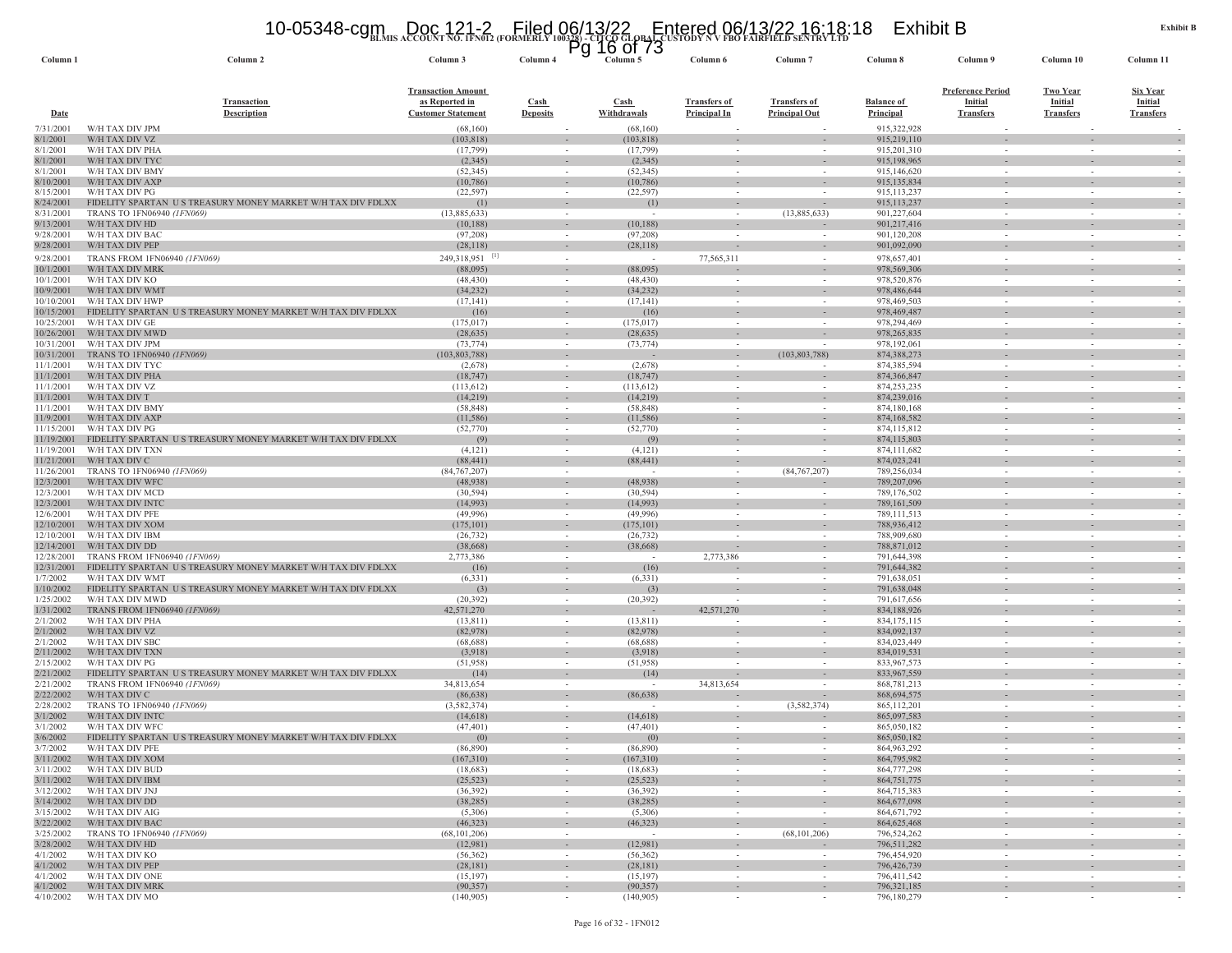#### 10-05348-cgm Doc 121-2 Filed 06/13/22 Entered 06/13/22 16:18:18 Exhibit B<br>https://www.account.no.ifn012.(formerly 100328)-cltus Global Custody N V FBO FAIRFIELD SENTRY LTD

| Column <sub>1</sub>    | Column 2                                                                       | <b>DETAIN RECOURT RO. IFRUIT ROKULAL</b><br>Column 3                     | Column 4                                 | $\overline{P}$ g 17 of 73<br>Column 5 | Column 6                                   | Column <sub>7</sub>                                  | Column 8                       | Column 9                                                       | Column 10                                             | Column 11                                             |
|------------------------|--------------------------------------------------------------------------------|--------------------------------------------------------------------------|------------------------------------------|---------------------------------------|--------------------------------------------|------------------------------------------------------|--------------------------------|----------------------------------------------------------------|-------------------------------------------------------|-------------------------------------------------------|
| Date                   | <b>Transaction</b><br>Description                                              | <b>Transaction Amount</b><br>as Reported in<br><b>Customer Statement</b> | $\operatorname{Cash}$<br><b>Deposits</b> | <b>Cash</b><br>Withdrawals            | <b>Transfers of</b><br><b>Principal In</b> | <b>Transfers of</b><br><b>Principal Out</b>          | <b>Balance of</b><br>Principal | <b>Preference Period</b><br><b>Initial</b><br><b>Transfers</b> | <b>Two Year</b><br><b>Initial</b><br><b>Transfers</b> | <u>Six Year</u><br><b>Initial</b><br><b>Transfers</b> |
| 4/12/2002              | TRANS FROM 1FN06940 <i>(1FN069)</i>                                            | 51,497,008                                                               |                                          |                                       | 51,497,008                                 |                                                      | 847,677,287                    |                                                                |                                                       |                                                       |
| 4/18/2002              | W/H TAX DIV WMT                                                                | (37,692)                                                                 | $\sim$                                   | (37,692)                              |                                            | $\sim$                                               | 847,639,596                    | $\sim$                                                         | $\sim$                                                |                                                       |
| 4/23/2002              | FIDELITY SPARTAN US TREASURY MONEY MARKET W/H TAX DIV FDLXX                    | (10)                                                                     | $\sim$                                   | (10)                                  |                                            |                                                      | 847,639,586                    | $\sim$                                                         | $\sim$                                                |                                                       |
| 4/23/2002<br>4/25/2002 | TRANS FROM 1FN06940 (1FN069)<br>W/H TAX DIV GE                                 | 58,627,549<br>(88, 181)                                                  | $\sim$<br>$\sim$                         | (88,181)                              | 58,627,549                                 | $\sim$                                               | 906,267,135<br>906,178,954     |                                                                | $\overline{\phantom{a}}$                              |                                                       |
| 4/26/2002              | W/H TAX DIV MWD                                                                | (28, 410)                                                                | $\sim$                                   | (28, 410)                             |                                            | $\sim$                                               | 906,150,544                    |                                                                | $\sim$                                                |                                                       |
| 4/26/2002              | W/H TAX DIV MDT                                                                | (7, 823)                                                                 | $\sim$                                   | (7, 823)                              |                                            | $\sim$                                               | 906, 142, 721                  |                                                                | $\sim$                                                |                                                       |
| 4/30/2002<br>5/1/2002  | W/H TAX DIV JPM<br>W/H TAX DIV PHA                                             | (75,992)<br>(19,678)                                                     | $\sim$<br>$\overline{\phantom{a}}$       | (75,992)<br>(19,678)                  |                                            |                                                      | 906,066,729<br>906,047,051     |                                                                | $\overline{\phantom{a}}$                              |                                                       |
| 5/1/2002               | W/H TAX DIV TYC                                                                | (2,846)                                                                  | $\sim$                                   | (2,846)                               |                                            |                                                      | 906,044,205                    |                                                                | $\overline{\phantom{a}}$                              |                                                       |
| 5/1/2002               | W/H TAX DIV BMY                                                                | (61, 415)                                                                |                                          | (61, 415)                             |                                            |                                                      | 905,982,791                    |                                                                | $\overline{\phantom{a}}$                              |                                                       |
| 5/1/2002<br>5/1/2002   | W/H TAX DIV T<br>W/H TAX DIV SBC                                               | (14, 941)<br>(102, 706)                                                  | $\sim$<br>$\overline{\phantom{a}}$       | (14, 941)<br>(102,706)                |                                            | $\overline{\phantom{a}}$<br>$\overline{\phantom{a}}$ | 905, 967, 850<br>905,865,144   |                                                                | $\overline{\phantom{a}}$                              |                                                       |
| 5/1/2002               | W/H TAX DIV VZ                                                                 | (118, 658)                                                               | $\sim$                                   | (118, 658)                            |                                            |                                                      | 905,746,486                    |                                                                | $\sim$                                                |                                                       |
| 5/10/2002              | FIDELITY SPARTAN US TREASURY MONEY MARKET W/H TAX DIV FDLXX                    | (0)                                                                      |                                          | (0)                                   |                                            |                                                      | 905,746,486                    |                                                                |                                                       |                                                       |
| 5/15/2002              | W/H TAX DIV PG                                                                 | (29, 248)                                                                | $\sim$                                   | (29, 248)                             | $\sim$                                     | $\overline{\phantom{a}}$                             | 905,717,237                    | $\sim$                                                         | $\sim$                                                |                                                       |
| 5/24/2002<br>5/29/2002 | W/H TAX DIV C<br>TRANS TO 1FN06940 (1FN069)                                    | (57, 863)<br>(48, 624, 357)                                              | $\sim$<br>$\sim$                         | (57, 863)                             |                                            | (48, 624, 357)                                       | 905,659,374<br>857,035,017     |                                                                | $\sim$                                                |                                                       |
| 6/3/2002               | W/H TAX DIV WFC                                                                | (59, 784)                                                                | $\sim$                                   | (59, 784)                             |                                            |                                                      | 856, 975, 233                  |                                                                |                                                       |                                                       |
| 6/3/2002               | W/H TAX DIV INTC                                                               | (8,207)                                                                  | $\sim$                                   | (8,207)                               |                                            | $\sim$                                               | 856,967,026                    |                                                                | $\sim$                                                |                                                       |
| 6/6/2002<br>6/10/2002  | W/H TAX DIV PFE<br>W/H TAX DIV IBM                                             | (104, 104)<br>(33,262)                                                   | $\sim$<br>$\sim$                         | (104, 104)<br>(33,262)                |                                            |                                                      | 856,862,921<br>856,829,659     |                                                                | $\overline{\phantom{a}}$                              |                                                       |
| 6/10/2002              | W/H TAX DIV BUD                                                                | (14, 678)                                                                | $\sim$                                   | (14, 678)                             |                                            | $\overline{\phantom{a}}$                             | 856,814,981                    |                                                                | $\overline{\phantom{a}}$                              |                                                       |
| 6/10/2002              | W/H TAX DIV XOM                                                                | (198, 890)                                                               | $\overline{\phantom{a}}$                 | (198, 890)                            |                                            |                                                      | 856,616,091                    |                                                                | $\sim$                                                |                                                       |
| 6/11/2002              | W/H TAX DIV JNJ                                                                | (28, 557)                                                                | $\sim$                                   | (28, 557)                             | $\sim$                                     | $\overline{\phantom{a}}$                             | 856, 587, 534                  | $\sim$                                                         | $\sim$                                                |                                                       |
| 6/12/2002<br>6/25/2002 | W/H TAX DIV DD<br>FIDELITY SPARTAN US TREASURY MONEY MARKET W/H TAX DIV FDLXX  | (33, 147)<br>(4)                                                         | $\sim$<br>$\overline{\phantom{a}}$       | (33, 147)<br>(4)                      |                                            | $\overline{\phantom{a}}$                             | 856,554,387<br>856,554,383     |                                                                | $\overline{\phantom{a}}$                              |                                                       |
| 6/28/2002              | TRANS TO 1FN06940 (1FN069)                                                     | (2,608,492)                                                              | $\sim$                                   |                                       |                                            | (2,608,492)                                          | 853,945,891                    |                                                                |                                                       |                                                       |
| 7/10/2002              | W/H TAX DIV MO                                                                 | (24,100)                                                                 |                                          | (24,100)                              |                                            |                                                      | 853,921,791                    |                                                                |                                                       |                                                       |
| 7/15/2002<br>7/17/2002 | W/H TAX DIV USB<br>TRANS FROM 1FN06940 (1FN069)                                | (7,765)<br>23,707,268                                                    | $\sim$<br>$\sim$                         | (7,765)                               | 23,707,268                                 |                                                      | 853,914,026<br>877,621,294     | $\sim$                                                         | $\sim$                                                |                                                       |
| 7/19/2002              | FIDELITY SPARTAN US TREASURY MONEY MARKET W/H TAX DIV FDLXX                    | (6)                                                                      | $\sim$                                   | (6)                                   |                                            |                                                      | 877,621,288                    |                                                                |                                                       |                                                       |
| 7/25/2002              | W/H TAX DIV GE                                                                 | (37,084)                                                                 |                                          | (37,084)                              |                                            |                                                      | 877,584,204                    |                                                                |                                                       |                                                       |
| 7/26/2002<br>7/26/2002 | W/H TAX DIV MWD<br>FIDELITY SPARTAN US TREASURY MONEY MARKET W/H TAX DIV FDLXX | (5,177)<br>(2)                                                           | $\sim$<br>$\sim$                         | (5,177)<br>(2)                        | $\sim$<br>$\sim$                           | $\sim$                                               | 877,579,027<br>877,579,025     | $\sim$                                                         | $\sim$                                                |                                                       |
| 7/26/2002              | W/H TAX DIV MDT                                                                | (1, 515)                                                                 | $\sim$                                   | (1, 515)                              | $\sim$                                     |                                                      | 877,577,510                    |                                                                | $\sim$                                                |                                                       |
| 7/31/2002              | W/H TAX DIV JPM                                                                | (14, 127)                                                                | $\overline{\phantom{a}}$                 | (14, 127)                             |                                            | $\overline{\phantom{a}}$                             | 877, 563, 383                  |                                                                |                                                       |                                                       |
| 7/31/2002<br>8/1/2002  | TRANS TO 1FN06940 (1FN069)                                                     | (11, 956, 702)                                                           | $\sim$                                   |                                       | $\sim$                                     | (11,956,702)                                         | 865,606,681                    | $\sim$<br>$\sim$                                               | $\sim$<br>$\sim$                                      |                                                       |
| 8/1/2002               | W/H TAX DIV SBC<br>W/H TAX DIV BMY                                             | (18, 231)<br>(11, 150)                                                   | $\sim$                                   | (18,231)<br>(11,150)                  | $\sim$                                     |                                                      | 865,588,450<br>865,577,300     |                                                                |                                                       |                                                       |
| 8/1/2002               | W/H TAX DIV T                                                                  | (2,922)                                                                  | $\sim$                                   | (2,922)                               |                                            | $\overline{\phantom{a}}$                             | 865,574,379                    |                                                                | ٠                                                     |                                                       |
| 8/1/2002               | W/H TAX DIV PHA                                                                | (3,506)                                                                  | $\overline{\phantom{a}}$                 | (3,506)                               |                                            | $\overline{\phantom{a}}$                             | 865,570,873                    |                                                                |                                                       |                                                       |
| 8/1/2002<br>8/9/2002   | W/H TAX DIV VZ<br>W/H TAX DIV AXP                                              | (21, 330)<br>(2,078)                                                     | $\sim$                                   | (21, 330)<br>(2,078)                  | $\sim$                                     |                                                      | 865,549,543<br>865,547,466     |                                                                | $\sim$                                                |                                                       |
| 8/19/2002              | W/H TAX DIV MON                                                                | (2)                                                                      | $\overline{\phantom{a}}$                 | (2)                                   |                                            |                                                      | 865, 547, 463                  |                                                                |                                                       |                                                       |
| 8/19/2002              | W/H TAX DIV TXN                                                                | (5,904)                                                                  |                                          | (5,904)                               |                                            |                                                      | 865,541,559                    |                                                                |                                                       |                                                       |
| 8/21/2002<br>8/23/2002 | TRANS TO 1FN06940 (1FN069)<br>W/H TAX DIV C                                    | (227, 903, 245)<br>(153, 876)                                            | $\sim$                                   | (153, 876)                            |                                            | (227, 903, 245)<br>$\sim$                            | 637, 638, 314<br>637,484,438   | $\sim$                                                         | $\overline{\phantom{a}}$                              |                                                       |
| 8/26/2002              | FIDELITY SPARTAN US TREASURY MONEY MARKET W/H TAX DIV FDLXX                    | (8)                                                                      | $\sim$                                   | (8)                                   |                                            |                                                      | 637,484,430                    |                                                                |                                                       |                                                       |
| 9/3/2002               | W/H TAX DIV WFC                                                                | (77, 794)                                                                | $\sim$                                   | (77, 794)                             | $\sim$                                     |                                                      | 637,406,636                    |                                                                | $\sim$                                                |                                                       |
| 9/3/2002<br>9/5/2002   | W/H TAX DIV INTC<br>W/H TAX DIV G                                              | (21, 641)<br>(27,089)                                                    | $\sim$                                   | (21, 641)<br>(27,089)                 | $\sim$                                     | $\sim$                                               | 637,384,995<br>637, 357, 906   | $\sim$                                                         | $\sim$                                                |                                                       |
| 9/5/2002               | W/H TAX DIV PFE                                                                | (132, 507)                                                               | $\sim$                                   | (132, 507)                            | $\sim$                                     | $\overline{\phantom{a}}$                             | 637,225,399                    |                                                                | $\sim$                                                |                                                       |
| 9/6/2002               | W/H TAX DIV BA                                                                 | (22, 759)                                                                |                                          | (22, 759)                             |                                            |                                                      | 637,202,641                    |                                                                | $\sim$                                                |                                                       |
| 9/9/2002<br>9/10/2002  | W/H TAX DIV BUD<br>W/H TAX DIV IBM                                             | (27,089)<br>(40, 919)                                                    | $\sim$<br>$\sim$                         | (27,089)<br>(40,919)                  |                                            | $\sim$<br>$\sim$                                     | 637, 175, 552<br>637, 134, 633 |                                                                | $\sim$                                                |                                                       |
| 9/10/2002              | FIDELITY SPARTAN US TREASURY MONEY MARKET W/H TAX DIV FDLXX                    | (7)                                                                      |                                          | (7)                                   |                                            | $\overline{\phantom{a}}$                             | 637,134,626                    |                                                                | $\sim$                                                |                                                       |
| 9/10/2002              | W/H TAX DIV XOM                                                                | (250, 379)                                                               |                                          | (250, 379)                            |                                            |                                                      | 636,884,247                    |                                                                |                                                       |                                                       |
| 9/12/2002              | 9/10/2002     W/H TAX DIV JNJ<br>W/H TAX DIV DD                                | (32, 342)                                                                |                                          | (32, 342)                             |                                            |                                                      | 636,851,904<br>636,796,607     |                                                                | $\sim$<br>$\sim$                                      |                                                       |
|                        | 10/17/2002 FIDELITY SPARTAN US TREASURY MONEY MARKET W/H TAX DIV FDLXX         | (55,298)<br>(23)                                                         | $\sim$<br>$\overline{\phantom{a}}$       | (55,298)<br>(23)                      | $\sim$<br>$\sim$                           | $\sim$<br>$\overline{\phantom{a}}$                   | 636,796,584                    |                                                                | $\sim$                                                | $\overline{\phantom{a}}$<br>$\overline{\phantom{a}}$  |
|                        | 10/29/2002 TRANS TO 1FN06940 (1FN069)                                          | (40, 110, 476)                                                           | $\sim$                                   | $\sim$                                | $\sim$                                     | (40,110,476)                                         | 596,686,108                    | $\sim$                                                         | $\sim$                                                | $\overline{\phantom{a}}$                              |
|                        | 11/15/2002 W/H TAX DIV CL                                                      | (9,217)                                                                  | $\sim$                                   | (9,217)                               | $\overline{\phantom{a}}$                   | $\overline{\phantom{a}}$                             | 596,676,891                    |                                                                | $\overline{\phantom{a}}$                              | $\overline{\phantom{a}}$                              |
|                        | 11/15/2002 W/H TAX DIV PG<br>11/18/2002 W/H TAX DIV TXN                        | (31,976)<br>(3,272)                                                      | $\sim$                                   | (31,976)<br>(3,272)                   | $\sim$                                     | $\sim$<br>$\sim$                                     | 596,644,915<br>596,641,644     | $\sim$                                                         | $\sim$<br>$\overline{\phantom{a}}$                    | $\sim$                                                |
|                        | 11/18/2002 TRANS TO 1FN06940 (1FN069)                                          | (11, 639, 472)                                                           | $\sim$                                   | $\sim$                                | $\sim$                                     | (11, 639, 472)                                       | 585,002,172                    | $\sim$                                                         | $\sim$                                                | $\sim$                                                |
|                        | 11/22/2002 W/H TAX DIV C                                                       | (81, 541)                                                                | $\sim$                                   | (81, 541)                             | $\sim$                                     | $\overline{\phantom{a}}$                             | 584,920,631                    | $\sim$                                                         | $\sim$                                                | $\overline{\phantom{a}}$                              |
|                        | 11/25/2002 W/H TAX DIV GS<br>11/27/2002 W/H TAX DIV MER                        | (5,120)<br>(12, 763)                                                     | $\sim$<br>$\sim$                         | (5,120)<br>(12,763)                   | $\sim$<br>$\sim$                           | $\sim$<br>$\overline{\phantom{a}}$                   | 584,915,511<br>584,902,748     | $\sim$<br>$\sim$                                               | $\sim$<br>$\overline{\phantom{a}}$                    | $\overline{\phantom{a}}$                              |
| 1/6/2003               | W/H TAX DIV BUD                                                                | (15, 489)                                                                | $\sim$                                   | $*$ [4]                               | $\sim$                                     | $\sim$                                               | 584,902,748                    | $\sim$                                                         | $\sim$                                                |                                                       |
| 1/6/2003               | W/H TAX DIV IBM                                                                | (23,093)                                                                 | $\sim$                                   | $*$ [4]                               | $\sim$                                     | $\sim$                                               | 584,902,748                    |                                                                |                                                       | $\sim$                                                |
| 1/6/2003               | W/H TAX DIV G                                                                  | (15,681)                                                                 | $\overline{\phantom{a}}$                 | $*$ [4]                               | $\overline{\phantom{a}}$                   | $\sim$                                               | 584,902,748                    |                                                                |                                                       |                                                       |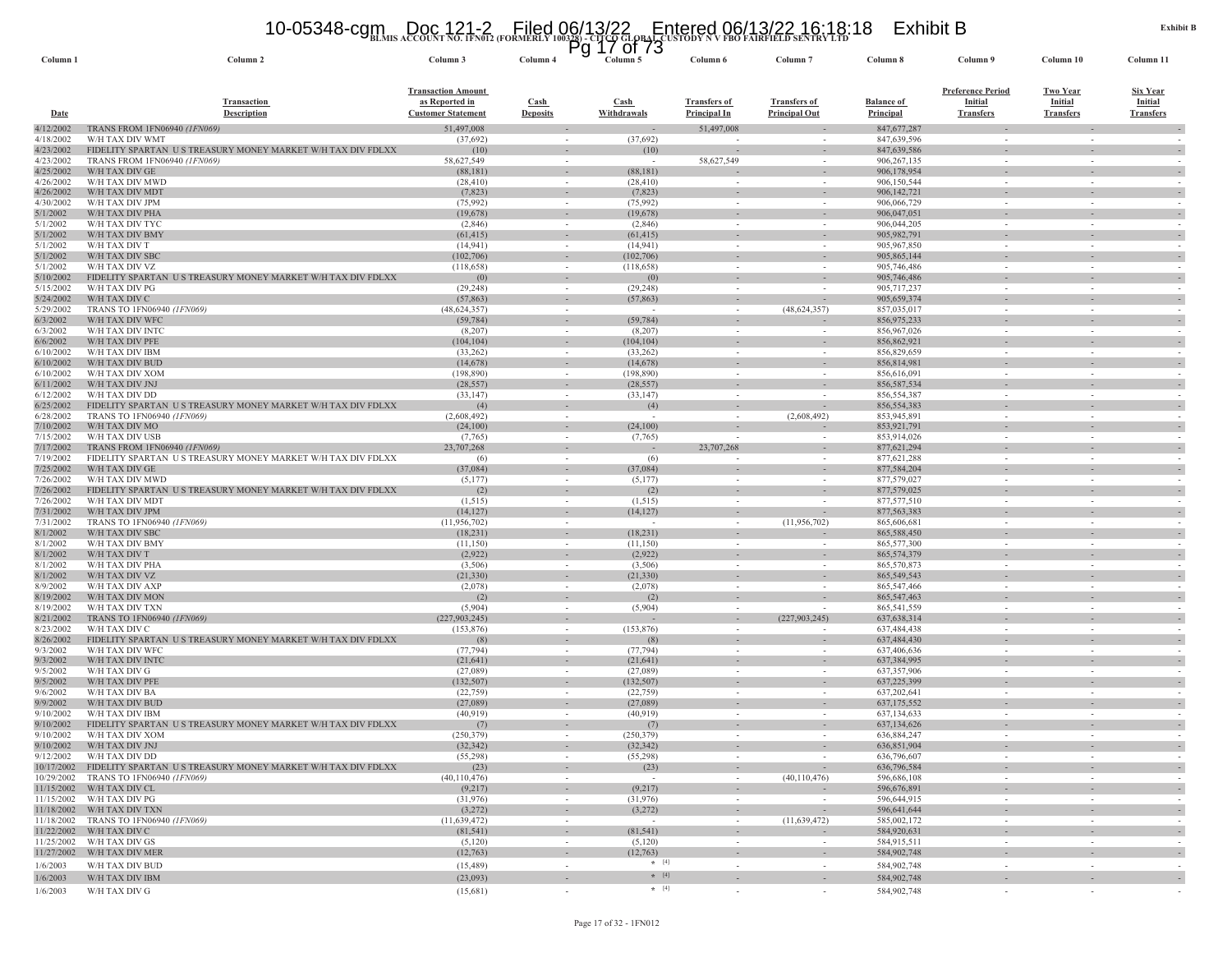# **BLMIS ACCOUNT NO. 1FN012 (FORMERLY 100328) - CITCO GLOBAL CUSTODY N V FBO FAIRFIELD SENTRY LTD** 10-05348-cgm Doc 121-2 Filed 06/13/22 Entered 06/13/22 16:18:18 Exhibit B Pg 18 of 73

| Column <sub>1</sub>    | Column 2                                                                                  | Column 3                                                                 | Column 4                           | ิษ | פ ו וח סד<br>Column 5              | Column 6                                   | Column <sub>7</sub>                         | Column 8                              | Column 9                                                       | Column 10                                             | Column 11                                             |
|------------------------|-------------------------------------------------------------------------------------------|--------------------------------------------------------------------------|------------------------------------|----|------------------------------------|--------------------------------------------|---------------------------------------------|---------------------------------------|----------------------------------------------------------------|-------------------------------------------------------|-------------------------------------------------------|
| <b>Date</b>            | <b>Transaction</b><br><b>Description</b>                                                  | <b>Transaction Amount</b><br>as Reported in<br><b>Customer Statement</b> | Cash<br><b>Deposits</b>            |    | <b>Cash</b><br>Withdrawals         | <b>Transfers of</b><br><b>Principal In</b> | <b>Transfers of</b><br><b>Principal Out</b> | <b>Balance of</b><br><b>Principal</b> | <b>Preference Period</b><br><b>Initial</b><br><b>Transfers</b> | <b>Two Year</b><br><b>Initial</b><br><b>Transfers</b> | <b>Six Year</b><br><b>Initial</b><br><b>Transfers</b> |
| 1/6/2003               | W/H TAX DIV PFE                                                                           | (51,990)                                                                 |                                    |    | $*$ [4]                            |                                            |                                             | 584,902,748                           |                                                                |                                                       |                                                       |
| 1/6/2003               | W/H TAX DIV INTC                                                                          | (12, 184)                                                                | $\sim$                             |    | $\star$ [4]                        |                                            |                                             | 584,902,748                           |                                                                |                                                       |                                                       |
| 1/6/2003               | W/H TAX DIV WFC                                                                           | (43,746)                                                                 |                                    |    | $* [4]$                            |                                            |                                             | 584,902,748                           |                                                                |                                                       |                                                       |
| 1/6/2003               | FIDELITY SPARTAN US TREASURY MONEY MARKET W/H TAX DIV FDLXX                               | (32)                                                                     |                                    |    | $* [4]$                            |                                            |                                             | 584,902,748                           |                                                                |                                                       |                                                       |
| 1/6/2003               | W/H TAX DIV UTX                                                                           | (7, 423)                                                                 |                                    |    | $*$ [4]                            |                                            |                                             | 584,902,748                           |                                                                |                                                       |                                                       |
| 1/6/2003               | W/H TAX DIV DD                                                                            | (22, 676)                                                                | $\sim$                             |    | $\star$ [4]                        |                                            | $\sim$                                      | 584,902,748                           |                                                                | ٠                                                     |                                                       |
| 1/6/2003               | W/H TAX DIV JNJ                                                                           | (14, 954)                                                                |                                    |    | $* [4]$                            |                                            |                                             | 584,902,748                           |                                                                |                                                       |                                                       |
| 1/6/2003               | W/H TAX DIV HCA                                                                           | (1,024)                                                                  | $\sim$                             |    | $*$ [4]                            |                                            | $\sim$                                      | 584,902,748                           | in 1919.                                                       | $\sim$                                                |                                                       |
| 1/6/2003               | W/H TAX DIV BA                                                                            | (9,271)                                                                  |                                    |    | $*$ [4]                            |                                            |                                             | 584,902,748                           |                                                                |                                                       |                                                       |
| 1/6/2003               | W/H TAX DIV XOM                                                                           | (141, 247)                                                               | $\sim$                             |    | $*$ [4]                            |                                            | $\sim$                                      | 584,902,748                           | $\sim$                                                         | $\sim$                                                |                                                       |
| 1/10/2003              | FIDELITY SPARTAN US TREASURY MONEY MARKET W/H TAX DIV FDLXX                               | (3)                                                                      | $\overline{\phantom{m}}$           |    | $\star$ [4]                        |                                            |                                             | 584,902,748                           |                                                                |                                                       |                                                       |
| 1/22/2003              | TRANS FROM 1FN06940 (1FN069)                                                              | 17,086,180                                                               | $\overline{\phantom{a}}$           |    | $*$ [4]                            | 17,086,180                                 | $\overline{\phantom{a}}$                    | 601,988,928                           |                                                                | $\overline{\phantom{a}}$                              |                                                       |
| 1/31/2003              | W/H TAX DIV MWD                                                                           | (19, 845)                                                                | $\sim$                             |    | $\star$ [4]                        |                                            | $\sim$                                      | 601,988,928                           |                                                                |                                                       |                                                       |
| 2/3/2003               | W/H TAX DIV VZ                                                                            | (84, 435)                                                                | $\sim$                             |    | $* [4]$                            |                                            |                                             | 601,988,928                           |                                                                |                                                       |                                                       |
| 2/3/2003               | W/H TAX DIV PHA                                                                           | (24, 873)                                                                | $\sim$                             |    | $\star$ [4]                        |                                            | $\sim$                                      | 601,988,928                           |                                                                | ÷.                                                    |                                                       |
| 2/3/2003               | W/H TAX DIV SBC                                                                           | (71, 836)<br>(5,223)                                                     |                                    |    | $* [4]$                            |                                            |                                             | 601,988,928                           | $\sim$                                                         |                                                       |                                                       |
| 2/10/2003<br>2/14/2003 | W/H TAX DIV TXN<br>W/H TAX DIV PG                                                         | (75, 541)                                                                | $\sim$                             |    | $*$ [4]                            |                                            | $\sim$                                      | 601,988,928<br>601,988,928            | $\sim$                                                         | $\sim$                                                |                                                       |
| 2/14/2003              | W/H TAX DIV PFE                                                                           | (132, 136)                                                               |                                    |    | $*$ [4]                            |                                            |                                             | 601,988,928                           |                                                                |                                                       |                                                       |
| 2/14/2003              | W/H TAX DIV CL                                                                            | (14, 173)                                                                | $\sim$                             |    | $*$ [4]                            |                                            | $\sim$                                      | 601,988,928                           |                                                                | $\sim$                                                |                                                       |
| 2/24/2003              | TRANS FROM 1FN06940 (1FN069)                                                              | 115,334,062                                                              | $\overline{\phantom{a}}$           |    |                                    | 115,334,062                                |                                             | 717,322,990                           |                                                                |                                                       |                                                       |
| 2/27/2003              | W/H TAX DIV GS                                                                            | (7,874)                                                                  | $\sim$                             |    | $*$ [4]                            |                                            | $\sim$                                      | 717,322,990                           |                                                                | $\sim$                                                |                                                       |
| 2/28/2003              | W/H TAX DIV MER                                                                           | (19, 475)                                                                | $\sim$                             |    | $* [4]$                            |                                            | $\sim$                                      | 717,322,990                           |                                                                |                                                       |                                                       |
| 2/28/2003              | W/H TAX DIV C                                                                             | (148, 119)                                                               | $\sim$                             |    | $\star$ [4]                        |                                            | $\sim$                                      | 717,322,990                           |                                                                | $\sim$                                                |                                                       |
| 3/3/2003               | W/H TAX DIV INTC                                                                          | (19,071)                                                                 |                                    |    | $* [4]$                            |                                            |                                             | 717,322,990                           |                                                                |                                                       |                                                       |
| 3/3/2003               | W/H TAX DIV WFC                                                                           | (72, 984)                                                                | $\sim$                             |    | $\star$ [4]                        |                                            | $\overline{\phantom{a}}$                    | 717,322,990                           |                                                                | $\overline{\phantom{a}}$                              |                                                       |
| 3/5/2003               | W/H 1/31/03G                                                                              | (24, 493)                                                                |                                    |    | $*$ [4]                            |                                            |                                             | 717,322,990                           |                                                                |                                                       |                                                       |
| 3/7/2003               | W/H TAX DIV MSFT                                                                          | (96, 055)                                                                | $\sim$                             |    | $*$ [4]                            |                                            | $\sim$                                      | 717,322,990                           |                                                                | $\sim$                                                |                                                       |
| 3/7/2003               | W/H TAX DIV BA                                                                            | (20,079)                                                                 | $\sim$                             |    | $\star$ [4]                        |                                            | $\overline{\phantom{a}}$                    | 717,322,990                           |                                                                |                                                       | $\overline{\phantom{a}}$                              |
| 3/10/2003              | W/H TAX DIV UTX                                                                           | (16,076)                                                                 | $\sim$                             |    | $* [4]$                            |                                            | $\sim$                                      | 717,322,990                           |                                                                | $\sim$                                                |                                                       |
| 3/10/2003              | W/H TAX DIV BUD                                                                           | (23,099)                                                                 |                                    |    | $*$ [4]                            |                                            |                                             | 717,322,990                           |                                                                |                                                       |                                                       |
| 3/10/2003              | W/H TAX DIV IBM                                                                           | (36,074)                                                                 | $\sim$                             |    | $*$ [4]                            |                                            | $\sim$                                      | 717,322,990                           |                                                                | $\sim$                                                |                                                       |
| 3/10/2003              | W/H TAX DIV XOM                                                                           | (221, 611)                                                               | $\sim$                             |    | $* [4]$                            |                                            | $\sim$                                      | 717,322,990                           |                                                                |                                                       |                                                       |
| 3/11/2003              | W/H TAX DIV JNJ                                                                           | (86,903)                                                                 | $\sim$                             |    | $*$ [4]                            |                                            | $\sim$                                      | 717,322,990                           |                                                                |                                                       |                                                       |
| 3/12/2003              | W/H TAX DIV MMM                                                                           | (27, 113)                                                                |                                    |    | $\star$ [4]                        |                                            |                                             | 717,322,990                           |                                                                |                                                       |                                                       |
| 3/14/2003              | W/H TAX DIV DD                                                                            | (50,670)                                                                 | $\sim$                             |    | $\star$ [4]                        |                                            |                                             | 717,322,990                           |                                                                | $\overline{\phantom{a}}$                              |                                                       |
| 3/17/2003              | FIDELITY SPARTAN US TREASURY MONEY MARKET W/H TAX DIV FDLXX                               | (46)                                                                     |                                    |    | $*$ [4]                            |                                            |                                             | 717,322,990                           |                                                                |                                                       |                                                       |
| 3/18/2003<br>3/24/2003 | TRANS FROM 1FN06940 (1FN069)<br>TRANS TO 1FN06940 (1FN069)                                | 1,886,554<br>(153, 207, 842)                                             | $\sim$<br>$\overline{\phantom{a}}$ |    | $\sim$<br>$\overline{\phantom{a}}$ | 1,886,554                                  | $\sim$<br>(153, 207, 842)                   | 719,209,544<br>566,001,702            | $\sim$                                                         | $\overline{\phantom{a}}$                              |                                                       |
| 4/7/2003               | W/H TAX DIV WMT                                                                           | (63, 644)                                                                | $\sim$                             |    | $*$ [4]                            | $\sim$                                     | $\sim$                                      | 566,001,702                           | $\sim$                                                         | $\sim$                                                |                                                       |
| 4/9/2003               | W/H TAX DIV HPQ                                                                           | (40, 133)                                                                | $\overline{\phantom{a}}$           |    | $*$ [4]                            |                                            |                                             | 566,001,702                           |                                                                |                                                       |                                                       |
| 4/15/2003              | FIDELITY SPARTAN US TREASURY MONEY MARKET W/H TAX DIV FDLXX                               | (24)                                                                     | $\sim$                             |    | $*$ [4]                            |                                            | $\sim$                                      | 566,001,702                           |                                                                |                                                       |                                                       |
| 5/9/2003               | <b>CHECK WIRE</b>                                                                         | (40,000,000)                                                             | $\sim$                             |    | (40,000,000)                       |                                            |                                             | 526,001,702                           |                                                                | ٠                                                     | (40,000,000)                                          |
| 5/9/2003               | FIDELITY SPARTAN US TREASURY MONEY MARKET W/H TAX DIV FDLXX                               | (23)                                                                     | $\sim$                             |    | $\star$ [4]                        |                                            |                                             | 526,001,702                           |                                                                |                                                       |                                                       |
| 5/9/2003               | TRANS TO 1FN06940 (1FN069)                                                                | (3,098,704)                                                              | $\sim$                             |    |                                    | $\sim$                                     | (3,098,704)                                 | 522,902,998                           |                                                                | ٠                                                     |                                                       |
| 5/19/2003              | FIDELITY SPARTAN US TREASURY MONEY MARKET W/H TAX DIV FDLXX                               | (1)                                                                      | $\sim$                             |    | $\star$ [4]                        |                                            |                                             | 522,902,998                           |                                                                |                                                       |                                                       |
| 5/21/2003              | TRANS TO 1FN06940 (1FN069)                                                                | (12,730,124)                                                             | $\overline{\phantom{a}}$           |    | $\star$ [4]                        |                                            | (12,730,124)                                | 510,172,874                           |                                                                |                                                       |                                                       |
| 5/28/2003              | W/H TAX DIV MER                                                                           | (15,678)                                                                 |                                    |    | $* [4]$                            |                                            |                                             | 510,172,874                           |                                                                |                                                       |                                                       |
| 5/30/2003<br>5/30/2003 | FIDELITY SPARTAN US TREASURY MONEY MARKET W/H TAX DIV FDLXX<br>TRANS TO 1FN06940 (1FN069) | (0)<br>(2,839,638)                                                       | $\sim$                             |    | $\sim$                             | $\sim$                                     | (2,839,638)                                 | 510,172,874<br>507, 333, 236          | $\sim$                                                         | $\sim$                                                | $\sim$                                                |
| 6/2/2003               | W/H TAX DIV INTC                                                                          | (8, 484)                                                                 |                                    |    | $*$ [4]                            |                                            | $\overline{\phantom{a}}$                    | 507,333,236                           |                                                                |                                                       | $\sim$                                                |
| 6/2/2003               | W/H TAX DIV WFC                                                                           | (58, 793)                                                                | $\sim$                             |    | $*$ [4]                            | $\sim$                                     | $\sim$                                      | 507,333,236                           | $\sim$                                                         | $\sim$                                                |                                                       |
| 6/5/2003               | W/H TAX DIV PFE                                                                           | (140, 766)                                                               | $\sim$                             |    | $*$ [4]                            |                                            | $\sim$                                      | 507,333,236                           | $\sim$                                                         | $\sim$                                                | $\sim$                                                |
| 6/9/2003               | W/H TAX DIV BUD                                                                           | (19, 108)                                                                | $\sim$                             |    | $*$ [4]                            | $\sim$                                     | $\overline{\phantom{a}}$                    | 507,333,236                           | $\sim$                                                         | $\overline{\phantom{a}}$                              | $\overline{\phantom{a}}$                              |
| 6/10/2003              | W/H TAX DIV XOM                                                                           | (197, 226)                                                               | $\sim$                             |    | $\star$ [4]                        |                                            | $\sim$                                      | 507, 333, 236                         |                                                                | $\overline{\phantom{a}}$                              |                                                       |
| 6/10/2003              | W/H TAX DIV JNJ                                                                           | (83,617)                                                                 | $\sim$                             |    | $*$ [4]                            | $\overline{\phantom{a}}$                   | $\sim$                                      | 507,333,236                           | $\sim$                                                         | $\overline{\phantom{a}}$                              | $\overline{\phantom{a}}$<br>$\overline{\phantom{a}}$  |
| 6/10/2003              | W/H TAX DIV UTX                                                                           | (14,698)                                                                 | $\sim$                             |    | $*$ [4]                            | ÷.                                         | $\sim$                                      | 507,333,236                           |                                                                | ÷.                                                    | $\overline{\phantom{a}}$                              |
| 6/10/2003              | W/H TAX DIV IBM                                                                           | (31, 356)                                                                | $\sim$                             |    | $*$ [4]                            | $\sim$                                     | $\sim$                                      | 507,333,236                           | $\sim$                                                         | $\sim$                                                | $\sim$                                                |
| 6/12/2003              | W/H TAX DIV DD                                                                            | (41, 917)                                                                |                                    |    | $\star$ [4]                        |                                            | $\overline{\phantom{a}}$                    | 507,333,236                           |                                                                | $\overline{\phantom{a}}$                              | $\overline{\phantom{a}}$                              |
| 6/12/2003              | W/H TAX DIV MMM                                                                           | (28, 743)                                                                | $\sim$                             |    | $*$ [4]                            | $\sim$                                     | $\sim$                                      | 507,333,236                           | $\sim$                                                         | $\sim$                                                | $\sim$                                                |
| 6/19/2003              | TRANS TO 1FN06940 (1FN069)                                                                | (55, 138, 378)                                                           | $\sim$                             |    | $\sim$                             | $\sim$                                     | (55, 138, 378)                              | 452,194,858                           | $\sim$                                                         | $\sim$                                                | $\sim$                                                |

Page 18 of 32 - 1FN012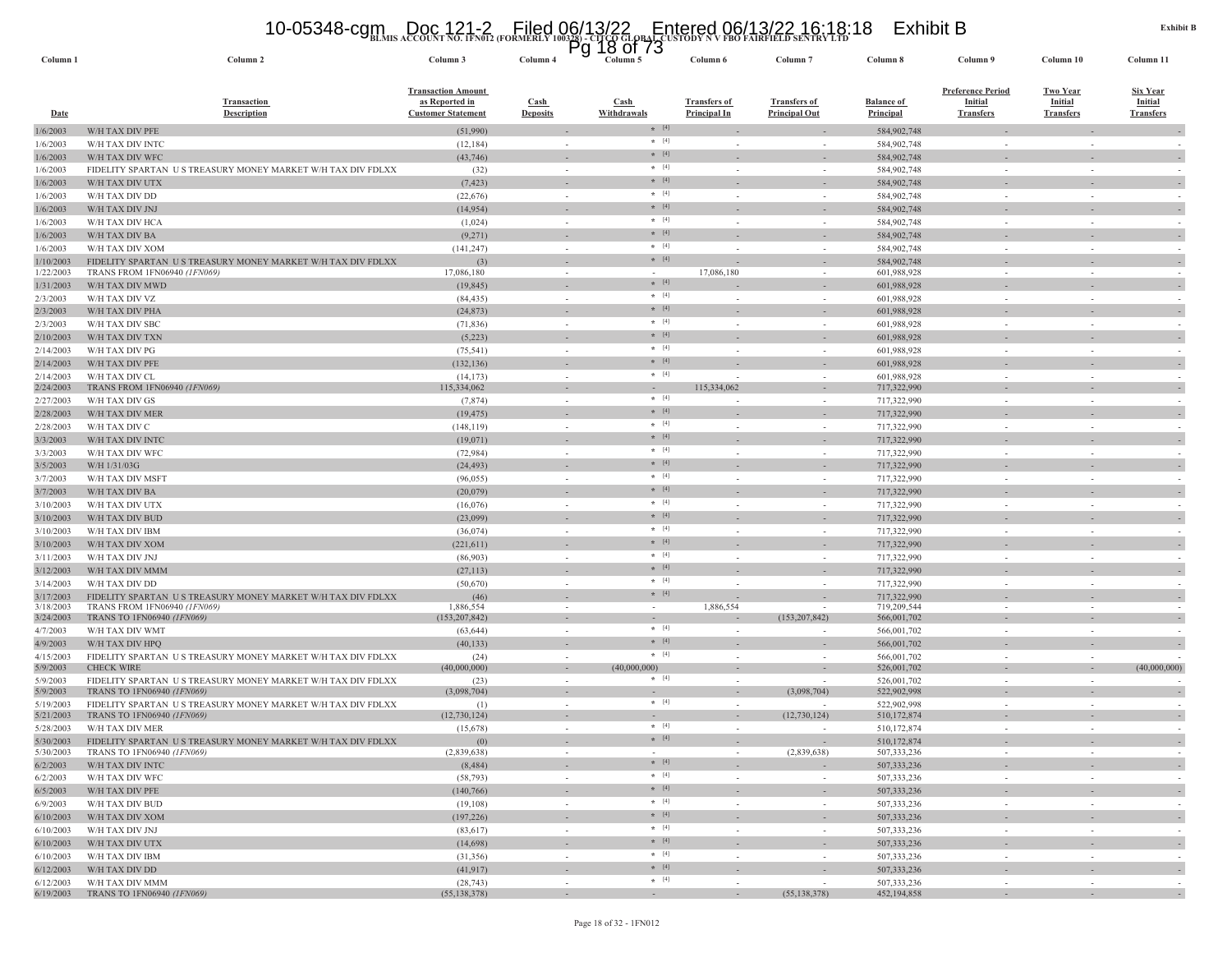# **BLMIS ACCOUNT NO. 1FN012 (FORMERLY 100328) - CITCO GLOBAL CUSTODY N V FBO FAIRFIELD SENTRY LTD** 10-05348-cgm Doc 121-2 Filed 06/13/22 Entered 06/13/22 16:18:18 Exhibit B Pg 19 of 73

| Column <sub>1</sub>    | Column 2                                                                                                        | Column 3                                                                 | Column 4                                 | ิษ | ⊥ສ<br>טו וט<br>Column 5    | Column 6                                   | Column <sub>7</sub>                                     | Column 8                              | Column 9                                                       | Column 10                                             | Column 11                                             |
|------------------------|-----------------------------------------------------------------------------------------------------------------|--------------------------------------------------------------------------|------------------------------------------|----|----------------------------|--------------------------------------------|---------------------------------------------------------|---------------------------------------|----------------------------------------------------------------|-------------------------------------------------------|-------------------------------------------------------|
| <b>Date</b>            | Transaction<br><b>Description</b>                                                                               | <b>Transaction Amount</b><br>as Reported in<br><b>Customer Statement</b> | $\operatorname{Cash}$<br><b>Deposits</b> |    | <b>Cash</b><br>Withdrawals | <b>Transfers of</b><br><b>Principal In</b> | <b>Transfers of</b><br><b>Principal Out</b>             | <b>Balance of</b><br><b>Principal</b> | <b>Preference Period</b><br><b>Initial</b><br><b>Transfers</b> | <b>Two Year</b><br><b>Initial</b><br><b>Transfers</b> | <b>Six Year</b><br><b>Initial</b><br><b>Transfers</b> |
| 6/20/2003              | W/H TAX DIV AIG                                                                                                 | (17,269)                                                                 | $\overline{\phantom{a}}$                 |    | $*$ [4]                    |                                            |                                                         | 452,194,858                           |                                                                |                                                       |                                                       |
| 6/20/2003<br>6/24/2003 | TRANS TO 1FN06940 <i>(1FN069)</i><br>TRANS TO 1FN06940 (1FN069)                                                 | (16,056,865)<br>(20,093,123)                                             | $\overline{\phantom{a}}$<br>$\sim$       |    | $\sim$                     |                                            | (16,056,865)<br>(20,093,123)                            | 436,137,993<br>416,044,870            |                                                                |                                                       |                                                       |
| 6/25/2003              | FIDELITY SPARTAN US TREASURY MONEY MARKET W/H TAX DIV FDLXX                                                     | (15)                                                                     | $\overline{\phantom{a}}$                 |    | $*$ [4]                    |                                            |                                                         | 416,044,870                           |                                                                |                                                       |                                                       |
| 6/26/2003              | W/H TAX DIV HD                                                                                                  | (19, 723)                                                                | $\sim$                                   |    | $\star$ [4]                |                                            | $\sim$                                                  | 416,044,870                           |                                                                |                                                       |                                                       |
| 6/27/2003              | W/H TAX DIV BAC                                                                                                 | (134, 744)                                                               |                                          |    | $*$ [4]                    |                                            |                                                         | 416,044,870                           |                                                                |                                                       |                                                       |
| 6/30/2003              | W/H TAX DIV PEP                                                                                                 | (39,003)                                                                 | $\sim$                                   |    | $*$ [4]<br>$* [4]$         |                                            | $\sim$                                                  | 416,044,870                           |                                                                | $\sim$                                                |                                                       |
| 7/1/2003               | W/H TAX DIV KO                                                                                                  | (77, 552)                                                                | $\sim$<br>$\sim$                         |    | $*$ [4]                    |                                            | $\sim$                                                  | 416,044,870                           |                                                                |                                                       |                                                       |
| 7/1/2003<br>7/1/2003   | W/H TAX DIV ALL<br>W/H TAX DIV ONE                                                                              | (20, 033)<br>(34,930)                                                    |                                          |    | $*$ [4]                    |                                            |                                                         | 416,044,870<br>416,044,870            |                                                                |                                                       |                                                       |
| 7/1/2003               | W/H TAX DIV MRK                                                                                                 | (112,964)                                                                | $\sim$                                   |    | $\star$ [4]                |                                            | $\sim$                                                  | 416,044,870                           |                                                                | $\overline{\phantom{a}}$                              |                                                       |
| 7/3/2003               | W/H TAX DIV SLB                                                                                                 | (12, 249)                                                                |                                          |    | $*$ [4]                    |                                            |                                                         | 416,044,870                           |                                                                |                                                       |                                                       |
| 7/7/2003               | W/H TAX DIV WMT                                                                                                 | (26, 141)                                                                | $\sim$                                   |    | $*$ [4]                    |                                            | $\sim$                                                  | 416,044,870                           |                                                                | $\sim$                                                |                                                       |
| 7/8/2003               | W/H TAX DIV MO                                                                                                  | (186, 943)                                                               |                                          |    | $\star$ [4]                |                                            |                                                         | 416,044,870                           |                                                                |                                                       |                                                       |
| 7/9/2003               | W/H TAX DIV HPQ                                                                                                 | (34, 557)                                                                | $\sim$                                   |    | $* [4]$                    |                                            | $\sim$                                                  | 416,044,870                           |                                                                | $\sim$                                                |                                                       |
| 7/10/2003<br>7/10/2003 | FIDELITY SPARTAN US TREASURY MONEY MARKET W/H TAX DIV FDLXX<br>TRANS FROM 1FN06940 (1FN069)                     | (4)<br>1,052,588                                                         | $\sim$                                   |    | $*$ [4]                    | 1,052,588                                  | $\sim$                                                  | 416,044,870<br>417,097,458            |                                                                | $\sim$                                                |                                                       |
| 7/11/2003              | <b>CHECK WIRE</b>                                                                                               | (55,000,000)                                                             | $\sim$                                   |    | (55,000,000)               |                                            | $\overline{\phantom{a}}$                                | 362,097,458                           | $\sim$                                                         | $\sim$                                                | (55,000,000)                                          |
| 7/15/2003              | TRANS FROM 1FN06940 (1FN069)                                                                                    | 13,369,798                                                               | $\overline{\phantom{a}}$                 |    |                            | 13,369,798                                 |                                                         | 375,467,256                           |                                                                |                                                       |                                                       |
| 7/21/2003              | FIDELITY SPARTAN US TREASURY MONEY MARKET W/H TAX DIV FDLXX                                                     | (1)                                                                      |                                          |    | $* [4]$                    |                                            |                                                         | 375,467,256                           |                                                                |                                                       |                                                       |
| 7/21/2003<br>7/22/2003 | TRANS TO 1FN06940 (1FN069)<br><b>CHECK WIRE</b>                                                                 | (15,852,973)<br>(25,000,000)                                             | $\sim$<br>$\sim$                         |    | (25,000,000)               |                                            | (15,852,973)                                            | 359,614,282<br>334,614,282            |                                                                | $\sim$<br>$\overline{\phantom{a}}$                    | (25,000,000)                                          |
| 7/30/2003              | FIDELITY SPARTAN US TREASURY MONEY MARKET W/H TAX DIV FDLXX                                                     | (1)                                                                      | $\sim$                                   |    | $\star$ [4]                |                                            | $\sim$                                                  | 334,614,282                           |                                                                |                                                       |                                                       |
| 7/31/2003              | W/H TAX DIV MWD                                                                                                 | (33,315)                                                                 |                                          |    | $*$ [4]                    |                                            |                                                         | 334,614,282                           |                                                                |                                                       |                                                       |
| 8/1/2003               | W/H TAX DIV SBC                                                                                                 | (166, 215)                                                               | $\sim$                                   |    | $*$ [4]                    |                                            | $\sim$                                                  | 334,614,282                           | $\sim$                                                         | ÷.                                                    |                                                       |
| 8/1/2003               | W/H TAX DIV VZ                                                                                                  | (139, 418)                                                               |                                          |    | $\star$ [4]                |                                            |                                                         | 334,614,282                           |                                                                |                                                       |                                                       |
| 8/15/2003              | W/H TAX DIV PG                                                                                                  | (76, 891)                                                                | $\sim$                                   |    | $* [4]$                    |                                            | $\sim$                                                  | 334,614,282                           | $\sim$                                                         | $\sim$                                                |                                                       |
| 8/15/2003              | W/H TAX DIV CL                                                                                                  | (17, 382)<br>25,229,678                                                  | $\sim$                                   |    | $*$ [4]                    | 25,229,678                                 | $\overline{\phantom{a}}$                                | 334,614,282                           |                                                                | $\sim$                                                |                                                       |
| 8/15/2003<br>8/18/2003 | TRANS FROM 1FN06940 (1FN069)<br>W/H TAX DIV TXN                                                                 | (4,798)                                                                  | $\sim$                                   |    | $* [4]$                    |                                            |                                                         | 359,843,960<br>359,843,960            |                                                                |                                                       | $\overline{\phantom{a}}$                              |
| 8/22/2003              | W/H TAX DIV C                                                                                                   | (237, 977)                                                               | $\overline{\phantom{a}}$                 |    | $\star$ [4]                |                                            | $\sim$                                                  | 359,843,960                           |                                                                | ÷,                                                    |                                                       |
| 8/27/2003              | W/H TAX DIV MER                                                                                                 | (19, 313)                                                                |                                          |    | $* [4]$                    |                                            |                                                         | 359,843,960                           |                                                                |                                                       |                                                       |
| 8/28/2003              | W/H TAX DIV GS                                                                                                  | (15,089)                                                                 | $\sim$                                   |    | $\star$ [4]                |                                            | $\mathcal{L}_{\mathcal{A}}$                             | 359,843,960                           |                                                                | $\sim$                                                |                                                       |
| 9/2/2003               | W/H TAX DIV WFC                                                                                                 | (97, 773)                                                                |                                          |    | $\star$ [4]                |                                            |                                                         | 359,843,960                           |                                                                |                                                       |                                                       |
| 9/2/2003               | W/H TAX DIV INTC                                                                                                | (17,208)                                                                 | $\sim$                                   |    | $* [4]$                    |                                            | $\sim$                                                  | 359,843,960                           |                                                                | $\sim$                                                |                                                       |
| 9/4/2003               | W/H TAX DIV PFE                                                                                                 | (95, 941)                                                                |                                          |    | $*$ [4]<br>$*$ [4]         |                                            |                                                         | 359,843,960                           |                                                                |                                                       |                                                       |
| 9/5/2003               | W/H TAX DIV BA                                                                                                  | (11, 450)                                                                | $\sim$                                   |    | $*$ [4]                    |                                            | $\sim$                                                  | 359,843,960                           |                                                                | $\sim$                                                |                                                       |
| 9/5/2003<br>9/5/2003   | FIDELITY SPARTAN US TREASURY MONEY MARKET W/H TAX DIV FDLXX<br>W/H TAX DIV G                                    | (9)<br>(21, 577)                                                         | $\sim$                                   |    | $*$ [4]                    |                                            | $\sim$                                                  | 359,843,960<br>359,843,960            |                                                                | $\sim$                                                | $\sim$                                                |
| 9/5/2003               | TRANS TO 1FN06940 (1FN069)                                                                                      | (6,434,520)                                                              | $\sim$                                   |    |                            |                                            | (6, 434, 520)                                           | 353,409,440                           |                                                                | ÷.                                                    |                                                       |
| 9/9/2003               | W/H TAX DIV BUD                                                                                                 | (23,900)                                                                 | $\sim$                                   |    | $*$ [4]                    |                                            | $\sim$                                                  | 353,409,440                           |                                                                | $\sim$                                                |                                                       |
| 9/10/2003              | W/H TAX DIV XOM                                                                                                 | (219, 560)                                                               |                                          |    | $*$ [4]                    |                                            |                                                         | 353,409,440                           |                                                                |                                                       |                                                       |
| 9/10/2003              | FIDELITY SPARTAN US TREASURY MONEY MARKET W/H TAX DIV FDLXX                                                     | (0)                                                                      | $\sim$                                   |    | $*$ [4]                    |                                            | $\sim$                                                  | 353,409,440                           |                                                                | $\sim$                                                |                                                       |
| 9/10/2003<br>9/10/2003 | W/H TAX DIV IBM                                                                                                 | (36,695)                                                                 | $\sim$                                   |    | $*$ [4]                    | $\sim$                                     | (647, 856)                                              | 353,409,440                           |                                                                | $\overline{\phantom{a}}$                              |                                                       |
| 9/12/2003              | TRANS TO 1FN06940 (1FN069)<br>W/H TAX DIV DD                                                                    | (647, 856)<br>(28, 813)                                                  |                                          |    | $* [4]$                    |                                            |                                                         | 352,761,584<br>352,761,584            |                                                                |                                                       |                                                       |
| 9/19/2003              | W/H TAX DIV AIG                                                                                                 | (7, 237)                                                                 | $\sim$                                   |    | $*$ [4]                    |                                            |                                                         | 352,761,584                           |                                                                | $\sim$                                                |                                                       |
| 9/22/2003              | TRANS TO 1FN06940 (1FN069)                                                                                      | (4,359,818)                                                              |                                          |    |                            |                                            | (4.359.818)                                             | 348, 401, 766                         |                                                                |                                                       |                                                       |
| 9/23/2003              | FIDELITY SPARTAN US TREASURY MONEY MARKET W/H TAX DIV FDLXX                                                     | (33)                                                                     | $\sim$                                   |    | $\star$ [4]                | $\sim$                                     |                                                         | 348, 401, 766                         |                                                                | $\sim$                                                |                                                       |
| 9/26/2003              | W/H TAX DIV BAC                                                                                                 | (52.212)                                                                 |                                          |    | $*$ [4]                    |                                            |                                                         | 348.401.766                           |                                                                |                                                       |                                                       |
| 9/30/2003              | W/H TAX DIV PEP                                                                                                 | (28, 266)                                                                | $\sim$                                   |    | $* [4]$<br>$*$ [4]         | $\sim$                                     | $\sim$                                                  | 348, 401, 766                         | $\sim$                                                         | $\sim$                                                | $\sim$                                                |
| 10/1/2003<br>10/1/2003 | W/H TAX DIV KO<br>W/H TAX DIV VIA.B                                                                             | (56, 074)<br>(8, 532)                                                    | $\overline{\phantom{a}}$<br>$\sim$       |    | $*$ [4]                    | $\sim$                                     | $\overline{\phantom{a}}$<br>$\mathcal{L}_{\mathcal{A}}$ | 348, 401, 766<br>348, 401, 766        | $\sim$                                                         | $\overline{\phantom{a}}$<br>$\sim$                    | $\overline{\phantom{a}}$<br>$\sim$                    |
| 10/1/2003              | W/H TAX DIV ONE                                                                                                 | (30,218)                                                                 | $\sim$                                   |    | $*$ [4]                    | $\sim$                                     | $\sim$                                                  | 348, 401, 766                         |                                                                | $\sim$                                                | $\overline{\phantom{a}}$                              |
| 10/1/2003              | W/H TAX DIV MRK                                                                                                 | (35,512)                                                                 | $\sim$                                   |    | $*$ [4]                    | $\sim$                                     | $\sim$                                                  | 348, 401, 766                         | $\sim$                                                         | $\sim$                                                | $\sim$                                                |
| 10/6/2003              | TRANS TO 1FN06940 (1FN069)                                                                                      | (2, 136, 968)                                                            | $\sim$                                   |    |                            | $\overline{\phantom{a}}$                   | (2, 136, 968)                                           | 346,264,798                           |                                                                | $\blacksquare$                                        | $\sim$                                                |
| 10/8/2003              | W/H TAX DIV HPQ                                                                                                 | (25,290)                                                                 | $\sim$                                   |    | $*$ [4]                    | $\sim$                                     | $\sim$                                                  | 346,264,798                           | $\sim$                                                         | $\sim$                                                | $\sim$                                                |
|                        | 10/9/2003 W/H TAX DIV MO                                                                                        | (145, 419)                                                               | $\sim$                                   |    | $*$ [4]                    | $\sim$                                     | $\sim$                                                  | 346,264,798                           |                                                                | $\sim$                                                | $\overline{\phantom{a}}$                              |
|                        | 10/10/2003 TRANS TO 1FN06940 (1FN069)<br>10/14/2003 FIDELITY SPARTAN US TREASURY MONEY MARKET W/H TAX DIV FDLXX | (3,271,212)<br>(11)                                                      | $\sim$<br>$\sim$                         |    | $\sim$<br>$*$ [4]          | $\sim$<br>$\sim$                           | (3,271,212)<br>$\sim$                                   | 342,993,586<br>342,993,586            | $\sim$                                                         | $\sim$<br>$\sim$                                      | $\overline{\phantom{a}}$<br>$\overline{\phantom{a}}$  |
|                        | 10/14/2003 TRANS TO 1FN06940 (1FN069)                                                                           | (680, 368)                                                               |                                          |    |                            |                                            | (680, 368)                                              | 342, 313, 218                         |                                                                |                                                       |                                                       |
|                        | 10/17/2003 TRANS FROM 1FN06940 (1FN069)                                                                         | 316,624                                                                  | $\sim$                                   |    | $\sim$                     | 316,624                                    |                                                         | 342,629,842                           | $\sim$                                                         |                                                       |                                                       |

Page 19 of 32 - 1FN012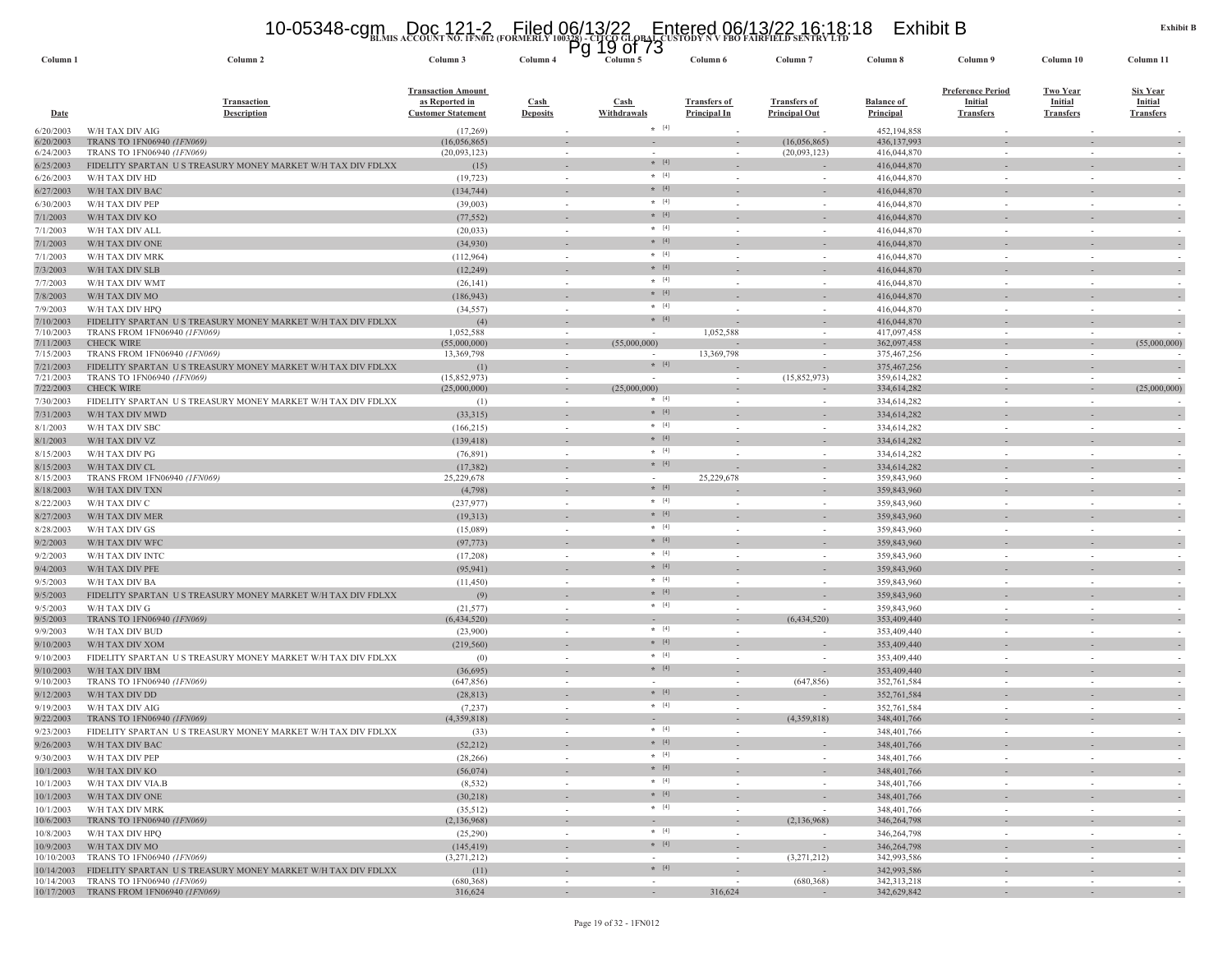# **BLMIS ACCOUNT NO. 1FN012 (FORMERLY 100328) - CITCO GLOBAL CUSTODY N V FBO FAIRFIELD SENTRY LTD** 10-05348-cgm Doc 121-2 Filed 06/13/22 Entered 06/13/22 16:18:18 Exhibit B Pg 20 of 73

| Column <sub>1</sub>      | Column 2                                                                                  | Column 3                                                                 | Column 4                 | гy<br>ΔU<br>טו וט<br>Column 5       | Column 6                                   | Column <sub>7</sub>                         | Column 8                              | Column 9                                                | Column 10                                             | Column 11                                             |
|--------------------------|-------------------------------------------------------------------------------------------|--------------------------------------------------------------------------|--------------------------|-------------------------------------|--------------------------------------------|---------------------------------------------|---------------------------------------|---------------------------------------------------------|-------------------------------------------------------|-------------------------------------------------------|
| <b>Date</b>              | <b>Transaction</b><br><b>Description</b>                                                  | <b>Transaction Amount</b><br>as Reported in<br><b>Customer Statement</b> | Cash<br><b>Deposits</b>  | Cash<br>Withdrawals                 | <b>Transfers of</b><br><b>Principal In</b> | <b>Transfers of</b><br><b>Principal Out</b> | <b>Balance of</b><br><b>Principal</b> | <b>Preference Period</b><br>Initial<br><b>Transfers</b> | <b>Two Year</b><br><b>Initial</b><br><b>Transfers</b> | <u>Six Year</u><br><b>Initial</b><br><b>Transfers</b> |
| 10/31/2003               | W/H TAX DIV MWD                                                                           | (22, 389)                                                                |                          | $*$ [4]                             |                                            |                                             | 342,629,842                           |                                                         |                                                       |                                                       |
| 11/3/2003                | W/H TAX DIV SBC                                                                           | (84, 791)                                                                |                          | $* [4]$                             |                                            |                                             | 342,629,842                           |                                                         |                                                       |                                                       |
| 11/3/2003                | W/H TAX DIV VZ                                                                            | (96, 817)                                                                | ÷,                       | $\star$ [4]<br>$* [4]$              |                                            | $\sim$                                      | 342,629,842                           |                                                         |                                                       |                                                       |
| 11/3/2003                | W/H TAX DIV SBC                                                                           | (30,014)                                                                 |                          | $\star$ [4]                         |                                            | $\overline{\phantom{a}}$                    | 342,629,842                           |                                                         |                                                       |                                                       |
| 11/7/2003                | W/H TAX DIV MSFT                                                                          | (233,092)                                                                | $\sim$                   | $*$ [4]                             |                                            | $\overline{\phantom{a}}$                    | 342,629,842<br>342,629,842            |                                                         | $\overline{\phantom{a}}$                              |                                                       |
| 11/14/2003<br>11/17/2003 | W/H TAX DIV PG<br>W/H TAX DIV TXN                                                         | (78, 449)<br>(5,032)                                                     | $\sim$                   | $*$ [4]                             |                                            | $\sim$                                      | 342,629,842                           |                                                         | $\sim$                                                |                                                       |
| 11/18/2003               | TRANS FROM 1FN06940 <i>(1FN069)</i>                                                       | 7,640,784                                                                |                          |                                     | 7,640,784                                  |                                             | 350,270,626                           |                                                         |                                                       |                                                       |
| 11/19/2003               | TRANS FROM 1FN06940 (1FN069)                                                              | 5,343,966                                                                | $\sim$                   | $\sim$                              | 5,343,966                                  | $\sim$                                      | 355,614,592                           | $\sim$                                                  | $\sim$                                                |                                                       |
| 11/20/2003<br>11/21/2003 | TRANS FROM 1FN06940 (1FN069)<br>TRANS FROM 1FN06940 (IFN069)                              | 4,885,971<br>4,579,536                                                   | $\sim$<br>$\sim$         | $\sim$                              | 4,885,971<br>4,579,536                     | $\overline{\phantom{a}}$                    | 360,500,563<br>365,080,099            |                                                         | $\sim$                                                |                                                       |
| 11/24/2003               | W/H TAX DIV GS                                                                            | (15,047)                                                                 | $\sim$                   | $*$ [4]                             |                                            | $\sim$                                      | 365,080,099                           |                                                         |                                                       |                                                       |
| 11/25/2003               | FIDELITY SPARTAN US TREASURY MONEY MARKET W/H TAX DIV FDLXX                               | (9)                                                                      | $\sim$                   | $* [4]$                             |                                            | $\sim$                                      | 365,080,099                           |                                                         | $\sim$                                                |                                                       |
| 11/26/2003               | W/H TAX DIV C                                                                             | (242, 879)                                                               | $\overline{\phantom{a}}$ | $* [4]$                             |                                            | $\sim$                                      | 365,080,099                           |                                                         |                                                       |                                                       |
| 11/26/2003               | W/H TAX DIV MER                                                                           | (20, 557)                                                                | $\sim$                   | $\star$ [4]                         |                                            | $\sim$                                      | 365,080,099                           |                                                         | $\sim$                                                |                                                       |
| 12/1/2003                | W/H TAX DIV INTC                                                                          | (17, 911)                                                                |                          | $*$ [4]                             |                                            |                                             | 365,080,099                           |                                                         |                                                       |                                                       |
| 12/1/2003                | W/H TAX DIV WFC                                                                           | (102, 918)                                                               | $\sim$                   | $\star$ [4]                         |                                            | $\sim$                                      | 365,080,099                           |                                                         | $\sim$                                                |                                                       |
| 12/1/2003                | W/H TAX DIV MCD                                                                           | (67, 408)                                                                |                          | $*$ [4]                             |                                            |                                             | 365,080,099                           |                                                         |                                                       |                                                       |
| 12/4/2003                | W/H TAX DIV PFE                                                                           | (156, 453)                                                               | $\sim$                   | $*$ [4]<br>$* [4]$                  |                                            | $\sim$                                      | 365,080,099                           |                                                         | $\sim$                                                |                                                       |
| 12/5/2003                | W/H TAX DIV G                                                                             | (21,517)                                                                 |                          | $*$ [4]                             |                                            |                                             | 365,080,099                           |                                                         |                                                       |                                                       |
| 12/9/2003                | W/H TAX DIV BUD                                                                           | (23, 834)                                                                | $\sim$                   | $*$ [4]                             | $\sim$                                     | $\sim$                                      | 365,080,099                           | $\sim$                                                  | $\sim$                                                |                                                       |
| 12/9/2003<br>12/10/2003  | W/H TAX DIV JNJ<br>W/H TAX DIV IBM                                                        | (95, 335)<br>(36, 593)                                                   | $\sim$<br>$\sim$         | $* [4]$                             |                                            | $\sim$                                      | 365,080,099<br>365,080,099            |                                                         | $\sim$                                                |                                                       |
| 12/10/2003               | W/H TAX DIV XOM                                                                           | (223, 662)                                                               | $\overline{\phantom{a}}$ | $* [4]$                             |                                            | $\sim$                                      | 365,080,099                           |                                                         |                                                       |                                                       |
| 12/10/2003               | W/H TAX DIV UTX                                                                           | (21,065)                                                                 | $\sim$                   | $\star$ [4]                         |                                            |                                             | 365,080,099                           |                                                         | ÷,                                                    |                                                       |
| 12/12/2003               | W/H TAX DIV MMM                                                                           | (18,994)                                                                 |                          | $*$ [4]                             |                                            |                                             | 365,080,099                           |                                                         |                                                       |                                                       |
| 12/12/2003               | TRANS FROM 1FN06940 (1FN069)                                                              | 329,916                                                                  | $\sim$                   |                                     | 329,916                                    | $\overline{\phantom{a}}$                    | 365,410,015                           |                                                         | $\sim$                                                |                                                       |
| 12/15/2003               | W/H TAX DIV DD                                                                            | (46, 343)                                                                |                          | $*$ [4]                             |                                            |                                             | 365,410,015                           |                                                         |                                                       |                                                       |
| 12/22/2003               | TRANS TO 1FN06940 (1FN069)                                                                | (8,083,452)                                                              | $\sim$                   | $\overline{\phantom{a}}$<br>$*$ [4] | $\sim$                                     | (8,083,452)                                 | 357,326,563                           | $\sim$                                                  | $\sim$                                                | $\sim$                                                |
| 12/31/2003<br>1/2/2004   | FIDELITY SPARTAN US TREASURY MONEY MARKET W/H TAX DIV FDLXX<br>W/H TAX DIV PEP            | (11)<br>(7,918)                                                          | $\sim$                   | $*$ [4]                             |                                            | $\sim$                                      | 357, 326, 563<br>357,326,563          |                                                         | $\sim$                                                |                                                       |
| 1/2/2004                 | W/H TAX DIV ONE                                                                           | (7,814)                                                                  |                          | $*$ [4]                             |                                            |                                             | 357, 326, 563                         |                                                         |                                                       |                                                       |
| 1/5/2004                 | W/H TAX DIV WMT                                                                           | (11,252)                                                                 | $\sim$                   | $*$ [4]                             |                                            | $\sim$                                      | 357,326,563                           |                                                         | $\sim$                                                |                                                       |
| 1/6/2004                 | W/H TAX DIV DIS                                                                           | (12, 580)                                                                | $\overline{\phantom{a}}$ | $* [4]$                             |                                            |                                             | 357, 326, 563                         |                                                         |                                                       | $\overline{\phantom{a}}$                              |
| 1/7/2004                 | W/H TAX DIV HPQ                                                                           | (7,085)                                                                  | $\sim$                   | $\star$ [4]                         |                                            | $\sim$                                      | 357,326,563                           |                                                         | $\overline{\phantom{a}}$                              |                                                       |
| 1/8/2004                 | FIDELITY SPARTAN US TREASURY MONEY MARKET W/H TAX DIV FDLXX                               | (2)                                                                      |                          | $* [4]$                             |                                            |                                             | 357,326,563                           |                                                         |                                                       |                                                       |
| 1/8/2004                 | TRANS TO 1FN06940 (1FN069)                                                                | (890, 072)                                                               | $\sim$                   |                                     |                                            | (890, 072)                                  | 356,436,491                           | $\sim$                                                  | $\sim$                                                |                                                       |
| 1/9/2004                 | W/H TAX DIV MO                                                                            | (40, 736)                                                                |                          | $* [4]$                             |                                            |                                             | 356,436,491                           |                                                         |                                                       |                                                       |
| 1/9/2004<br>1/15/2004    | TRANS TO 1FN06940 (1FN069)<br>FIDELITY SPARTAN US TREASURY MONEY MARKET W/H TAX DIV FDLXX | (2,155,062)<br>(1)                                                       | $\sim$                   | $* [4]$                             | $\sim$                                     | (2,155,062)                                 | 354,281,429<br>354,281,429            | $\sim$                                                  | $\sim$                                                |                                                       |
| 1/15/2004                | TRANS TO 1FN06940 (1FN069)                                                                | (616, 616)                                                               | $\sim$                   | $\sim$                              | $\sim$                                     | (616, 616)                                  | 353,664,813                           | $\sim$                                                  | $\sim$                                                | $\sim$                                                |
| 1/21/2004                | <b>CHECK WIRE</b>                                                                         | 50,000,000                                                               | 50,000,000               | $\sim$                              | $\sim$                                     |                                             | 403,664,813                           |                                                         | $\sim$                                                | $\overline{\phantom{a}}$                              |
| 1/22/2004                | TRANS TO 1FN06940 (1FN069)                                                                | (10, 739, 925)                                                           | $\overline{\phantom{a}}$ | $*$ [4]                             |                                            | (10, 739, 925)                              | 392,924,888                           |                                                         | $\sim$                                                |                                                       |
| 1/30/2004<br>2/2/2004    | W/H TAX DIV MWD<br>W/H TAX DIV SBC                                                        | (12,920)<br>(49, 797)                                                    | $\sim$<br>$\sim$         | $\star$ [4]                         |                                            | $\sim$                                      | 392,924,888<br>392,924,888            |                                                         | $\sim$                                                |                                                       |
| 2/2/2004                 | W/H TAX DIV VZ                                                                            | (51, 402)                                                                | $\overline{\phantom{a}}$ | $*$ [4]                             |                                            |                                             | 392,924,888                           |                                                         |                                                       |                                                       |
| 2/17/2004                | W/H TAX DIV PG                                                                            | (77, 918)                                                                | $\sim$                   | $\star$ [4]                         | $\sim$                                     |                                             | 392,924,888                           |                                                         | $\sim$                                                |                                                       |
| 2/24/2004                | TRANS TO 1FN06940 (1FN069)                                                                | (6,352,435)                                                              | $\overline{\phantom{a}}$ |                                     |                                            | (6,352,435)                                 | 386, 572, 453                         |                                                         |                                                       |                                                       |
| 2/26/2004                | W/H TAX DIV GS                                                                            | (14,271)                                                                 |                          | $*$ [4]                             |                                            |                                             | 386,572,453                           |                                                         |                                                       |                                                       |
| 2/27/2004                | W/H TAX DIV C                                                                             | (264, 863)                                                               |                          | $*$ [4]                             |                                            |                                             | 386,572,453                           |                                                         |                                                       |                                                       |
| 2/27/2004                | W/H TAX DIV MER                                                                           | (20,093)                                                                 | $\sim$                   | $*$ [4]                             | $\sim$                                     | $\sim$                                      | 386,572,453                           | $\sim$                                                  | $\sim$                                                | $\overline{\phantom{a}}$                              |
| 3/1/2004                 | W/H TAX DIV WFC                                                                           | (97, 611)                                                                |                          | $\star$ [4]<br>$*$ [4]              |                                            | $\overline{\phantom{a}}$                    | 386,572,453                           |                                                         |                                                       | $\sim$                                                |
| 3/1/2004                 | W/H TAX DIV INTC                                                                          | (33, 194)                                                                | $\sim$                   | $*$ [4]                             | $\sim$                                     | $\sim$                                      | 386,572,453                           | $\sim$                                                  | $\sim$                                                | $\sim$                                                |
| 3/5/2004                 | W/H TAX DIV G<br>W/H TAX DIV BA                                                           | (20, 407)                                                                | $\sim$                   | $*$ [4]                             | $\sim$                                     | $\sim$                                      | 386,572,453                           |                                                         | $\overline{\phantom{a}}$                              | $\overline{\phantom{a}}$                              |
| 3/5/2004<br>3/5/2004     | W/H TAX DIV PFE                                                                           | (17, 467)<br>(165, 572)                                                  | $\sim$<br>$\sim$         | $*$ [4]                             | $\sim$                                     | $\sim$<br>$\sim$                            | 386,572,453<br>386,572,453            | $\sim$<br>$\sim$                                        | $\sim$<br>$\sim$                                      | $\overline{\phantom{a}}$<br>$\overline{\phantom{a}}$  |
| 3/9/2004                 | W/H TAX DIV BUD                                                                           | (22,605)                                                                 | $\overline{\phantom{a}}$ | $*$ [4]                             | $\sim$                                     | $\sim$                                      | 386,572,453                           | $\sim$                                                  | $\overline{\phantom{a}}$                              | $\sim$                                                |
| 3/9/2004                 | W/H TAX DIV JNJ                                                                           | (91, 272)                                                                | $\sim$                   | $*$ [4]                             |                                            | $\overline{\phantom{a}}$                    | 386,572,453                           |                                                         | $\overline{\phantom{a}}$                              | $\overline{\phantom{a}}$                              |
| 3/10/2004                | <b>CHECK WIRE</b>                                                                         | 50,000,000                                                               | 50,000,000               | $\sim$                              | $\sim$                                     | $\sim$                                      | 436,572,453                           | $\sim$                                                  | $\sim$                                                | $\overline{\phantom{a}}$                              |
| 3/10/2004                | W/H TAX DIV XOM                                                                           | (212,093)                                                                | $\overline{\phantom{a}}$ | $*$ [4]                             |                                            | $\overline{\phantom{a}}$                    | 436,572,453                           |                                                         | $\overline{\phantom{a}}$                              | $\overline{\phantom{a}}$                              |
| 3/10/2004                | W/H TAX DIV UTX                                                                           | (12, 587)                                                                | $\sim$                   | $*$ [4]                             | $\sim$                                     | $\sim$                                      | 436,572,453                           | $\sim$                                                  | $\sim$                                                | $\sim$                                                |
| 3/10/2004                | W/H TAX DIV IBM                                                                           | (34,706)                                                                 |                          | $*$ [4]                             |                                            |                                             | 436,572,453                           |                                                         |                                                       |                                                       |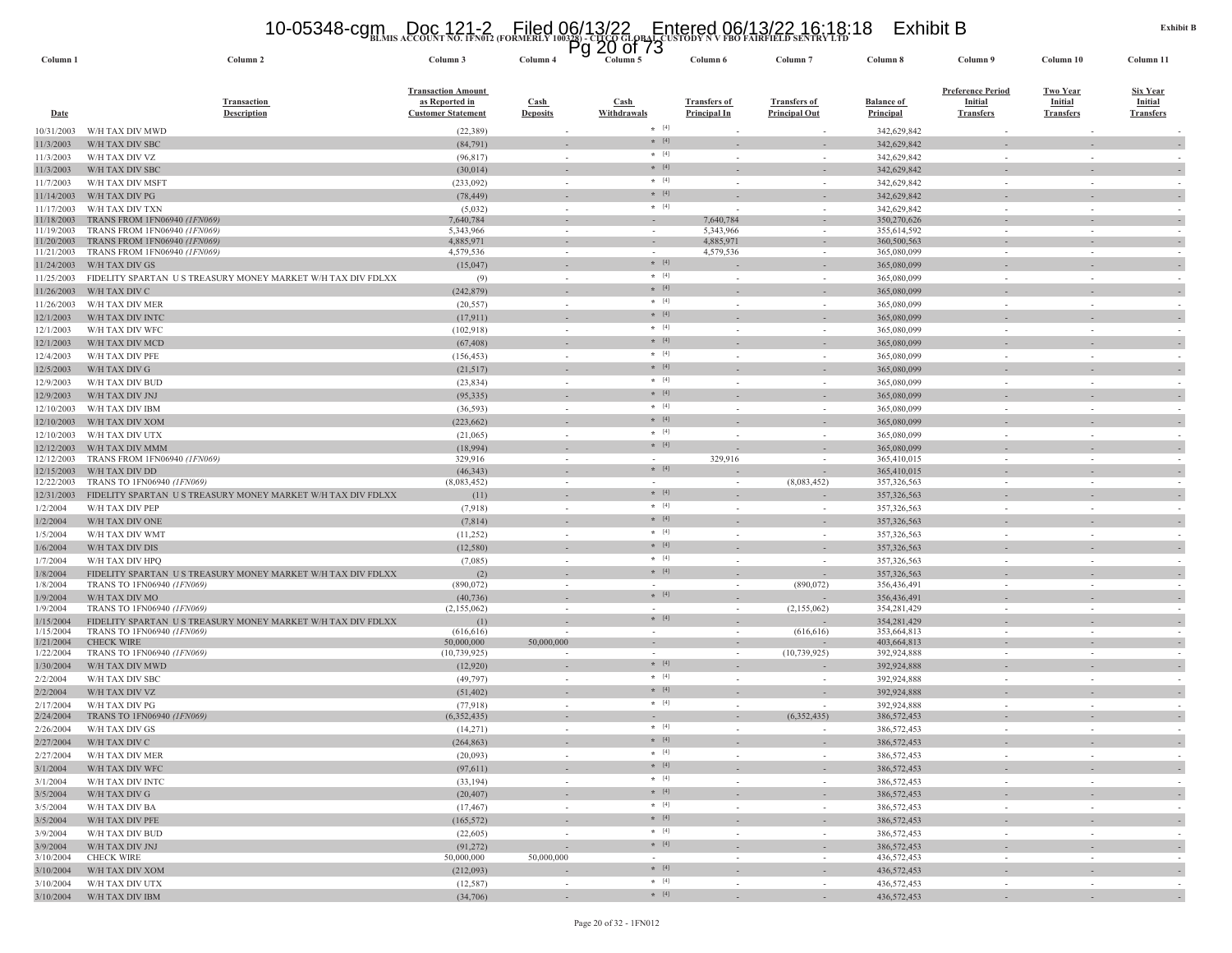# **BLMIS ACCOUNT NO. 1FN012 (FORMERLY 100328) - CITCO GLOBAL CUSTODY N V FBO FAIRFIELD SENTRY LTD** 10-05348-cgm Doc 121-2 Filed 06/13/22 Entered 06/13/22 16:18:18 Exhibit B Pg 21 of 73

| Column 2                                                    | Column 3                                                                                                                                                                                                                                                                                                                                                                                                                                                                                                                                                                                                                                                                                                                                                                                                                                                                                                                                                                                                                                                                                                                                                                  | Column 4                                                                                                                                                                                                                                                                                                                                                                                                                                                                                                 |                                                                                                                         |             | Column 6                                                                                                                                                                                                                                                                                                                                                                                                             | Column <sub>7</sub>                                                                                                                        | Column 8                                                                                                                     | Column 9                                                                                                                                                                                                                                                                                                                                                                                                                                                                                                                                                     | Column 10                                                                    | Column 11                                                                                                               |                                                      |
|-------------------------------------------------------------|---------------------------------------------------------------------------------------------------------------------------------------------------------------------------------------------------------------------------------------------------------------------------------------------------------------------------------------------------------------------------------------------------------------------------------------------------------------------------------------------------------------------------------------------------------------------------------------------------------------------------------------------------------------------------------------------------------------------------------------------------------------------------------------------------------------------------------------------------------------------------------------------------------------------------------------------------------------------------------------------------------------------------------------------------------------------------------------------------------------------------------------------------------------------------|----------------------------------------------------------------------------------------------------------------------------------------------------------------------------------------------------------------------------------------------------------------------------------------------------------------------------------------------------------------------------------------------------------------------------------------------------------------------------------------------------------|-------------------------------------------------------------------------------------------------------------------------|-------------|----------------------------------------------------------------------------------------------------------------------------------------------------------------------------------------------------------------------------------------------------------------------------------------------------------------------------------------------------------------------------------------------------------------------|--------------------------------------------------------------------------------------------------------------------------------------------|------------------------------------------------------------------------------------------------------------------------------|--------------------------------------------------------------------------------------------------------------------------------------------------------------------------------------------------------------------------------------------------------------------------------------------------------------------------------------------------------------------------------------------------------------------------------------------------------------------------------------------------------------------------------------------------------------|------------------------------------------------------------------------------|-------------------------------------------------------------------------------------------------------------------------|------------------------------------------------------|
| <b>Transaction</b><br><b>Description</b>                    | <b>Transaction Amount</b><br>as Reported in<br><b>Customer Statement</b>                                                                                                                                                                                                                                                                                                                                                                                                                                                                                                                                                                                                                                                                                                                                                                                                                                                                                                                                                                                                                                                                                                  | <b>Cash</b><br><b>Deposits</b>                                                                                                                                                                                                                                                                                                                                                                                                                                                                           |                                                                                                                         |             | <b>Transfers of</b><br><b>Principal In</b>                                                                                                                                                                                                                                                                                                                                                                           | <b>Transfers of</b><br><u>Principal Out</u>                                                                                                | <b>Balance of</b><br><b>Principal</b>                                                                                        | <b>Preference Period</b><br><b>Initial</b><br><b>Transfers</b>                                                                                                                                                                                                                                                                                                                                                                                                                                                                                               | <b>Two Year</b><br><b>Initial</b><br><b>Transfers</b>                        | <b>Six Year</b><br><b>Initial</b><br><b>Transfers</b>                                                                   |                                                      |
| W/H TAX DIV MMM                                             | (23,303)                                                                                                                                                                                                                                                                                                                                                                                                                                                                                                                                                                                                                                                                                                                                                                                                                                                                                                                                                                                                                                                                                                                                                                  |                                                                                                                                                                                                                                                                                                                                                                                                                                                                                                          |                                                                                                                         |             |                                                                                                                                                                                                                                                                                                                                                                                                                      |                                                                                                                                            | 436,572,453                                                                                                                  |                                                                                                                                                                                                                                                                                                                                                                                                                                                                                                                                                              |                                                                              |                                                                                                                         |                                                      |
|                                                             | (43, 954)                                                                                                                                                                                                                                                                                                                                                                                                                                                                                                                                                                                                                                                                                                                                                                                                                                                                                                                                                                                                                                                                                                                                                                 |                                                                                                                                                                                                                                                                                                                                                                                                                                                                                                          |                                                                                                                         |             |                                                                                                                                                                                                                                                                                                                                                                                                                      |                                                                                                                                            | 436,572,453                                                                                                                  |                                                                                                                                                                                                                                                                                                                                                                                                                                                                                                                                                              |                                                                              |                                                                                                                         |                                                      |
| FIDELITY SPARTAN US TREASURY MONEY MARKET W/H TAX DIV FDLXX | (68)                                                                                                                                                                                                                                                                                                                                                                                                                                                                                                                                                                                                                                                                                                                                                                                                                                                                                                                                                                                                                                                                                                                                                                      | $\sim$                                                                                                                                                                                                                                                                                                                                                                                                                                                                                                   |                                                                                                                         |             |                                                                                                                                                                                                                                                                                                                                                                                                                      |                                                                                                                                            | 436,572,453                                                                                                                  |                                                                                                                                                                                                                                                                                                                                                                                                                                                                                                                                                              |                                                                              |                                                                                                                         |                                                      |
|                                                             |                                                                                                                                                                                                                                                                                                                                                                                                                                                                                                                                                                                                                                                                                                                                                                                                                                                                                                                                                                                                                                                                                                                                                                           |                                                                                                                                                                                                                                                                                                                                                                                                                                                                                                          |                                                                                                                         |             |                                                                                                                                                                                                                                                                                                                                                                                                                      |                                                                                                                                            |                                                                                                                              |                                                                                                                                                                                                                                                                                                                                                                                                                                                                                                                                                              |                                                                              |                                                                                                                         |                                                      |
|                                                             |                                                                                                                                                                                                                                                                                                                                                                                                                                                                                                                                                                                                                                                                                                                                                                                                                                                                                                                                                                                                                                                                                                                                                                           |                                                                                                                                                                                                                                                                                                                                                                                                                                                                                                          |                                                                                                                         |             |                                                                                                                                                                                                                                                                                                                                                                                                                      |                                                                                                                                            |                                                                                                                              |                                                                                                                                                                                                                                                                                                                                                                                                                                                                                                                                                              |                                                                              |                                                                                                                         |                                                      |
|                                                             |                                                                                                                                                                                                                                                                                                                                                                                                                                                                                                                                                                                                                                                                                                                                                                                                                                                                                                                                                                                                                                                                                                                                                                           |                                                                                                                                                                                                                                                                                                                                                                                                                                                                                                          |                                                                                                                         |             |                                                                                                                                                                                                                                                                                                                                                                                                                      |                                                                                                                                            |                                                                                                                              |                                                                                                                                                                                                                                                                                                                                                                                                                                                                                                                                                              |                                                                              |                                                                                                                         |                                                      |
| W/H TAX DIV MWD                                             | (28, 823)                                                                                                                                                                                                                                                                                                                                                                                                                                                                                                                                                                                                                                                                                                                                                                                                                                                                                                                                                                                                                                                                                                                                                                 |                                                                                                                                                                                                                                                                                                                                                                                                                                                                                                          |                                                                                                                         | $* [4]$     |                                                                                                                                                                                                                                                                                                                                                                                                                      |                                                                                                                                            | 446,605,853                                                                                                                  |                                                                                                                                                                                                                                                                                                                                                                                                                                                                                                                                                              |                                                                              |                                                                                                                         |                                                      |
| W/H TAX DIV JPM                                             | (22, 135)                                                                                                                                                                                                                                                                                                                                                                                                                                                                                                                                                                                                                                                                                                                                                                                                                                                                                                                                                                                                                                                                                                                                                                 | $\sim$                                                                                                                                                                                                                                                                                                                                                                                                                                                                                                   |                                                                                                                         | $*$ [4]     | $\overline{\phantom{a}}$                                                                                                                                                                                                                                                                                                                                                                                             | $\sim$                                                                                                                                     | 446,605,853                                                                                                                  | $\sim$                                                                                                                                                                                                                                                                                                                                                                                                                                                                                                                                                       | $\sim$                                                                       |                                                                                                                         |                                                      |
| W/H TAX DIV SBC                                             | (109, 179)                                                                                                                                                                                                                                                                                                                                                                                                                                                                                                                                                                                                                                                                                                                                                                                                                                                                                                                                                                                                                                                                                                                                                                |                                                                                                                                                                                                                                                                                                                                                                                                                                                                                                          |                                                                                                                         | $* [4]$     |                                                                                                                                                                                                                                                                                                                                                                                                                      |                                                                                                                                            | 446,605,853                                                                                                                  |                                                                                                                                                                                                                                                                                                                                                                                                                                                                                                                                                              |                                                                              |                                                                                                                         |                                                      |
| W/H TAX DIV VZ                                              | (110, 967)                                                                                                                                                                                                                                                                                                                                                                                                                                                                                                                                                                                                                                                                                                                                                                                                                                                                                                                                                                                                                                                                                                                                                                |                                                                                                                                                                                                                                                                                                                                                                                                                                                                                                          |                                                                                                                         | $\star$ [4] |                                                                                                                                                                                                                                                                                                                                                                                                                      | $\sim$                                                                                                                                     | 446,605,853                                                                                                                  | $\sim$                                                                                                                                                                                                                                                                                                                                                                                                                                                                                                                                                       | $\sim$                                                                       |                                                                                                                         |                                                      |
|                                                             | (84, 872)                                                                                                                                                                                                                                                                                                                                                                                                                                                                                                                                                                                                                                                                                                                                                                                                                                                                                                                                                                                                                                                                                                                                                                 |                                                                                                                                                                                                                                                                                                                                                                                                                                                                                                          |                                                                                                                         |             |                                                                                                                                                                                                                                                                                                                                                                                                                      |                                                                                                                                            | 446,605,853                                                                                                                  |                                                                                                                                                                                                                                                                                                                                                                                                                                                                                                                                                              |                                                                              |                                                                                                                         |                                                      |
| W/H TAX DIV TXN                                             | (4,949)                                                                                                                                                                                                                                                                                                                                                                                                                                                                                                                                                                                                                                                                                                                                                                                                                                                                                                                                                                                                                                                                                                                                                                   | $\sim$                                                                                                                                                                                                                                                                                                                                                                                                                                                                                                   |                                                                                                                         | $* [4]$     |                                                                                                                                                                                                                                                                                                                                                                                                                      | $\sim$                                                                                                                                     | 446,605,853                                                                                                                  | $\sim$                                                                                                                                                                                                                                                                                                                                                                                                                                                                                                                                                       | $\sim$                                                                       |                                                                                                                         |                                                      |
|                                                             |                                                                                                                                                                                                                                                                                                                                                                                                                                                                                                                                                                                                                                                                                                                                                                                                                                                                                                                                                                                                                                                                                                                                                                           |                                                                                                                                                                                                                                                                                                                                                                                                                                                                                                          |                                                                                                                         | $\sim$      |                                                                                                                                                                                                                                                                                                                                                                                                                      |                                                                                                                                            |                                                                                                                              |                                                                                                                                                                                                                                                                                                                                                                                                                                                                                                                                                              | $\sim$                                                                       |                                                                                                                         |                                                      |
|                                                             |                                                                                                                                                                                                                                                                                                                                                                                                                                                                                                                                                                                                                                                                                                                                                                                                                                                                                                                                                                                                                                                                                                                                                                           |                                                                                                                                                                                                                                                                                                                                                                                                                                                                                                          |                                                                                                                         |             |                                                                                                                                                                                                                                                                                                                                                                                                                      |                                                                                                                                            |                                                                                                                              |                                                                                                                                                                                                                                                                                                                                                                                                                                                                                                                                                              |                                                                              |                                                                                                                         |                                                      |
|                                                             |                                                                                                                                                                                                                                                                                                                                                                                                                                                                                                                                                                                                                                                                                                                                                                                                                                                                                                                                                                                                                                                                                                                                                                           |                                                                                                                                                                                                                                                                                                                                                                                                                                                                                                          |                                                                                                                         |             |                                                                                                                                                                                                                                                                                                                                                                                                                      |                                                                                                                                            |                                                                                                                              |                                                                                                                                                                                                                                                                                                                                                                                                                                                                                                                                                              |                                                                              |                                                                                                                         |                                                      |
|                                                             |                                                                                                                                                                                                                                                                                                                                                                                                                                                                                                                                                                                                                                                                                                                                                                                                                                                                                                                                                                                                                                                                                                                                                                           |                                                                                                                                                                                                                                                                                                                                                                                                                                                                                                          |                                                                                                                         |             |                                                                                                                                                                                                                                                                                                                                                                                                                      |                                                                                                                                            |                                                                                                                              |                                                                                                                                                                                                                                                                                                                                                                                                                                                                                                                                                              |                                                                              |                                                                                                                         |                                                      |
|                                                             |                                                                                                                                                                                                                                                                                                                                                                                                                                                                                                                                                                                                                                                                                                                                                                                                                                                                                                                                                                                                                                                                                                                                                                           |                                                                                                                                                                                                                                                                                                                                                                                                                                                                                                          |                                                                                                                         | $*$ [4]     |                                                                                                                                                                                                                                                                                                                                                                                                                      |                                                                                                                                            |                                                                                                                              |                                                                                                                                                                                                                                                                                                                                                                                                                                                                                                                                                              |                                                                              |                                                                                                                         |                                                      |
|                                                             |                                                                                                                                                                                                                                                                                                                                                                                                                                                                                                                                                                                                                                                                                                                                                                                                                                                                                                                                                                                                                                                                                                                                                                           |                                                                                                                                                                                                                                                                                                                                                                                                                                                                                                          |                                                                                                                         | $\star$ [4] |                                                                                                                                                                                                                                                                                                                                                                                                                      |                                                                                                                                            |                                                                                                                              |                                                                                                                                                                                                                                                                                                                                                                                                                                                                                                                                                              |                                                                              |                                                                                                                         |                                                      |
|                                                             |                                                                                                                                                                                                                                                                                                                                                                                                                                                                                                                                                                                                                                                                                                                                                                                                                                                                                                                                                                                                                                                                                                                                                                           |                                                                                                                                                                                                                                                                                                                                                                                                                                                                                                          |                                                                                                                         | $*$ [4]     |                                                                                                                                                                                                                                                                                                                                                                                                                      |                                                                                                                                            |                                                                                                                              |                                                                                                                                                                                                                                                                                                                                                                                                                                                                                                                                                              |                                                                              |                                                                                                                         |                                                      |
|                                                             |                                                                                                                                                                                                                                                                                                                                                                                                                                                                                                                                                                                                                                                                                                                                                                                                                                                                                                                                                                                                                                                                                                                                                                           |                                                                                                                                                                                                                                                                                                                                                                                                                                                                                                          |                                                                                                                         | $*$ [4]     |                                                                                                                                                                                                                                                                                                                                                                                                                      |                                                                                                                                            |                                                                                                                              |                                                                                                                                                                                                                                                                                                                                                                                                                                                                                                                                                              |                                                                              |                                                                                                                         |                                                      |
|                                                             |                                                                                                                                                                                                                                                                                                                                                                                                                                                                                                                                                                                                                                                                                                                                                                                                                                                                                                                                                                                                                                                                                                                                                                           | $\sim$                                                                                                                                                                                                                                                                                                                                                                                                                                                                                                   |                                                                                                                         | $*$ [4]     | ÷.                                                                                                                                                                                                                                                                                                                                                                                                                   | $\sim$                                                                                                                                     |                                                                                                                              | $\sim$                                                                                                                                                                                                                                                                                                                                                                                                                                                                                                                                                       | $\sim$                                                                       |                                                                                                                         |                                                      |
|                                                             |                                                                                                                                                                                                                                                                                                                                                                                                                                                                                                                                                                                                                                                                                                                                                                                                                                                                                                                                                                                                                                                                                                                                                                           | $\sim$                                                                                                                                                                                                                                                                                                                                                                                                                                                                                                   |                                                                                                                         | $*$ [4]     |                                                                                                                                                                                                                                                                                                                                                                                                                      |                                                                                                                                            |                                                                                                                              |                                                                                                                                                                                                                                                                                                                                                                                                                                                                                                                                                              |                                                                              |                                                                                                                         |                                                      |
|                                                             |                                                                                                                                                                                                                                                                                                                                                                                                                                                                                                                                                                                                                                                                                                                                                                                                                                                                                                                                                                                                                                                                                                                                                                           |                                                                                                                                                                                                                                                                                                                                                                                                                                                                                                          |                                                                                                                         | $*$ [4]     |                                                                                                                                                                                                                                                                                                                                                                                                                      |                                                                                                                                            |                                                                                                                              | $\sim$                                                                                                                                                                                                                                                                                                                                                                                                                                                                                                                                                       | $\sim$                                                                       |                                                                                                                         |                                                      |
|                                                             | (11, 281, 522)                                                                                                                                                                                                                                                                                                                                                                                                                                                                                                                                                                                                                                                                                                                                                                                                                                                                                                                                                                                                                                                                                                                                                            |                                                                                                                                                                                                                                                                                                                                                                                                                                                                                                          |                                                                                                                         |             |                                                                                                                                                                                                                                                                                                                                                                                                                      | (11, 281, 522)                                                                                                                             | 532,331,596                                                                                                                  |                                                                                                                                                                                                                                                                                                                                                                                                                                                                                                                                                              |                                                                              |                                                                                                                         |                                                      |
| W/H TAX DIV BUD                                             | (24,007)                                                                                                                                                                                                                                                                                                                                                                                                                                                                                                                                                                                                                                                                                                                                                                                                                                                                                                                                                                                                                                                                                                                                                                  | $\sim$                                                                                                                                                                                                                                                                                                                                                                                                                                                                                                   |                                                                                                                         | $*$ [4]     |                                                                                                                                                                                                                                                                                                                                                                                                                      |                                                                                                                                            | 532,331,596                                                                                                                  | $\sim$                                                                                                                                                                                                                                                                                                                                                                                                                                                                                                                                                       | $\sim$                                                                       |                                                                                                                         |                                                      |
| W/H TAX DIV UTX                                             | (17,314)                                                                                                                                                                                                                                                                                                                                                                                                                                                                                                                                                                                                                                                                                                                                                                                                                                                                                                                                                                                                                                                                                                                                                                  |                                                                                                                                                                                                                                                                                                                                                                                                                                                                                                          |                                                                                                                         |             |                                                                                                                                                                                                                                                                                                                                                                                                                      |                                                                                                                                            | 532,331,596                                                                                                                  |                                                                                                                                                                                                                                                                                                                                                                                                                                                                                                                                                              |                                                                              |                                                                                                                         |                                                      |
|                                                             | (235,700)                                                                                                                                                                                                                                                                                                                                                                                                                                                                                                                                                                                                                                                                                                                                                                                                                                                                                                                                                                                                                                                                                                                                                                 | $\sim$                                                                                                                                                                                                                                                                                                                                                                                                                                                                                                   |                                                                                                                         |             | $\sim$                                                                                                                                                                                                                                                                                                                                                                                                               | $\sim$                                                                                                                                     | 532,331,596                                                                                                                  | $\sim$                                                                                                                                                                                                                                                                                                                                                                                                                                                                                                                                                       | ÷.                                                                           |                                                                                                                         |                                                      |
|                                                             | (41, 466)                                                                                                                                                                                                                                                                                                                                                                                                                                                                                                                                                                                                                                                                                                                                                                                                                                                                                                                                                                                                                                                                                                                                                                 |                                                                                                                                                                                                                                                                                                                                                                                                                                                                                                          |                                                                                                                         |             |                                                                                                                                                                                                                                                                                                                                                                                                                      |                                                                                                                                            | 532,331,596                                                                                                                  |                                                                                                                                                                                                                                                                                                                                                                                                                                                                                                                                                              |                                                                              |                                                                                                                         |                                                      |
| W/H TAX DIV BA                                              | (14, 840)                                                                                                                                                                                                                                                                                                                                                                                                                                                                                                                                                                                                                                                                                                                                                                                                                                                                                                                                                                                                                                                                                                                                                                 | $\sim$                                                                                                                                                                                                                                                                                                                                                                                                                                                                                                   |                                                                                                                         |             | $\sim$                                                                                                                                                                                                                                                                                                                                                                                                               | $\sim$                                                                                                                                     | 532,331,596                                                                                                                  | $\sim$                                                                                                                                                                                                                                                                                                                                                                                                                                                                                                                                                       | $\sim$                                                                       |                                                                                                                         |                                                      |
| W/H TAX DIV MMM                                             | (26, 713)                                                                                                                                                                                                                                                                                                                                                                                                                                                                                                                                                                                                                                                                                                                                                                                                                                                                                                                                                                                                                                                                                                                                                                 |                                                                                                                                                                                                                                                                                                                                                                                                                                                                                                          |                                                                                                                         |             |                                                                                                                                                                                                                                                                                                                                                                                                                      |                                                                                                                                            | 532,331,596                                                                                                                  |                                                                                                                                                                                                                                                                                                                                                                                                                                                                                                                                                              |                                                                              |                                                                                                                         |                                                      |
| W/H TAX DIV DD                                              | (46, 679)                                                                                                                                                                                                                                                                                                                                                                                                                                                                                                                                                                                                                                                                                                                                                                                                                                                                                                                                                                                                                                                                                                                                                                 | $\sim$                                                                                                                                                                                                                                                                                                                                                                                                                                                                                                   |                                                                                                                         |             |                                                                                                                                                                                                                                                                                                                                                                                                                      | $\sim$                                                                                                                                     | 532, 331, 596                                                                                                                | $\sim$                                                                                                                                                                                                                                                                                                                                                                                                                                                                                                                                                       | $\sim$                                                                       |                                                                                                                         |                                                      |
|                                                             |                                                                                                                                                                                                                                                                                                                                                                                                                                                                                                                                                                                                                                                                                                                                                                                                                                                                                                                                                                                                                                                                                                                                                                           |                                                                                                                                                                                                                                                                                                                                                                                                                                                                                                          |                                                                                                                         |             |                                                                                                                                                                                                                                                                                                                                                                                                                      |                                                                                                                                            |                                                                                                                              |                                                                                                                                                                                                                                                                                                                                                                                                                                                                                                                                                              |                                                                              |                                                                                                                         |                                                      |
|                                                             |                                                                                                                                                                                                                                                                                                                                                                                                                                                                                                                                                                                                                                                                                                                                                                                                                                                                                                                                                                                                                                                                                                                                                                           |                                                                                                                                                                                                                                                                                                                                                                                                                                                                                                          |                                                                                                                         | $\sim$      |                                                                                                                                                                                                                                                                                                                                                                                                                      |                                                                                                                                            |                                                                                                                              |                                                                                                                                                                                                                                                                                                                                                                                                                                                                                                                                                              | $\sim$                                                                       |                                                                                                                         |                                                      |
|                                                             |                                                                                                                                                                                                                                                                                                                                                                                                                                                                                                                                                                                                                                                                                                                                                                                                                                                                                                                                                                                                                                                                                                                                                                           | $\sim$                                                                                                                                                                                                                                                                                                                                                                                                                                                                                                   |                                                                                                                         | $* [4]$     |                                                                                                                                                                                                                                                                                                                                                                                                                      |                                                                                                                                            |                                                                                                                              | $\sim$                                                                                                                                                                                                                                                                                                                                                                                                                                                                                                                                                       |                                                                              |                                                                                                                         |                                                      |
| TRANS FROM 1FN06940 (1FN069)                                | 892,934                                                                                                                                                                                                                                                                                                                                                                                                                                                                                                                                                                                                                                                                                                                                                                                                                                                                                                                                                                                                                                                                                                                                                                   |                                                                                                                                                                                                                                                                                                                                                                                                                                                                                                          |                                                                                                                         |             | 892,934                                                                                                                                                                                                                                                                                                                                                                                                              |                                                                                                                                            | 547,320,489                                                                                                                  |                                                                                                                                                                                                                                                                                                                                                                                                                                                                                                                                                              |                                                                              |                                                                                                                         |                                                      |
| TRANS TO 1FN06940 (1FN069)                                  | (1,668,096)                                                                                                                                                                                                                                                                                                                                                                                                                                                                                                                                                                                                                                                                                                                                                                                                                                                                                                                                                                                                                                                                                                                                                               | $\sim$                                                                                                                                                                                                                                                                                                                                                                                                                                                                                                   |                                                                                                                         |             |                                                                                                                                                                                                                                                                                                                                                                                                                      | (1,668,096)                                                                                                                                | 545,652,393                                                                                                                  |                                                                                                                                                                                                                                                                                                                                                                                                                                                                                                                                                              |                                                                              |                                                                                                                         |                                                      |
| W/H TAX DIV PEP                                             |                                                                                                                                                                                                                                                                                                                                                                                                                                                                                                                                                                                                                                                                                                                                                                                                                                                                                                                                                                                                                                                                                                                                                                           |                                                                                                                                                                                                                                                                                                                                                                                                                                                                                                          |                                                                                                                         |             |                                                                                                                                                                                                                                                                                                                                                                                                                      |                                                                                                                                            |                                                                                                                              |                                                                                                                                                                                                                                                                                                                                                                                                                                                                                                                                                              |                                                                              |                                                                                                                         |                                                      |
|                                                             |                                                                                                                                                                                                                                                                                                                                                                                                                                                                                                                                                                                                                                                                                                                                                                                                                                                                                                                                                                                                                                                                                                                                                                           | $\sim$                                                                                                                                                                                                                                                                                                                                                                                                                                                                                                   |                                                                                                                         |             | $\overline{\phantom{a}}$                                                                                                                                                                                                                                                                                                                                                                                             | $\sim$                                                                                                                                     |                                                                                                                              | $\sim$                                                                                                                                                                                                                                                                                                                                                                                                                                                                                                                                                       | $\sim$                                                                       |                                                                                                                         |                                                      |
|                                                             |                                                                                                                                                                                                                                                                                                                                                                                                                                                                                                                                                                                                                                                                                                                                                                                                                                                                                                                                                                                                                                                                                                                                                                           |                                                                                                                                                                                                                                                                                                                                                                                                                                                                                                          |                                                                                                                         |             |                                                                                                                                                                                                                                                                                                                                                                                                                      |                                                                                                                                            |                                                                                                                              |                                                                                                                                                                                                                                                                                                                                                                                                                                                                                                                                                              |                                                                              |                                                                                                                         |                                                      |
|                                                             |                                                                                                                                                                                                                                                                                                                                                                                                                                                                                                                                                                                                                                                                                                                                                                                                                                                                                                                                                                                                                                                                                                                                                                           |                                                                                                                                                                                                                                                                                                                                                                                                                                                                                                          |                                                                                                                         |             |                                                                                                                                                                                                                                                                                                                                                                                                                      | ٠                                                                                                                                          |                                                                                                                              | $\sim$                                                                                                                                                                                                                                                                                                                                                                                                                                                                                                                                                       |                                                                              |                                                                                                                         |                                                      |
|                                                             |                                                                                                                                                                                                                                                                                                                                                                                                                                                                                                                                                                                                                                                                                                                                                                                                                                                                                                                                                                                                                                                                                                                                                                           |                                                                                                                                                                                                                                                                                                                                                                                                                                                                                                          |                                                                                                                         |             |                                                                                                                                                                                                                                                                                                                                                                                                                      |                                                                                                                                            |                                                                                                                              |                                                                                                                                                                                                                                                                                                                                                                                                                                                                                                                                                              |                                                                              |                                                                                                                         |                                                      |
|                                                             |                                                                                                                                                                                                                                                                                                                                                                                                                                                                                                                                                                                                                                                                                                                                                                                                                                                                                                                                                                                                                                                                                                                                                                           |                                                                                                                                                                                                                                                                                                                                                                                                                                                                                                          |                                                                                                                         | $\sim$      |                                                                                                                                                                                                                                                                                                                                                                                                                      |                                                                                                                                            |                                                                                                                              |                                                                                                                                                                                                                                                                                                                                                                                                                                                                                                                                                              | $\sim$                                                                       |                                                                                                                         |                                                      |
| TRANS FROM 1FN06940 (1FN069)                                | 1,292,976                                                                                                                                                                                                                                                                                                                                                                                                                                                                                                                                                                                                                                                                                                                                                                                                                                                                                                                                                                                                                                                                                                                                                                 |                                                                                                                                                                                                                                                                                                                                                                                                                                                                                                          |                                                                                                                         |             | 1,292,976                                                                                                                                                                                                                                                                                                                                                                                                            |                                                                                                                                            | 544,201,969                                                                                                                  |                                                                                                                                                                                                                                                                                                                                                                                                                                                                                                                                                              |                                                                              |                                                                                                                         |                                                      |
| FIDELITY SPARTAN US TREASURY MONEY MARKET W/H TAX DIV FDLXX | (1)                                                                                                                                                                                                                                                                                                                                                                                                                                                                                                                                                                                                                                                                                                                                                                                                                                                                                                                                                                                                                                                                                                                                                                       |                                                                                                                                                                                                                                                                                                                                                                                                                                                                                                          |                                                                                                                         | $*$ [4]     |                                                                                                                                                                                                                                                                                                                                                                                                                      |                                                                                                                                            | 544,201,969                                                                                                                  |                                                                                                                                                                                                                                                                                                                                                                                                                                                                                                                                                              |                                                                              |                                                                                                                         |                                                      |
| TRANS TO 1FN06940 (1FN069)                                  | (23,690,004)                                                                                                                                                                                                                                                                                                                                                                                                                                                                                                                                                                                                                                                                                                                                                                                                                                                                                                                                                                                                                                                                                                                                                              |                                                                                                                                                                                                                                                                                                                                                                                                                                                                                                          |                                                                                                                         |             |                                                                                                                                                                                                                                                                                                                                                                                                                      | (23,690,004)                                                                                                                               | 520,511,965                                                                                                                  |                                                                                                                                                                                                                                                                                                                                                                                                                                                                                                                                                              |                                                                              |                                                                                                                         |                                                      |
|                                                             |                                                                                                                                                                                                                                                                                                                                                                                                                                                                                                                                                                                                                                                                                                                                                                                                                                                                                                                                                                                                                                                                                                                                                                           |                                                                                                                                                                                                                                                                                                                                                                                                                                                                                                          |                                                                                                                         |             |                                                                                                                                                                                                                                                                                                                                                                                                                      |                                                                                                                                            |                                                                                                                              |                                                                                                                                                                                                                                                                                                                                                                                                                                                                                                                                                              |                                                                              |                                                                                                                         |                                                      |
|                                                             |                                                                                                                                                                                                                                                                                                                                                                                                                                                                                                                                                                                                                                                                                                                                                                                                                                                                                                                                                                                                                                                                                                                                                                           | $\sim$                                                                                                                                                                                                                                                                                                                                                                                                                                                                                                   |                                                                                                                         |             | $\sim$                                                                                                                                                                                                                                                                                                                                                                                                               | $\sim$                                                                                                                                     |                                                                                                                              | $\sim$                                                                                                                                                                                                                                                                                                                                                                                                                                                                                                                                                       | $\sim$                                                                       |                                                                                                                         |                                                      |
|                                                             |                                                                                                                                                                                                                                                                                                                                                                                                                                                                                                                                                                                                                                                                                                                                                                                                                                                                                                                                                                                                                                                                                                                                                                           |                                                                                                                                                                                                                                                                                                                                                                                                                                                                                                          |                                                                                                                         |             |                                                                                                                                                                                                                                                                                                                                                                                                                      |                                                                                                                                            |                                                                                                                              |                                                                                                                                                                                                                                                                                                                                                                                                                                                                                                                                                              |                                                                              |                                                                                                                         |                                                      |
|                                                             |                                                                                                                                                                                                                                                                                                                                                                                                                                                                                                                                                                                                                                                                                                                                                                                                                                                                                                                                                                                                                                                                                                                                                                           | $\sim$                                                                                                                                                                                                                                                                                                                                                                                                                                                                                                   |                                                                                                                         |             |                                                                                                                                                                                                                                                                                                                                                                                                                      |                                                                                                                                            |                                                                                                                              |                                                                                                                                                                                                                                                                                                                                                                                                                                                                                                                                                              |                                                                              |                                                                                                                         |                                                      |
|                                                             |                                                                                                                                                                                                                                                                                                                                                                                                                                                                                                                                                                                                                                                                                                                                                                                                                                                                                                                                                                                                                                                                                                                                                                           |                                                                                                                                                                                                                                                                                                                                                                                                                                                                                                          |                                                                                                                         |             |                                                                                                                                                                                                                                                                                                                                                                                                                      |                                                                                                                                            |                                                                                                                              | $\sim$                                                                                                                                                                                                                                                                                                                                                                                                                                                                                                                                                       | $\sim$                                                                       | $\overline{\phantom{a}}$                                                                                                |                                                      |
|                                                             |                                                                                                                                                                                                                                                                                                                                                                                                                                                                                                                                                                                                                                                                                                                                                                                                                                                                                                                                                                                                                                                                                                                                                                           |                                                                                                                                                                                                                                                                                                                                                                                                                                                                                                          |                                                                                                                         |             |                                                                                                                                                                                                                                                                                                                                                                                                                      |                                                                                                                                            |                                                                                                                              |                                                                                                                                                                                                                                                                                                                                                                                                                                                                                                                                                              |                                                                              | $\sim$                                                                                                                  |                                                      |
|                                                             |                                                                                                                                                                                                                                                                                                                                                                                                                                                                                                                                                                                                                                                                                                                                                                                                                                                                                                                                                                                                                                                                                                                                                                           |                                                                                                                                                                                                                                                                                                                                                                                                                                                                                                          |                                                                                                                         |             |                                                                                                                                                                                                                                                                                                                                                                                                                      |                                                                                                                                            |                                                                                                                              |                                                                                                                                                                                                                                                                                                                                                                                                                                                                                                                                                              |                                                                              | $\overline{\phantom{a}}$                                                                                                |                                                      |
|                                                             |                                                                                                                                                                                                                                                                                                                                                                                                                                                                                                                                                                                                                                                                                                                                                                                                                                                                                                                                                                                                                                                                                                                                                                           | $\sim$                                                                                                                                                                                                                                                                                                                                                                                                                                                                                                   |                                                                                                                         | $+ [4]$     | $\sim$                                                                                                                                                                                                                                                                                                                                                                                                               | $\overline{\phantom{a}}$                                                                                                                   |                                                                                                                              | $\sim$                                                                                                                                                                                                                                                                                                                                                                                                                                                                                                                                                       | $\sim$                                                                       | $\overline{\phantom{a}}$                                                                                                |                                                      |
|                                                             |                                                                                                                                                                                                                                                                                                                                                                                                                                                                                                                                                                                                                                                                                                                                                                                                                                                                                                                                                                                                                                                                                                                                                                           | $\sim$                                                                                                                                                                                                                                                                                                                                                                                                                                                                                                   |                                                                                                                         | $*$ [4]     | $\sim$                                                                                                                                                                                                                                                                                                                                                                                                               | $\sim$                                                                                                                                     | 599,332,280                                                                                                                  | $\sim$                                                                                                                                                                                                                                                                                                                                                                                                                                                                                                                                                       | $\omega$                                                                     |                                                                                                                         |                                                      |
|                                                             |                                                                                                                                                                                                                                                                                                                                                                                                                                                                                                                                                                                                                                                                                                                                                                                                                                                                                                                                                                                                                                                                                                                                                                           |                                                                                                                                                                                                                                                                                                                                                                                                                                                                                                          |                                                                                                                         | $\star$ [4] |                                                                                                                                                                                                                                                                                                                                                                                                                      | $\overline{\phantom{a}}$                                                                                                                   | 599,332,280                                                                                                                  |                                                                                                                                                                                                                                                                                                                                                                                                                                                                                                                                                              |                                                                              |                                                                                                                         |                                                      |
|                                                             | (89, 843)                                                                                                                                                                                                                                                                                                                                                                                                                                                                                                                                                                                                                                                                                                                                                                                                                                                                                                                                                                                                                                                                                                                                                                 | $\sim$                                                                                                                                                                                                                                                                                                                                                                                                                                                                                                   |                                                                                                                         | $*$ [4]     | $\sim$                                                                                                                                                                                                                                                                                                                                                                                                               | $\sim$                                                                                                                                     | 599,332,280                                                                                                                  | $\sim$                                                                                                                                                                                                                                                                                                                                                                                                                                                                                                                                                       | $\sim$                                                                       |                                                                                                                         |                                                      |
|                                                             | (15, 613)                                                                                                                                                                                                                                                                                                                                                                                                                                                                                                                                                                                                                                                                                                                                                                                                                                                                                                                                                                                                                                                                                                                                                                 |                                                                                                                                                                                                                                                                                                                                                                                                                                                                                                          |                                                                                                                         | $\star$ [4] | $\sim$                                                                                                                                                                                                                                                                                                                                                                                                               |                                                                                                                                            | 599,332,280                                                                                                                  |                                                                                                                                                                                                                                                                                                                                                                                                                                                                                                                                                              |                                                                              |                                                                                                                         |                                                      |
|                                                             | W/H TAX DIV DD<br>FIDELITY SPARTAN US TREASURY MONEY MARKET W/H TAX DIV FDLXX<br>TRANS TO 1FN06940 (1FN069)<br>TRANS FROM 1FN06940 (1FN069)<br>TRANS FROM 1FN06940 (1FN069)<br>W/H TAX DIV PG<br>TRANS FROM 1FN06940 (1FN069)<br>TRANS TO 1FN06940 (1FN069)<br>W/H TAX DIV MER<br>W/H TAX DIV GS<br>W/H TAX DIV C<br>W/H TAX DIV INTC<br>W/H TAX DIV WFC<br>W/H TAX DIV G<br>W/H TAX DIV PFE<br>FIDELITY SPARTAN US TREASURY MONEY MARKET W/H TAX DIV FDLXX<br>W/H TAX DIV WMT<br>W/H TAX DIV JNJ<br>TRANS TO 1FN06940 (1FN069)<br>W/H TAX DIV XOM<br>W/H TAX DIV IBM<br>TRANS FROM 1FN06940 (1FN069)<br>FIDELITY SPARTAN US TREASURY MONEY MARKET W/H TAX DIV FDLXX<br>TRANS TO 1FN06940 (1FN069)<br>W/H TAX DIV HD<br>W/H TAX DIV KO<br>W/H TAX DIV HPQ<br>W/H TAX DIV MO<br>W/H TAX DIV GE<br>FIDELITY SPARTAN US TREASURY MONEY MARKET W/H TAX DIV FDLXX<br>TRANS TO 1FN06940 (1FN069)<br><b>CHECK WIRE</b><br>W/H TAX DIV WMT<br>W/H TAX DIV UTX<br>W/H TAX DIV MMM<br>W/H TAX DIV MSFT<br>W/H TAX DIV HD<br>W/H TAX DIV AIG<br>TRANS TO 1FN06940 (1FN069)<br>W/H TAX DIV BAC<br>W/H TAX DIV PEP<br>W/H TAX DIV MRK<br>W/H TAX DIV KO<br>10/1/2004 W/H TAX DIV VIA.B | (0)<br>(3,437,800)<br>3,852,430<br>9,618,770<br>99,542,145<br>(2,534,880)<br>(21, 339)<br>(15, 156)<br>(276, 439)<br>(34, 534)<br>(103, 664)<br>(21, 673)<br>(172, 657)<br>(15)<br>(50, 907)<br>(113, 224)<br>23,618,008<br>(1)<br>(9,522,049)<br>(26,508)<br>(54, 513)<br>(84,202)<br>(33,930)<br>(192, 130)<br>(31, 145)<br>(65)<br>(2,743,400)<br>100,000,000<br>(60, 643)<br>(20, 409)<br>(31, 488)<br>(127, 191)<br>(28, 284)<br>(28,949)<br>(21, 179, 685)<br>(275,519)<br>(58, 165)<br>(126, 446) | $\sim$<br>$\overline{\phantom{a}}$<br>$\sim$<br>$\sim$<br>$\sim$<br>$\sim$<br>$\sim$<br>100,000,000<br>$\sim$<br>$\sim$ | ٣y<br>∠⊥    | UI 13<br>Column 5<br>$\frac{\text{Cash}}{\text{Cash}}$<br>Withdrawals<br>$*$ [4]<br>$*$ [4]<br>$*$ [4]<br>$* [4]$<br>$\sim$<br>$*$ [4]<br>$* [4]$<br>$\star$ [4]<br>$*$ [4]<br>$*$ [4]<br>$*$ [4]<br>$*$ [4]<br>$*$ [4]<br>$*$ [4]<br>$*$ [4]<br>$\sim$<br>$*$ [4]<br>$*$ [4]<br>$*$ [4]<br>$* [4]$<br>$*$ [4]<br>$* [4]$<br>$*$ [4]<br>$*$ [4]<br>$* [4]$<br>$\star$ [4]<br>$*$ [4]<br>$+ [4]$<br>$*$ [4]<br>$\sim$ | 3,852,430<br>9,618,770<br>99,542,145<br>$\overline{\phantom{a}}$<br>$\sim$<br>23,618,008<br>$\sim$<br>$\sim$<br>$\sim$<br>$\sim$<br>$\sim$ | (3,437,800)<br>(2,534,880)<br>$\sim$<br>$\sim$<br>(9,522,049)<br>(2,743,400)<br>$\sim$<br>$\sim$<br>$\sim$<br>(21, 179, 685) | 436,572,453<br>433,134,653<br>436,987,083<br>446,605,853<br>546,147,998<br>543,613,118<br>543,613,118<br>543,613,118<br>543,613,118<br>543,613,118<br>543,613,118<br>543,613,118<br>543,613,118<br>543,613,118<br>543,613,118<br>543,613,118<br>555,949,604<br>555,949,604<br>546, 427, 555<br>546, 427, 555<br>545,652,393<br>545,652,393<br>545,652,393<br>545,652,393<br>545,652,393<br>545,652,393<br>542,908,993<br>620,511,965<br>620,511,965<br>620,511,965<br>620,511,965<br>620,511,965<br>620,511,965<br>620,511,965<br>599,332,280<br>599,332,280 | $\sim$<br>$\sim$<br>$\sim$<br>$\sim$<br>$\sim$<br>$\sim$<br>$\sim$<br>$\sim$ | $\sim$<br>$\sim$<br>$\sim$<br>$\sim$<br>٠<br>$\sim$<br>$\sim$<br>$\sim$<br>$\sim$<br>$\sim$<br>$\overline{\phantom{a}}$ | $\overline{\phantom{a}}$<br>$\overline{\phantom{a}}$ |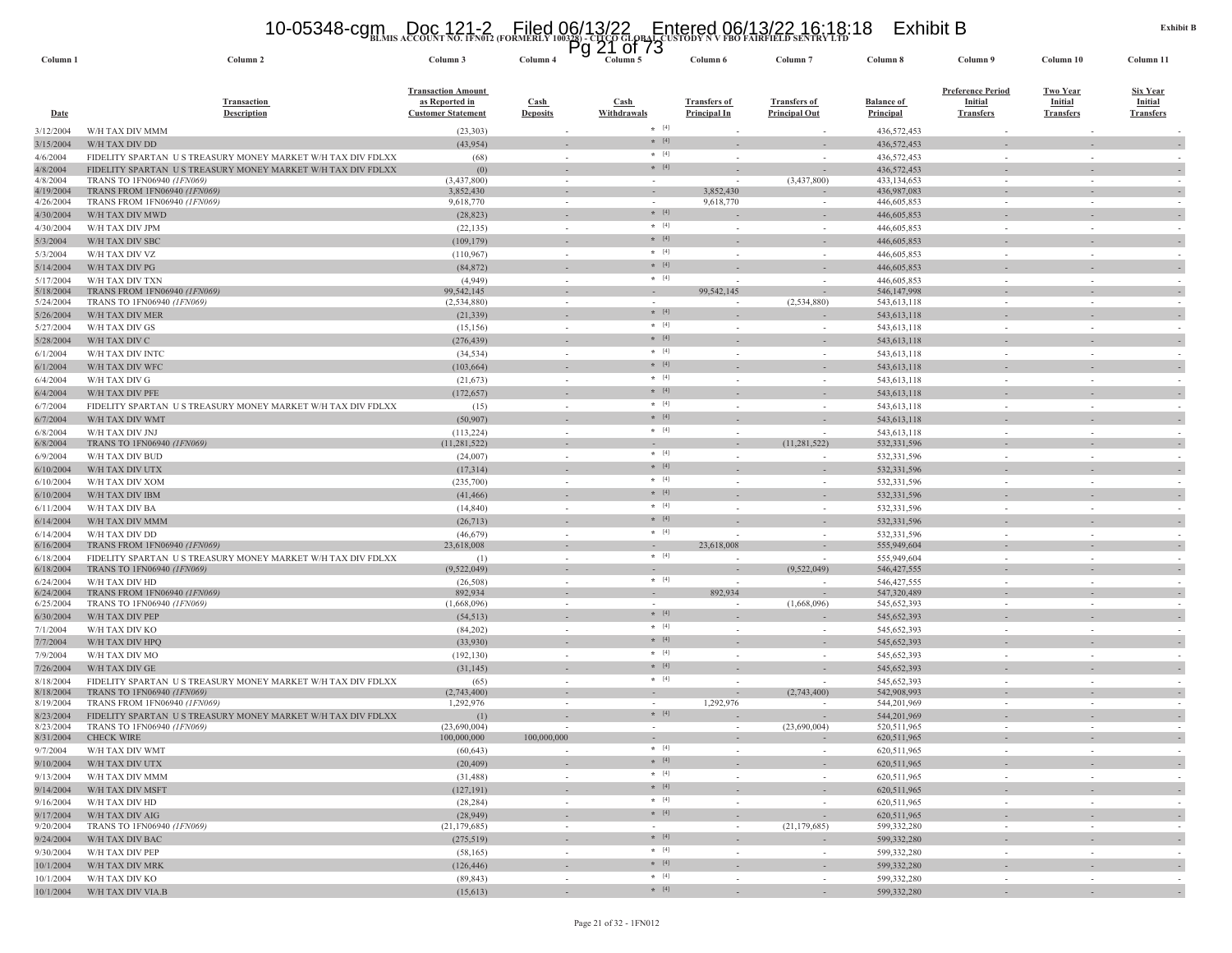# **BLMIS ACCOUNT NO. 1FN012 (FORMERLY 100328) - CITCO GLOBAL CUSTODY N V FBO FAIRFIELD SENTRY LTD** 10-05348-cgm Doc 121-2 Filed 06/13/22 Entered 06/13/22 16:18:18 Exhibit B Pg 22 of 73

| Column <sub>1</sub>      | Column 2                                                                                  | Column 3                                                                 | Column 4                       | гy               | טו וט<br>∠∠<br>Column 5  | Column 6                                   | Column <sub>7</sub>                         | Column 8                              | Column 9                                                       | Column 10                                      | Column 11                                             |
|--------------------------|-------------------------------------------------------------------------------------------|--------------------------------------------------------------------------|--------------------------------|------------------|--------------------------|--------------------------------------------|---------------------------------------------|---------------------------------------|----------------------------------------------------------------|------------------------------------------------|-------------------------------------------------------|
| <b>Date</b>              | <b>Transaction</b><br><b>Description</b>                                                  | <b>Transaction Amount</b><br>as Reported in<br><b>Customer Statement</b> | <b>Cash</b><br><b>Deposits</b> |                  | Cash<br>Withdrawals      | <b>Transfers of</b><br><b>Principal In</b> | <b>Transfers of</b><br><b>Principal Out</b> | <b>Balance of</b><br><b>Principal</b> | <b>Preference Period</b><br><b>Initial</b><br><b>Transfers</b> | <b>Two Year</b><br>Initial<br><b>Transfers</b> | <b>Six Year</b><br><b>Initial</b><br><b>Transfers</b> |
| 0/6/2004                 | W/H TAX DIV HPO                                                                           | (36,203)                                                                 |                                |                  | $*$ [4]                  |                                            |                                             | 599,332,280                           |                                                                |                                                |                                                       |
| 10/12/2004               | W/H TAX DIV MO                                                                            | (223, 477)                                                               |                                |                  | $*$ [4]                  |                                            |                                             | 599,332,280                           |                                                                |                                                |                                                       |
| 11/3/2004                | FIDELITY SPARTAN US TREASURY MONEY MARKET W/H TAX DIV FDLXX                               | (77)                                                                     |                                | $\sim$           | $*$ [4]                  | $\sim$                                     | ÷.                                          | 599,332,280                           | $\sim$                                                         | $\sim$                                         |                                                       |
| 11/4/2004                | FIDELITY SPARTAN US TREASURY MONEY MARKET W/H TAX DIV FDLXX                               | (0)                                                                      |                                |                  | $*$ [4]                  |                                            |                                             | 599,332,280                           |                                                                |                                                |                                                       |
| 11/4/2004<br>11/5/2004   | TRANS TO 1FN06940 (1FN069)<br>TRANS FROM 1FN06940 (1FN069)                                | (2,962,832)<br>112,728                                                   |                                |                  | $\sim$                   | 112,728                                    | (2,962,832)                                 | 596, 369, 448<br>596, 482, 176        |                                                                |                                                |                                                       |
| 11/9/2004                | FIDELITY SPARTAN US TREASURY MONEY MARKET W/H TAX DIV FDLXX                               | (1)                                                                      |                                |                  | $*$ [4]                  |                                            |                                             | 596, 482, 176                         |                                                                |                                                |                                                       |
| 11/15/2004               | TRANS TO 1FN06940 (1FN069)                                                                | (42,036,784)                                                             |                                | $\sim$           | $\sim$                   | $\sim$                                     | (42,036,784)                                | 554,445,392                           |                                                                |                                                |                                                       |
| 11/24/2004               | W/H TAX DIV MER                                                                           | (11, 867)                                                                |                                | $\sim$           | $*$ [4]                  | $\sim$                                     |                                             | 554,445,392                           | $\sim$                                                         | $\sim$                                         |                                                       |
| 12/1/2004                | W/H TAX DIV WFC                                                                           | (61, 494)                                                                |                                |                  | $* [4]$                  |                                            |                                             | 554,445,392                           |                                                                |                                                |                                                       |
| 12/1/2004                | W/H TAX DIV INTC                                                                          | (19, 535)                                                                |                                |                  | $*$ [4]                  |                                            |                                             | 554,445,392                           |                                                                |                                                |                                                       |
| 12/3/2004                | W/H TAX DIV PFE                                                                           | (157, 508)                                                               |                                |                  | $\star$ [4]              |                                            |                                             | 554,445,392                           |                                                                |                                                |                                                       |
| 12/3/2004                | W/H TAX DIV BA                                                                            | (19,746)                                                                 |                                | $\sim$           | $*$ [4]                  |                                            | $\overline{\phantom{a}}$                    | 554,445,392                           |                                                                | $\sim$                                         |                                                       |
| 12/7/2004                | W/H TAX DIV JNJ                                                                           | (39, 726)                                                                |                                |                  | $\star$ [4]              |                                            |                                             | 554,445,392                           |                                                                |                                                |                                                       |
| 12/10/2004               | W/H TAX DIV IBM                                                                           | (37,518)                                                                 |                                | $\sim$           | $*$ [4]                  | $\sim$                                     | $\sim$                                      | 554,445,392                           | $\sim$                                                         | $\sim$                                         |                                                       |
| 12/10/2004               | W/H TAX DIV XOM                                                                           | (216, 221)                                                               |                                |                  | $*$ [4]                  |                                            |                                             | 554,445,392                           |                                                                |                                                |                                                       |
| 12/13/2004               | FIDELITY SPARTAN US TREASURY MONEY MARKET W/H TAX DIV FDLXX                               | (63)                                                                     |                                | $\sim$           | $*$ [4]                  | $\overline{\phantom{a}}$                   | $\sim$                                      | 554,445,392                           | $\sim$                                                         | ÷                                              |                                                       |
| 12/14/2004               | W/H TAX DIV DD                                                                            | (42, 235)                                                                |                                |                  | $* [4]$                  |                                            |                                             | 554,445,392                           |                                                                |                                                |                                                       |
| 12/14/2004               | <b>TRANS FROM 1FN06940 (1FN069)</b>                                                       | 90,648                                                                   |                                |                  | $*$ [4]                  | 90,648                                     |                                             | 554,536,040                           |                                                                |                                                |                                                       |
| 12/16/2004<br>12/20/2004 | FIDELITY SPARTAN US TREASURY MONEY MARKET W/H TAX DIV FDLXX<br>TRANS TO 1FN06940 (1FN069) | (3)<br>(4,430,421)                                                       | $\sim$                         |                  |                          |                                            | (4,430,421)                                 | 554,536,040<br>550,105,619            |                                                                |                                                |                                                       |
| 12/31/2004               | FIDELITY SPARTAN US TREASURY MONEY MARKET W/H TAX DIV FDLXX                               | (13)                                                                     |                                |                  | $*$ [4]                  |                                            |                                             | 550,105,619                           |                                                                |                                                |                                                       |
| 1/3/2005                 | W/H TAX DIV WMT                                                                           | (21, 212)                                                                |                                | $\sim$           | $*$ [4]                  |                                            | $\overline{\phantom{a}}$                    | 550,105,619                           | $\sim$                                                         |                                                |                                                       |
| 1/28/2005                | TRANS TO 1FN06940 (1FN069)                                                                | (4, 587, 226)                                                            |                                |                  |                          |                                            | (4,587,226)                                 | 545,518,393                           |                                                                |                                                |                                                       |
| 1/28/2005                | TRANS FROM 1FN06940 (1FN069)                                                              | 90,968                                                                   |                                |                  |                          | 90,968                                     |                                             | 545,609,361                           |                                                                |                                                |                                                       |
| 2/14/2005                | W/H TAX DIV TXN                                                                           | (6, 454)                                                                 |                                |                  | $*$ [4]                  |                                            |                                             | 545,609,361                           |                                                                |                                                |                                                       |
| 2/16/2005                | TRANS TO 1FN06940 (1FN069)                                                                | (58, 943, 400)                                                           |                                |                  | $\sim$                   |                                            | (58,943,400)                                | 486,665,961                           |                                                                |                                                |                                                       |
| 2/24/2005                | W/H TAX DIV GS                                                                            | (2,690)                                                                  |                                |                  | $* [4]$<br>$*$ [4]       |                                            |                                             | 486,665,961                           |                                                                |                                                |                                                       |
| 2/25/2005                | W/H TAX DIV C                                                                             | (340, 792)                                                               |                                |                  | $*$ [4]                  | $\overline{\phantom{a}}$                   |                                             | 486,665,961                           |                                                                |                                                |                                                       |
| 2/28/2005                | W/H TAX DIV MER                                                                           | (21, 741)                                                                |                                |                  | $*$ [4]                  |                                            |                                             | 486,665,961                           |                                                                |                                                |                                                       |
| 3/1/2005                 | W/H TAX DIV INTC                                                                          | (75, 821)                                                                |                                | $\sim$           | $* [4]$                  | $\sim$                                     | $\sim$                                      | 486,665,961                           |                                                                | $\sim$                                         |                                                       |
| 3/1/2005                 | W/H TAX DIV WFC                                                                           | (123, 924)                                                               |                                |                  | $*$ [4]                  |                                            | ÷,                                          | 486,665,961                           |                                                                |                                                |                                                       |
| 3/4/2005                 | W/H TAX DIV G                                                                             | (24, 289)                                                                |                                | $\sim$           | $\star$ [4]              |                                            |                                             | 486,665,961                           | $\sim$                                                         |                                                |                                                       |
| 3/4/2005<br>3/8/2005     | W/H TAX DIV BA<br>W/H TAX DIV JNJ                                                         | (30, 573)<br>(126, 825)                                                  |                                | $\sim$           | $*$ [4]                  |                                            | $\overline{\phantom{a}}$                    | 486,665,961<br>486,665,961            | $\sim$                                                         | $\sim$                                         |                                                       |
| 3/8/2005                 | W/H TAX DIV PFE                                                                           | (214, 286)                                                               |                                |                  | $*$ [4]                  |                                            |                                             | 486,665,961                           |                                                                |                                                |                                                       |
| 3/8/2005                 | TRANS FROM 1FN06940 (1FN069)                                                              | 9,874,092                                                                |                                | $\sim$           | $\sim$                   | 9,874,092                                  | $\sim$                                      | 496,540,053                           | $\sim$                                                         | $\sim$                                         |                                                       |
| 3/9/2005                 | W/H TAX DIV BUD                                                                           | (29,962)                                                                 |                                |                  | $*$ [4]                  |                                            |                                             | 496,540,053                           |                                                                |                                                |                                                       |
| 3/10/2005                | W/H TAX DIV UTX                                                                           | (35, 873)                                                                |                                | $\sim$           | $*$ [4]                  |                                            | $\sim$                                      | 496,540,053                           | $\sim$                                                         | $\sim$                                         |                                                       |
| 3/10/2005                | W/H TAX DIV XOM                                                                           | (260, 486)                                                               |                                |                  | $* [4]$                  |                                            |                                             | 496,540,053                           |                                                                |                                                |                                                       |
| 3/10/2005                | W/H TAX DIV IBM                                                                           | (44, 026)                                                                |                                | $\sim$           | $*$ [4]                  | $\sim$                                     | $\sim$                                      | 496,540,053                           | $\sim$                                                         | $\sim$                                         |                                                       |
| 3/10/2005                | W/H TAX DIV MSFT                                                                          | (129, 901)                                                               |                                |                  | $*$ [4]                  |                                            |                                             | 496,540,053                           |                                                                |                                                |                                                       |
| 3/14/2005                | W/H TAX DIV DD                                                                            | (52,315)                                                                 |                                | $\sim$           | $*$ [4]                  |                                            | $\sim$                                      | 496,540,053                           | $\sim$                                                         |                                                |                                                       |
| 3/14/2005                | W/H TAX DIV MMM                                                                           | (51, 363)                                                                |                                |                  | $*$ [4]                  |                                            |                                             | 496,540,053                           |                                                                |                                                |                                                       |
| 3/14/2005                | TRANS FROM 1FN06940 (1FN069)                                                              | 6,271,556                                                                |                                | $\sim$           | $\sim$<br>$\sim$         | 6,271,556<br>4,246,471                     | $\overline{\phantom{a}}$                    | 502,811,609                           | $\overline{\phantom{a}}$                                       |                                                |                                                       |
| 3/15/2005<br>3/17/2005   | TRANS FROM 1FN06940 (1FN069)<br>TRANS FROM 1FN06940 (1FN069)                              | 4,246,471<br>3,328,560                                                   |                                |                  | $\sim$                   | 3,328,560                                  |                                             | 507,058,080<br>510,386,640            |                                                                |                                                |                                                       |
| 3/18/2005                | W/H TAX DIV AIG                                                                           | (49, 257)                                                                |                                |                  | $* [4]$                  |                                            |                                             | 510,386,640                           |                                                                |                                                |                                                       |
| 3/24/2005                | W/H TAX DIV HD                                                                            | (32, 612)                                                                |                                |                  | $*$ [4]                  |                                            |                                             | 510,386,640                           |                                                                |                                                |                                                       |
| 3/28/2005                | W/H TAX DIV BAC                                                                           | (272,094)                                                                |                                |                  | $*$ [4]                  |                                            |                                             | 510,386,640                           |                                                                |                                                |                                                       |
| 3/31/2005                | W/H TAX DIV PEP                                                                           | (59, 380)                                                                |                                | $\sim$           | $*$ [4]                  | $\sim$                                     | $\sim$                                      | 510,386,640                           | $\sim$                                                         | $\sim$                                         |                                                       |
| 4/1/2005                 | <b>CHECK WIRE</b>                                                                         | (175,000,000)                                                            |                                | $\sim$           | (175,000,000)            | $\sim$                                     | $\sim$                                      | 335,386,640                           | $\sim$                                                         | $\sim$                                         | (175,000,000)                                         |
| 4/1/2005                 | W/H TAX DIV MRK                                                                           | (123, 924)                                                               |                                | $\sim$           | $*$ [4]                  | $\overline{\phantom{a}}$                   | $\overline{\phantom{a}}$                    | 335,386,640                           | $\sim$                                                         | $\overline{\phantom{a}}$                       |                                                       |
| 4/1/2005                 | W/H TAX DIV KO                                                                            | (80, 127)                                                                |                                |                  | $*$ [4]                  | $\sim$                                     | $\sim$                                      | 335,386,640                           | $\sim$                                                         | $\overline{\phantom{a}}$                       | $\overline{\phantom{a}}$                              |
| 4/1/2005                 | W/H TAX DIV VIA.B                                                                         | (18,072)                                                                 |                                | $\sim$           | $*$ [4]                  | $\sim$                                     | $\sim$                                      | 335,386,640                           | $\sim$                                                         | $\sim$                                         |                                                       |
| 4/5/2005                 | FIDELITY SPARTAN US TREASURY MONEY MARKET W/H TAX DIV FDLXX                               | (151)                                                                    |                                | $\sim$           | $\star$ [4]              | $\sim$                                     | $\sim$                                      | 335,386,640                           | $\sim$                                                         | $\sim$                                         | $\sim$                                                |
| 4/7/2005                 | W/H TAX DIV HPO                                                                           | (17,908)                                                                 |                                | $\sim$           | $*$ [4]                  | $\sim$                                     | $\sim$                                      | 335,386,640                           | $\sim$                                                         | $\sim$                                         |                                                       |
| 4/11/2005                | W/H TAX DIV MO                                                                            | (177, 954)                                                               |                                |                  | $+ [4]$<br>$* [4]$       |                                            |                                             | 335,386,640                           |                                                                |                                                |                                                       |
| 4/13/2005                | FIDELITY SPARTAN US TREASURY MONEY MARKET W/H TAX DIV FDLXX                               | (7)                                                                      |                                | $\sim$           | $*$ [4]                  | $\sim$                                     | $\sim$                                      | 335,386,640                           | $\sim$                                                         | $\sim$                                         | $\overline{\phantom{a}}$                              |
| 4/25/2005<br>5/20/2005   | W/H TAX DIV GE<br>TRANS TO 1FN06940 (1FN069)                                              | (347,510)<br>(1,873,088)                                                 |                                | $\sim$<br>$\sim$ | $\overline{\phantom{a}}$ | $\sim$<br>$\sim$                           | $\overline{\phantom{a}}$<br>(1,873,088)     | 335,386,640<br>333,513,552            | $\sim$<br>$\sim$                                               | $\overline{\phantom{a}}$                       | $\overline{\phantom{a}}$                              |
| 5/23/2005                | FIDELITY SPARTAN US TREASURY MONEY MARKET W/H TAX DIV FDLXX                               | (56)                                                                     |                                | $\sim$           | $\star$ [4]              | $\sim$                                     |                                             | 333,513,552                           | $\sim$                                                         |                                                |                                                       |
|                          |                                                                                           |                                                                          |                                |                  |                          |                                            |                                             |                                       |                                                                |                                                |                                                       |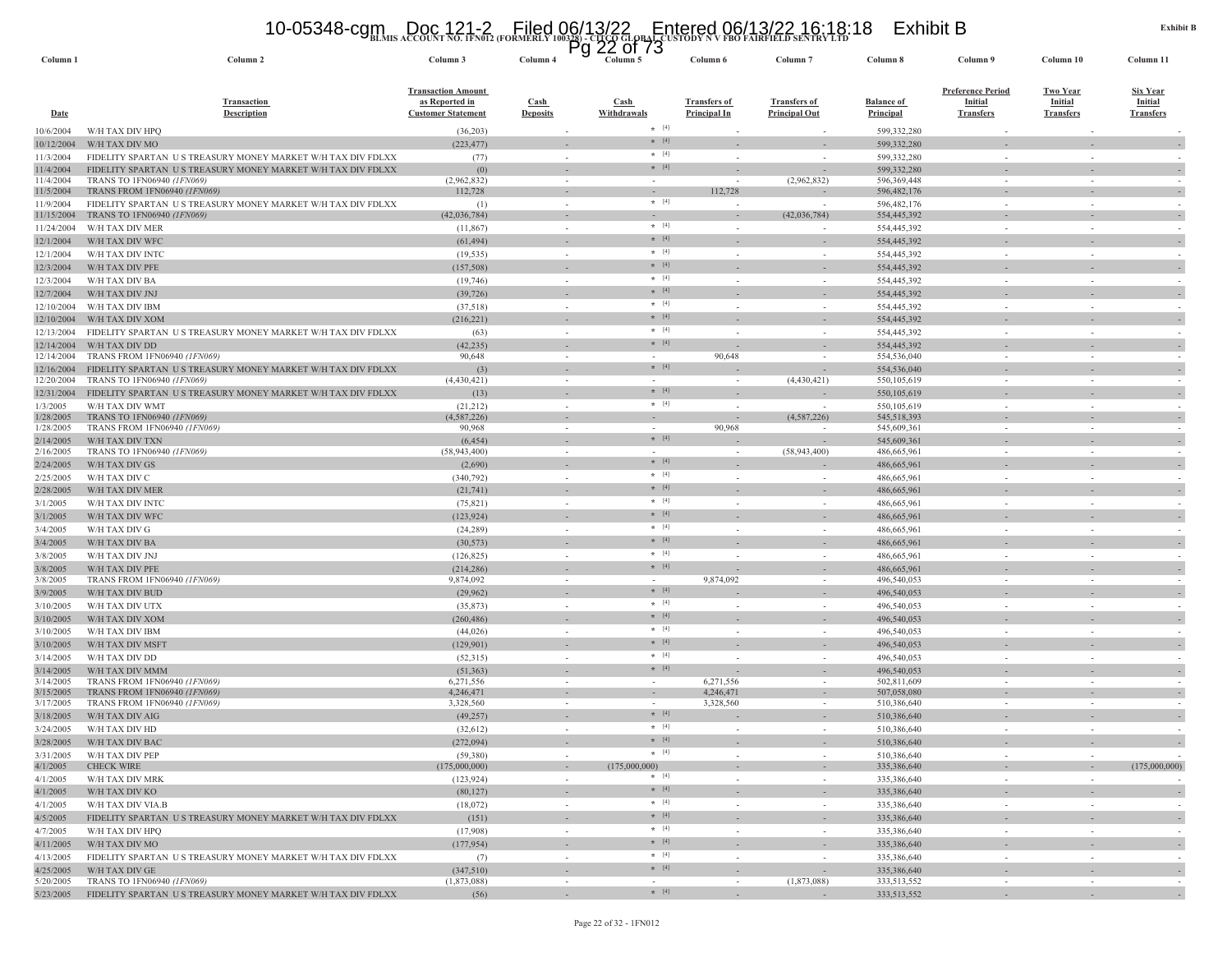# **BLMIS ACCOUNT NO. 1FN012 (FORMERLY 100328) - CITCO GLOBAL CUSTODY N V FBO FAIRFIELD SENTRY LTD** 10-05348-cgm Doc 121-2 Filed 06/13/22 Entered 06/13/22 16:18:18 Exhibit B Pg 23 of 73

| Column 1                 | Column 2                                                                                    | Column 3                                    | Column 4                           | Column 5                   | Column 6                                   | Column <sub>7</sub>                         | Column 8                              | Column 9                           | Column 10                          | Column 11                   |
|--------------------------|---------------------------------------------------------------------------------------------|---------------------------------------------|------------------------------------|----------------------------|--------------------------------------------|---------------------------------------------|---------------------------------------|------------------------------------|------------------------------------|-----------------------------|
|                          |                                                                                             |                                             |                                    |                            |                                            |                                             |                                       |                                    |                                    |                             |
|                          |                                                                                             | <b>Transaction Amount</b>                   |                                    |                            |                                            |                                             |                                       | <b>Preference Period</b>           | <b>Two Year</b>                    | <b>Six Year</b>             |
| Date                     | <b>Transaction</b><br><b>Description</b>                                                    | as Reported in<br><b>Customer Statement</b> | Cash<br><b>Deposits</b>            | Cash<br><b>Withdrawals</b> | <b>Transfers of</b><br><b>Principal In</b> | <b>Transfers of</b><br><b>Principal Out</b> | <b>Balance of</b><br><b>Principal</b> | <b>Initial</b><br><b>Transfers</b> | <b>Initial</b><br><b>Transfers</b> | Initial<br><b>Transfers</b> |
| 5/23/2005                | TRANS TO 1FN06940 (1FN069)                                                                  | (7,249,018)                                 |                                    |                            |                                            | (7,249,018)                                 | 326,264,534                           |                                    |                                    |                             |
| 6/6/2005                 | W/H TAX DIV WMT                                                                             | (20, 919)                                   |                                    | $*$ [4]                    |                                            |                                             | 326, 264, 534                         |                                    |                                    |                             |
| 6/10/2005                | W/H TAX DIV UTX                                                                             | (9,951)                                     | $\overline{\phantom{a}}$           | $\star$ [4]                |                                            |                                             | 326, 264, 534                         |                                    |                                    |                             |
| 6/13/2005                | W/H TAX DIV MMM                                                                             | (14, 248)                                   |                                    | $* [4]$                    |                                            |                                             | 326, 264, 534                         |                                    |                                    |                             |
| 6/17/2005                | W/H TAX DIV AIG                                                                             | (34, 728)                                   |                                    | $\star$ [4]                |                                            |                                             | 326, 264, 534                         |                                    |                                    |                             |
| 6/20/2005                | FIDELITY SPARTAN US TREASURY MONEY MARKET W/H TAX DIV FDLXX                                 | (35)                                        |                                    | $\star$ [4]                |                                            |                                             | 326, 264, 534                         |                                    |                                    |                             |
| 6/23/2005                | W/H TAX DIV HD                                                                              | (23, 264)                                   | $\sim$                             | $* [4]$                    |                                            |                                             | 326,264,534                           |                                    |                                    |                             |
| 6/24/2005                | W/H TAX DIV BAC                                                                             | (193, 999)                                  |                                    | $*$ [4]                    |                                            |                                             | 326,264,534                           |                                    |                                    |                             |
| 6/24/2005                | TRANS FROM 1FN06940 (1FN069)                                                                | 232,432                                     | $\sim$                             | $\sim$                     | 232,432                                    | $\sim$                                      | 326,496,966                           | $\sim$                             | $\sim$                             | $\sim$                      |
| 6/27/2005                | TRANS FROM 1FN06940 (1FN069)                                                                | 10,030,316                                  | $\sim$                             | $\sim$                     | 10,030,316                                 |                                             | 336,527,282                           |                                    |                                    |                             |
| 6/28/2005                | TRANS FROM 1FN06940 (1FN069)                                                                | 8,731,968                                   | $\sim$                             | $*$ [4]                    | 8,731,968                                  |                                             | 345,259,250                           |                                    |                                    |                             |
| 6/30/2005                | W/H TAX DIV PEP                                                                             | (47, 326)                                   | $\sim$                             |                            |                                            |                                             | 345,259,250                           |                                    |                                    |                             |
| 7/1/2005                 | W/H TAX DIV KO                                                                              | (67,061)                                    | $\sim$                             | $* [4]$<br>$* [4]$         |                                            | $\sim$                                      | 345,259,250                           |                                    |                                    |                             |
| 7/1/2005                 | W/H TAX DIV VIA.B                                                                           | (12, 742)                                   | $\overline{\phantom{a}}$           |                            |                                            |                                             | 345,259,250                           |                                    |                                    |                             |
| 7/1/2005                 | W/H TAX DIV MRK                                                                             | (87, 371)                                   | $\sim$                             | $\star$ [4]                |                                            |                                             | 345,259,250                           |                                    |                                    |                             |
| 7/1/2005                 | W/H TAX DIV ALL                                                                             | (23, 533)                                   |                                    | $* [4]$                    |                                            |                                             | 345,259,250                           |                                    |                                    |                             |
| 7/6/2005                 | W/H TAX DIV HPQ                                                                             | (25, 044)                                   | $\sim$                             | $\star$ [4]                |                                            | $\sim$                                      | 345,259,250                           |                                    | ÷.                                 |                             |
| 7/8/2005                 | W/H TAX DIV SLB                                                                             | (14,083)                                    |                                    | $* [4]$                    |                                            |                                             | 345,259,250                           |                                    |                                    |                             |
| 7/11/2005                | W/H TAX DIV MO                                                                              | (160, 852)                                  | $\sim$                             | $*$ [4]                    |                                            | $\sim$                                      | 345,259,250                           |                                    |                                    |                             |
| 7/25/2005                | W/H TAX DIV GE                                                                              | (248, 020)                                  |                                    | $*$ [4]                    |                                            |                                             | 345,259,250                           |                                    |                                    |                             |
| 9/2/2005                 | <b>CHECK WIRE</b>                                                                           | (30,000,000)                                | $\sim$                             | (30,000,000)<br>$*$ [4]    |                                            | $\sim$                                      | 315,259,250                           | $\sim$                             | $\sim$                             | (30,000,000)                |
| 9/6/2005                 | FIDELITY SPARTAN US TREASURY MONEY MARKET W/H TAX DIV FDLXX                                 | (288)                                       |                                    | $*$ [4]                    |                                            |                                             | 315,259,250                           |                                    |                                    |                             |
| 9/8/2005<br>9/8/2005     | FIDELITY SPARTAN US TREASURY MONEY MARKET W/H TAX DIV FDLXX<br>TRANS FROM 1FN06940 (1FN069) | (0)<br>470,608                              | $\sim$<br>$\overline{\phantom{a}}$ |                            | 470,608                                    | $\sim$                                      | 315,259,250<br>315,729,858            |                                    | $\sim$                             |                             |
| 9/9/2005                 | FIDELITY SPARTAN US TREASURY MONEY MARKET W/H TAX DIV FDLXX                                 | (1)                                         | $\sim$                             | $*$ [4]                    |                                            |                                             | 315,729,858                           |                                    |                                    |                             |
| 9/9/2005                 | TRANS TO 1FN06940 (1FN069)                                                                  | (1,678,644)                                 | $\overline{\phantom{a}}$           |                            |                                            | (1,678,644)                                 | 314,051,214                           |                                    |                                    |                             |
| 9/12/2005                | FIDELITY SPARTAN US TREASURY MONEY MARKET W/H TAX DIV FDLXX                                 | (1)                                         | $\sim$                             | $*$ [4]                    |                                            |                                             | 314,051,214                           |                                    |                                    |                             |
| 9/13/2005                | TRANS TO 1FN06940 (1FN069)                                                                  | (1,354,848)                                 | $\overline{\phantom{a}}$           |                            |                                            | (1,354,848)                                 | 312,696,366                           |                                    |                                    |                             |
| 9/19/2005                | TRANS FROM 1FR06940 (1FN069)                                                                | 1,948,164                                   | $\sim$                             |                            | 1,948,164                                  |                                             | 314,644,530                           |                                    |                                    |                             |
| 9/22/2005                | TRANS FROM 1FN06940 <i>(1FN069)</i>                                                         | 10,720,645                                  |                                    |                            | 10,720,645                                 |                                             | 325, 365, 175                         |                                    |                                    |                             |
| 9/23/2005<br>9/27/2005   | TRANS FROM 1FN06940 (1FN069)<br>TRANS FROM 1FN06940 <i>(1FN069)</i>                         | 16,778,475<br>11,399,736                    | $\sim$<br>$\sim$                   | $\sim$<br>$\sim$           | 16,778,475<br>11,399,736                   | $\overline{\phantom{a}}$                    | 342,143,650<br>353, 543, 386          |                                    | $\sim$                             |                             |
| 9/30/2005                | W/H TAX DIV PEP                                                                             | (33,191)                                    | $\sim$                             | $*$ [4]                    |                                            | $\sim$                                      | 353,543,386                           |                                    | $\sim$                             |                             |
| 9/30/2005                | W/H TAX DIV S                                                                               | (5, 543)                                    |                                    | $*$ [4]                    |                                            |                                             | 353,543,386                           |                                    |                                    |                             |
| 10/3/2005                | W/H TAX DIV KO                                                                              | (92,079)                                    | $\sim$                             | $*$ [4]                    |                                            | $\sim$                                      | 353,543,386                           | $\sim$                             | $\sim$                             |                             |
| 10/5/2005                | W/H TAX DIV HPO                                                                             | (33, 389)                                   | $\sim$                             | $*$ [4]                    |                                            | $\sim$                                      | 353, 543, 386                         |                                    |                                    |                             |
| 10/7/2005                | TRANS FROM 1FN06940 (1FN069)                                                                | 3,035,448                                   |                                    |                            | 3,035,448                                  |                                             | 356,578,834                           |                                    |                                    |                             |
| 10/11/2005               | W/H TAX DIV MO                                                                              | (237, 481)                                  | $\sim$                             | $*$ [4]                    |                                            |                                             | 356,578,834                           |                                    |                                    |                             |
| 10/11/2005               | TRANS FROM 1FN06940 (1FN069)                                                                | 927,968                                     | $\sim$                             |                            | 927,968                                    | $\overline{\phantom{a}}$                    | 357,506,802                           |                                    | $\overline{\phantom{a}}$           |                             |
| 10/12/2005               | FIDELITY SPARTAN US TREASURY MONEY MARKET W/H TAX DIV FDLXX                                 | (193)                                       |                                    | $* [4]$                    |                                            |                                             | 357,506,802                           |                                    |                                    |                             |
| 10/13/2005               | FIDELITY SPARTAN US TREASURY MONEY MARKET W/H TAX DIV FDLXX                                 | (0)                                         | $\sim$                             | $*$ [4]                    |                                            | $\sim$                                      | 357,506,802                           | $\sim$                             | $\sim$                             |                             |
| 10/14/2005               | FIDELITY SPARTAN US TREASURY MONEY MARKET W/H TAX DIV FDLXX                                 | (1)                                         |                                    | $*$ [4]                    |                                            |                                             | 357,506,802                           |                                    |                                    |                             |
| 10/14/2005               | TRANS TO 1FN06940 (1FN069)                                                                  | (107, 160)                                  | $\sim$                             | $\sim$                     |                                            | (107, 160)                                  | 357,399,642                           |                                    |                                    |                             |
| 10/17/2005               | TRANS FROM 1FN06940 (1FN069)                                                                | 2,661,812                                   |                                    | $*$ [4]                    | 2,661,812                                  |                                             | 360,061,454                           |                                    |                                    |                             |
| 10/19/2005               | FIDELITY SPARTAN US TREASURY MONEY MARKET W/H TAX DIV FDLXX                                 | (2)                                         | $\sim$                             | $*$ [4]                    |                                            | $\sim$                                      | 360,061,454                           |                                    | $\sim$                             |                             |
| 10/21/2005<br>10/21/2005 | FIDELITY SPARTAN US TREASURY MONEY MARKET W/H TAX DIV FDLXX<br>TRANS FROM 1FN06940 (1FN069) | (2)<br>11,377,356                           | $\overline{\phantom{a}}$           |                            | 11,377,356                                 |                                             | 360,061,454<br>371,438,810            |                                    |                                    |                             |
| 10/25/2005               | W/H TAX DIV GE                                                                              | (246,958)                                   |                                    | $*$ [4]                    |                                            |                                             | 371,438,810                           |                                    |                                    |                             |
| 10/31/2005               | W/H TAX DIV MWD                                                                             | (29, 172)                                   | $\sim$                             | $\star$ [4]                |                                            |                                             | 371,438,810                           |                                    |                                    |                             |
| 11/15/2005               | W/H TAX DIV ABT                                                                             | (44, 568)                                   |                                    | $* [4]$                    |                                            |                                             | 371,438,810                           |                                    |                                    |                             |
| 11/15/2005               | W/H TAX DIV PG                                                                              | (147, 309)                                  |                                    | $*$ [4]                    |                                            |                                             | 371,438,810                           |                                    |                                    |                             |
|                          | 11/16/2005 CHECK WIRE                                                                       | (185,000,000)                               |                                    | (185,000,000)              |                                            |                                             | 186,438,810                           |                                    |                                    | (185,000,000)               |
|                          | 11/17/2005 FIDELITY SPARTAN US TREASURY MONEY MARKET W/H TAX DIV FDLXX                      | (27)                                        | $\sim$                             | $\star$ [4]                | $\sim$                                     | $\sim$                                      | 186,438,810                           | $\sim$                             | $\sim$                             |                             |
|                          | 11/17/2005 TRANS TO 1FN06940 (1FN069)                                                       | (33,005,044)                                | $\sim$                             |                            | $\sim$                                     | (33,005,044)                                | 153,433,766                           |                                    | $\sim$                             | $\overline{\phantom{a}}$    |
|                          | 11/17/2005 TRANS TO 1FN06940 (1FN069)                                                       | (635, 694)                                  | $\sim$                             | $\sim$                     | $\sim$                                     | (635, 694)                                  | 152,798,072                           | $\sim$                             | $\sim$                             | $\sim$                      |
|                          | 11/21/2005 W/H TAX DIV GS                                                                   | (16, 862)                                   | $\sim$                             | $*$ [4]                    | $\sim$                                     | $\sim$                                      | 152,798,072                           |                                    | $\sim$                             | $\sim$                      |
|                          | 11/21/2005 W/H TAX DIV TXN                                                                  | (7, 564)                                    | $\sim$                             | $*$ [4]                    | $\sim$                                     | $\sim$                                      | 152,798,072                           | $\sim$                             | $\sim$                             | $\sim$                      |
|                          | 11/23/2005 W/H TAX DIV C                                                                    | (344, 260)                                  |                                    | $*$ [4]                    |                                            | $\sim$                                      | 152,798,072                           |                                    | ٠                                  | $\sim$                      |
|                          | 11/23/2005 W/H TAX DIV MER                                                                  | (26,980)                                    | $\sim$                             | $*$ [4]                    | $\sim$                                     | $\sim$                                      | 152,798,072                           | $\sim$                             | $\sim$                             |                             |
|                          | 11/30/2005 FIDELITY SPARTAN U S TREASURY MONEY MARKET W/H TAX DIV FDLXX                     | (8)                                         |                                    | $*$ [4]                    |                                            | $\sim$                                      | 152,798,072                           |                                    | $\sim$                             | $\overline{\phantom{a}}$    |
| 12/1/2005                | W/H TAX DIV INTC                                                                            | (73, 772)                                   | $\sim$                             | $\star$ [4]                |                                            | $\mathcal{L}_{\mathcal{A}}$                 | 152,798,072                           |                                    | $\sim$                             |                             |
| 12/1/2005                | W/H TAX DIV WFC                                                                             | (133, 279)                                  | $\overline{\phantom{a}}$           | $*$ [4]                    |                                            | $\overline{\phantom{a}}$                    | 152,798,072                           |                                    | $\overline{\phantom{a}}$           | $\overline{\phantom{a}}$    |
| 12/2/2005                | W/H TAX DIV BA                                                                              | (30, 352)                                   | $\sim$                             | $*$ [4]                    | $\sim$                                     | $\sim$                                      | 152,798,072                           |                                    | $\sim$                             |                             |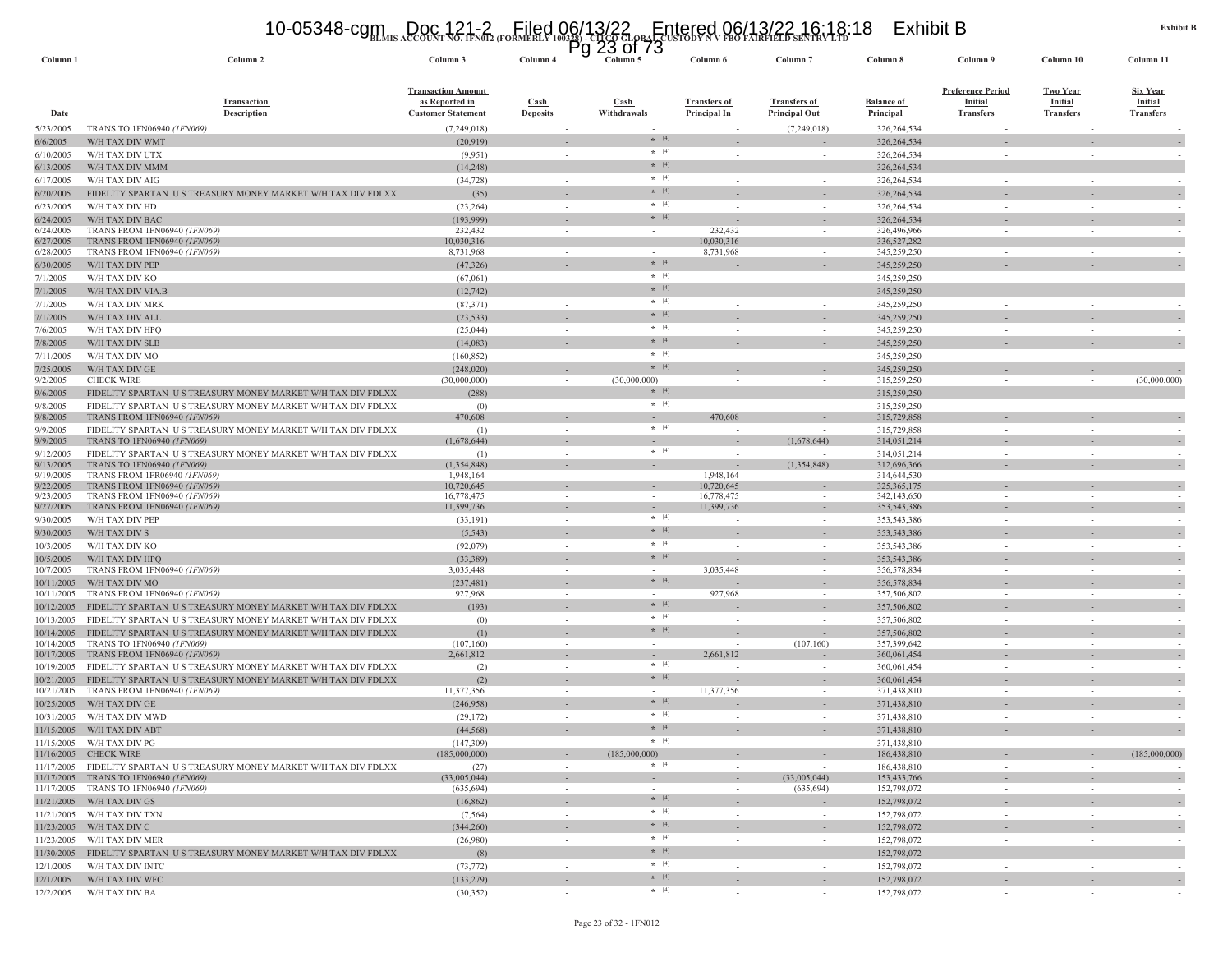# **BLMIS ACCOUNT NO. 1FN012 (FORMERLY 100328) - CITCO GLOBAL CUSTODY N V FBO FAIRFIELD SENTRY LTD** 10-05348-cgm Doc 121-2 Filed 06/13/22 Entered 06/13/22 16:18:18 Exhibit B Pg 24 of 73

| Column <sub>1</sub>      | Column <sub>2</sub>                                                                       | Column 3                                                                 | Column 4                | ৺<br>— TVI<br>. .<br>Column 5        | Column 6                            | Column <sub>7</sub>                         | Column 8                       | Column 9                                                | Column 10                                             | Column 11                                      |
|--------------------------|-------------------------------------------------------------------------------------------|--------------------------------------------------------------------------|-------------------------|--------------------------------------|-------------------------------------|---------------------------------------------|--------------------------------|---------------------------------------------------------|-------------------------------------------------------|------------------------------------------------|
| Date                     | <b>Transaction</b><br><b>Description</b>                                                  | <b>Transaction Amount</b><br>as Reported in<br><b>Customer Statement</b> | Cash<br><b>Deposits</b> | $\operatorname{Cash}$<br>Withdrawals | <b>Transfers of</b><br>Principal In | <b>Transfers of</b><br><b>Principal Out</b> | <b>Balance of</b><br>Principal | <b>Preference Period</b><br>Initial<br><b>Transfers</b> | <b>Two Year</b><br><b>Initial</b><br><b>Transfers</b> | Six Year<br><b>Initial</b><br><b>Transfers</b> |
| 12/6/2005                | W/H TAX DIV PFE                                                                           | (214, 445)                                                               |                         | $*$ [4]                              |                                     |                                             | 152,798,072                    |                                                         |                                                       |                                                |
| 12/8/2005                | W/H TAX DIV MSFT                                                                          | (104, 045)                                                               |                         | $*$ [4]                              |                                     |                                             | 152,798,072                    |                                                         |                                                       |                                                |
| 12/9/2005                | W/H TAX DIV XOM                                                                           | (278, 730)                                                               |                         | $*$ [4]                              |                                     |                                             | 152,798,072                    |                                                         |                                                       |                                                |
| 12/12/2005               | W/H TAX DIV MMM                                                                           | (47, 422)                                                                | $\sim$                  | $* [4]$                              | $\sim$                              | $\sim$                                      | 152,798,072                    |                                                         | $\sim$                                                |                                                |
| 12/12/2005               | W/H TAX DIV CVX                                                                           | (145, 042)                                                               |                         | $*$ [4]                              |                                     |                                             | 152,798,072                    |                                                         |                                                       |                                                |
| 12/12/2005               | W/H TAX DIV IBM                                                                           | (48, 563)                                                                | $\sim$                  | $*$ [4]                              | $\overline{\phantom{a}}$            | $\sim$                                      | 152,798,072                    | $\sim$                                                  | $\sim$                                                |                                                |
| 12/12/2005               | W/H TAX DIV UTX                                                                           | (32,202)                                                                 |                         | $*$ [4]                              |                                     |                                             | 152,798,072                    |                                                         |                                                       |                                                |
| 12/13/2005               | W/H TAX DIV JNJ                                                                           | (140, 306)                                                               | $\sim$                  | $\star$ [4]                          |                                     | $\sim$                                      | 152,798,072                    |                                                         | $\sim$                                                |                                                |
| 12/15/2005               | <b>CHECK WIRE</b>                                                                         | (85,000,000)                                                             | $\sim$                  | (85,000,000)<br>$*$ [4]              | $\sim$                              |                                             | 67,798,072                     |                                                         | $\sim$                                                | (85,000,000)                                   |
| 12/15/2005               | W/H TAX DIV HD                                                                            | (30, 109)                                                                |                         | $*$ [4]                              |                                     | $\sim$                                      | 67,798,072                     |                                                         |                                                       |                                                |
| 12/15/2005               | W/H TAX DIV KO                                                                            | (81, 179)                                                                |                         | $* [4]$                              |                                     |                                             | 67,798,072                     |                                                         |                                                       |                                                |
| 12/15/2005               | W/H TAX DIV TWX                                                                           | (33,037)                                                                 |                         | $*$ [4]                              |                                     |                                             | 67,798,072                     |                                                         |                                                       |                                                |
| 12/16/2005               | W/H TAX DIV AIG                                                                           | (54, 573)                                                                |                         | $*$ [4]                              |                                     |                                             | 67,798,072                     |                                                         |                                                       |                                                |
| 12/16/2005<br>12/16/2005 | FIDELITY SPARTAN US TREASURY MONEY MARKET W/H TAX DIV FDLXX<br>TRANS TO 1FN06940 (1FN069) | (5)<br>(32,110,560)                                                      | $\sim$                  | $\sim$                               | $\overline{\phantom{a}}$            | $\sim$<br>(32,110,560)                      | 67,798,072<br>35,687,512       |                                                         |                                                       |                                                |
| 12/19/2005               | TRANS TO 1FN06940 (1FN069)                                                                | (8,333,073)                                                              |                         | $\sim$                               |                                     | (8,333,073)                                 | 27,354,439                     |                                                         |                                                       |                                                |
| 12/22/2005               | FIDELITY SPARTAN US TREASURY MONEY MARKET W/H TAX DIV FDLXX                               | (8)                                                                      |                         | $*$ [4]                              |                                     |                                             | 27,354,439                     |                                                         |                                                       |                                                |
| 12/23/2005               | W/H TAX DIV BAC                                                                           | (282, 274)                                                               | $\sim$                  | $* [4]$                              | $\overline{\phantom{a}}$            | $\sim$                                      | 27,354,439                     | $\sim$                                                  | $\sim$                                                |                                                |
| 12/30/2005               | FIDELITY SPARTAN US TREASURY MONEY MARKET W/H TAX DIV FDLXX                               | (11)                                                                     |                         | $*$ [4]                              |                                     |                                             | 27,354,439                     |                                                         |                                                       |                                                |
| 12/30/2005               | W/H TAX DIV S                                                                             | (10,350)                                                                 | $\sim$                  | $* [4]$                              |                                     |                                             | 27,354,439                     |                                                         |                                                       |                                                |
| 1/3/2006                 | W/H TAX DIV VIA.B                                                                         | (15, 807)                                                                |                         | $*$ [4]                              |                                     |                                             | 27,354,439                     |                                                         |                                                       |                                                |
| 1/3/2006                 | W/H TAX DIV WMT                                                                           | (34, 776)                                                                |                         | $*$ [4]                              |                                     |                                             | 27,354,439                     |                                                         |                                                       |                                                |
| 1/3/2006                 | W/H TAX DIV PEP                                                                           | (61, 975)                                                                |                         | $* [4]$                              |                                     |                                             | 27,354,439                     |                                                         |                                                       |                                                |
| 1/3/2006                 | W/H TAX DIV MRK                                                                           | (119, 182)                                                               | $\sim$                  | $*$ [4]                              |                                     | $\overline{\phantom{a}}$                    | 27,354,439                     |                                                         |                                                       |                                                |
| 1/4/2006                 | W/H TAX DIV HPQ                                                                           | (32, 477)                                                                |                         | $* [4]$                              |                                     |                                             | 27,354,439                     |                                                         |                                                       |                                                |
| 1/6/2006                 | W/H TAX DIV DIS                                                                           | (77,908)                                                                 | $\sim$                  | $*$ [4]                              | $\sim$                              | $\sim$                                      | 27,354,439                     | $\sim$                                                  | $\sim$                                                | - 1                                            |
| 1/10/2006                | TRANS FROM 1FN06940 (1FN069)                                                              | 3,584,938                                                                |                         | $\sim$                               | 3,584,938                           | $\overline{\phantom{a}}$                    | 30,939,377                     |                                                         |                                                       |                                                |
| 1/11/2006                | TRANS TO 1FN06940 (1FN069)                                                                | (1, 234, 334)                                                            | $\sim$                  | $\sim$<br>$*$ [4]                    | $\sim$                              | (1,234,334)                                 | 29,705,043                     | $\sim$                                                  | $\sim$                                                | $\sim$                                         |
| 1/13/2006<br>1/13/2006   | FIDELITY SPARTAN US TREASURY MONEY MARKET W/H TAX DIV FDLXX<br>TRANS TO 1FN06940 (1FN069) | (11)<br>(3,297)                                                          | $\sim$                  | $\sim$                               | $\overline{\phantom{a}}$            | (3,297)                                     | 29,705,043<br>29,701,746       | $\sim$                                                  | $\sim$                                                | $\sim$                                         |
| 1/23/2006                | TRANS FROM 1FN06940 (1FN069)                                                              | 13,497,124                                                               | $\sim$                  | $\sim$                               | 13,497,124                          |                                             | 43,198,870                     |                                                         |                                                       |                                                |
| 1/31/2006                | FIDELITY SPARTAN US TREASURY MONEY MARKET W/H TAX DIV FDLXX                               | (4)                                                                      | $\sim$                  | $* [4]$                              | $\overline{\phantom{a}}$            | $\sim$                                      | 43,198,870                     |                                                         | $\sim$                                                | $\sim$                                         |
| 1/31/2006                | W/H TAX DIV MS                                                                            | (38, 477)                                                                |                         | $*$ [4]                              |                                     |                                             | 43,198,870                     |                                                         |                                                       |                                                |
| 1/31/2006                | TRANS FROM 1FN06940 (1FN069)                                                              | 6,452,192                                                                |                         | $\sim$                               | 6,452,192                           |                                             | 49,651,062                     |                                                         |                                                       |                                                |
| 2/1/2006                 | W/H TAX DIV T                                                                             | (39,993)                                                                 |                         | $* [4]$                              |                                     |                                             | 49,651,062                     |                                                         |                                                       |                                                |
| 2/1/2006                 | W/H TAX DIV VZ                                                                            | (34,795)                                                                 |                         | $*$ [4]                              |                                     | $\overline{\phantom{a}}$                    | 49,651,062                     |                                                         |                                                       |                                                |
| 2/13/2006                | W/H TAX DIV TXN                                                                           | (6,280)                                                                  |                         | $* [4]$                              |                                     |                                             | 49,651,062                     |                                                         |                                                       |                                                |
| 2/15/2006                | W/H TAX DIV ABT                                                                           | (55, 520)                                                                | $\sim$                  | $*$ [4]                              |                                     | $\sim$                                      | 49,651,062                     |                                                         |                                                       |                                                |
| 2/15/2006                | W/H TAX DIV PG                                                                            | (123, 036)                                                               |                         | $*$ [4]                              |                                     |                                             | 49,651,062                     |                                                         |                                                       |                                                |
| 2/16/2006                | TRANS FROM 1FN06940 (1FN069)                                                              | 14,685,664                                                               |                         | $\sim$<br>$*$ [4]                    | 14,685,664                          | $\sim$                                      | 64,336,726                     |                                                         |                                                       |                                                |
| 2/23/2006                | W/H TAX DIV GS                                                                            | (14, 836)                                                                |                         | $*$ [4]                              |                                     |                                             | 64,336,726                     |                                                         |                                                       |                                                |
| 2/24/2006                | W/H TAX DIV C                                                                             | (322, 360)                                                               | $\sim$                  | $*$ [4]                              | $\sim$                              | $\sim$                                      | 64,336,726                     |                                                         |                                                       |                                                |
| 2/28/2006                | FIDELITY SPARTAN US TREASURY MONEY MARKET W/H TAX DIV FDLXX                               | (24)                                                                     |                         | $*$ [4]                              |                                     |                                             | 64,336,726                     |                                                         |                                                       |                                                |
| 2/28/2006                | W/H TAX DIV MER                                                                           | (29,690)                                                                 |                         | $* [4]$                              |                                     | $\sim$                                      | 64,336,726                     |                                                         |                                                       |                                                |
| 3/1/2006<br>3/1/2006     | W/H TAX DIV INTC<br>W/H TAX DIV WFC                                                       | (78, 133)                                                                |                         | $*$ [4]                              |                                     |                                             | 64,336,726<br>64,336,726       |                                                         |                                                       |                                                |
| 3/3/2006                 | W/H TAX DIV BA                                                                            | (111, 162)<br>(32,046)                                                   |                         | $*$ [4]                              |                                     |                                             | 64,336,726                     |                                                         |                                                       |                                                |
| 3/7/2006                 | W/H TAX DIV UPS                                                                           | (54, 156)                                                                |                         | $*$ [4]                              |                                     | $\overline{\phantom{a}}$                    | 64,336,726                     |                                                         |                                                       |                                                |
| 3/7/2006                 | W/H TAX DIV PFE                                                                           | (230, 273)                                                               |                         | $*$ [4]                              |                                     |                                             | 64,336,726                     |                                                         |                                                       |                                                |
| 3/8/2006                 | TRANS FROM 1FN06940 (1FN069)                                                              | 4,195,904                                                                |                         |                                      | 4,195,904                           |                                             | 68,532,630                     |                                                         |                                                       |                                                |
| 3/9/2006                 | W/H TAX DIV MSFT                                                                          | (107,695)                                                                |                         | $*$ [4]                              |                                     | $\sim$                                      | 68,532,630                     |                                                         |                                                       |                                                |
| 3/10/2006                | FIDELITY SPARTAN US TREASURY MONEY MARKET W/H TAX DIV FDLXX                               | (4)                                                                      | $\sim$                  | $*$ [4]                              | $\sim$                              | $\sim$                                      | 68,532,630                     | $\sim$                                                  | $\sim$                                                | $\sim$                                         |
| 3/10/2006                | W/H TAX DIV XOM                                                                           | (257, 788)                                                               |                         | $*$ [4]                              |                                     |                                             | 68,532,630                     |                                                         | $\sim$                                                |                                                |
| 3/10/2006                | W/H TAX DIV UTX                                                                           | (28, 723)                                                                | $\sim$                  | $*$ [4]                              | $\sim$                              | $\sim$                                      | 68,532,630                     | $\sim$                                                  | $\sim$                                                | $\sim$                                         |
| 3/10/2006                | W/H TAX DIV IBM                                                                           | (40, 846)                                                                |                         | $*$ [4]                              |                                     | $\overline{\phantom{a}}$                    | 68,532,630                     |                                                         | $\overline{\phantom{a}}$                              |                                                |
| 3/10/2006                | W/H TAX DIV TGT                                                                           | (11, 869)                                                                | $\sim$                  | $*$ [4]                              | $\sim$                              | $\sim$                                      | 68,532,630                     |                                                         | $\sim$                                                | $\sim$                                         |
| 3/10/2006                | W/H TAX DIV CVX                                                                           | (131, 663)                                                               |                         | $*$ [4]                              |                                     |                                             | 68,532,630                     |                                                         |                                                       | $\sim$                                         |
| 3/10/2006                | TRANS FROM 1FN06940 (1FN069)                                                              | 34,176                                                                   | $\sim$                  | $\sim$                               | 34,176                              | $\sim$                                      | 68,566,806                     | $\sim$                                                  | $\sim$                                                | $\sim$                                         |
| 3/13/2006                | W/H TAX DIV MMM                                                                           | (43,678)                                                                 |                         | $*$ [4]                              |                                     |                                             | 68,566,806                     |                                                         |                                                       | $\sim$                                         |
| 3/14/2006                | W/H TAX DIV JNJ                                                                           | (129, 329)                                                               | $\sim$                  | $\star$ [4]                          | $\sim$                              | $\sim$                                      | 68,566,806                     |                                                         | $\sim$                                                | $\sim$                                         |
| 3/15/2006                | W/H TAX DIV TWX                                                                           | (30, 401)                                                                |                         | $* [4]$                              |                                     |                                             | 68,566,806                     |                                                         |                                                       | $\sim$                                         |
| 3/16/2006                | FIDELITY SPARTAN US TREASURY MONEY MARKET W/H TAX DIV FDLXX                               | (4)                                                                      | $\sim$                  | $*$ [4]                              | $\sim$                              | $\sim$                                      | 68,566,806                     |                                                         | $\overline{\phantom{a}}$                              |                                                |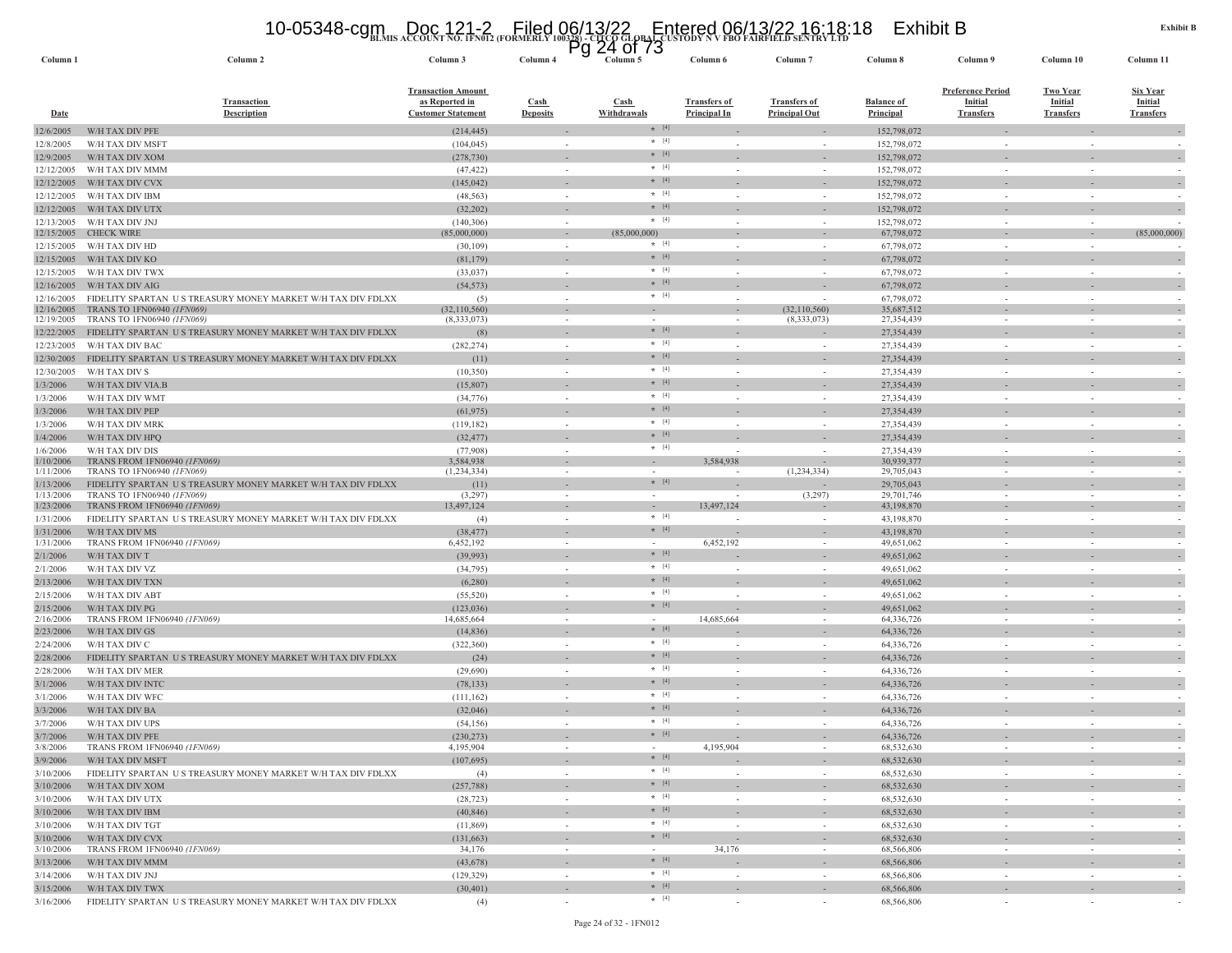#### 10-05348-cgm Doc 121-2 Filed 06/13/22 Entered 06/13/22 16:18:18 Exhibit B<br>https://www.account.no.ifn012.(formerly 100328)-crcd global custody n v fbo fairfield sentry ltd

|                        |                                                                                           | <b>DEMIN RECOUNT NO. IFRUIT (FORMERE</b>                                 |                                                      | $PQ$ 25 of 73            |                                     |                                             |                                       |                                                                |                                                       |                                                |
|------------------------|-------------------------------------------------------------------------------------------|--------------------------------------------------------------------------|------------------------------------------------------|--------------------------|-------------------------------------|---------------------------------------------|---------------------------------------|----------------------------------------------------------------|-------------------------------------------------------|------------------------------------------------|
| Column <sub>1</sub>    | Column 2                                                                                  | Column 3                                                                 | Column 4                                             | Column 5                 | Column 6                            | Column <sub>7</sub>                         | Column 8                              | Column 9                                                       | Column 10                                             | Column 11                                      |
| Date                   | <b>Transaction</b><br>Description                                                         | <b>Transaction Amount</b><br>as Reported in<br><b>Customer Statement</b> | <b>Cash</b><br><b>Deposits</b>                       | Cash<br>Withdrawals      | <b>Transfers of</b><br>Principal In | <b>Transfers of</b><br><b>Principal Out</b> | <b>Balance of</b><br><b>Principal</b> | <b>Preference Period</b><br><b>Initial</b><br><b>Transfers</b> | <b>Two Year</b><br><b>Initial</b><br><b>Transfers</b> | Six Year<br><b>Initial</b><br><b>Transfers</b> |
| 3/16/2006              | TRANS TO 1FN06940 (1FN069)                                                                | (886, 512)                                                               |                                                      | $*$ [4]                  |                                     | (886, 512)                                  | 67,680,294                            |                                                                |                                                       |                                                |
| 3/17/2006              | W/H TAX DIV AIG<br>W/H TAX DIV HD                                                         | (50, 229)                                                                | $\sim$                                               | $*$ [4]                  |                                     |                                             | 67,680,294                            | $\sim$                                                         | $\sim$                                                |                                                |
| 3/23/2006<br>3/24/2006 | W/H TAX DIV BAC                                                                           | (40, 972)<br>(302, 840)                                                  | $\sim$                                               | $\star$ [4]              |                                     | $\overline{\phantom{a}}$                    | 67,680,294<br>67,680,294              | $\sim$                                                         | $\sim$                                                |                                                |
| 3/27/2006              | TRANS TO 1FN06940 (1FN069)                                                                | (7,019,942)                                                              | $\sim$                                               |                          |                                     | (7,019,942)                                 | 60,660,352                            | $\sim$                                                         | $\sim$                                                | $\overline{\phantom{a}}$                       |
| 3/28/2006              | TRANS TO 1FN06940 (1FN069)                                                                | (7, 394, 926)                                                            |                                                      |                          |                                     | (7,394,926)                                 | 53,265,426                            |                                                                |                                                       |                                                |
| 3/29/2006              | TRANS TO 1FN06940 (1FN069)                                                                | (6,928,176)                                                              | $\overline{\phantom{a}}$                             |                          |                                     | (6,928,176)                                 | 46,337,250                            |                                                                |                                                       | $\overline{\phantom{a}}$                       |
| 3/30/2006<br>3/30/2006 | FIDELITY SPARTAN US TREASURY MONEY MARKET W/H TAX DIV FDLXX<br>TRANS TO 1FN06940 (1FN069) | (7)<br>(2,955,558)                                                       | $\sim$<br>$\overline{\phantom{a}}$                   | $* [4]$                  |                                     | (2,955,558)                                 | 46,337,250<br>43,381,692              | $\sim$                                                         |                                                       | $\overline{\phantom{a}}$                       |
| 3/31/2006              | FIDELITY SPARTAN US TREASURY MONEY MARKET W/H TAX DIV FDLXX                               | (1)                                                                      | $\sim$                                               | $*$ [4]                  |                                     |                                             | 43,381,692                            | $\sim$                                                         |                                                       |                                                |
| 3/31/2006              | W/H TAX DIV S                                                                             | (9,874)                                                                  |                                                      | $* [4]$                  |                                     |                                             | 43,381,692                            |                                                                |                                                       |                                                |
| 3/31/2006              | W/H TAX DIV PEP                                                                           | (56, 664)                                                                | $\sim$                                               | $*$ [4]                  | $\sim$                              | $\sim$                                      | 43,381,692                            | $\sim$                                                         | $\sim$                                                | $\sim$                                         |
| 4/3/2006               | W/H TAX DIV KO                                                                            | (84,928)                                                                 |                                                      | $*$ [4]                  |                                     |                                             | 43,381,692                            |                                                                |                                                       | $\sim$                                         |
| 4/3/2006               | W/H TAX DIV WMT                                                                           | (56, 349)                                                                | $\sim$                                               | $*$ [4]                  |                                     | $\sim$                                      | 43,381,692                            | $\sim$                                                         |                                                       | $\sim$                                         |
| 4/3/2006               | W/H TAX DIV MRK                                                                           | (110, 379)                                                               | $\overline{\phantom{a}}$                             | $*$ [4]                  |                                     |                                             | 43,381,692                            |                                                                |                                                       | $\sim$                                         |
| 4/5/2006               | FIDELITY SPARTAN US TREASURY MONEY MARKET W/H TAX DIV FDLXX                               | (1)                                                                      | $\sim$                                               | $* [4]$                  |                                     |                                             | 43,381,692                            | $\sim$                                                         |                                                       |                                                |
| 4/5/2006               | W/H TAX DIV HPQ                                                                           | (30, 405)                                                                |                                                      | $*$ [4]                  |                                     |                                             | 43,381,692                            |                                                                |                                                       | $\sim$                                         |
| 4/5/2006<br>4/6/2006   | TRANS TO 1FN06940 (1FN069)<br>TRANS TO 1FN06940 (1FN069)                                  | (3,410,568)                                                              |                                                      |                          |                                     | (3,410,568)<br>(3,601,568)                  | 39,971,124                            |                                                                |                                                       |                                                |
| 4/7/2006               | W/H TAX DIV SLB                                                                           | (3,601,568)<br>(18, 397)                                                 | $\overline{\phantom{a}}$<br>$\overline{\phantom{a}}$ | (18, 397)                |                                     |                                             | 36, 369, 556<br>36,351,159            |                                                                |                                                       |                                                |
| 4/7/2006               | FIDELITY SPARTAN US TREASURY MONEY MARKET W/H TAX DIV FDLXX                               | (0)                                                                      |                                                      | $*$ [4]                  |                                     |                                             | 36,351,159                            |                                                                |                                                       | $\sim$                                         |
| 4/7/2006               | TRANS TO 1FN06940 (1FN069)                                                                | (3,121,480)                                                              | $\sim$                                               |                          |                                     | (3,121,480)                                 | 33,229,679                            | $\sim$                                                         |                                                       |                                                |
| 4/10/2006              | W/H TAX DIV MO                                                                            | (222, 705)                                                               |                                                      | $*$ [4]                  |                                     |                                             | 33,229,679                            |                                                                |                                                       | $\sim$                                         |
| 4/13/2006<br>4/13/2006 | <b>CANCEL CHECK WIRE</b><br><b>CHECK WIRE</b>                                             | 120,000<br>(120,000,000)                                                 | $\sim$                                               | 120,000<br>(120,000,000) |                                     |                                             | 33,349,679<br>(86,650,321)            | $\sim$                                                         |                                                       | (120,000,000)                                  |
| 4/13/2006              | <b>CHECK WIRE</b>                                                                         | (120,000)                                                                | $\sim$                                               | (120,000)                |                                     | $\overline{\phantom{a}}$                    | (86,770,321)                          | $\sim$                                                         |                                                       | $\sim$                                         |
| 4/13/2006              | FIDELITY SPARTAN US TREASURY MONEY MARKET W/H TAX DIV FDLXX                               | (1)                                                                      |                                                      | $*$ [4]                  |                                     |                                             | (86,770,321)                          |                                                                |                                                       |                                                |
| 4/13/2006              | TRANS FROM 1FN06940 (1FN069)                                                              | 757,134                                                                  | $\sim$                                               | $\sim$                   | 757,134                             | $\overline{\phantom{a}}$                    | (86,013,187)                          | $\sim$                                                         |                                                       |                                                |
| 4/21/2006              | FIDELITY SPARTAN US TREASURY MONEY MARKET W/H TAX DIV FDLXX                               | (1)                                                                      |                                                      | $* [4]$                  |                                     |                                             | (86,013,187)                          |                                                                |                                                       | $\sim$                                         |
| 4/21/2006              | TRANS FROM 1FN06940 (1FN069)                                                              | 27,818,065                                                               | $\overline{\phantom{a}}$                             | $*$ [4]                  | 27,818,065                          |                                             | (58, 195, 122)                        | $\overline{\phantom{a}}$                                       |                                                       |                                                |
| 4/25/2006<br>4/28/2006 | W/H TAX DIV GE<br>CXL W/H TAX DIV SLB                                                     | (343,909)<br>18,397                                                      | $\sim$                                               | 18,397                   |                                     |                                             | (58, 195, 122)<br>(58, 176, 725)      |                                                                |                                                       |                                                |
| 4/28/2006              | W/H TAX DIV MDT                                                                           | (15,229)                                                                 |                                                      | $*$ [4]                  |                                     |                                             | (58, 176, 725)                        |                                                                |                                                       |                                                |
| 4/28/2006              | W/H TAX DIV MS                                                                            | (36,688)                                                                 | $\sim$                                               | $*$ [4]                  |                                     | $\sim$                                      | (58, 176, 725)                        | $\sim$                                                         |                                                       |                                                |
| 4/28/2006              | FIDELITY SPARTAN US TREASURY MONEY MARKET W/H TAX DIV FDLXX                               | (6)                                                                      |                                                      | $* [4]$                  |                                     |                                             | (58, 176, 725)                        |                                                                |                                                       |                                                |
| 5/1/2006               | W/H TAX DIV JPM                                                                           | (115, 593)                                                               | $\sim$                                               | $*$ [4]                  | $\sim$                              | $\sim$                                      | (58, 176, 725)                        | $\sim$                                                         | $\sim$                                                | $\sim$                                         |
| 5/1/2006               | W/H TAX DIV T                                                                             | (170, 489)                                                               |                                                      | $*$ [4]                  |                                     |                                             | (58, 176, 725)                        |                                                                |                                                       | $\sim$                                         |
| 5/1/2006               | W/H TAX DIV VZ                                                                            | (157, 725)                                                               | $\sim$                                               | $*$ [4]                  | $\sim$                              | $\sim$                                      | (58, 176, 725)                        | $\sim$                                                         |                                                       | $\sim$                                         |
| 5/4/2006               | TRANS TO 1FN06940 (1FN069)                                                                | $(68,586)$ <sup>[3]</sup>                                                | $\overline{\phantom{a}}$                             |                          |                                     |                                             | (58, 176, 725)                        |                                                                |                                                       | $\sim$                                         |
| 5/5/2006               | FIDELITY SPARTAN US TREASURY MONEY MARKET W/H TAX DIV FDLXX                               | (10)                                                                     | $\sim$                                               | $* [4]$                  |                                     | $\sim$                                      | (58, 176, 725)                        | $\sim$                                                         |                                                       |                                                |
| 5/10/2006              | FIDELITY SPARTAN US TREASURY MONEY MARKET W/H TAX DIV FDLXX                               | (6)                                                                      |                                                      | $*$ [4]                  |                                     |                                             | (58, 176, 725)                        |                                                                |                                                       | $\sim$                                         |
| 5/10/2006              | W/H TAX DIV AXP                                                                           | (20, 033)                                                                |                                                      | $*$ [4]                  |                                     |                                             | (58, 176, 725)                        |                                                                |                                                       |                                                |
| 5/10/2006              | TRANS TO 1FN06940 (1FN069)                                                                | $(10,342,130)$ <sup>[3]</sup>                                            |                                                      |                          |                                     |                                             | (58, 176, 725)                        |                                                                |                                                       |                                                |
| 5/15/2006              | W/H TAX DIV ABT                                                                           | (56, 787)                                                                | $\sim$                                               | $*$ [4]<br>$* [4]$       |                                     | $\overline{\phantom{a}}$                    | (58, 176, 725)                        | $\sim$                                                         |                                                       |                                                |
| 5/15/2006              | W/H TAX DIV PG                                                                            | (129, 881)                                                               |                                                      |                          |                                     |                                             | (58, 176, 725)                        |                                                                |                                                       |                                                |
| 5/19/2006              | TRANS TO 1FN06940 (1FN069)                                                                | $(879, 244)$ <sup>[3]</sup>                                              | $\sim$                                               | $\sim$<br>$*$ [4]        | $\sim$                              | $\sim$                                      | (58, 176, 725)                        | $\sim$                                                         | $\sim$                                                | $\sim$                                         |
| 5/22/2006<br>5/22/2006 | W/H TAX DIV TXN<br>W/H TAX DIV CAT                                                        | (6,115)<br>(21, 782)                                                     | $\sim$                                               | $*$ [4]                  |                                     | $\sim$                                      | (58, 176, 725)<br>(58, 176, 725)      | $\sim$                                                         |                                                       | $\sim$                                         |
| 5/22/2006              | TRANS FROM 1FN06940 (1FN069)                                                              | 34,366,972                                                               | $\sim$                                               | $\sim$                   | 34,366,972                          | $\sim$                                      | (23,809,753)                          |                                                                |                                                       | $\sim$                                         |
| 5/24/2006              | W/H TAX DIV MER                                                                           | (28, 671)                                                                | $\sim$                                               | $*$ [4]                  |                                     | $\sim$                                      | (23,809,753)                          |                                                                |                                                       |                                                |
| 5/25/2006              | W/H TAX DIV GS                                                                            | (19, 816)                                                                | ٠                                                    | $*$ [4]                  |                                     | $\sim$                                      | (23,809,753)                          | $\sim$                                                         | ٠                                                     | $\overline{\phantom{a}}$                       |
| 5/26/2006              | W/H TAX DIV C                                                                             | (310, 717)                                                               | $\sim$                                               | $*$ [4]                  |                                     | $\sim$                                      | (23,809,753)                          | $\sim$                                                         | $\sim$                                                | $\sim$                                         |
| 5/31/2006              | FIDELITY SPARTAN US TREASURY MONEY MARKET W/H TAX DIV FDLXX                               | (19)                                                                     | $\sim$                                               | $*$ [4]                  |                                     | ÷.                                          | (23,809,753)                          |                                                                | $\sim$                                                | $\overline{\phantom{a}}$                       |
| 5/31/2006              | W/H TAX DIV UPS                                                                           | (52, 296)                                                                | $\sim$                                               | $*$ [4]                  | $\sim$                              | $\sim$                                      | (23,809,753)                          | $\sim$                                                         | $\sim$                                                | $\sim$                                         |
| 6/1/2006               | W/H TAX DIV WFC                                                                           | (113,308)                                                                | $\overline{\phantom{a}}$                             | $*$ [4]                  |                                     | $\overline{\phantom{a}}$                    | (23,809,753)                          | $\overline{\phantom{a}}$                                       |                                                       | $\sim$                                         |
| 6/1/2006               | W/H TAX DIV INTC                                                                          | (74, 545)                                                                | $\sim$                                               | $*$ [4]                  | $\sim$                              | $\sim$                                      | (23,809,753)                          | $\sim$                                                         | $\sim$                                                | $\sim$                                         |
| 6/2/2006               | W/H TAX DIV BA                                                                            | (30, 965)                                                                |                                                      | $*$ [4]                  |                                     |                                             | (23,809,753)                          |                                                                |                                                       | $\sim$                                         |
| 6/5/2006               | W/H TAX DIV WMT                                                                           | (53, 787)                                                                | $\sim$                                               | $*$ [4]<br>$*$ [4]       | $\sim$                              | $\sim$                                      | (23,809,753)                          | $\sim$                                                         | $\sim$                                                |                                                |
| 6/6/2006               | W/H TAX DIV PFE                                                                           | (225, 698)                                                               | $\sim$                                               | $*$ [4]                  |                                     | $\sim$                                      | (23,809,753)                          | $\sim$                                                         | $\sim$                                                | $\sim$                                         |
| 6/6/2006               | W/H TAX DIV BMY                                                                           | (73, 454)                                                                | $\overline{\phantom{a}}$                             | $*$ [4]                  | $\sim$                              | $\overline{\phantom{a}}$                    | (23,809,753)                          | $\overline{\phantom{a}}$                                       | $\sim$                                                | $\sim$                                         |
| 6/8/2006               | W/H TAX DIV MSFT<br>W/H TAX DIV XOM                                                       | (102, 183)                                                               | $\overline{\phantom{a}}$<br>$\sim$                   | $*$ [4]                  | $\sim$                              | $\sim$<br>$\overline{\phantom{a}}$          | (23,809,753)                          | $\sim$<br>$\sim$                                               | $\sim$<br>$\sim$                                      | $\sim$                                         |
| 6/9/2006               |                                                                                           | (250, 579)                                                               |                                                      |                          |                                     |                                             | (23,809,753)                          |                                                                |                                                       |                                                |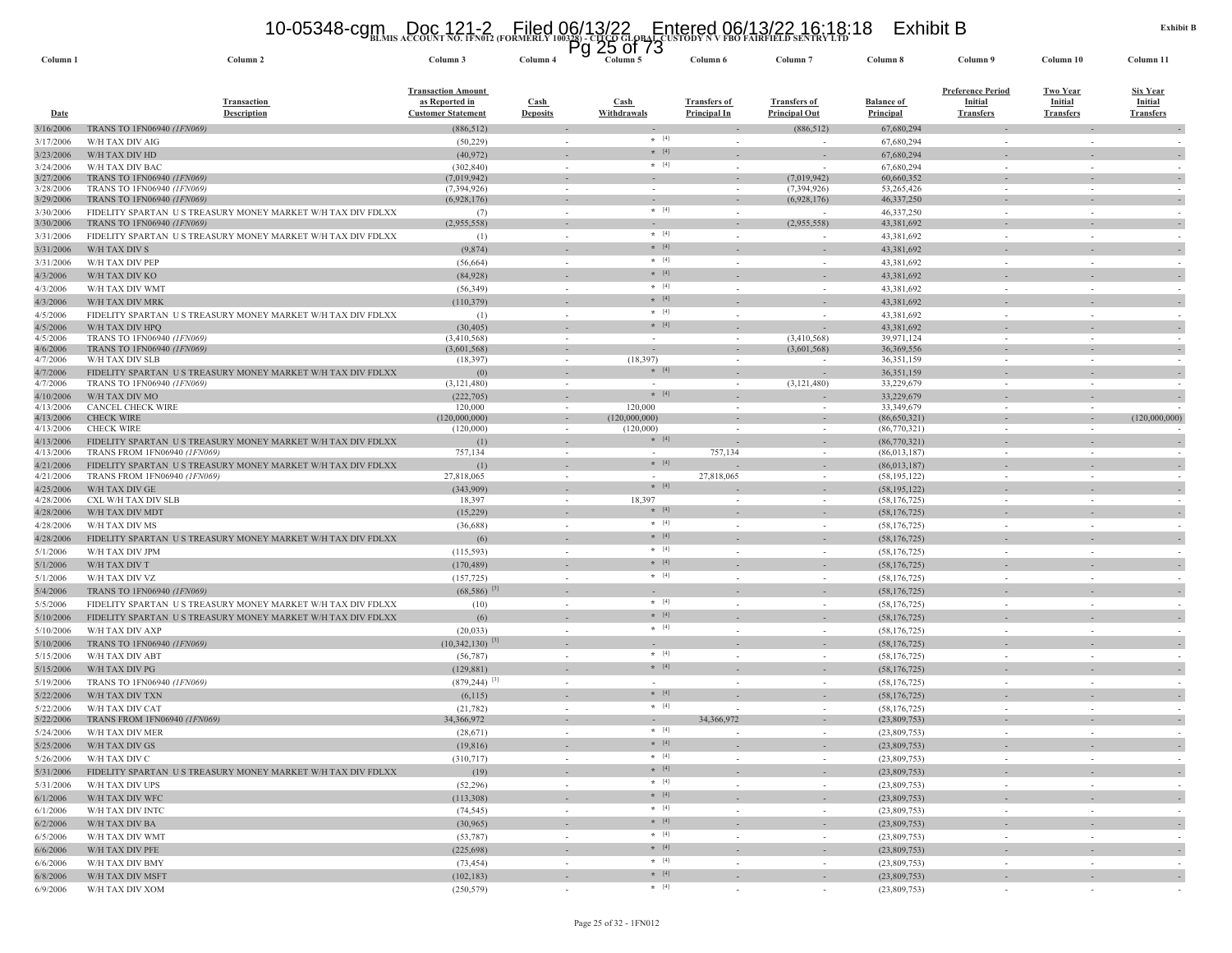# **BLMIS ACCOUNT NO. 1FN012 (FORMERLY 100328) - CITCO GLOBAL CUSTODY N V FBO FAIRFIELD SENTRY LTD** 10-05348-cgm Doc 121-2 Filed 06/13/22 Entered 06/13/22 16:18:18 Exhibit B Pg 26 of 73

| Column 1               | Column 2                                                     | Column 3                                                                 | Column 4                                 | 20 UI 73<br>гy<br>Column 5         | Column 6                                   | Column <sub>7</sub>                         | Column 8                              | Column 9                                                       | Column 10                                             | Column 11                                             |
|------------------------|--------------------------------------------------------------|--------------------------------------------------------------------------|------------------------------------------|------------------------------------|--------------------------------------------|---------------------------------------------|---------------------------------------|----------------------------------------------------------------|-------------------------------------------------------|-------------------------------------------------------|
| Date                   | <b>Transaction</b><br><b>Description</b>                     | <b>Transaction Amount</b><br>as Reported in<br><b>Customer Statement</b> | $\operatorname{Cash}$<br><b>Deposits</b> | <b>Cash</b><br>Withdrawals         | <b>Transfers of</b><br><b>Principal In</b> | <b>Transfers of</b><br><b>Principal Out</b> | <b>Balance of</b><br><b>Principal</b> | <b>Preference Period</b><br><b>Initial</b><br><b>Transfers</b> | <b>Two Year</b><br><b>Initial</b><br><b>Transfers</b> | <b>Six Year</b><br><b>Initial</b><br><b>Transfers</b> |
| 6/12/2006              | W/H TAX DIV MMM                                              | (42, 204)                                                                |                                          | $*$ [4]                            |                                            |                                             | (23,809,753)                          |                                                                |                                                       |                                                       |
| 6/12/2006              | W/H TAX DIV UTX                                              | (16,715)                                                                 | $\sim$                                   | $*$ [4]                            |                                            | $\sim$                                      | (23,809,753)                          | $\sim$                                                         | $\sim$                                                |                                                       |
| 6/12/2006              | W/H TAX DIV IBM                                              | (59, 929)                                                                |                                          | $*$ [4]                            |                                            |                                             | (23,809,753)                          |                                                                |                                                       |                                                       |
| 6/13/2006              | W/H TAX DIV JNJ                                              | (141, 921)                                                               | $\sim$                                   | $* [4]$                            |                                            | $\sim$                                      | (23,809,753)                          |                                                                | $\sim$                                                |                                                       |
| 6/15/2006              | W/H TAX DIV TWX                                              | (28, 678)                                                                |                                          | $*$ [4]                            |                                            |                                             | (23,809,753)                          |                                                                |                                                       |                                                       |
| 6/15/2006              | FIDELITY SPARTAN US TREASURY MONEY MARKET W/H TAX DIV FDLXX  | (11)                                                                     | $\sim$                                   | $*$ [4]                            |                                            | $\sim$                                      | (23,809,753)                          |                                                                | $\sim$                                                |                                                       |
| 6/15/2006<br>6/16/2006 | TRANS FROM 1FN06940 (1FN069)<br>TRANS FROM 1FN06940 (1FN069) | 22,017,300<br>33,017,592                                                 | $\sim$<br>$\sim$                         | $\sim$<br>$\overline{\phantom{a}}$ | 22,017,300<br>33,017,592                   | $\sim$<br>$\overline{\phantom{a}}$          | (1,792,453)<br>31,225,139             |                                                                | $\sim$<br>$\overline{\phantom{a}}$                    |                                                       |
| 6/19/2006              | TRANS FROM 1FN06940 (1FN069)                                 | 33,404,902                                                               | $\sim$                                   | $\overline{\phantom{a}}$           | 33,404,902                                 | $\overline{\phantom{a}}$                    | 64,630,041                            |                                                                | $\overline{\phantom{a}}$                              | $\overline{\phantom{a}}$                              |
| 6/22/2006              | W/H TAX DIV HD                                               | (41, 286)                                                                | $\sim$                                   | $*$ [4]                            |                                            | $\sim$                                      | 64,630,041                            |                                                                | $\sim$                                                |                                                       |
| 6/23/2006              | W/H TAX DIV BAC                                              | (298, 178)                                                               |                                          | $* [4]$                            |                                            |                                             | 64,630,041                            |                                                                |                                                       |                                                       |
| 6/30/2006              | FIDELITY SPARTAN US TREASURY MONEY MARKET W/H TAX DIV FDLXX  | (98)                                                                     | $\sim$                                   | $*$ [4]                            |                                            | $\sim$                                      | 64,630,041                            | $\sim$                                                         | $\sim$                                                |                                                       |
| 6/30/2006              | W/H TAX DIV S                                                | (9,461)                                                                  | $\overline{\phantom{a}}$                 | $* [4]$                            |                                            |                                             | 64,630,041                            |                                                                |                                                       |                                                       |
| 6/30/2006              | W/H TAX DIV PEP                                              | (61, 973)                                                                | $\sim$                                   | $*$ [4]                            |                                            | $\sim$                                      | 64,630,041                            | $\sim$                                                         | $\sim$                                                |                                                       |
| 7/3/2006               | W/H TAX DIV KO                                               | (56, 421)                                                                | $\overline{\phantom{m}}$                 | $* [4]$                            |                                            |                                             | 64,630,041                            |                                                                |                                                       |                                                       |
| 7/3/2006               | W/H TAX DIV MRK                                              | (104, 592)                                                               | $\sim$                                   | $*$ [4]                            |                                            | $\sim$                                      | 64,630,041                            | $\sim$                                                         | $\sim$                                                |                                                       |
| 7/3/2006               | W/H TAX DIV AIG                                              | (49,888)                                                                 | $\sim$                                   | $* [4]$                            |                                            |                                             | 64,630,041                            |                                                                |                                                       | $\overline{\phantom{a}}$                              |
| 7/3/2006               | W/H TAX DIV CVX                                              | (149,089)                                                                | $\sim$                                   | $* [4]$<br>$* [4]$                 |                                            | $\sim$                                      | 64,630,041                            |                                                                | $\sim$                                                |                                                       |
| 7/5/2006<br>7/7/2006   | W/H TAX DIV HPQ<br>W/H TAX DIV SLB                           | (29, 103)<br>(20, 052)                                                   | $\sim$                                   | (20,052)                           |                                            |                                             | 64,630,041<br>64,609,989              |                                                                |                                                       | $\overline{\phantom{a}}$                              |
| 7/10/2006              | W/H TAX DIV MO                                               | (145, 603)                                                               | $\overline{\phantom{a}}$                 | $*$ [4]                            |                                            | $\sim$<br>$\overline{\phantom{a}}$          | 64,609,989                            |                                                                | $\overline{\phantom{a}}$                              |                                                       |
| 7/14/2006              | FIDELITY SPARTAN US TREASURY MONEY MARKET W/H TAX DIV FDLXX  | (29)                                                                     | $\sim$                                   | $\star$ [4]                        |                                            | $\sim$                                      | 64,609,989                            |                                                                | $\sim$                                                |                                                       |
| 7/14/2006              | TRANS TO 1FN06940 (1FN069)                                   | (2,734,112)                                                              | $\sim$                                   | $\overline{\phantom{a}}$           |                                            | (2,734,112)                                 | 61,875,877                            |                                                                | $\overline{\phantom{a}}$                              |                                                       |
| 7/21/2006              | FIDELITY SPARTAN US TREASURY MONEY MARKET W/H TAX DIV FDLXX  | (2)                                                                      | $\sim$                                   | $*$ [4]                            |                                            | $\sim$                                      | 61,875,877                            |                                                                | $\sim$                                                |                                                       |
| 7/21/2006              | TRANS FROM 1FN06940 <i>(1FN069)</i>                          | 19,839,884                                                               | $\overline{\phantom{a}}$                 | $\overline{\phantom{a}}$           | 19,839,884                                 | $\overline{\phantom{a}}$                    | 81,715,761                            |                                                                |                                                       |                                                       |
| 7/31/2006              | W/H TAX DIV MS                                               | (15, 451)                                                                | $\sim$                                   | $*$ [4]                            |                                            | $\sim$                                      | 81,715,761                            | $\sim$                                                         | $\sim$                                                |                                                       |
| 7/31/2006              | FIDELITY SPARTAN US TREASURY MONEY MARKET W/H TAX DIV FDLXX  | (11)                                                                     |                                          | $*$ [4]                            |                                            |                                             | 81,715,761                            |                                                                |                                                       |                                                       |
| 8/4/2006<br>8/7/2006   | <b>CHECK WIRE</b><br>CXL W/H TAX DIV SLB                     | 160,000,000<br>20,052                                                    | 160,000,000                              | $\sim$<br>20,052                   | $\sim$<br>٠                                | $\sim$<br>$\sim$                            | 241,715,761<br>241,735,813            | $\sim$                                                         | $\sim$                                                | $\sim$                                                |
| 8/15/2006              | W/H TAX DIV PG                                               | (96, 795)                                                                | $\sim$                                   | $* [4]$                            |                                            | $\sim$                                      | 241,735,813                           |                                                                | $\sim$                                                |                                                       |
| 8/15/2006              | W/H TAX DIV ABT                                              | (23,916)                                                                 | $\overline{\phantom{a}}$                 | $\star$ [4]                        |                                            | $\sim$                                      | 241,735,813                           |                                                                | ٠                                                     |                                                       |
| 8/17/2006              | FIDELITY SPARTAN US TREASURY MONEY MARKET W/H TAX DIV FDLXX  | (18)                                                                     | $\sim$                                   | $*$ [4]                            |                                            |                                             | 241,735,813                           |                                                                | $\sim$                                                |                                                       |
| 8/17/2006              | TRANS TO 1FN06940 (1FN069)                                   | (38, 509, 970)                                                           | $\overline{\phantom{a}}$                 |                                    |                                            | (38,509,970)                                | 203, 225, 843                         |                                                                | $\overline{\phantom{a}}$                              | $\overline{\phantom{a}}$                              |
| 8/21/2006              | W/H TAX DIV TXN                                              | (4, 414)                                                                 | $\sim$                                   | $\star$ [4]                        |                                            | $\sim$                                      | 203,225,843                           | $\sim$                                                         | $\sim$                                                |                                                       |
| 8/21/2006              | W/H TAX DIV CAT                                              | (10,014)                                                                 |                                          | $\star$ [4]                        |                                            |                                             | 203, 225, 843                         |                                                                |                                                       |                                                       |
| 8/23/2006              | W/H TAX DIV MER                                              | (21,098)                                                                 | $\sim$                                   | $*$ [4]                            |                                            | $\sim$                                      | 203,225,843                           | $\sim$                                                         | $\sim$                                                |                                                       |
| 8/24/2006              | W/H TAX DIV GS                                               | (14, 768)                                                                | $\sim$                                   | $*$ [4]                            |                                            | $\sim$                                      | 203,225,843                           |                                                                |                                                       | $\overline{\phantom{a}}$                              |
| 8/25/2006              | W/H TAX DIV C                                                | (229, 768)                                                               | $\sim$                                   | $*$ [4]<br>$*$ [4]                 | $\sim$                                     | $\sim$                                      | 203,225,843                           | $\sim$                                                         | $\sim$                                                |                                                       |
| 9/1/2006               | W/H TAX DIV INTC                                             | (55, 221)                                                                | $\sim$                                   | $*$ [4]                            |                                            |                                             | 203, 225, 843                         |                                                                |                                                       |                                                       |
| 9/1/2006               | FIDELITY SPARTAN US TREASURY MONEY MARKET W/H TAX DIV FDLXX  | (6)                                                                      | $\overline{\phantom{a}}$                 | $* [4]$                            |                                            | $\sim$<br>$\sim$                            | 203, 225, 843                         |                                                                | $\sim$                                                |                                                       |
| 9/1/2006<br>9/1/2006   | W/H TAX DIV BA<br>W/H TAX DIV WFC                            | (22, 785)<br>(89,791)                                                    | $\sim$<br>÷,                             | $\star$ [4]                        |                                            |                                             | 203, 225, 843<br>203,225,843          |                                                                | ٠                                                     | $\sim$                                                |
| 9/5/2006               | W/H TAX DIV WMT                                              | (39, 579)                                                                | $\overline{\phantom{a}}$                 | $*$ [4]                            |                                            | $\overline{\phantom{a}}$                    | 203, 225, 843                         |                                                                | $\overline{\phantom{a}}$                              | $\overline{\phantom{a}}$                              |
| 9/5/2006               | W/H TAX DIV PFE                                              | (166, 343)                                                               | $\sim$                                   | $\star$ [4]                        |                                            | $\sim$                                      | 203,225,843                           |                                                                | $\sim$                                                |                                                       |
| 9/6/2006               | W/H TAX DIV UPS                                              | (38, 482)                                                                |                                          | $*$ [4]                            |                                            |                                             | 203, 225, 843                         |                                                                |                                                       |                                                       |
| 9/11/2006              | W/H TAX DIV CVX                                              | (109, 707)                                                               | $\sim$                                   | $*$ [4]                            |                                            | $\sim$                                      | 203,225,843                           | $\sim$                                                         | $\sim$                                                |                                                       |
| 9/11/2006              | W/H TAX DIV XOM                                              | (182, 107)                                                               | $\overline{\phantom{m}}$                 | $*$ [4]                            |                                            | $\sim$                                      | 203,225,843                           |                                                                |                                                       |                                                       |
| 9/11/2006              | W/H TAX DIV IBM                                              | (43,039)                                                                 | $\sim$                                   | $*$ [4]                            | $\sim$                                     | $\sim$                                      | 203,225,843                           | $\sim$                                                         | $\sim$                                                |                                                       |
| 9/11/2006              | W/H TAX DIV UTX                                              | (24,600)                                                                 |                                          | $\star$ [4]                        |                                            |                                             | 203, 225, 843                         |                                                                |                                                       |                                                       |
| 9/12/2006              | W/H TAX DIV MMM                                              | (31,056)                                                                 | $\overline{\phantom{a}}$                 | $*$ [4]                            |                                            | $\overline{\phantom{a}}$                    | 203, 225, 843                         |                                                                | $\overline{\phantom{a}}$                              |                                                       |
| 9/12/2006              | W/H TAX DIV JNJ                                              | (104, 433)                                                               | $\sim$                                   | $*$ [4]                            |                                            | $\sim$                                      | 203, 225, 843                         |                                                                |                                                       | $\overline{\phantom{a}}$                              |
| 9/14/2006              | W/H TAX DIV MSFT                                             | (74, 861)                                                                |                                          | $\star$ [4]                        |                                            | $\sim$                                      | 203,225,843                           |                                                                |                                                       |                                                       |
| 9/15/2006              | FIDELITY SPARTAN US TREASURY MONEY MARKET W/H TAX DIV FDLXX  | (1)                                                                      | $\overline{\phantom{a}}$                 | $\star$ [4]                        |                                            | $\overline{\phantom{a}}$                    | 203, 225, 843                         |                                                                | $\overline{\phantom{a}}$                              | $\overline{\phantom{a}}$                              |
| 9/15/2006              | W/H TAX DIV TWX                                              | (22, 541)                                                                | $\sim$                                   | $*$ [4]                            | $\sim$                                     | $\sim$                                      | 203,225,843                           | $\sim$                                                         | $\sim$                                                | $\sim$                                                |
| 9/15/2006              | W/H TAX DIV AIG                                              | (40, 381)                                                                |                                          | $\star$ [4]                        |                                            | $\sim$                                      | 203,225,843                           |                                                                |                                                       | $\overline{\phantom{a}}$                              |
| 9/15/2006              | TRANS TO 1FN06940 (1FN069)                                   | (24, 585, 620)                                                           | $\sim$                                   | $\sim$<br>$*$ [4]                  | $\sim$                                     | (24, 585, 620)                              | 178,640,223                           | $\sim$                                                         | $\sim$                                                | $\sim$                                                |
| 9/21/2006              | W/H TAX DIV HD                                               | (29, 115)                                                                | $\sim$                                   | $*$ [4]                            | $\sim$                                     | $\sim$                                      | 178,640,223                           | $\sim$                                                         | ٠                                                     | $\sim$                                                |
| 9/22/2006<br>9/26/2006 | W/H TAX DIV BAC<br>TRANS TO 1FN06940 (1FN069)                | (241, 018)<br>(9, 592, 330)                                              | $\sim$                                   |                                    | $\overline{\phantom{a}}$                   | (9, 592, 330)                               | 178,640,223<br>169,047,893            |                                                                | $\sim$<br>$\overline{\phantom{a}}$                    | $\overline{\phantom{a}}$                              |
| 9/27/2006              | FIDELITY SPARTAN US TREASURY MONEY MARKET W/H TAX DIV FDLXX  | (13)                                                                     | $\sim$                                   | $*$ [4]                            | $\sim$                                     |                                             | 169,047,893                           | $\sim$                                                         | $\sim$                                                |                                                       |
| 9/27/2006              | TRANS TO 1FN06940 (1FN069)                                   | (4,950,880)                                                              | $\sim$                                   | $\sim$                             | $\sim$                                     | (4,950,880)                                 | 164,097,013                           |                                                                | $\sim$                                                | $\overline{\phantom{a}}$                              |
| 9/29/2006              | W/H TAX DIV PEP                                              | (46,672)                                                                 | $\sim$                                   | $*$ [4]                            | $\sim$                                     | $\sim$                                      | 164,097,013                           |                                                                | $\overline{\phantom{a}}$                              |                                                       |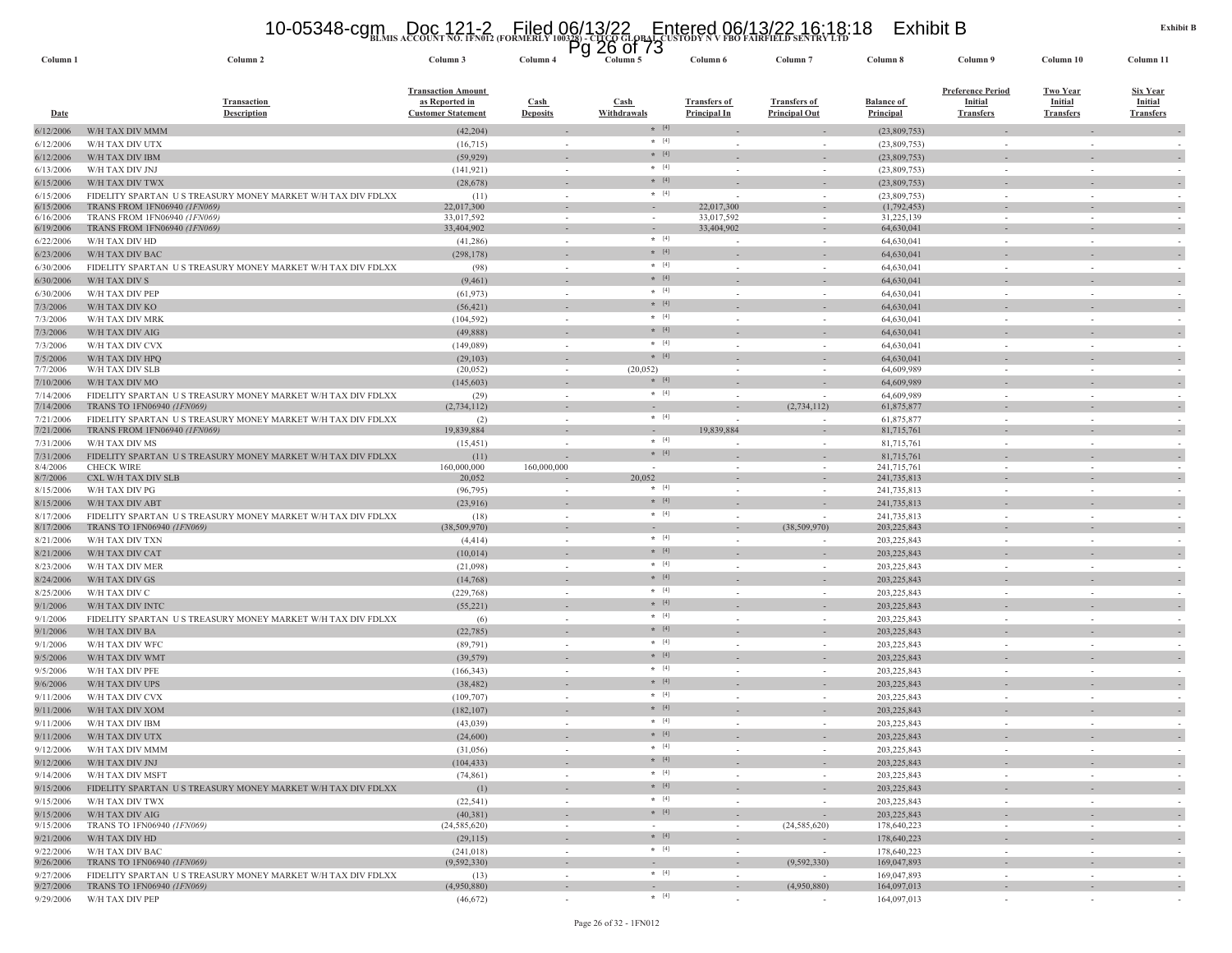# **BLMIS ACCOUNT NO. 1FN012 (FORMERLY 100328) - CITCO GLOBAL CUSTODY N V FBO FAIRFIELD SENTRY LTD** 10-05348-cgm Doc 121-2 Filed 06/13/22 Entered 06/13/22 16:18:18 Exhibit B Pg 27 of 73

| Column <sub>1</sub>      | Column 2                                                                                           | Column 3                                                                 | ٣y<br>Column 4           | <b>UI</b> 13<br>$\angle$<br>Column 5 | Column 6                                   | Column <sub>7</sub>                         | Column 8                              | Column 9                                                       | Column 10                                             | Column 11                                             |
|--------------------------|----------------------------------------------------------------------------------------------------|--------------------------------------------------------------------------|--------------------------|--------------------------------------|--------------------------------------------|---------------------------------------------|---------------------------------------|----------------------------------------------------------------|-------------------------------------------------------|-------------------------------------------------------|
| <u>Date</u>              | <b>Transaction</b><br><b>Description</b>                                                           | <b>Transaction Amount</b><br>as Reported in<br><b>Customer Statement</b> | Cash<br><b>Deposits</b>  | <b>Cash</b><br>Withdrawals           | <b>Transfers of</b><br><b>Principal In</b> | <b>Transfers of</b><br><b>Principal Out</b> | <b>Balance of</b><br><b>Principal</b> | <b>Preference Period</b><br><b>Initial</b><br><b>Transfers</b> | <b>Two Year</b><br><b>Initial</b><br><b>Transfers</b> | <b>Six Year</b><br><b>Initial</b><br><b>Transfers</b> |
| 9/29/2006                | W/H TAX DIV S                                                                                      | (7,081)                                                                  |                          | $*$ [4]                              |                                            |                                             | 164,097,013                           |                                                                |                                                       |                                                       |
| 10/2/2006                | W/H TAX DIV KO                                                                                     | (60, 170)                                                                | $\sim$                   | $*$ [4]                              | $\overline{\phantom{a}}$                   |                                             | 164,097,013                           | $\sim$                                                         |                                                       |                                                       |
| 10/2/2006                | W/H TAX DIV MRK                                                                                    | (76, 964)                                                                |                          | $* [4]$                              |                                            |                                             | 164,097,013                           |                                                                |                                                       |                                                       |
| 10/4/2006                | W/H TAX DIV HPQ<br><b>CHECK WIRE</b>                                                               | (20, 929)<br>100,000,000                                                 | $\sim$<br>100,000,000    | $* [4]$                              | $\sim$                                     |                                             | 164,097,013                           | $\sim$                                                         |                                                       |                                                       |
| 10/5/2006<br>10/10/2006  | W/H TAX DIV MO                                                                                     | (170,080)                                                                |                          | $*$ [4]                              | $\sim$                                     |                                             | 264,097,013<br>264,097,013            | $\sim$                                                         |                                                       |                                                       |
| 10/17/2006               | FIDELITY SPARTAN US TREASURY MONEY MARKET W/H TAX DIV FDLXX                                        | (19)                                                                     |                          | $* [4]$                              |                                            |                                             | 264,097,013                           |                                                                |                                                       |                                                       |
| 10/25/2006               | W/H TAX DIV GE                                                                                     | (245, 923)                                                               | $\sim$                   | $*$ [4]                              | $\sim$                                     |                                             | 264,097,013                           | $\sim$                                                         |                                                       | $\sim$                                                |
| 10/26/2006               | FIDELITY SPARTAN US TREASURY MONEY MARKET W/H TAX DIV FDLXX                                        | (6)                                                                      |                          | $*$ [4]                              |                                            |                                             | 264,097,013                           |                                                                |                                                       |                                                       |
| 10/26/2006               | TRANS TO 1FN06940 (1FN069)                                                                         | (3,616,086)                                                              | $\sim$                   | $\sim$                               | $\overline{\phantom{a}}$                   | (3,616,086)                                 | 260,480,927                           |                                                                |                                                       |                                                       |
| 10/27/2006               | FIDELITY SPARTAN US TREASURY MONEY MARKET W/H TAX DIV FDLXX                                        | (1)                                                                      |                          | $*$ [4]                              |                                            |                                             | 260,480,927                           |                                                                |                                                       |                                                       |
| 10/27/2006               | TRANS TO 1FN06940 (1FN069)                                                                         | (778, 700)                                                               | $\sim$                   | $\sim$<br>$* [4]$                    | $\overline{\phantom{a}}$                   | (778, 700)                                  | 259,702,227                           |                                                                |                                                       |                                                       |
| 10/30/2006<br>10/30/2006 | FIDELITY SPARTAN US TREASURY MONEY MARKET W/H TAX DIV FDLXX<br><b>TRANS FROM 1FN06940 (1FN069)</b> | (1)<br>933,300                                                           |                          | $\sim$                               | 933,300                                    |                                             | 259,702,227<br>260, 635, 527          |                                                                |                                                       |                                                       |
| 10/31/2006               | FIDELITY SPARTAN US TREASURY MONEY MARKET W/H TAX DIV FDLXX                                        | (0)                                                                      |                          | $*$ [4]                              |                                            |                                             | 260,635,527                           |                                                                |                                                       | $\sim$                                                |
| 11/20/2006               | FIDELITY SPARTAN US TREASURY MONEY MARKET W/H TAX DIV FDLXX                                        | (8)                                                                      | $\sim$                   | $*$ [4]                              | $\overline{\phantom{a}}$                   |                                             | 260,635,527                           | $\sim$                                                         |                                                       |                                                       |
| 11/20/2006               | W/H TAX DIV TXN                                                                                    | (8, 471)                                                                 |                          | $*$ [4]                              |                                            |                                             | 260,635,527                           |                                                                |                                                       |                                                       |
| 11/20/2006               | TRANS TO 1FN06940 (1FN069)                                                                         | (15,321,987)                                                             | $\sim$                   | $\sim$                               | $\overline{\phantom{a}}$                   | (15,321,987)                                | 245, 313, 540                         | $\overline{\phantom{a}}$                                       |                                                       |                                                       |
| 11/22/2006               | W/H TAX DIV C                                                                                      | (323, 506)                                                               | $\sim$                   | $*$ [4]                              |                                            |                                             | 245, 313, 540                         | $\overline{\phantom{a}}$                                       |                                                       | $\sim$                                                |
| 11/22/2006               | W/H TAX DIV MER                                                                                    | (31, 142)                                                                | $\sim$                   | $*$ [4]                              |                                            |                                             | 245,313,540                           | $\sim$                                                         |                                                       |                                                       |
| 11/27/2006               | FIDELITY SPARTAN US TREASURY MONEY MARKET W/H TAX DIV FDLXX                                        | (3)                                                                      |                          | $* [4]$                              |                                            |                                             | 245,313,540                           |                                                                |                                                       |                                                       |
| 11/30/2006               | FIDELITY SPARTAN US TREASURY MONEY MARKET W/H TAX DIV FDLXX                                        | (2)                                                                      | $\sim$                   | $\star$ [4]                          | $\sim$                                     |                                             | 245,313,540                           | $\sim$                                                         |                                                       |                                                       |
| 11/30/2006               | TRANS FROM 1FN06940 (1FN069                                                                        | 4,080                                                                    |                          |                                      | 4,080                                      |                                             | 245,317,620                           |                                                                |                                                       |                                                       |
| 12/26/2006<br>12/27/2006 | TRANS TO 1FN06940 (1FN069)<br>TRANS TO 1FN06940 (1FN069)                                           | (17, 335, 418)<br>(8,941,332)                                            | $\sim$                   | $\sim$<br>$\sim$                     | $\overline{\phantom{a}}$                   | (17, 335, 418)<br>(8,941,332)               | 227,982,202<br>219,040,870            | $\sim$                                                         |                                                       |                                                       |
| 12/28/2006               | TRANS TO 1FN06940 (1FN069)                                                                         | (4,950,288)                                                              | $\sim$                   |                                      |                                            | (4,950,288)                                 | 214,090,582                           |                                                                |                                                       |                                                       |
| 1/2/2007                 | W/H TAX DIV MRK                                                                                    | (111,672)                                                                |                          | $*$ [4]                              |                                            |                                             | 214,090,582                           |                                                                |                                                       | $\sim$                                                |
| 1/2/2007                 | W/H TAX DIV PEP                                                                                    | (68,093)                                                                 | $\sim$                   | $\star$ [4]                          |                                            | $\sim$                                      | 214,090,582                           | $\sim$                                                         |                                                       |                                                       |
| 1/2/2007                 | W/H TAX DIV WMT                                                                                    | (56, 276)                                                                |                          | $*$ [4]                              |                                            |                                             | 214,090,582                           |                                                                |                                                       |                                                       |
| 1/3/2007                 | W/H TAX DIV BA                                                                                     | (33, 634)                                                                | $\sim$                   | $* [4]$                              |                                            |                                             | 214,090,582                           | $\sim$                                                         |                                                       |                                                       |
| 1/3/2007                 | W/H TAX DIV UTX                                                                                    | (36,312)                                                                 |                          | $*$ [4]                              |                                            |                                             | 214,090,582                           |                                                                |                                                       |                                                       |
| 1/3/2007                 | W/H TAX DIV MCD                                                                                    | (161, 940)                                                               |                          | $*$ [4]                              |                                            |                                             | 214,090,582                           |                                                                |                                                       |                                                       |
| 1/3/2007                 | W/H TAX DIV TGT                                                                                    | (13, 453)                                                                |                          | $*$ [4]                              |                                            |                                             | 214,090,582                           |                                                                |                                                       |                                                       |
| 1/3/2007                 | W/H TAX DIV IBM                                                                                    | (60, 947)                                                                | $\sim$                   | $\star$ [4]                          |                                            |                                             | 214,090,582                           | $\overline{\phantom{a}}$                                       |                                                       |                                                       |
| 1/3/2007                 | W/H TAX DIV XOM                                                                                    | (256, 348)                                                               |                          | $* [4]$<br>$*$ [4]                   |                                            |                                             | 214,090,582                           |                                                                |                                                       |                                                       |
| 1/3/2007                 | W/H TAX DIV INTC                                                                                   | (77, 617)                                                                | $\sim$                   | $*$ [4]                              | $\sim$                                     | $\sim$                                      | 214,090,582                           | $\sim$                                                         | $\sim$                                                | $\sim$                                                |
| 1/3/2007                 | W/H TAX DIV EXC                                                                                    | (34, 879)                                                                | $\overline{\phantom{a}}$ | $\star$ [4]                          |                                            |                                             | 214,090,582                           |                                                                |                                                       | $\sim$                                                |
| 1/3/2007                 | W/H TAX DIV MMM                                                                                    | (45, 841)                                                                | $\sim$                   | $*$ [4]                              | $\sim$                                     | $\sim$                                      | 214,090,582                           | $\sim$                                                         |                                                       | $\sim$                                                |
| 1/3/2007                 | W/H TAX DIV MSFT                                                                                   | (116, 234)                                                               | $\sim$                   | $* [4]$                              |                                            |                                             | 214,090,582                           | $\sim$                                                         |                                                       | $\sim$                                                |
| 1/3/2007<br>1/3/2007     | W/H TAX DIV PFE<br>W/H TAX DIV KO                                                                  | (237, 261)<br>(86,000)                                                   |                          | $* [4]$                              |                                            |                                             | 214,090,582<br>214,090,582            |                                                                |                                                       |                                                       |
| 1/3/2007                 | FIDELITY SPARTAN US TREASURY MONEY MARKET W/H TAX DIV FDLXX                                        | (2)                                                                      |                          | $*$ [4]                              |                                            |                                             | 214,090,582                           |                                                                |                                                       |                                                       |
| 1/3/2007                 | W/H TAX DIV TWX                                                                                    | (30,516)                                                                 |                          | $*$ [4]                              |                                            |                                             | 214,090,582                           |                                                                |                                                       |                                                       |
| 1/3/2007                 | W/H TAX DIV BAC                                                                                    | (345,930)                                                                | $\sim$                   | $\star$ [4]                          |                                            |                                             | 214,090,582                           | $\sim$                                                         |                                                       |                                                       |
| 1/3/2007                 | FIDELITY SPARTAN US TREASURY MONEY MARKET W/H TAX DIV FDLXX                                        | (5)                                                                      |                          | $*$ [4]                              |                                            |                                             | 214,090,582                           |                                                                |                                                       |                                                       |
| 1/3/2007                 | W/H TAX DIV S                                                                                      | (10,088)                                                                 | $\sim$                   | $*$ [4]                              | $\sim$                                     | $\sim$                                      | 214,090,582                           | $\sim$                                                         |                                                       |                                                       |
| 1/3/2007                 | W/H TAX DIV WB                                                                                     | (148, 207)                                                               |                          | $*$ [4]                              |                                            |                                             | 214,090,582                           |                                                                |                                                       |                                                       |
| 1/3/2007                 | W/H TAX DIV HPQ                                                                                    | (29, 922)                                                                | $\sim$                   | $*$ [4]                              | $\sim$                                     | $\sim$                                      | 214,090,582                           | $\sim$                                                         |                                                       | $\sim$                                                |
| 1/3/2007                 | W/H TAX DIV JNJ                                                                                    | (149, 483)                                                               |                          | $*$ [4]                              |                                            |                                             | 214,090,582                           |                                                                |                                                       |                                                       |
| 1/3/2007                 | W/H TAX DIV AIG                                                                                    | (58, 258)                                                                |                          | $*$ [4]                              |                                            |                                             | 214,090,582                           | $\overline{\phantom{a}}$                                       |                                                       |                                                       |
| 1/3/2007                 | W/H TAX DIV CVX                                                                                    | (155, 462)                                                               | $\sim$                   | $*$ [4]                              |                                            | $\sim$                                      | 214,090,582                           |                                                                |                                                       | $\sim$                                                |
| 1/3/2007                 | W/H TAX DIV WFC                                                                                    | (126, 643)                                                               | $\sim$                   | $*$ [4]                              | $\sim$                                     |                                             | 214,090,582                           | $\sim$                                                         |                                                       |                                                       |
| 1/3/2007                 | W/H TAX DIV HD                                                                                     | (62, 419)                                                                | $\overline{\phantom{a}}$ | $*$ [4]                              |                                            | $\overline{\phantom{a}}$                    | 214,090,582                           | $\overline{\phantom{a}}$                                       |                                                       | $\overline{\phantom{a}}$                              |
| 1/4/2007                 | W/H TAX DIV UPS                                                                                    | (56, 803)                                                                | $\sim$                   | $*$ [4]                              | $\sim$                                     | $\sim$                                      | 214,090,582                           | $\sim$                                                         | $\sim$                                                | $\sim$                                                |
| 1/10/2007                | W/H TAX DIV MO                                                                                     | (67, 055)                                                                |                          | $*$ [4]                              |                                            |                                             | 214,090,582                           |                                                                |                                                       | $\overline{\phantom{a}}$                              |
| 1/12/2007                | W/H TAX DIV DIS                                                                                    | (88, 585)                                                                | $\sim$                   | $\star$ [4]                          | $\sim$                                     | $\sim$                                      | 214,090,582                           | $\sim$                                                         | $\sim$                                                | $\sim$                                                |
| 1/25/2007                | W/H TAX DIV GE                                                                                     | (227, 936)                                                               | $\sim$                   | $*$ [4]                              |                                            | $\overline{\phantom{a}}$                    | 214,090,582                           | $\sim$                                                         |                                                       | $\sim$                                                |
| 1/29/2007                | FIDELITY SPARTAN US TREASURY MONEY MARKET W/H TAX DIV FDLXX                                        | (38)                                                                     | $\sim$                   | $*$ [4]<br>$*$ [4]                   | $\sim$                                     | $\sim$                                      | 214,090,582                           | $\sim$                                                         | $\sim$                                                | $\sim$                                                |
| 1/31/2007                | FIDELITY SPARTAN US TREASURY MONEY MARKET W/H TAX DIV FDLXX                                        | (1)                                                                      |                          | $* [4]$                              | $\overline{\phantom{a}}$                   | $\overline{\phantom{a}}$                    | 214,090,582                           | $\sim$                                                         |                                                       | $\sim$                                                |
| 2/6/2007                 | FIDELITY SPARTAN US TREASURY MONEY MARKET W/H TAX DIV FDLXX<br>2/12/2007 CHECK WIRE                | (4)<br>175,000,000                                                       | 175,000,000              | $\sim$                               | $\sim$<br>$\sim$                           | $\sim$                                      | 214,090,582<br>389,090,582            | $\overline{\phantom{a}}$<br>۰                                  | $\sim$                                                |                                                       |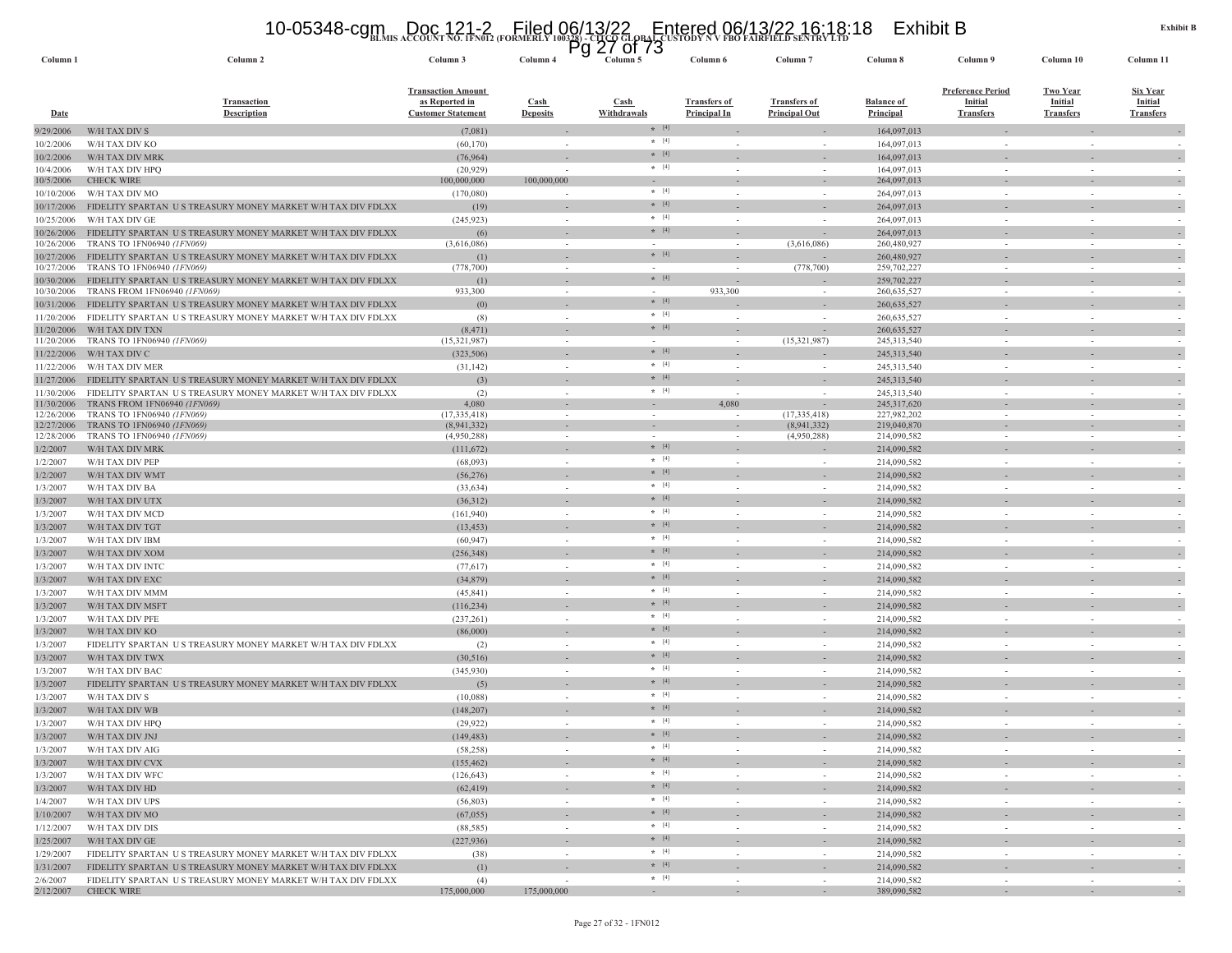# **BLMIS ACCOUNT NO. 1FN012 (FORMERLY 100328) - CITCO GLOBAL CUSTODY N V FBO FAIRFIELD SENTRY LTD** 10-05348-cgm Doc 121-2 Filed 06/13/22 Entered 06/13/22 16:18:18 Exhibit B Pg 28 of 73

| Column <sub>1</sub>    | Column <sub>2</sub>                                                                       | Column 3                                                                        | гy<br>Column <sub>4</sub> | 20 UI 13<br>Column 5 | Column 6                                   | Column <sub>7</sub>                         | Column 8                              | Column 9                                                       | Column 10                                             | Column 11                                             |
|------------------------|-------------------------------------------------------------------------------------------|---------------------------------------------------------------------------------|---------------------------|----------------------|--------------------------------------------|---------------------------------------------|---------------------------------------|----------------------------------------------------------------|-------------------------------------------------------|-------------------------------------------------------|
| <u>Date</u>            | <b>Transaction</b><br><b>Description</b>                                                  | <b>Transaction Amount</b><br><u>as Reported in</u><br><b>Customer Statement</b> | Cash<br><b>Deposits</b>   | Cash<br>Withdrawals  | <b>Transfers of</b><br><b>Principal In</b> | <b>Transfers of</b><br><b>Principal Out</b> | <b>Balance of</b><br><b>Principal</b> | <b>Preference Period</b><br><b>Initial</b><br><b>Transfers</b> | <b>Two Year</b><br><b>Initial</b><br><b>Transfers</b> | <b>Six Year</b><br><b>Initial</b><br><b>Transfers</b> |
| 2/13/2007              | FIDELITY SPARTAN US TREASURY MONEY MARKET W/H TAX DIV FDLXX                               | (2)                                                                             |                           | $*$ [4]              |                                            |                                             | 389,090,582                           |                                                                |                                                       |                                                       |
| 2/16/2007              | FIDELITY SPARTAN US TREASURY MONEY MARKET W/H TAX DIV FDLXX                               | (2)                                                                             |                           | $*$ [4]              |                                            |                                             | 389,090,582                           |                                                                |                                                       |                                                       |
| 2/16/2007              | TRANS TO 1FN06940 (1FN069)                                                                | (1,917,300)                                                                     |                           | $\star$ [4]          |                                            | (1,917,300)                                 | 387, 173, 282                         |                                                                |                                                       |                                                       |
| 2/20/2007<br>2/20/2007 | FIDELITY SPARTAN US TREASURY MONEY MARKET W/H TAX DIV FDLXX<br>TRANS TO 1FN06940 (1FN069) | (7)<br>(1,395,070)                                                              |                           |                      |                                            | (1,395,070)                                 | 387, 173, 282<br>385,778,212          |                                                                |                                                       |                                                       |
| 2/22/2007              | FIDELITY SPARTAN US TREASURY MONEY MARKET W/H TAX DIV FDLXX                               | (2)                                                                             |                           | $*$ [4]              |                                            |                                             | 385,778,212                           |                                                                |                                                       |                                                       |
| 2/22/2007              | TRANS TO 1FN06940 (1FN069)                                                                | (2, 281, 635)                                                                   | $\sim$                    |                      | $\sim$                                     | (2, 281, 635)                               | 383,496,577                           | $\sim$                                                         | $\sim$                                                |                                                       |
| 2/23/2007              | FIDELITY SPARTAN US TREASURY MONEY MARKET W/H TAX DIV FDLXX                               | (2)                                                                             |                           | $* [4]$              |                                            |                                             | 383,496,577                           |                                                                |                                                       |                                                       |
| 2/23/2007              | TRANS TO 1FN06940 (1FN069)                                                                | (1,008,928)                                                                     | $\sim$                    | $\sim$<br>$*$ [4]    | $\sim$                                     | (1,008,928)                                 | 382,487,649                           | $\sim$                                                         | $\sim$                                                |                                                       |
| 2/28/2007              | FIDELITY SPARTAN US TREASURY MONEY MARKET W/H TAX DIV FDLXX                               | (1)                                                                             |                           | $\star$ [4]          |                                            |                                             | 382, 487, 649                         |                                                                |                                                       |                                                       |
| 3/1/2007               | W/H TAX DIV COP                                                                           | (52, 547)                                                                       | $\sim$                    | $*$ [4]              | $\sim$                                     | $\sim$                                      | 382,487,649                           | $\sim$                                                         | $\sim$                                                |                                                       |
| 3/6/2007<br>3/9/2007   | W/H TAX DIV UPS<br>FIDELITY SPARTAN US TREASURY MONEY MARKET W/H TAX DIV FDLXX            | (34, 830)<br>(2)                                                                | $\sim$                    | $\star$ [4]          |                                            | $\sim$                                      | 382,487,649<br>382,487,649            | in 1919.                                                       | ÷                                                     |                                                       |
| 3/9/2007               | <b>TRANS FROM 1FN06940 (1FN069)</b>                                                       | 92,721,384                                                                      | $\sim$                    |                      | 92,721,384                                 | $\overline{\phantom{a}}$                    | 475,209,033                           |                                                                | $\sim$                                                |                                                       |
| 3/12/2007              | W/H TAX DIV TGT                                                                           | (8,142)                                                                         |                           | $*$ [4]              |                                            |                                             | 475,209,033                           |                                                                |                                                       |                                                       |
| 3/12/2007              | W/H TAX DIV UTX                                                                           | (11, 976)                                                                       |                           | $* [4]$              |                                            |                                             | 475,209,033                           |                                                                |                                                       |                                                       |
| 3/12/2007              | W/H TAX DIV MMM                                                                           | (43, 124)                                                                       |                           | $*$ [4]              |                                            |                                             | 475,209,033                           |                                                                |                                                       |                                                       |
| 3/12/2007              | W/H TAX DIV CVX                                                                           | (49, 138)                                                                       |                           | $*$ [4]              |                                            |                                             | 475,209,033                           |                                                                |                                                       |                                                       |
| 3/12/2007              | TRANS FROM 1FN06940 (1FN069)                                                              | 22,235,796                                                                      | $\sim$                    | $\sim$<br>$*$ [4]    | 22,235,796                                 | $\overline{\phantom{a}}$                    | 497,444,829                           | $\sim$                                                         | $\sim$                                                |                                                       |
| 3/13/2007              | W/H TAX DIV JNJ                                                                           | (130, 551)                                                                      |                           | $*$ [4]              |                                            |                                             | 497,444,829                           |                                                                |                                                       |                                                       |
| 3/15/2007              | W/H TAX DIV TWX                                                                           | (25, 942)                                                                       |                           | $*$ [4]              |                                            |                                             | 497,444,829<br>497,444,829            |                                                                |                                                       |                                                       |
| 3/15/2007              | W/H TAX DIV WB                                                                            | (125, 778)                                                                      | $\sim$                    | $*$ [4]              |                                            |                                             | 497,444,829                           |                                                                | $\sim$                                                |                                                       |
| 3/16/2007<br>3/19/2007 | W/H TAX DIV AIG<br>TRANS FROM 1FN06940 (1FN069)                                           | (50, 031)<br>17,581,608                                                         |                           | $\sim$               | 17,581,608                                 |                                             | 515,026,437                           |                                                                | ٠                                                     |                                                       |
| 3/20/2007              | FIDELITY SPARTAN US TREASURY MONEY MARKET W/H TAX DIV FDLXX                               | (29)                                                                            | $\sim$                    | $*$ [4]              |                                            |                                             | 515,026,437                           | $\sim$                                                         | $\sim$                                                |                                                       |
| 3/20/2007              | TRANS TO 1FN06940 (1FN069)                                                                | (12.165.052)                                                                    | $\sim$                    | $\sim$               |                                            | (12,165,052)                                | 502,861,385                           |                                                                | $\sim$                                                |                                                       |
| 3/22/2007              | W/H TAX DIV HD                                                                            | (55, 589)                                                                       |                           | $* [4]$              |                                            |                                             | 502,861,385                           |                                                                |                                                       |                                                       |
| 3/23/2007              | W/H TAX DIV BAC                                                                           | (295, 579)                                                                      |                           | $*$ [4]              |                                            |                                             | 502,861,385                           |                                                                |                                                       |                                                       |
| 3/26/2007<br>3/27/2007 | TRANS TO 1FN06940 (1FN069)<br>TRANS FROM 1FN06940 (1FN069)                                | (31, 851, 227)<br>3,716,001                                                     |                           |                      | 3,716,001                                  | (31,851,227)                                | 471,010,158<br>474,726,159            |                                                                |                                                       |                                                       |
| 3/28/2007              | FIDELITY SPARTAN US TREASURY MONEY MARKET W/H TAX DIV FDLXX                               | (11)                                                                            | $\sim$                    | $*$ [4]              |                                            | $\sim$                                      | 474,726,159                           | $\sim$                                                         | $\sim$                                                |                                                       |
| 3/28/2007              | TRANS FROM 1FN06940 (1FN069)                                                              | 3,516,480                                                                       |                           |                      | 3,516,480                                  |                                             | 478,242,639                           |                                                                |                                                       |                                                       |
| 3/30/2007              | W/H TAX DIV PEP                                                                           | (67, 929)                                                                       | $\sim$                    | $*$ [4]              |                                            | $\sim$                                      | 478,242,639                           | $\sim$                                                         | $\sim$                                                |                                                       |
| 3/30/2007              | FIDELITY SPARTAN US TREASURY MONEY MARKET W/H TAX DIV FDLXX                               | (7)                                                                             |                           | $*$ [4]              |                                            |                                             | 478,242,639                           |                                                                |                                                       |                                                       |
| 3/30/2007              | W/H TAX DIV S                                                                             | (9,950)                                                                         | $\sim$                    | $*$ [4]              |                                            | $\sim$                                      | 478,242,639                           | in 1919.                                                       | ÷                                                     |                                                       |
| 4/2/2007               | W/H TAX DIV MRK                                                                           | (116, 412)                                                                      |                           | $* [4]$              |                                            |                                             | 478,242,639                           |                                                                |                                                       |                                                       |
| 4/2/2007               | W/H TAX DIV KO                                                                            | (97, 522)                                                                       |                           | $*$ [4]<br>$*$ [4]   |                                            |                                             | 478,242,639                           |                                                                |                                                       |                                                       |
| 4/2/2007               | W/H TAX DIV WMT                                                                           | (75, 375)                                                                       |                           | $*$ [4]              |                                            |                                             | 478,242,639                           |                                                                |                                                       |                                                       |
| 4/4/2007               | W/H TAX DIV HPQ                                                                           | (30,901)                                                                        |                           | $*$ [4]              |                                            |                                             | 478,242,639                           |                                                                |                                                       |                                                       |
| 4/10/2007<br>4/19/2007 | W/H TAX DIV MO<br>FIDELITY SPARTAN US TREASURY MONEY MARKET W/H TAX DIV FDLXX             | (252,003)<br>(22)                                                               |                           | $*$ [4]              |                                            |                                             | 478,242,639<br>478.242.639            |                                                                |                                                       |                                                       |
| 4/19/2007              | TRANS TO 1FN06940 (1FN069)                                                                | (1,128,240)                                                                     | $\sim$                    |                      |                                            | (1,128,240)                                 | 477,114,399                           |                                                                |                                                       |                                                       |
| 4/20/2007              | FIDELITY SPARTAN US TREASURY MONEY MARKET W/H TAX DIV FDLXX                               | (1)                                                                             | $\sim$                    | $*$ [4]              |                                            |                                             | 477,114,399                           |                                                                | $\sim$                                                |                                                       |
| 4/20/2007              | TRANS TO 1FN06940 (1FN069)                                                                | (1,334,235)                                                                     |                           |                      |                                            | (1,334,235)                                 | 475,780,164                           |                                                                |                                                       |                                                       |
| 4/25/2007              | W/H TAX DIV GE                                                                            | (342, 746)                                                                      | $\sim$                    | $*$ [4]              |                                            | $\sim$                                      | 475,780,164                           |                                                                | $\sim$                                                |                                                       |
| 4/25/2007              | TRANS FROM 1FN06940 (1FN069)                                                              | 11,421,944                                                                      |                           | $\sim$<br>$* [4]$    | 11,421,944                                 |                                             | 487,202,108                           |                                                                |                                                       |                                                       |
| 4/30/2007<br>5/3/2007  | FIDELITY SPARTAN US TREASURY MONEY MARKET W/H TAX DIV FDLXX<br><b>CHECK WIRE</b>          | (14)<br>100,000,000                                                             | 100,000,000               | $\sim$               |                                            | $\sim$<br>$\sim$                            | 487.202.108<br>587,202,108            | in 1919.                                                       | ÷<br>$\sim$                                           |                                                       |
| 5/4/2007               | W/H TAX DIV CVS                                                                           | (9,004)                                                                         |                           | $*$ [4]              |                                            |                                             | 587, 202, 108                         |                                                                |                                                       |                                                       |
| 5/15/2007              | W/H TAX DIV PG                                                                            | (159, 536)                                                                      |                           | $* [4]$              |                                            |                                             | 587,202,108                           |                                                                |                                                       |                                                       |
| 5/21/2007              | FIDELITY SPARTAN US TREASURY MONEY MARKET W/H TAX DIV FDLXX                               | (25)                                                                            |                           | $\star$ [4]          |                                            |                                             | 587,202,108                           |                                                                |                                                       |                                                       |
|                        | 5/21/2007 TRANS TO 1FN06940 (1FN069)                                                      | (37, 493, 232)                                                                  | $\sim$                    | $\sim$               | $\sim$                                     | (37, 493, 232)                              | 549,708,876                           |                                                                | $\overline{\phantom{a}}$                              | $\overline{\phantom{a}}$                              |
|                        | 5/23/2007 W/H TAX DIV MER                                                                 | (42, 230)                                                                       | $\sim$                    | $*$ [4]              | $\sim$                                     | $\overline{\phantom{a}}$                    | 549,708,876                           | $\sim$                                                         | $\sim$                                                | $\sim$                                                |
|                        | 5/24/2007 W/H TAX DIV GS                                                                  | (12, 359)                                                                       |                           | $*$ [4]              |                                            |                                             | 549,708,876                           |                                                                |                                                       | $\overline{\phantom{a}}$                              |
|                        | 5/25/2007 W/H TAX DIV C                                                                   | (376, 452)                                                                      | $\sim$                    | $*$ [4]<br>$*$ [4]   | $\sim$                                     | $\sim$                                      | 549,708,876                           | $\sim$                                                         | $\sim$                                                |                                                       |
| 5/31/2007              | FIDELITY SPARTAN US TREASURY MONEY MARKET W/H TAX DIV FDLXX                               | (1)                                                                             |                           | $*$ [4]              |                                            | $\overline{\phantom{a}}$                    | 549,708,876                           |                                                                | $\sim$                                                | $\overline{\phantom{a}}$                              |
| 6/1/2007               | W/H TAX DIV INTC                                                                          | (93,510)                                                                        | $\sim$                    | $\star$ [4]          | $\sim$                                     | $\sim$                                      | 549,708,876                           | $\sim$                                                         | $\sim$                                                |                                                       |
| 6/1/2007<br>6/1/2007   | W/H TAX DIV BA<br>W/H TAX DIV COP                                                         | (38,982)<br>(97,062)                                                            | $\sim$<br>$\sim$          | $*$ [4]              | $\sim$                                     | $\overline{\phantom{a}}$<br>$\sim$          | 549,708,876<br>549,708,876            | $\sim$                                                         | $\sim$<br>$\sim$                                      | $\overline{\phantom{a}}$                              |
| 6/1/2007               | W/H TAX DIV WFC                                                                           | (135, 137)                                                                      |                           | $*$ [4]              |                                            | $\sim$                                      | 549,708,876                           |                                                                | $\sim$                                                |                                                       |
| 6/4/2007               | W/H TAX DIV WMT                                                                           | (76,685)                                                                        | $\sim$                    | $*$ [4]              | $\sim$                                     | $\sim$                                      | 549,708,876                           | $\sim$                                                         | $\sim$                                                | $\sim$                                                |
| 6/5/2007               | W/H TAX DIV PFE                                                                           | (295, 477)                                                                      | $\sim$                    | $*$ [4]              | $\sim$                                     | $\sim$                                      | 549,708,876                           |                                                                |                                                       |                                                       |
|                        |                                                                                           |                                                                                 |                           |                      |                                            |                                             |                                       |                                                                |                                                       |                                                       |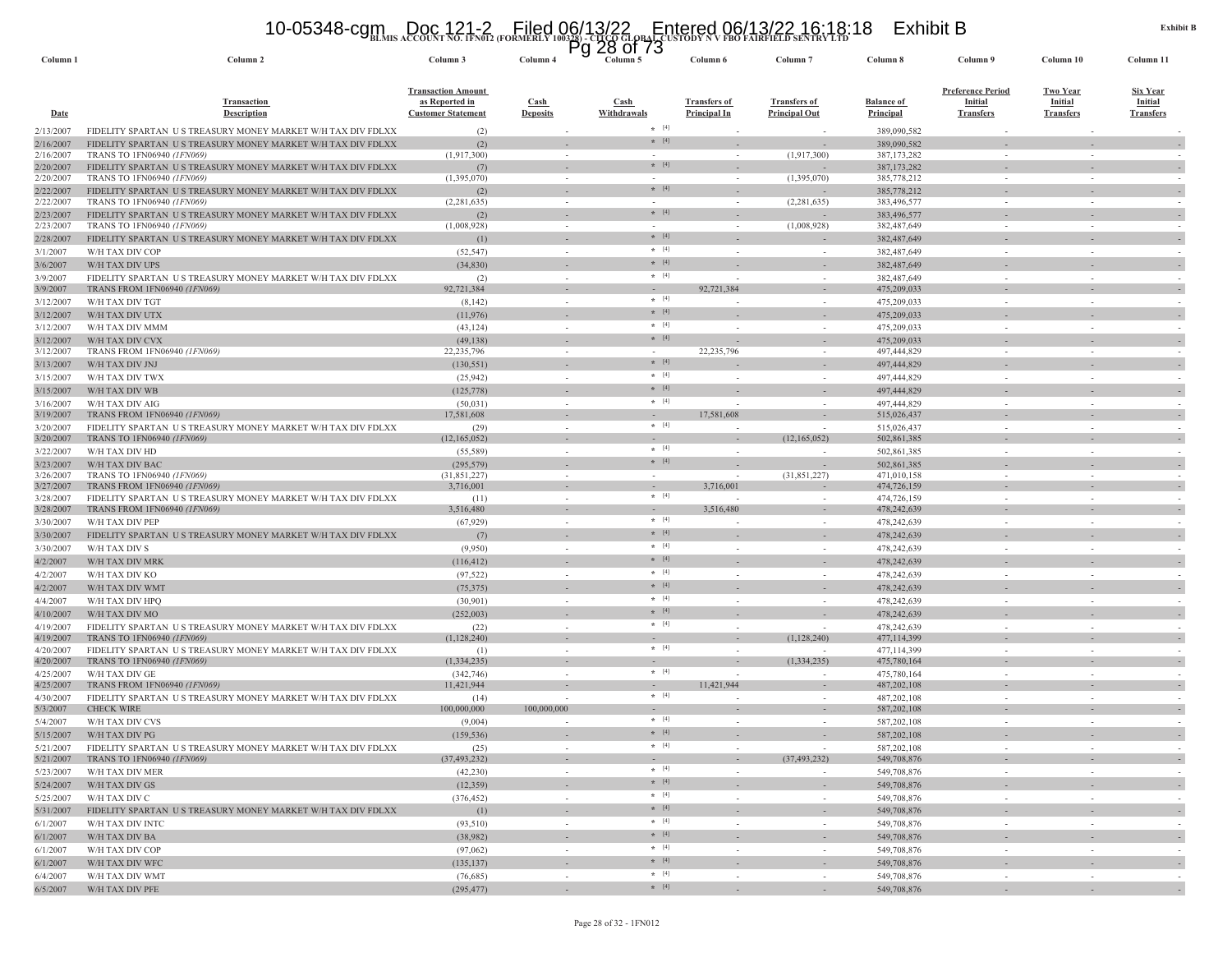# **BLMIS ACCOUNT NO. 1FN012 (FORMERLY 100328) - CITCO GLOBAL CUSTODY N V FBO FAIRFIELD SENTRY LTD** 10-05348-cgm Doc 121-2 Filed 06/13/22 Entered 06/13/22 16:18:18 Exhibit B Pg 29 of 73

| Column <sub>1</sub>    | Column <sub>2</sub>                                                                                        | Column 3                                                                 | Column 4                                 | ∠ຯ<br>UI 13<br>гy<br>Column 5                    | Column 6                                   | Column <sub>7</sub>                         | Column 8                              | Column 9                                                       | Column 10                                             | Column 11                                             |
|------------------------|------------------------------------------------------------------------------------------------------------|--------------------------------------------------------------------------|------------------------------------------|--------------------------------------------------|--------------------------------------------|---------------------------------------------|---------------------------------------|----------------------------------------------------------------|-------------------------------------------------------|-------------------------------------------------------|
| <b>Date</b>            | <b>Transaction</b><br><b>Description</b>                                                                   | <b>Transaction Amount</b><br>as Reported in<br><b>Customer Statement</b> | $\operatorname{Cash}$<br><b>Deposits</b> | $\frac{\text{Cash}}{\text{Cash}}$<br>Withdrawals | <b>Transfers of</b><br><b>Principal In</b> | <b>Transfers of</b><br><b>Principal Out</b> | <b>Balance of</b><br><b>Principal</b> | <b>Preference Period</b><br><b>Initial</b><br><b>Transfers</b> | <b>Two Year</b><br><b>Initial</b><br><b>Transfers</b> | <b>Six Year</b><br><b>Initial</b><br><b>Transfers</b> |
| 6/5/2007               | W/H TAX DIV UPS                                                                                            | (61, 938)                                                                |                                          | $*$ [4]                                          |                                            |                                             | 549,708,876                           |                                                                |                                                       |                                                       |
| 6/6/2007               | W/H TAX DIV TYC<br><b>CHECK WIRE</b>                                                                       | (28, 566)                                                                |                                          | (28, 566)                                        |                                            |                                             | 549,680,310                           |                                                                |                                                       |                                                       |
| 6/7/2007               | W/H TAX DIV CVX                                                                                            | 100,000,000<br>(178, 841)                                                | 100,000,000                              | $*$ [4]                                          |                                            |                                             | 649,680,310<br>649,680,310            |                                                                |                                                       |                                                       |
| 6/11/2007<br>6/11/2007 | W/H TAX DIV XOM                                                                                            | (284, 624)                                                               |                                          | $* [4]$                                          |                                            |                                             | 649,680,310                           |                                                                |                                                       |                                                       |
| 6/11/2007              | W/H TAX DIV IBM                                                                                            | (85, 801)                                                                |                                          | $*$ [4]                                          |                                            |                                             | 649,680,310                           |                                                                |                                                       |                                                       |
| 6/11/2007              | W/H TAX DIV UTX                                                                                            | (39,080)                                                                 | $\sim$                                   | $*$ [4]                                          |                                            |                                             | 649,680,310                           |                                                                | $\sim$                                                |                                                       |
| 6/12/2007              | W/H TAX DIV MMM                                                                                            | (51, 481)                                                                |                                          | $*$ [4]                                          |                                            |                                             | 649,680,310                           |                                                                |                                                       |                                                       |
| 6/12/2007              | W/H TAX DIV JNJ                                                                                            | (170, 761)                                                               | $\sim$                                   | $*$ [4]                                          | $\sim$                                     | $\sim$                                      | 649,680,310                           | $\sim$                                                         | ÷.                                                    |                                                       |
| 6/14/2007              | W/H TAX DIV MSFT                                                                                           | (124, 222)                                                               |                                          | $* [4]$                                          |                                            |                                             | 649,680,310                           |                                                                |                                                       |                                                       |
| 6/15/2007              | W/H TAX DIV AIG                                                                                            | (61, 938)                                                                | $\sim$                                   | $*$ [4]                                          | $\sim$                                     | $\sim$                                      | 649,680,310                           | $\sim$                                                         | $\sim$                                                |                                                       |
| 6/15/2007              | W/H TAX DIV WB                                                                                             | (150, 152)                                                               |                                          | $*$ [4]                                          |                                            |                                             | 649,680,310                           |                                                                |                                                       |                                                       |
| 6/15/2007              | FIDELITY SPARTAN US TREASURY MONEY MARKET W/H TAX DIV FDLXX                                                | (12)                                                                     | $\sim$                                   | $\star$ [4]                                      | $\sim$                                     | $\sim$                                      | 649,680,310                           | $\sim$                                                         | $\sim$                                                |                                                       |
| 6/15/2007              | W/H TAX DIV TWX                                                                                            | (30, 458)                                                                |                                          | $*$ [4]                                          |                                            |                                             | 649,680,310                           |                                                                |                                                       |                                                       |
| 6/15/2007              | TRANS TO 1FN06940 (1FN069)<br>W/H TAX DIV HD                                                               | (4,647,552)<br>(66, 362)                                                 | $\sim$                                   | $*$ [4]                                          |                                            | (4,647,552)                                 | 645,032,758<br>645,032,758            |                                                                |                                                       |                                                       |
| 6/21/2007<br>6/21/2007 | TRANS TO 1FN06940 (1FN069)                                                                                 | (14, 977, 242)                                                           | $\sim$                                   | $\sim$                                           |                                            | (14, 977, 242)                              | 630,055,516                           | $\sim$                                                         | $\sim$                                                |                                                       |
| 6/21/2007              | <b>TRANS FROM 1FN06940 (1FN069)</b>                                                                        | 14,977,242                                                               |                                          |                                                  | $\overline{\phantom{a}}$                   |                                             | 630,055,516                           |                                                                |                                                       |                                                       |
| 6/21/2007              | CXL TRANS FR 1FN06940 (1FN069)                                                                             | (14, 977, 242)                                                           |                                          |                                                  |                                            |                                             | 630,055,516                           |                                                                |                                                       |                                                       |
| 6/22/2007              | W/H TAX DIV BAC                                                                                            | (360, 364)                                                               |                                          | $\star$ [4]                                      |                                            |                                             | 630,055,516                           |                                                                |                                                       |                                                       |
| 6/22/2007<br>6/25/2007 | TRANS TO 1FN06940 (1FN069)<br>TRANS TO 1FN06940 (1FN069)                                                   | (10,313,424)<br>(13,833,270)                                             | $\sim$                                   | $\sim$                                           | $\sim$                                     | (10,313,424)<br>(13,833,270)                | 619,742,092<br>605,908,822            |                                                                |                                                       |                                                       |
| 6/29/2007              | W/H TAX DIV PEP                                                                                            | (88, 776)                                                                | $\sim$                                   | $*$ [4]                                          | $\sim$                                     | $\sim$                                      | 605,908,822                           | $\sim$                                                         | $\sim$                                                |                                                       |
| 6/29/2007              | W/H TAX DIV S                                                                                              | (10, 390)                                                                | $\overline{\phantom{a}}$                 | $*$ [4]                                          |                                            |                                             | 605,908,822                           |                                                                |                                                       |                                                       |
| 6/29/2007              | FIDELITY SPARTAN US TREASURY MONEY MARKET W/H TAX DIV FDLXX                                                | (22)                                                                     | $\sim$                                   | $* [4]$                                          | $\sim$                                     | $\sim$                                      | 605,908,822                           | $\sim$                                                         | $\sim$                                                |                                                       |
| 7/2/2007               | W/H TAX DIV MRK                                                                                            | (117, 172)                                                               |                                          | $*$ [4]                                          |                                            |                                             | 605,908,822                           |                                                                |                                                       |                                                       |
| 7/2/2007               | W/H TAX DIV KO                                                                                             | (97, 320)                                                                | $\sim$                                   | $* [4]$                                          |                                            | $\sim$                                      | 605,908,822                           | $\sim$                                                         | $\sim$                                                |                                                       |
| 7/5/2007               | W/H TAX DIV HPQ                                                                                            | (31, 103)                                                                |                                          | $*$ [4]                                          |                                            |                                             | 605,908,822                           |                                                                |                                                       |                                                       |
| 7/10/2007              | W/H TAX DIV MO                                                                                             | (206, 356)                                                               |                                          | $*$ [4]                                          |                                            |                                             | 605,908,822                           |                                                                |                                                       |                                                       |
| 7/17/2007              | CXL W/H TAX DIV TYC                                                                                        | 28,566                                                                   |                                          | 28,566                                           |                                            |                                             | 605,937,388                           |                                                                | ÷.                                                    |                                                       |
| 7/17/2007<br>8/6/2007  | FIDELITY SPARTAN US TREASURY MONEY MARKET W/H TAX DIV FDLXX<br><b>CHECK WIRE</b>                           | (7)<br>100,000,000                                                       | $\sim$<br>100,000,000                    | $*$ [4]                                          |                                            |                                             | 605,937,388<br>705,937,388            |                                                                |                                                       |                                                       |
| 8/6/2007               | FIDELITY SPARTAN US TREASURY MONEY MARKET W/H TAX DIV FDLXX                                                | (42)                                                                     | $\sim$                                   | $\star$ [4]                                      |                                            | $\sim$                                      | 705,937,388                           | $\sim$                                                         | ÷.                                                    |                                                       |
| 8/6/2007               | TRANS TO 1FN06940 (1FN069)                                                                                 | (5,453,034)                                                              |                                          |                                                  | $\overline{\phantom{a}}$                   | (5,453,034)                                 | 700,484,354                           |                                                                |                                                       |                                                       |
| 8/21/2007              | TRANS FROM 1FN06940 (1FN069)                                                                               | 45,035,873                                                               | $\sim$                                   | $\sim$                                           | 45,035,873                                 |                                             | 745,520,227                           | $\sim$                                                         | $\sim$                                                |                                                       |
| 8/24/2007              | W/H TAX DIV C                                                                                              | (166, 027)                                                               |                                          | $*$ [4]                                          |                                            |                                             | 745,520,227                           |                                                                |                                                       |                                                       |
| 9/4/2007               | W/H TAX DIV WFC                                                                                            | (64, 740)                                                                | $\sim$                                   | $*$ [4]                                          |                                            | $\overline{\phantom{a}}$                    | 745,520,227                           | $\sim$                                                         | $\sim$                                                |                                                       |
| 9/4/2007               | W/H TAX DIV INTC                                                                                           | (41, 115)                                                                | $\sim$                                   | $*$ [4]                                          |                                            |                                             | 745,520,227                           |                                                                |                                                       | $\overline{\phantom{a}}$                              |
| 9/4/2007               | W/H TAX DIV WMT                                                                                            | (33,182)                                                                 | $\sim$                                   | $* [4]$<br>$*$ [4]                               | $\sim$                                     | $\sim$                                      | 745,520,227                           | $\sim$                                                         |                                                       |                                                       |
| 9/5/2007<br>9/6/2007   | W/H TAX DIV PFE<br><b>CHECK WIRE</b>                                                                       | (127, 856)<br>(65,000,000)                                               | $\sim$                                   | (65,000,000)                                     |                                            |                                             | 745,520,227<br>680,520,227            |                                                                | (65,000,000)                                          | (65,000,000)                                          |
| 9/6/2007               | FIDELITY SPARTAN US TREASURY MONEY MARKET W/H TAX DIV FDLXX                                                | (29)                                                                     |                                          | $* [4]$                                          |                                            |                                             | 680,520,227                           |                                                                |                                                       |                                                       |
| 9/7/2007               | W/H TAX DIV BA                                                                                             | (16,243)                                                                 | $\sim$                                   | $*$ [4]                                          |                                            | $\sim$                                      | 680,520,227                           | $\sim$                                                         | $\sim$                                                |                                                       |
| 9/10/2007              | W/H TAX DIV XOM                                                                                            | (123, 853)                                                               |                                          | $\star$ [4]                                      |                                            |                                             | 680,520,227                           |                                                                |                                                       |                                                       |
| 9/10/2007              | W/H TAX DIV IBM                                                                                            | (34,807)                                                                 | $\sim$                                   | $*$ [4]                                          | $\sim$                                     | $\overline{\phantom{a}}$                    | 680,520,227                           | $\sim$                                                         | $\sim$                                                |                                                       |
| 9/10/2007              | W/H TAX DIV CVX                                                                                            | (77, 387)                                                                |                                          | $*$ [4]                                          |                                            |                                             | 680,520,227                           |                                                                |                                                       |                                                       |
| 9/10/2007              | W/H TAX DIV UTX                                                                                            | (20, 420)                                                                | $\sim$                                   | $* [4]$                                          | $\sim$                                     | $\overline{\phantom{a}}$                    | 680,520,227                           | $\sim$                                                         | $\sim$                                                |                                                       |
| 9/13/2007              | W/H TAX DIV MSFT                                                                                           | (52,790)                                                                 |                                          | $*$ [4]                                          |                                            |                                             | 680,520,227                           |                                                                |                                                       |                                                       |
| 9/14/2007              | FIDELITY SPARTAN US TREASURY MONEY MARKET W/H TAX DIV FDLXX                                                | (5)                                                                      |                                          | $* [4]$                                          |                                            |                                             | 680,520,227                           |                                                                | $\sim$                                                |                                                       |
| 9/14/2007              | TRANS FROM 1FN06940 (1FN069)                                                                               | 4,242,624                                                                | $\sim$                                   | $\sim$                                           | 4,242,624                                  | $\sim$                                      | 684,762,851                           |                                                                |                                                       |                                                       |
| 9/18/2007              | 9/17/2007 TRANS TO 1FN06940 <i>(IFN069)</i><br>FIDELITY SPARTAN US TREASURY MONEY MARKET W/H TAX DIV FDLXX | (2,942,534)<br>(0)                                                       |                                          | $*$ [4]                                          | $\sim$                                     | (2,942,534)                                 | 681,820,317<br>681,820,317            |                                                                |                                                       |                                                       |
| 9/18/2007              | TRANS FROM 1FN06940 (1FN069)                                                                               | 3,268,762                                                                | $\sim$                                   | $\sim$                                           | 3,268,762                                  |                                             | 685,089,079                           |                                                                |                                                       |                                                       |
| 9/24/2007              | TRANS TO 1FN06940 (1FN069)                                                                                 | (42, 476, 389)                                                           |                                          | $\overline{\phantom{a}}$                         |                                            | (42, 476, 389)                              | 642,612,690                           |                                                                | $\overline{\phantom{a}}$                              | $\sim$                                                |
| 9/25/2007              | TRANS TO 1FN06940 (1FN069)                                                                                 | (30, 404, 772)                                                           | $\sim$                                   | $\sim$                                           | $\sim$                                     | (30, 404, 772)                              | 612,207,918                           | $\sim$                                                         | $\sim$                                                | $\sim$                                                |
| 9/26/2007              | FIDELITY SPARTAN US TREASURY MONEY MARKET W/H TAX DIV FDLXX<br>TRANS TO 1FN06940 (1FN069)                  | (18)<br>(28,915,450)                                                     |                                          | $\star$ [4]                                      |                                            | $\overline{\phantom{a}}$<br>(28,915,450)    | 612,207,918                           |                                                                |                                                       |                                                       |
| 9/26/2007<br>10/1/2007 | W/H TAX DIV KO                                                                                             | (39, 858)                                                                | $\sim$                                   | $\sim$<br>$*$ [4]                                | $\sim$                                     |                                             | 583,292,468<br>583,292,468            | $\sim$                                                         | $\sim$                                                | $\sim$                                                |
|                        | 10/10/2007 W/H TAX DIV MO                                                                                  | (92,110)                                                                 | $\sim$                                   | $*$ [4]                                          | $\sim$                                     | $\sim$                                      | 583,292,468                           | $\sim$                                                         | $\sim$                                                | $\overline{a}$                                        |
|                        | 10/25/2007 W/H TAX DIV GE                                                                                  | (243, 244)                                                               |                                          | $*$ [4]                                          |                                            | $\overline{\phantom{a}}$                    | 583,292,468                           |                                                                |                                                       | $\sim$                                                |
|                        | 10/31/2007 FIDELITY SPARTAN US TREASURY MONEY MARKET W/H TAX DIV FDLXX                                     | (85)                                                                     | $\sim$                                   | $*$ [4]                                          | $\sim$                                     | $\sim$                                      | 583,292,468                           | $\sim$                                                         | $\sim$                                                |                                                       |
|                        | 10/31/2007 TRANS FROM 1FN06940 (1FN069)                                                                    | 470,972                                                                  |                                          | $\sim$                                           | 470,972                                    | $\sim$                                      | 583,763,440                           |                                                                | ÷.                                                    |                                                       |
|                        | 11/7/2007 FIDELITY SPARTAN US TREASURY MONEY MARKET W/H TAX DIV FDLXX                                      | (15)                                                                     | $\sim$                                   | $\star$ [4]                                      | $\overline{\phantom{a}}$                   | $\sim$                                      | 583,763,440                           | $\sim$                                                         | $\sim$                                                |                                                       |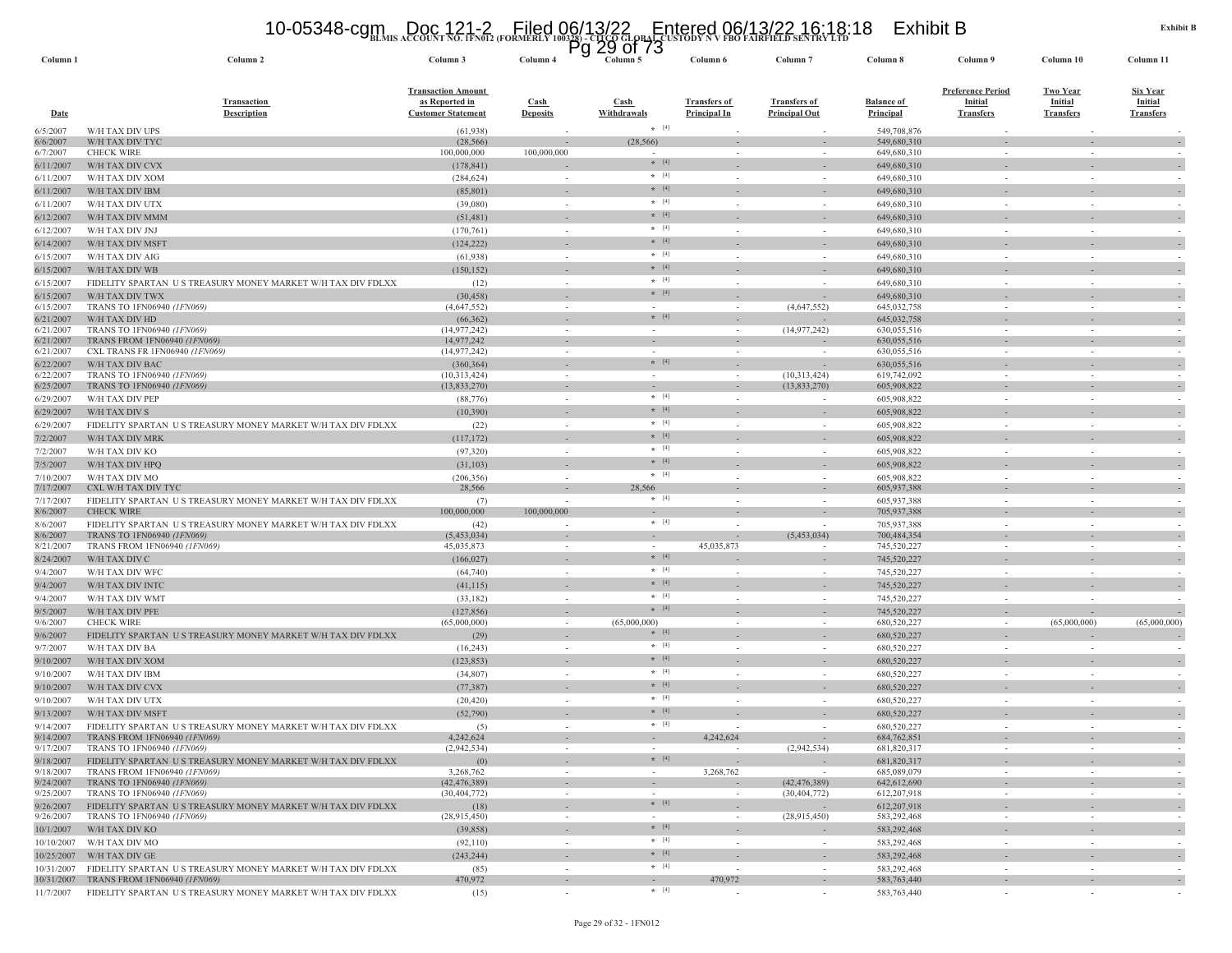# **BLMIS ACCOUNT NO. 1FN012 (FORMERLY 100328) - CITCO GLOBAL CUSTODY N V FBO FAIRFIELD SENTRY LTD** 10-05348-cgm Doc 121-2 Filed 06/13/22 Entered 06/13/22 16:18:18 Exhibit B Pg 30 of 73

| Column <sub>1</sub>      | Column 2                                                                                           | Column 3                                                                 | Column 4                | 30 U 73<br>٣y<br>Column 5                            | Column 6                                   | Column <sub>7</sub>                         | Column 8                              | Column 9                                                       | Column 10                                             | Column 11                                             |
|--------------------------|----------------------------------------------------------------------------------------------------|--------------------------------------------------------------------------|-------------------------|------------------------------------------------------|--------------------------------------------|---------------------------------------------|---------------------------------------|----------------------------------------------------------------|-------------------------------------------------------|-------------------------------------------------------|
| <b>Date</b>              | <b>Transaction</b><br><b>Description</b>                                                           | <b>Transaction Amount</b><br>as Reported in<br><b>Customer Statement</b> | Cash<br><b>Deposits</b> | <b>Cash</b><br>Withdrawals                           | <b>Transfers of</b><br><b>Principal In</b> | <b>Transfers of</b><br><b>Principal Out</b> | <b>Balance of</b><br><b>Principal</b> | <b>Preference Period</b><br><b>Initial</b><br><b>Transfers</b> | <b>Two Year</b><br><b>Initial</b><br><b>Transfers</b> | <b>Six Year</b><br><b>Initial</b><br><b>Transfers</b> |
| 1/7/2007                 | TRANS TO 1FN06940 (1FN069)                                                                         | (6, 333, 334)                                                            |                         |                                                      |                                            | (6,333,334)                                 | 577,430,106                           |                                                                |                                                       |                                                       |
| 11/8/2007                | TRANS FROM 1FN06940 (1FN069)                                                                       | 21,057,406                                                               |                         | $\overline{\phantom{a}}$<br>$*$ [4]                  | 21,057,406                                 |                                             | 598,487,512                           |                                                                |                                                       |                                                       |
| 11/13/2007               | FIDELITY SPARTAN US TREASURY MONEY MARKET W/H TAX DIV FDLXX                                        | (12)                                                                     |                         | $\star$ [4]                                          |                                            |                                             | 598,487,512                           |                                                                |                                                       |                                                       |
| 11/15/2007<br>11/15/2007 | FIDELITY SPARTAN US TREASURY MONEY MARKET W/H TAX DIV FDLXX<br>TRANS TO 1FN06940 (1FN069)          | (4)<br>(5,374,844)                                                       |                         | $\sim$                                               |                                            | (5,374,844)                                 | 598,487,512<br>593,112,668            | $\sim$                                                         |                                                       |                                                       |
| 11/21/2007               | W/H TAX DIV MER                                                                                    | (13, 014)                                                                |                         | $\star$ [4]<br>$\sim$                                | $\sim$                                     |                                             | 593,112,668                           | $\sim$                                                         |                                                       |                                                       |
| 11/21/2007               | W/H TAX DIV C                                                                                      | (110, 431)                                                               |                         | $*$ [4]                                              |                                            |                                             | 593,112,668                           |                                                                |                                                       |                                                       |
| 11/21/2007               | FIDELITY SPARTAN US TREASURY MONEY MARKET W/H TAX DIV FDLXX                                        | (1)                                                                      |                         | $*$ [4]<br>$\sim$                                    |                                            |                                             | 593,112,668                           | $\sim$                                                         |                                                       |                                                       |
| 11/21/2007               | TRANS FROM 1FN06940 (1FN069)                                                                       | 5,214,610<br>(24, 491, 805)                                              |                         | $\sim$<br>$\sim$                                     | 5,214,610                                  |                                             | 598,327,278                           |                                                                |                                                       |                                                       |
| 11/29/2007<br>11/30/2007 | TRANS TO 1FN06940 (1FN069)<br>FIDELITY SPARTAN US TREASURY MONEY MARKET W/H TAX DIV FDLXX          | (4)                                                                      |                         | $* [4]$                                              |                                            | (24, 491, 805)                              | 573,835,473<br>573,835,473            |                                                                |                                                       |                                                       |
| 11/30/2007               | TRANS FROM 1FN06940 (1FN069)                                                                       | 79,064,709                                                               |                         |                                                      | 79,064,709                                 |                                             | 652,900,182                           |                                                                |                                                       |                                                       |
| 12/3/2007                | W/H TAX DIV MCD                                                                                    | (107,681)                                                                |                         | $* [4]$                                              |                                            |                                             | 652,900,182                           |                                                                |                                                       |                                                       |
| 12/3/2007                | W/H TAX DIV COP                                                                                    | (27, 440)                                                                |                         | $*$ [4]<br>$\sim$                                    |                                            |                                             | 652,900,182                           |                                                                |                                                       |                                                       |
| 12/10/2007               | W/H TAX DIV EXC                                                                                    | (17,008)                                                                 |                         | $*$ [4]                                              |                                            |                                             | 652,900,182                           |                                                                |                                                       |                                                       |
| 12/10/2007               | W/H TAX DIV CVX                                                                                    | (73,665)                                                                 |                         | $\star$ [4]<br>$\sim$                                |                                            |                                             | 652,900,182                           | $\sim$                                                         |                                                       |                                                       |
| 12/10/2007               | W/H TAX DIV UTX                                                                                    | (19, 438)                                                                |                         | $*$ [4]                                              |                                            |                                             | 652,900,182                           |                                                                |                                                       |                                                       |
| 12/11/2007               | W/H TAX DIV JNJ                                                                                    | (139, 301)                                                               |                         | $*$ [4]<br>$\sim$<br>$* [4]$                         |                                            |                                             | 652,900,182                           | $\sim$                                                         |                                                       |                                                       |
| 12/11/2007<br>12/11/2007 | FIDELITY SPARTAN US TREASURY MONEY MARKET W/H TAX DIV FDLXX<br>TRANS TO 1FN06940 (1FN069)          | (13)<br>(1,702,722)                                                      |                         | $\sim$                                               |                                            | (1,702,722)                                 | 652,900,182<br>651,197,460            |                                                                |                                                       |                                                       |
| 12/11/2007               | TRANS TO 1FN06940 (1FN069)                                                                         | 1,702,722                                                                |                         | $\overline{\phantom{a}}$<br>$\overline{\phantom{a}}$ |                                            |                                             | 651,197,460                           |                                                                |                                                       | $\sim$                                                |
| 12/11/2007               | CANCEL TRANS TO 1FN06940 (1FN069)                                                                  | (1,702,722)                                                              |                         | $\sim$<br>$\sim$                                     | ÷,                                         |                                             | 651,197,460                           | $\sim$                                                         |                                                       |                                                       |
| 12/12/2007               | W/H TAX DIV MMM                                                                                    | (41, 579)                                                                |                         | $*$ [4]<br>$\overline{\phantom{a}}$                  |                                            |                                             | 651,197,460                           |                                                                |                                                       | $\overline{\phantom{a}}$                              |
| 12/13/2007               | W/H TAX DIV MSFT                                                                                   | (53, 454)                                                                |                         | $*$ [4]<br>$\sim$<br>$* [4]$                         |                                            |                                             | 651,197,460                           |                                                                |                                                       |                                                       |
| 12/20/2007<br>12/20/2007 | FIDELITY SPARTAN US TREASURY MONEY MARKET W/H TAX DIV FDLXX<br><b>TRANS FROM 1FN06940 (1FN069)</b> | (1)<br>12,326,748                                                        |                         | $\sim$                                               | 12,326,748                                 |                                             | 651,197,460<br>663,524,208            | $\sim$                                                         |                                                       |                                                       |
| 12/31/2007               | FIDELITY SPARTAN US TREASURY MONEY MARKET W/H TAX DIV FDLXX                                        | (20)                                                                     |                         | $*$ [4]                                              |                                            |                                             | 663,524,208                           |                                                                |                                                       |                                                       |
| 1/2/2008                 | W/H TAX DIV HPQ                                                                                    | (8,058)                                                                  |                         | $\star$ [4]<br>$\sim$                                |                                            |                                             | 663,524,208                           |                                                                |                                                       |                                                       |
| 1/2/2008                 | W/H TAX DIV WMT                                                                                    | (20, 577)                                                                |                         | $*$ [4]                                              |                                            |                                             | 663,524,208                           |                                                                |                                                       |                                                       |
| 1/3/2008                 | W/H TAX DIV UPS                                                                                    | (25, 512)                                                                |                         | $\star$ [4]<br>$\sim$                                | $\overline{\phantom{a}}$                   |                                             | 663,524,208                           | $\sim$                                                         |                                                       |                                                       |
| 1/28/2008                | FIDELITY SPARTAN US TREASURY MONEY MARKET W/H TAX DIV FDLXX                                        | (15)                                                                     |                         | $*$ [4]                                              |                                            |                                             | 663,524,208                           |                                                                |                                                       |                                                       |
| 1/28/2008                | TRANS TO 1FN06940 (1FN069)                                                                         | (7,077,370)                                                              |                         | $\sim$<br>$\sim$                                     | $\sim$                                     | (7,077,370)                                 | 656,446,838                           | $\sim$                                                         | $\sim$                                                | $\sim$                                                |
| 2/20/2008<br>2/20/2008   | FIDELITY SPARTAN US TREASURY MONEY MARKET W/H TAX DIV FDLXX<br><b>TRANS TO 1FN06940 (1FN069)</b>   | (3)<br>(32, 855, 870)                                                    |                         | $*$ [4]<br>$\sim$<br>$\sim$                          | $\sim$                                     | (32, 855, 870)                              | 656,446,838<br>623,590,968            | $\sim$                                                         |                                                       |                                                       |
| 2/21/2008                | TRANS FROM 1FN06940 (1FN069)                                                                       | 7,217,980                                                                |                         | $\sim$                                               | 7,217,980                                  |                                             | 630,808,948                           |                                                                |                                                       |                                                       |
| 2/22/2008                | W/H TAX DIV C                                                                                      | (121, 487)                                                               |                         | $*$ [4]<br>$\sim$                                    |                                            |                                             | 630,808,948                           |                                                                |                                                       |                                                       |
| 2/28/2008                | W/H TAX DIV GS                                                                                     | (9, 843)                                                                 |                         | $* [4]$                                              |                                            |                                             | 630,808,948                           |                                                                |                                                       |                                                       |
| 3/3/2008                 | W/H TAX DIV COP                                                                                    | (56, 174)                                                                |                         | $\star$ [4]<br>$\sim$                                |                                            |                                             | 630,808,948                           | $\sim$                                                         |                                                       |                                                       |
| 3/3/2008                 | W/H TAX DIV INTC                                                                                   | (56, 472)                                                                |                         | $\star$ [4]                                          |                                            |                                             | 630,808,948                           |                                                                |                                                       |                                                       |
| 3/3/2008                 | W/H TAX DIV WFC                                                                                    | (80, 640)                                                                |                         | $*$ [4]<br>$\sim$<br>$*$ [4]                         |                                            |                                             | 630,808,948                           | $\sim$                                                         |                                                       |                                                       |
| 3/4/2008                 | W/H TAX DIV UPS                                                                                    | (34, 801)                                                                |                         | $* [4]$                                              |                                            |                                             | 630,808,948                           |                                                                |                                                       | $\sim$                                                |
| 3/4/2008                 | W/H TAX DIV PFE                                                                                    | (161, 983)                                                               |                         | $\sim$<br>$*$ [4]                                    | ٠                                          |                                             | 630,808,948<br>630,808,948            | $\sim$                                                         |                                                       |                                                       |
| 3/5/2008<br>3/7/2008     | W/H TAX DIV MER<br>W/H TAX DIV BA                                                                  | (22, 146)<br>(22, 498)                                                   |                         | $* [4]$<br>$\sim$                                    | $\sim$                                     | $\sim$                                      | 630,808,948                           | $\sim$                                                         | $\sim$                                                |                                                       |
| 3/10/2008                | W/H TAX DIV UTX                                                                                    | (24, 747)                                                                |                         | $* [4]$<br>$\sim$                                    |                                            |                                             | 630,808,948                           |                                                                |                                                       |                                                       |
| 3/10/2008                | W/H TAX DIV IBM                                                                                    | (42, 183)                                                                |                         | $*$ [4]<br>$\sim$                                    |                                            |                                             | 630,808,948                           |                                                                |                                                       |                                                       |
| 3/10/2008                | W/H TAX DIV CVX                                                                                    | (93, 787)                                                                |                         | $* [4]$                                              |                                            |                                             | 630,808,948                           |                                                                |                                                       |                                                       |
| 3/10/2008                | W/H TAX DIV XOM                                                                                    | (147, 641)                                                               |                         | $\star$ [4]<br>$\sim$                                |                                            |                                             | 630,808,948                           | $\sim$                                                         |                                                       |                                                       |
| 3/10/2008                | W/H TAX DIV EXC                                                                                    | (24,607)                                                                 |                         | $* [4]$                                              |                                            |                                             | 630,808,948                           |                                                                |                                                       |                                                       |
| 3/11/2008                | W/H TAX DIV JNJ                                                                                    | (90, 447)                                                                |                         | $*$ [4]<br>$\sim$                                    |                                            |                                             | 630,808,948                           |                                                                |                                                       |                                                       |
| 3/12/2008                | W/H TAX DIV MMM                                                                                    | (28, 122)                                                                |                         | $*$ [4]<br>$\sim$                                    | $\overline{\phantom{a}}$                   | $\sim$                                      | 630,808,948                           | $\sim$                                                         | $\sim$                                                | $\overline{\phantom{a}}$                              |
| 3/13/2008                | <b>CHECK WIRE</b>                                                                                  | 60,000,000                                                               | 60,000,000              | $\sim$<br>$*$ [4]                                    | $\sim$                                     | $\sim$                                      | 690,808,948                           | $\sim$                                                         | $\sim$                                                | $\sim$                                                |
| 3/13/2008                | W/H TAX DIV MSFT                                                                                   | (67, 282)                                                                |                         | $*$ [4]                                              |                                            | $\overline{\phantom{a}}$                    | 690,808,948                           |                                                                |                                                       | $\sim$                                                |
| 3/17/2008<br>3/17/2008   | W/H TAX DIV TWX<br>FIDELITY SPARTAN US TREASURY MONEY MARKET W/H TAX DIV FDLXX                     | (17, 137)<br>(13)                                                        |                         | $\sim$<br>$+ [4]$<br>$\sim$                          | $\sim$<br>$\overline{\phantom{a}}$         | $\sim$<br>$\overline{\phantom{a}}$          | 690,808,948<br>690,808,948            | $\sim$<br>$\sim$                                               | in 1999.                                              | $\sim$<br>$\sim$                                      |
| 3/17/2008                | W/H TAX DIV MCD                                                                                    | (34, 274)                                                                |                         | $*$ [4]<br>$\sim$                                    | $\sim$                                     | $\sim$                                      | 690,808,948                           | $\sim$                                                         | $\sim$                                                | $\sim$                                                |
| 3/17/2008                | W/H TAX DIV WB                                                                                     | (98,989)                                                                 |                         | $\star$ [4]                                          |                                            | $\sim$                                      | 690,808,948                           |                                                                |                                                       | $\overline{\phantom{a}}$                              |
| 3/17/2008                | TRANS FROM 1FN06940 (1FN069)                                                                       | 29,246,880                                                               |                         | $\sim$<br>$\sim$                                     | 29,246,880                                 | $\sim$                                      | 720,055,828                           | $\sim$                                                         | $\sim$                                                | $\sim$                                                |
| 3/19/2008                | FIDELITY SPARTAN US TREASURY MONEY MARKET W/H TAX DIV FDLXX                                        | (0)                                                                      |                         | $*$ [4]                                              |                                            |                                             | 720,055,828                           |                                                                |                                                       | $\sim$                                                |
| 3/24/2008                | W/H TAX DIV AIG                                                                                    | (39, 371)                                                                |                         | $*$ [4]<br>$\sim$                                    | $\sim$                                     | $\sim$                                      | 720,055,828                           | $\sim$                                                         | $\sim$                                                | $\sim$                                                |
| 3/27/2008                | W/H TAX DIV HD                                                                                     | (28, 474)                                                                |                         | $*$ [4]<br>$\sim$                                    | $\overline{\phantom{a}}$                   | $\sim$                                      | 720,055,828                           | $\overline{\phantom{a}}$                                       |                                                       | $\sim$                                                |
| 3/28/2008                | W/H TAX DIV BAC                                                                                    | (215, 977)                                                               |                         | $*$ [4]<br>$\sim$                                    | $\sim$                                     | $\sim$                                      | 720,055,828                           | $\sim$                                                         | $\sim$                                                | $\sim$                                                |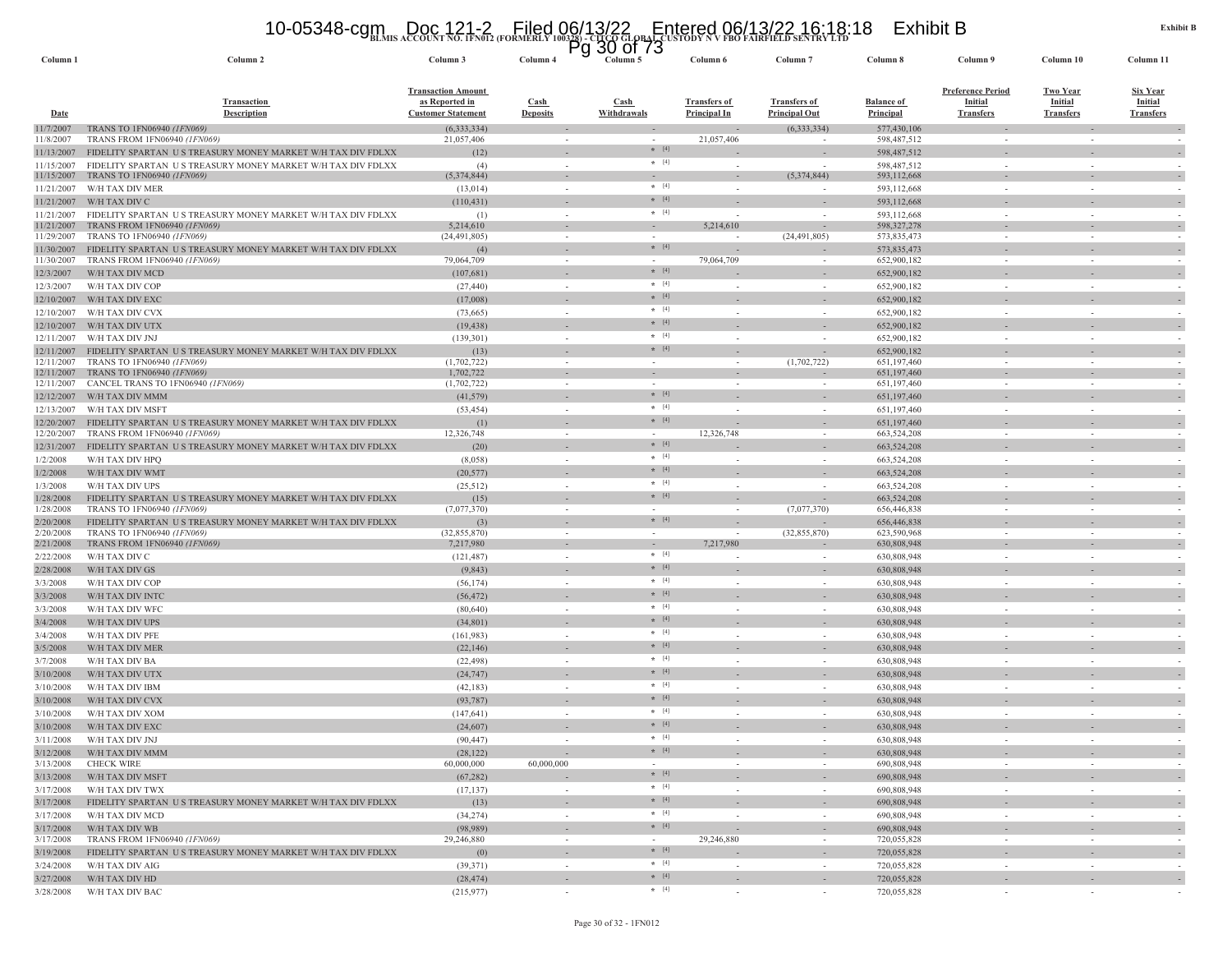# **BLMIS ACCOUNT NO. 1FN012 (FORMERLY 100328) - CITCO GLOBAL CUSTODY N V FBO FAIRFIELD SENTRY LTD** 10-05348-cgm Doc 121-2 Filed 06/13/22 Entered 06/13/22 16:18:18 Exhibit B Pg 31 of 73

| Column 1               | Column 2                                                                                  | Column 3                                                                 | Column 4                | Y<br>ט ו וט ⊥ט<br>Column 5 | Column 6                                   | Column <sub>7</sub>                         | Column 8                              | Column 9                                                       | Column 10                                             | Column 11                                      |
|------------------------|-------------------------------------------------------------------------------------------|--------------------------------------------------------------------------|-------------------------|----------------------------|--------------------------------------------|---------------------------------------------|---------------------------------------|----------------------------------------------------------------|-------------------------------------------------------|------------------------------------------------|
| <b>Date</b>            | <b>Transaction</b><br><b>Description</b>                                                  | <b>Transaction Amount</b><br>as Reported in<br><b>Customer Statement</b> | Cash<br><b>Deposits</b> | Cash<br>Withdrawals        | <b>Transfers of</b><br><b>Principal In</b> | <b>Transfers of</b><br><b>Principal Out</b> | <b>Balance of</b><br><b>Principal</b> | <b>Preference Period</b><br><b>Initial</b><br><b>Transfers</b> | <u>Two Year</u><br><b>Initial</b><br><b>Transfers</b> | <u>Six Year</u><br>Initial<br><b>Transfers</b> |
| 3/31/2008              | W/H TAX DIV PEP                                                                           | (44, 819)                                                                |                         | $*$ [4]                    |                                            |                                             | 720,055,828                           |                                                                |                                                       |                                                |
| 4/1/2008               | W/H TAX DIV KO                                                                            | (58, 775)                                                                |                         | $*$ [4]                    | $\sim$                                     |                                             | 720,055,828                           |                                                                | $\sim$                                                |                                                |
| 4/1/2008               | W/H TAX DIV MRK                                                                           | (64,118)                                                                 |                         | $\star$ [4]                |                                            |                                             | 720,055,828                           |                                                                |                                                       |                                                |
| 4/2/2008               | W/H TAX DIV HPQ                                                                           | (15,748)                                                                 | $\sim$                  | $*$ [4]                    |                                            |                                             | 720,055,828                           |                                                                |                                                       |                                                |
| 4/4/2008               | W/H TAX DIV KFT                                                                           | (32, 270)                                                                |                         | $* [4]$                    |                                            |                                             | 720,055,828                           |                                                                |                                                       |                                                |
| 4/4/2008               | FIDELITY SPARTAN US TREASURY MONEY MARKET W/H TAX DIV FDLXX                               | (1)                                                                      | $\sim$                  | $*$ [4]                    | $\sim$                                     |                                             | 720,055,828                           | $\sim$                                                         | $\sim$                                                |                                                |
| 4/4/2008               | TRANS TO 1FN06940 (1FN069)                                                                | (18, 562, 670)                                                           |                         | $*$ [4]                    |                                            | (18, 562, 670)                              | 701,493,158                           |                                                                |                                                       |                                                |
| 4/7/2008<br>4/7/2008   | W/H TAX DIV WMT<br>TRANS FROM 1FN06940 (1FN069)                                           | (41, 744)<br>36,640,730                                                  | $\sim$                  |                            | $\overline{\phantom{a}}$<br>36,640,730     |                                             | 701,493,158<br>738,133,888            | $\sim$                                                         | $\sim$                                                |                                                |
| 4/23/2008              | FIDELITY SPARTAN US TREASURY MONEY MARKET W/H TAX DIV FDLXX                               | (6)                                                                      | $\sim$                  | $*$ [4]                    |                                            | $\overline{\phantom{a}}$                    | 738,133,888                           | $\sim$                                                         | $\sim$                                                |                                                |
| 4/23/2008              | TRANS TO 1FN06940 (1FN069)                                                                | (84,280)                                                                 |                         |                            |                                            | (84, 280)                                   | 738,049,608                           |                                                                |                                                       |                                                |
| 4/25/2008              | W/H TAX DIV MDT                                                                           | (9, 482)                                                                 | $\sim$                  | $+ [4]$                    | $\sim$                                     |                                             | 738,049,608                           | $\sim$                                                         | $\sim$                                                |                                                |
| 4/25/2008              | W/H TAX DIV GE                                                                            | (237, 561)                                                               |                         | $* [4]$                    |                                            |                                             | 738,049,608                           |                                                                |                                                       |                                                |
| 4/30/2008              | W/H TAX DIV JPM                                                                           | (86, 471)                                                                |                         | $*$ [4]                    | $\sim$                                     |                                             | 738,049,608                           | $\sim$                                                         | $\sim$                                                |                                                |
| 4/30/2008              | W/H TAX DIV MS                                                                            | (18, 773)                                                                |                         | $*$ [4]                    |                                            |                                             | 738,049,608                           |                                                                |                                                       |                                                |
| 5/1/2008               | W/H TAX DIV VZ                                                                            | (84,259)                                                                 | $\sim$                  | $*$ [4]                    |                                            | $\sim$                                      | 738,049,608                           | $\sim$                                                         | $\sim$                                                |                                                |
| 5/1/2008               | W/H TAX DIV T                                                                             | (164, 346)                                                               |                         | $* [4]$                    |                                            |                                             | 738,049,608                           |                                                                |                                                       |                                                |
| 5/2/2008               | W/H TAX DIV BK                                                                            | (18, 204)                                                                | $\sim$                  | $*$ [4]                    |                                            | $\sim$                                      | 738,049,608                           | $\sim$                                                         |                                                       |                                                |
| 5/2/2008               | W/H TAX DIV CVS                                                                           | (6,068)                                                                  |                         | $*$ [4]                    |                                            |                                             | 738,049,608                           |                                                                |                                                       |                                                |
| 5/5/2008               | <b>CHECK WIRE</b>                                                                         | (80,000,000)                                                             |                         | (80,000,000)               |                                            |                                             | 658,049,608                           | $\sim$                                                         | (80,000,000)                                          | (80,000,000)                                   |
| 5/9/2008               | W/H TAX DIV AXP                                                                           | (13, 653)                                                                |                         | $*$ [4]                    |                                            |                                             | 658,049,608                           |                                                                |                                                       |                                                |
| 5/9/2008               | TRANS TO 1FN06940 (1FN069)                                                                | (881, 140)                                                               |                         | $* [4]$                    |                                            | (881, 140)                                  | 657,168,468<br>657,168,468            |                                                                |                                                       |                                                |
| 5/15/2008<br>5/15/2008 | W/H TAX DIV PG<br>W/H TAX DIV ABT                                                         | (85,966)<br>(38, 685)                                                    | in 1919.                | $*$ [4]                    |                                            |                                             | 657,168,468                           | $\sim$                                                         | $\sim$                                                |                                                |
| 5/16/2008              | TRANS TO 1FN06940 (1FN069)                                                                | (22, 355, 270)                                                           | $\sim$                  | $\sim$                     |                                            | (22, 355, 270)                              | 634,813,198                           |                                                                | $\sim$                                                |                                                |
| 5/19/2008              | TRANS FROM 1FN06940 (1FN069)                                                              | 12,278,930                                                               | $\sim$                  | $\sim$                     | 12,278,930                                 | $\sim$                                      | 647,092,128                           | $\sim$                                                         | $\sim$                                                |                                                |
| 5/20/2008              | W/H TAX DIV CAT                                                                           | (15, 929)                                                                |                         | $* [4]$                    |                                            |                                             | 647,092,128                           |                                                                |                                                       |                                                |
| 5/23/2008              | W/H TAX DIV C                                                                             | (109, 227)                                                               |                         | $\star$ [4]                |                                            |                                             | 647,092,128                           |                                                                |                                                       |                                                |
| 5/27/2008              | TRANS TO 1FN06940 (1FN069)                                                                | (18, 119, 599)                                                           |                         |                            |                                            | (18, 119, 599)                              | 628,972,529                           |                                                                |                                                       |                                                |
| 5/28/2008              | FIDELITY SPARTAN US TREASURY MONEY MARKET W/H TAX DIV FDLXX                               | (31)                                                                     | $\sim$                  | $\star$ [4]                |                                            |                                             | 628,972,529                           | $\sim$                                                         | $\sim$                                                |                                                |
| 5/28/2008              | TRANS FROM 1FN06940 (1FN069)                                                              | 57,883,559                                                               |                         | $*$ [4]                    | 57,883,559                                 |                                             | 686,856,088                           |                                                                |                                                       |                                                |
| 5/29/2008              | W/H TAX DIV GS                                                                            | (8, 849)                                                                 | $\sim$                  | $*$ [4]                    |                                            | $\sim$                                      | 686,856,088                           | $\sim$                                                         | $\sim$                                                |                                                |
| 6/2/2008               | W/H TAX DIV INTC                                                                          | (55,751)                                                                 |                         | $*$ [4]                    |                                            |                                             | 686,856,088                           |                                                                |                                                       |                                                |
| 6/2/2008               | W/H TAX DIV COP                                                                           | (30,982)                                                                 | $\sim$                  | $* [4]$                    | $\sim$                                     | $\sim$                                      | 686,856,088                           | $\sim$                                                         | $\sim$                                                |                                                |
| 6/2/2008<br>6/2/2008   | W/H TAX DIV WFC<br>W/H TAX DIV WMT                                                        | (125, 315)<br>(70, 423)                                                  |                         | $*$ [4]                    |                                            | $\sim$                                      | 686,856,088<br>686,856,088            | $\sim$                                                         | $\sim$                                                |                                                |
| 6/3/2008               | W/H TAX DIV PFE                                                                           | (270, 059)                                                               |                         | $* [4]$                    |                                            |                                             | 686,856,088                           |                                                                |                                                       |                                                |
| 6/3/2008               | W/H TAX DIV UPS                                                                           | (56, 452)                                                                |                         | $*$ [4]                    |                                            |                                             | 686,856,088                           |                                                                |                                                       |                                                |
| 6/6/2008               | W/H TAX DIV BA                                                                            | (36, 494)                                                                |                         | $\star$ [4]                |                                            |                                             | 686,856,088                           |                                                                |                                                       |                                                |
| 6/10/2008              | W/H TAX DIV XOM                                                                           | (267, 113)                                                               | $\sim$                  | $*$ [4]                    | $\overline{\phantom{a}}$                   | $\overline{\phantom{a}}$                    | 686,856,088                           | $\sim$                                                         | $\sim$                                                |                                                |
| 6/10/2008              | W/H TAX DIV UTX                                                                           | (40, 144)                                                                |                         | $\star$ [4]                |                                            |                                             | 686,856,088                           |                                                                |                                                       |                                                |
| 6/10/2008              | W/H TAX DIV JNJ                                                                           | (55, 294)                                                                | $\sim$                  | $*$ [4]                    | $\sim$                                     | $\sim$                                      | 686,856,088                           | $\sim$                                                         | $\sim$                                                |                                                |
| 6/10/2008              | W/H TAX DIV IBM                                                                           | (85, 534)                                                                |                         | $*$ [4]                    |                                            |                                             | 686,856,088                           |                                                                |                                                       |                                                |
| 6/10/2008              | W/H TAX DIV EXC                                                                           | (39,916)                                                                 | $\sim$                  | $*$ [4]                    | $\sim$                                     | $\sim$                                      | 686,856,088                           | $\sim$                                                         | $\sim$                                                |                                                |
| 6/10/2008              | W/H TAX DIV CVX                                                                           | (170, 497)                                                               |                         | $* [4]$                    |                                            |                                             | 686,856,088                           |                                                                |                                                       |                                                |
| 6/12/2008              | W/H TAX DIV MSFT                                                                          | (109, 141)                                                               |                         | $*$ [4]                    |                                            |                                             | 686,856,088                           | $\sim$                                                         | $\sim$                                                |                                                |
| 6/12/2008              | W/H TAX DIV MMM                                                                           | (45, 618)                                                                |                         | $* [4]$                    |                                            |                                             | 686,856,088                           |                                                                |                                                       |                                                |
| 7/21/2008              | FIDELITY SPARTAN US TREASURY MONEY MARKET W/H TAX DIV FDLXX                               | (38)                                                                     |                         | $*$ [4]                    |                                            |                                             | 686,856,088                           |                                                                |                                                       |                                                |
| 7/21/2008              | TRANS TO 1FN06940 (1FN069)                                                                | (13, 277, 313)                                                           |                         |                            |                                            | (13, 277, 313)                              | 673, 578, 775                         |                                                                | $\overline{\phantom{a}}$                              |                                                |
| 7/22/2008              | TRANS FROM 1FN06940 (1FN069)                                                              | 31,153,617                                                               |                         |                            | 31,153,617                                 |                                             | 704,732,392                           |                                                                |                                                       |                                                |
| 7/23/2008              | FIDELITY SPARTAN US TREASURY MONEY MARKET W/H TAX DIV FDLXX                               | (1)                                                                      |                         | $* [4]$                    |                                            | $\sim$                                      | 704,732,392                           |                                                                |                                                       |                                                |
| 7/23/2008              | TRANS TO 1FN06940 (1FN069)                                                                | (38,922,534)                                                             | $\sim$                  | $\sim$<br>$*$ [4]          | $\sim$                                     | (38,922,534)                                | 665,809,858                           | $\sim$                                                         | $\sim$                                                | $\sim$                                         |
| 8/1/2008               | W/H TAX DIV CVS                                                                           | (8,606)                                                                  |                         | $*$ [4]                    | $\sim$                                     |                                             | 665,809,858                           |                                                                |                                                       | $\overline{a}$                                 |
| 8/8/2008<br>8/8/2008   | FIDELITY SPARTAN US TREASURY MONEY MARKET W/H TAX DIV FDLXX<br>TRANS TO 1FN06940 (1FN069) | (2)<br>(20, 812, 383)                                                    | $\sim$<br>$\sim$        | $\sim$                     | $\sim$                                     | $\sim$<br>(20, 812, 383)                    | 665,809,858<br>644,997,475            | $\sim$                                                         | $\sim$<br>$\bar{ }$                                   | $\sim$                                         |
| 8/11/2008              | TRANS FROM 1FN06940 (1FN069)                                                              | 38,948,517                                                               | $\sim$                  | $\sim$                     | 38,948,517                                 |                                             | 683,945,992                           | $\overline{\phantom{a}}$                                       | $\overline{\phantom{a}}$                              |                                                |
| 8/13/2008              | FIDELITY SPARTAN US TREASURY MONEY MARKET W/H TAX DIV FDLXX                               | (0)                                                                      |                         | $* [4]$                    |                                            | $\overline{\phantom{a}}$                    | 683,945,992                           |                                                                |                                                       | $\overline{\phantom{a}}$                       |
| 8/13/2008              | TRANS TO 1FN06940 (1FN069)                                                                | (3,738,696)                                                              |                         | $\sim$                     |                                            | (3,738,696)                                 | 680, 207, 296                         |                                                                | $\sim$                                                |                                                |
| 8/18/2008              | TRANS TO 1FN06940 (1FN069)                                                                | (26,006,133)                                                             | $\sim$                  | $\sim$                     | $\sim$                                     | (26,006,133)                                | 654, 201, 163                         | $\sim$                                                         | $\sim$                                                | $\sim$                                         |
| 8/20/2008              | W/H TAX DIV CAT                                                                           | (22, 917)                                                                |                         | $*$ [4]<br>$\star$ [4]     |                                            |                                             | 654, 201, 163                         |                                                                |                                                       |                                                |
| 8/22/2008              | W/H TAX DIV C                                                                             | (147, 168)                                                               |                         | $*$ [4]                    |                                            | $\overline{\phantom{a}}$                    | 654, 201, 163                         |                                                                |                                                       |                                                |
| 8/28/2008              | W/H TAX DIV GS<br>9/10/2008 TRANS TO 1FN06940 (1FN069)                                    | (10, 913)<br>(4,024,396)                                                 | $\sim$                  | $\sim$                     | $\sim$<br>$\sim$ $-$                       | $\sim$<br>(4,024,396)                       | 654, 201, 163<br>650,176,767          | $\sim$                                                         | $\sim$                                                |                                                |
|                        |                                                                                           |                                                                          |                         |                            |                                            |                                             |                                       |                                                                |                                                       |                                                |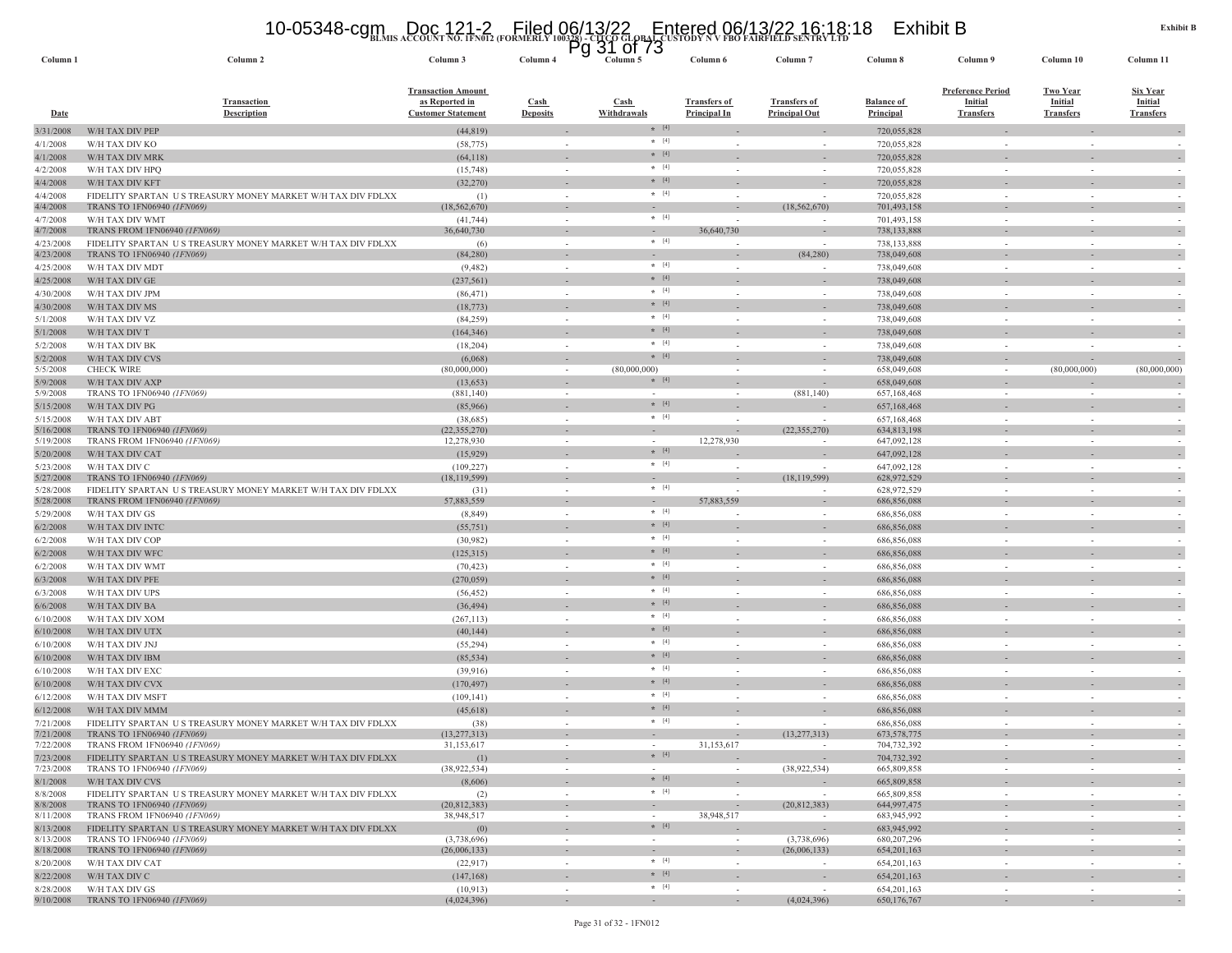#### 10-05348-cgm Doc 121-2 Filed 06/13/22 Entered 06/13/22 16:18:18 Exhibit B<br>https://www.account.no.ifn012.(formerly 100328)-crco.glpb4Lcustody N v fbo fairfield sentry ltd

|                        |                                                             |                                                                          |                          | $32$ of $73$<br>Pg  |                                            |                                             |                                |                                                                |                                                       |                                                |
|------------------------|-------------------------------------------------------------|--------------------------------------------------------------------------|--------------------------|---------------------|--------------------------------------------|---------------------------------------------|--------------------------------|----------------------------------------------------------------|-------------------------------------------------------|------------------------------------------------|
| Column 1               | Column 2                                                    | Column 3                                                                 | Column 4                 | Column 5            | Column 6                                   | Column <sub>7</sub>                         | Column 8                       | Column 9                                                       | Column 10                                             | Column 11                                      |
| <b>Date</b>            | <b>Transaction</b><br><b>Description</b>                    | <b>Transaction Amount</b><br>as Reported in<br><b>Customer Statement</b> | Cash<br><b>Deposits</b>  | Cash<br>Withdrawals | <b>Transfers of</b><br><b>Principal In</b> | <b>Transfers of</b><br><b>Principal Out</b> | <b>Balance of</b><br>Principal | <b>Preference Period</b><br><b>Initial</b><br><b>Transfers</b> | <b>Two Year</b><br><b>Initial</b><br><b>Transfers</b> | <b>Six Year</b><br>Initial<br><b>Transfers</b> |
| 9/11/2008              | TRANS FROM 1FN06940 (1FN069)                                | 19,324,694                                                               |                          |                     | 19,324,694                                 |                                             | 669,501,461                    |                                                                |                                                       |                                                |
| 9/15/2008              | TRANS FROM 1FN06940 (1FN069)                                | 57,001,728                                                               | ÷,                       |                     | 57,001,728                                 |                                             | 726,503,189                    |                                                                |                                                       |                                                |
| 9/19/2008              | TRANS FROM 1FN06940 (1FN069)                                | 56,776,950                                                               |                          |                     | 56,776,950                                 |                                             | 783,280,139                    |                                                                |                                                       |                                                |
| 10/2/2008              | W/H TAX DIV BA                                              | (24, 944)                                                                |                          | $* [4]$             |                                            |                                             | 783,280,139                    |                                                                |                                                       |                                                |
| 10/2/2008              | FIDELITY SPARTAN US TREASURY MONEY MARKET W/H TAX DIV FDLXX | (8)                                                                      | $\sim$                   | $*$ [4]             |                                            | $\overline{\phantom{a}}$                    | 783,280,139                    |                                                                |                                                       |                                                |
| 10/2/2008              | W/H TAX DIV EXC                                             | (39, 864)                                                                |                          | $* [4]$             |                                            |                                             | 783,280,139                    |                                                                |                                                       |                                                |
| 10/2/2008              | FIDELITY SPARTAN US TREASURY MONEY MARKET W/H TAX DIV FDLXX | (18)                                                                     | $\sim$                   | $*$ [4]             | $\sim$                                     | $\sim$                                      | 783,280,139                    | $\sim$                                                         | i a                                                   |                                                |
| 10/2/2008              | W/H TAX DIV BAC                                             | (354, 496)                                                               |                          | $*$ [4]             |                                            |                                             | 783,280,139                    |                                                                |                                                       |                                                |
| 10/2/2008              | W/H TAX DIV TWX                                             | (28,212)                                                                 | $\sim$                   | $*$ [4]             |                                            | $\sim$                                      | 783,280,139                    |                                                                |                                                       |                                                |
| 10/2/2008              | W/H TAX DIV JNJ                                             | (160, 765)                                                               |                          | $* [4]$             |                                            |                                             | 783,280,139                    |                                                                |                                                       |                                                |
| 10/2/2008              | W/H TAX DIV QCOM                                            | (10, 353)                                                                |                          | $*$ [4]             |                                            |                                             | 783,280,139                    |                                                                |                                                       |                                                |
| 10/2/2008              | W/H TAX DIV UPS                                             | (56, 380)                                                                |                          | $*$ [4]             |                                            |                                             | 783,280,139                    |                                                                |                                                       |                                                |
| 10/2/2008              | W/H TAX DIV PEP                                             | (82, 291)                                                                |                          | $*$ [4]             |                                            |                                             | 783,280,139                    |                                                                |                                                       |                                                |
| 10/2/2008              | W/H TAX DIV PFE                                             | (184, 583)                                                               |                          | $* [4]$             |                                            |                                             | 783,280,139                    |                                                                |                                                       |                                                |
|                        |                                                             |                                                                          |                          | $*$ [4]             |                                            |                                             |                                | $\sim$                                                         |                                                       |                                                |
| 10/2/2008              | W/H TAX DIV XOM                                             | (262, 805)                                                               | ÷.                       | $* [4]$             |                                            | ÷.                                          | 783,280,139                    |                                                                |                                                       |                                                |
| 10/2/2008              | W/H TAX DIV MCD                                             | (52,602)                                                                 |                          | $*$ [4]             |                                            |                                             | 783,280,139                    |                                                                |                                                       |                                                |
| 10/2/2008              | FIDELITY SPARTAN US TREASURY MONEY MARKET W/H TAX DIV FDLXX | (1)                                                                      | $\sim$                   |                     |                                            | $\sim$                                      | 783,280,139                    |                                                                |                                                       |                                                |
| 10/2/2008              | W/H TAX DIV CVX                                             | (167, 941)                                                               |                          | $\star$ [4]         |                                            |                                             | 783,280,139                    |                                                                |                                                       |                                                |
| 10/2/2008              | W/H TAX DIV WFC                                             | (82, 158)                                                                | $\sim$                   | $\star$ [4]         |                                            | $\sim$                                      | 783,280,139                    |                                                                |                                                       |                                                |
| 10/2/2008              | W/H TAX DIV HD                                              | (15,368)                                                                 |                          | $* [4]$             |                                            |                                             | 783,280,139                    |                                                                |                                                       |                                                |
| 10/2/2008              | W/H TAX DIV INTC                                            | (67, 660)                                                                | $\sim$                   | $*$ [4]             |                                            | $\sim$                                      | 783,280,139                    | $\sim$                                                         |                                                       |                                                |
| 10/2/2008              | W/H TAX DIV WMT                                             | (67, 627)                                                                |                          | $*$ [4]             |                                            |                                             | 783,280,139                    |                                                                |                                                       |                                                |
| 10/2/2008              | W/H TAX DIV BUD                                             | (23,073)                                                                 | $\sim$                   | $*$ [4]             |                                            | $\sim$                                      | 783,280,139                    |                                                                |                                                       |                                                |
| 10/2/2008              | W/H TAX DIV COP                                             | (62, 281)                                                                |                          | $*$ [4]             |                                            |                                             | 783,280,139                    |                                                                |                                                       |                                                |
| 10/2/2008              | W/H TAX DIV MMM                                             | (45, 559)                                                                |                          | $*$ [4]             |                                            |                                             | 783,280,139                    |                                                                |                                                       |                                                |
| 10/2/2008              | W/H TAX DIV AIG                                             | (73, 458)                                                                |                          | $*$ [4]             |                                            |                                             | 783,280,139                    |                                                                |                                                       |                                                |
| 10/2/2008              | W/H TAX DIV UTX                                             | (40,092)                                                                 | ÷,                       | $*$ [4]             |                                            |                                             | 783,280,139                    |                                                                |                                                       |                                                |
| 10/2/2008              | W/H TAX DIV MSFT                                            | (109, 858)                                                               |                          | $* [4]$             |                                            |                                             | 783,280,139                    |                                                                |                                                       |                                                |
| 10/2/2008              | W/H TAX DIV IBM                                             | (58, 462)                                                                | $\sim$                   | $\star$ [4]         |                                            | in 1999.                                    | 783,280,139                    |                                                                |                                                       |                                                |
| 10/3/2008              | <b>CHECK WIRE</b>                                           | (150,000,000)                                                            | $\sim$                   | (150,000,000)       |                                            | $\sim$                                      | 633,280,139                    | (150,000,000)                                                  | (150,000,000)                                         | (150,000,000)                                  |
| 11/4/2008              | <b>CHECK WIRE</b>                                           | (450,000,000)                                                            |                          | (450,000,000)       |                                            |                                             | 183,280,139                    | (450,000,000)                                                  | (450,000,000)                                         | (450,000,000)                                  |
| 11/4/2008              | FIDELITY SPARTAN US TREASURY MONEY MARKET W/H TAX DIV FDLXX | (0)                                                                      | $\sim$                   | $* [4]$             |                                            |                                             | 183,280,139                    |                                                                |                                                       |                                                |
| 11/4/2008              | W/H TAX DIV KO                                              | (30, 470)                                                                | $\sim$                   | $*$ [4]             |                                            | $\overline{\phantom{a}}$                    | 183,280,139                    | $\sim$                                                         | - 20                                                  |                                                |
| 11/4/2008              | W/H TAX DIV HPQ                                             | (24, 314)                                                                |                          | $*$ [4]             |                                            |                                             | 183,280,139                    |                                                                |                                                       |                                                |
| 11/4/2008              | W/H TAX DIV MRK                                             | (99, 547)                                                                | ÷.                       | $*$ [4]             |                                            | $\sim$                                      | 183,280,139                    | $\sim$                                                         |                                                       |                                                |
| 11/4/2008              | W/H TAX DIV PM                                              | (45, 268)                                                                |                          | $* [4]$             |                                            |                                             | 183,280,139                    |                                                                |                                                       |                                                |
| 11/4/2008              | FIDELITY SPARTAN US TREASURY MONEY MARKET W/H TAX DIV FDLXX | (1)                                                                      | $\sim$                   | $*$ [4]             |                                            |                                             | 183,280,139                    |                                                                |                                                       |                                                |
|                        |                                                             |                                                                          |                          | $* [4]$             |                                            |                                             |                                |                                                                |                                                       |                                                |
| 11/4/2008              | W/H TAX DIV BAX                                             | (17, 341)                                                                |                          | $*$ [4]             |                                            |                                             | 183,280,139                    |                                                                |                                                       |                                                |
| 11/4/2008<br>11/6/2008 | W/H TAX DIV MO<br>TRANS TO 1FN06940 (1FN069)                | (18, 359)<br>(578, 138)                                                  | ÷.<br>$\sim$             | $\sim$              |                                            | (578, 138)                                  | 183,280,139<br>182,702,001     | $\sim$                                                         |                                                       |                                                |
| 11/7/2008              | TRANS FROM 1FN06940 (1FN069)                                | 14,881,874                                                               |                          |                     | 14,881,874                                 |                                             | 197,583,875                    |                                                                |                                                       |                                                |
| 11/10/2008             | TRANS TO 1FN06940 (1FN069)                                  | (9,848,202)                                                              | $\overline{\phantom{a}}$ | $\sim$              |                                            | (9,848,202)                                 | 187,735,673                    | $\sim$                                                         | $\sim$                                                |                                                |
| 11/19/2008             | TRANS FROM 1FN06940 (1FN069)                                | 295,937,598                                                              | $\sim$                   | $\sim$              | 295,937,598                                |                                             | 483, 673, 271                  | $\sim$                                                         | $\sim$                                                |                                                |
| 11/25/2008             | TRANS FROM 1FN06940 (1FN069)                                | 11,384,758                                                               | ÷.                       | $\sim$              | 11,384,758                                 |                                             | 495,058,029                    |                                                                |                                                       |                                                |
| 12/3/2008              | FIDELITY SPARTAN US TREASURY MONEY MARKET W/H TAX DIV FDLXX | (0)                                                                      | $\sim$                   | $*$ [4]             |                                            | in 1999.                                    | 495,058,029                    | a.                                                             | $\sim$                                                |                                                |
| 12/3/2008              | FIDELITY SPARTAN US TREASURY MONEY MARKET W/H TAX DIV FDLXX | (0)                                                                      |                          | $*$ [4]             |                                            |                                             | 495,058,029                    |                                                                |                                                       |                                                |
| 12/3/2008              | FIDELITY SPARTAN US TREASURY MONEY MARKET W/H TAX DIV FDLXX | (1)                                                                      |                          | $*$ [4]             |                                            | $\overline{\phantom{a}}$                    | 495,058,029                    |                                                                |                                                       |                                                |
| 12/3/2008              | FIDELITY SPARTAN US TREASURY MONEY MARKET W/H TAX DIV FDLXX | (1)                                                                      |                          | $* [4]$             |                                            |                                             | 495,058,029                    |                                                                |                                                       |                                                |
| 12/3/2008              | FIDELITY SPARTAN US TREASURY MONEY MARKET W/H TAX DIV FDLXX | (0)                                                                      |                          | $*$ [4]             |                                            |                                             | 495,058,029                    |                                                                |                                                       |                                                |
| 12/3/2008              | FIDELITY SPARTAN US TREASURY MONEY MARKET W/H TAX DIV FDLXX | (0)                                                                      |                          | $\star$ [4]         |                                            |                                             | 495,058,029                    |                                                                |                                                       |                                                |
|                        |                                                             | Total:                                                                   | \$2,113,474,517          | \$(1,622,755,206)   | \$2,383,923,515                            | \$ $(2,379,584,797)$                        | 495,058,029                    | (600,000,000)                                                  | s<br>(745,000,000)                                    | \$(1,460,000,000)                              |

[1] Although BLMIS Customer Statements reflect that a larger transfer was made into the account on this date, a portion of the "transferred" funds consisted of fictitious profits which were never achieved and thus could no **principal remaining in the originating account was transferred into this account on this date.**

[2] Although BLMIS Customer Statements reflect that funds were transferred into this account on this date, these funds consisted entirely of fictitious profits which were never achieved and thus no funds were actually tran **balance has remained unchanged.**

<sup>[3]</sup> Although BLMIS Customer Statements reflect that funds were transferred out of this account on this date, these funds consisted entirely of fictitious profits which were never achieved and thus no funds were actually **balance has remained unchanged.**

<sup>[4]</sup> Amounts withheld from account holders and paid by BLMIS to the IRS on behalf of account holders during the six-year period prior to the filing date have not been deducted from the balance of principal as those amount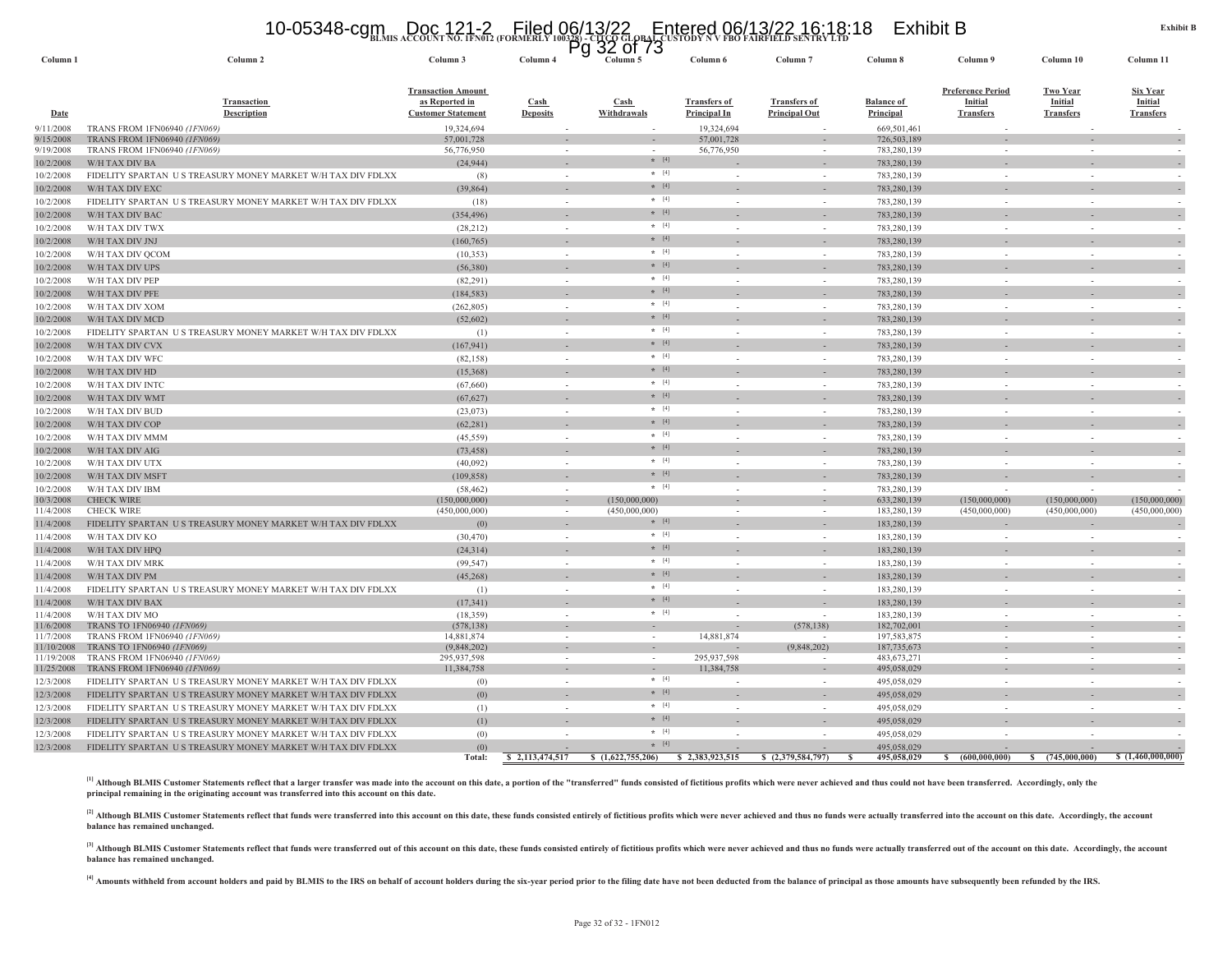# **BLMIS ACCOUNT NO. 1FN045 - CITCO GLOBAL CUSTODY N V FBO FAIRFIELD SENTRY LTD** 10-05348-cgm Doc 121-2 Filed 06/13/22 Entered 06/13/22 16:18:18 Exhibit B Pg 33 of 73

| Column <sub>1</sub>      | Column <sub>2</sub>                          | Column 3                                                                 | Column 4                       | Y<br>ບບ<br>ט וט<br>Column 5 | Column 6                                   | Column <sub>7</sub>                         | Column 8                              | Column 9                                                | Column 10                                             | Column 11                                      |
|--------------------------|----------------------------------------------|--------------------------------------------------------------------------|--------------------------------|-----------------------------|--------------------------------------------|---------------------------------------------|---------------------------------------|---------------------------------------------------------|-------------------------------------------------------|------------------------------------------------|
| <b>Date</b>              | <b>Transaction</b><br><b>Description</b>     | <b>Transaction Amount</b><br>as Reported in<br><b>Customer Statement</b> | <b>Cash</b><br><b>Deposits</b> | Cash<br>Withdrawals         | <b>Transfers of</b><br><b>Principal In</b> | <b>Transfers of</b><br><b>Principal Out</b> | <b>Balance of</b><br><b>Principal</b> | <b>Preference Period</b><br>Initial<br><b>Transfers</b> | <b>Two Year</b><br><b>Initial</b><br><b>Transfers</b> | <b>Six Year</b><br>Initial<br><b>Transfers</b> |
| 10/19/1992               | <b>CHECK WIRE</b>                            | 15,000,000                                                               | 15,000,000                     |                             |                                            |                                             | 15,000,000                            |                                                         |                                                       |                                                |
| 11/3/1992                | <b>CHECK WIRE</b>                            | 5,799,985                                                                | 5,799,985                      |                             |                                            |                                             | 20,799,985                            |                                                         |                                                       | $\sim$                                         |
| 11/5/1992                | FIDELITY CASH RESERVES SBI W/H TAX DIV FORXX | (5)                                                                      |                                | (5)                         |                                            |                                             | 20,799,980                            |                                                         |                                                       |                                                |
| 12/15/1992<br>12/15/1992 | W/H TAX DIV XON<br>W/H TAX DIV DD            | (6, 843)<br>(2,091)                                                      | $\sim$                         | (6, 843)<br>(2,091)         | $\sim$                                     | $\sim$                                      | 20,793,137<br>20,791,046              | $\sim$                                                  |                                                       | $\sim$<br>$\sim$                               |
| 12/15/1992               | W/H TAX DIV BA                               | (594)                                                                    | $\sim$                         | (594)                       | $\sim$                                     |                                             | 20,790,452                            | $\sim$                                                  |                                                       |                                                |
| 12/15/1992               | W/H TAX DIV JNJ                              | (2, 459)                                                                 | $\sim$                         | (2, 459)                    | $\sim$                                     | $\sim$                                      | 20,787,993                            | $\sim$                                                  |                                                       |                                                |
| 12/30/1992               | FIDELITY CASH RESERVES SBI W/H TAX DIV FCRXX | (53)                                                                     |                                | (53)                        |                                            |                                             | 20,787,940                            |                                                         |                                                       |                                                |
| 12/31/1992               | W/H TAX DIV AIG                              | (499)                                                                    |                                | (499)                       | $\sim$                                     |                                             | 20,787,441                            | $\sim$                                                  |                                                       |                                                |
| 1/15/1993<br>1/15/1993   | W/H TAX DIV WMT<br>W/H TAX DIV MRK           | (374)<br>(1,485)                                                         | $\sim$                         | (374)<br>(1,485)            | $\sim$                                     | $\sim$                                      | 20,787,067<br>20,785,582              | $\sim$                                                  | $\sim$                                                | $\sim$                                         |
| 1/15/1993                | W/H TAX DIV EK                               | (3, 564)                                                                 | $\sim$                         | (3, 564)                    | $\overline{\phantom{a}}$                   | $\sim$                                      | 20,782,018                            | $\sim$                                                  |                                                       | $\overline{\phantom{a}}$                       |
| 1/15/1993                | W/H TAX DIV GE                               | (4, 491)                                                                 |                                | (4, 491)                    | $\overline{\phantom{a}}$                   |                                             | 20,777,527                            | $\overline{\phantom{a}}$                                |                                                       |                                                |
| 1/22/1993                | <b>CHECK WIRE</b>                            | 2,100,000                                                                | 2,100,000                      |                             |                                            |                                             | 22,877,527                            |                                                         |                                                       |                                                |
| 1/29/1993                | <b>CHECK WIRE</b>                            | 1,750,000                                                                | 1,750,000                      | $\sim$                      | $\sim$                                     |                                             | 24,627,527                            | $\sim$                                                  |                                                       |                                                |
| 1/29/1993                | <b>CHECK WIRE</b>                            | 14,807                                                                   | 14,807                         |                             |                                            |                                             | 24,642,334                            |                                                         |                                                       | $\overline{\phantom{a}}$                       |
| 2/16/1993<br>2/16/1993   | W/H TAX DIV BMY<br>W/H TAX DIV T             | (4,277)<br>(1,960)                                                       |                                | (4,277)<br>(1,960)          |                                            |                                             | 24,638,057<br>24,636,097              |                                                         |                                                       | $\overline{\phantom{a}}$                       |
| 3/1/1993                 | W/H TAX DIV F                                | (4,633)                                                                  | $\sim$                         | (4,633)                     | $\sim$                                     | $\overline{\phantom{a}}$                    | 24,631,464                            | $\sim$                                                  |                                                       |                                                |
| 3/5/1993                 | W/H TAX DIV BA                               | (960)                                                                    | $\sim$                         | (960)                       |                                            |                                             | 24,630,504                            |                                                         |                                                       |                                                |
| 3/9/1993                 | W/H TAX DIV JNJ                              | (3,133)                                                                  | $\sim$                         | (3, 133)                    | $\sim$                                     |                                             | 24,627,371                            | $\sim$                                                  |                                                       |                                                |
| 3/10/1993                | W/H TAX DIV GM                               | (586)                                                                    |                                | (586)                       |                                            |                                             | 24,626,786                            |                                                         |                                                       |                                                |
| 3/10/1993<br>3/10/1993   | W/H TAX DIV IBM<br>W/H TAX DIV XON           | (1,186)<br>(10, 532)                                                     | $\sim$<br>$\sim$               | (1,186)<br>(10, 532)        | $\sim$<br>$\sim$                           | $\sim$<br>$\overline{\phantom{a}}$          | 24,625,600<br>24,615,068              | $\sim$<br>$\sim$                                        | $\sim$<br>$\sim$                                      | $\overline{\phantom{a}}$                       |
| 3/10/1993                | W/H TAX DIV MOB                              | (1,171)                                                                  |                                | (1,171)                     |                                            |                                             | 24,613,897                            |                                                         |                                                       |                                                |
| 3/15/1993                | FIDELITY CASH RESERVES SBI W/H TAX DIV FCRXX | (382)                                                                    | $\sim$                         | (382)                       | $\sim$                                     |                                             | 24,613,515                            | $\sim$                                                  |                                                       | $\sim$                                         |
| 3/15/1993                | W/H TAX DIV DD                               | (3,057)                                                                  | $\sim$                         | (3,057)                     | $\sim$                                     |                                             | 24,610,458                            | $\sim$                                                  |                                                       |                                                |
| 3/19/1993                | W/H TAX DIV AIG                              | (705)                                                                    |                                | (705)                       | $\overline{\phantom{a}}$                   | $\overline{\phantom{a}}$                    | 24,609,753                            | $\sim$                                                  |                                                       |                                                |
| 3/31/1993                | W/H TAX DIV PEP                              | (716)                                                                    |                                | (716)                       | $\overline{\phantom{a}}$                   |                                             | 24,609,038                            | $\overline{\phantom{a}}$                                |                                                       |                                                |
| 4/1/1993<br>4/1/1993     | W/H TAX DIV S<br>W/H TAX DIV EK              | (881)<br>(4,850)                                                         |                                | (881)<br>(4,850)            |                                            |                                             | 24,608,157<br>24,603,307              |                                                         |                                                       |                                                |
| 4/1/1993                 | W/H TAX DIV KO                               | (1,151)                                                                  |                                | (1,151)                     | $\sim$                                     |                                             | 24,602,156                            | $\sim$                                                  |                                                       | $\overline{\phantom{a}}$                       |
| 4/1/1993                 | TRANS TO 1G009230 (1G0092)                   | (14, 807)                                                                | $\sim$                         | $\sim$                      | $\sim$                                     | (14, 807)                                   | 24,587,349                            | $\sim$                                                  |                                                       |                                                |
| 4/12/1993                | W/H TAX DIV WMT                              | (494)                                                                    |                                | (494)                       |                                            |                                             | 24,586,855                            |                                                         |                                                       |                                                |
| 4/20/1993                | FIDELITY CASH RESERVES SBI W/H TAX DIV FCRXX | (35)                                                                     |                                | (35)                        | $\sim$                                     |                                             | 24,586,820                            | $\sim$                                                  |                                                       |                                                |
| 4/22/1993                | <b>CHECK WIRE</b>                            | 1,499,985                                                                | 1,499,985                      |                             |                                            |                                             | 26,086,805                            |                                                         |                                                       |                                                |
| 4/26/1993<br>5/3/1993    | W/H TAX DIV GE<br>W/H TAX DIV T              | (7,959)<br>(4,625)                                                       |                                | (7,959)<br>(4,625)          | $\sim$                                     | $\sim$                                      | 26,078,846<br>26,074,221              | $\sim$<br>$\sim$                                        | $\overline{a}$                                        |                                                |
| 5/10/1993                | FIDELITY CASH RESERVES SBI W/H TAX DIV FCRXX | (72)                                                                     |                                | (72)                        |                                            |                                             | 26,074,149                            | $\sim$                                                  |                                                       |                                                |
| 5/20/1993                | W/H TAX DIV DIS                              | (230)                                                                    |                                | (230)                       |                                            |                                             | 26,073,920                            |                                                         |                                                       | $\overline{\phantom{a}}$                       |
| 6/1/1993                 | W/H TAX DIV F                                | (5,746)                                                                  | $\sim$                         | (5,746)                     | $\sim$                                     | $\sim$                                      | 26,068,174                            | $\sim$                                                  |                                                       | $\sim$                                         |
| 6/1/1993                 | W/H TAX DIV AXP                              | (826)                                                                    |                                | (826)                       | $\sim$                                     |                                             | 26,067,348                            | $\sim$                                                  |                                                       | $\sim$                                         |
| 6/8/1993                 | FIDELITY CASH RESERVES SBI W/H TAX DIV FCRXX | (66)                                                                     |                                | (66)                        | $\overline{\phantom{a}}$                   |                                             | 26,067,282                            | $\overline{\phantom{a}}$                                |                                                       |                                                |
| 6/14/1993<br>6/18/1993   | W/H TAX DIV MMM<br>W/H TAX DIV MCD           | (1,773)<br>(344)                                                         | $\sim$                         | (1,773)<br>(344)            | $\sim$                                     |                                             | 26,065,509<br>26,065,165              | $\sim$                                                  |                                                       | $\overline{\phantom{a}}$                       |
| 6/30/1993                | W/H TAX DIV PEP                              | (1, 367)                                                                 | $\sim$                         | (1, 367)                    | $\sim$                                     | $\sim$                                      | 26,063,798                            | $\sim$                                                  | $\sim$                                                | $\sim$                                         |
| 7/1/1993                 | W/H TAX DIV MRK                              | (2,670)                                                                  | $\sim$                         | (2,670)                     |                                            | $\sim$                                      | 26,061,128                            | $\sim$                                                  |                                                       |                                                |
| 7/1/1993                 | W/H TAX DIV KO                               | (2,382)                                                                  |                                | (2, 382)                    |                                            |                                             | 26,058,746                            |                                                         |                                                       |                                                |
| 7/1/1993                 | W/H TAX DIV S                                | (1,282)                                                                  |                                | (1,282)                     |                                            |                                             | 26,057,465                            | $\sim$                                                  |                                                       |                                                |
| 7/1/1993                 | W/H TAX DIV EK                               | (1,602)                                                                  |                                | (1,602)                     |                                            |                                             | 26,055,863                            |                                                         |                                                       |                                                |
| 7/1/1993<br>7/2/1993     | TRANS FROM 1FN01130 (1FN011)                 | $2,857,020$ [1]                                                          |                                | (961)                       | 42,195                                     |                                             | 26,098,057                            | $\sim$                                                  |                                                       |                                                |
| 7/9/1993                 | W/H TAX DIV SLB<br>W/H TAX DIV WMT           | (961)<br>(770)                                                           |                                | (770)                       | $\sim$                                     | $\sim$                                      | 26,097,096<br>26,096,326              | $\sim$                                                  |                                                       |                                                |
| 7/13/1993                | <b>CHECK WIRE</b>                            | 17,000,000                                                               | 17,000,000                     |                             |                                            |                                             | 43,096,326                            |                                                         |                                                       |                                                |
| 7/16/1993                | <b>CHECK WIRE</b>                            | 999,985                                                                  | 999,985                        | $\sim$                      | $\sim$                                     |                                             | 44,096,311                            | $\sim$                                                  |                                                       |                                                |
| 7/22/1993                | FIDELITY CASH RESERVES SBI W/H TAX DIV FCRXX | (201)                                                                    |                                | (201)                       |                                            |                                             | 44,096,110                            |                                                         |                                                       |                                                |
| 7/26/1993                | W/H TAX DIV GE                               | (4,710)                                                                  |                                | (4,710)                     | $\sim$                                     | $\sim$                                      | 44,091,400                            | $\sim$                                                  | $\sim$                                                | $\sim$                                         |
| 7/28/1993                | TRANS FROM 1FN01130 (1FN011)                 | $912$ <sup>[2]</sup>                                                     |                                |                             |                                            |                                             | 44,091,400                            |                                                         |                                                       |                                                |
| 8/2/1993                 | W/H TAX DIV AIT                              | (1,982)                                                                  |                                | (1,982)                     |                                            |                                             | 44,089,418                            |                                                         |                                                       |                                                |
| 8/2/1993<br>8/2/1993     | W/H TAX DIV BMY<br>W/H TAX DIV BEL           | (3,404)<br>(3,168)                                                       | $\sim$<br>$\sim$               | (3,404)<br>(3,168)          | $\sim$<br>$\sim$                           | $\sim$<br>$\sim$                            | 44,086,014<br>44,082,846              | $\sim$<br>$\sim$                                        | $\sim$<br>$\sim$                                      | $\overline{\phantom{a}}$                       |
| 8/2/1993                 | W/H TAX DIV T                                | (4,271)                                                                  | $\sim$                         | (4,271)                     | $\overline{\phantom{a}}$                   | $\overline{\phantom{a}}$                    | 44,078,575                            | $\sim$                                                  | $\overline{\phantom{a}}$                              | $\overline{\phantom{a}}$                       |
| 8/10/1993                | W/H TAX DIV AXP                              | (1,179)                                                                  | $\sim$                         | (1,179)                     | $\sim$                                     | $\sim$                                      | 44,077,396                            | $\sim$                                                  | $\sim$                                                | $\sim$                                         |
| 8/16/1993                | FIDELITY CASH RESERVES SBI W/H TAX DIV FCRXX | (14)                                                                     | $\sim$                         | (14)                        | $\sim$                                     | $\overline{\phantom{a}}$                    | 44,077,382                            | $\sim$                                                  | $\overline{\phantom{a}}$                              | $\bar{\gamma}$                                 |
| 8/20/1993                | W/H TAX DIV DIS                              | (369)                                                                    | $\sim$                         | (369)                       | $\sim$                                     | $\sim$                                      | 44,077,012                            | $\sim$                                                  | $\sim$                                                | $\sim$                                         |
| 8/31/1993                | TRANS FROM 1FN01130 (1FN011)                 | $3,260$ <sup>[2]</sup>                                                   |                                | $\sim$                      |                                            |                                             | 44,077,012                            |                                                         |                                                       | $\overline{\phantom{a}}$                       |
| 9/1/1993                 | W/H TAX DIV F                                | (3,807)                                                                  | $\sim$                         | (3,807)                     | $\sim$                                     | $\sim$                                      | 44,073,205                            | $\sim$                                                  | $\sim$                                                | $\sim$                                         |
| 9/10/1993<br>9/10/1993   | W/H TAX DIV MOB<br>W/H TAX DIV AN            | (6,091)<br>(5,235)                                                       | $\sim$<br>$\sim$               | (6,091)<br>(5,235)          | $\sim$<br>$\sim$                           | $\sim$<br>$\sim$                            | 44,067,114<br>44,061,880              | $\sim$<br>$\sim$                                        | $\sim$<br>$\sim$                                      | $\overline{\phantom{a}}$<br>$\sim$             |
| 9/10/1993                | W/H TAX DIV XON                              | (16, 446)                                                                |                                | (16, 446)                   | $\overline{\phantom{a}}$                   | $\overline{\phantom{a}}$                    | 44,045,433                            | $\overline{\phantom{a}}$                                |                                                       | $\overline{\phantom{a}}$                       |
| 9/10/1993                | W/H TAX DIV IBM                              | (2,379)                                                                  | $\sim$                         | (2,379)                     | $\sim$                                     | $\sim$                                      | 44,043,054                            | $\sim$                                                  | $\sim$                                                | $\sim$                                         |
|                          | 9/13/1993 W/H TAX DIV DD                     | (5,025)                                                                  | $\sim$                         | (5,025)                     | $\sim$                                     | $\sim$                                      | 44,038,029                            | $\sim$                                                  | $\sim$                                                | $\sim$                                         |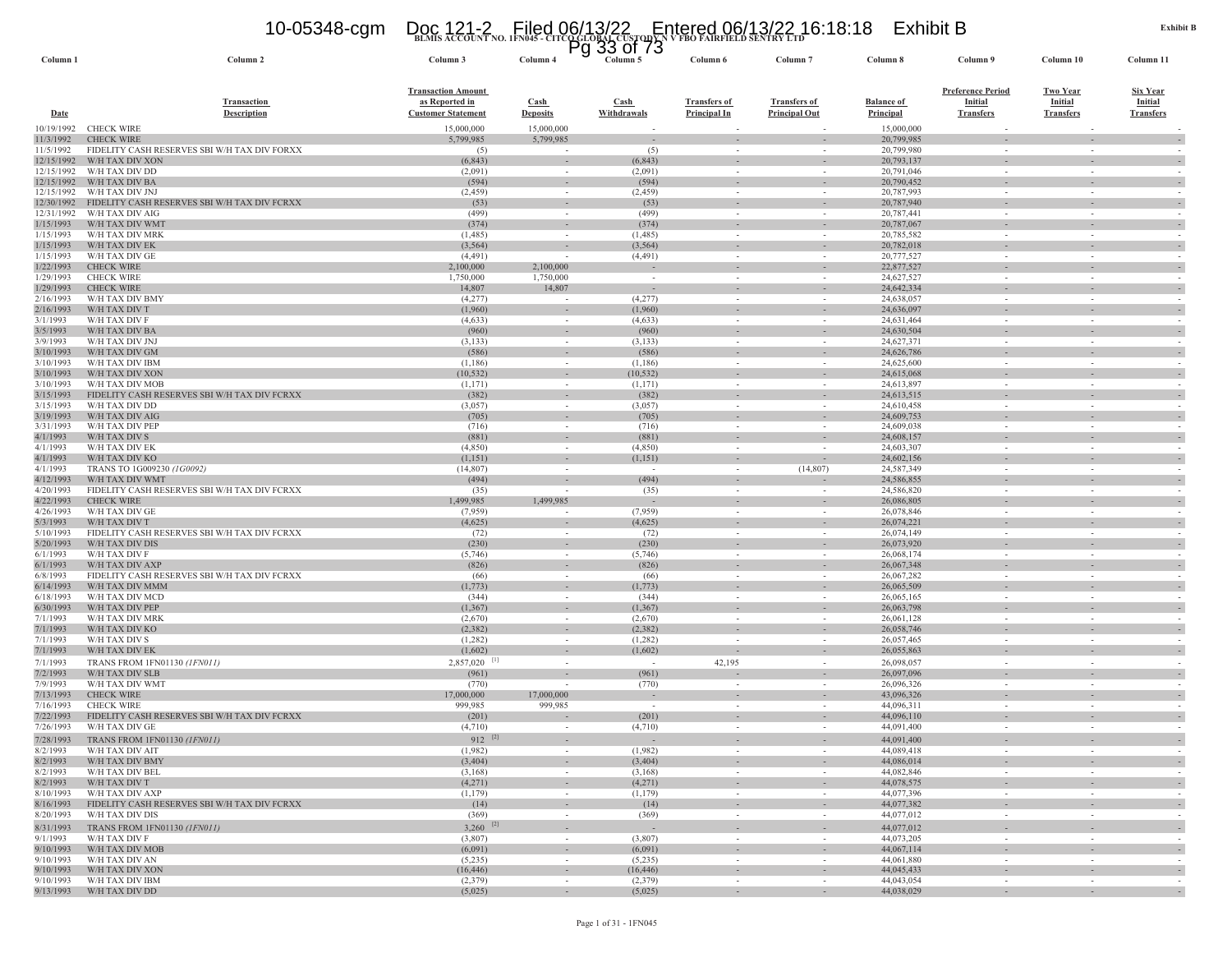# **BLMIS ACCOUNT NO. 1FN045 - CITCO GLOBAL CUSTODY N V FBO FAIRFIELD SENTRY LTD** 10-05348-cgm Doc 121-2 Filed 06/13/22 Entered 06/13/22 16:18:18 Exhibit B Pg 34 of 73

| Column <sub>1</sub>      | Column <sub>2</sub>                                                    | Column 3                  | Column 4                           | Column 5            | Column 6                           | Column <sub>7</sub>                                  | Column 8                   | Column 9                 | Column 10                                            | Column 11                          |
|--------------------------|------------------------------------------------------------------------|---------------------------|------------------------------------|---------------------|------------------------------------|------------------------------------------------------|----------------------------|--------------------------|------------------------------------------------------|------------------------------------|
|                          |                                                                        | <b>Transaction Amount</b> |                                    |                     |                                    |                                                      |                            | <b>Preference Period</b> | <b>Two Year</b>                                      | <b>Six Year</b>                    |
|                          | <b>Transaction</b>                                                     | as Reported in            | $\operatorname{Cash}$              | Cash                | <b>Transfers of</b>                | <b>Transfers of</b>                                  | <b>Balance of</b>          | Initial                  | Initial                                              | Initial                            |
| <b>Date</b>              | <b>Description</b>                                                     | <b>Customer Statement</b> | <b>Deposits</b>                    | Withdrawals         | Principal In                       | <b>Principal Out</b>                                 | Principal                  | <b>Transfers</b>         | <b>Transfers</b>                                     | <b>Transfers</b>                   |
| 9/15/1993                | W/H TAX DIV ARC                                                        | (4,228)                   | $\sim$                             | (4,228)             | $\sim$                             |                                                      | 44,033,801                 | $\sim$                   |                                                      |                                    |
| 9/17/1993                | W/H TAX DIV AIG                                                        | (564)                     |                                    | (564)               |                                    |                                                      | 44,033,237                 |                          |                                                      |                                    |
| 9/17/1993                | W/H TAX DIV MCD                                                        | (606)                     | $\sim$                             | (606)               | $\sim$                             |                                                      | 44,032,631                 | $\sim$                   | $\sim$                                               |                                    |
| 9/24/1993                | FIDELITY CASH RESERVES SBI W/H TAX DIV FCRXX                           | (123)                     |                                    | (123)               |                                    |                                                      | 44,032,507                 |                          |                                                      |                                    |
| 9/30/1993                | W/H TAX DIV PEP<br>W/H TAX DIV EK                                      | (2,105)                   | $\sim$                             | (2,105)             | $\sim$<br>$\sim$                   | $\sim$<br>$\sim$                                     | 44,030,402<br>44,027,583   | $\sim$<br>$\sim$         | $\sim$                                               |                                    |
| 10/1/1993<br>10/1/1993   | W/H TAX DIV S                                                          | (2,819)<br>(2,255)        | $\sim$<br>$\sim$                   | (2,819)<br>(2,255)  | $\sim$                             | $\sim$                                               | 44,025,328                 | $\sim$                   | $\sim$<br>$\sim$                                     | $\overline{\phantom{a}}$           |
| 10/1/1993                | W/H TAX DIV KO                                                         | (3,834)                   | $\sim$                             | (3,834)             |                                    | $\sim$                                               | 44,021,494                 |                          |                                                      |                                    |
| 10/1/1993                | W/H TAX DIV MRK                                                        | (5,789)                   | $\sim$                             | (5,789)             | $\sim$                             | $\sim$                                               | 44,015,705                 | $\sim$                   | $\sim$                                               |                                    |
| 10/4/1993                | W/H TAX DIV WMT                                                        | (1,100)                   |                                    | (1,100)             | $\sim$                             | $\sim$                                               | 44,014,605                 | $\sim$                   | $\sim$                                               |                                    |
| 10/6/1993                | <b>CHECK WIRE</b>                                                      | 9,000,000                 | 9,000,000                          | $\sim$              | $\sim$                             | ÷,                                                   | 53,014,605                 | $\sim$                   | $\overline{\phantom{a}}$                             |                                    |
| 10/13/1993<br>10/13/1993 | <b>CHECK WIRE</b><br>W/H TAX DIV HWP                                   | 4,800,000                 | 4,800,000                          | $\sim$<br>(940)     |                                    | $\sim$                                               | 57,814,605                 |                          | ٠<br>$\sim$                                          |                                    |
| 10/14/1993               | FIDELITY CASH RESERVES SBI W/H TAX DIV FCRXX                           | (940)<br>(79)             |                                    | (79)                | $\sim$                             | $\sim$                                               | 57,813,665<br>57,813,586   | $\sim$                   | $\sim$                                               |                                    |
| 10/15/1993               | <b>CHECK WIRE</b>                                                      | 5,800,000                 | 5,800,000                          | $\sim$              | $\sim$                             | $\overline{\phantom{a}}$                             | 63,613,586                 | $\sim$                   | $\sim$                                               |                                    |
| 10/25/1993               | W/H TAX DIV GE                                                         | (9, 473)                  |                                    | (9, 473)            |                                    | $\overline{\phantom{a}}$                             | 63,604,114                 |                          |                                                      |                                    |
| 11/1/1993                | W/H TAX DIV BEL                                                        | (5,057)                   | $\sim$                             | (5,057)             | $\sim$                             | $\sim$                                               | 63,599,057                 | $\sim$                   | $\sim$                                               |                                    |
| 11/1/1993                | W/H TAX DIV T                                                          | (7, 473)                  |                                    | (7, 473)            |                                    |                                                      | 63,591,584                 |                          |                                                      |                                    |
| 11/1/1993                | W/H TAX DIV BMY                                                        | (6, 793)                  | $\sim$                             | (6, 793)            | $\sim$                             | $\overline{\phantom{a}}$                             | 63,584,791                 | $\sim$                   | $\sim$                                               |                                    |
| 11/1/1993                | W/H TAX DIV AIT                                                        | (5,194)                   | $\sim$                             | (5,194)             | $\sim$                             | $\overline{\phantom{a}}$                             | 63,579,596                 |                          |                                                      |                                    |
| 11/10/1993<br>11/19/1993 | FIDELITY CASH RESERVES SBI W/H TAX DIV FCRXX<br>W/H TAX DIV DIS        | (27)<br>(590)             | $\sim$                             | (27)<br>(590)       | $\sim$                             | $\sim$                                               | 63,579,570<br>63,578,980   | $\sim$                   | $\sim$                                               | $\sim$                             |
| 12/1/1993                | W/H TAX DIV F                                                          | (5,280)                   | $\sim$                             | (5,280)             | $\sim$                             | $\sim$                                               | 63,573,700                 | $\sim$                   | $\sim$                                               | $\overline{\phantom{a}}$           |
| 12/1/1993                | W/H TAX DIV INTO                                                       | (528)                     | $\sim$                             | (528)               | $\sim$                             | $\sim$                                               | 63, 573, 172               |                          | $\sim$                                               |                                    |
| 12/7/1993                | W/H TAX DIV JNJ                                                        | (4,805)                   | $\sim$                             | (4,805)             | $\sim$                             | $\sim$                                               | 63,568,367                 | $\sim$                   | $\sim$                                               |                                    |
| 12/10/1993               | W/H TAX DIV GM                                                         | (2,263)                   | $\sim$                             | (2,263)             |                                    |                                                      | 63,566,105                 |                          |                                                      |                                    |
| 12/10/1993               | W/H TAX DIV S                                                          | (3,178)                   | $\sim$                             | (3,178)             | $\sim$                             | $\sim$                                               | 63,562,927                 | $\sim$                   | $\sim$                                               |                                    |
| 12/10/1993               | W/H TAX DIV AN                                                         | (5,808)                   | $\sim$                             | (5,808)             | $\sim$                             | $\sim$                                               | 63,557,119                 | $\sim$                   | $\sim$                                               |                                    |
| 12/10/1993               | W/H TAX DIV XON                                                        | (20,909)                  |                                    | (20,909)            |                                    |                                                      | 63,536,210                 |                          | $\overline{\phantom{a}}$                             |                                    |
| 12/10/1993<br>12/10/1993 | W/H TAX DIV IBM<br>W/H TAX DIV MOB                                     | (3,300)<br>(8,976)        | $\sim$<br>$\sim$                   | (3,300)<br>(8,976)  | $\sim$                             | $\overline{\phantom{a}}$<br>$\sim$                   | 63,532,910<br>63,523,934   | $\sim$                   | $\overline{\phantom{a}}$<br>$\sim$                   |                                    |
| 12/13/1993               | W/H TAX DIV MMM                                                        | (4, 402)                  | $\sim$                             | (4, 402)            |                                    | $\bar{ }$                                            | 63,519,532                 |                          | $\overline{\phantom{a}}$                             |                                    |
| 12/14/1993               | W/H TAX DIV DD                                                         | (8,131)                   | $\sim$                             | (8, 131)            | $\sim$                             | $\overline{\phantom{a}}$                             | 63,511,401                 | $\sim$                   | $\sim$                                               |                                    |
| 12/14/1993               | FIDELITY CASH RESERVES SBI W/H TAX DIV FCRXX                           | (29)                      | $\sim$                             | (29)                |                                    |                                                      | 63,511,372                 |                          |                                                      |                                    |
| 12/15/1993               | W/H TAX DIV ARC                                                        | (3,647)                   | $\sim$                             | (3,647)             | $\sim$                             | $\sim$                                               | 63,507,726                 | $\sim$                   | $\sim$                                               |                                    |
| 12/15/1993               | W/H TAX DIV KO                                                         | (5,410)                   |                                    | (5,410)             |                                    |                                                      | 63,502,315                 |                          |                                                      |                                    |
| 12/17/1993<br>12/17/1993 | W/H TAX DIV AIG<br>W/H TAX DIV MCD                                     | (796)<br>(855)            | $\sim$<br>$\sim$                   | (796)<br>(855)      | $\sim$<br>$\sim$                   | $\sim$<br>$\overline{\phantom{a}}$                   | 63,501,520<br>63,500,665   | $\sim$                   | $\sim$                                               | $\sim$                             |
| 1/3/1994                 | W/H TAX DIV PEP                                                        | (2,970)                   | $\sim$                             | (2,970)             | $\sim$                             | $\sim$                                               | 63,497,694                 | $\sim$                   | $\sim$                                               |                                    |
| 1/3/1994                 | W/H TAX DIV MRK                                                        | (8,168)                   |                                    | (8,168)             |                                    |                                                      | 63,489,526                 |                          |                                                      |                                    |
| 1/3/1994                 | W/H TAX DIV EK                                                         | (3,978)                   | $\sim$                             | (3,978)             | $\sim$                             | $\sim$                                               | 63,485,548                 | $\sim$                   | $\sim$                                               |                                    |
| 1/3/1994                 | W/H TAX DIV S                                                          | (3,178)                   | $\sim$                             | (3,178)             | $\sim$                             | $\sim$                                               | 63,482,371                 | $\sim$                   | $\sim$                                               |                                    |
| 1/5/1994                 | W/H TAX DIV WMT                                                        | (1, 551)                  |                                    | (1, 551)            |                                    |                                                      | 63,480,819                 |                          | $\sim$                                               |                                    |
| 1/11/1994                | <b>CHECK WIRE</b>                                                      | 4,000,000                 | 4,000,000                          | $\sim$              | $\sim$                             | $\overline{\phantom{a}}$                             | 67,480,819                 |                          | $\sim$                                               | $\overline{\phantom{a}}$           |
| 1/11/1994<br>1/31/1994   | FIDELITY CASH RESERVES SBI W/H TAX DIV FCRXX<br>CORRECTION ADJ 1/31/94 | (58)<br>3,178             |                                    | (58)<br>3,178       | $\overline{\phantom{a}}$<br>$\sim$ | $\overline{\phantom{a}}$<br>$\sim$                   | 67,480,761<br>67,483,939   | $\sim$                   | $\overline{\phantom{a}}$<br>$\sim$                   |                                    |
| 1/31/1994                | CXL 12/10/93                                                           | 3,178                     | 3,178                              | $\sim$              | $\sim$                             | $\sim$                                               | 67,487,116                 | $\sim$                   | $\sim$                                               |                                    |
| 1/31/1994                | CXL DIV ADJ 12/10 S                                                    | (3,178)                   | (3, 178)                           | $\sim$              |                                    | $\overline{\phantom{a}}$                             | 67,483,939                 |                          | $\overline{\phantom{a}}$                             |                                    |
| 2/1/1994                 | W/H TAX DIV BEL                                                        | (6,970)                   |                                    | (6,970)             | $\sim$                             | $\sim$                                               | 67,476,969                 | $\sim$                   | $\sim$                                               |                                    |
| 2/15/1994                | FIDELITY CASH RESERVES SBI W/H TAX DIV FCRXX                           | (14)                      | $\overline{\phantom{a}}$           | (14)                | $\sim$                             | $\sim$                                               | 67,476,955                 |                          | $\sim$                                               |                                    |
| 2/18/1994                | W/H TAX DIV DIS                                                        | (719)                     | $\sim$                             | (719)               | $\sim$                             | $\sim$                                               | 67,476,236                 | $\sim$                   | $\sim$                                               | $\sim$                             |
| 3/1/1994<br>3/1/1994     | W/H TAX DIV INTO<br>W/H TAX DIV F                                      | (522)<br>(4,637)          | $\overline{\phantom{a}}$<br>$\sim$ | (522)               | $\sim$<br>$\sim$                   | $\overline{\phantom{a}}$<br>$\sim$                   | 67, 475, 715<br>67,471,078 | $\sim$                   | $\sim$                                               |                                    |
| 3/2/1994                 | <b>CHECK WIRE</b>                                                      | 3,450,000                 | 3,450,000                          | (4,637)             |                                    |                                                      | 70,921,078                 |                          |                                                      |                                    |
| 3/8/1994                 | W/H TAX DIV JNJ                                                        | (4,069)                   | $\sim$                             | (4,069)             | $\sim$                             | $\sim$                                               | 70,917,009                 | $\sim$                   | $\sim$                                               |                                    |
| 3/8/1994                 | FIDELITY CASH RESERVES SBI W/H TAX DIV FORXX                           | (141)                     | $\sim$                             | (141)               | $\sim$                             | $\sim$                                               | 70,916,868                 | $\sim$                   | $\sim$                                               |                                    |
| 3/10/1994                | W/H TAX DIV MOB                                                        | (7,883)                   |                                    | (7,883)             |                                    |                                                      | 70,908,986                 |                          |                                                      |                                    |
| 3/10/1994                | W/H TAX DIV IBM                                                        | (3,188)                   | $\sim$                             | (3,188)             |                                    | $\overline{\phantom{a}}$                             | 70,905,798                 |                          |                                                      |                                    |
| 3/10/1994                | W/H TAX DIV XON                                                        | (21, 283)                 | $\sim$                             | (21, 283)           | $\sim$                             | $\overline{\phantom{a}}$                             | 70,884,515                 |                          | $\sim$                                               |                                    |
| 3/10/1994                | W/H TAX DIV GM<br>W/H TAX DIV AN                                       | (3,362)                   |                                    | (3,362)             |                                    |                                                      | 70,881,153                 |                          |                                                      |                                    |
| 3/10/1994                | 3/14/1994 W/H TAX DIV MMM                                              | (6,376)<br>(4, 593)       | $\sim$<br>$\sim$                   | (6,376)<br>(4, 593) | $\sim$<br>$\sim$                   | $\overline{\phantom{a}}$<br>$\overline{\phantom{a}}$ | 70,874,778<br>70,870,185   | $\sim$<br>$\sim$         | $\overline{\phantom{a}}$<br>$\overline{\phantom{a}}$ | $\overline{\phantom{a}}$           |
| 3/14/1994                | W/H TAX DIV DD                                                         | (6,886)                   | $\sim$                             | (6,886)             | $\sim$                             | $\overline{\phantom{a}}$                             | 70,863,299                 | $\sim$                   | $\overline{\phantom{a}}$                             |                                    |
| 3/14/1994                | W/H TAX DIV BAC                                                        | (3,248)                   | $\sim$                             | (3,248)             | $\sim$                             | $\sim$                                               | 70,860,051                 | $\sim$                   | $\sim$                                               | $\sim$                             |
| 3/15/1994                | W/H TAX DIV ARC                                                        | (4,784)                   | $\sim$                             | (4,784)             | $\sim$                             | $\sim$                                               | 70,855,267                 | $\sim$                   | $\sim$                                               | $\sim$                             |
| 3/18/1994                | W/H TAX DIV AIG                                                        | (754)                     | $\sim$                             | (754)               | $\sim$                             | $\overline{\phantom{a}}$                             | 70,854,513                 | $\sim$                   | $\overline{\phantom{a}}$                             | $\overline{\phantom{a}}$           |
| 3/18/1994                | W/H TAX DIV MCD                                                        | (935)                     | $\sim$                             | (935)               | $\sim$                             | $\sim$                                               | 70,853,578                 | $\sim$                   | $\sim$                                               |                                    |
| 3/31/1994                | W/H TAX DIV PEP                                                        | (3,062)                   |                                    | (3,062)             |                                    | $\frac{1}{2}$                                        | 70,850,516                 |                          |                                                      | $\overline{\phantom{a}}$           |
| 4/4/1994<br>4/4/1994     | W/H TAX DIV KO<br>W/H TAX DIV MRK                                      | (6,168)<br>(8,281)        | $\sim$<br>$\sim$                   | (6,168)<br>(8,281)  | $\sim$<br>$\sim$                   | $\sim$<br>$\sim$                                     | 70,844,348<br>70,836,067   | $\sim$<br>$\sim$         | $\sim$<br>$\sim$                                     | $\sim$<br>$\overline{\phantom{a}}$ |
| 4/4/1994                 | W/H TAX DIV S                                                          | (3,711)                   |                                    | (3,711)             | $\sim$                             | $\sim$                                               | 70,832,356                 | $\sim$                   | $\sim$                                               | $\sim$                             |
| 4/8/1994                 | <b>CHECK WIRE</b>                                                      | 3,000,000                 | 3,000,000                          | $\sim$              | $\sim$                             | $\sim$                                               | 73,832,356                 |                          | ٠                                                    | $\sim$                             |
|                          | 4/13/1994 W/H TAX DIV HWP                                              | (1, 553)                  |                                    | (1, 553)            | $\sim$                             | $\sim$                                               | 73,830,803                 | $\sim$                   |                                                      |                                    |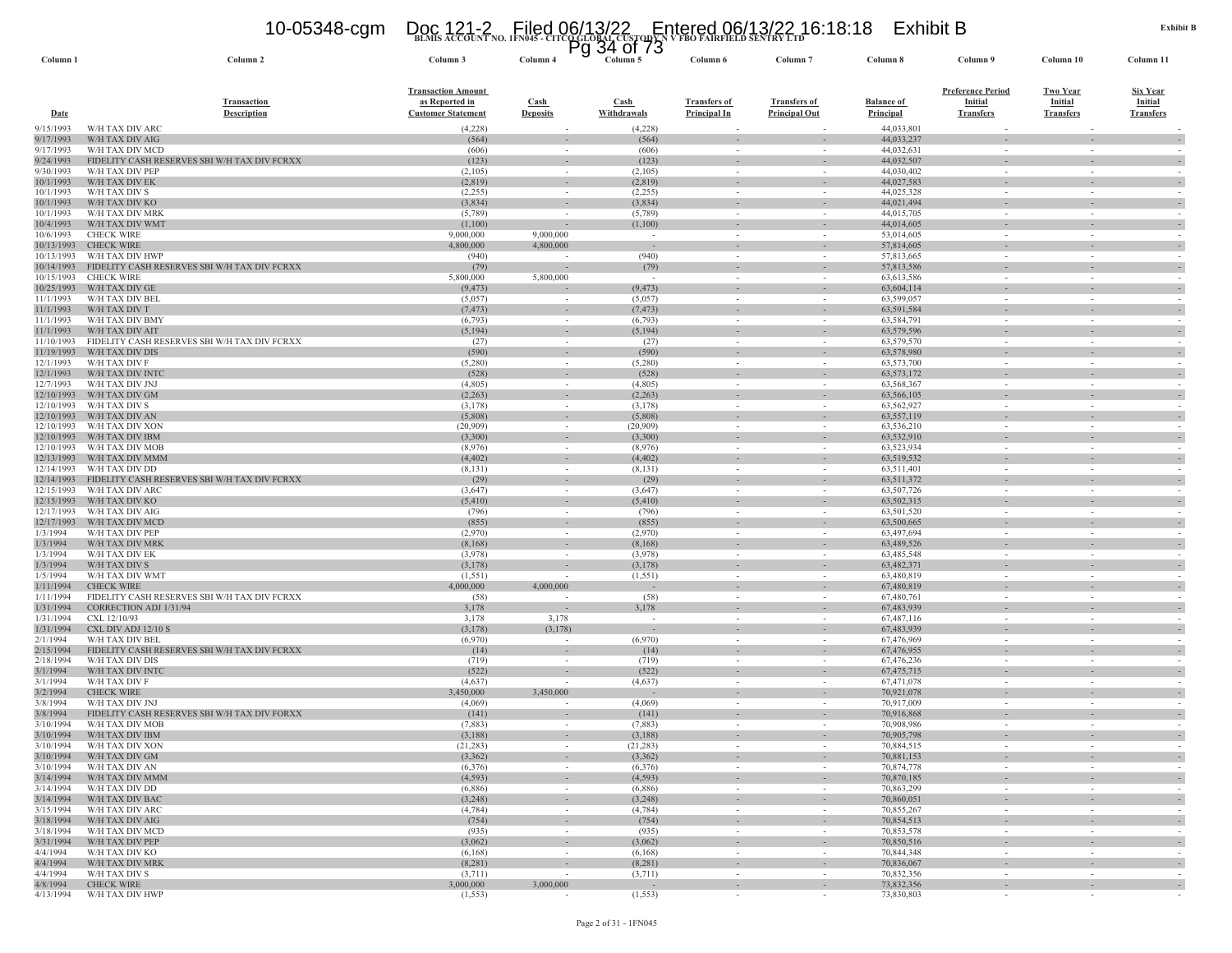# **BLMIS ACCOUNT NO. 1FN045 - CITCO GLOBAL CUSTODY N V FBO FAIRFIELD SENTRY LTD** 10-05348-cgm Doc 121-2 Filed 06/13/22 Entered 06/13/22 16:18:18 Exhibit B Pg 35 of 73

| Column 1               | Column <sub>2</sub>                                             | Column 3                                                                 | Column 4                       | Column 5                            | Column 6                                   | Column 7                                             | Column 8                       | Column 9                                                       | Column 10                                      | Column 11                                             |
|------------------------|-----------------------------------------------------------------|--------------------------------------------------------------------------|--------------------------------|-------------------------------------|--------------------------------------------|------------------------------------------------------|--------------------------------|----------------------------------------------------------------|------------------------------------------------|-------------------------------------------------------|
| Date                   | <b>Transaction</b><br><b>Description</b>                        | <b>Transaction Amount</b><br>as Reported in<br><b>Customer Statement</b> | <b>Cash</b><br><b>Deposits</b> | Cash<br>Withdrawals                 | <b>Transfers of</b><br><b>Principal In</b> | <b>Transfers of</b><br><b>Principal Out</b>          | <b>Balance of</b><br>Principal | <b>Preference Period</b><br><b>Initial</b><br><b>Transfers</b> | <b>Two Year</b><br>Initial<br><b>Transfers</b> | <b>Six Year</b><br><b>Initial</b><br><b>Transfers</b> |
| 4/20/1994              | FIDELITY CASH RESERVES SBI W/H TAX DIV FCRXX                    | (107)                                                                    |                                | (107)                               |                                            |                                                      | 73,830,696                     |                                                                |                                                |                                                       |
| 4/25/1994              | W/H TAX DIV GE                                                  | (14, 196)                                                                | $\sim$                         | (14,196)                            | $\sim$                                     |                                                      | 73,816,500                     | $\sim$                                                         | $\sim$                                         |                                                       |
| 4/29/1994<br>5/2/1994  | W/H TAX DIV DOW<br>W/H TAX DIV BEL                              | (4,817)<br>(8,228)                                                       | $\sim$                         | (4, 817)<br>(8,228)                 | $\sim$                                     | $\sim$                                               | 73,811,683<br>73,803,455       | $\sim$                                                         | $\sim$                                         |                                                       |
| 5/2/1994               | W/H TAX DIV BMY                                                 | (9, 975)                                                                 |                                | (9, 975)                            | $\sim$                                     | $\sim$                                               | 73,793,481                     |                                                                | $\sim$                                         |                                                       |
| 5/2/1994               | W/H TAX DIV AIT                                                 | (6, 559)                                                                 |                                | (6, 559)                            | $\sim$                                     | $\sim$                                               | 73,786,922                     | $\sim$                                                         | $\sim$                                         |                                                       |
| 5/2/1994               | W/H TAX DIV T                                                   | (11,996)                                                                 |                                | (11,996)                            | $\sim$                                     | $\sim$                                               | 73,774,926                     |                                                                | $\sim$                                         |                                                       |
| 5/3/1994               | <b>CHECK WIRE</b>                                               | 300,000                                                                  | 300,000                        | $\sim$                              | $\sim$                                     | $\sim$                                               | 74,074,926                     | $\sim$                                                         | $\sim$                                         | $\sim$                                                |
| 5/10/1994              | W/H TAX DIV AXP                                                 | (2, 562)                                                                 |                                | (2, 562)                            | $\sim$                                     | $\sim$                                               | 74,072,364                     | $\sim$                                                         | $\sim$                                         |                                                       |
| 5/19/1994<br>5/20/1994 | FIDELITY CASH RESERVES SBI W/H TAX DIV FCRXX<br>W/H TAX DIV DIS | (104)<br>(981)                                                           |                                | (104)<br>(981)                      | $\overline{\phantom{a}}$<br>$\sim$         | $\overline{\phantom{a}}$<br>$\overline{\phantom{a}}$ | 74,072,259<br>74,071,278       | $\sim$                                                         | $\overline{\phantom{a}}$                       |                                                       |
| 6/1/1994               | W/H TAX DIV F                                                   | (6, 531)                                                                 |                                | (6, 531)                            | $\overline{\phantom{a}}$                   | $\sim$                                               | 74,064,747                     | $\sim$                                                         | $\overline{\phantom{a}}$                       |                                                       |
| 6/3/1994               | <b>CHECK WIRE</b>                                               | 3,250,000                                                                | 3,250,000                      | $\sim$                              | $\sim$                                     | $\sim$                                               | 77,314,747                     | $\sim$                                                         | $\sim$                                         |                                                       |
| 6/3/1994               | W/H TAX DIV BA                                                  | (284)                                                                    | $\sim$                         | (284)                               | $\sim$                                     | $\sim$                                               | 77,314,464                     | $\sim$                                                         | $\sim$                                         |                                                       |
| 6/7/1994               | W/H TAX DIV JNJ                                                 | (5,480)                                                                  | $\sim$                         | (5,480)                             | $\sim$                                     | $\overline{\phantom{a}}$                             | 77,308,984                     |                                                                |                                                |                                                       |
| 6/10/1994              | W/H TAX DIV MOB                                                 | (9, 565)                                                                 | $\sim$                         | (9, 565)                            | $\sim$                                     | $\sim$                                               | 77,299,420                     | $\sim$                                                         | $\sim$                                         |                                                       |
| 6/10/1994              | W/H TAX DIV AN                                                  | (7,768)                                                                  |                                | (7,768)                             |                                            | $\overline{\phantom{a}}$                             | 77,291,651                     |                                                                | ÷.                                             |                                                       |
| 6/10/1994<br>6/10/1994 | W/H TAX DIV IBM                                                 | (4,035)                                                                  | $\sim$<br>$\sim$               | (4,035)                             | $\sim$<br>$\sim$                           | $\sim$<br>$\overline{\phantom{a}}$                   | 77,287,616                     | $\sim$                                                         | $\sim$<br>$\overline{\phantom{a}}$             |                                                       |
| 6/10/1994              | W/H TAX DIV XON<br>W/H TAX DIV GM                               | (26,016)<br>(4,121)                                                      | $\sim$                         | (26,016)<br>(4,121)                 | $\sim$                                     | $\sim$                                               | 77,261,600<br>77,257,479       | $\sim$                                                         | $\sim$                                         |                                                       |
| 6/13/1994              | W/H TAX DIV MMM                                                 | (4,991)                                                                  |                                | (4,991)                             |                                            |                                                      | 77,252,487                     |                                                                |                                                |                                                       |
| 6/13/1994              | W/H TAX DIV DD                                                  | (8,449)                                                                  | $\sim$                         | (8, 449)                            | $\sim$                                     | $\sim$                                               | 77,244,038                     | $\sim$                                                         | $\sim$                                         | $\sim$                                                |
| 6/14/1994              | W/H TAX DIV BAC                                                 | (3,974)                                                                  | $\sim$                         | (3,974)                             | $\sim$                                     | $\overline{\phantom{a}}$                             | 77,240,064                     |                                                                | $\sim$                                         |                                                       |
| 6/14/1994              | FIDELITY CASH RESERVES SBI W/H TAX DIV FCRXX                    | (41)                                                                     | $\sim$                         | (41)                                | $\sim$                                     | $\sim$                                               | 77,240,023                     | $\sim$                                                         | $\sim$                                         |                                                       |
| 6/15/1994              | W/H TAX DIV ARC                                                 | (5,764)                                                                  |                                | (5,764)                             |                                            |                                                      | 77,234,260                     |                                                                |                                                |                                                       |
| 6/17/1994              | W/H TAX DIV AIG                                                 | (904)                                                                    | $\sim$                         | (904)                               | $\overline{\phantom{a}}$                   | $\sim$                                               | 77,233,355                     | $\sim$                                                         | $\overline{\phantom{a}}$                       |                                                       |
| 6/17/1994<br>6/17/1994 | W/H TAX DIV CCI<br>W/H TAX DIV MCD                              | (194)<br>(1,271)                                                         | $\sim$                         | (194)<br>(1,271)                    | $\sim$                                     | $\sim$<br>$\overline{\phantom{a}}$                   | 77,233,161<br>77,231,890       | $\sim$                                                         | $\sim$                                         |                                                       |
| 6/30/1994              | W/H TAX DIV PEP                                                 | (4,185)                                                                  | $\sim$                         | (4,185)                             | $\sim$                                     | $\overline{\phantom{a}}$                             | 77,227,705                     |                                                                | $\overline{\phantom{a}}$                       |                                                       |
| 7/1/1994               | W/H TAX DIV MRK                                                 | (10, 357)                                                                | $\sim$                         | (10, 357)                           | $\sim$                                     | $\sim$                                               | 77,217,347                     | $\sim$                                                         | $\sim$                                         |                                                       |
| 7/1/1994               | W/H TAX DIV S                                                   | (4, 437)                                                                 |                                | (4, 437)                            |                                            | $\overline{\phantom{a}}$                             | 77,212,910                     |                                                                | $\sim$                                         |                                                       |
| 7/1/1994               | W/H TAX DIV KO                                                  | (7,109)                                                                  | $\sim$                         | (7,109)                             | $\sim$                                     | $\sim$                                               | 77,205,801                     | $\sim$                                                         | $\sim$                                         |                                                       |
| 7/1/1994               | W/H TAX DIV MCIO                                                | (607)                                                                    |                                | (607)                               | $\overline{\phantom{a}}$                   | $\overline{\phantom{a}}$                             | 77,205,194                     |                                                                |                                                |                                                       |
| 7/1/1994               | W/H TAX DIV EK                                                  | (486)                                                                    |                                | (486)                               | $\sim$                                     | $\sim$                                               | 77,204,708                     | $\sim$                                                         | $\sim$                                         |                                                       |
| 7/8/1994               | <b>CHECK WIRE</b><br>W/H TAX DIV WMT                            | 3,000,000                                                                | 3,000,000                      | $\overline{\phantom{a}}$<br>(3,179) |                                            |                                                      | 80,204,708                     |                                                                |                                                |                                                       |
| 7/8/1994<br>7/11/1994  | FIDELITY CASH RESERVES SBI W/H TAX DIV FCRXX                    | (3,179)<br>(95)                                                          | $\sim$                         | (95)                                | $\sim$<br>$\sim$                           | $\sim$                                               | 80,201,529<br>80, 201, 434     | $\sim$                                                         | $\sim$                                         | $\sim$                                                |
| 7/13/1994              | W/H TAX DIV HWP                                                 | (2,143)                                                                  | $\sim$                         | (2,143)                             | $\sim$                                     | $\sim$                                               | 80,199,291                     | $\sim$                                                         | $\sim$                                         |                                                       |
| 7/25/1994              | W/H TAX DIV GE                                                  | (18, 134)                                                                |                                | (18, 134)                           |                                            |                                                      | 80,181,157                     |                                                                |                                                |                                                       |
| 7/29/1994              | W/H TAX DIV DOW                                                 | (5, 593)                                                                 | $\sim$                         | (5, 593)                            | $\sim$                                     | $\sim$                                               | 80,175,564                     | $\sim$                                                         | $\sim$                                         |                                                       |
| 8/1/1994               | W/H TAX DIV BMY                                                 | (11,621)                                                                 | $\sim$                         | (11,621)                            | $\sim$                                     | $\sim$                                               | 80,163,943                     | $\sim$                                                         | $\sim$                                         |                                                       |
| 8/1/1994               | W/H TAX DIV T                                                   | (14,056)                                                                 |                                | (14,056)                            | $\sim$                                     |                                                      | 80,149,887                     |                                                                | $\sim$                                         |                                                       |
| 8/1/1994               | W/H TAX DIV AIT                                                 | (7,668)                                                                  | $\sim$                         | (7,668)                             | $\sim$                                     | $\sim$                                               | 80,142,219                     |                                                                | ٠                                              |                                                       |
| 8/1/1994<br>8/15/1994  | W/H TAX DIV BEL<br>FIDELITY CASH RESERVES SBI W/H TAX DIV FCRXX | (9,707)<br>(75)                                                          | $\sim$                         | (9,707)<br>(75)                     | $\overline{\phantom{a}}$<br>$\sim$         | $\overline{\phantom{a}}$<br>÷.                       | 80, 132, 512<br>80,132,437     | $\sim$<br>$\sim$                                               | $\overline{\phantom{a}}$<br>$\sim$             |                                                       |
| 8/17/1994              | W/H TAX DIV CCI                                                 | (366)                                                                    |                                | (366)                               | $\overline{\phantom{a}}$                   | $\overline{\phantom{a}}$                             | 80,132,071                     | $\sim$                                                         | $\overline{\phantom{a}}$                       |                                                       |
| 8/18/1994              | <b>CHECK WIRE</b>                                               | 1,200,000                                                                | 1,200,000                      | $\sim$                              |                                            | $\overline{\phantom{a}}$                             | 81,332,071                     |                                                                |                                                |                                                       |
| 8/19/1994              | W/H TAX DIV DIS                                                 | (1,166)                                                                  |                                | (1,166)                             | $\sim$                                     |                                                      | 81,330,905                     | $\sim$                                                         | $\sim$                                         |                                                       |
| 9/1/1994               | W/H TAX DIV F                                                   | (7,310)                                                                  |                                | (7,310)                             | $\overline{\phantom{a}}$                   | $\overline{\phantom{a}}$                             | 81,323,595                     |                                                                | $\overline{\phantom{a}}$                       |                                                       |
| 9/1/1994               | W/H TAX DIV INTC                                                | (58)                                                                     | $\sim$                         | (58)                                | $\sim$                                     | $\sim$                                               | 81,323,537                     | $\sim$                                                         | $\sim$                                         |                                                       |
| 9/1/1994<br>9/2/1994   | W/H TAX DIV INTO<br>W/H TAX DIV BA                              | (5)<br>(260)                                                             | $\sim$<br>$\sim$               | (5)<br>(260)                        | $\sim$<br>$\sim$                           | $\sim$                                               | 81,323,532<br>81,323,272       | $\sim$                                                         | $\sim$                                         |                                                       |
| 9/6/1994               | W/H TAX DIV JNJ                                                 | (6,095)                                                                  |                                | (6,095)                             |                                            |                                                      | 81,317,177                     |                                                                |                                                |                                                       |
| 9/12/1994              | FIDELITY CASH RESERVES SBI W/H TAX DIV FCRXX                    | (48)                                                                     | $\sim$                         | (48)                                | $\sim$                                     | $\sim$                                               | 81,317,129                     | $\sim$                                                         | $\sim$                                         | $\sim$                                                |
| 9/12/1994              | W/H TAX DIV XON                                                 | (28,953)                                                                 | $\sim$                         | (28,953)                            | $\sim$                                     | $\sim$                                               | 81,288,175                     | $\sim$                                                         | $\sim$                                         | $\overline{\phantom{a}}$                              |
| 9/12/1994              | W/H TAX DIV AN                                                  | (8,666)                                                                  |                                | (8,666)                             | $\sim$                                     | $\sim$                                               | 81,279,510                     | $\sim$                                                         | $\sim$                                         |                                                       |
| 9/12/1994              | W/H TAX DIV IBM                                                 | (4, 545)                                                                 |                                | (4, 545)                            |                                            | $\overline{\phantom{a}}$                             | 81,274,964                     |                                                                |                                                |                                                       |
| 9/12/1994              | W/H TAX DIV MMM                                                 | (5, 438)                                                                 | $\sim$                         | (5, 438)                            | $\sim$                                     | $\sim$                                               | 81,269,526                     | $\sim$                                                         | $\sim$                                         |                                                       |
| 9/12/1994              | W/H TAX DIV GM                                                  | (4,641)                                                                  |                                | (4,641)                             | $\sim$                                     | $\sim$                                               | 81,264,885                     |                                                                |                                                |                                                       |
| 9/12/1994<br>9/12/1994 | W/H TAX DIV DD<br>W/H TAX DIV MOB                               | (10, 123)<br>(10,626)                                                    | $\sim$<br>$\sim$               | (10, 123)<br>(10,626)               | $\sim$<br>$\sim$                           | $\overline{\phantom{a}}$<br>$\sim$                   | 81,254,762<br>81,244,136       | $\sim$<br>$\sim$                                               | $\overline{\phantom{a}}$<br>$\sim$             | $\overline{\phantom{a}}$                              |
| 9/15/1994              | W/H TAX DIV ARC                                                 | (6, 437)                                                                 | $\sim$                         | (6, 437)                            | $\overline{\phantom{a}}$                   | $\overline{\phantom{a}}$                             | 81,237,698                     | $\sim$                                                         | $\overline{\phantom{a}}$                       | $\overline{\phantom{a}}$                              |
| 9/15/1994              | W/H TAX DIV BAC                                                 | (4,390)                                                                  | $\sim$                         | (4,390)                             | $\sim$                                     | $\sim$                                               | 81,233,308                     | $\sim$                                                         | $\sim$                                         | $\sim$                                                |
| 9/16/1994              | W/H TAX DIV AIG                                                 | (1,162)                                                                  | $\sim$                         | (1,162)                             | $\sim$                                     | $\sim$                                               | 81,232,146                     | $\sim$                                                         | $\sim$                                         | $\sim$                                                |
| 9/16/1994              | W/H TAX DIV MCD                                                 | (92)                                                                     | $\sim$                         | (92)                                | $\sim$                                     | $\overline{\phantom{a}}$                             | 81,232,054                     | $\overline{\phantom{a}}$                                       | $\overline{\phantom{a}}$                       | $\overline{\phantom{a}}$                              |
| 9/30/1994              | W/H TAX DIV PEP                                                 | (4,718)                                                                  | $\sim$                         | (4,718)                             | $\sim$                                     | $\sim$                                               | 81,227,336                     | $\sim$                                                         | $\sim$                                         | $\overline{\phantom{a}}$                              |
| 10/3/1994              | W/H TAX DIV EK                                                  | (1,002)                                                                  |                                | (1,002)                             | $\overline{\phantom{a}}$                   | $\overline{\phantom{a}}$                             | 81,226,334                     |                                                                | $\overline{\phantom{a}}$                       | $\overline{\phantom{a}}$                              |
| 10/3/1994              | W/H TAX DIV KO                                                  | (8,065)                                                                  | $\sim$                         | (8,065)                             | $\sim$                                     | $\sim$                                               | 81,218,270                     | $\sim$                                                         | $\sim$                                         | $\sim$                                                |
| 10/3/1994              | W/H TAX DIV MRK<br>10/7/1994 CHECK WIRE                         | (12, 572)<br>1,000,000                                                   | $\sim$<br>1,000,000            | (12, 572)<br>$\sim$                 | $\sim$<br>$\sim$                           | $\sim$<br>$\sim$                                     | 81,205,698<br>82,205,698       | $\sim$<br>$\sim$                                               | $\sim$<br>$\sim$                               | $\overline{\phantom{a}}$<br>$\sim$                    |
| 10/7/1994              | W/H TAX DIV WMT                                                 | (3, 558)                                                                 |                                | (3,558)                             | $\overline{\phantom{a}}$                   | $\blacksquare$                                       | 82,202,140                     |                                                                | $\overline{\phantom{a}}$                       | $\sim$                                                |
|                        | 10/11/1994 FIDELITY CASH RESERVES SBI W/H TAX DIV FCRXX         | (107)                                                                    | $\sim$                         | (107)                               | $\sim$                                     | $\sim$                                               | 82,202,033                     | $\sim$                                                         | $\sim$                                         | $\sim$                                                |
|                        | 10/12/1994 W/H TAX DIV HWP                                      | (2, 475)                                                                 | $\sim$                         | (2, 475)                            | $\sim$                                     | $\sim$                                               | 82,199,557                     | $\sim$                                                         | $\sim$                                         |                                                       |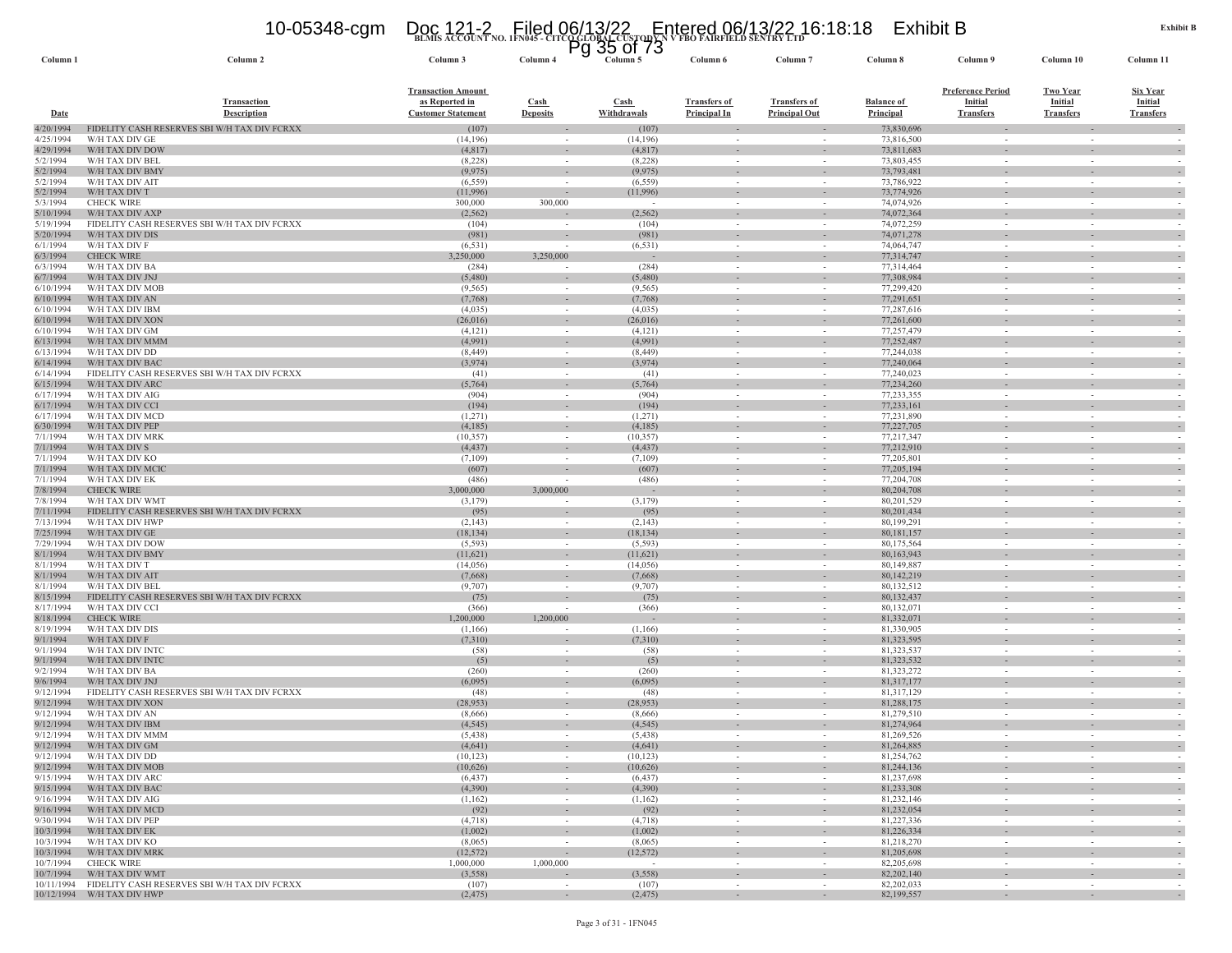# **BLMIS ACCOUNT NO. 1FN045 - CITCO GLOBAL CUSTODY N V FBO FAIRFIELD SENTRY LTD** 10-05348-cgm Doc 121-2 Filed 06/13/22 Entered 06/13/22 16:18:18 Exhibit B Pg 36 of 73

| Column 1                 | Column 2                                                        | Column 3                   | Column 4                 | Column 5                                             | Column 6                                             | Column <sub>7</sub>                | Column 8                   | Column 9                 | Column 10                                            | Column 11                                            |
|--------------------------|-----------------------------------------------------------------|----------------------------|--------------------------|------------------------------------------------------|------------------------------------------------------|------------------------------------|----------------------------|--------------------------|------------------------------------------------------|------------------------------------------------------|
|                          |                                                                 | <b>Transaction Amount</b>  |                          |                                                      |                                                      |                                    |                            | <b>Preference Period</b> | <b>Two Year</b>                                      | <b>Six Year</b>                                      |
|                          | <b>Transaction</b>                                              | as Reported in             | <b>Cash</b>              | <b>Cash</b>                                          | <b>Transfers of</b>                                  | <b>Transfers of</b>                | <b>Balance of</b>          | Initial                  | Initial                                              | <b>Initial</b>                                       |
| Date                     | <b>Description</b>                                              | <b>Customer Statement</b>  | <b>Deposits</b>          | Withdrawals                                          | <b>Principal In</b>                                  | <b>Principal Out</b>               | Principal                  | <b>Transfers</b>         | <b>Transfers</b>                                     | <b>Transfers</b>                                     |
| 10/14/1994               | W/H TAX DIV C                                                   | (359)                      |                          | (359)                                                |                                                      |                                    | 82,199,198                 |                          |                                                      |                                                      |
| 10/25/1994               | W/H TAX DIV GE                                                  | (20, 034)                  |                          | (20, 034)                                            |                                                      |                                    | 82,179,164                 |                          | $\overline{\phantom{a}}$                             |                                                      |
| 10/28/1994               | W/H TAX DIV DOW                                                 | (6,130)                    | $\sim$                   | (6,130)                                              | $\sim$                                               | $\sim$                             | 82,173,035                 | $\sim$                   | $\sim$                                               |                                                      |
| 11/1/1994                | W/H TAX DIV S                                                   | (4,957)                    |                          | (4,957)                                              |                                                      |                                    | 82,168,077                 |                          |                                                      |                                                      |
| 11/1/1994<br>11/1/1994   | W/H TAX DIV BEL<br>W/H TAX DIV BMY                              | (10,702)                   | $\sim$<br>$\sim$         | (10,702)                                             | $\sim$<br>$\sim$                                     | $\sim$<br>$\sim$                   | 82,157,376                 | $\sim$<br>$\sim$         | $\sim$                                               |                                                      |
| 11/1/1994                | W/H TAX DIV T                                                   | (12, 771)<br>(15, 464)     | $\sim$                   | (12,771)<br>(15, 464)                                | $\sim$                                               |                                    | 82,144,605<br>82,129,140   | $\sim$                   | $\sim$<br>$\sim$                                     | $\sim$                                               |
| 11/1/1994                | W/H TAX DIV AIT                                                 | (8, 497)                   |                          | (8, 497)                                             | $\overline{\phantom{a}}$                             |                                    | 82,120,643                 |                          | $\sim$                                               | $\sim$                                               |
| 11/8/1994                | <b>CHECK WIRE</b>                                               | 2,840,000                  | 2,840,000                | $\sim$                                               | $\sim$                                               | $\sim$                             | 84,960,643                 | $\sim$                   | $\sim$                                               | $\overline{\phantom{a}}$                             |
| 11/15/1994               | FIDELITY CASH RESERVES SBI W/H TAX DIV FCRXX                    | (95)                       |                          | (95)                                                 | $\sim$                                               | $\sim$                             | 84,960,549                 | $\sim$                   | $\sim$                                               | $\sim$                                               |
| 11/17/1994               | W/H TAX DIV CCI                                                 | (1,736)                    | $\sim$                   | (1,736)                                              | $\overline{\phantom{a}}$                             |                                    | 84,958,812                 | $\overline{\phantom{a}}$ | $\overline{\phantom{a}}$                             |                                                      |
| 12/1/1994<br>12/1/1994   | W/H TAX DIV INTC<br>W/H TAX DIV F                               | (741)<br>(7,623)           | $\sim$                   | (741)<br>(7,623)                                     | $\overline{\phantom{a}}$<br>$\overline{\phantom{a}}$ | $\sim$                             | 84,958,072<br>84,950,448   |                          | $\overline{\phantom{a}}$<br>$\overline{\phantom{a}}$ | $\overline{\phantom{a}}$                             |
| 12/6/1994                | W/H TAX DIV JNJ                                                 | (5, 594)                   | $\sim$                   | (5, 594)                                             | $\sim$                                               |                                    | 84,944,854                 | $\overline{\phantom{a}}$ | $\overline{\phantom{a}}$                             | $\sim$                                               |
| 12/9/1994                | W/H TAX DIV MCIC                                                | (482)                      | $\sim$                   | (482)                                                | $\sim$                                               | $\sim$                             | 84,944,372                 |                          | $\sim$                                               |                                                      |
| 12/12/1994               | W/H TAX DIV MOB                                                 | (10, 494)                  | $\sim$                   | (10, 494)                                            | $\overline{\phantom{a}}$                             | $\sim$                             | 84,933,878                 | $\overline{\phantom{a}}$ | $\overline{\phantom{a}}$                             |                                                      |
| 12/12/1994               | W/H TAX DIV IBM                                                 | (4,244)                    | $\sim$                   | (4,244)                                              | $\sim$                                               | $\sim$                             | 84,929,634                 | $\sim$                   | $\sim$                                               |                                                      |
| 12/12/1994               | W/H TAX DIV GM                                                  | (4, 475)                   |                          | (4, 475)                                             |                                                      |                                    | 84,925,159                 |                          |                                                      | $\overline{\phantom{a}}$                             |
| 12/12/1994<br>12/12/1994 | W/H TAX DIV MMM<br>W/H TAX DIV XON                              | (5,600)<br>(27, 199)       | $\sim$<br>$\sim$         | (5,600)<br>(27, 199)                                 | $\sim$<br>$\overline{\phantom{a}}$                   | $\sim$                             | 84,919,559<br>84,892,360   | $\sim$                   | $\sim$<br>$\overline{\phantom{a}}$                   | $\sim$<br>$\sim$                                     |
| 12/12/1994               | W/H TAX DIV AN                                                  | (8,063)                    | $\sim$                   | (8,063)                                              | $\sim$                                               | $\sim$                             | 84,884,297                 |                          | $\sim$                                               |                                                      |
| 12/14/1994               | W/H TAX DIV DD                                                  | (11, 242)                  |                          | (11,242)                                             | ٠                                                    |                                    | 84,873,054                 |                          |                                                      | $\sim$                                               |
| 12/14/1994               | W/H TAX DIV BAC                                                 | (4, 456)                   | $\sim$                   | (4, 456)                                             | $\sim$                                               | $\sim$                             | 84,868,598                 | $\sim$                   | $\sim$                                               | $\overline{\phantom{a}}$                             |
| 12/15/1994               | W/H TAX DIV KO                                                  | (7, 738)                   | $\sim$                   | (7, 738)                                             | $\sim$                                               | $\sim$                             | 84,860,860                 | $\sim$                   | $\sim$                                               | $\sim$                                               |
| 12/15/1994               | W/H TAX DIV ARC                                                 | (6,366)                    | $\sim$                   | (6,366)                                              | $\sim$                                               |                                    | 84,854,495                 | $\sim$                   | $\sim$                                               |                                                      |
| 12/15/1994<br>12/16/1994 | FIDELITY CASH RESERVES SBI W/H TAX DIV FCRXX<br>W/H TAX DIV AIG | (9)<br>(1,096)             |                          | (9)<br>(1,096)                                       | $\sim$                                               | $\sim$                             | 84,854,485<br>84,853,389   | $\sim$                   | $\sim$<br>$\overline{\phantom{a}}$                   | $\overline{\phantom{a}}$                             |
| 12/16/1994               | W/H TAX MCD                                                     | (1,284)                    | $\sim$                   | (1,284)                                              | $\sim$                                               | $\sim$                             | 84,852,106                 | $\omega$                 | $\sim$                                               | $\sim$                                               |
| 12/19/1994               | <b>CHECK WIRE</b>                                               | 3,000,000                  | 3,000,000                | $\overline{\phantom{a}}$                             |                                                      |                                    | 87,852,106                 |                          | $\overline{\phantom{a}}$                             |                                                      |
| 1/3/1995                 | W/H TAX DIV S                                                   | (4,138)                    |                          | (4,138)                                              | $\overline{\phantom{a}}$                             | $\sim$                             | 87,847,967                 |                          | $\overline{\phantom{a}}$                             | $\overline{\phantom{a}}$                             |
| 1/3/1995                 | W/H TAX DIV MRK                                                 | (11,667)                   |                          | (11,667)                                             | $\sim$                                               | $\sim$                             | 87,836,301                 |                          | $\sim$                                               |                                                      |
| 1/3/1995<br>1/3/1995     | W/H TAX DIV EK<br>W/H TAX DIV PEP                               | (4,147)<br>(4,284)         | $\sim$                   | (4, 147)<br>(4,284)                                  | $\overline{\phantom{a}}$<br>$\sim$                   |                                    | 87,832,154<br>87,827,870   | $\sim$                   | $\overline{\phantom{a}}$<br>$\sim$                   |                                                      |
| 1/5/1995                 | W/H TAX DIV WMT                                                 | (2,904)                    | $\sim$<br>$\sim$         | (2,904)                                              | $\sim$                                               | $\sim$<br>$\sim$                   | 87,824,965                 | $\sim$                   | $\sim$                                               | $\overline{\phantom{a}}$                             |
| 1/13/1995                | W/H TAX DIV C                                                   | (1,366)                    | $\sim$                   | (1,366)                                              | $\sim$                                               | $\sim$                             | 87,823,599                 |                          | $\sim$                                               |                                                      |
| 1/13/1995                | FIDELITY CASH RESERVES SBI W/H TAX DIV FCRXX                    | (2)                        |                          | (2)                                                  | $\blacksquare$                                       |                                    | 87,823,596                 |                          |                                                      |                                                      |
| 1/25/1995                | W/H TAX DIV GE                                                  | (9,216)                    | $\sim$                   | (9,216)                                              | $\sim$                                               | $\sim$                             | 87,814,380                 | $\sim$                   | $\sim$                                               | $\sim$                                               |
| 1/30/1995                | W/H TAX DIV DOW                                                 | (2,229)                    | $\sim$                   | (2, 229)                                             | $\overline{\phantom{a}}$                             |                                    | 87,812,151                 |                          | $\overline{\phantom{a}}$                             |                                                      |
| 1/31/1995<br>1/31/1995   | TRANS TO 1FN01230 (1FN012)<br>TRANS TO 1FN07040 (1FN070)        | (350,000)<br>(1, 249, 275) | $\sim$                   | $\overline{\phantom{a}}$<br>$\overline{\phantom{a}}$ | $\sim$<br>$\overline{\phantom{a}}$                   | (350,000)<br>(1,249,275)           | 87,462,151<br>86,212,876   | $\sim$                   | $\sim$                                               |                                                      |
| 2/1/1995                 | W/H TAX DIV BMY                                                 | (5,357)                    | $\sim$                   | (5, 357)                                             | $\sim$                                               |                                    | 86,207,519                 | $\sim$                   | $\sim$                                               | $\sim$                                               |
| 2/1/1995                 | W/H TAX DIV BEL                                                 | (4,206)                    | ۰                        | (4,206)                                              | $\overline{\phantom{a}}$                             | $\sim$                             | 86,203,313                 | $\sim$                   | $\sim$                                               | $\sim$                                               |
| 2/1/1995                 | W/H TAX DIV T                                                   | (7,041)                    |                          | (7,041)                                              |                                                      |                                    | 86,196,272                 |                          |                                                      |                                                      |
| 2/1/1995                 | W/H TAX DIV AIT                                                 | (3,620)                    | $\sim$                   | (3,620)                                              | $\overline{\phantom{a}}$                             | $\sim$                             | 86,192,653                 | $\sim$                   | $\overline{\phantom{a}}$                             | $\overline{\phantom{a}}$                             |
| 2/10/1995<br>2/13/1995   | W/H TAX DIV AXP                                                 | (1, 543)                   | $\sim$<br>$\sim$         | (1, 543)                                             | $\overline{\phantom{a}}$<br>$\sim$                   | $\sim$                             | 86, 191, 110               | $\sim$                   | $\overline{\phantom{a}}$<br>$\sim$                   | $\overline{\phantom{a}}$                             |
| 2/17/1995                | FIDELITY CASH RESERVES SBI W/H TAX DIV FCRXX<br>W/H TAX DIV CCI | (16)<br>(3,528)            | $\sim$                   | (16)<br>(3,528)                                      | $\sim$                                               |                                    | 86,191,094<br>86,187,566   | $\sim$                   | $\sim$                                               | $\sim$                                               |
| 2/17/1995                | W/H TAX DIV DIS                                                 | (543)                      | $\overline{\phantom{a}}$ | (543)                                                | $\overline{\phantom{a}}$                             | $\overline{\phantom{a}}$           | 86,187,023                 | $\overline{\phantom{a}}$ | $\overline{\phantom{a}}$                             | $\overline{\phantom{a}}$                             |
| 2/17/1995                | TRANS FROM 1FN01230 (1FN012)                                    | 500,000                    | $\sim$                   | $\overline{\phantom{a}}$                             | 500,000                                              |                                    | 86,687,023                 |                          | $\sim$                                               |                                                      |
| 2/28/1995                | TRANS TO 1FN07040 (1FN070)                                      | (1,376,200)                | $\sim$                   | $\overline{\phantom{a}}$                             |                                                      | (1,376,200)                        | 85,310,823                 | $\sim$                   | $\sim$                                               | $\overline{\phantom{a}}$                             |
| 3/1/1995                 | W/H TAX DIV F                                                   | (8,518)                    | $\sim$                   | (8,518)                                              | $\sim$                                               | $\sim$                             | 85,302,305                 | $\sim$                   | $\sim$                                               | $\sim$                                               |
| 3/1/1995<br>3/3/1995     | W/H TAX DIV INTO<br>W/H TAX DIV BA                              | (806)<br>(2,520)           | $\sim$<br>$\sim$         | (806)<br>(2,520)                                     | $\sim$                                               | $\sim$                             | 85,301,499<br>85,298,979   | $\sim$                   | $\overline{\phantom{a}}$<br>$\sim$                   |                                                      |
| 3/6/1995                 | W/H TAX DIV SO                                                  | (6,405)                    |                          | (6, 405)                                             |                                                      |                                    | 85,292,574                 |                          |                                                      |                                                      |
| 3/7/1995                 | W/H TAX DIV JNJ                                                 | (5,603)                    | $\sim$                   | (5,603)                                              | $\sim$                                               | $\sim$                             | 85,286,971                 | $\sim$                   | $\sim$                                               | $\sim$                                               |
| 3/10/1995                | W/H TAX DIV AN                                                  | (9,072)                    | $\sim$                   | (9,072)                                              | $\sim$                                               | $\sim$                             | 85,277,899                 | $\sim$                   | $\sim$                                               | $\sim$                                               |
| 3/10/1995                | W/H TAX DIV XON                                                 | (28,980)                   |                          | (28,980)                                             |                                                      |                                    | 85,248,919                 |                          | $\sim$                                               |                                                      |
| 3/10/1995<br>3/10/1995   | W/H TAX DIV GM                                                  | (4,704)                    |                          | (4,704)                                              |                                                      |                                    | 85,244,215<br>85,233,505   |                          |                                                      |                                                      |
| 3/10/1995                | W/H TAX DIV MOB<br>W/H TAX DIV IBM                              | (10,710)<br>(4, 410)       |                          | (10,710)<br>(4, 410)                                 | $\sim$                                               |                                    | 85,229,095                 |                          | $\sim$                                               |                                                      |
| 3/13/1995                | W/H TAX DIV MMM                                                 | (5,922)                    | $\sim$                   | (5,922)                                              | $\sim$                                               | $\sim$                             | 85,223,173                 | $\sim$                   | $\sim$                                               |                                                      |
| 3/14/1995                | W/H TAX DIV DD                                                  | (9,870)                    | $\sim$                   | (9, 870)                                             | $\sim$                                               | $\sim$                             | 85,213,303                 | $\overline{\phantom{a}}$ | $\overline{\phantom{a}}$                             | $\overline{\phantom{a}}$                             |
| 3/14/1995                | W/H TAX DIV BAC                                                 | (5,023)                    | $\sim$                   | (5,023)                                              | $\overline{\phantom{a}}$                             | $\sim$                             | 85,208,280                 | $\sim$                   | $\sim$                                               | $\overline{\phantom{a}}$                             |
| 3/15/1995                | W/H TAX DIV ARC                                                 | (6,930)                    | $\sim$                   | (6,930)                                              | $\omega$                                             | $\sim$                             | 85,201,350                 | $\sim$                   | $\sim$                                               | $\sim$                                               |
| 3/15/1995                | FIDELITY CASH RESERVES SBI W/H TAX DIV FCRXX<br>W/H TAX DIV MCD | (60)<br>(1,310)            | $\sim$                   | (60)                                                 | $\overline{\phantom{a}}$                             | $\overline{\phantom{a}}$           | 85,201,290                 | $\sim$                   | $\sim$                                               | $\sim$                                               |
| 3/17/1995<br>3/31/1995   | W/H TAX DIV PEP                                                 | (4,234)                    | $\sim$<br>$\sim$         | (1,310)<br>(4,234)                                   | $\sim$<br>$\sim$                                     | $\overline{\phantom{a}}$<br>$\sim$ | 85,199,979<br>85, 195, 746 | $\sim$<br>$\sim$         | $\sim$<br>$\sim$                                     | $\overline{\phantom{a}}$<br>$\overline{\phantom{a}}$ |
| 3/31/1995                | TRANS TO 1FN07040 (1FN070)                                      | (1,692,380)                | $\sim$                   | $\sim$                                               | $\blacksquare$                                       | (1,692,380)                        | 83,503,366                 |                          | $\sim$                                               | $\overline{\phantom{a}}$                             |
| 4/3/1995                 | W/H TAX DIV AIG                                                 | (1,063)                    | $\sim$                   | (1,063)                                              | $\sim$                                               | $\sim$                             | 83,502,303                 | $\sim$                   | $\sim$                                               | $\sim$                                               |
| 4/3/1995                 | W/H TAX DIV S                                                   | (4,368)                    | $\sim$                   | (4,368)                                              | $\sim$                                               | $\sim$                             | 83,497,935                 | $\sim$                   | $\sim$                                               | $\overline{\phantom{a}}$                             |
| 4/3/1995                 | W/H TAX DIV MRK                                                 | (11, 592)                  | $\sim$                   | (11, 592)                                            | $\sim$                                               | $\sim$                             | 83,486,343                 | $\sim$                   | $\sim$                                               | $\sim$                                               |
| 4/3/1995<br>4/3/1995     | W/H TAX DIV EK<br>W/H TAX DIV KO                                | (4,032)<br>(8, 870)        | $\sim$<br>$\sim$         | (4,032)<br>(8, 870)                                  | $\overline{\phantom{a}}$<br>$\sim$                   | $\sim$<br>$\sim$                   | 83,482,311<br>83,473,441   | $\sim$<br>$\sim$         | $\sim$<br>$\sim$                                     | $\sim$                                               |
|                          |                                                                 |                            |                          |                                                      |                                                      |                                    |                            |                          |                                                      |                                                      |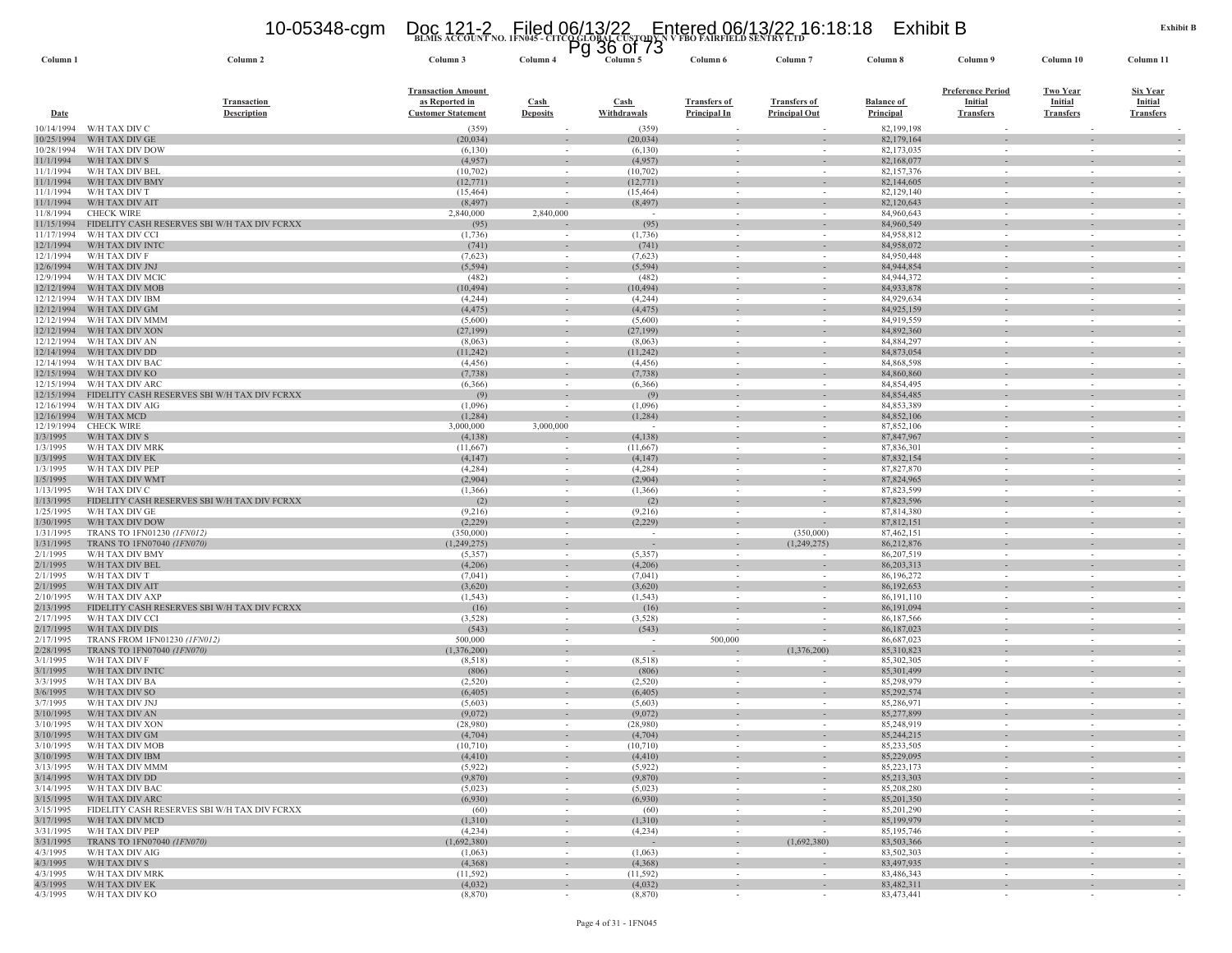### **BLMIS ACCOUNT NO. 1FN045 - CITCO GLOBAL CUSTODY N V FBO FAIRFIELD SENTRY LTD** 10-05348-cgm Doc 121-2 Filed 06/13/22 Entered 06/13/22 16:18:18 Exhibit B Pg 37 of 73

| Column 1               | Column 2                                                        | Column 3                                                                 | Column 4                       | Column 5              | Column 6                                   | Column <sub>7</sub>                                  | Column 8                       | Column 9                                                       | Column 10                                      | Column 11                                             |
|------------------------|-----------------------------------------------------------------|--------------------------------------------------------------------------|--------------------------------|-----------------------|--------------------------------------------|------------------------------------------------------|--------------------------------|----------------------------------------------------------------|------------------------------------------------|-------------------------------------------------------|
| Date                   | <b>Transaction</b><br><b>Description</b>                        | <b>Transaction Amount</b><br>as Reported in<br><b>Customer Statement</b> | <b>Cash</b><br><b>Deposits</b> | Cash<br>Withdrawals   | <b>Transfers of</b><br><b>Principal In</b> | <b>Transfers of</b><br><b>Principal Out</b>          | <b>Balance of</b><br>Principal | <b>Preference Period</b><br><b>Initial</b><br><b>Transfers</b> | <b>Two Year</b><br>Initial<br><b>Transfers</b> | <b>Six Year</b><br><b>Initial</b><br><b>Transfers</b> |
| 4/7/1995               | W/H TAX DIV SLB                                                 | (2,268)                                                                  |                                | (2,268)               |                                            |                                                      | 83,471,173                     |                                                                |                                                |                                                       |
| 4/12/1995              | W/H TAX DIV HWP                                                 | (2,268)                                                                  | $\sim$                         | (2,268)               | $\sim$                                     |                                                      | 83,468,905                     | $\sim$                                                         | $\sim$                                         |                                                       |
| 4/17/1995              | W/H TAX DIV C                                                   | (4,368)                                                                  |                                | (4,368)               |                                            |                                                      | 83,464,537                     |                                                                |                                                |                                                       |
| 4/17/1995<br>4/24/1995 | W/H TAX DIV WMT<br>FIDELITY CASH RESERVES SBI W/H TAX DIV FCRXX | (3,696)<br>(92)                                                          | $\sim$<br>$\sim$               | (3,696)<br>(92)       | $\sim$<br>$\sim$                           | $\sim$<br>$\sim$                                     | 83,460,841<br>83,460,748       | $\sim$                                                         | $\sim$<br>$\sim$                               |                                                       |
| 4/25/1995              | W/H TAX DIV GE                                                  | (20, 320)                                                                |                                | (20, 320)             | $\sim$                                     |                                                      | 83,440,429                     | $\sim$                                                         | $\sim$                                         |                                                       |
| 4/28/1995              | W/H TAX DIV DOW                                                 | (4,916)                                                                  |                                | (4,916)               | $\overline{\phantom{a}}$                   | $\overline{\phantom{a}}$                             | 83,435,513                     |                                                                | $\sim$                                         |                                                       |
| 4/28/1995              | TRANS TO IFN07040 (1FN070)                                      | (4,362,250)                                                              | $\sim$                         | $\sim$                | $\sim$                                     | (4,362,250)                                          | 79,073,263                     | $\sim$                                                         | $\sim$                                         | $\sim$                                                |
| 5/1/1995               | W/H TAX DIV T                                                   | (15, 529)                                                                | $\sim$                         | (15, 529)             | $\sim$                                     |                                                      | 79,057,733                     | $\sim$                                                         | $\sim$                                         |                                                       |
| 5/1/1995<br>5/1/1995   | W/H TAX BMY<br>W/H TAX DIV AIT                                  | (11, 815)<br>(7,983)                                                     |                                | (11, 815)<br>(7,983)  | $\overline{\phantom{a}}$<br>$\sim$         | $\overline{\phantom{a}}$<br>$\overline{\phantom{a}}$ | 79,045,918<br>79,037,935       | $\sim$                                                         | $\overline{\phantom{a}}$                       |                                                       |
| 5/1/1995               | W/H TAX DIV BEL                                                 | (9, 412)                                                                 | $\sim$                         | (9, 412)              | $\overline{\phantom{a}}$                   |                                                      | 79,028,523                     |                                                                | $\overline{\phantom{a}}$                       |                                                       |
| 5/17/1995              | W/H TAX DIV CCI                                                 | (3,362)                                                                  | $\sim$                         | (3,362)               | $\sim$                                     | $\sim$                                               | 79,025,162                     | $\sim$                                                         | $\sim$                                         |                                                       |
| 5/19/1995              | W/H TAX DIV DIS                                                 | (1, 437)                                                                 | $\sim$                         | (1, 437)              | $\sim$                                     | $\sim$                                               | 79,023,725                     | $\sim$                                                         | $\sim$                                         |                                                       |
| 5/23/1995              | FIDELITY CASH RESERVES SBI W/H TAX DIV FORXX                    | (65)                                                                     | $\sim$                         | (65)                  | $\overline{\phantom{a}}$                   |                                                      | 79,023,659                     |                                                                |                                                |                                                       |
| 5/31/1995              | TRANS TO 1FN07040 (1FN070)                                      | (2,204,436)                                                              | $\sim$                         | $\sim$                | $\sim$                                     | (2,204,436)                                          | 76,819,223                     | $\sim$                                                         | $\sim$                                         |                                                       |
| 6/1/1995               | W/H TAX DIV F<br>W/H TAX DIV INTC                               | (9, 263)                                                                 |                                | (9, 263)<br>(717)     | $\sim$                                     |                                                      | 76,809,961<br>76,809,244       |                                                                | ÷.                                             |                                                       |
| 6/1/1995<br>6/2/1995   | W/H TAX DIV BA                                                  | (717)<br>(2, 428)                                                        | $\sim$<br>$\sim$               | (2, 428)              | $\sim$<br>$\sim$                           | $\sim$                                               | 76,806,816                     | $\sim$                                                         | $\sim$                                         |                                                       |
| 6/6/1995               | W/H TAX DIV JNJ                                                 | (6,163)                                                                  | $\sim$                         | (6,163)               | $\sim$                                     | $\sim$                                               | 76,800,653                     | $\sim$                                                         | $\sim$                                         |                                                       |
| 6/6/1995               | W/H TAX DIV SO                                                  | (5,696)                                                                  |                                | (5,696)               |                                            |                                                      | 76,794,957                     |                                                                |                                                |                                                       |
| 6/12/1995              | W/H TAX DIV GM                                                  | (6, 499)                                                                 | $\sim$                         | (6, 499)              | $\sim$                                     | $\sim$                                               | 76,788,458                     | $\sim$                                                         | $\sim$                                         | $\sim$                                                |
| 6/12/1995              | W/H TAX DIV IBM                                                 | (4,295)                                                                  |                                | (4,295)               | $\sim$                                     | $\sim$                                               | 76,784,163                     |                                                                |                                                |                                                       |
| 6/12/1995<br>6/12/1995 | W/H TAX DIV MMM<br>W/H TAX DIV MOB                              | (5,617)<br>(10, 365)                                                     | $\sim$                         | (5,617)<br>(10, 365)  | $\sim$                                     | $\sim$                                               | 76,778,546<br>76, 768, 181     | $\sim$                                                         | $\sim$                                         |                                                       |
| 6/12/1995              | W/H TAX DIV XON                                                 | (26, 892)                                                                | $\sim$                         | (26,892)              | $\overline{\phantom{a}}$                   | $\sim$                                               | 76,741,289                     | $\sim$                                                         | $\overline{\phantom{a}}$                       |                                                       |
| 6/12/1995              | W/H TAX DIV AN                                                  | (8,516)                                                                  | $\sim$                         | (8,516)               | $\sim$                                     | $\sim$                                               | 76, 732, 773                   | $\sim$                                                         | $\sim$                                         |                                                       |
| 6/12/1995              | W/H TAX DIV DD                                                  | (8,157)                                                                  |                                | (8,157)               |                                            | $\overline{\phantom{a}}$                             | 76,724,616                     |                                                                |                                                |                                                       |
| 6/14/1995              | W/H TAX DIV BAC                                                 | (4,811)                                                                  | $\sim$                         | (4, 811)              | $\sim$                                     | $\overline{\phantom{a}}$                             | 76,719,805                     |                                                                | $\sim$                                         |                                                       |
| 6/15/1995              | W/H TAX DIV ARC                                                 | (6,163)                                                                  | $\sim$                         | (6,163)               | $\sim$                                     | $\sim$                                               | 76,713,643                     | $\sim$                                                         | $\sim$                                         |                                                       |
| 6/16/1995<br>6/16/1995 | W/H TAX DIV MCD<br>W/H TAX DIV AIG                              | (1, 397)<br>(1,059)                                                      | $\sim$                         | (1, 397)<br>(1,059)   | $\sim$                                     | $\overline{\phantom{a}}$<br>$\sim$                   | 76,712,245<br>76,711,186       | $\sim$                                                         | $\sim$<br>$\sim$                               |                                                       |
| 6/19/1995              | FIDELITY CASH RESERVES SBI WH TAX DIV FCRXX                     | (5)                                                                      |                                | (5)                   | $\overline{\phantom{a}}$                   |                                                      | 76,711,182                     |                                                                |                                                |                                                       |
| 6/23/1995              | W/H TAX DIV MCIC                                                | (517)                                                                    |                                | (517)                 | $\sim$                                     |                                                      | 76,710,665                     | $\sim$                                                         | $\sim$                                         |                                                       |
| 6/30/1995              | W/H TAX DIV PEP                                                 | (4, 752)                                                                 |                                | (4, 752)              |                                            | $\overline{\phantom{a}}$                             | 76,705,912                     |                                                                |                                                |                                                       |
| 6/30/1995              | TRANS TO 1FN07040 (1FN070)                                      | (3,460,484)                                                              | $\sim$                         | $\sim$                | $\sim$                                     | (3,460,484)                                          | 73,245,428                     | $\sim$                                                         | $\sim$                                         | $\sim$                                                |
| 7/3/1995               | W/H TAX KO                                                      | (8, 433)                                                                 |                                | (8, 433)              | $\sim$                                     |                                                      | 73,236,995                     |                                                                |                                                |                                                       |
| 7/3/1995<br>7/3/1995   | W/H TAX DIV MRK<br>W/J TAX DIV SLB                              | (11, 494)<br>(2, 592)                                                    | $\sim$                         | (11, 494)<br>(2, 592) | $\sim$                                     | $\sim$                                               | 73,225,501<br>73,222,909       | $\sim$                                                         | $\sim$                                         |                                                       |
| 7/10/1995              | W/H TAX DIV WMT                                                 | (3,486)                                                                  | $\sim$                         | (3,486)               | $\sim$                                     | $\sim$                                               | 73,219,423                     | $\sim$                                                         | $\sim$                                         |                                                       |
| 7/14/1995              | W/H TAX DIV C                                                   | (5,361)                                                                  | $\sim$                         | (5,361)               | $\sim$                                     | $\overline{\phantom{a}}$                             | 73,214,062                     | $\sim$                                                         | $\sim$                                         |                                                       |
| 7/19/1995              | FIDELITY CASH RESERVES SBI W/H TAX DIV FCRXX                    | (238)                                                                    |                                | (238)                 | $\sim$                                     |                                                      | 73,213,824                     |                                                                | $\sim$                                         |                                                       |
| 7/25/1995              | W/H TAX DIV GE                                                  | (21, 123)                                                                | $\sim$                         | (21, 123)             | $\sim$                                     | $\overline{\phantom{a}}$                             | 73,192,702                     |                                                                | ٠                                              |                                                       |
| 7/28/1995              | W/H TAX DIV DOW<br>TRANS TO 1FN070-40 (1FN070)                  | (5,778)                                                                  | $\sim$<br>$\sim$               | (5,778)               | $\overline{\phantom{a}}$<br>$\sim$         | ÷,<br>(1,066,657)                                    | 73,186,923<br>72,120,267       | $\sim$<br>$\sim$                                               | $\overline{\phantom{a}}$<br>$\sim$             |                                                       |
| 7/31/1995<br>8/1/1995  | W/H TAX DIV AIT                                                 | (1,066,657)<br>(8,078)                                                   |                                | (8,078)               | $\overline{\phantom{a}}$                   |                                                      | 72,112,189                     |                                                                | $\overline{\phantom{a}}$                       |                                                       |
| 8/1/1995               | W/H TAX DIV T                                                   | (15, 482)                                                                |                                | (15, 482)             |                                            |                                                      | 72,096,708                     |                                                                |                                                |                                                       |
| 8/1/1995               | W/H TAX DIV BMY                                                 | (11, 385)                                                                |                                | (11, 385)             | $\sim$                                     |                                                      | 72,085,323                     | $\sim$                                                         | $\sim$                                         |                                                       |
| 8/1/1995               | W/H TAX DIV BEL                                                 | (9,143)                                                                  |                                | (9,143)               | $\overline{\phantom{a}}$                   | $\overline{\phantom{a}}$                             | 72,076,180                     |                                                                | $\sim$                                         |                                                       |
| 8/3/1995               | W/H TAX DIV AIG                                                 | (11)                                                                     | $\sim$                         | (11)                  | $\sim$                                     | $\sim$                                               | 72,076,169                     | $\sim$                                                         | $\sim$                                         |                                                       |
| 8/10/1995              | W/H TAX DIV AXP<br>FIDELITY CASH RESERVES SBI W/H TAX DIV FCRXX | (3,289)<br>(121)                                                         | $\sim$                         | (3,289)<br>(121)      | $\sim$<br>$\sim$                           | ٠                                                    | 72,072,879                     | $\sim$                                                         | $\sim$                                         |                                                       |
| 8/16/1995<br>8/17/1995 | W/H TAX DIV CCI                                                 | (3, 464)                                                                 |                                | (3, 464)              |                                            |                                                      | 72,072,758<br>72,069,294       |                                                                |                                                |                                                       |
| 8/18/1995              | W/H TAX DIV DIS                                                 | (1,385)                                                                  | $\sim$                         | (1,385)               | $\sim$                                     | $\sim$                                               | 72,067,909                     | $\sim$                                                         | $\sim$                                         | $\sim$                                                |
| 8/28/1995              | TRANS TO 1FN01230 (1FN012)                                      | (150,000)                                                                | $\sim$                         | $\sim$                | $\sim$ $-$                                 | (150,000)                                            | 71,917,909                     | $\sim$                                                         | $\sim$                                         |                                                       |
| 8/28/1995              | TRANS FROM 1FN07040 (1FN070)                                    | 5,762                                                                    |                                |                       | 5,762                                      | $\sim$                                               | 71,923,671                     | $\sim$                                                         | $\sim$                                         |                                                       |
| 9/1/1995               | W/H TAX DIV F                                                   | (9, 534)                                                                 |                                | (9, 534)              | $\sim$                                     | $\overline{\phantom{a}}$                             | 71,914,136                     |                                                                |                                                |                                                       |
| 9/1/1995<br>9/1/1995   | W/H TAX DIV INTC<br>W/H TAX DIV BA                              | (985)<br>(2,502)                                                         | $\sim$                         | (985)<br>(2,502)      | $\sim$                                     | $\sim$<br>$\overline{\phantom{a}}$                   | 71,913,151<br>71,910,649       | $\sim$                                                         | $\sim$                                         |                                                       |
| 9/5/1995               | W/H TAX DIV JNJ                                                 | (6,346)                                                                  | $\sim$                         | (6,346)               | $\sim$                                     | $\overline{\phantom{a}}$                             | 71,904,303                     | $\sim$                                                         | $\overline{\phantom{a}}$                       |                                                       |
| 9/6/1995               | W/H TAX DIV SO                                                  | (5,784)                                                                  | $\sim$                         | (5,784)               | $\sim$                                     | $\overline{\phantom{a}}$                             | 71,898,520                     | $\sim$                                                         | $\sim$                                         | $\overline{\phantom{a}}$                              |
| 9/11/1995              | W/H TAX DIV IBM                                                 | (4, 423)                                                                 | $\sim$                         | (4, 423)              | $\overline{\phantom{a}}$                   | $\overline{\phantom{a}}$                             | 71,894,097                     | $\sim$                                                         | $\overline{\phantom{a}}$                       | $\overline{\phantom{a}}$                              |
| 9/11/1995              | W/H TAX DIV GM                                                  | (6,692)                                                                  | $\sim$                         | (6,692)               | $\sim$                                     | $\sim$                                               | 71,887,405                     | $\sim$                                                         | $\sim$                                         | $\sim$                                                |
| 9/11/1995              | W/H TAX DIV XON                                                 | (27,691)                                                                 | $\sim$                         | (27, 691)             | $\sim$                                     | $\sim$                                               | 71,859,714                     | $\sim$                                                         | $\sim$                                         | $\sim$                                                |
| 9/11/1995<br>9/11/1995 | W/H TAX DIV MOB<br>W/H TAX DIV AN                               | (10,678)<br>(8, 771)                                                     | $\sim$<br>$\sim$               | (10,678)<br>(8,771)   | $\sim$<br>$\sim$                           | $\overline{\phantom{a}}$<br>$\sim$                   | 71,849,036<br>71,840,265       | $\overline{\phantom{a}}$<br>$\sim$                             | $\overline{\phantom{a}}$<br>$\sim$             | $\overline{\phantom{a}}$<br>$\overline{\phantom{a}}$  |
| 9/11/1995              | FIDELITY CASH RESERVES SBI W/H TAX DIV FCRXX                    | (71)                                                                     |                                | (71)                  | $\overline{\phantom{a}}$                   | $\overline{\phantom{a}}$                             | 71,840,194                     | $\sim$                                                         | $\sim$                                         |                                                       |
| 9/12/1995              | W/H TAX DIV MMM                                                 | (5,789)                                                                  | $\sim$                         | (5,789)               | $\sim$                                     | $\sim$                                               | 71,834,405                     | $\sim$                                                         | $\sim$                                         | $\sim$                                                |
| 9/12/1995              | W/H TAX DIV DD                                                  | (8,401)                                                                  | $\sim$                         | (8,401)               | $\sim$                                     | $\sim$                                               | 71,826,004                     | $\sim$                                                         | $\sim$                                         | $\overline{\phantom{a}}$                              |
| 9/15/1995              | W/H TAX DIV ARC                                                 | (6,338)                                                                  | $\sim$                         | (6,338)               | $\sim$                                     | $\sim$                                               | 71,819,666                     | $\sim$                                                         | $\sim$                                         | $\sim$                                                |
| 9/15/1995              | W/H TAX DIV MCD                                                 | (1, 402)                                                                 |                                | (1, 402)              | $\sim$                                     | $\blacksquare$                                       | 71,818,264                     |                                                                | $\overline{\phantom{a}}$                       | $\overline{\phantom{a}}$                              |
| 9/15/1995              | W/H TAX DIV BAC<br>9/15/1995 W/H TAX DIV ARC                    | (4,959)<br>(461)                                                         | $\sim$<br>$\sim$               | (4,959)<br>(461)      | $\sim$<br>$\sim$                           | $\sim$<br>$\sim$                                     | 71,813,306<br>71,812,845       | $\sim$<br>$\sim$                                               | $\sim$<br>$\sim$                               | $\overline{\phantom{a}}$                              |
|                        |                                                                 |                                                                          |                                |                       |                                            |                                                      |                                |                                                                |                                                |                                                       |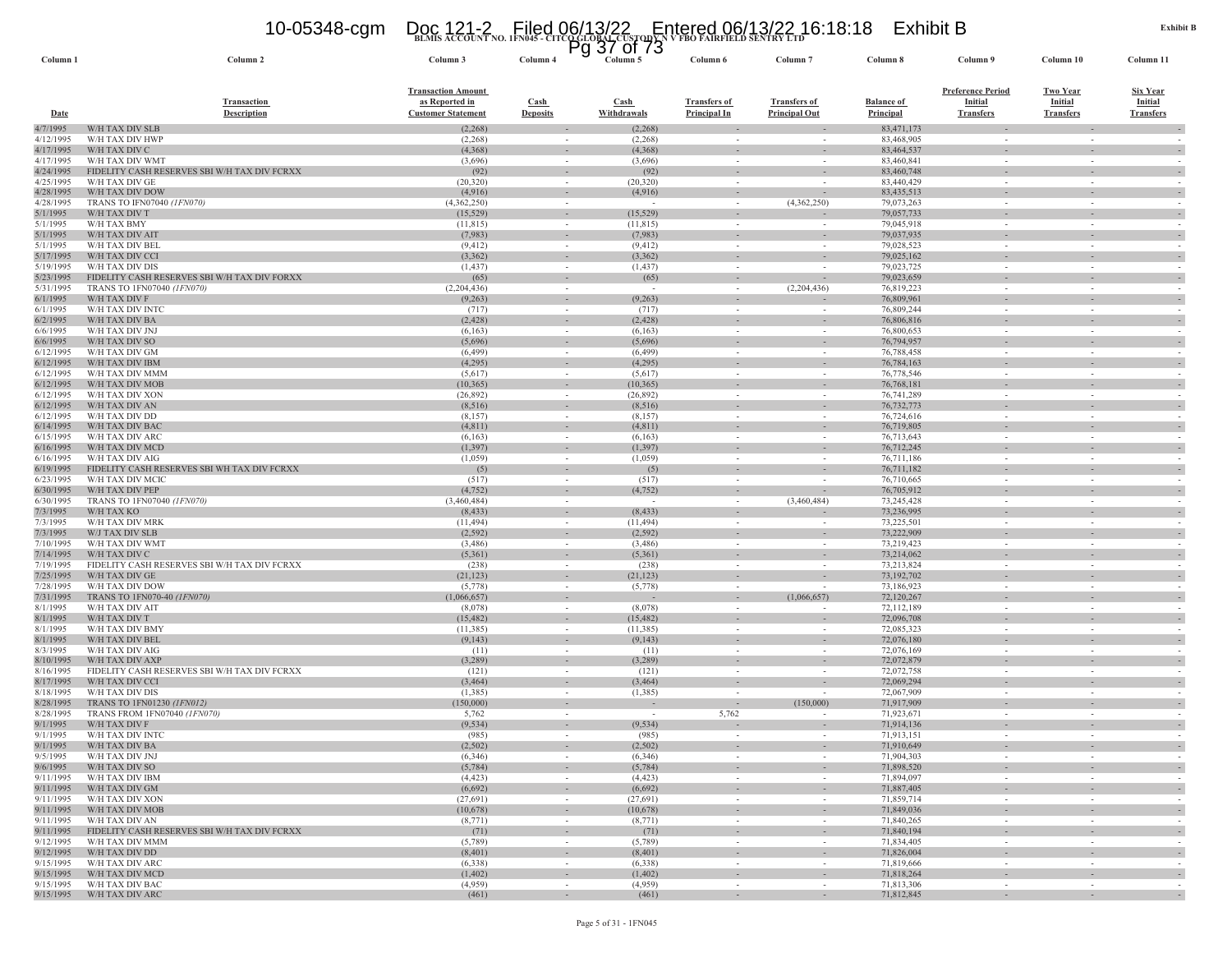## **BLMIS ACCOUNT NO. 1FN045 - CITCO GLOBAL CUSTODY N V FBO FAIRFIELD SENTRY LTD** 10-05348-cgm Doc 121-2 Filed 06/13/22 Entered 06/13/22 16:18:18 Exhibit B Pg 38 of 73

**Column 1 Column 2 Column 3 Column 4 Column 5 Column 6 Column 7 Column 8 Column 9 Column 10 Column 11**

| Date                     | <b>Transaction</b><br><b>Description</b>                        | <b>Transaction Amount</b><br>as Reported in<br><b>Customer Statement</b> | <b>Cash</b><br><b>Deposits</b> | Cash<br>Withdrawals      | <b>Transfers of</b><br><b>Principal In</b> | <b>Transfers of</b><br><b>Principal Out</b> | <b>Balance of</b><br>Principal | <b>Preference Period</b><br><b>Initial</b><br><b>Transfers</b> | <b>Two Year</b><br><b>Initial</b><br><b>Transfers</b> | <b>Six Year</b><br>Initial<br><b>Transfers</b>       |
|--------------------------|-----------------------------------------------------------------|--------------------------------------------------------------------------|--------------------------------|--------------------------|--------------------------------------------|---------------------------------------------|--------------------------------|----------------------------------------------------------------|-------------------------------------------------------|------------------------------------------------------|
| 9/22/1995                | W/H TAX DIV AIG                                                 | (1,178)                                                                  |                                | (1,178)                  |                                            |                                             | 71,811,666                     |                                                                |                                                       |                                                      |
| 9/29/1995                | W/H TAX DIV PEP                                                 | (4,767)                                                                  |                                | (4,767)                  | $\overline{\phantom{a}}$                   | $\overline{\phantom{a}}$                    | 71,806,899                     |                                                                | $\sim$                                                |                                                      |
| 9/29/1995                | TRANS TO 1FN07040 (1FN070)                                      | (2,301,677)                                                              | $\sim$                         |                          | $\sim$                                     | (2,301,677)                                 | 69,505,222                     |                                                                | $\sim$                                                | $\overline{\phantom{a}}$                             |
| 10/2/1995<br>10/2/1995   | W/H TAX DIV EK<br>W/H TAX DIV SLB                               | (14)<br>(2,600)                                                          | $\sim$<br>$\sim$               | (14)<br>(2,600)          | $\overline{\phantom{a}}$<br>$\sim$         | $\overline{\phantom{a}}$<br>$\sim$          | 69,505,208<br>69,502,608       | $\sim$                                                         | $\sim$                                                |                                                      |
| 10/2/1995                | W/H TAX DIV KO                                                  | (8, 529)                                                                 |                                | (8, 529)                 |                                            |                                             | 69,494,079                     | $\overline{\phantom{a}}$                                       |                                                       |                                                      |
| 10/2/1995                | W/H TAX DIV MRK                                                 | (13,068)                                                                 | $\sim$                         | (13,068)                 | $\sim$                                     | $\sim$                                      | 69,481,011                     | $\sim$                                                         | $\sim$                                                | $\sim$                                               |
| 10/3/1995                | W/H TAX DIV WMT                                                 | (3, 497)                                                                 | $\sim$                         | (3, 497)                 | $\sim$                                     |                                             | 69,477,514                     | $\sim$                                                         |                                                       | $\overline{\phantom{a}}$                             |
| 10/16/1995               | FIDELITY CASH RESERVES SBI W/H TAX DIV FCRXX                    | (5)                                                                      |                                | (5)                      | $\sim$                                     |                                             | 69,477,509                     |                                                                |                                                       |                                                      |
| 10/19/1995               | TRANS TO 1FN01230 (1FN012)                                      | (5,000,000)                                                              |                                |                          | $\overline{\phantom{a}}$                   | (5,000,000)                                 | 64,477,509                     |                                                                |                                                       | $\sim$                                               |
| 10/25/1995               | W/H TAX DIV GE                                                  | (19, 806)                                                                | $\sim$                         | (19,806)                 | $\sim$                                     |                                             | 64,457,703                     | $\sim$                                                         | $\sim$                                                | $\sim$                                               |
| 10/27/1995<br>10/30/1995 | TRANS TO 1FNO7040 (1FN070)<br>W/H TAX DIV DOW                   | (261, 954)<br>(5,613)                                                    | $\sim$<br>$\sim$               | (5,613)                  | $\sim$<br>$\sim$                           | (261, 954)                                  | 64, 195, 749<br>64,190,135     | $\sim$                                                         | $\sim$                                                | $\sim$                                               |
| 11/1/1995                | W/H TAX DIV BEL                                                 | (8, 573)                                                                 | $\sim$                         | (8, 573)                 | $\sim$                                     | $\overline{\phantom{a}}$                    | 64, 181, 562                   |                                                                |                                                       | $\overline{\phantom{a}}$                             |
| 11/1/1995                | W/H TAX DIV BMY                                                 | (10, 573)                                                                | $\sim$                         | (10, 573)                | $\overline{\phantom{a}}$                   | $\sim$                                      | 64,170,989                     | $\sim$                                                         | $\sim$                                                | $\overline{\phantom{a}}$                             |
| 11/1/1995                | W/H TAX DIV NYN                                                 | (6,824)                                                                  | $\sim$                         | (6,824)                  | $\sim$                                     | $\sim$                                      | 64,164,165                     | $\sim$                                                         | $\sim$                                                | $\sim$                                               |
| 11/1/1995                | W/H TAX DIV AIT                                                 | (7, 825)                                                                 |                                | (7,825)                  | $\overline{\phantom{a}}$                   |                                             | 64,156,340                     |                                                                |                                                       |                                                      |
| 11/1/1995                | W/H TAX DIV T                                                   | (14, 819)                                                                | $\sim$                         | (14, 819)                | $\sim$                                     | $\overline{\phantom{a}}$                    | 64, 141, 521                   | $\sim$                                                         |                                                       | $\overline{\phantom{a}}$                             |
| 11/10/1995               | W/H TAX DIV AXP<br>W/H TAX DIV CCI                              | (3,062)<br>(3,266)                                                       | $\sim$                         | (3,062)<br>(3,266)       | $\sim$                                     | $\sim$<br>$\overline{\phantom{a}}$          | 64,138,459                     | $\sim$                                                         | $\sim$                                                |                                                      |
| 11/17/1995<br>11/17/1995 | W/H TAX DIV DIS                                                 | (1,286)                                                                  | $\sim$                         | (1,286)                  | $\overline{\phantom{a}}$<br>$\sim$         | $\sim$                                      | 64, 135, 193<br>64,133,907     | $\sim$                                                         | $\sim$                                                | $\sim$                                               |
| 11/20/1995               | FIDELITY CAS RESERVES SBI W/H TAX DIV FCRXX                     | (9)                                                                      | $\sim$                         | (9)                      | $\sim$                                     |                                             | 64,133,898                     | $\sim$                                                         |                                                       | $\overline{\phantom{a}}$                             |
| 11/24/1995               | TRANS TO 1FN07040 (1FN070)                                      | (471, 634)                                                               | $\sim$                         |                          |                                            | (471, 634)                                  | 63,662,264                     |                                                                | $\sim$                                                |                                                      |
| 11/24/1995               | TRANS FROM 1FN01230 (1FN012)                                    | 125,000                                                                  |                                | $\overline{\phantom{a}}$ | 125,000                                    |                                             | 63,787,264                     |                                                                |                                                       | $\sim$                                               |
| 12/1/1995                | W/H TAX DIV F                                                   | (10, 478)                                                                | $\sim$                         | (10, 478)                | $\sim$                                     | $\overline{\phantom{a}}$                    | 63,776,786                     | $\sim$                                                         | $\sim$                                                | $\sim$                                               |
| 12/1/1995                | W/H TAX DIV BA                                                  | (2,381)                                                                  | $\sim$                         | (2,381)                  | $\sim$                                     | $\overline{\phantom{a}}$                    | 63,774,405                     | $\sim$                                                         | $\sim$                                                | $\overline{\phantom{a}}$                             |
| 12/1/1995<br>12/5/1995   | W/H TAX DIV INTC<br>W/H TAX DIV JNJ                             | (898)<br>(5,838)                                                         | $\sim$                         | (898)<br>(5,838)         | $\sim$                                     | $\sim$<br>$\overline{\phantom{a}}$          | 63,773,507<br>63,767,669       | $\sim$                                                         | $\sim$                                                | $\sim$                                               |
| 12/11/1995               | W/H TAX DIV GM                                                  | (6,124)                                                                  | $\sim$                         | (6, 124)                 | $\overline{\phantom{a}}$<br>$\sim$         | $\sim$                                      | 63,761,545                     | $\sim$                                                         | $\sim$                                                | $\sim$                                               |
| 12/11/1995               | W/H TAX DIV MOB                                                 | (10,070)                                                                 | $\sim$                         | (10,070)                 | $\sim$                                     | $\sim$                                      | 63,751,475                     | $\sim$                                                         | $\sim$                                                | $\overline{\phantom{a}}$                             |
| 12/11/1995               | W/H TAX DIV IBM                                                 | (3,912)                                                                  |                                | (3,912)                  |                                            | $\sim$                                      | 63,747,563                     |                                                                |                                                       |                                                      |
| 12/11/1995               | FIDELITY CASH RESERVES SBI W/H TAX DIV FCRXX                    | (2)                                                                      | $\sim$                         | (2)                      | $\sim$                                     | $\overline{\phantom{a}}$                    | 63,747,561                     | $\sim$                                                         | $\sim$                                                | $\sim$                                               |
| 12/11/1995               | W/H TAX DIV AN                                                  | (8,165)                                                                  | $\sim$                         | (8,165)                  | $\overline{\phantom{a}}$                   | $\overline{\phantom{a}}$                    | 63,739,397                     |                                                                |                                                       | $\overline{\phantom{a}}$                             |
| 12/11/1995<br>12/12/1995 | W/H TAX DIV XON                                                 | (26, 025)                                                                |                                | (26,025)                 | $\sim$                                     | $\sim$                                      | 63,713,371                     |                                                                |                                                       |                                                      |
| 12/14/1995               | W/H TAX DIV MMM<br>W/H TAX DIV DD                               | (5, 436)<br>(8,138)                                                      | $\sim$<br>$\sim$               | (5, 436)<br>(8,138)      | $\sim$<br>$\overline{\phantom{a}}$         | $\sim$<br>$\overline{\phantom{a}}$          | 63,707,935<br>63,699,797       | $\sim$<br>$\sim$                                               | $\sim$                                                | $\overline{\phantom{a}}$                             |
| 12/14/1995               | W/H TAX DIV BAC                                                 | (4,695)                                                                  | $\sim$                         | (4,695)                  | $\sim$                                     | $\sim$                                      | 63,695,103                     | $\sim$                                                         | $\sim$                                                |                                                      |
| 12/15/1995               | W/H TAX DIV KO                                                  | (7,933)                                                                  |                                | (7,933)                  | $\overline{\phantom{a}}$                   | $\sim$                                      | 63,687,169                     |                                                                |                                                       | $\sim$                                               |
| 12/15/1995               | W/H TAX DIV MCD                                                 | (1,286)                                                                  | $\sim$                         | (1,286)                  | $\sim$                                     | $\sim$                                      | 63,685,883                     | $\sim$                                                         | $\sim$                                                | $\sim$                                               |
| 12/22/1995               | W/H TAX DIV AIG                                                 | (1,099)                                                                  | $\sim$                         | (1,099)                  | $\sim$                                     |                                             | 63,684,784                     | $\sim$                                                         |                                                       | $\overline{\phantom{a}}$                             |
| 12/29/1995               | TRANS TO 1FN07040 (1FN070)                                      | (5,577,776)                                                              | $\sim$                         |                          | $\sim$                                     | (5,577,776)                                 | 58,107,009                     | $\sim$                                                         | $\sim$                                                | $\sim$                                               |
| 1/2/1996<br>1/2/1996     | W/H TAX DIV PEP<br>W/H TAX DIV EK                               | (4, 491)<br>(3,810)                                                      | $\sim$                         | (4, 491)<br>(3,810)      | $\overline{\phantom{a}}$<br>$\sim$         | $\sim$                                      | 58,102,518<br>58,098,708       | $\sim$                                                         | $\sim$                                                | $\overline{\phantom{a}}$<br>$\sim$                   |
| 1/2/1996                 | W/H TAX DIV MRK                                                 | (12,029)                                                                 | $\sim$                         | (12,029)                 | $\sim$                                     | $\sim$                                      | 58,086,678                     | $\sim$                                                         | $\sim$                                                | $\sim$                                               |
| 1/5/1996                 | W/H TAX DIV WMT                                                 | (3,232)                                                                  |                                | (3,232)                  |                                            | $\sim$                                      | 58,083,447                     |                                                                |                                                       |                                                      |
| 1/12/1996                | W/H TAX DIV C                                                   | (6, 124)                                                                 | $\sim$                         | (6, 124)                 | $\overline{\phantom{a}}$                   | $\overline{\phantom{a}}$                    | 58,077,323                     |                                                                |                                                       | $\sim$                                               |
| 1/18/1996                | FIDELITY CASH RESERVES SBI W/H TAX DIV FCRXX                    | (2)                                                                      | $\sim$                         | (2)                      | $\overline{\phantom{a}}$                   | $\sim$                                      | 58,077,321                     | $\sim$                                                         | $\sim$                                                | $\overline{\phantom{a}}$                             |
| 1/31/1996                | TRANS TO 1FN07040 (1FN070)                                      | (71,650)                                                                 | $\sim$                         |                          | $\sim$                                     | (71,650)                                    | 58,005,671                     | $\sim$                                                         | $\sim$                                                | $\sim$                                               |
| 2/20/1996                | FIDELITY CASH RESERVES SBI W/H TAX DIV FCRXX                    | (44)                                                                     |                                | (44)                     | $\overline{\phantom{a}}$                   |                                             | 58,005,627                     |                                                                |                                                       |                                                      |
| 2/20/1996<br>2/29/1996   | W/H TAX DIV CCI<br>TRANS TO 1FN07040 (1FN070)                   | (4,993)<br>(7, 585, 905)                                                 | $\sim$<br>$\sim$               | (4,993)                  | $\overline{\phantom{a}}$<br>$\sim$         | $\overline{\phantom{a}}$<br>(7,585,905)     | 58,000,634<br>50,414,729       | $\sim$<br>$\sim$                                               | $\sim$                                                | $\overline{\phantom{a}}$<br>$\overline{\phantom{a}}$ |
| 3/1/1996                 | W/H TAX DIV BA                                                  | (2, 245)                                                                 | $\sim$                         | (2,245)                  | $\overline{\phantom{a}}$                   |                                             | 50,412,484                     |                                                                |                                                       | $\sim$                                               |
| 3/1/1996                 | W/H TAX DIV F                                                   | (9, 586)                                                                 | $\sim$                         | (9,586)                  | $\sim$                                     | $\overline{\phantom{a}}$                    | 50,402,898                     |                                                                | $\overline{\phantom{a}}$                              | $\overline{\phantom{a}}$                             |
| 3/1/1996                 | W/H TAX DIV COL                                                 | (333)                                                                    | $\sim$                         | (333)                    | $\overline{\phantom{a}}$                   | $\overline{\phantom{a}}$                    | 50,402,565                     | $\sim$                                                         | $\sim$                                                | $\overline{\phantom{a}}$                             |
| 3/1/1996                 | W/H TAX DIV INTC                                                | (847)                                                                    | $\sim$                         | (847)                    | $\sim$                                     | $\sim$                                      | 50,401,718                     | $\sim$                                                         | $\sim$                                                |                                                      |
| 3/11/1996                | W/H TAX DIV GM                                                  | (7,517)                                                                  |                                | (7,517)                  |                                            |                                             | 50,394,202                     |                                                                |                                                       | $\overline{\phantom{a}}$                             |
| 3/11/1996                | W/H TAX DIV IBM<br>W/H TAX DIV AN                               | (3,688)                                                                  | $\sim$                         | (3,688)                  | $\sim$                                     | $\sim$                                      | 50,390,514                     | $\sim$                                                         | $\sim$                                                | $\sim$                                               |
| 3/11/1996<br>3/11/1996   | W/H TAX DIV XON                                                 | (8,046)<br>(23, 715)                                                     | $\sim$                         | (8,046)<br>(23, 715)     | $\sim$<br>$\sim$                           | $\sim$<br>$\sim$                            | 50,382,468<br>50,358,753       | $\sim$                                                         | $\sim$                                                | $\overline{\phantom{a}}$                             |
| 3/11/1996                | W/H TAX DIV MOB                                                 | (9, 493)                                                                 |                                | (9, 493)                 | ÷,                                         | $\overline{\phantom{a}}$                    | 50,349,261                     |                                                                |                                                       |                                                      |
| 3/12/1996                | W/H TAX DIV BAC                                                 | (5,195)                                                                  | $\sim$                         | (5,195)                  |                                            |                                             | 50,344,065                     |                                                                |                                                       |                                                      |
| 3/12/1996                | W/H TAX DIV JNJ                                                 | (5,755)                                                                  | $\sim$                         | (5,755)                  | $\sim$                                     | $\sim$                                      | 50,338,310                     | $\sim$                                                         | $\sim$                                                | $\sim$                                               |
| 3/14/1996                | W/H TAX DIV DD                                                  | (7, 338)                                                                 | $\sim$                         | (7,338)                  | $\sim$                                     | $\sim$                                      | 50,330,972                     | $\sim$                                                         | $\sim$                                                |                                                      |
| 3/15/1996                | W/H TAX DIV MCD                                                 | (441)                                                                    | $\sim$                         | (441)                    | $\sim$                                     | $\sim$                                      | 50,330,531                     |                                                                | $\sim$                                                | $\overline{\phantom{a}}$                             |
| 3/15/1996<br>3/21/1996   | W/H TAX DIV ARC<br>FIDELITY CASH RESERVES SBI W/H TAX DIV FCRXX | (5,292)                                                                  | $\sim$<br>$\sim$               | (5,292)                  | $\sim$<br>$\sim$                           | $\sim$<br>$\sim$                            | 50,325,240<br>50,325,229       | $\sim$<br>$\sim$                                               | $\sim$<br>$\sim$                                      | $\overline{\phantom{a}}$<br>$\sim$                   |
| 3/22/1996                | W/H TAX DIV AIG                                                 | (10)<br>(724)                                                            | $\sim$                         | (10)<br>(724)            | $\overline{\phantom{a}}$                   | $\sim$                                      | 50,324,505                     | $\sim$                                                         | $\sim$                                                |                                                      |
| 3/29/1996                | W/H TAX DIV PEP                                                 | (2,840)                                                                  | $\sim$                         | (2,840)                  | $\overline{\phantom{a}}$                   | $\overline{\phantom{a}}$                    | 50,321,665                     | $\sim$                                                         | $\sim$                                                | $\overline{\phantom{a}}$                             |
| 3/29/1996                | TRANS FROM 1FN07040 (1FN070)                                    | 1,828,882                                                                | $\sim$                         | $\sim$                   | 1,828,882                                  | $\sim$                                      | 52,150,547                     | $\sim$                                                         | $\sim$                                                | $\sim$                                               |
| 4/1/1996                 | W/H TAX DIV S                                                   | (835)                                                                    | $\sim$                         | (835)                    | $\overline{\phantom{a}}$                   | $\sim$                                      | 52,149,711                     |                                                                | $\sim$                                                | $\overline{\phantom{a}}$                             |
| 4/1/1996                 | W/H TAX DIV MRK                                                 | (7,647)                                                                  | $\sim$                         | (7,647)                  | $\sim$                                     | $\sim$                                      | 52,142,064                     | $\sim$                                                         | $\sim$                                                | $\sim$                                               |
| 4/1/1996<br>4/1/1996     | W/H TAX DIV KO<br>W/H TAX DIV EK                                | (7, 568)                                                                 | $\sim$<br>$\sim$               | (7, 568)                 | $\sim$                                     | $\sim$<br>$\sim$                            | 52,134,496<br>52,133,237       | $\sim$                                                         | $\sim$<br>$\sim$                                      | $\overline{\phantom{a}}$                             |
|                          |                                                                 | (1,259)                                                                  |                                | (1,259)                  | $\sim$                                     |                                             |                                | $\sim$                                                         |                                                       |                                                      |

Column 11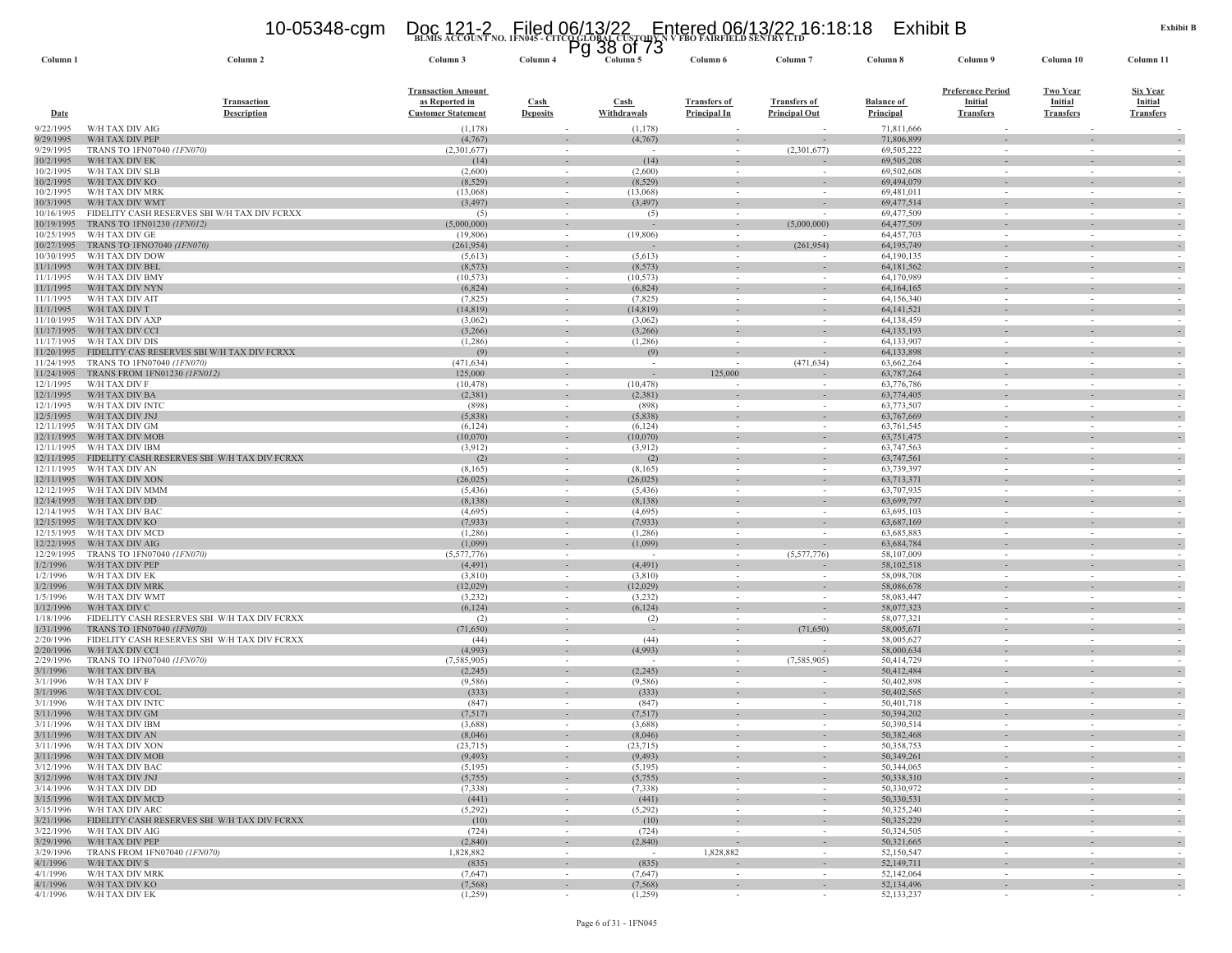## **BLMIS ACCOUNT NO. 1FN045 - CITCO GLOBAL CUSTODY N V FBO FAIRFIELD SENTRY LTD** 10-05348-cgm Doc 121-2 Filed 06/13/22 Entered 06/13/22 16:18:18 Exhibit B Pg 39 of 73

| Column <sub>1</sub>    | Column 2                                                        | Column 3                                                                 | Column 4                                 | Column 5            | Column 6                            | Column <sub>7</sub>                                  | Column 8                       | Column 9                                                | Column 10                                      | Column 11                                             |
|------------------------|-----------------------------------------------------------------|--------------------------------------------------------------------------|------------------------------------------|---------------------|-------------------------------------|------------------------------------------------------|--------------------------------|---------------------------------------------------------|------------------------------------------------|-------------------------------------------------------|
| <b>Date</b>            | <b>Transaction</b><br><b>Description</b>                        | <b>Transaction Amount</b><br>as Reported in<br><b>Customer Statement</b> | $\operatorname{Cash}$<br><b>Deposits</b> | Cash<br>Withdrawals | <b>Transfers of</b><br>Principal In | <b>Transfers of</b><br><b>Principal Out</b>          | <b>Balance of</b><br>Principal | <b>Preference Period</b><br>Initial<br><b>Transfers</b> | <b>Two Year</b><br>Initial<br><b>Transfers</b> | <b>Six Year</b><br><b>Initial</b><br><b>Transfers</b> |
| 4/2/1996               | W/H TAX DIV C                                                   | (5, 457)                                                                 | $\sim$                                   | (5, 457)            | $\sim$                              |                                                      | 52,127,780                     | $\sim$                                                  | $\sim$                                         |                                                       |
| 4/8/1996               | W/H TAX DIV WMT                                                 | (2,920)                                                                  | $\sim$                                   | (2,920)             | $\sim$                              | $\sim$                                               | 52,124,860                     | $\sim$                                                  | $\sim$                                         |                                                       |
| 4/10/1996<br>4/17/1996 | W/H TAX DIV HWP<br>FIDELITY CASH RESERVES SBI W/H TAX DIV FCRXX | (2, 490)                                                                 |                                          | (2, 490)<br>(3)     | $\sim$                              | $\sim$<br>$\sim$                                     | 52,122,370<br>52,122,367       | $\sim$                                                  | $\sim$<br>$\sim$                               |                                                       |
| 4/25/1996              | W/H TAX DIV GE                                                  | (3)<br>(7,239)                                                           | $\sim$<br>$\sim$                         | (7,239)             |                                     |                                                      | 52,115,128                     |                                                         |                                                |                                                       |
| 4/30/1996              | W/H TAX DIV DOW                                                 | (4,748)                                                                  | $\sim$                                   | (4,748)             |                                     |                                                      | 52,110,381                     | $\sim$                                                  | $\sim$                                         |                                                       |
| 4/30/1996              | TRANS FROM 1FN07040 (1FN070)                                    | 868,793                                                                  |                                          |                     | 868,793                             |                                                      | 52,979,173                     |                                                         |                                                |                                                       |
| 5/1/1996               | W/H TAX DIV T                                                   | (12, 871)                                                                | $\sim$                                   | (12, 871)           | $\overline{\phantom{a}}$            | $\sim$                                               | 52,966,302                     | $\sim$                                                  | $\sim$                                         | $\sim$                                                |
| 5/1/1996               | W/H TAX DIV BEL                                                 | (7,633)                                                                  | $\sim$                                   | (7,633)             | $\sim$                              | $\overline{\phantom{a}}$                             | 52,958,669                     | $\sim$                                                  | $\sim$                                         |                                                       |
| 5/1/1996               | W/H TAX DIV BMY<br>W/H TAX DIV NYN                              | (9,306)                                                                  | $\sim$                                   | (9,306)<br>(5,976)  | $\sim$                              | $\sim$                                               | 52,949,363<br>52,943,388       | $\sim$                                                  | $\sim$                                         |                                                       |
| 5/1/1996<br>5/1/1996   | W/H TAX DIV AIT                                                 | (5,976)<br>(7,045)                                                       | $\sim$                                   | (7,045)             | $\sim$                              | $\sim$                                               | 52,936,342                     | $\sim$                                                  | $\sim$                                         |                                                       |
| 5/2/1996               | W/H TAX DIV PNU                                                 | (3,310)                                                                  | $\sim$                                   | (3,310)             | $\sim$                              | $\sim$                                               | 52,933,033                     | $\sim$                                                  | $\sim$                                         | $\sim$                                                |
| 5/10/1996              | W/H TAX DIV AXP                                                 | (2,704)                                                                  |                                          | (2,704)             | $\overline{\phantom{a}}$            |                                                      | 52,930,329                     |                                                         | $\overline{\phantom{a}}$                       |                                                       |
| 5/14/1996              | FIDELITY CASH RESERVES SBI W/H TAX DIV FCRXX                    | (81)                                                                     | $\sim$                                   | (81)                | $\sim$                              | $\overline{\phantom{a}}$                             | 52,930,248                     |                                                         | ٠                                              |                                                       |
| 5/17/1996              | W/H TAX DIV CCI                                                 | (5,231)                                                                  | $\sim$                                   | (5,231)             | $\overline{\phantom{a}}$            | $\overline{\phantom{a}}$                             | 52,925,016                     | $\sim$                                                  | $\sim$                                         |                                                       |
| 5/17/1996              | W/H TAX DIV DIS                                                 | (1,400)                                                                  | $\sim$                                   | (1,400)             | $\sim$                              | ÷.                                                   | 52,923,617                     | $\sim$                                                  | $\sim$                                         |                                                       |
| 5/21/1996<br>5/31/1996 | W/H TAX DIV AIG<br>TRANS FROM 1FN07040 (1FN070)                 | (968)<br>1,758,480                                                       | $\sim$<br>$\sim$                         | (968)               | $\sim$<br>1,758,480                 | $\sim$<br>$\overline{\phantom{a}}$                   | 52,922,648<br>54,681,128       | $\sim$                                                  | $\sim$<br>$\overline{\phantom{a}}$             |                                                       |
| 6/3/1996               | AMERICAN INTL GROUP INC CXL W/H TAX 5/07/96 AIG                 | 968                                                                      |                                          | 968                 |                                     |                                                      | 54,682,097                     | $\sim$                                                  | $\sim$                                         |                                                       |
| 6/3/1996               | W/H TAX DIV INTC                                                | (810)                                                                    |                                          | (810)               |                                     | $\overline{\phantom{a}}$                             | 54,681,287                     |                                                         | $\omega$ .                                     |                                                       |
| 6/3/1996               | W/H TAX DIV COL                                                 | (318)                                                                    | $\sim$                                   | (318)               | $\sim$                              | $\sim$                                               | 54,680,969                     | $\sim$                                                  | $\sim$                                         | $\sim$                                                |
| 6/3/1996               | W/H TAX DIV F                                                   | (9,132)                                                                  | $\sim$                                   | (9,132)             |                                     | $\overline{\phantom{a}}$                             | 54,671,836                     |                                                         |                                                |                                                       |
| 6/7/1996               | W/H TAX DIV BA                                                  | (1,136)                                                                  | $\sim$                                   | (1, 136)            | $\sim$                              | $\sim$                                               | 54,670,701                     | $\sim$                                                  | $\sim$                                         |                                                       |
| 6/10/1996              | W/H TAX DIV AN                                                  | (7, 811)                                                                 |                                          | (7, 811)            |                                     |                                                      | 54,662,890                     |                                                         |                                                |                                                       |
| 6/10/1996<br>6/10/1996 | W/H TAX DIV MOB<br>W/H TAX DIV IBM                              | (9,506)<br>(4,955)                                                       | $\sim$<br>$\sim$                         | (9,506)<br>(4,955)  | $\sim$<br>$\sim$                    | $\sim$<br>$\sim$                                     | 54,653,385<br>54,648,430       | $\sim$<br>$\sim$                                        | $\sim$<br>$\sim$                               | $\sim$                                                |
| 6/11/1996              | W/H TAX DIV JNJ                                                 | (3,083)                                                                  |                                          | (3,083)             | $\sim$                              |                                                      | 54,645,347                     | $\sim$                                                  | $\sim$                                         |                                                       |
| 6/12/1996              | W/H TAX DIV MMM                                                 | (4,378)                                                                  | $\sim$                                   | (4,378)             |                                     | $\sim$                                               | 54,640,969                     |                                                         |                                                |                                                       |
| 6/12/1996              | W/H TAX DIV BAC                                                 | (2,359)                                                                  | $\sim$                                   | (2,359)             | $\overline{\phantom{a}}$            | $\overline{\phantom{a}}$                             | 54,638,610                     | $\sim$                                                  | $\overline{\phantom{a}}$                       |                                                       |
| 6/14/1996              | W/H TAX DIV MCD                                                 | (1,211)                                                                  | $\sim$                                   | (1,211)             | $\sim$                              | ÷.                                                   | 54,637,399                     | $\sim$                                                  | $\sim$                                         |                                                       |
| 6/21/1996              | W/H TAX DIV AIG                                                 | (897)                                                                    |                                          | (897)               | $\overline{\phantom{a}}$            | $\overline{\phantom{a}}$                             | 54,636,502                     |                                                         | $\overline{\phantom{a}}$                       |                                                       |
| 6/25/1996              | FIDELITY CASH RESERVES SBI W/H TAX DIV FCRXX                    | (10)                                                                     | $\sim$                                   | (10)                |                                     | $\overline{\phantom{a}}$                             | 54,636,492                     |                                                         | $\overline{\phantom{a}}$                       |                                                       |
| 6/28/1996<br>6/28/1996 | W/H TAX DIV PEP<br>TRANS FROM 1FN07040 (1FN070)                 | (4,285)<br>70,676                                                        |                                          | (4,285)             | 70,676                              | ÷.                                                   | 54,632,207<br>54,702,883       | $\sim$                                                  | $\sim$                                         |                                                       |
| 7/1/1996               | W/H TAX DIV MRK                                                 | (9, 924)                                                                 | $\sim$                                   | (9,924)             | $\sim$                              | $\sim$                                               | 54,692,959                     | $\sim$                                                  | $\sim$                                         |                                                       |
| 7/1/1996               | W/H TAX DIV WMT                                                 | (2,836)                                                                  | $\sim$                                   | (2,836)             | $\overline{\phantom{a}}$            | $\overline{\phantom{a}}$                             | 54,690,123                     | $\sim$                                                  |                                                |                                                       |
| 7/1/1996               | W/H TAX DIV KO                                                  | (7,607)                                                                  | $\sim$                                   | (7,607)             | $\sim$                              |                                                      | 54,682,515                     | $\sim$                                                  |                                                |                                                       |
| 7/5/1996               | W/H TAX DIV SLB                                                 | (2,096)                                                                  |                                          | (2,096)             |                                     |                                                      | 54,680,420                     |                                                         |                                                |                                                       |
| 7/10/1996              | W/H TAX DIV HWP                                                 | (2,981)                                                                  | $\sim$                                   | (2,981)             | $\sim$                              | $\sim$                                               | 54,677,439                     | $\sim$                                                  | $\sim$                                         | $\sim$                                                |
| 7/15/1996<br>7/22/1996 | W/H TAX DIV C<br>FIDELITY CASH RESERVES SBI W/H TAX DIV FCRXX   | (6,086)<br>(21)                                                          | $\sim$<br>$\sim$                         | (6,086)<br>(21)     | $\sim$<br>$\sim$                    | $\overline{\phantom{a}}$<br>$\sim$                   | 54,671,353<br>54,671,332       | $\sim$<br>$\sim$                                        | $\overline{\phantom{a}}$<br>$\sim$             | $\overline{\phantom{a}}$                              |
| 7/25/1996              | W/H TAX DIV GE                                                  | (18,058)                                                                 |                                          | (18,058)            |                                     |                                                      | 54,653,273                     |                                                         |                                                |                                                       |
| 7/30/1996              | W/H TAX DIV DOW                                                 | (4,192)                                                                  | $\sim$                                   | (4,192)             | $\sim$                              | $\sim$                                               | 54,649,082                     | $\sim$                                                  | $\sim$                                         | $\sim$                                                |
| 7/31/1996              | TRANS FROM 1FN07040 (1FN070)                                    | 7,437,859                                                                | $\sim$                                   |                     | 7,437,859                           | $\overline{\phantom{a}}$                             | 62,086,940                     |                                                         | $\sim$                                         |                                                       |
| 8/1/1996               | W/H TAX DIV EK                                                  | (3,229)                                                                  | $\sim$                                   | (3,229)             | $\sim$                              | $\sim$                                               | 62,083,711                     | $\sim$                                                  | $\sim$                                         |                                                       |
| 8/1/1996               | W/H TAX DIV PNU                                                 | (3,197)                                                                  | $\sim$                                   | (3,197)             |                                     |                                                      | 62,080,514                     |                                                         |                                                |                                                       |
| 8/1/1996               | W/H TAX DIV T                                                   | (12, 543)                                                                | $\sim$                                   | (12, 543)           | $\overline{\phantom{a}}$            | $\sim$                                               | 62,067,971                     | $\sim$                                                  | $\overline{\phantom{a}}$                       |                                                       |
| 8/1/1996<br>8/1/1996   | W/H TAX DIV AIT<br>W/H TAX DIV BEL                              | (6,606)<br>(7,180)                                                       | $\sim$                                   | (6,606)<br>(7,180)  | $\sim$                              | $\sim$                                               | 62,061,365<br>62,054,185       | $\sim$                                                  | $\sim$<br>$\overline{\phantom{a}}$             | $\sim$                                                |
| 8/1/1996               | W/H TAX DIV BMY                                                 | (8, 879)                                                                 | $\sim$                                   | (8, 879)            | $\overline{\phantom{a}}$            | $\overline{\phantom{a}}$                             | 62,045,306                     |                                                         | $\overline{\phantom{a}}$                       |                                                       |
| 8/1/1996               | W/H TAX DIV NYN                                                 | (5,883)                                                                  | $\sim$                                   | (5,883)             | $\sim$                              | $\sim$                                               | 62,039,423                     | $\sim$                                                  | $\sim$                                         |                                                       |
| 8/9/1996               | W/H TAX DIV AXP                                                 | (2,524)                                                                  |                                          | (2, 524)            | $\sim$                              | $\sim$                                               | 62,036,899                     |                                                         | $\sim$                                         |                                                       |
| 8/16/1996              | W/H TAX DIV DIS                                                 | (1,714)                                                                  | $\sim$                                   | (1,714)             | $\sim$                              | $\overline{\phantom{a}}$                             | 62,035,185                     | $\sim$                                                  | $\sim$                                         |                                                       |
| 8/19/1996              | FIDELITY CASH RESERVES SBI W/H TAX DIV FCRXX                    | (42)                                                                     | $\sim$                                   | (42)                | $\sim$                              |                                                      | 62,035,143                     |                                                         | $\overline{\phantom{a}}$                       | $\overline{\phantom{a}}$                              |
| 8/19/1996<br>8/30/1996 | W/H TAX DIV CCI                                                 | (5,589)<br>(4,182,376)                                                   | $\sim$                                   | (5,589)             | $\sim$                              | (4,182,376)                                          | 62,029,554<br>57,847,178       | $\sim$                                                  | $\sim$                                         |                                                       |
| 9/3/1996               | TRANS TO 1FN07040 (1FN070)<br>W/H TAX DIV INTC                  | (1,098)                                                                  | $\sim$                                   | (1,098)             | $\sim$                              |                                                      | 57,846,080                     | $\sim$                                                  | $\sim$                                         |                                                       |
| 9/3/1996               | W/H TAX DIV COL                                                 | (352)                                                                    |                                          | (352)               | $\sim$                              | $\sim$                                               | 57,845,728                     |                                                         |                                                |                                                       |
| 9/3/1996               | W/H TAX DIV F                                                   | (11,677)                                                                 | $\sim$                                   | (11,677)            | $\sim$                              | $\sim$                                               | 57,834,051                     | $\sim$                                                  | $\sim$                                         |                                                       |
| 9/5/1996               | <b>CHECK WIRE</b>                                               | 32,000,000                                                               | 32,000,000                               | $\sim$ $-$          | $\sim$                              | $\sim$                                               | 89,834,051                     |                                                         | $\overline{\phantom{a}}$                       | $\overline{\phantom{a}}$                              |
| 9/6/1996               | W/H TAX DIV BA                                                  | (2,516)                                                                  | $\sim$                                   | (2,516)             | $\sim$                              | $\sim$                                               | 89, 831, 534                   | $\sim$                                                  | $\sim$                                         | $\overline{\phantom{a}}$                              |
| 9/10/1996              | W/H TAX DIV AN                                                  | (8,517)                                                                  | $\sim$                                   | (8,517)             | $\sim$                              | $\sim$                                               | 89,823,018                     | $\sim$                                                  | $\sim$                                         | $\sim$                                                |
| 9/10/1996<br>9/10/1996 | W/H TAX DIV GM<br>W/H TAX DIV JNJ                               | (8,211)<br>(6, 793)                                                      | $\sim$                                   | (8,211)<br>(6, 793) | $\sim$                              | $\overline{\phantom{a}}$<br>$\overline{\phantom{a}}$ | 89,814,807<br>89,808,014       | $\sim$<br>$\sim$                                        | $\overline{\phantom{a}}$                       |                                                       |
| 9/10/1996              | W/H TAX DIV MOB                                                 | (10,359)                                                                 | $\sim$<br>$\sim$                         | (10, 359)           | $\sim$<br>$\sim$                    | $\sim$                                               | 89,797,654                     | $\sim$                                                  | $\sim$<br>$\overline{\phantom{a}}$             | $\overline{\phantom{a}}$<br>$\overline{\phantom{a}}$  |
| 9/10/1996              | W/H TAX DIV XON                                                 | (25,588)                                                                 | $\sim$                                   | (25, 588)           | $\sim$                              | $\sim$                                               | 89,772,067                     | $\sim$                                                  | $\sim$                                         | $\overline{\phantom{a}}$                              |
| 9/10/1996              | W/H TAX DIV IBM                                                 | (5,262)                                                                  | $\sim$                                   | (5,262)             | $\sim$                              | $\sim$                                               | 89,766,804                     | $\sim$                                                  | $\sim$                                         | $\sim$                                                |
| 9/12/1996              | <b>CHECK WIRE</b>                                               | 1,400,000                                                                | 1,400,000                                | $\sim$              | $\sim$                              | $\sim$                                               | 91,166,804                     | $\overline{\phantom{a}}$                                | $\sim$                                         | $\overline{\phantom{a}}$                              |
| 9/12/1996              | W/H TAX DIV DD                                                  | (8,607)                                                                  | $\sim$                                   | (8,607)             | $\sim$                              | $\sim$                                               | 91,158,197                     | $\sim$                                                  | $\sim$                                         | $\sim$                                                |
| 9/12/1996              | FIDELITY CASH RESERVES SBI W/H TAX DIV FCRXX                    | (2)                                                                      |                                          | (2)                 | $\sim$                              | $\overline{\phantom{a}}$                             | 91,158,195                     | $\overline{\phantom{a}}$                                | $\sim$                                         | $\overline{\phantom{a}}$                              |
| 9/12/1996              | W/H TAX DIV BAC<br>9/13/1996 W/H TAX DIV ARC                    | (5,223)<br>(522)                                                         | $\sim$<br>$\sim$                         | (5,223)<br>(522)    | $\sim$<br>$\sim$                    | $\sim$<br>$\sim$                                     | 91,152,972<br>91,152,449       | $\sim$<br>$\sim$                                        | $\sim$<br>$\sim$                               | $\sim$                                                |
|                        |                                                                 |                                                                          |                                          |                     |                                     |                                                      |                                |                                                         |                                                |                                                       |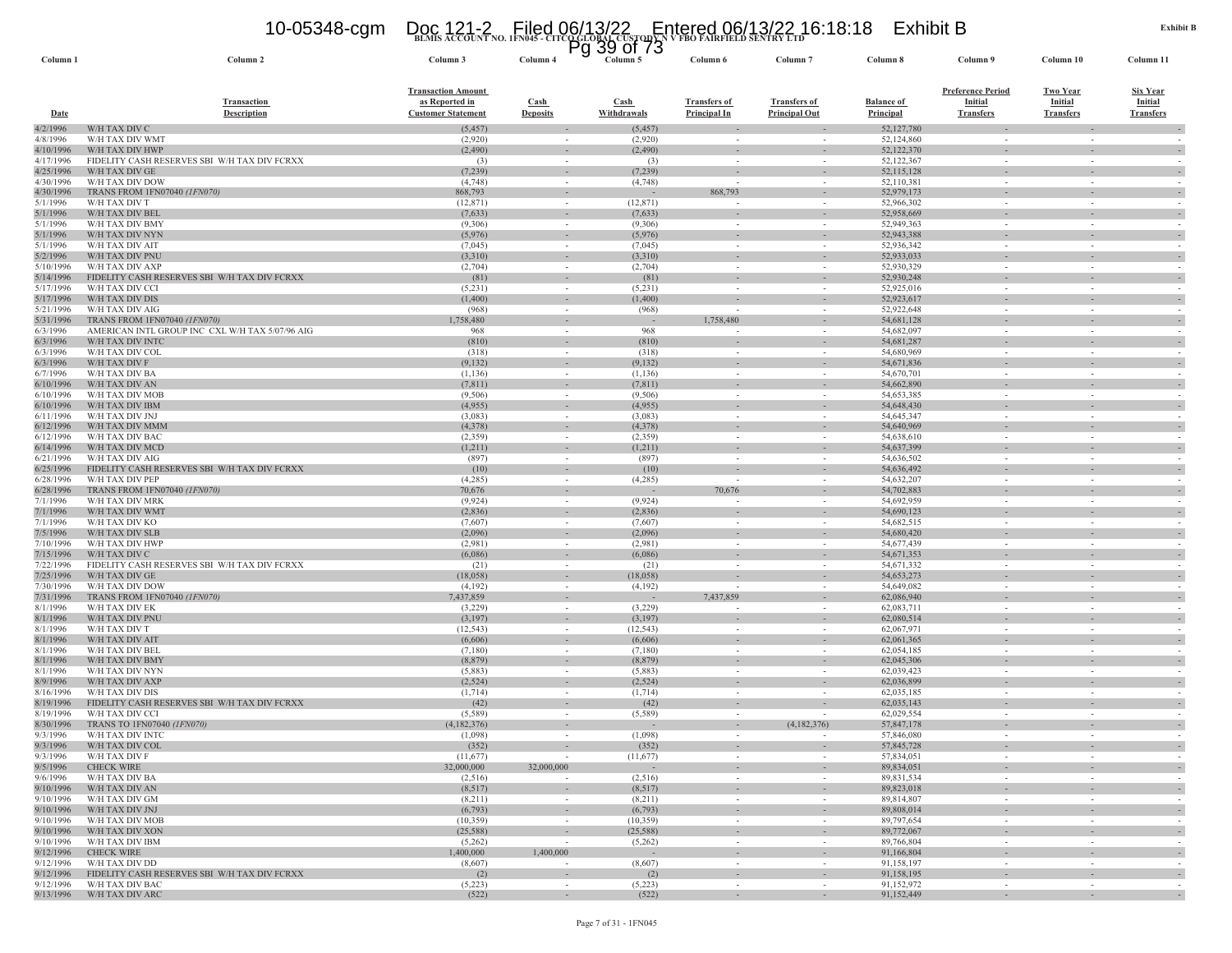# **BLMIS ACCOUNT NO. 1FN045 - CITCO GLOBAL CUSTODY N V FBO FAIRFIELD SENTRY LTD** 10-05348-cgm Doc 121-2 Filed 06/13/22 Entered 06/13/22 16:18:18 Exhibit B Pg 40 of 73

| Column 1                 | Column 2                                                        | Column 3                   | Column 4                 | Column 5              | Column 6                           | Column <sub>7</sub>  | Column 8                     | Column 9                 | Column 10                          | Column 11        |
|--------------------------|-----------------------------------------------------------------|----------------------------|--------------------------|-----------------------|------------------------------------|----------------------|------------------------------|--------------------------|------------------------------------|------------------|
|                          |                                                                 |                            |                          |                       |                                    |                      |                              |                          |                                    |                  |
|                          |                                                                 | <b>Transaction Amount</b>  |                          |                       |                                    |                      |                              | <b>Preference Period</b> | <b>Two Year</b>                    | <u>Six Year</u>  |
|                          | Transaction                                                     | as Reported in             | $\operatorname{Cash}$    | $\operatorname{Cash}$ | <b>Transfers of</b>                | <b>Transfers of</b>  | <b>Balance of</b>            | Initial                  | <b>Initial</b>                     | <b>Initial</b>   |
| Date                     | <b>Description</b>                                              | <b>Customer Statement</b>  | <b>Deposits</b>          | Withdrawals           | <b>Principal In</b>                | <b>Principal Out</b> | Principal                    | <b>Transfers</b>         | <b>Transfers</b>                   | <b>Transfers</b> |
| 9/13/1996<br>9/20/1996   | W/H TAX DIV MCD<br>W/H TAX DIV AIG                              | (1, 348)<br>(1,180)        | $\sim$                   | (1,348)<br>(1,180)    | $\sim$                             |                      | 91,151,102<br>91,149,922     | $\sim$                   | ÷.                                 |                  |
| 9/27/1996                | W/H TAX DIV PEP                                                 | (4, 751)                   | $\overline{\phantom{a}}$ | (4,751)               | $\overline{\phantom{a}}$           |                      | 91,145,171                   |                          | $\overline{\phantom{a}}$           |                  |
| 9/30/1996                | TRANS TO 1FN07040 (1FN070)                                      | (3,647,768)                | $\sim$                   |                       | $\sim$                             | (3,647,768)          | 87,497,403                   | $\sim$                   | $\overline{\phantom{a}}$           |                  |
| 10/1/1996                | W/H TAX DIV MRK                                                 | (12,956)                   |                          | (12,956)              |                                    |                      | 87,484,447                   |                          |                                    |                  |
| 10/1/1996<br>10/1/1996   | W/H TAX DIV KO<br>W/H TAX DIV EK                                | (10, 225)<br>(3, 595)      |                          | (10, 225)<br>(3,595)  | $\sim$<br>$\sim$                   | $\sim$               | 87,474,222<br>87,470,628     | $\sim$<br>$\sim$         | $\sim$<br>$\sim$                   |                  |
| 10/2/1996                | <b>CHECK WIRE</b>                                               | 50,000,000                 | 50,000,000               |                       | $\overline{\phantom{a}}$           |                      | 137,470,628                  | $\overline{\phantom{a}}$ | $\overline{\phantom{a}}$           |                  |
| 10/7/1996                | W/H TAX DIV WMT                                                 | (3,149)                    |                          | (3,149)               | $\sim$                             |                      | 137, 467, 479                |                          | $\sim$                             |                  |
| 10/15/1996               | <b>CHECK WIRE</b>                                               | 6,000,000                  | 6,000,000                |                       |                                    |                      | 143,467,479                  |                          |                                    |                  |
| 10/15/1996<br>10/15/1996 | FIDELITY CASH RESERVES SBI W/H TAX DIV FCRXX<br>W/H TAX DIV C   | (12)<br>(1, 499)           |                          | (12)<br>(1, 499)      | $\sim$<br>$\overline{\phantom{a}}$ | $\sim$               | 143, 467, 467<br>143,465,968 | $\sim$                   | $\sim$                             |                  |
| 10/31/1996               | TRANS TO 1FN07040 (1FN070)                                      | (1, 122, 735)              |                          |                       | $\sim$                             | (1,122,735)          | 142,343,233                  |                          | $\sim$                             |                  |
| 11/1/1996                | W/H TAX DIV T                                                   | (13, 859)                  |                          | (13, 859)             |                                    |                      | 142,329,374                  |                          |                                    |                  |
| 11/8/1996                | FIDELITY CASH RESERVES SBI W/H TAX DIV FCRXX                    | (27)                       | $\sim$                   | (27)                  | $\sim$                             | $\sim$               | 142,329,347                  | $\sim$                   | $\sim$                             |                  |
| 11/19/1996<br>11/29/1996 | W/H TAX DIV CCI<br>TRANS TO 1FN07040 (1FN070)                   | (4,314)<br>(3,870,921)     | $\sim$<br>$\sim$         | (4,314)<br>$\sim$     | $\sim$<br>$\sim$                   | (3,870,921)          | 142,325,033<br>138,454,112   | $\sim$<br>$\sim$         | $\sim$<br>$\sim$                   |                  |
| 12/2/1996                | W/H TAX DIV INTC                                                | (908)                      | $\sim$                   | (908)                 | $\sim$                             |                      | 138,453,204                  |                          |                                    |                  |
| 12/2/1996                | W/H TAX DIV F                                                   | (9, 325)                   | $\sim$                   | (9, 325)              | $\sim$                             |                      | 138,443,879                  | $\sim$                   | $\sim$                             |                  |
| 12/6/1996<br>12/10/1996  | W/H TAX DIV BA<br>W/H TAX DIV XON                               | (3,962)<br>(39, 923)       | $\sim$                   | (3,962)<br>(39, 923)  | $\sim$                             | $\sim$               | 138,439,917<br>138,399,994   | $\sim$                   | $\sim$                             |                  |
| 12/10/1996               | W/H TAX DIV AN                                                  | (6, 560)                   | $\sim$                   | (6, 560)              | $\overline{\phantom{a}}$           |                      | 138,393,434                  | $\sim$                   |                                    |                  |
| 12/10/1996               | W/H TAX DIV IBM                                                 | (3,709)                    | $\sim$                   | (3,709)               | $\sim$                             |                      | 138,389,726                  | $\sim$                   | $\sim$                             |                  |
| 12/10/1996               | W/H TAX DIV MOB                                                 | (8,074)                    |                          | (8,074)               |                                    |                      | 138,381,652                  |                          |                                    |                  |
| 12/10/1996               | W/H TAX DIV GM                                                  | (12, 128)                  | $\sim$                   | (12, 128)             | $\sim$                             | $\sim$               | 138,369,524                  | $\sim$                   | $\sim$                             |                  |
| 12/10/1996<br>12/12/1996 | W/H TAX DIV JNJ<br>W/H TAX DIV MTC                              | (10, 274)<br>(3, 562)      | $\sim$                   | (10, 274)<br>(3, 562) | $\sim$                             |                      | 138,359,250<br>138,355,688   |                          | $\sim$                             |                  |
| 12/12/1996               | W/H TAX DIV BAC                                                 | (7, 913)                   |                          | (7, 913)              |                                    |                      | 138, 347, 775                |                          |                                    |                  |
| 12/12/1996               | W/H TAX DIV MMM                                                 | (8, 419)                   | $\sim$                   | (8, 419)              | $\sim$                             | $\sim$               | 138,339,355                  | $\sim$                   | $\sim$                             |                  |
| 12/13/1996<br>12/16/1996 | W/H TAX DIV MCD<br>W/H TAX DIV KO                               | (2,122)<br>(12, 508)       | $\sim$<br>$\sim$         | (2,122)<br>(12,508)   | $\sim$<br>$\sim$                   |                      | 138, 337, 233<br>138,324,725 | $\sim$<br>$\sim$         | $\sim$<br>$\sim$                   |                  |
| 12/16/1996               | W/H TAX DIV DD                                                  | (13,250)                   | $\overline{\phantom{a}}$ | (13,250)              |                                    |                      | 138,311,475                  |                          |                                    |                  |
| 12/18/1996               | FIDELITY CASH RESERVES SBI W/H TAX DIV FCRXX                    | (23)                       | $\sim$                   | (23)                  | $\sim$                             | $\sim$               | 138, 311, 452                | $\sim$                   | $\sim$                             |                  |
| 12/20/1996               | W/H TAX DIV AIG                                                 | (1,920)                    | $\sim$                   | (1,920)               | $\sim$                             | $\sim$               | 138,309,532                  | $\sim$                   | $\sim$                             |                  |
| 12/31/1996<br>1/2/1997   | TRANS TO 1FN07040 (1FN070)<br>W/H TAX DIV MRK                   | (680, 538)<br>(20,012)     | $\sim$                   | (20,012)              | $\sim$                             | (680, 538)           | 137,628,994<br>137,608,982   | $\sim$                   | $\sim$                             |                  |
| 1/2/1997                 | W/H TAX DIV EK                                                  | (5,660)                    | $\overline{\phantom{a}}$ | (5,660)               | $\overline{\phantom{a}}$           |                      | 137,603,322                  | $\sim$                   | $\overline{\phantom{a}}$           |                  |
| 1/2/1997                 | W/H TAX DIV PEP                                                 | (7, 264)                   |                          | (7, 264)              | $\sim$                             |                      | 137,596,058                  | $\sim$                   |                                    |                  |
| 1/10/1997                | FIDELITY SPARTAN US TREASURY MONEY MARKET W/H TAX DIV FDLXX     | (3)                        |                          | (3)                   | $\sim$                             |                      | 137,596,055                  | $\sim$                   | $\sim$                             |                  |
| 1/15/1997<br>1/15/1997   | <b>CHECK WIRE</b><br>W/H TAX DIV C                              | 14,700,000<br>(11, 325)    | 14,700,000               | (11,325)              | $\overline{\phantom{a}}$<br>$\sim$ |                      | 152,296,055<br>152,284,729   |                          |                                    |                  |
| 1/17/1997                | W/H TAX DIV WMT                                                 | (4,882)                    |                          | (4,882)               | $\overline{\phantom{a}}$           |                      | 152,279,848                  |                          |                                    |                  |
| 1/31/1997                | TRANS TO 1FN07040 (1FN070)                                      | (4,183,823)                | $\sim$                   | $\sim$                | $\sim$                             | (4,183,823)          | 148,096,025                  | $\sim$                   | $\sim$                             |                  |
| 2/18/1997                | FIDELITY SPARTAN US TREASURY MONEY MARKET W/H TAX DIV FDLXX     | (1)                        | $\sim$                   | (1)                   | $\overline{\phantom{a}}$           |                      | 148,096,023                  |                          |                                    |                  |
| 2/20/1997<br>2/28/1997   | W/H TAX DIV CCI<br>TRANS TO 1FN07040 (1FN070)                   | (10, 255)<br>(3, 551, 975) | $\sim$                   | (10, 255)             | $\sim$                             | (3,551,975)          | 148,085,768<br>144,533,793   | $\sim$                   | $\sim$                             |                  |
| 3/3/1997                 | W/H TAX DIV COL                                                 | (542)                      | $\sim$                   | (542)                 | $\sim$                             |                      | 144,533,251                  | $\sim$                   | $\sim$                             | $\sim$           |
| 3/3/1997                 | W/H TAX DIV INTO                                                | (1,664)                    | $\sim$                   | (1,664)               | $\sim$                             |                      | 144,531,587                  | $\sim$                   | $\sim$                             |                  |
| 3/3/1997<br>3/7/1997     | W/H TAX DIV F<br>W/H TAX DIV BA                                 | (18,603)<br>(4,030)        | $\overline{\phantom{a}}$ | (18,603)<br>(4,030)   |                                    |                      | 144,512,984<br>144,508,954   |                          |                                    |                  |
| 3/10/1997                | W/H TAX DIV AN                                                  | (14,393)                   | $\sim$                   | (14,393)              | $\overline{\phantom{a}}$           |                      | 144,494,560                  | $\sim$                   | $\overline{\phantom{a}}$           |                  |
| 3/10/1997                | W/H TAX DIV XON                                                 | (40,093)                   | $\sim$                   | (40,093)              | $\sim$                             |                      | 144,454,467                  | $\sim$                   | $\sim$                             |                  |
| 3/10/1997                | W/H TAX DIV GM                                                  | (15,094)                   | $\overline{\phantom{a}}$ | (15,094)              | $\overline{\phantom{a}}$           |                      | 144,439,373                  |                          | $\overline{\phantom{a}}$           |                  |
| 3/10/1997<br>3/10/1997   | W/H TAX DIV MOB<br>W/H TAX DIV IBM                              | (17, 437)<br>(7, 458)      | $\sim$<br>$\sim$         | (17, 437)<br>(7, 458) | $\sim$<br>$\sim$                   |                      | 144,421,937<br>144,414,478   | $\sim$                   | $\sim$                             |                  |
| 3/11/1997                | FIDELITY SPARTAN<br>U S TREASURY MONEY MARKET W/H TAX DIV FDLXX | (18)                       | $\overline{\phantom{a}}$ | (18)                  | $\overline{\phantom{a}}$           |                      | 144,414,460                  |                          |                                    |                  |
| 3/11/1997                | W/H TAX DIV JNJ                                                 | (10, 303)                  | $\sim$                   | (10, 303)             | $\sim$                             |                      | 144,404,158                  |                          | $\sim$                             | $\sim$           |
| 3/12/1997                | W/H TAX DIV MMM                                                 | (8,919)                    | $\overline{\phantom{a}}$ | (8,919)               | $\overline{\phantom{a}}$           |                      | 144,395,239                  |                          |                                    |                  |
| 3/12/1997<br>3/14/1997   | W/H TAX DIV BAC<br>W/H TAX DIV DD                               | (9,010)<br>(13,105)        | $\sim$                   | (9,010)<br>(13, 105)  |                                    |                      | 144,386,229<br>144, 373, 123 |                          |                                    | - 1              |
| 3/20/1997                | <b>CHECK WIRE</b>                                               | 403,925                    | 403,925                  | $\sim$ $-$            | $\sim$                             | $\sim$               | 144,777,048                  | $\sim$                   | $\sim$                             | $\sim$           |
| 3/20/1997                | <b>CHECK WIRE</b>                                               | 115,425                    | 115,425                  | $\sim$ $-$            |                                    | $\sim$               | 144,892,473                  | $\sim$                   |                                    | $\sim$           |
| 3/31/1997                | W/H TAX DIV PEP                                                 | (2,050)                    |                          | (2,050)               |                                    | $\sim$               | 144,890,424                  | $\sim$                   | $\sim$                             | $\sim$           |
| 3/31/1997<br>4/1/1997    | TRANS FROM 1FN07040 (1FN070)<br>W/H TAX DIV KO                  | 2,325,993<br>(3,968)       | $\sim$                   | $\sim$<br>(3,968)     | 2,325,993<br>$\sim$                | $\sim$               | 147,216,417<br>147,212,448   | $\sim$<br>$\sim$         | $\sim$                             | $\sim$<br>$\sim$ |
| 4/2/1997                 | <b>CHECK WIRE</b>                                               | 35,000,000                 | 35,000,000               | $\sim$                | $\sim$                             | $\sim$               | 182,212,448                  | $\sim$                   | $\sim$                             | $\sim$           |
| 4/4/1997                 | W/H TAX DIV SLB                                                 | (3,857)                    |                          | (3,857)               | $\sim$                             | $\sim$               | 182,208,592                  | $\sim$                   | $\sim$                             | $\sim$           |
| 4/9/1997<br>4/9/1997     | <b>CHECK WIRE</b><br>W/H TAX DIV WMT                            | 205,000<br>(1,775)         | 205,000<br>$\sim$        | $\sim$<br>(1,775)     | $\sim$<br>$\overline{\phantom{a}}$ | $\sim$<br>$\sim$     | 182,413,592<br>182,411,817   | $\sim$<br>$\sim$         | $\sim$<br>$\overline{\phantom{a}}$ | $\sim$<br>$\sim$ |
| 4/15/1997                | W/H TAX DIV C                                                   | (3,390)                    | $\sim$                   | (3,390)               | $\overline{\phantom{a}}$           | $\sim$               | 182,408,427                  | $\sim$                   | $\sim$                             | $\sim$           |
| 4/16/1997                | W/H TAX DIV HWP                                                 | (3,082)                    | $\sim$                   | (3,082)               | $\overline{\phantom{a}}$           | $\sim$               | 182,405,346                  | $\sim$                   | $\overline{\phantom{a}}$           |                  |
| 4/24/1997                | FIDELITY SPARTAN US TREASURY MONEY MARKET W/H TAX DIV FDLXX     | (15)                       | $\sim$                   | (15)                  | $\overline{\phantom{a}}$           | $\sim$               | 182,405,331                  | $\sim$                   | $\overline{\phantom{a}}$           |                  |
| 4/30/1997                | TRANS FROM 1FN07040 (1FN070)                                    | 9,453,364                  | $\sim$                   | $\sim$                | 9,453,364                          | $\sim$               | 191,858,695                  | $\sim$                   | $\sim$                             |                  |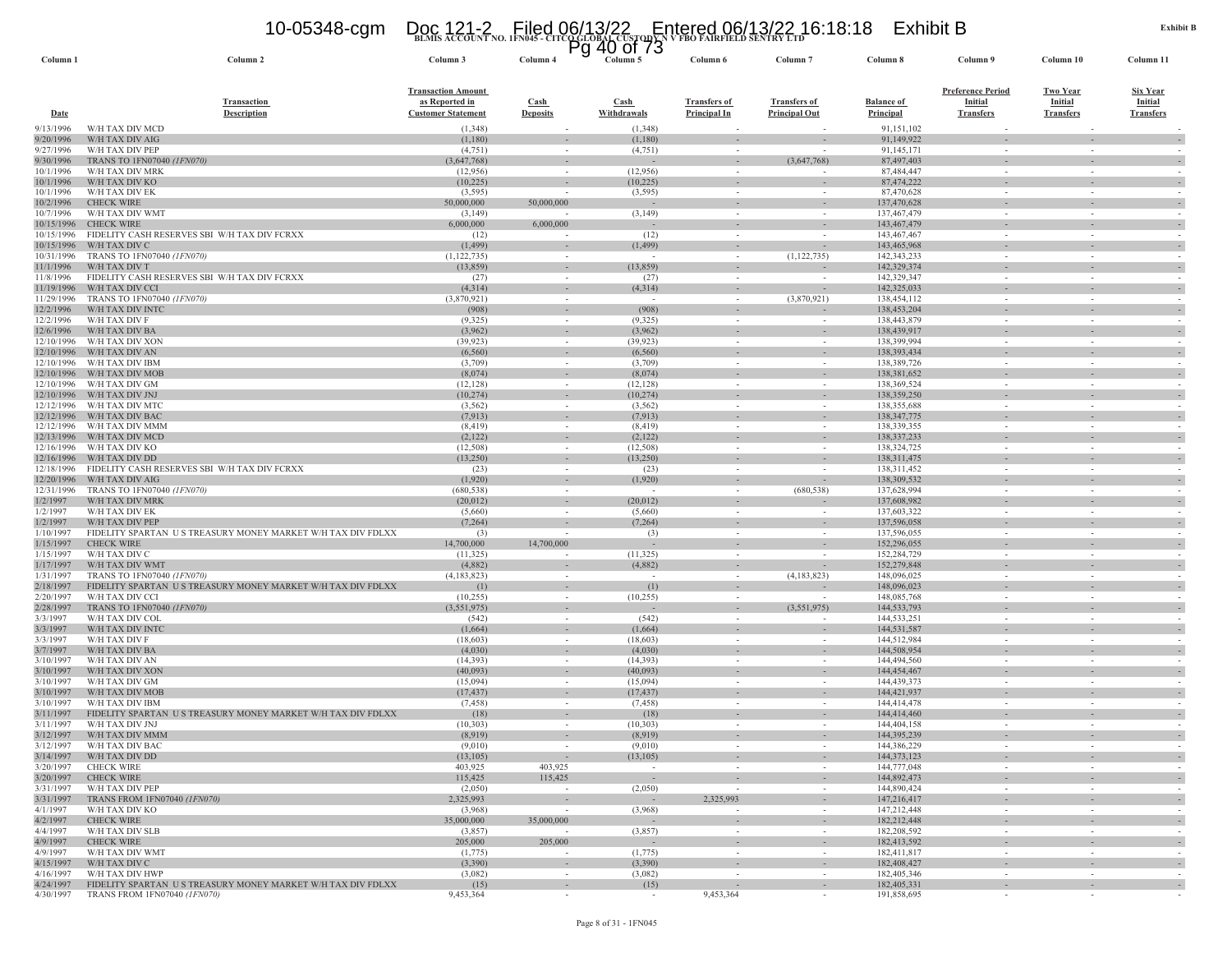|  |                                                                                          | 10-05348-cqm    Doc 121-2    Filed 06/13/22    Entered 06/13/22 16:18:18 | Exhibit B |
|--|------------------------------------------------------------------------------------------|--------------------------------------------------------------------------|-----------|
|  |                                                                                          |                                                                          |           |
|  | BLMIS ACCOUNT NO. 1FN045 - CITCOGLOBAL CUSTODEN VYBO FAIRFIELD SENTRY LTD<br>PQ 41 Of 73 |                                                                          |           |

| Column 1                 | Column 2                                                                | Column 3                                    | Column 4                                 | Column 5                 | Column 6                                   | Column <sub>7</sub>                         | Column 8                       | Column 9                    | Column 10                          | Column 11                          |
|--------------------------|-------------------------------------------------------------------------|---------------------------------------------|------------------------------------------|--------------------------|--------------------------------------------|---------------------------------------------|--------------------------------|-----------------------------|------------------------------------|------------------------------------|
|                          |                                                                         |                                             |                                          |                          |                                            |                                             |                                |                             |                                    |                                    |
|                          |                                                                         | <b>Transaction Amount</b>                   |                                          |                          |                                            |                                             |                                | <b>Preference Period</b>    | <b>Two Year</b>                    | <b>Six Year</b>                    |
| Date                     | <b>Transaction</b><br><b>Description</b>                                | as Reported in<br><b>Customer Statement</b> | $\operatorname{Cash}$<br><b>Deposits</b> | Cash<br>Withdrawals      | <b>Transfers of</b><br><b>Principal In</b> | <b>Transfers of</b><br><b>Principal Out</b> | <b>Balance of</b><br>Principal | Initial<br><b>Transfers</b> | <b>Initial</b><br><b>Transfers</b> | <b>Initial</b><br><b>Transfers</b> |
|                          | W/H TAX DIV BMY                                                         |                                             |                                          |                          |                                            |                                             | 191,848,804                    |                             |                                    |                                    |
| 5/1/1997<br>5/1/1997     | W/H TAX DIV AIT                                                         | (9,891)<br>(7,980)                          | $\sim$                                   | (9,891)<br>(7,980)       |                                            |                                             | 191,840,823                    | $\sim$                      | $\sim$                             |                                    |
| 5/1/1997                 | W/H TAX DIV BEL                                                         | (8,076)                                     |                                          | (8,076)                  |                                            |                                             | 191,832,747                    |                             |                                    |                                    |
| 5/1/1997                 | W/H TAX DIV T                                                           | (13, 444)                                   | $\sim$                                   | (13, 444)                | $\sim$                                     | $\sim$                                      | 191,819,303                    | $\sim$                      | $\sim$                             | $\overline{\phantom{a}}$           |
| 5/6/1997<br>5/7/1997     | <b>CHECK WIRE</b><br><b>CHECK WIRE</b>                                  | 30,000,000<br>18,025                        | 30,000,000<br>18,025                     |                          |                                            | $\sim$<br>$\sim$                            | 221,819,303<br>221,837,328     |                             |                                    |                                    |
| 5/7/1997                 | <b>CHECK WIRE</b>                                                       | 110,025                                     | 110,025                                  |                          |                                            |                                             | 221,947,353                    |                             |                                    |                                    |
| 5/9/1997                 | W/H TAX DIV AXP                                                         | (2,745)                                     | $\sim$                                   | (2,745)                  | $\sim$                                     | $\sim$                                      | 221,944,609                    | $\sim$                      | $\sim$                             |                                    |
| 5/12/1997                | FIDELITY SPARTAN US TREASURY MONEY MARKET W/H TAX DIV FDLXX             | (22)                                        |                                          | (22)                     | $\sim$                                     | $\sim$                                      | 221,944,587                    | $\sim$                      | $\sim$                             |                                    |
| 5/13/1997<br>5/16/1997   | <b>CHECK WIRE</b><br>W/H TAX DIV DIS                                    | 8,000,000<br>(2,297)                        | 8,000,000                                | $\sim$<br>(2, 297)       |                                            | $\overline{\phantom{a}}$                    | 229,944,587<br>229,942,290     |                             |                                    |                                    |
| 5/19/1997                | W/H TAX DIV CCI                                                         | (2,702)                                     |                                          | (2,702)                  |                                            |                                             | 229,939,588                    |                             |                                    |                                    |
| 5/30/1997                | TRANS TO 1FN07040 (1FN070)                                              | (3,326,923)                                 | $\sim$                                   |                          | $\sim$                                     | (3,326,923)                                 | 226,612,665                    | $\sim$                      | $\sim$                             |                                    |
| 6/2/1997                 | W/H TAX DIV INTC                                                        | (472)                                       | $\sim$                                   | (472)                    |                                            | $\sim$                                      | 226,612,193                    |                             |                                    |                                    |
| 6/2/1997                 | W/H TAX DIV COL                                                         | (154)                                       | $\overline{\phantom{a}}$                 | (154)                    |                                            | $\overline{\phantom{a}}$                    | 226,612,039                    | $\overline{\phantom{a}}$    |                                    |                                    |
| 6/2/1997<br>6/10/1997    | W/H TAX DIV F<br>W/H TAX DIV AN                                         | (5,644)<br>(3,802)                          | $\sim$                                   | (5,644)<br>(3,802)       | $\sim$                                     | $\sim$                                      | 226,606,395<br>226,602,593     | $\sim$                      | $\sim$                             |                                    |
| 6/10/1997                | W/H TAX DIV MOB                                                         | (4, 546)                                    | $\sim$                                   | (4,546)                  | $\sim$                                     | $\sim$                                      | 226,598,047                    | $\sim$                      | $\sim$                             |                                    |
| 6/10/1997                | W/H TAX DIV IBM                                                         | (2,516)                                     | $\overline{\phantom{a}}$                 | (2,516)                  |                                            |                                             | 226, 595, 531                  |                             |                                    |                                    |
| 6/11/1997                | FIDELITY SPARTAN US TREASURY MONEY MARKET W/H TAX DIV FDLXX             | (56)                                        |                                          | (56)                     |                                            |                                             | 226,595,475                    |                             |                                    |                                    |
| 6/30/1997                | TRANS TO 1FN07040 (1FN070)                                              | (4,080,019)                                 |                                          |                          |                                            | (4,080,019)                                 | 222,515,456                    |                             |                                    |                                    |
| 7/2/1997<br>7/9/1997     | <b>CHECK WIRE</b><br>W/H TAX DIV HWP                                    | 40,000,000<br>(6,747)                       | 40,000,000                               | $\sim$<br>(6,747)        | $\sim$                                     | $\overline{\phantom{a}}$                    | 262,515,456<br>262,508,709     | $\sim$                      | $\sim$                             | ٠.                                 |
| 7/14/1997                | W/H TAX DIV WMT                                                         | (7, 465)                                    | $\overline{\phantom{a}}$                 | (7, 465)                 |                                            |                                             | 262,501,244                    | $\sim$                      | $\sim$                             |                                    |
| 7/18/1997                | FIDELITY SPARTAN US TREASURY MONEY MARKET W/H TAX DIV FDLXX             | (5)                                         |                                          | (5)                      |                                            |                                             | 262,501,238                    |                             |                                    |                                    |
| 7/22/1997                | <b>CHECK WIRE</b>                                                       | 14,000,000                                  | 14,000,000                               |                          |                                            |                                             | 276,501,238                    | $\sim$                      | $\sim$                             |                                    |
| 7/25/1997<br>7/31/1997   | W/H TAX DIV GE                                                          | (40, 804)                                   |                                          | (40, 804)                | $\sim$                                     | $\overline{\phantom{a}}$<br>(6,006,758)     | 276,460,434<br>270,453,676     | $\sim$                      | $\sim$                             |                                    |
| 8/1/1997                 | TRANS TO 1FN07040 (1FN070)<br>W/H TAX DIV T                             | (6,006,758)<br>(25, 487)                    | $\sim$                                   | (25, 487)                | $\sim$                                     | $\overline{\phantom{a}}$                    | 270,428,190                    | $\sim$                      |                                    |                                    |
| 8/1/1997                 | W/H TAX DIV BEI                                                         | (15, 545)                                   | $\sim$                                   | (15, 545)                |                                            | $\sim$                                      | 270,412,644                    | $\sim$                      | $\sim$                             |                                    |
| 8/1/1997                 | W/H TAX DIV BMY                                                         | (18,079)                                    | $\overline{\phantom{a}}$                 | (18,079)                 |                                            |                                             | 270,394,566                    |                             |                                    |                                    |
| 8/1/1997                 | W/H TAX DIV AIT                                                         | (14,662)                                    | $\sim$                                   | (14,662)                 |                                            | $\sim$                                      | 270,379,904                    | $\sim$                      | $\overline{\phantom{a}}$           |                                    |
| 8/8/1997<br>8/13/1997    | W/H TAX DIV AXP<br><b>CHECK WIRE</b>                                    | (5,005)<br>872,840                          | 872,840                                  | (5,005)                  |                                            | $\overline{\phantom{a}}$                    | 270, 374, 899<br>271,247,739   |                             |                                    |                                    |
| 8/13/1997                | <b>CHECK WIRE</b>                                                       | 13,000,000                                  | 13,000,000                               | $\overline{\phantom{a}}$ |                                            |                                             | 284, 247, 739                  |                             |                                    |                                    |
| 8/20/1997                | FIDELITY SPARTAN US TREASURY MONEY MARKET W/H TAX DIV FDLXX             | (108)                                       | $\sim$                                   | (108)                    |                                            | $\sim$                                      | 284, 247, 632                  | $\sim$                      | $\overline{\phantom{a}}$           |                                    |
| 8/22/1997                | W/H TAX DIV DIS                                                         | (4,257)                                     |                                          | (4, 257)                 |                                            |                                             | 284, 243, 375                  |                             |                                    |                                    |
| 8/29/1997                | TRANS FROM 1FN07040 (1FN070)                                            | 92,008                                      |                                          | $\sim$                   | 92,008                                     | $\sim$                                      | 284, 335, 383                  | $\sim$                      |                                    |                                    |
| 9/10/1997<br>9/12/1997   | <b>CHECK WIRE</b><br>W/H TAX DIV MCD                                    | 17,000,000<br>(3,048)                       | 17,000,000<br>$\sim$                     | $\sim$<br>(3,048)        |                                            | $\sim$                                      | 301,335,383<br>301,332,335     | $\sim$                      | $\sim$                             | $\sim$                             |
| 9/12/1997                | W/H TAX DIV MMM                                                         | (7, 723)                                    | $\sim$                                   | (7, 723)                 | $\sim$                                     | $\sim$                                      | 301,324,612                    | $\sim$                      | $\sim$                             |                                    |
| 9/19/1997                | W/H TAX DIV AIG                                                         | (2,771)                                     | $\sim$                                   | (2,771)                  |                                            |                                             | 301,321,842                    |                             |                                    |                                    |
| 9/23/1997                | FIDELITY SPARTAN US TREASURY MONEY MARKET W/H TAX DIV FDLXX             | (13)                                        | $\sim$                                   | (13)                     | $\sim$                                     | $\overline{\phantom{a}}$                    | 301,321,829                    |                             |                                    |                                    |
| 9/26/1997<br>9/30/1997   | W/H TAX DIV NB<br>TRANS TO 1FN07040 (1FN070)                            | (12,665)<br>(428, 150)                      | $\overline{\phantom{a}}$<br>$\sim$       | (12,665)                 | $\sim$                                     | (428, 150)                                  | 301,309,163<br>300,881,013     | $\sim$                      | $\overline{\phantom{a}}$           |                                    |
| 10/1/1997                | W/H TAX DIV S                                                           | (4,140)                                     | $\overline{\phantom{a}}$                 | (4,140)                  |                                            | $\overline{\phantom{a}}$                    | 300,876,873                    |                             |                                    |                                    |
| 10/1/1997                | W/H TAX DIV KO                                                          | (17, 726)                                   | $\overline{\phantom{a}}$                 | (17, 726)                |                                            |                                             | 300,859,147                    |                             |                                    |                                    |
| 10/1/1997                | W/H TAX DIV MRK                                                         | (28, 488)                                   |                                          | (28, 488)                |                                            |                                             | 300,830,659                    |                             |                                    |                                    |
| 10/7/1997<br>10/10/1997  | W/H TAX DIV PEP<br>W/H TAX DIV SLB                                      | (10,009)<br>(4,856)                         | $\overline{\phantom{a}}$                 | (10,009)<br>(4,856)      |                                            |                                             | 300,820,650<br>300,815,794     |                             |                                    |                                    |
| 10/14/1997               | W/H TAX DIV WMT                                                         | (7,964)                                     | $\sim$<br>$\overline{\phantom{a}}$       | (7,964)                  |                                            | $\overline{\phantom{a}}$                    | 300,807,83                     | $\sim$                      | $\overline{\phantom{a}}$           |                                    |
| 10/15/1997               | W/H TAX DIV C                                                           | (14,388)                                    | $\sim$                                   | (14,388)                 | $\sim$                                     | $\sim$                                      | 300,793,443                    | $\sim$                      | $\sim$                             |                                    |
| 10/15/1997               | W/H TAX DIV HWP                                                         | (7, 252)                                    |                                          | (7, 252)                 |                                            |                                             | 300,786,191                    |                             |                                    |                                    |
| 10/22/1997               | FIDELITY SPARTAN US TREASURY MONEY MARKET W/H TAX DIV FDLXX             | (111)                                       | $\sim$                                   | (111)                    | $\sim$                                     | $\sim$                                      | 300,786,080                    | $\sim$                      | $\sim$                             | $\overline{\phantom{a}}$           |
| 10/27/1997<br>10/31/1997 | W/H TAX DIV GE<br>TRANS FROM 1FN07040 (1FN070)                          | (45, 648)<br>1,887,720                      | $\sim$<br>$\sim$                         | (45, 648)                | 1,887,720                                  | $\sim$                                      | 300,740,432<br>302,628,152     | $\sim$                      | $\sim$                             |                                    |
| 11/3/1997                | W/H TAX DIV BEL                                                         | (32, 635)                                   | $\sim$                                   | (32, 635)                |                                            |                                             | 302,595,517                    |                             |                                    |                                    |
| 11/3/1997                | W/H TAX DIV T                                                           | (29, 054)                                   | $\sim$                                   | (29, 054)                | $\sim$                                     | $\sim$                                      | 302,566,463                    | $\sim$                      | $\sim$                             |                                    |
| 11/3/1997                | W/H TAX DIV AIT                                                         | (17,048)                                    | $\sim$                                   | (17,048)                 |                                            | $\sim$                                      | 302,549,415                    |                             |                                    |                                    |
| 11/3/1997                | W/H TAX DIV BMY                                                         | (20,692)                                    | $\overline{\phantom{a}}$                 | (20,692)                 | $\sim$                                     | $\overline{\phantom{a}}$                    | 302,528,723                    | $\sim$                      | $\overline{\phantom{a}}$           | $\sim$                             |
|                          | 11/5/1997 CHECK WIRE<br>11/10/1997 W/H TAX DIV AXP                      | 23,500,000<br>(5,787)                       | 23,500,000<br>$\sim$                     | $\sim$<br>(5,787)        | $\sim$<br>$\overline{\phantom{a}}$         | $\sim$<br>$\overline{\phantom{a}}$          | 326,028,723<br>326,022,936     | $\sim$<br>$\sim$            | $\sim$<br>$\overline{\phantom{a}}$ | $\sim$                             |
|                          | 11/20/1997 FIDELITY SPARTAN US TREASURY MONEY MARKET W/H TAX DIV FDLXX  | (5)                                         | $\sim$                                   | (5)                      | $\sim$                                     | $\sim$                                      | 326,022,931                    | $\sim$                      | $\sim$                             | $\sim$                             |
|                          | 11/21/1997 W/H TAX DIV DIS                                              | (4,816)                                     | $\sim$                                   | (4,816)                  | $\sim$                                     | $\sim$                                      | 326,018,115                    | $\sim$                      | $\sim$                             | $\sim$                             |
|                          | 11/28/1997 TRANS TO 1FN07040 (1FN070)                                   | (6,228,887)                                 | $\sim$                                   | $\sim$                   | $\sim$                                     | (6,228,887)                                 | 319,789,228                    | $\sim$                      | $\sim$                             | $\sim$                             |
|                          | 12/12/1997 W/H TAX DIV MCD<br>12/15/1997 W/H TAX DIV KO                 | (2,538)                                     | $\sim$                                   | (2,538)<br>(15,506)      | $\sim$                                     | $\sim$<br>$\overline{\phantom{a}}$          | 319,786,690                    | $\sim$                      | $\sim$                             | $\sim$                             |
|                          | 12/17/1997 FIDELITY SPARTAN U S TREASURY MONEY MARKET W/H TAX DIV FDLXX | (15,506)<br>(14)                            | $\overline{\phantom{a}}$<br>$\sim$       | (14)                     | $\sim$                                     | $\sim$                                      | 319,771,184<br>319,771,171     | $\sim$                      | $\sim$                             | $\sim$<br>$\sim$ $-$               |
|                          | 12/19/1997 W/H TAX DIV AIG                                              | (2,307)                                     | $\sim$                                   | (2,307)                  |                                            | $\sim$                                      | 319,768,863                    | $\sim$                      | $\sim$                             | $\sim$                             |
|                          | 12/24/1997 W/H TAX DIV NB                                               | (12, 158)                                   | $\sim$                                   | (12, 158)                |                                            | $\sim$                                      | 319,756,705                    | $\sim$                      | $\sim$                             | $\sim$                             |
|                          | 12/31/1997 TRANS FROM 1FN07040 (1FN070)                                 | 4,341,967                                   | $\overline{\phantom{a}}$                 | $\sim$                   | 4,341,967                                  | $\sim$                                      | 324,098,672                    |                             |                                    | $\sim$                             |
| 1/2/1998                 | W/H TAX DIV MRK<br>1/2/1998 W/H TAX DIV PEP                             | (24, 366)<br>(8,614)                        | $\sim$<br>$\sim$                         | (24, 366)<br>(8,614)     | $\sim$<br>$\sim$                           | $\sim$<br>$\sim$                            | 324,074,306<br>324,065,692     | $\sim$<br>$\sim$            | $\sim$<br>$\sim$                   | $\sim$<br>$\sim$                   |
|                          |                                                                         |                                             |                                          |                          |                                            |                                             |                                |                             |                                    |                                    |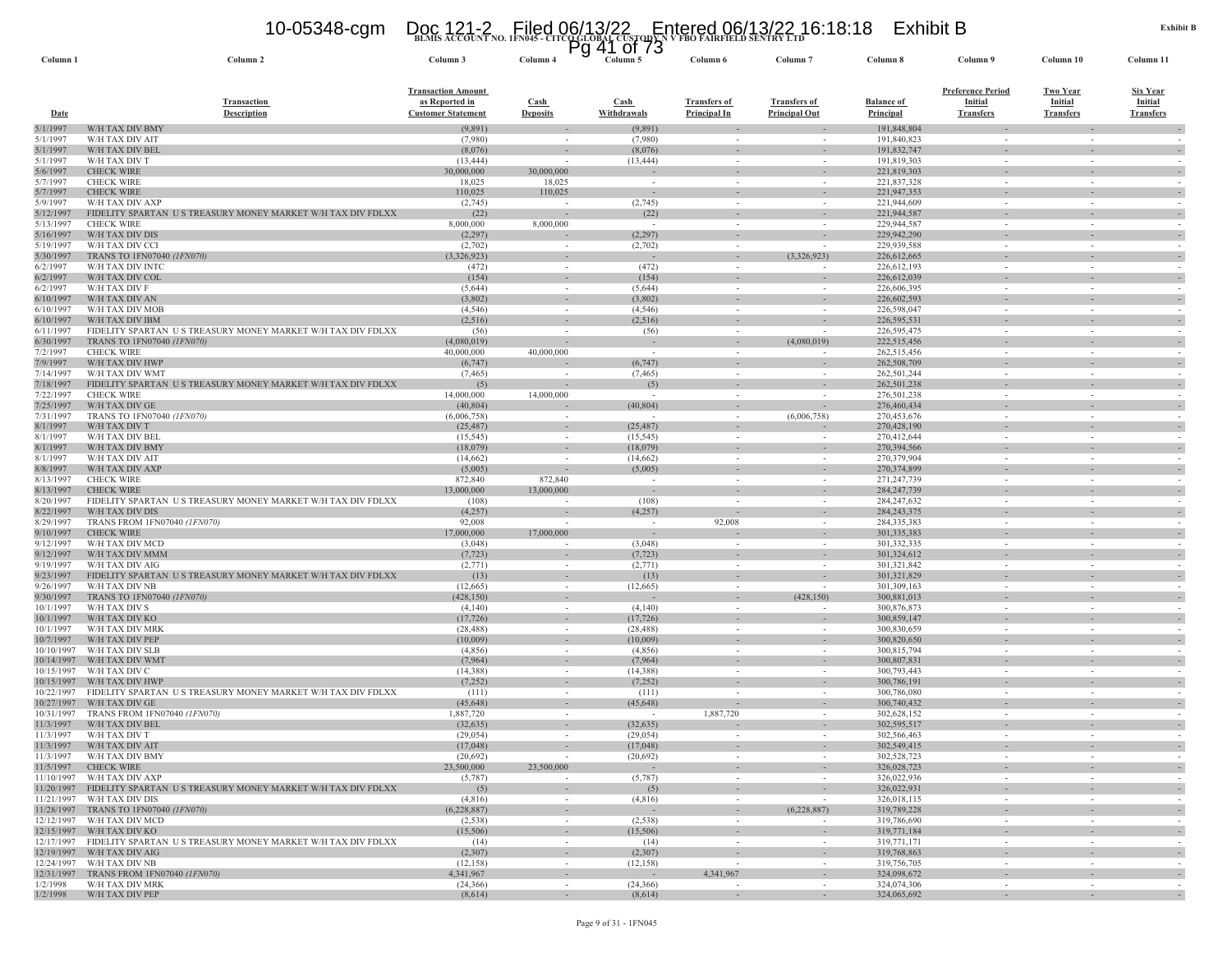### **BLMIS ACCOUNT NO. 1FN045 - CITCO GLOBAL CUSTODY N V FBO FAIRFIELD SENTRY LTD** 10-05348-cgm Doc 121-2 Filed 06/13/22 Entered 06/13/22 16:18:18 Exhibit B Pg 42 of 73

| Column 1               | Column <sub>2</sub>                                                                       | Column 3                                                                 | ۳y<br>Column 4                         | 44<br><b>UI</b> 13<br>Column 5       | Column 6                                   | Column <sub>7</sub>                                  | Column 8                              | Column 9                                                       | Column 10                                             | Column 11                                             |
|------------------------|-------------------------------------------------------------------------------------------|--------------------------------------------------------------------------|----------------------------------------|--------------------------------------|--------------------------------------------|------------------------------------------------------|---------------------------------------|----------------------------------------------------------------|-------------------------------------------------------|-------------------------------------------------------|
| <b>Date</b>            | <b>Transaction</b><br><b>Description</b>                                                  | <b>Transaction Amount</b><br>as Reported in<br><b>Customer Statement</b> | <b>Cash</b><br><b>Deposits</b>         | <b>Cash</b><br>Withdrawals           | <b>Transfers of</b><br><b>Principal In</b> | <b>Transfers of</b><br><b>Principal Out</b>          | <b>Balance of</b><br><b>Principal</b> | <b>Preference Period</b><br><b>Initial</b><br><b>Transfers</b> | <b>Two Year</b><br><b>Initial</b><br><b>Transfers</b> | <u>Six Year</u><br><b>Initial</b><br><b>Transfers</b> |
| 1/15/1998              | W/H TAX DIV C                                                                             | (11, 814)                                                                |                                        | (11, 814)                            |                                            |                                                      | 324,053,878                           |                                                                |                                                       |                                                       |
| 1/20/1998              | FIDELITY SPARTAN US TREASURY MONEY MARKET W/H TAX DIV FDLXX                               | (4)                                                                      |                                        | (4)                                  |                                            |                                                      | 324,053,874                           |                                                                |                                                       |                                                       |
| 1/30/1998<br>2/12/1998 | TRANS FROM 1FN07040 (1FN070)<br><b>CHECK WIRE</b>                                         | 1,791,004<br>15,500,000                                                  | 15,500,000                             | $\sim$                               | 1,791,004                                  | $\sim$                                               | 325,844,878<br>341, 344, 878          | $\sim$                                                         | $\sim$<br>$\sim$                                      |                                                       |
| 2/19/1998              | W/H TAX DIV CCI                                                                           | (10, 304)                                                                |                                        | (10, 304)                            |                                            |                                                      | 341,334,573                           |                                                                | $\overline{\phantom{a}}$                              |                                                       |
| 2/24/1998              | FIDELITY SPARTAN US TREASURY MONEY MARKET W/H TAX DIV FDLXX                               | (22)                                                                     | $\overline{\phantom{a}}$               | (22)                                 |                                            |                                                      | 341,334,551                           |                                                                |                                                       |                                                       |
| 2/25/1998<br>2/27/1998 | W/H TAX DIV MER<br>TRANS TO 1FN07040 (1FN070)                                             | (2,688)<br>(24, 281, 577)                                                |                                        | (2,688)                              | $\sim$<br>$\sim$                           | (24, 281, 577)                                       | 341, 331, 863<br>317,050,286          | $\sim$<br>$\sim$                                               | $\sim$<br>$\sim$                                      |                                                       |
| 3/2/1998               | W/H TAX DIV F                                                                             | (20, 229)                                                                |                                        | (20, 229)                            |                                            |                                                      | 317,030,057                           |                                                                |                                                       |                                                       |
| 3/2/1998               | W/H TAX DIV INTO                                                                          | (1,983)                                                                  |                                        | (1,983)                              | $\overline{\phantom{a}}$                   | $\overline{\phantom{a}}$                             | 317,028,074                           |                                                                | $\overline{\phantom{a}}$                              |                                                       |
| 3/6/1998<br>3/6/1998   | <b>CHECK WIRE</b><br>W/H TAX DIV BA                                                       | 35,000,000<br>(8,189)                                                    | 35,000,000                             | $\sim$<br>(8,189)                    | $\sim$                                     | $\overline{\phantom{a}}$<br>$\sim$                   | 352,028,074<br>352,019,885            | $\sim$                                                         |                                                       |                                                       |
| 3/10/1998              | W/H TAX DIV XON                                                                           | (40, 414)                                                                |                                        | (40, 414)                            | $\sim$                                     | $\overline{\phantom{a}}$                             | 351,979,472                           | $\sim$                                                         | $\sim$                                                |                                                       |
| 3/10/1998              | W/H TAX DIV IBM                                                                           | (7,616)                                                                  |                                        | (7,616)                              |                                            | $\overline{\phantom{a}}$                             | 351,971,856                           |                                                                | $\overline{\phantom{a}}$                              |                                                       |
| 3/10/1998<br>3/10/1998 | W/H TAX DIV MOB<br>W/H TAX DIV JNJ                                                        | (17, 876)<br>(17, 158)                                                   |                                        | (17, 876)<br>(17, 158)               | $\sim$                                     |                                                      | 351,953,980<br>351,936,822            | $\sim$                                                         | $\sim$                                                |                                                       |
| 3/10/1998              | W/H TAX DIV AN                                                                            | (21, 935)                                                                | $\sim$                                 | (21, 935)                            | $\sim$                                     | $\sim$                                               | 351,914,887                           | $\sim$                                                         | $\sim$                                                |                                                       |
| 3/10/1998              | W/H TAX DIV GM                                                                            | (21, 122)                                                                | $\sim$                                 | (21, 122)                            | $\sim$                                     | $\overline{\phantom{a}}$                             | 351,893,764                           |                                                                | $\sim$                                                |                                                       |
| 3/11/1998<br>3/12/1998 | W/H TAX DIV BAC<br>W/H TAX DIV MMM                                                        | (14, 189)<br>(12, 511)                                                   | $\sim$                                 | (14, 189)<br>(12,511)                | $\sim$                                     | $\sim$                                               | 351,879,576<br>351,867,065            | $\sim$                                                         | $\sim$                                                |                                                       |
| 3/13/1998              | W/H TAX DIV ARC                                                                           | (9,576)                                                                  | $\sim$                                 | (9, 576)                             | $\sim$                                     | $\sim$                                               | 351,857,488                           | $\sim$                                                         | $\sim$                                                |                                                       |
| 3/16/1998              | W/H TAX DIV DD                                                                            | (20, 472)                                                                | $\sim$                                 | (20, 472)                            | $\sim$                                     | $\sim$                                               | 351,837,016                           | $\sim$                                                         | $\sim$                                                |                                                       |
| 3/17/1998              | FIDELITY SPARTAN US TREASURY MONEY MARKET W/H TAX DIV FDLXX<br>TRANS TO 1FN07040 (1FN070) | (37)                                                                     |                                        | (37)                                 |                                            |                                                      | 351,836,979                           |                                                                |                                                       |                                                       |
| 3/31/1998<br>4/3/1998  | W/H TAX DIV SLB                                                                           | (4,492,195)<br>(5,484)                                                   | $\sim$                                 | $\overline{\phantom{a}}$<br>(5, 484) | $\sim$<br>$\overline{\phantom{a}}$         | (4,492,195)                                          | 347, 344, 784<br>347,339,301          |                                                                |                                                       |                                                       |
| 4/6/1998               | W/H TAX DIV WMT                                                                           | (5,246)                                                                  |                                        | (5,246)                              |                                            |                                                      | 347,334,055                           |                                                                |                                                       |                                                       |
| 4/13/1998              | <b>CHECK WIRE</b>                                                                         | 18,000,000                                                               | 18,000,000                             | $\sim$                               | $\sim$                                     | $\overline{\phantom{a}}$                             | 365,334,055                           | $\sim$                                                         | $\sim$                                                |                                                       |
| 4/15/1998<br>4/22/1998 | W/H TAX DIV HWP<br>FIDELITY SPARTAN US TREASURY MONEY MARKET W/H TAX DIV FDLXX            | (8, 532)<br>(12)                                                         |                                        | (8, 532)<br>(12)                     | $\sim$                                     |                                                      | 365, 325, 523<br>365, 325, 511        | $\sim$                                                         | $\sim$                                                |                                                       |
| 4/30/1998              | TRANS TO 1FN07040 (1FN070)                                                                | (16,869,760)                                                             |                                        |                                      |                                            | (16,869,760)                                         | 348, 455, 751                         |                                                                |                                                       |                                                       |
| 5/1/1998               | W/H TAX DIV BMY                                                                           | (23, 124)                                                                | $\sim$                                 | (23, 124)                            | $\sim$                                     | $\sim$                                               | 348, 432, 627                         | $\sim$                                                         | $\sim$                                                |                                                       |
| 5/1/1998<br>5/1/1998   | W/H TAX DIV AIT<br>W/H TAX DIV BEL                                                        | (20, 259)<br>(35,509)                                                    |                                        | (20, 259)<br>(35,509)                | $\sim$                                     |                                                      | 348, 412, 368<br>348,376,858          | $\sim$                                                         | $\sim$                                                |                                                       |
| 5/1/1998               | W/H TAX DIV T                                                                             | (32,068)                                                                 |                                        | (32,068)                             |                                            |                                                      | 348, 344, 790                         |                                                                |                                                       |                                                       |
| 5/7/1998               | <b>CHECK WIRE</b>                                                                         | 30,000,000                                                               | 30,000,000                             | $\sim$                               | $\sim$                                     | $\sim$                                               | 378, 344, 790                         | $\sim$                                                         | $\sim$                                                |                                                       |
| 5/8/1998<br>5/14/1998  | W/H TAX DIV AXP<br><b>CHECK WIRE</b>                                                      | (6,301)<br>33,000,000                                                    | 33,000,000                             | (6,301)                              | $\sim$                                     | $\sim$                                               | 378,338,489<br>411,338,489            | $\sim$                                                         | $\sim$<br>$\sim$                                      |                                                       |
| 5/19/1998              | FIDELITY SPARTAN US TREASURY MONEY MARKET W/H TAX DIV FDLXX                               | (62)                                                                     |                                        | (62)                                 |                                            | $\overline{\phantom{a}}$                             | 411,338,427                           |                                                                |                                                       |                                                       |
| 5/22/1998              | W/H TAX DIV DIS                                                                           | (6,226)                                                                  | $\sim$                                 | (6,226)                              | $\sim$                                     | $\sim$                                               | 411,332,201                           | $\sim$                                                         | $\sim$                                                |                                                       |
| 5/27/1998<br>5/29/1998 | TRANS FROM 1FN07040 (1FN070)<br>TRANS TO 1FN07040 (1FN070)                                | 2,204,588<br>(32,916)                                                    |                                        | $\sim$                               | 2,204,588<br>$\overline{\phantom{a}}$      | $\sim$<br>(32,916)                                   | 413,536,789<br>413,503,873            |                                                                | $\sim$                                                |                                                       |
| 6/4/1998               | <b>CHECK WIRE</b>                                                                         | 14,999,980                                                               | 14,999,980                             | $\sim$                               |                                            | $\overline{\phantom{a}}$                             | 428,503,853                           |                                                                |                                                       |                                                       |
| 6/5/1998               | W/H TAX DIV BA                                                                            | (8,850)                                                                  |                                        | (8,850)                              | $\sim$                                     |                                                      | 428,495,003                           | $\sim$                                                         | $\sim$                                                |                                                       |
| 6/9/1998<br>6/10/1998  | W/H TAX DIV JNJ<br>W/H TAX DIV GM                                                         | (21,070)<br>(15, 731)                                                    | $\sim$                                 | (21,070)<br>(15, 731)                | $\sim$                                     | $\overline{\phantom{a}}$<br>$\overline{\phantom{a}}$ | 428, 473, 933<br>428,458,202          | $\sim$                                                         | $\overline{\phantom{a}}$<br>$\sim$                    |                                                       |
| 6/10/1998              | W/H TAX DIV XON                                                                           | (43, 659)                                                                | $\sim$                                 | (43, 659)                            |                                            | $\overline{\phantom{a}}$                             | 428,414,544                           |                                                                |                                                       |                                                       |
| 6/10/1998              | W/H TAX DIV IBM                                                                           | (4,373)                                                                  | $\sim$                                 | (4,373)                              | $\sim$                                     | $\sim$                                               | 428,410,171                           | $\sim$                                                         | $\sim$                                                |                                                       |
| 6/10/1998<br>6/10/1998 | W/H TAX DIV AN<br>W/H TAX DIV MOB                                                         | (31,685)<br>(8, 812)                                                     | $\sim$                                 | (31,685)<br>(8, 812)                 | $\sim$                                     | $\sim$                                               | 428,378,486<br>428,369,674            | $\sim$                                                         | $\sim$                                                |                                                       |
| 6/11/1998              | FIDELITY SPARTAN US TREASURY MONEY MARKET W/H TAX DIV FDLXX                               | (5)                                                                      |                                        | (5)                                  |                                            |                                                      | 428, 369, 669                         |                                                                |                                                       |                                                       |
| 6/11/1998              | W/H TAX DIV BAC                                                                           | (15,298)                                                                 |                                        | (15,298)                             | $\sim$                                     |                                                      | 428,354,371                           | $\sim$                                                         | $\sim$                                                |                                                       |
| 6/12/1998<br>6/12/1998 | <b>CHECK WIRE</b><br>W/H TAX DIV DD                                                       | 23,000,000<br>(25, 814)                                                  | 23,000,000<br>$\overline{\phantom{a}}$ | (25, 814)                            | $\sim$                                     | $\overline{\phantom{a}}$<br>$\sim$                   | 451,354,371<br>451,328,557            | $\sim$                                                         | $\sim$                                                | $\sim$                                                |
| 6/12/1998              | W/H TAX DIV MCD                                                                           | (4,114)                                                                  |                                        | (4,114)                              |                                            | $\sim$                                               | 451,324,444                           |                                                                |                                                       |                                                       |
| 6/12/1998              | W/H TAX DIV MMM                                                                           | (13, 522)                                                                |                                        | (13, 522)                            | $\sim$                                     |                                                      | 451,310,922                           |                                                                | $\overline{\phantom{a}}$                              |                                                       |
| 6/19/1998<br>6/26/1998 | W/H TAX DIV AIG<br>W/H TAX DIV NB                                                         | (3,609)<br>(23,915)                                                      | $\overline{\phantom{a}}$               | (3,609)<br>(23,915)                  |                                            | $\overline{\phantom{a}}$                             | 451,307,313<br>451,283,398            |                                                                |                                                       |                                                       |
| 6/29/1998              | TRANS FROM 1FN07040 (1FN070)                                                              | 8,041,000                                                                | $\sim$                                 |                                      | 8,041,000                                  | $\sim$                                               | 459.324.398                           |                                                                | $\sim$                                                |                                                       |
| 6/30/1998              | W/H TAX DIV NT                                                                            | (2,124)                                                                  |                                        | (2,124)                              |                                            |                                                      | 459,322,274                           |                                                                |                                                       |                                                       |
| 6/30/1998<br>7/1/1998  | W/H TAX DIV PEP<br>AMOCO CORP CANCEL W/H                                                  | (13,019)<br>31,685                                                       | $\overline{\phantom{a}}$<br>$\sim$     | (13,019)<br>31,685                   | $\sim$<br>$\sim$                           | $\overline{\phantom{a}}$<br>$\sim$                   | 459,309,255<br>459,340,940            | $\sim$                                                         | $\overline{\phantom{a}}$<br>$\sim$                    | $\sim$                                                |
| 7/1/1998               | W/H TAX DIV MRK                                                                           | (35,661)                                                                 |                                        | (35,661)                             | $\sim$                                     | $\sim$                                               | 459,305,278                           | $\sim$                                                         | $\sim$                                                |                                                       |
| 7/1/1998               | AMOCO CORP W/H TAX DIV                                                                    | (15, 842)                                                                | $\sim$                                 | (15, 842)                            | $\sim$                                     | $\sim$                                               | 459,289,436                           | $\sim$                                                         | $\sim$                                                | $\overline{\phantom{a}}$                              |
| 7/1/1998               | W/H TAX DIV KO                                                                            | (24, 823)                                                                | $\sim$                                 | (24, 823)                            | $\sim$                                     | $\sim$                                               | 459,264,613                           | $\sim$                                                         | $\overline{\phantom{a}}$                              | $\overline{\phantom{a}}$                              |
| 7/7/1998<br>7/10/1998  | <b>CHECK WIRE</b><br>W/H TAX DIV SLB                                                      | 30,000,000<br>(6,247)                                                    | 30,000,000                             | $\sim$<br>(6,247)                    | $\sim$<br>$\sim$                           | $\sim$<br>$\sim$                                     | 489.264.613<br>489,258,366            | $\sim$                                                         | $\sim$<br>$\overline{\phantom{a}}$                    | $\overline{\phantom{a}}$                              |
| 7/13/1998              | W/H TAX DIV WMT                                                                           | (11, 576)                                                                | $\sim$                                 | (11, 576)                            | $\sim$                                     | $\sim$                                               | 489,246,790                           | $\sim$                                                         | $\sim$                                                | $\sim$                                                |
| 7/15/1998              | W/H TAX DIV HWP                                                                           | (11,254)                                                                 | $\sim$                                 | (11,254)                             | $\sim$                                     | $\sim$                                               | 489,235,536                           | $\sim$                                                         | $\sim$                                                | $\overline{\phantom{a}}$                              |
| 7/15/1998<br>7/20/1998 | W/H TAX DIV C<br><b>CHECK WIRE</b>                                                        | (17, 333)<br>7,000,000                                                   | $\sim$<br>7,000,000                    | (17, 333)<br>$\sim$                  | $\sim$<br>$\sim$                           | $\sim$<br>٠                                          | 489,218,203<br>496,218,203            | $\sim$                                                         | $\sim$<br>$\overline{\phantom{a}}$                    | $\overline{\phantom{a}}$                              |
| 7/22/1998              | FIDELITY SPARTAN U S TREASURY MONEY MARKET W/H TAX DIV FDLXX                              | (5)                                                                      | $\sim$                                 | (5)                                  | $\sim$                                     | $\sim$                                               | 496,218,198                           | $\sim$                                                         | $\sim$                                                | $\sim$                                                |
| 7/27/1998              | W/H TAX DIV GE                                                                            | (65,251)<br>(51,013,560)                                                 | $\sim$                                 | (65,251)                             | $\sim$                                     | $\sim$                                               | 496,152,947                           | $\sim$                                                         | $\sim$                                                | $\overline{\phantom{a}}$                              |
| 7/29/1998              | TRANS TO 1FN07040 (1FN070)                                                                |                                                                          |                                        |                                      | $\sim$                                     | (51,013,560)                                         | 445,139,387                           |                                                                |                                                       |                                                       |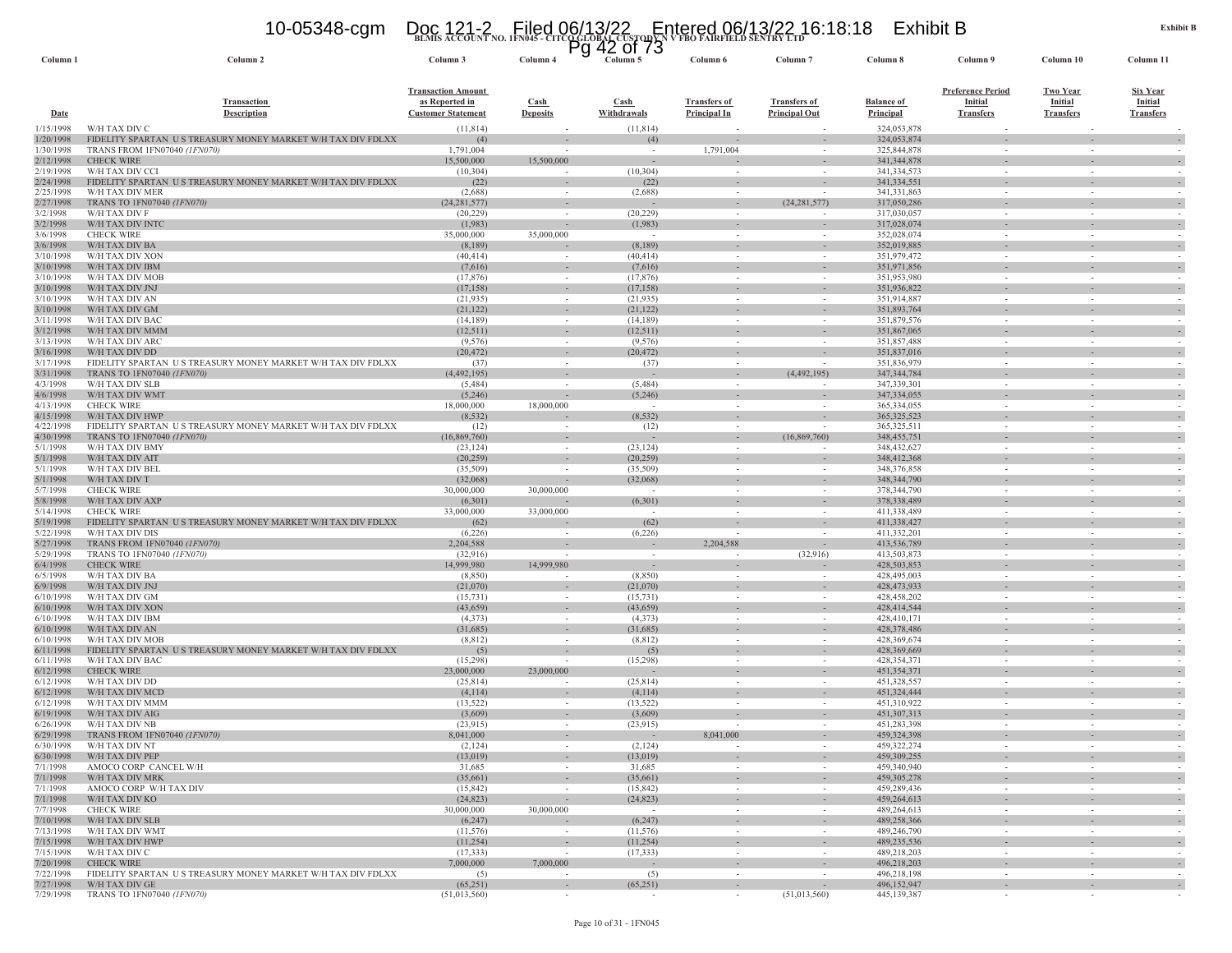## **BLMIS ACCOUNT NO. 1FN045 - CITCO GLOBAL CUSTODY N V FBO FAIRFIELD SENTRY LTD** 10-05348-cgm Doc 121-2 Filed 06/13/22 Entered 06/13/22 16:18:18 Exhibit B Pg 43 of 73

| Column <sub>1</sub>     | Column <sub>2</sub>                                                                         | Column 3                                                                 | Column <sub>4</sub>                | ט ויט ש<br>Column 5      | Column 6                            | Column <sub>7</sub>                                  | Column 8                       | Column 9                                                       | Column 10                                             | Column 11                                             |
|-------------------------|---------------------------------------------------------------------------------------------|--------------------------------------------------------------------------|------------------------------------|--------------------------|-------------------------------------|------------------------------------------------------|--------------------------------|----------------------------------------------------------------|-------------------------------------------------------|-------------------------------------------------------|
| Date                    | <b>Transaction</b><br>Description                                                           | <b>Transaction Amount</b><br>as Reported in<br><b>Customer Statement</b> | Cash<br><b>Deposits</b>            | Cash<br>Withdrawals      | <b>Transfers of</b><br>Principal In | <b>Transfers of</b><br><b>Principal Out</b>          | <b>Balance of</b><br>Principal | <b>Preference Period</b><br><b>Initial</b><br><b>Transfers</b> | <b>Two Year</b><br><b>Initial</b><br><b>Transfers</b> | <b>Six Year</b><br><b>Initial</b><br><b>Transfers</b> |
| 8/3/1998                | W/H TAX DIV BMY                                                                             | (25,988)                                                                 |                                    | (25,988)                 |                                     |                                                      | 445,113,399                    |                                                                |                                                       |                                                       |
| 8/3/1998                | W/H TAX DIV AIT                                                                             | (21, 884)                                                                | $\sim$                             | (21, 884)                | $\sim$                              | $\sim$                                               | 445,091,514                    | $\sim$                                                         | $\sim$                                                |                                                       |
| 8/3/1998<br>8/3/1998    | W/H TAX DIV T<br>W/H TAX DIV BEI                                                            | (35, 491)<br>(39,908)                                                    |                                    | (35, 491)<br>(39,908)    |                                     |                                                      | 445,056,024<br>445,016,116     |                                                                |                                                       |                                                       |
| 8/5/1998                | FIDELITY SPARTAN US TREASURY MONEY MARKET W/H TAX DIV FDLXX                                 | (1)                                                                      | $\overline{\phantom{a}}$           | (1)                      |                                     |                                                      | 445,016,115                    |                                                                |                                                       |                                                       |
| 8/6/1998                | <b>CHECK WIRE</b>                                                                           | 40,000,000                                                               | 40,000,000                         |                          | $\sim$                              |                                                      | 485,016,115                    |                                                                | $\sim$                                                |                                                       |
| 8/10/1998               | W/H TAX DIV AXP                                                                             | (7,205)                                                                  |                                    | (7,205)                  | $\sim$                              | $\sim$                                               | 485,008,910                    |                                                                | $\sim$                                                |                                                       |
| 8/31/1998               | TRANS TO 1FN07040 (1FN070)                                                                  | (1, 583, 810)                                                            |                                    | $\overline{\phantom{a}}$ |                                     | (1,583,810)                                          | 483, 425, 100                  |                                                                | $\overline{\phantom{a}}$                              |                                                       |
| 9/4/1998                | FIDELITY SPARTAN US TREASURY MONEY MARKET W/H TAX DIV FDLXX                                 | (3)                                                                      |                                    | (3)                      |                                     |                                                      | 483, 425, 097                  |                                                                |                                                       |                                                       |
| 9/8/1998<br>9/11/1998   | <b>CHECK WIRE</b><br>W/H TAX DIV MCD                                                        | 18,000,000<br>(3,610)                                                    | 18,000,000                         | (3,610)                  |                                     | $\overline{\phantom{a}}$                             | 501,425,097<br>501,421,487     |                                                                | $\overline{\phantom{a}}$                              |                                                       |
| 9/30/1998               | W/H TAX DIV PEP                                                                             | (4,085)                                                                  |                                    | (4,085)                  |                                     | $\overline{\phantom{a}}$                             | 501,417,402                    | $\sim$                                                         |                                                       |                                                       |
| 9/30/1998               | TRANS FROM 1FN07040 (1FN070)                                                                | 68,294,974                                                               | $\sim$                             |                          | 68,294,974                          |                                                      | 569,712,376                    |                                                                |                                                       |                                                       |
| 10/8/1998               | <b>CHECK WIRE</b>                                                                           | (36,000,000)                                                             | $\sim$                             | (36,000,000)             |                                     |                                                      | 533,712,376                    | $\sim$                                                         | $\sim$                                                |                                                       |
| 10/15/1998              | FIDELITY SPARTAN US TREASURY MONEY MARKET W/H TAX DIV FDLXX                                 | (11)                                                                     |                                    | (11)                     |                                     |                                                      | 533,712,365                    |                                                                |                                                       |                                                       |
| 11/23/1998              | FIDELITY SPARTAN US TREASURY MONEY MARKET W/H TAX DIV FDLXX                                 | (4)                                                                      | $\sim$                             | (4)                      | $\sim$                              |                                                      | 533,712,361                    | $\sim$                                                         | $\sim$                                                |                                                       |
| 11/30/1998              | TRANS TO 1FN07040 (1FN070)                                                                  | (45, 133, 096)                                                           |                                    |                          |                                     | (45, 133, 096)                                       | 488,579,266                    |                                                                |                                                       |                                                       |
| 12/8/1998<br>12/11/1998 | <b>CHECK WIRE</b><br>W/H TAX DIV MCD                                                        | 20,000,000<br>(2,590)                                                    | 20,000,000                         | (2,590)                  | $\sim$                              |                                                      | 508,579,266<br>508,576,676     |                                                                | $\sim$                                                |                                                       |
| 12/15/1998              | <b>CHECK WIRE</b>                                                                           | 7,000,000                                                                | 7,000,000                          | $\sim$                   | $\sim$                              | $\sim$                                               | 515,576,676                    | $\sim$                                                         | $\sim$                                                |                                                       |
| 12/15/1998              | W/H TAX DIV KO                                                                              | (15,273)                                                                 |                                    | (15,273)                 |                                     |                                                      | 515, 561, 402                  |                                                                |                                                       |                                                       |
| 12/18/1998              | W/H TAX DIV AIG                                                                             | (2, 417)                                                                 |                                    | (2, 417)                 |                                     |                                                      | 515,558,985                    |                                                                | $\overline{\phantom{a}}$                              |                                                       |
| 12/22/1998              | FIDELITY SPARTAN US TREASURY MONEY MARKET W/H TAX DIV FDLXX                                 | (32)                                                                     | $\sim$                             | (32)                     |                                     | $\overline{\phantom{a}}$                             | 515,558,953                    |                                                                |                                                       |                                                       |
| 12/23/1998              | W/H TAX DIV BAC                                                                             | (32, 376)                                                                |                                    | (32, 376)                |                                     |                                                      | 515,526,577                    |                                                                |                                                       |                                                       |
| 12/31/1998              | TRANS FROM 1FN07040 (1FN070)                                                                | 6,598,356                                                                | $\sim$                             |                          | 6,598,356                           | $\sim$                                               | 522,124,933                    | $\sim$                                                         | $\sim$                                                |                                                       |
| 1/4/1999<br>1/4/1999    | W/H TAX DIV ONE<br>W/H TAX DIV PEP                                                          | (18, 226)<br>(7,935)                                                     | $\sim$<br>$\overline{\phantom{a}}$ | (18,226)<br>(7,935)      | $\sim$                              | $\overline{\phantom{a}}$<br>$\overline{\phantom{a}}$ | 522,106,707<br>522,098,772     | $\sim$                                                         |                                                       |                                                       |
| 1/4/1999                | W/H TAX DIV MRK                                                                             | (27, 188)                                                                |                                    | (27, 188)                | $\sim$                              |                                                      | 522,071,584                    |                                                                |                                                       |                                                       |
| 1/6/1999                | <b>CHECK WIRE</b>                                                                           | 30,000,000                                                               | 30,000,000                         |                          |                                     |                                                      | 552,071,584                    |                                                                |                                                       |                                                       |
| 1/11/1999               | W/H TAX DIV WMT                                                                             | (7,063)                                                                  | $\sim$                             | (7,063)                  | $\sim$                              | $\sim$                                               | 552,064,521                    | $\sim$                                                         | $\sim$                                                |                                                       |
| 1/22/1999               | FIDELITY SPARTAN US TREASURY MONEY MARKET W/H TAX DIV FDLXX                                 | (7)                                                                      |                                    | (7)                      |                                     |                                                      | 552,064,514                    |                                                                |                                                       |                                                       |
| 1/29/1999               | TRANS TO 1FN07040 (1FN070)                                                                  | (161, 399)                                                               |                                    | $\sim$                   |                                     | (161, 399)                                           | 551,903,115                    | $\sim$                                                         | $\sim$                                                |                                                       |
| 1/29/1999               | TRANS FROM 1FN01230 (1FN012)                                                                | 20,000                                                                   |                                    |                          | 20,000                              |                                                      | 551,923,115                    |                                                                |                                                       |                                                       |
| 2/11/1999<br>2/16/1999  | <b>CHECK WIRE</b><br>W/H TAX DIV TXN                                                        | 13,000,000<br>(2, 535)                                                   | 13,000,000                         | $\sim$<br>(2,535)        | $\sim$                              | $\sim$                                               | 564,923,115<br>564,920,580     | $\sim$                                                         | $\sim$                                                |                                                       |
| 2/16/1999               | W/H TAX DIV PG                                                                              | (20, 727)                                                                | $\sim$                             | (20, 727)                | $\sim$                              | $\sim$                                               | 564,899,853                    | $\sim$                                                         | $\sim$                                                |                                                       |
| 2/24/1999               | FIDELITY SPARTAN U S TREASURY MONEY MARKET W/H TAX DIV FDLXX                                | (21)                                                                     |                                    | (21)                     | $\sim$                              |                                                      | 564,899,832                    |                                                                |                                                       |                                                       |
| 2/24/1999               | TRANS FROM 1FN07040 (1FN070)                                                                | 10,852,082                                                               | $\sim$                             | $\sim$                   | 10,852,082                          | $\sim$                                               | 575,751,914                    | $\sim$                                                         | $\sim$                                                |                                                       |
| 2/26/1999               | W/H TAX DIV C                                                                               | (29, 954)                                                                | $\sim$                             | (29, 954)                |                                     | $\sim$                                               | 575,721,960                    | $\sim$                                                         | $\sim$                                                |                                                       |
| 3/1/1999                | W/H TAX DIV F                                                                               | (40, 848)                                                                |                                    | (40, 848)                |                                     |                                                      | 575,681,112                    |                                                                |                                                       |                                                       |
| 3/1/1999                | W/H TAX DIV INTC                                                                            | (4,894)                                                                  | $\sim$                             | (4,894)                  | $\sim$                              | $\overline{\phantom{a}}$                             | 575, 676, 218                  |                                                                |                                                       |                                                       |
| 3/1/1999<br>3/3/1999    | W/H TAX DIV WFC<br>W/H TAX DIV BA                                                           | (21, 819)<br>(9,870)                                                     | $\sim$                             | (21, 819)<br>(9,870)     |                                     | $\overline{\phantom{a}}$                             | 575,654,399<br>575,644,529     |                                                                |                                                       |                                                       |
| 3/4/1999                | FIDELITY SPARTAN US TREASURY MONEY MARKET W/H TAX DIV FDLXX                                 | (32)                                                                     | $\sim$                             | (32)                     |                                     |                                                      | 575,644,498                    | $\sim$                                                         | $\sim$                                                |                                                       |
| 3/8/1999                | TRANS FROM 1FN07040 (1FN070)                                                                | 377,252                                                                  |                                    |                          | 377,252                             |                                                      | 576,021,750                    |                                                                |                                                       |                                                       |
| 3/9/1999                | W/H TAX DIV JNJ                                                                             | (24, 234)                                                                |                                    | (24, 234)                |                                     |                                                      | 575,997,516                    |                                                                |                                                       |                                                       |
| 3/10/1999               | W/H TAX DIV GM                                                                              | (24, 234)                                                                |                                    | (24, 234)                |                                     |                                                      | 575,973,283                    |                                                                |                                                       |                                                       |
| 3/10/1999               | W/H TAX DIV IBM                                                                             | (15, 654)                                                                | $\sim$                             | (15, 654)                | $\sim$                              | $\overline{\phantom{a}}$                             | 575,957,628                    | $\sim$                                                         | $\sim$                                                |                                                       |
| 3/10/1999               | W/H TAX DIV XON<br>TRANS TO 1FN07040 (1FN070)                                               | (46, 573)                                                                |                                    | (46, 573)                |                                     | (2,236,948)                                          | 575,911,055<br>573,674,107     | $\sim$                                                         | $\sim$                                                |                                                       |
| 3/10/1999<br>3/11/1999  | <b>CHECK WIRE</b>                                                                           | (2, 236, 948)<br>40,000,000                                              | 40,000,000                         |                          | $\overline{\phantom{a}}$            |                                                      | 613, 674, 107                  |                                                                |                                                       |                                                       |
| 3/11/1999               | TRANS FROM 1FN07040 (1FN070)                                                                | 2,198,048                                                                |                                    | $\sim$                   | 2,198,048                           | $\sim$                                               | 615,872,155                    | $\sim$                                                         | $\sim$                                                |                                                       |
| 3/15/1999               | W/H TAX DIV DD                                                                              | (28, 705)                                                                |                                    | (28, 705)                |                                     |                                                      | 615,843,450                    | $\sim$                                                         | $\sim$                                                |                                                       |
| 3/18/1999               | <b>CHECK WIRE</b>                                                                           | 5,000,000                                                                | 5,000,000                          | $\sim$                   |                                     |                                                      | 620, 843, 450                  |                                                                |                                                       |                                                       |
| 3/26/1999               | TRANS TO 1FN07040 (1FN070)                                                                  | (27,692,044)                                                             |                                    |                          |                                     | (27,692,044)                                         | 593,151,407                    |                                                                |                                                       |                                                       |
| 3/31/1999               | W/H TAX DIV PEP                                                                             | (13, 634)                                                                | $\sim$                             | (13, 634)                | $\sim$                              |                                                      | 593, 137, 772                  |                                                                | $\sim$                                                |                                                       |
| 3/31/1999<br>4/1/1999   | W/H TAX DIV MCD<br>W/H TAX DIV ONE                                                          | (4,570)<br>(35,608)                                                      |                                    | (4,570)<br>(35,608)      |                                     |                                                      | 593,133,202<br>593,097,594     |                                                                |                                                       |                                                       |
| 4/1/1999                | W/H TAX DIV KO                                                                              | (28, 204)                                                                |                                    | (28, 204)                |                                     |                                                      | 593,069,390                    |                                                                |                                                       |                                                       |
| 4/9/1999                | <b>CHECK WIRE</b>                                                                           | (55,000,000)                                                             | $\sim$                             | (55,000,000)             | $\sim$                              | $\sim$                                               | 538,069,390                    | $\sim$                                                         |                                                       |                                                       |
| 4/14/1999               | FIDELITY SPARTAN US TREASURY MONEY MARKET W/H TAX DIV FDLXX                                 | (24)                                                                     | $\sim$                             | (24)                     | $\sim$                              | $\overline{\phantom{a}}$                             | 538,069,366                    | $\sim$                                                         | $\sim$                                                | $\sim$                                                |
| 4/19/1999               | W/H TAX DIV WMT                                                                             | (16, 289)                                                                | $\sim$                             | (16, 289)                | $\sim$                              |                                                      | 538,053,077                    | $\sim$                                                         | $\sim$                                                | $\sim$                                                |
| 4/22/1999               | TRANS TO 1FN07040 (1FN070)                                                                  | (475,508)                                                                | $\sim$                             |                          | $\sim$                              | (475,508)                                            | 537, 577, 569                  | $\sim$                                                         | $\overline{\phantom{a}}$                              | $\overline{\phantom{a}}$                              |
| 4/26/1999               | W/H TAX DIV GE                                                                              | (14, 185)                                                                | $\sim$                             | (14, 185)                | $\sim$                              |                                                      | 537, 563, 384                  | $\sim$                                                         | $\sim$                                                |                                                       |
| 4/30/1999<br>5/5/1999   | TRANS TO 1FN07040 (1FN070)                                                                  | (3,067,262)                                                              |                                    |                          |                                     | (3,067,262)                                          | 534,496,122<br>534,496,117     |                                                                |                                                       | $\overline{\phantom{a}}$                              |
| 5/7/1999                | FIDELITY SPARTAN US TREASURY MONEY MARKET W/H TAX DIV FDLXX<br>TRANS FROM 1FN07040 (1FN070) | (5)<br>5,553,562                                                         | $\sim$                             | (5)<br>$\sim$            | $\sim$<br>5,553,562                 | $\sim$                                               | 540,049,679                    | $\sim$<br>$\sim$                                               | $\sim$<br>$\overline{\phantom{a}}$                    | $\sim$<br>$\sim$                                      |
| 5/10/1999               | <b>CHECK WIRE</b>                                                                           | 45,000,000                                                               | 45,000,000                         | $\sim$                   |                                     |                                                      | 585,049,679                    | $\sim$                                                         | $\sim$                                                |                                                       |
| 5/13/1999               | TRANS TO 1FN07040 (1FN070)                                                                  | (887, 603)                                                               |                                    | $\sim$                   | $\sim$                              | (887, 603)                                           | 584,162,076                    |                                                                | $\sim$                                                | $\sim$                                                |
| 5/14/1999               | W/H TAX DIV PG                                                                              | (4,227)                                                                  | $\sim$                             | (4,227)                  | $\sim$                              | $\sim$                                               | 584,157,850                    | $\sim$                                                         | $\sim$                                                | $\overline{\phantom{a}}$                              |
| 5/24/1999               | W/H TAX DIV TXN                                                                             | (360)                                                                    |                                    | (360)                    | $\sim$                              | $\sim$                                               | 584,157,490                    | $\sim$                                                         | $\sim$                                                | $\overline{\phantom{a}}$                              |
| 5/25/1999               | <b>CHECK WIRE</b>                                                                           | 9,000,000                                                                | 9,000,000                          | $\overline{\phantom{a}}$ |                                     |                                                      | 593,157,490                    | $\overline{\phantom{a}}$                                       |                                                       |                                                       |
|                         | 5/26/1999 TRANS FROM 1FN07040 (1FN070)                                                      | 4,387,293                                                                |                                    | $\sim$                   | 4,387,293                           |                                                      | 597,544,782                    |                                                                |                                                       |                                                       |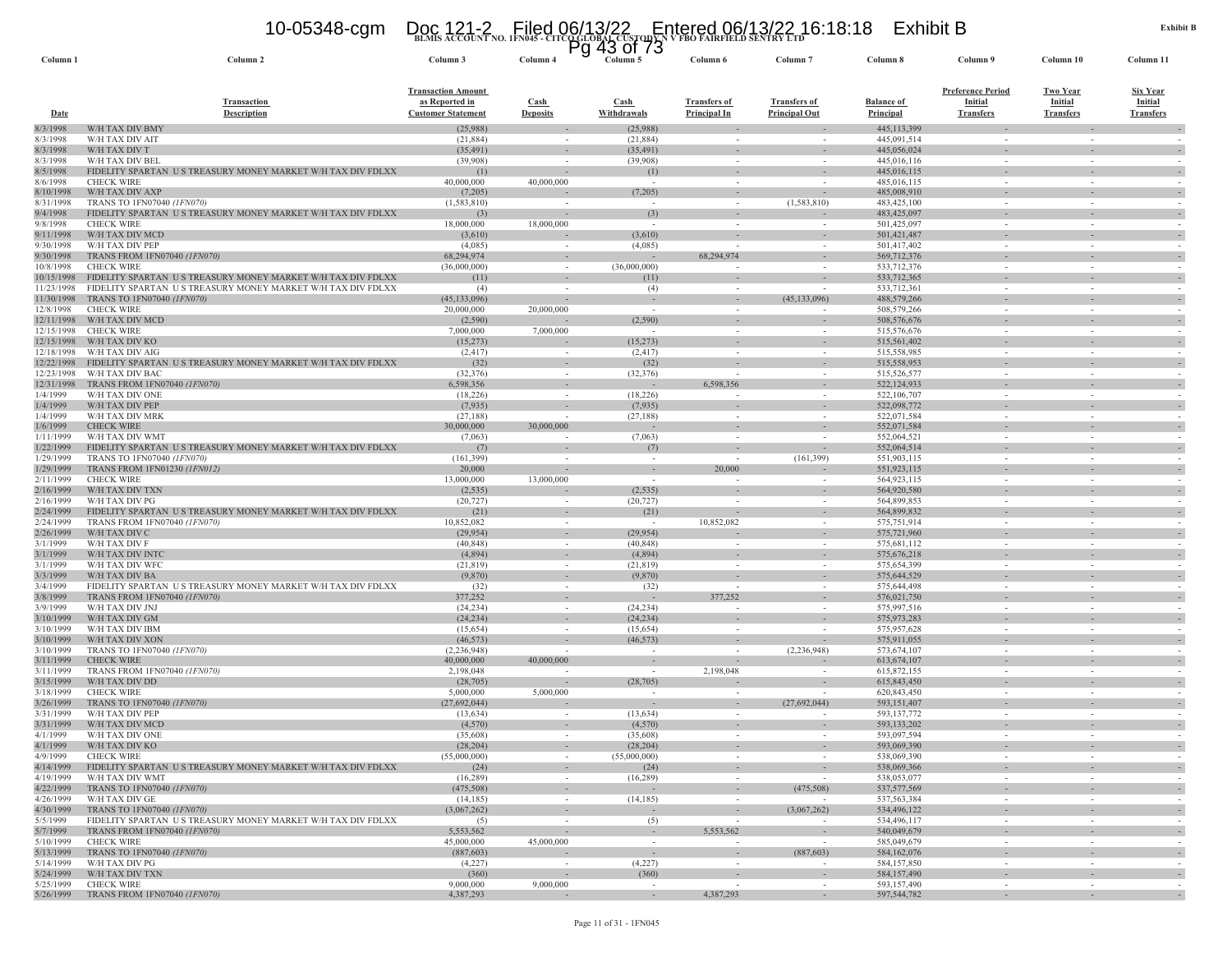W/H TAX DIV BA

### **BLMIS ACCOUNT NO. 1FN045 - CITCO GLOBAL CUSTODY N V FBO FAIRFIELD SENTRY LTD** 10-05348-cgm Doc 121-2 Filed 06/13/22 Entered 06/13/22 16:18:18 Exhibit B Pg 44 of 73

**Column 1 Column 2 Column 3 Column 4 Column 5 Column 6 Column 7 Column 8 Column 9 Column 10 Column 11**

| Date                     | <b>Transaction</b><br><b>Description</b>                                       | <b>Transaction Amount</b><br>as Reported in<br><b>Customer Statement</b> | $\operatorname{Cash}$<br><b>Deposits</b> | $\frac{\text{Cash}}{\text{Cash}}$<br>Withdrawals | <b>Transfers of</b><br>Principal In  | <b>Transfers of</b><br><b>Principal Out</b> | <b>Balance of</b><br>Principal | <b>Preference Period</b><br><b>Initial</b><br><b>Transfers</b> | Two Year<br><b>Initial</b><br><b>Transfers</b> | Six Year<br><b>Initial</b><br><b>Transfers</b> |
|--------------------------|--------------------------------------------------------------------------------|--------------------------------------------------------------------------|------------------------------------------|--------------------------------------------------|--------------------------------------|---------------------------------------------|--------------------------------|----------------------------------------------------------------|------------------------------------------------|------------------------------------------------|
| 5/28/1999                | W/H TAX DIV C                                                                  | (5, 339)                                                                 |                                          | (5, 339)                                         |                                      |                                             | 597,539,443                    |                                                                |                                                |                                                |
| 6/1/1999                 | W/H TAX DIV F                                                                  | (6,172)                                                                  | $\sim$                                   | (6,172)                                          |                                      |                                             | 597,533,271                    |                                                                | $\sim$                                         |                                                |
| 6/1/1999                 | W/H TAX DIV WFC                                                                | (11, 148)                                                                |                                          | (11, 148)                                        | $\sim$                               |                                             | 597,522,123                    | $\sim$                                                         | ÷                                              |                                                |
| 6/1/1999                 | W/H TAX DIV LU                                                                 | (1,130)                                                                  | $\sim$                                   | (1, 130)                                         | $\sim$                               | $\overline{\phantom{a}}$                    | 597,520,993                    |                                                                | $\sim$                                         |                                                |
| 6/1/1999<br>6/4/1999     | W/H TAX DIV INTC<br>W/H TAX DIV BA                                             | (3, 474)<br>(9,106)                                                      |                                          | (3, 474)<br>(9,106)                              |                                      |                                             | 597,517,520<br>597,508,413     |                                                                | ÷.                                             |                                                |
| 6/8/1999                 | W/H TAX DIV JNJ                                                                | (24, 934)                                                                |                                          | (24, 934)                                        |                                      |                                             | 597,483,479                    |                                                                |                                                |                                                |
| 6/10/1999                | W/H TAX DIV XON                                                                | (66, 946)                                                                |                                          | (66, 946)                                        |                                      |                                             | 597,416,533                    |                                                                | ÷,                                             |                                                |
| 6/10/1999                | W/H TAX DIV IBM                                                                | (7, 548)                                                                 |                                          | (7, 548)                                         |                                      |                                             | 597,408,985                    |                                                                |                                                |                                                |
| 6/10/1999                | W/H TAX DIV GM                                                                 | (21, 921)                                                                |                                          | (21, 921)                                        |                                      |                                             | 597,387,064                    |                                                                |                                                |                                                |
| 6/10/1999                | W/H TAX DIV MOB                                                                | (30, 227)                                                                |                                          | (30, 227)                                        |                                      |                                             | 597,356,837                    |                                                                |                                                |                                                |
| 6/14/1999<br>6/15/1999   | W/H TAX DIV DD<br>TRANS FROM 1FN07030 (1FN070)                                 | (27, 449)<br>10,000,000                                                  |                                          | (27, 449)                                        | $\sim$<br>10,000,000                 |                                             | 597,329,388<br>607,329,388     |                                                                | $\blacksquare$                                 |                                                |
| 6/16/1999                | FIDELITY SPARTAN US TREASURY MONEY MARKET W/H TAX DIV FDLXX                    | (44)                                                                     |                                          | (44)                                             | $\sim$                               |                                             | 607,329,344                    |                                                                | ÷,                                             |                                                |
| 6/30/1999                | TRANS TO 1FN07040 (1FN070)                                                     | (14, 364, 776)                                                           |                                          |                                                  | $\sim$                               | (14,364,776)                                | 592,964,568                    |                                                                |                                                |                                                |
| 7/12/1999                | W/H TAX DIV WMT                                                                | (8,375)                                                                  | $\sim$                                   | (8,375)                                          | $\sim$                               |                                             | 592,956,193                    |                                                                | $\overline{\phantom{a}}$                       |                                                |
| 7/13/1999                | <b>CHECK WIRE</b>                                                              | 12,500,000                                                               | 12,500,000                               |                                                  | $\sim$                               |                                             | 605,456,193                    |                                                                |                                                |                                                |
| 7/14/1999                | W/H TAX DIV HWP                                                                | (6,126)                                                                  |                                          | (6, 126)                                         | $\sim$                               | $\sim$                                      | 605,450,067                    | $\sim$                                                         | ÷,                                             |                                                |
| 7/21/1999<br>7/26/1999   | FIDELITY SPARTAN US TREASURY MONEY MARKET W/H TAX DIV FDLXX<br>W/H TAX DIV GE  | (39)<br>(44, 386)                                                        |                                          | (39)<br>(44, 386)                                | $\sim$                               |                                             | 605,450,028<br>605,405,642     | $\sim$                                                         | $\sim$                                         |                                                |
| 7/28/1999                | TRANS TO 1FN07040 (1FN070)                                                     | (34,926,904)                                                             | $\sim$<br>$\sim$                         | $\overline{\phantom{a}}$                         | $\sim$<br>$\sim$                     | (34,926,904)                                | 570,478,738                    | $\sim$<br>$\sim$                                               | $\sim$                                         |                                                |
| 7/30/1999                | TRANS TO 1FN07040 (1FN070)                                                     | (431,292)                                                                | $\sim$                                   | $\overline{\phantom{a}}$                         | $\sim$                               | (431, 292)                                  | 570,047,446                    | $\sim$                                                         | $\sim$                                         |                                                |
| 8/2/1999                 | W/H TAX DIV AIT                                                                | (12, 915)                                                                | $\sim$                                   | (12.915)                                         | $\sim$                               |                                             | 570,034,531                    | $\sim$                                                         | $\sim$                                         | $\overline{\phantom{a}}$                       |
| 8/2/1999                 | W/H TAX DIV BMY                                                                | (15,948)                                                                 | $\sim$                                   | (15,948)                                         | $\sim$                               | $\overline{\phantom{a}}$                    | 570,018.583                    | $\sim$                                                         | $\overline{\phantom{a}}$                       |                                                |
| 8/2/1999                 | W/H TAX DIV T                                                                  | (26, 321)                                                                | $\sim$                                   | (26, 321)                                        | $\sim$                               | $\overline{\phantom{a}}$                    | 569,992,262                    | $\sim$                                                         | $\sim$                                         | $\overline{\phantom{a}}$                       |
| 8/2/1999                 | W/H TAX DIV BEL                                                                | (23, 031)                                                                |                                          | (23, 031)                                        | $\sim$                               | $\overline{\phantom{a}}$                    | 569,969,23                     | $\sim$                                                         | $\overline{\phantom{a}}$                       |                                                |
| 8/9/1999                 | <b>CHECK WIRE</b>                                                              | 13,000,000                                                               | 13,000,000                               | $\overline{\phantom{a}}$                         | $\sim$                               | $\sim$                                      | 582,969,231                    | $\sim$                                                         | $\sim$                                         | $\sim$                                         |
| 8/10/1999<br>8/16/1999   | W/H TAX DIV AXP<br>W/H TAX DIV TXN                                             | (3,769)<br>(520)                                                         | $\sim$                                   | (3,769)<br>(520)                                 | $\sim$<br>$\sim$                     | $\overline{\phantom{a}}$<br>$\sim$          | 582,965,463<br>582,964,943     | $\overline{\phantom{a}}$<br>$\sim$                             | $\overline{\phantom{a}}$<br>$\sim$             | $\sim$                                         |
| 8/24/1999                | <b>CHECK WIRE</b>                                                              | 9,000,000                                                                | 9,000,000                                |                                                  | $\sim$                               | $\sim$                                      | 591,964,943                    | $\sim$                                                         |                                                |                                                |
| 8/24/1999                | FIDELITY SPARTAN US TREASURY MONEY MARKET W/H TAX DIV FDLXX                    | (177)                                                                    |                                          | (177)                                            | $\sim$                               | ÷.                                          | 591,964,766                    | $\sim$                                                         | $\sim$                                         |                                                |
| 8/27/1999                | W/H TAX DIV C                                                                  | (7, 417)                                                                 |                                          | (7, 417)                                         | $\sim$                               |                                             | 591,957,349                    | $\sim$                                                         |                                                |                                                |
| 8/30/1999                | TRANS TO 1FN07040 (1FN070)                                                     | (8,332,720)                                                              | $\sim$                                   | $\sim$                                           | $\sim$                               | (8, 332, 720)                               | 583,624,629                    | $\sim$                                                         | $\sim$                                         |                                                |
| 9/1/1999                 | W/H TAX DIV F                                                                  | (8,904)                                                                  | $\sim$                                   | (8,904)                                          | $\sim$                               |                                             | 583,615,725                    | $\sim$                                                         |                                                |                                                |
| 9/1/1999<br>9/1/1999     | W/H TAX DIV LU<br>W/H TAX DIV INTO                                             | (978)<br>(1,650)                                                         |                                          | (978)<br>(1,650)                                 | ÷,                                   |                                             | 583,614,747<br>583,613,097     | $\sim$                                                         |                                                |                                                |
| 9/1/1999                 | W/H TAX DIV WFC                                                                | (5,298)                                                                  | $\sim$                                   | (5,298)                                          | $\overline{\phantom{a}}$<br>$\equiv$ | $\overline{\phantom{a}}$<br>$\sim$          | 583,607,799                    | $\sim$<br>$\blacksquare$                                       | $\bar{\phantom{a}}$                            |                                                |
| 9/3/1999                 | W/H TAX DIV BA                                                                 | (2,139)                                                                  | $\sim$                                   | (2,139)                                          | $\overline{\phantom{a}}$             | $\overline{\phantom{a}}$                    | 583,605,659                    | $\sim$                                                         |                                                |                                                |
| 9/7/1999                 | W/H TAX DIV JNJ                                                                | (12,203)                                                                 | $\sim$                                   | (12,203)                                         | $\omega$                             | $\sim$                                      | 583,593,456                    | $\sim$                                                         | $\sim$                                         |                                                |
| 9/10/1999                | W/H TAX DIV GM                                                                 | (5,094)                                                                  | $\sim$                                   | (5,094)                                          | $\sim$                               | $\sim$                                      | 583,588,362                    | $\sim$                                                         | $\sim$                                         |                                                |
| 9/10/1999                | W/H TAX DIV XON                                                                | (15, 873)                                                                | $\sim$                                   | (15, 873)                                        | $\sim$                               | $\sim$                                      | 583,572,489                    | $\sim$                                                         | $\sim$                                         |                                                |
| 9/10/1999                | W/H TAX DIV IBM<br>W/H TAX DIV MOB                                             | (3, 423)<br>(6.969)                                                      | $\sim$                                   | (3, 423)                                         | $\sim$                               | $\sim$<br>$\sim$                            | 583,569,066<br>583,562,097     | $\sim$<br>$\sim$                                               | $\sim$<br>$\sim$                               |                                                |
| 9/10/1999<br>9/13/1999   | W/H TAX DIV MMN                                                                | (6,973)                                                                  | $\sim$                                   | (6,969)<br>(6,973)                               | $\sim$<br>$\sim$                     | $\sim$                                      | 583, 555, 124                  | $\sim$                                                         | $\sim$                                         |                                                |
| 9/13/1999                | W/H TAX DIV DD                                                                 | (6.418)                                                                  |                                          | (6.418)                                          | $\sim$                               | $\sim$                                      | 583,548,706                    | $\sim$                                                         | $\sim$                                         |                                                |
| 9/15/1999                | W/H TAX DIV MCD                                                                | (4, 803)                                                                 |                                          | (4, 803)                                         | $\sim$                               | $\sim$                                      | 583.543.902                    | $\sim$                                                         | $\sim$                                         |                                                |
| 9/16/1999                | <b>CHECK WIRE</b>                                                              | 9,000,000                                                                | 9,000,000                                |                                                  | $\sim$                               | $\sim$                                      | 592,543,902                    | $\sim$                                                         | $\sim$                                         |                                                |
| 9/17/1999                | W/H TAX DIV AIG                                                                | (5, 721)                                                                 |                                          | (5, 721)                                         | $\sim$                               | $\sim$                                      | 592,538,181                    |                                                                | $\sim$                                         |                                                |
| 9/24/1999                | W/H TAX DIV BAC                                                                | (57, 480)<br>(14, 568)                                                   | $\sim$                                   | (57, 480)<br>(14, 568)                           | in 1919.                             | $\sim$                                      | 592,480,702                    | $\sim$                                                         | $\sim$                                         |                                                |
| 9/30/1999<br>9/30/1999   | W/H TAX DIV PEP<br>FIDELITY SPARTAN US TREASURY MONEY MARKET W/H TAX DIV FDLXX | (27)                                                                     | $\sim$                                   | (27)                                             |                                      | $\overline{\phantom{a}}$<br>$\sim$          | 592,466,134<br>592,466,107     | $\sim$                                                         | $\sim$<br>$\sim$                               |                                                |
| 9/30/1999                | TRANS FROM 1FN07040 (1FN070)                                                   | 6,330,788                                                                |                                          |                                                  | 6,330,788                            |                                             | 598,796,895                    |                                                                | ÷.                                             |                                                |
| 10/1/1999                | W/H TAX DIV MRK                                                                | (51, 110)                                                                | $\sim$                                   | (51, 110)                                        | $\sim$                               | $\sim$                                      | 598,745,784                    | $\sim$                                                         | $\sim$                                         |                                                |
| 10/1/1999                | W/H TAX DIV KO                                                                 | (29, 113)                                                                |                                          | (29, 113)                                        |                                      |                                             | 598,716,671                    |                                                                | ÷.                                             |                                                |
| 10/1/1999                | W/H TAX DIV ONE                                                                | (35,291)                                                                 |                                          | (35,291)                                         |                                      |                                             | 598,681,380                    |                                                                | $\omega$                                       |                                                |
| 10/12/1999               | W/H TAX DIV WMT                                                                | (16,321)                                                                 |                                          | (16,321)                                         |                                      |                                             | 598,665,059                    |                                                                |                                                |                                                |
| 10/13/1999<br>10/18/1999 | W/H TAX DIV HWP<br>TRANS FROM 1FN07040 (1FN070)                                | (12,011)<br>75,458,175                                                   |                                          | (12,011)<br>$\overline{\phantom{a}}$             | 75,458,175                           |                                             | 598,653,048<br>674, 111, 223   |                                                                | ÷.                                             |                                                |
| 10/20/1999               | FIDELITY SPARTAN US TREASURY MONEY MARKET W/H TAX DIV FDLXX                    | (7)                                                                      |                                          | (7)                                              |                                      |                                             | 674,111,216                    |                                                                |                                                |                                                |
| 10/25/1999               | W/H TAX DIV GE                                                                 | (84, 475)                                                                |                                          | (84, 475)                                        |                                      |                                             | 674,026,742                    |                                                                |                                                |                                                |
| 11/1/1999                | W/H TAX DIV AIT                                                                | (25, 323)                                                                |                                          | (25, 323)                                        |                                      |                                             | 674,001,418                    |                                                                |                                                |                                                |
| 11/1/1999                | W/H TAX DIV BMY                                                                | (31, 490)                                                                |                                          | (31, 490)                                        |                                      |                                             | 673,969,928                    |                                                                |                                                |                                                |
| 11/1/1999                | W/H TAX DIV T                                                                  | (51, 034)                                                                |                                          | (51, 034)                                        |                                      |                                             | 673,918,894                    |                                                                |                                                |                                                |
| 11/1/1999                | W/H TAX DIV BEL                                                                | (43, 758)                                                                |                                          | (43, 758)                                        |                                      |                                             | 673,875,136                    |                                                                |                                                |                                                |
| 11/2/1999<br>11/10/1999  | <b>CHECK WIRE</b><br>W/H TAX DIV AXP                                           | 13,000,000<br>(7,389)                                                    | 13,000,000                               | (7,389)                                          | $\overline{\phantom{a}}$             | $\sim$                                      | 686, 875, 136<br>686, 867, 747 |                                                                |                                                |                                                |
| 11/10/1999               | TRANS TO 1FN07040 (1FN070)                                                     | (175, 338)                                                               |                                          |                                                  |                                      | (175, 338)                                  | 686,692,409                    |                                                                |                                                |                                                |
| 11/12/1999               | <b>CHECK WIRE</b>                                                              | 11,500,000                                                               | 11,500,000                               | $\sim$                                           | $\sim$                               |                                             | 698,192,409                    |                                                                | $\sim$                                         |                                                |
| 11/17/1999               | FIDELITY SPARTAN U S TREASURY MONEY MARKET W/H TAX DIV FDLXX                   | (30)                                                                     |                                          | (30)                                             |                                      |                                             | 698,192,378                    | $\sim$                                                         |                                                |                                                |
| 11/18/1999               | TRANS FROM 1FN07040 (1FN070)                                                   | 827,544                                                                  |                                          |                                                  | 827,544                              |                                             | 699,019,922                    |                                                                |                                                |                                                |

Column 11

 $(3,818)$  -  $(3,818)$  -  $670,007,273$  -  $-$ 

11/29/1999 TRANS TO 1FN07040 *(IFN070)* (30,027,250) (30,027,250) (30,027,250) (30,027,250) 670,011,091 (30,027,250) 670,011,091 (30,027,250) 670,007,273

11/22/1999 TRANS FROM 1FN07040 *(IFN070)* 1.018,419 11/22/1999 TRANS FROM 1FN07040 *(IFN070)* 1.018,419 11/29/1999 TRANS TO 1FN07040 *(IFN070)* 1.018,419 11/29/1999 TRANS TO 1FN07040 *(IFN070)* 1.018,419 (30,027,250) 670,0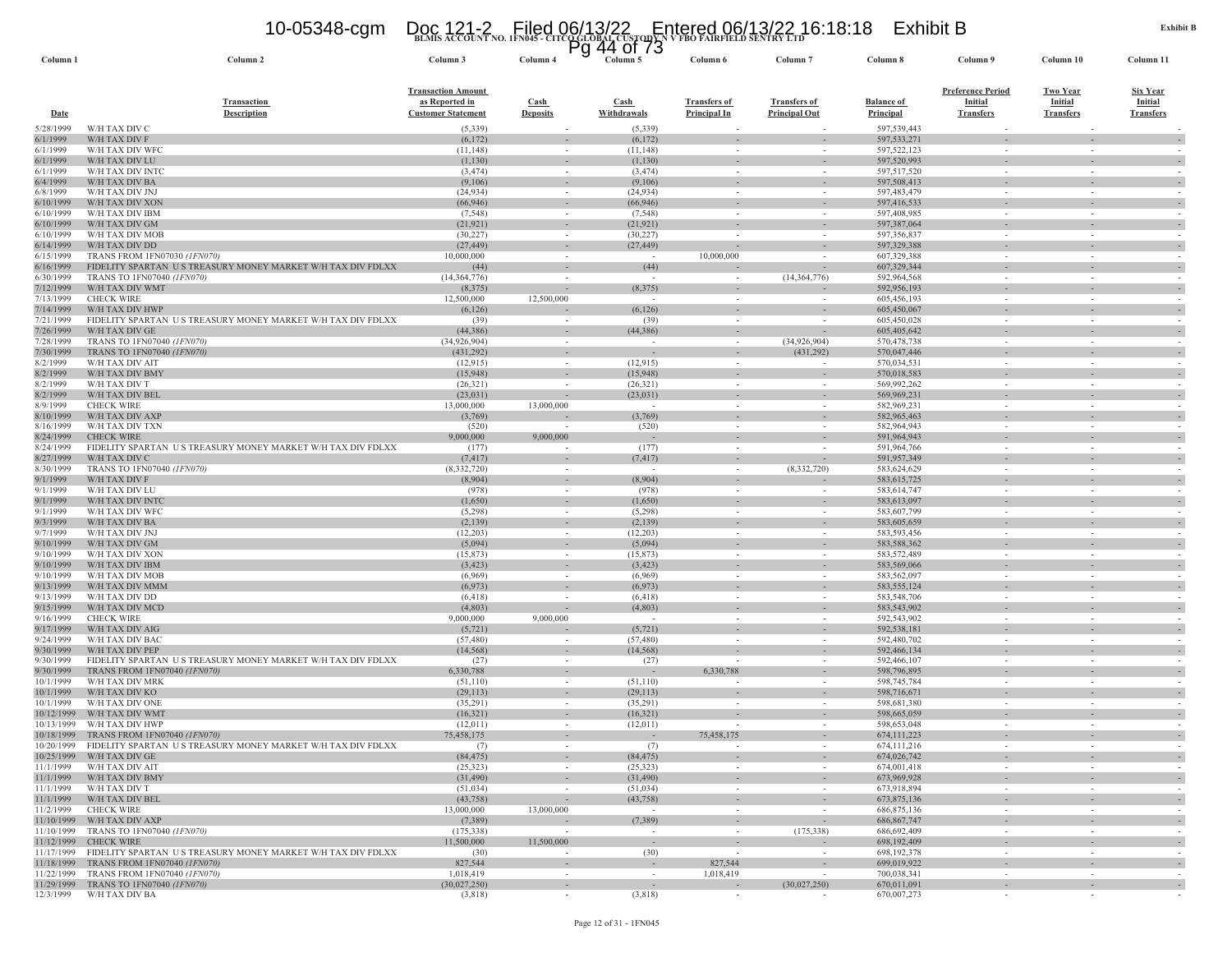### **BLMIS ACCOUNT NO. 1FN045 - CITCO GLOBAL CUSTODY N V FBO FAIRFIELD SENTRY LTD** 10-05348-cgm Doc 121-2 Filed 06/13/22 Entered 06/13/22 16:18:18 Exhibit B Pg 45 of 73

| Column <sub>1</sub>      | Column 2                                                                         | Column 3                                                                 | Column 4                 | ্ড<br>vı<br>ں ،<br>Column 5 | Column 6                                   | Column <sub>7</sub>                         | Column 8                              | Column 9                                                       | Column 10                                             | Column 11                                      |
|--------------------------|----------------------------------------------------------------------------------|--------------------------------------------------------------------------|--------------------------|-----------------------------|--------------------------------------------|---------------------------------------------|---------------------------------------|----------------------------------------------------------------|-------------------------------------------------------|------------------------------------------------|
| <b>Date</b>              | <b>Transaction</b><br>Description                                                | <b>Transaction Amount</b><br>as Reported in<br><b>Customer Statement</b> | Cash<br><b>Deposits</b>  | Cash<br>Withdrawals         | <b>Transfers of</b><br><b>Principal In</b> | <b>Transfers of</b><br><b>Principal Out</b> | <b>Balance of</b><br><b>Principal</b> | <b>Preference Period</b><br><b>Initial</b><br><b>Transfers</b> | <b>Two Year</b><br><b>Initial</b><br><b>Transfers</b> | Six Year<br><b>Initial</b><br><b>Transfers</b> |
| 12/7/1999                | W/H TAX DIV JNJ                                                                  | (10, 910)                                                                |                          | (10,910)                    |                                            |                                             | 669,996,363                           |                                                                |                                                       |                                                |
| 12/9/1999                | <b>CHECK WIRE</b>                                                                | 20,000,000                                                               | 20,000,000               | $\sim$                      | $\sim$                                     |                                             | 689,996,363                           | $\sim$                                                         | $\sim$                                                |                                                |
| 12/10/1999               | W/H TAX DIV XON                                                                  | (31,717)                                                                 |                          | (31,717)                    |                                            |                                             | 689,964,646                           |                                                                |                                                       |                                                |
| 12/10/1999               | W/H TAX DIV IBM                                                                  | (6, 546)                                                                 |                          | (6, 546)                    |                                            |                                             | 689,958,100                           |                                                                |                                                       |                                                |
| 12/10/1999<br>12/10/1999 | W/H TAX DIV GM<br>W/H TAX DIV MOB                                                | (9, 741)<br>(13, 326)                                                    | $\sim$                   | (9, 741)<br>(13, 326)       | $\sim$                                     | $\sim$                                      | 689,948,359<br>689,935,033            | $\sim$                                                         | $\sim$                                                | $\sim$                                         |
| 12/13/1999               | W/H TAX DIV MMM                                                                  | (16,506)                                                                 |                          | (16,506)                    |                                            |                                             | 689,918,527                           |                                                                |                                                       |                                                |
| 12/14/1999               | W/H TAX DIV DD                                                                   | (10,228)                                                                 |                          | (10, 228)                   | $\sim$                                     | ٠                                           | 689,908,299                           | $\sim$                                                         | $\sim$                                                |                                                |
| 12/17/1999               | W/H TAX DIV DIS                                                                  | (12, 274)                                                                |                          | (12, 274)                   |                                            |                                             | 689,896,026                           |                                                                |                                                       |                                                |
| 12/31/1999               | FIDELITY SPARTAN US TREASURY MONEY MARKET W/H TAX DIV FDLXX                      | (31)                                                                     |                          | (31)                        | $\sim$                                     |                                             | 689,895,995                           | $\sim$                                                         | $\sim$                                                |                                                |
| 1/4/2000<br>1/11/2000    | <b>CHECK WIRE</b><br>FIDELITY SPARTAN US TREASURY MONEY MARKET W/H TAX DIV FDLXX | 6,000,000<br>(6)                                                         | 6,000,000                | $\sim$<br>(6)               | $\sim$                                     | $\sim$                                      | 695,895,995<br>695,895,989            | $\sim$                                                         | $\sim$                                                |                                                |
| 1/25/2000                | TRANS TO 1FN07040 (1FN070)                                                       | (14, 403, 016)                                                           |                          | $\sim$                      | $\sim$                                     | (14, 403, 016)                              | 681,492,973                           |                                                                |                                                       |                                                |
| 1/25/2000                | TRANS FROM 1FN01230 (1FN012)                                                     | 1,564,379                                                                |                          | $\sim$                      | 1,564,379                                  |                                             | 683,057,353                           | $\sim$                                                         |                                                       |                                                |
| 2/1/2000                 | W/H TAX DIV BEL                                                                  | (17,087)                                                                 |                          | (17,087)                    |                                            |                                             | 683,040,266                           |                                                                |                                                       |                                                |
| 2/4/2000                 | <b>CHECK WIRE</b>                                                                | 11,000,000                                                               | 11,000,000               | $\sim$                      |                                            | $\overline{\phantom{a}}$                    | 694,040,266                           | $\sim$                                                         | $\sim$                                                |                                                |
| 2/14/2000                | W/H TAX DIV TXN                                                                  | (2,460)                                                                  |                          | (2,460)                     |                                            |                                             | 694,037,806                           |                                                                |                                                       |                                                |
| 2/15/2000<br>2/15/2000   | <b>CHECK WIRE</b><br>W/H TAX DIV PG                                              | 13,000,000<br>(30, 866)                                                  | 13,000,000               | (30, 866)                   |                                            |                                             | 707,037,806                           | $\sim$                                                         |                                                       |                                                |
| 2/24/2000                | FIDELITY SPARTAN US TREASURY MONEY MARKET W/H TAX DIV FDLXX                      | (9)                                                                      | $\sim$                   | (9)                         | $\overline{\phantom{a}}$                   | $\sim$                                      | 707,006,940<br>707,006,931            | $\sim$                                                         | $\sim$                                                |                                                |
| 2/25/2000                | W/H TAX DIV C                                                                    | (39,201)                                                                 |                          | (39,201)                    |                                            |                                             | 706, 967, 729                         |                                                                |                                                       |                                                |
| 2/25/2000                | TRANS FROM 1FN07040 (1FN070)                                                     | 82,774,692                                                               | $\sim$                   | $\sim$                      | 82,774,692                                 | $\sim$                                      | 789,742,421                           | $\sim$                                                         | $\sim$                                                |                                                |
| 3/1/2000                 | W/H TAX DIV F                                                                    | (44, 369)                                                                |                          | (44, 369)                   |                                            |                                             | 789,698,052                           |                                                                |                                                       |                                                |
| 3/1/2000                 | W/H TAX DIV LU                                                                   | (4,343)                                                                  | $\sim$                   | (4,343)                     | $\sim$                                     | $\sim$                                      | 789,693,709                           | $\sim$                                                         | $\sim$                                                |                                                |
| 3/1/2000<br>3/1/2000     | W/H TAX DIV WFC<br>W/H TAX DIV INTO                                              | (25,890)<br>(7,266)                                                      | $\sim$                   | (25,890)<br>(7,266)         | $\sim$                                     | $\sim$                                      | 789,667,820<br>789,660,554            | $\sim$                                                         | $\sim$                                                |                                                |
| 3/3/2000                 | W/H TAX DIV BA                                                                   | (9, 454)                                                                 | $\sim$                   | (9, 454)                    | $\sim$                                     | $\sim$                                      | 789,651,100                           |                                                                |                                                       |                                                |
| 3/7/2000                 | W/H TAX DIV JNJ                                                                  | (28, 363)                                                                |                          | (28, 363)                   | $\sim$                                     |                                             | 789,622,736                           |                                                                |                                                       |                                                |
| 3/8/2000                 | <b>CHECK WIRE</b>                                                                | (20,000,000)                                                             |                          | (20,000,000)                |                                            | $\sim$                                      | 769,622,736                           |                                                                |                                                       |                                                |
| 3/10/2000                | W/H TAX DIV IBM                                                                  | (15, 284)                                                                | $\sim$                   | (15, 284)                   | $\sim$                                     | $\sim$                                      | 769,607,453                           | $\sim$                                                         | $\sim$                                                |                                                |
| 3/10/2000                | W/H TAX DIV XOM                                                                  | (110, 351)                                                               |                          | (110, 351)                  |                                            |                                             | 769, 497, 102                         |                                                                |                                                       |                                                |
| 3/10/2000<br>3/10/2000   | W/H TAX DIV GM<br>FIDELITY SPARTAN US TREASURY MONEY MARKET W/H TAX DIV FDLXX    | (23, 154)<br>(21)                                                        |                          | (23, 154)<br>(21)           |                                            | $\overline{\phantom{a}}$                    | 769,473,948<br>769,473,927            | $\sim$                                                         | $\sim$<br>$\overline{\phantom{a}}$                    |                                                |
| 3/14/2000                | W/H TAX DIV DD                                                                   | (26,669)                                                                 | $\sim$                   | (26, 669)                   |                                            |                                             | 769,447,258                           | $\sim$                                                         | $\sim$                                                |                                                |
| 3/14/2000                | TRANS FROM 1FN07040 (1FN070)                                                     | 9,473,827                                                                |                          |                             | 9,473,827                                  |                                             | 778,921,085                           |                                                                |                                                       |                                                |
| 3/23/2000                | W/H TAX DIV HD                                                                   | (2, 284)                                                                 | $\sim$                   | (2, 284)                    | $\sim$                                     |                                             | 778,918,801                           | $\sim$                                                         | $\sim$                                                |                                                |
| 3/28/2000                | TRANS TO 1FN07040 (1FN070)                                                       | (41,062,072)                                                             |                          |                             |                                            | (41,062,072)                                | 737,856,729                           |                                                                |                                                       |                                                |
| 3/31/2000                | W/H TAX DIV PEP<br>W/H TAX DIV KO                                                | (10,043)                                                                 | $\sim$                   | (10,043)                    | $\sim$                                     | $\sim$                                      | 737,846,686                           | $\sim$<br>$\sim$                                               | $\sim$<br>$\sim$                                      |                                                |
| 4/3/2000<br>4/10/2000    | <b>CHECK WIRE</b>                                                                | (30, 946)<br>(20,000,000)                                                | $\sim$                   | (30, 946)<br>(20,000,000)   | $\sim$                                     |                                             | 737,815,740<br>717,815,740            |                                                                | $\sim$                                                |                                                |
| 4/10/2000                | W/H TAX DIV WMT                                                                  | (19,987)                                                                 |                          | (19,987)                    | $\overline{\phantom{a}}$                   | $\overline{\phantom{a}}$                    | 717,795,752                           |                                                                |                                                       |                                                |
| 4/20/2000                | TRANS FROM 1FN07040 (1FN070)                                                     | 23,687,730                                                               | $\sim$                   |                             | 23,687,730                                 | $\sim$                                      | 741,483,482                           | $\sim$                                                         | $\sim$                                                | $\overline{\phantom{a}}$                       |
| 4/25/2000                | W/H TAX DIV GE                                                                   | (34,048)                                                                 |                          | (34,048)                    |                                            | $\sim$                                      | 741,449,434                           |                                                                |                                                       |                                                |
| 4/28/2000                | FIDELITY SPARTAN US TREASURY MONEY MARKET W/H TAX DIV FDLXX                      | (59)                                                                     |                          | (59)                        |                                            |                                             | 741,449,375                           |                                                                | $\sim$                                                |                                                |
| 4/28/2000<br>5/11/2000   | W/H TAX DIV MWD<br>TRANS FROM 1FN07040 (1FN070)                                  | (4,090)<br>19,885,524                                                    |                          | (4,090)                     | $\sim$<br>19,885,524                       |                                             | 741,445,285<br>761,330,809            |                                                                |                                                       |                                                |
| 5/12/2000                | FIDELITY SPARTAN US TREASURY MONEY MARKET W/H TAX DIV FDLXX                      | (16)                                                                     |                          | (16)                        |                                            | $\overline{\phantom{a}}$                    | 761,330,793                           |                                                                | $\sim$                                                |                                                |
| 5/24/2000                | TRANS FROM 1FN07040 (1FN070)                                                     | 1,858,970                                                                |                          | $\sim$                      | 1,858,970                                  | $\overline{\phantom{a}}$                    | 763,189,763                           | $\sim$                                                         |                                                       |                                                |
| 6/1/2000                 | W/H TAX DIV INTC                                                                 | (3,114)                                                                  |                          | (3, 114)                    |                                            | $\overline{\phantom{a}}$                    | 763,186,649                           |                                                                |                                                       |                                                |
| 6/1/2000                 | W/H TAX DIV WFC                                                                  | (11, 417)                                                                | $\sim$                   | (11, 417)                   | $\sim$                                     |                                             | 763,175,232                           | $\sim$                                                         |                                                       |                                                |
| 6/6/2000                 | <b>CHECK WIRE</b>                                                                | 30,000,000                                                               | 30,000,000               |                             |                                            |                                             | 793,175,232                           |                                                                |                                                       |                                                |
| 6/12/2000<br>6/12/2000   | W/H TAX DIV IBM<br>W/H TAX DIV GM                                                | (7, 333)<br>(10, 153)                                                    | $\sim$                   | (7, 333)<br>(10, 153)       | $\sim$                                     | $\sim$                                      | 793,167,899<br>793, 157, 746          | $\sim$                                                         | $\sim$                                                |                                                |
| 6/12/2000                | W/H TAX DIV XOM                                                                  | (111, 429)                                                               |                          | (111, 429)                  |                                            |                                             | 793,046,317                           |                                                                |                                                       |                                                |
| 6/12/2000                | W/H TAX DIV DD                                                                   | (26, 275)                                                                |                          | (26, 275)                   |                                            |                                             | 793,020,042                           |                                                                |                                                       |                                                |
| 6/13/2000                | W/H TAX DIV JNJ                                                                  | (17,625)                                                                 | $\sim$                   | (17,625)                    | $\sim$                                     | $\overline{\phantom{a}}$                    | 793,002,417                           | $\sim$                                                         | $\sim$                                                |                                                |
| 6/19/2000                | TRANS TO 1FN07040 (1FN070)                                                       | (2,174,646)                                                              |                          |                             |                                            | (2,174,646)                                 | 790,827,771                           |                                                                |                                                       |                                                |
| 6/21/2000                | FIDELITY SPARTAN US TREASURY MONEY MARKET W/H TAX DIV FDLXX                      | (24)                                                                     |                          | (24)                        |                                            |                                             | 790,827,747                           |                                                                |                                                       |                                                |
| 7/7/2000                 | <b>CHECK WIRE</b>                                                                | 15,000,000                                                               | 15,000,000               | $\sim$                      | $\sim$                                     | $\sim$                                      | 805, 827, 747                         |                                                                | $\sim$                                                |                                                |
| 7/7/2000<br>7/10/2000    | CXL CHECK<br>W/H TAX DIV WMT                                                     | (15,000,000)<br>(5,789)                                                  | (15,000,000)             | (5,789)                     | $\sim$                                     | $\sim$                                      | 790,827,747<br>790,821,957            | $\sim$<br>$\sim$                                               | $\sim$                                                | $\overline{\phantom{a}}$                       |
| 7/18/2000                | FIDELITY SPARTAN US TREASURY MONEY MARKET W/H TAX DIV FDLXX                      | (18)                                                                     |                          | (18)                        |                                            |                                             | 790,821,940                           |                                                                |                                                       |                                                |
| 7/31/2000                | TRANS FROM 1FN07040 (1FN070)                                                     | 6,258,353                                                                | $\overline{\phantom{a}}$ | $\sim$                      | 6,258,353                                  | $\overline{\phantom{a}}$                    | 797,080,293                           | $\sim$                                                         | $\sim$                                                | $\overline{\phantom{a}}$                       |
| 8/8/2000                 | <b>CHECK WIRE</b>                                                                | 20,000,000                                                               | 20,000,000               | $\sim$                      | $\sim$                                     | $\sim$                                      | 817,080,293                           | $\sim$                                                         | $\sim$                                                |                                                |
| 8/15/2000                | W/H TAX DIV PG                                                                   | (15,893)                                                                 |                          | (15,893)                    |                                            | $\overline{\phantom{a}}$                    | 817,064,400                           |                                                                | $\overline{\phantom{a}}$                              |                                                |
| 8/15/2000<br>8/15/2000   | FIDELITY SPARTAN US TREASURY MONEY MARKET W/H TAX DIV FDLXX                      | (37)                                                                     | $\sim$                   | (37)                        | $\sim$<br>322,414                          | $\sim$                                      | 817,064,362                           | $\sim$                                                         | $\sim$                                                |                                                |
| 8/21/2000                | <b>TRANS FROM 1FN07040 (1FN070)</b><br>W/H TAX DIV TXN                           | 322,414<br>(2,279)                                                       | $\sim$<br>$\sim$         | $\overline{a}$<br>(2,279)   | $\sim$                                     | $\overline{\phantom{a}}$<br>$\sim$          | 817,386,776<br>817,384,496            | $\overline{\phantom{a}}$<br>$\sim$                             | $\overline{\phantom{a}}$<br>$\sim$                    | $\overline{\phantom{a}}$                       |
| 8/24/2000                | W/H TAX DIV MER                                                                  | (8,178)                                                                  |                          | (8,178)                     |                                            | $\overline{\phantom{a}}$                    | 817,376,319                           |                                                                | $\overline{\phantom{a}}$                              | $\sim$                                         |
| 8/25/2000                | W/H TAX DIV C                                                                    | (41,992)                                                                 | $\sim$                   | (41,992)                    | $\sim$                                     | $\sim$                                      | 817,334,326                           | $\sim$                                                         | $\sim$                                                | $\sim$                                         |
| 8/28/2000                | <b>CHECK WIRE</b>                                                                | 14,000,000                                                               | 14,000,000               |                             | $\sim$                                     | $\overline{\phantom{a}}$                    | 831,334,326                           | $\sim$                                                         | $\overline{\phantom{a}}$                              |                                                |
| 9/1/2000                 | W/H TAX DIV WFC                                                                  | (24, 183)                                                                |                          | (24, 183)                   | $\sim$                                     | $\sim$                                      | 831,310,144                           | $\sim$                                                         | $\sim$                                                |                                                |
| 9/1/2000                 | W/H TAX DIV INTC                                                                 | (9,096)                                                                  | $\sim$                   | (9,096)                     | $\sim$                                     | $\sim$                                      | 831,301,047                           |                                                                |                                                       |                                                |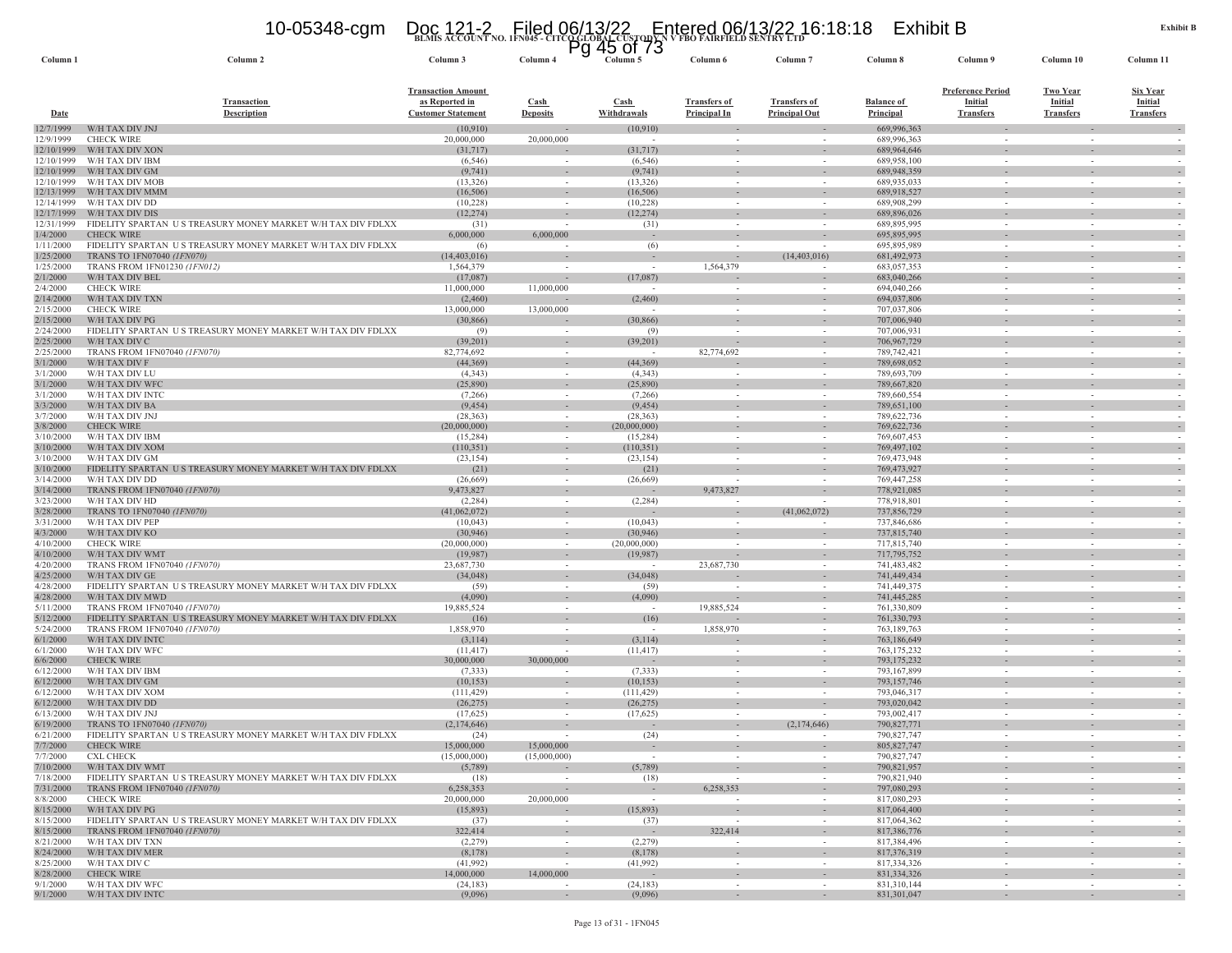### **BLMIS ACCOUNT NO. 1FN045 - CITCO GLOBAL CUSTODY N V FBO FAIRFIELD SENTRY LTD** 10-05348-cgm Doc 121-2 Filed 06/13/22 Entered 06/13/22 16:18:18 Exhibit B Pg 46 of 73

| Column <sub>1</sub>      | Column 2                                                                                 | Column 3                                                                 | гy<br>Column <sub>4</sub>      | 4υ<br>טו וט<br>Column 5 | Column 6                                   | Column <sub>7</sub>                                  | Column 8                              | Column 9                                                       | Column 10                                      | Column 11                                             |
|--------------------------|------------------------------------------------------------------------------------------|--------------------------------------------------------------------------|--------------------------------|-------------------------|--------------------------------------------|------------------------------------------------------|---------------------------------------|----------------------------------------------------------------|------------------------------------------------|-------------------------------------------------------|
| <b>Date</b>              | <b>Transaction</b><br><b>Description</b>                                                 | <b>Transaction Amount</b><br>as Reported in<br><b>Customer Statement</b> | <b>Cash</b><br><b>Deposits</b> | Cash<br>Withdrawals     | <b>Transfers of</b><br><b>Principal In</b> | <b>Transfers of</b><br><b>Principal Out</b>          | <b>Balance of</b><br><b>Principal</b> | <b>Preference Period</b><br><b>Initial</b><br><b>Transfers</b> | <b>Two Year</b><br>Initial<br><b>Transfers</b> | <b>Six Year</b><br><b>Initial</b><br><b>Transfers</b> |
| 9/1/2000                 | W/H TAX DIV LU                                                                           | (4,649)                                                                  |                                | (4,649)                 |                                            |                                                      | 831,296,398                           |                                                                |                                                |                                                       |
| 9/11/2000<br>9/11/2000   | W/H TAX DIV IBM<br>W/H TAX DIV XOM                                                       | (15, 947)<br>(58, 150)                                                   |                                | (15, 947)<br>(58, 150)  | $\overline{\phantom{a}}$                   |                                                      | 831,280,452<br>831,222,302            | $\sim$                                                         | $\overline{\phantom{a}}$                       |                                                       |
| 9/13/2000                | <b>CHECK WIRE</b>                                                                        | 26,000,000                                                               | 26,000,000                     |                         | $\overline{\phantom{a}}$                   |                                                      | 857,222,302                           |                                                                |                                                |                                                       |
| 9/14/2000                | TRANS TO 1FN07040 (1FN070)                                                               | (96, 815)                                                                |                                | $\sim$                  |                                            | (96, 815)                                            | 857,125,487                           | $\sim$                                                         |                                                |                                                       |
| 9/15/2000                | FIDELITY SPARTAN US TREASURY MONEY MARKET W/H TAX DIV FDLXX                              | (92)                                                                     |                                | (92)                    | $\overline{\phantom{a}}$                   |                                                      | 857,125,395                           |                                                                |                                                |                                                       |
| 9/18/2000<br>9/29/2000   | TRANS FROM 1FN07040 (1FN070)<br>TRANS TO 1FN07040 (1FN070                                | 22,063,234<br>(10)                                                       | $\sim$                         | $\sim$                  | 22,063,234                                 | (10)                                                 | 879,188,629<br>879,188,619            | $\sim$                                                         | $\sim$                                         |                                                       |
| 10/2/2000                | W/H TAX DIV KO                                                                           | (17,061)                                                                 |                                | (17,061)                |                                            |                                                      | 879,171,558                           |                                                                |                                                |                                                       |
| 10/10/2000               | <b>CHECK WIRE</b>                                                                        | 26,000,000                                                               | 26,000,000                     |                         |                                            |                                                      | 905,171,558                           |                                                                |                                                |                                                       |
| 10/10/2000<br>10/11/2000 | W/H TAX DIV WMT<br>W/H TAX DIV HWP                                                       | (10, 926)<br>(11,678)                                                    | $\sim$                         | (10, 926)<br>(11,678)   | $\sim$<br>$\sim$                           | $\sim$                                               | 905,160,632<br>905,148,954            | $\sim$                                                         | $\sim$                                         |                                                       |
| 10/16/2000               | TRANS FROM 1FN07040 (1FN070)                                                             | $126,650,554$ <sup>[1]</sup>                                             | $\sim$                         | ÷.                      | 6,586,335                                  | $\sim$                                               | 911,735,289                           | $\sim$                                                         | $\sim$                                         |                                                       |
| 10/18/2000               | FIDELITY SPARTAN US TREASURY MONEY MARKET W/H TAX DIV FDLXX                              | (15)                                                                     | $\sim$                         | (15)                    |                                            | $\overline{\phantom{a}}$                             | 911,735,274                           | $\sim$                                                         | $\sim$                                         |                                                       |
| 10/25/2000               | W/H TAX DIV GE                                                                           | (99,010)                                                                 |                                | (99,010)                |                                            |                                                      | 911,636,264                           |                                                                |                                                |                                                       |
| 10/27/2000               | W/H TAX DIV MWD                                                                          | (16, 747)                                                                | $\sim$                         | (16,747)                | $\sim$                                     | $\sim$                                               | 911,619,517                           |                                                                | $\overline{\phantom{a}}$                       |                                                       |
| 10/31/2000<br>11/1/2000  | TRANS TO 1FN07040 (1FN070)<br>W/H TAX DIV VZ                                             | (9,919,992)<br>(76, 826)                                                 | $\sim$                         | (76, 826)               | $\sim$                                     | (9.919.992)                                          | 901,699,525<br>901,622,700            | $\sim$                                                         | $\sim$                                         |                                                       |
| 11/1/2000                | W/H TAX DIV T                                                                            | (61, 273)                                                                | $\sim$                         | (61, 273)               | $\sim$                                     |                                                      | 901,561,427                           | $\sim$                                                         | $\sim$                                         |                                                       |
| 11/1/2000                | W/H TAX DIV BMY                                                                          | (35, 544)                                                                |                                | (35, 544)               |                                            |                                                      | 901,525,882                           |                                                                |                                                |                                                       |
| 11/1/2000                | W/H TAX DIV PHA                                                                          | (11,230)                                                                 |                                | (11,230)                |                                            |                                                      | 901,514,652                           | $\sim$                                                         |                                                |                                                       |
| 11/10/2000<br>11/30/2000 | W/H TAX DIV AXP<br>TRANS FROM 1FN07040 (1FN070)                                          | (7,796)<br>444,510                                                       | $\sim$                         | (7,796)<br>$\sim$       | $\overline{\phantom{a}}$<br>444,510        | $\overline{\phantom{a}}$                             | 901,506,856<br>901,951,366            | $\sim$                                                         | $\sim$                                         |                                                       |
| 12/12/2000               | W/H TAX DIV JNJ                                                                          | (7, 371)                                                                 |                                | (7,371)                 |                                            |                                                      | 901,943,995                           |                                                                |                                                |                                                       |
| 12/18/2000               | FIDELITY SPARTAN U S TREASURY MONEY MARKET W/H TAX DIV FDLXX                             | (38)                                                                     | $\sim$                         | (38)                    |                                            |                                                      | 901,943,957                           | $\sim$                                                         | $\sim$                                         |                                                       |
| 12/29/2000               | TRANS FROM 1FN07040 (1FN070)                                                             | 8,653,884                                                                |                                | $\sim$                  | 8,653,884                                  |                                                      | 910,597,841                           |                                                                |                                                |                                                       |
| 1/18/2001<br>1/30/2001   | FIDELITY SPARTAN US TREASURY MONEY MARKET W/H TAX DIV FDLXX<br>W/H TAX DIV MWD           | (1)<br>(9,071)                                                           | $\sim$                         | (1)<br>(9,071)          | $\overline{a}$                             | $\sim$<br>$\sim$                                     | 910,597,840<br>910,588,769            | $\sim$<br>$\sim$                                               | $\sim$<br>$\sim$                               |                                                       |
| 1/30/2001                | TRANS FROM 1FN07040 (1FN070)                                                             | 2,375,234                                                                | $\sim$                         | $\sim$                  | 821,598                                    | $\sim$                                               | 911,410,366                           | $\sim$                                                         | $\sim$                                         |                                                       |
| 2/1/2001                 | <b>CHECK WIRE</b>                                                                        | 11,000,000                                                               | 11,000,000                     |                         |                                            | $\sim$                                               | 922,410,366                           |                                                                | $\sim$                                         |                                                       |
| 2/1/2001                 | W/H TAX DIV VZ                                                                           | (37,959)                                                                 |                                | (37,959)                |                                            |                                                      | 922,372,407                           |                                                                | $\overline{\phantom{a}}$                       |                                                       |
| 2/1/2001<br>2/12/2001    | W/H TAX DIV PHA<br>W/H TAX DIV TXN                                                       | (5,747)<br>(3,195)                                                       | $\overline{\phantom{a}}$       | (5,747)<br>(3,195)      |                                            |                                                      | 922,366,661<br>922,363,466            |                                                                |                                                |                                                       |
| 2/15/200                 | W/H TAX DIV PG                                                                           | (23, 575)                                                                |                                | (23, 575)               | $\overline{\phantom{a}}$                   | $\sim$                                               | 922,339,891                           |                                                                | $\overline{\phantom{a}}$                       |                                                       |
| 2/22/2001                | FIDELITY SPARTAN US TREASURY MONEY MARKET W/H TAX DIV FDLXX                              | (12)                                                                     | $\sim$                         | (12)                    | $\overline{\phantom{a}}$                   | $\overline{\phantom{a}}$                             | 922,339,879                           | $\sim$                                                         |                                                |                                                       |
| 2/23/200                 | W/H TAX DIV C                                                                            | (59, 452)                                                                | $\sim$                         | (59, 452)               | $\overline{\phantom{a}}$                   | $\overline{\phantom{a}}$                             | 922,280,428                           |                                                                |                                                |                                                       |
| 2/23/200                 | TRANS FROM 1FN07040 (1FN070)                                                             | $44,625,508$ <sup>[2]</sup>                                              | $\sim$                         | $\sim$                  | $\sim$                                     | $\sim$                                               | 922,280,428                           | $\sim$                                                         | $\sim$                                         |                                                       |
| 3/1/2001<br>3/1/2001     | W/H TAX DIV INTO<br>W/H TAX DIV WFC                                                      | (11, 839)<br>(34,106)                                                    |                                | (11, 839)<br>(34,106)   |                                            |                                                      | 922,268,588<br>922,234,482            |                                                                |                                                |                                                       |
| 3/1/2001                 | W/H TAX DIV LU                                                                           | (3,264)                                                                  |                                | (3,264)                 |                                            |                                                      | 922,231,218                           |                                                                |                                                |                                                       |
| 3/8/2001                 | W/H TAX DIV PFE                                                                          | (61,241)                                                                 | $\sim$                         | (61,241)                | $\sim$                                     | $\sim$                                               | 922,169,978                           | $\sim$                                                         | $\sim$                                         | $\sim$                                                |
| 3/9/2001                 | W/H TAX DIV XOM                                                                          | (127, 446)                                                               | $\sim$                         | (127, 446)              | $\sim$                                     | $\sim$                                               | 922,042,532                           |                                                                |                                                |                                                       |
| 3/12/200<br>3/13/2001    | W/H TAX DIV IBM<br>W/H TAX DIV JNJ                                                       | (20, 201)<br>(16,293)                                                    | $\sim$                         | (20,201)<br>(16,293)    | $\sim$                                     | $\sim$                                               | 922,022,331<br>922,006,037            | $\sim$                                                         | $\sim$                                         |                                                       |
| 3/19/2001                | FIDELITY SPARTAN US TREASURY MONEY MARKET W/H TAX DIV FDLXX                              | (10)                                                                     | $\sim$                         | (10)                    | $\sim$                                     |                                                      | 922,006,027                           | $\sim$                                                         | $\sim$                                         |                                                       |
| 3/22/2001                | W/H TAX DIV HD                                                                           | (1,704)                                                                  |                                | (1,704)                 | $\sim$                                     | $\overline{\phantom{a}}$                             | 922,004,323                           | $\sim$                                                         | $\sim$                                         |                                                       |
| 3/30/200                 | W/H TAX DIV PEP                                                                          | (3,908)                                                                  |                                | (3,908)                 |                                            |                                                      | 922,000,415                           |                                                                |                                                |                                                       |
| 3/30/200                 | TRANS FROM 1FN07030 (1FN070)<br>W/H TAX DIV MRK                                          | 34,941,619 <sup>[2]</sup><br>(13,986)                                    |                                | (13,986)                |                                            |                                                      | 922,000,415<br>921,986,430            |                                                                |                                                |                                                       |
| 4/2/2001<br>4/2/2001     | W/H TAX DIV KO                                                                           | (8,198)                                                                  | $\sim$                         | (8,198)                 | $\sim$                                     | $\overline{\phantom{a}}$<br>$\overline{\phantom{a}}$ | 921,978,232                           | $\sim$                                                         | $\sim$                                         |                                                       |
| 4/9/2001                 | W/H TAX DIV WMT                                                                          | (22,301)                                                                 |                                | (22, 301)               |                                            |                                                      | 921,955,931                           |                                                                |                                                |                                                       |
| 4/11/200                 | W/H TAX DIV HWP                                                                          | (11,690)                                                                 |                                | (11,690)                |                                            | $\sim$                                               | 921,944,241                           |                                                                | $\sim$                                         |                                                       |
| 4/24/2001<br>4/25/200    | FIDELITY SPARTAN US TREASURY MONEY MARKET W/H TAX DIV FDLXX<br>TRANS TO 40 ACCT (IFN070) | (33)<br>(79,636,436)                                                     | $\sim$<br>$\sim$               | (33)                    | $\sim$<br>$\sim$                           | $\overline{\phantom{a}}$<br>(79,636,436)             | 921,944,209<br>842, 307, 773          | $\sim$                                                         | $\sim$                                         |                                                       |
| 4/27/200                 | W/H TAX DIV MWD                                                                          | (18, 252)                                                                | $\sim$                         | (18,252)                | $\sim$                                     |                                                      | 842,289,520                           | $\sim$                                                         | $\sim$                                         |                                                       |
| 4/30/2001                | W/H TAX DIV JPM                                                                          | (45,898)                                                                 |                                | (45,898)                |                                            |                                                      | 842, 243, 623                         |                                                                |                                                |                                                       |
| 5/1/2001                 | W/H TAX DIV T                                                                            | (10, 124)                                                                | $\sim$                         | (10, 124)               | $\sim$                                     | $\sim$                                               | 842,233,498                           | $\sim$                                                         | $\sim$                                         |                                                       |
| 5/1/2001<br>5/1/2001     | W/H TAX DIV BMY<br>W/H TAX DIV VZ                                                        | (38.249)<br>(74,968)                                                     | $\sim$                         | (38.249)<br>(74,968)    | $\sim$                                     | $\sim$                                               | 842, 195, 249<br>842,120,281          | $\sim$                                                         | $\sim$                                         |                                                       |
| 5/1/2001                 | W/H TAX DIV PHA                                                                          | (11, 173)                                                                | $\sim$                         | (11, 173)               | $\overline{\phantom{a}}$                   | $\sim$                                               | 842,109,108                           |                                                                | $\overline{\phantom{a}}$                       | $\sim$                                                |
| 5/2/2001                 | W/H TAX DIV TYC                                                                          | (1,600)                                                                  | $\sim$                         | (1,600)                 | $\sim$                                     | $\overline{\phantom{a}}$                             | 842, 107, 508                         | $\sim$                                                         | $\overline{\phantom{a}}$                       | $\overline{\phantom{a}}$                              |
| 5/10/2001                | W/H TAX DIV AXP                                                                          | (7, 566)                                                                 | $\sim$                         | (7, 566)                | $\sim$                                     | $\sim$                                               | 842,099,942                           | $\sim$                                                         | $\sim$                                         | $\overline{\phantom{a}}$                              |
| 5/15/2001<br>6/20/2001   | W/H TAX DIV PG<br>FIDELITY SPARTAN US TREASURY MONEY MARKET W/H TAX DIV FDLXX            | (32, 589)<br>(26)                                                        | $\sim$<br>$\sim$               | (32, 589)<br>(26)       | $\sim$<br>$\sim$                           | $\overline{\phantom{a}}$<br>$\overline{\phantom{a}}$ | 842,067,353<br>842,067,327            | $\sim$<br>$\sim$                                               | $\sim$<br>$\overline{\phantom{a}}$             | $\overline{\phantom{a}}$                              |
| 6/29/2001                | TRANS FROM 1FN07040 (1FN070)                                                             | 3,343,654                                                                | $\sim$                         |                         | 3,343,654                                  | $\sim$                                               | 845,410,981                           | $\sim$                                                         | $\sim$                                         |                                                       |
| 7/9/2001                 | W/H TAX DIV WMT                                                                          | (18, 551)                                                                |                                | (18, 551)               |                                            | $\overline{\phantom{a}}$                             | 845,392,430                           | $\overline{\phantom{a}}$                                       | $\sim$                                         | $\sim$                                                |
| 7/11/2001                | W/H TAX DIV XOM                                                                          | (1,803)                                                                  | $\sim$                         | (1,803)                 | $\sim$                                     | $\overline{\phantom{a}}$                             | 845,390,627                           | $\sim$                                                         | $\sim$                                         | $\sim$                                                |
| 7/11/2001<br>7/23/2001   | W/H TAX DIV HWP<br>W/H TAX DIV MWD                                                       | (4,025)<br>(25,074)                                                      | $\sim$<br>$\sim$               | (4,025)<br>(25,074)     | $\overline{\phantom{a}}$<br>$\sim$         | $\overline{\phantom{a}}$<br>$\sim$                   | 845,386,602<br>845, 361, 528          | $\overline{\phantom{a}}$<br>$\sim$                             | $\overline{\phantom{a}}$<br>$\sim$             | $\overline{\phantom{a}}$                              |
| 7/25/2001                | FIDELITY SPARTAN US TREASURY MONEY MARKET W/H TAX DIV FDLXX                              | (1)                                                                      |                                | (1)                     |                                            | $\overline{a}$                                       | 845, 361, 527                         |                                                                |                                                | $\overline{\phantom{a}}$                              |
| 7/25/2001                | W/H TAX DIV GE                                                                           | (152, 124)                                                               | $\sim$                         | (152, 124)              | $\sim$                                     | $\sim$                                               | 845,209,403                           | $\sim$                                                         | $\sim$                                         | $\sim$                                                |
| 7/25/2001                | TRANS FROM 1FN07040 (1FN070)                                                             | 15,298,179                                                               | $\sim$                         |                         | 15,298,179                                 | $\sim$                                               | 860, 507, 582                         | $\sim$                                                         | $\sim$                                         |                                                       |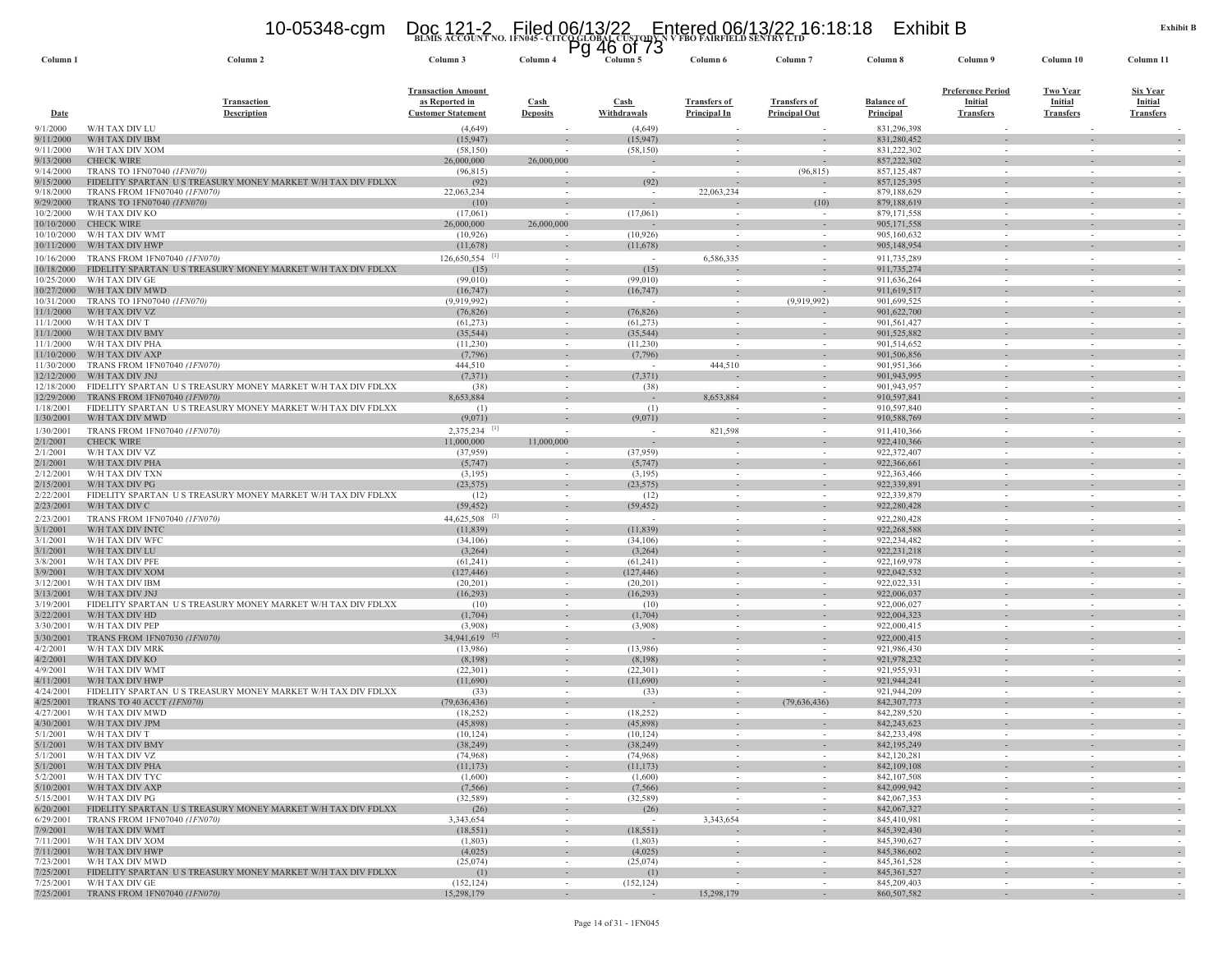**BLMIS ACCOUNT NO. 1FN045 - CITCO GLOBAL CUSTODY N V FBO FAIRFIELD SENTRY LTD** 10-05348-cgm Doc 121-2 Filed 06/13/22 Entered 06/13/22 16:18:18 Exhibit B Pg 47 of 73

| Column 1                 | Column 2                                                                                  | Column 3                                                                 | Column 4                                 | ະ | Column 5                   | Column 6                                   | Column <sub>7</sub>                         | Column 8                       | Column 9                                                | Column 10                                             | Column 11                                             |
|--------------------------|-------------------------------------------------------------------------------------------|--------------------------------------------------------------------------|------------------------------------------|---|----------------------------|--------------------------------------------|---------------------------------------------|--------------------------------|---------------------------------------------------------|-------------------------------------------------------|-------------------------------------------------------|
| Date                     | <b>Transaction</b><br><b>Description</b>                                                  | <b>Transaction Amount</b><br>as Reported in<br><b>Customer Statement</b> | $\operatorname{Cash}$<br><b>Deposits</b> |   | <b>Cash</b><br>Withdrawals | <b>Transfers of</b><br><b>Principal In</b> | <b>Transfers of</b><br><b>Principal Out</b> | <b>Balance of</b><br>Principal | <u>Preference Period</u><br>Initial<br><b>Transfers</b> | <b>Two Year</b><br><b>Initial</b><br><b>Transfers</b> | <b>Six Year</b><br><b>Initial</b><br><b>Transfers</b> |
| 7/31/2001                | W/H TAX DIV JPM                                                                           | (65, 172)                                                                |                                          |   | (65, 172)                  |                                            |                                             | 860,442,410                    |                                                         |                                                       |                                                       |
| 8/1/2001                 | W/H TAX DIV BMY                                                                           | (50,050)                                                                 |                                          |   | (50,050)                   |                                            |                                             | 860,392,360                    |                                                         |                                                       |                                                       |
| 8/1/2001<br>8/1/2001     | W/H TAX DIV PHA<br>W/H TAX DIV TYC                                                        | (17, 019)<br>(2, 242)                                                    | $\sim$<br>$\overline{\phantom{a}}$       |   | (17,019)<br>(2, 242)       |                                            |                                             | 860, 375, 341<br>860,373,099   | $\sim$                                                  |                                                       |                                                       |
| 8/1/2001                 | W/H TAX DIV VZ                                                                            | (99, 267)                                                                |                                          |   | (99, 267)                  |                                            |                                             | 860.273.832                    |                                                         |                                                       |                                                       |
| 8/10/2001                | W/H TAX DIV AXP                                                                           | (10,313)                                                                 |                                          |   | (10,313)                   |                                            |                                             | 860,263,519                    |                                                         |                                                       |                                                       |
| 8/15/2001                | W/H TAX DIV PG                                                                            | (21,606)                                                                 | $\sim$                                   |   | (21,606)                   | $\sim$                                     |                                             | 860,241,913                    | $\sim$                                                  | $\overline{\phantom{a}}$                              |                                                       |
| 8/24/2001                | FIDELITY SPARTAN US TREASURY MONEY MARKET W/H TAX DIV FDLXX<br>TRANS TO 1FN07040 (1FN070) | (15)<br>(13,323,140)                                                     | $\overline{\phantom{a}}$<br>$\sim$       |   | (15)                       |                                            | (13,323,140)                                | 860,241,898                    | $\sim$                                                  |                                                       |                                                       |
| 8/31/2001<br>9/13/2001   | W/H TAX DIV HD                                                                            | (9, 762)                                                                 |                                          |   | (9, 762)                   |                                            |                                             | 846,918,758<br>846,908,996     |                                                         |                                                       |                                                       |
| 9/28/2001                | W/H TAX DIV BAC                                                                           | (93, 139)                                                                | $\sim$                                   |   | (93, 139)                  | $\overline{\phantom{a}}$                   | $\sim$                                      | 846, 815, 857                  | $\sim$                                                  | $\sim$                                                |                                                       |
| 9/28/2001                | W/H TAX DIV PEP                                                                           | (26,940)                                                                 |                                          |   | (26,940)                   |                                            |                                             | 846,788,917                    | $\sim$                                                  |                                                       |                                                       |
| 9/28/2001                | TRANS FROM 1FN07040 (1FN070)                                                              | 238,964,272                                                              | $\sim$                                   |   | $\sim$                     | 74,317,743                                 |                                             | 921,106,660                    | $\sim$                                                  | $\sim$                                                |                                                       |
| 10/1/2001                | W/H TAX DIV KO                                                                            | (46, 403)                                                                | $\sim$                                   |   | (46, 403)                  |                                            |                                             | 921,060,257                    | ÷.                                                      |                                                       |                                                       |
| 10/1/2001<br>10/9/2001   | W/H TAX DIV MRK<br>W/H TAX DIV WMT                                                        | (84, 407)<br>(32, 800)                                                   | $\overline{\phantom{a}}$                 |   | (84, 407)<br>(32,800)      |                                            |                                             | 920,975,850<br>920,943,050     |                                                         |                                                       |                                                       |
| 10/10/2001               | W/H TAX DIV HWP                                                                           | (16, 424)                                                                | $\sim$                                   |   | (16, 424)                  |                                            |                                             | 920,926,626                    |                                                         |                                                       |                                                       |
| 10/15/2001               | FIDELITY SPARTAN<br>U S TREASURY MONEY MARKET W/H TAX DIV FDLXX                           | (14)                                                                     |                                          |   | (14)                       |                                            |                                             | 920,926,612                    |                                                         |                                                       |                                                       |
| 10/25/2001               | W/H TAX DIV GE                                                                            | (167, 694)                                                               | $\sim$                                   |   | (167, 694)                 |                                            |                                             | 920,758,918                    | $\sim$                                                  |                                                       |                                                       |
| 10/26/2001               | W/H TAX DIV MWD                                                                           | (27, 439)                                                                | $\overline{\phantom{a}}$                 |   | (27, 439)                  |                                            |                                             | 920,731,479                    |                                                         |                                                       |                                                       |
| 10/31/2001<br>10/31/2001 | W/H TAX DIV JPM<br>TRANS TO 1FN07040 (1FN070)                                             | (70, 686)<br>(99, 528, 972)                                              | $\sim$                                   |   | (70,686)                   | $\sim$                                     | (99, 528, 972)                              | 920,660,793<br>821,131,821     | $\sim$                                                  | $\sim$                                                |                                                       |
| 11/1/2001                | W/H TAX DIV TYC                                                                           | (2, 566)                                                                 | $\sim$                                   |   | (2, 566)                   | $\sim$                                     |                                             | 821,129,255                    | $\sim$                                                  | $\sim$                                                |                                                       |
| 11/1/2001                | W/H TAX DIV T                                                                             | (13, 624)                                                                | $\overline{\phantom{a}}$                 |   | (13, 624)                  |                                            |                                             | 821,115,631                    |                                                         |                                                       |                                                       |
| 11/1/2001                | W/H TAX DIV BMY                                                                           | (56, 382)                                                                |                                          |   | (56, 382)                  |                                            |                                             | 821,059,249                    |                                                         |                                                       |                                                       |
| 11/1/2001                | W/H TAX DIV PHA                                                                           | (17,963)                                                                 | ٠                                        |   | (17,963)                   |                                            |                                             | 821.041.286                    |                                                         |                                                       |                                                       |
| 11/1/2001<br>11/9/2001   | W/H TAX DIV VZ<br>W/H TAX DIV AXP                                                         | (108, 856)<br>(11,102)                                                   | $\sim$<br>$\sim$                         |   | (108, 856)<br>(11,102)     | $\overline{\phantom{a}}$                   |                                             | 820,932,430<br>820,921,328     | $\sim$                                                  | $\sim$                                                |                                                       |
| 11/15/2001               | W/H TAX DIV PG                                                                            | (50, 561)                                                                | $\sim$                                   |   | (50, 561)                  |                                            |                                             | 820, 870, 767                  | $\sim$                                                  | $\sim$                                                |                                                       |
| 11/19/2001               | W/H TAX DIV TXN                                                                           | (3,949)                                                                  | $\overline{\phantom{a}}$                 |   | (3,949)                    |                                            |                                             | 820,866,818                    |                                                         |                                                       |                                                       |
| 11/19/2001               | FIDELITY SPARTAN US TREASURY MONEY MARKET W/H TAX DIV FDLXX                               | (4)                                                                      | $\sim$                                   |   | (4)                        |                                            |                                             | 820,866,815                    | $\sim$                                                  | $\sim$                                                |                                                       |
| 11/21/2001<br>11/26/2001 | W/H TAX DIV C<br>TRANS TO 1FN07040 (1FN070)                                               | (84,740)<br>(81, 219, 230)                                               | $\sim$                                   |   | (84,740)                   | $\sim$                                     | $\sim$<br>(81,219,230)                      | 820,782,075<br>739,562,845     | $\sim$                                                  | $\sim$                                                |                                                       |
| 12/3/2001                | W/H TAX DIV WFC                                                                           | (46,891)                                                                 | $\overline{\phantom{a}}$                 |   | (46,891)                   |                                            |                                             | 739,515,954                    |                                                         |                                                       |                                                       |
| 12/3/2001                | W/H TAX DIV INTC                                                                          | (14,366)                                                                 | $\sim$                                   |   | (14,366)                   |                                            |                                             | 739,501,588                    |                                                         |                                                       |                                                       |
| 12/3/2001                | W/H TAX DIV MCD                                                                           | (29, 313)                                                                |                                          |   | (29,313)                   |                                            |                                             | 739,472,275                    |                                                         |                                                       |                                                       |
| 12/6/2001                | W/H TAX DIV PFE                                                                           | (47,904)                                                                 | $\sim$                                   |   | (47,904)                   | $\sim$                                     |                                             | 739,424,371                    | $\sim$                                                  | $\sim$                                                |                                                       |
| 12/10/2001<br>12/10/2001 | W/H TAX DIV IBM<br>W/H TAX DIV XOM                                                        | (25, 613)<br>(167, 772)                                                  | $\overline{\phantom{a}}$                 |   | (25, 613)<br>(167, 772)    |                                            |                                             | 739,398,757<br>739,230,985     |                                                         |                                                       |                                                       |
| 12/14/2001               | W/H TAX DIV DD                                                                            | (37,049)                                                                 |                                          |   | (37,049)                   |                                            |                                             | 739,193,936                    |                                                         |                                                       |                                                       |
| 12/28/2001               | TRANS FROM 1FN07040 (1FN070)                                                              | 2,651,946                                                                | $\sim$                                   |   | $\sim$                     | 2,651,946                                  |                                             | 741,845,882                    | $\sim$                                                  | $\overline{\phantom{a}}$                              |                                                       |
| 12/31/2001               | FIDELITY SPARTAN US TREASURY MONEY MARKET W/H TAX DIV FDLXX                               | (17)                                                                     | $\sim$                                   |   | (17)                       |                                            |                                             | 741,845,865                    |                                                         |                                                       |                                                       |
| 1/7/2002<br>1/10/2002    | W/H TAX DIV WMT<br>FIDELITY SPARTAN US TREASURY MONEY MARKET W/H TAX DIV FDLXX            | (6,053)                                                                  | $\sim$                                   |   | (6,053)<br>(3)             | $\overline{\phantom{a}}$                   |                                             | 741,839,812<br>741,839,809     | $\sim$                                                  | $\sim$                                                |                                                       |
| 1/25/2002                | W/H TAX DIV MWD                                                                           | (3)<br>(19, 491)                                                         | $\sim$                                   |   | (19, 491)                  | $\overline{\phantom{a}}$                   |                                             | 741,820,319                    | $\sim$                                                  | $\sim$                                                |                                                       |
| 1/31/2002                | TRANS FROM 1FN07040 (1FN070)                                                              | 40,708,836                                                               | $\sim$                                   |   |                            | 40,708,836                                 | $\sim$                                      | 782,529,155                    | $\sim$                                                  | $\sim$                                                |                                                       |
| 2/1/2002                 | W/H TAX DIV SBC                                                                           | (65, 651)                                                                |                                          |   | (65, 651)                  |                                            |                                             | 782,463,503                    |                                                         |                                                       |                                                       |
| 2/1/2002                 | W/H TAX DIV PHA                                                                           | (13,200)                                                                 | $\overline{\phantom{a}}$                 |   | (13,200)                   |                                            |                                             | 782,450,303                    |                                                         |                                                       |                                                       |
| 2/1/2002<br>2/11/2002    | W/H TAX DIV VZ<br>W/H TAX DIV TXN                                                         | (79,309)<br>(3,747)                                                      | $\overline{\phantom{a}}$                 |   | (79,309)<br>(3,747)        | $\sim$                                     |                                             | 782,370,993<br>782,367,247     |                                                         | $\sim$                                                |                                                       |
| 2/15/2002                | W/H TAX DIV PG                                                                            | (49, 689)                                                                | $\sim$                                   |   | (49,689)                   |                                            |                                             | 782,317,557                    | $\sim$                                                  |                                                       |                                                       |
| 2/21/2002                | FIDELITY SPARTAN US TREASURY MONEY MARKET W/H TAX DIV FDLXX                               | (6)                                                                      |                                          |   | (6)                        |                                            |                                             | 782,317,551                    |                                                         |                                                       |                                                       |
| 2/21/2002                | TRANS FROM 1FN07040 (1FN070)                                                              | 33,292,967                                                               |                                          |   |                            | 33,292,967                                 |                                             | 815,610,518                    |                                                         |                                                       |                                                       |
| 2/22/2002<br>2/28/2002   | W/H TAX DIV C<br>TRANS TO 1FN07040 (1FN070)                                               | (82, 855)<br>(3,425,696)                                                 | $\sim$                                   |   | (82, 855)<br>$\sim$        | $\overline{\phantom{a}}$                   | (3,425,696)                                 | 815,527,663<br>812, 101, 967   | $\sim$                                                  | $\overline{\phantom{a}}$                              |                                                       |
| 3/1/2002                 | W/H TAX DIV INTC                                                                          | (13,980)                                                                 |                                          |   | (13,980)                   |                                            |                                             | 812,087,987                    |                                                         |                                                       |                                                       |
| 3/1/2002                 | W/H TAX DIV WFC                                                                           | (45,330)                                                                 |                                          |   | (45,330)                   |                                            |                                             | 812,042,657                    |                                                         |                                                       |                                                       |
| 3/6/2002                 | FIDELITY SPARTAN US TREASURY MONEY MARKET W/H TAX DIV FDLXX                               | (1)                                                                      |                                          |   |                            |                                            |                                             | 812,042,656                    |                                                         |                                                       |                                                       |
| 3/7/2002                 | W/H TAX DIV PFE<br>3/11/2002 W/H TAX DIV IBM                                              | (83,096)                                                                 |                                          |   | (83,096)                   |                                            |                                             | 811,959,560                    |                                                         |                                                       |                                                       |
| 3/11/2002                | W/H TAX DIV BUD                                                                           | (24, 409)<br>(17, 868)                                                   | $\sim$<br>$\sim$                         |   | (24, 409)<br>(17, 868)     | $\sim$<br>$\sim$                           | $\sim$<br>$\sim$                            | 811,935,152<br>811,917,284     | $\sim$<br>$\sim$                                        | $\sim$<br>$\sim$                                      | $\sim$<br>$\sim$                                      |
| 3/11/2002                | W/H TAX DIV XOM                                                                           | (160,005)                                                                | $\sim$                                   |   | (160,005)                  | $\sim$                                     | $\overline{\phantom{a}}$                    | 811,757,279                    | $\overline{\phantom{a}}$                                | $\sim$                                                |                                                       |
| 3/12/2002                | W/H TAX DIV JNJ                                                                           | (34, 803)                                                                | $\sim$                                   |   | (34, 803)                  | $\sim$                                     | $\sim$                                      | 811,722,476                    | $\overline{\phantom{a}}$                                | $\sim$                                                | $\sim$                                                |
| 3/14/2002                | W/H TAX DIV DD                                                                            | (36,613)                                                                 | $\sim$                                   |   | (36,613)                   | $\sim$                                     | $\sim$                                      | 811,685,863                    | $\sim$                                                  | $\sim$                                                | $\sim$                                                |
| 3/15/2002<br>3/22/2002   | W/H TAX DIV AIG<br>W/H TAX DIV BAC                                                        | (5,074)<br>(44, 297)                                                     | $\sim$                                   |   | (5,074)<br>(44, 297)       | $\sim$<br>$\sim$                           | $\sim$<br>$\overline{\phantom{a}}$          | 811,680,789<br>811,636,492     | $\sim$<br>$\overline{\phantom{a}}$                      | $\overline{\phantom{a}}$<br>$\overline{\phantom{a}}$  |                                                       |
| 3/25/2002                | TRANS TO 1FN07040 (1FN070)                                                                | (65, 122, 070)                                                           | $\sim$<br>$\sim$                         |   | $\sim$                     | $\sim$                                     | (65, 122, 070)                              | 746,514,422                    | $\sim$                                                  | $\sim$                                                |                                                       |
| 3/28/2002                | W/H TAX DIV HD                                                                            | (12, 413)                                                                | $\overline{\phantom{a}}$                 |   | (12, 413)                  | $\sim$                                     |                                             | 746,502,010                    | $\overline{\phantom{a}}$                                | $\overline{\phantom{a}}$                              |                                                       |
| 4/1/2002                 | W/H TAX DIV PEP                                                                           | (26,948)                                                                 | $\sim$                                   |   | (26,948)                   | $\sim$                                     | $\sim$                                      | 746,475,061                    | $\sim$                                                  | $\sim$                                                | $\sim$                                                |
| 4/1/2002<br>4/1/2002     | W/H TAX DIV ONE                                                                           | (14, 532)                                                                | $\sim$                                   |   | (14, 532)                  | $\sim$                                     | $\overline{\phantom{a}}$                    | 746,460,530<br>746,374,125     | $\overline{\phantom{a}}$<br>$\sim$                      | $\sim$                                                |                                                       |
| 4/1/2002                 | W/H TAX DIV MRK<br>W/H TAX DIV KO                                                         | (86, 405)<br>(53, 897)                                                   | $\sim$<br>$\overline{\phantom{a}}$       |   | (86, 405)<br>(53, 897)     | $\sim$                                     | $\overline{\phantom{a}}$                    | 746,320,229                    |                                                         | $\sim$                                                | $\sim$                                                |
| 4/10/2002                | W/H TAX DIV MO                                                                            | (134, 741)                                                               | $\sim$                                   |   | (134, 741)                 | $\sim$                                     | $\sim$                                      | 746,185,487                    | $\sim$                                                  | $\sim$                                                | $\sim$                                                |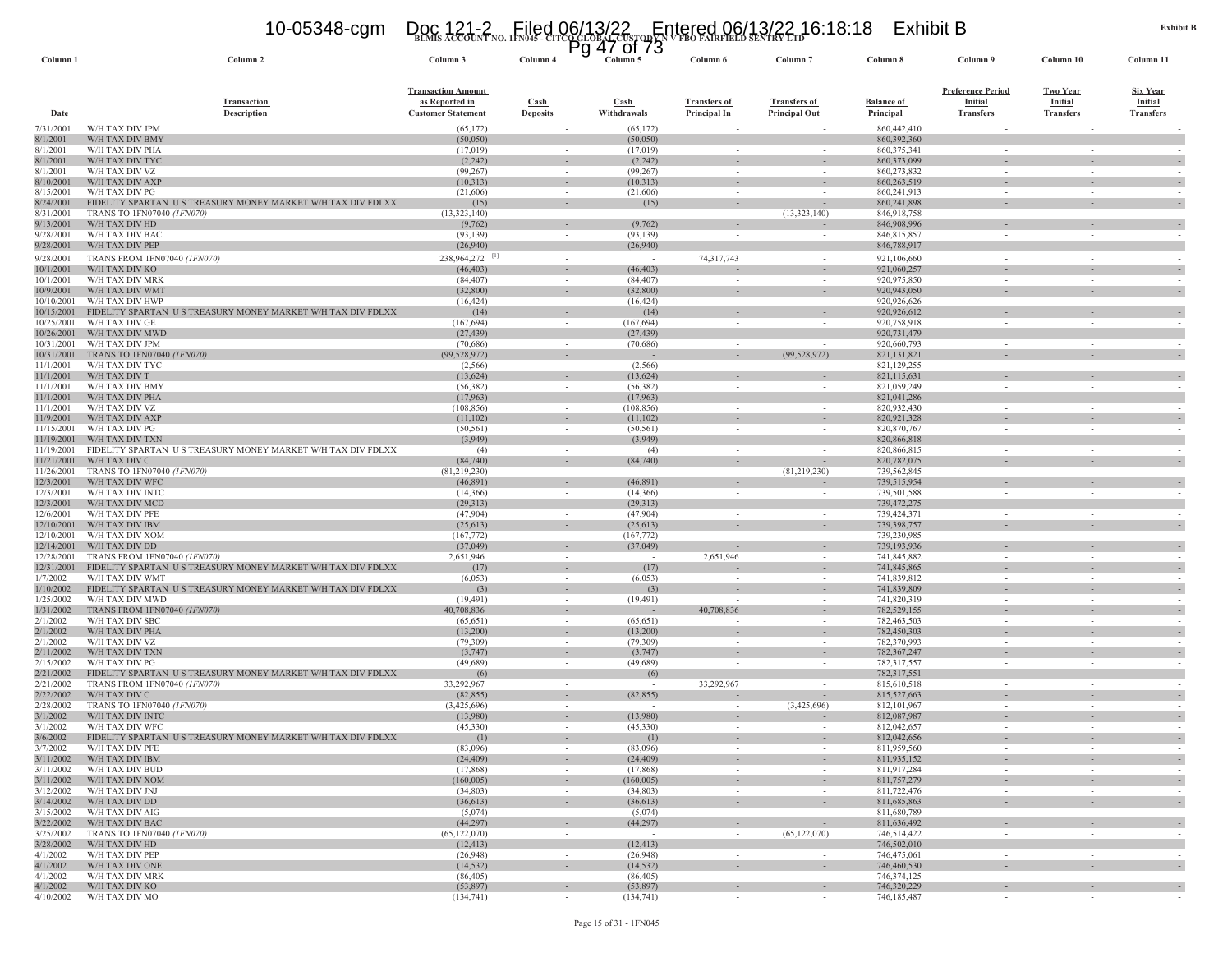### **BLMIS ACCOUNT NO. 1FN045 - CITCO GLOBAL CUSTODY N V FBO FAIRFIELD SENTRY LTD** 10-05348-cgm Doc 121-2 Filed 06/13/22 Entered 06/13/22 16:18:18 Exhibit B Pg 48 of 73

| Column <sub>1</sub>    | Column 2                                                                       | Column 3                                                                 | ٣y<br>Column 4                 | 48 UI 73<br>Column 5   | Column 6                                   | Column <sub>7</sub>                                  | Column 8                              | Column 9                                                       | Column 10                                             | Column 11                                      |
|------------------------|--------------------------------------------------------------------------------|--------------------------------------------------------------------------|--------------------------------|------------------------|--------------------------------------------|------------------------------------------------------|---------------------------------------|----------------------------------------------------------------|-------------------------------------------------------|------------------------------------------------|
| <u>Date</u>            | <b>Transaction</b><br><b>Description</b>                                       | <b>Transaction Amount</b><br>as Reported in<br><b>Customer Statement</b> | <b>Cash</b><br><b>Deposits</b> | Cash<br>Withdrawals    | <b>Transfers of</b><br><b>Principal In</b> | <b>Transfers of</b><br><b>Principal Out</b>          | <b>Balance of</b><br><b>Principal</b> | <b>Preference Period</b><br><b>Initial</b><br><b>Transfers</b> | <b>Two Year</b><br><b>Initial</b><br><b>Transfers</b> | Six Year<br><b>Initial</b><br><b>Transfers</b> |
| 4/12/2002              | TRANS FROM 1FN07040 (1FN070)                                                   | 49,242,954                                                               |                                |                        | 49,242,954                                 |                                                      | 795,428,441                           |                                                                |                                                       |                                                |
| 4/18/2002<br>4/23/2002 | W/H TAX DIV WMT<br>FIDELITY SPARTAN US TREASURY MONEY MARKET W/H TAX DIV FDLXX | (36, 043)<br>(7)                                                         | $\sim$                         | (36,043)<br>(7)        | $\overline{\phantom{a}}$                   |                                                      | 795,392,399<br>795,392,391            | $\sim$                                                         | $\sim$                                                |                                                |
| 4/23/2002              | TRANS FROM 1FN07040 (1FN070)                                                   | 56,064,462                                                               | $\sim$                         | $\sim$                 | 56,064,462                                 |                                                      | 851,456,853                           | $\sim$                                                         | $\sim$                                                |                                                |
| 4/25/2002              | W/H TAX DIV GE                                                                 | (84, 324)                                                                |                                | (84, 324)              |                                            |                                                      | 851,372,529                           |                                                                |                                                       |                                                |
| 4/26/2002<br>4/26/2002 | W/H TAX DIV MDT<br>W/H TAX DIV MWD                                             | (7,480)<br>(27,168)                                                      | $\sim$<br>$\sim$               | (7,480)<br>(27,168)    | $\sim$                                     | $\sim$<br>$\overline{\phantom{a}}$                   | 851,365,049<br>851,337,881            | $\sim$<br>$\sim$                                               | $\sim$<br>$\sim$                                      |                                                |
| 4/30/2002              | W/H TAX DIV JPM                                                                | (72, 667)                                                                |                                | (72,667)               |                                            |                                                      | 851,265,214                           |                                                                | $\sim$                                                |                                                |
| 5/1/2002               | W/H TAX DIV PHA                                                                | (18, 817)                                                                | $\sim$                         | (18, 817)              | $\sim$                                     | $\sim$                                               | 851,246,397                           |                                                                |                                                       |                                                |
| 5/1/2002<br>5/1/2002   | W/H TAX DIV TYC<br>W/H TAX DIV T                                               | (2,721)<br>(14, 287)                                                     | $\sim$<br>$\sim$               | (2,721)<br>(14, 287)   | $\sim$                                     | $\sim$<br>$\overline{\phantom{a}}$                   | 851,243,676<br>851,229,388            | $\sim$                                                         | $\sim$<br>$\sim$                                      |                                                |
| 5/1/2002               | W/H TAX DIV BMY                                                                | (58, 728)                                                                |                                | (58, 728)              | $\overline{\phantom{a}}$                   |                                                      | 851,170,660                           |                                                                | $\overline{\phantom{a}}$                              |                                                |
| 5/1/2002               | W/H TAX DIV SBC                                                                | (98, 213)                                                                | $\sim$                         | (98,213)               |                                            |                                                      | 851,072,447                           |                                                                |                                                       |                                                |
| 5/1/2002<br>5/10/2002  | W/H TAX DIV VZ<br>U S TREASURY MONEY MARKET W/H TAX DIV FDLXX                  | (113, 467)                                                               |                                | (113, 467)             | $\overline{\phantom{a}}$                   |                                                      | 850,958,980                           |                                                                |                                                       |                                                |
| 5/15/2002              | FIDELITY SPARTAN<br>W/H TAX DIV PG                                             | (8)<br>(27,968)                                                          | $\sim$                         | (8)<br>(27,968)        | $\sim$                                     | $\overline{\phantom{a}}$<br>$\overline{\phantom{a}}$ | 850,958,972<br>850,931,004            | $\sim$                                                         | $\overline{\phantom{a}}$<br>$\sim$                    |                                                |
| 5/24/2002              | W/H TAX DIV C                                                                  | (55, 329)                                                                | $\sim$                         | (55,329)               | $\overline{\phantom{a}}$                   |                                                      | 850, 875, 675                         |                                                                |                                                       |                                                |
| 5/29/2002              | TRANS TO 1FN07040 (1FN070)                                                     | (46,500,011)                                                             | $\sim$                         | $\sim$                 | $\sim$                                     | (46,500,011)                                         | 804,375,664                           | $\sim$                                                         | $\sim$                                                |                                                |
| 6/3/2002<br>6/3/2002   | W/H TAX DIV WFC<br>W/H TAX DIV INTC                                            | (57,170)<br>(7,848)                                                      | $\sim$                         | (57, 170)<br>(7, 848)  | $\sim$                                     | $\overline{\phantom{a}}$                             | 804,318,493<br>804,310,646            | $\sim$                                                         | $\sim$                                                |                                                |
| 6/6/2002               | W/H TAX DIV PFE                                                                | (99, 553)                                                                |                                | (99, 553)              |                                            |                                                      | 804,211,093                           |                                                                |                                                       |                                                |
| 6/10/2002              | W/H TAX DIV BUD                                                                | (14,036)                                                                 |                                | (14,036)               | $\sim$                                     |                                                      | 804, 197, 057                         | $\sim$                                                         | $\sim$                                                |                                                |
| 6/10/2002              | W/H TAX DIV IBM                                                                | (31,808)                                                                 |                                | (31,808)               |                                            | $\sim$                                               | 804,165,250                           |                                                                |                                                       |                                                |
| 6/10/2002<br>6/11/2002 | W/H TAX DIV XOM<br>W/H TAX DIV JNJ                                             | (190, 194)<br>(27,308)                                                   | $\sim$                         | (190, 194)<br>(27,308) | $\sim$                                     | $\sim$                                               | 803,975,056<br>803,947,747            | $\sim$                                                         | $\sim$                                                |                                                |
| 6/12/2002              | W/H TAX DIV DD                                                                 | (31,697)                                                                 |                                | (31,697)               | $\sim$                                     |                                                      | 803,916,051                           |                                                                | $\overline{\phantom{a}}$                              |                                                |
| 6/25/2002              | FIDELITY SPARTAN US TREASURY MONEY MARKET W/H TAX DIV FDLXX                    | (3)                                                                      | $\overline{\phantom{a}}$       | (3)                    | $\sim$                                     |                                                      | 803,916,048                           |                                                                |                                                       |                                                |
| 6/28/2002<br>7/10/2002 | TRANS TO 1FN07040 (1FN070)<br>W/H TAX DIV MO                                   | (2,494,588)<br>(23, 047)                                                 |                                | (23,047)               | $\sim$                                     | (2,494,588)                                          | 801,421,460<br>801,398,412            | $\sim$                                                         | $\sim$                                                |                                                |
| 7/15/2002              | W/H TAX DIV USB                                                                | (7, 426)                                                                 | $\sim$                         | (7, 426)               |                                            | $\sim$                                               | 801,390,987                           | $\sim$                                                         | $\sim$                                                |                                                |
| 7/17/2002              | TRANS FROM 1FN07040 (1FN070)                                                   | 22,672,052                                                               |                                |                        | 22,672,052                                 |                                                      | 824,063,039                           |                                                                |                                                       |                                                |
| 7/19/2002              | FIDELITY SPARTAN US TREASURY MONEY MARKET W/H TAX DIV FDLXX                    | (4)                                                                      | $\sim$                         | (4)                    | $\sim$                                     |                                                      | 824,063,034                           | $\sim$                                                         |                                                       |                                                |
| 7/25/2002<br>7/26/2002 | W/H TAX DIV GE<br>W/H TAX DIV MDT                                              | (35, 465)<br>(1,449)                                                     | $\sim$                         | (35, 465)<br>(1, 449)  | $\sim$                                     | $\sim$                                               | 824,027,569<br>824,026,121            | $\sim$                                                         | $\sim$                                                |                                                |
| 7/26/2002              | W/H TAX DIV MWD                                                                | (4,951)                                                                  |                                | (4,951)                |                                            |                                                      | 824,021,170                           |                                                                |                                                       |                                                |
| 7/26/2002              | FIDELITY SPARTAN US TREASURY MONEY MARKET W/H TAX DIV FDLXX                    | (0)                                                                      | $\sim$                         | (0)                    | $\sim$                                     |                                                      | 824,021,170                           | $\sim$                                                         | $\sim$                                                |                                                |
| 7/31/2002<br>7/31/2002 | W/H TAX DIV JPM<br>TRANS TO 1FN07040 (1FN070)                                  | (13, 511)<br>(11, 434, 184)                                              | $\sim$                         | (13,511)<br>$\sim$     | $\sim$                                     | $\overline{\phantom{a}}$<br>(11, 434, 184)           | 824,007,659<br>812,573,475            | $\sim$                                                         | $\sim$                                                |                                                |
| 8/1/2002               | W/H TAX DIV VZ                                                                 | (20, 398)                                                                | $\sim$                         | (20, 398)              | $\sim$                                     |                                                      | 812,553,077                           |                                                                |                                                       |                                                |
| 8/1/2002               | W/H TAX DIV PHA                                                                | (3, 353)                                                                 | $\sim$                         | (3,353)                | $\sim$                                     | $\sim$                                               | 812,549,724                           | $\sim$                                                         | $\sim$                                                |                                                |
| 8/1/2002               | W/H TAX DIV SBC                                                                | (17, 435)                                                                |                                | (17, 435)              |                                            |                                                      | 812,532,290                           |                                                                |                                                       |                                                |
| 8/1/2002<br>8/1/2002   | W/H TAX DIV T<br>W/H TAX DIV BMY                                               | (2,794)<br>(10,663)                                                      | $\sim$<br>$\sim$               | (2,794)<br>(10,663)    | $\sim$<br>$\sim$                           | $\sim$<br>$\sim$                                     | 812,529,496<br>812,518,833            | $\sim$<br>$\sim$                                               | $\sim$<br>$\sim$                                      |                                                |
| 8/9/2002               | W/H TAX DIV AXP                                                                | (1,987)                                                                  |                                | (1,987)                |                                            |                                                      | 812,516,846                           |                                                                |                                                       |                                                |
| 8/19/2002              | W/H TAX DIV TXN                                                                | (5,646)                                                                  | $\sim$                         | (5,646)                | $\sim$                                     | $\overline{\phantom{a}}$                             | 812,511,200                           |                                                                |                                                       |                                                |
| 8/19/2002<br>8/21/2002 | W/H TAX DIV MON<br>TRANS TO 1FN07040 (1FN070)                                  | (2)<br>(217, 941, 363)                                                   |                                | (2)                    | $\overline{\phantom{a}}$                   | (217, 941, 363)                                      | 812,511,198<br>594,569,835            |                                                                |                                                       |                                                |
| 8/23/2002              | W/H TAX DIV C                                                                  | (147, 150)                                                               | $\sim$                         | (147, 150)             | $\sim$                                     | $\overline{\phantom{a}}$                             | 594,422,684                           | $\sim$                                                         | $\sim$                                                |                                                |
| 8/26/2002              | FIDELITY SPARTAN US TREASURY MONEY MARKET W/H TAX DIV FDLXX                    | (2)                                                                      |                                | (2)                    |                                            |                                                      | 594, 422, 683                         |                                                                |                                                       |                                                |
| 9/3/2002<br>9/3/2002   | W/H TAX DIV WFC<br>W/H TAX DIV INTO                                            | (74, 394)                                                                | $\sim$                         | (74, 394)<br>(20,695)  | $\sim$                                     |                                                      | 594,348,289<br>594,327,594            | $\sim$                                                         | $\sim$                                                |                                                |
| 9/5/2002               | W/H TAX DIV PFE                                                                | (20,695)<br>(126, 715)                                                   | $\sim$                         | (126, 715)             | $\sim$                                     | $\sim$                                               | 594,200,879                           | $\sim$                                                         | $\sim$                                                |                                                |
| 9/5/2002               | W/H TAX DIV G                                                                  | (25,905)                                                                 |                                | (25,905)               |                                            |                                                      | 594,174,974                           |                                                                |                                                       |                                                |
| 9/6/2002               | W/H TAX DIV BA                                                                 | (21, 764)                                                                | $\sim$                         | (21,764)               | $\sim$                                     |                                                      | 594,153,210                           | $\sim$                                                         |                                                       |                                                |
| 9/9/2002<br>9/10/2002  | W/H TAX DIV BUD<br>W/H TAX DIV IBM                                             | (25,905)<br>(39, 130)                                                    | $\sim$                         | (25,905)<br>(39, 130)  | $\sim$                                     | $\sim$                                               | 594,127,305<br>594,088,175            | $\sim$                                                         | $\sim$                                                |                                                |
| 9/10/2002              | FIDELITY SPARTAN US TREASURY MONEY MARKET W/H TAX DIV FDLXX                    | (7)                                                                      |                                | (7)                    | $\sim$                                     | $\sim$                                               | 594,088,167                           | $\sim$                                                         | $\sim$                                                |                                                |
| 9/10/2002              | W/H TAX DIV XOM                                                                | (239, 435)                                                               |                                | (239, 435)             |                                            |                                                      | 593,848,732                           |                                                                |                                                       |                                                |
|                        | 9/10/2002 W/H TAX DIV JNJ<br>9/12/2002 W/H TAX DIV DD                          | (30,929)<br>(52, 881)                                                    | $\sim$                         | (30,929)<br>(52, 881)  | $\sim$                                     | $\sim$                                               | 593,817,803<br>593,764,923            | $\sim$                                                         | $\sim$                                                | $\overline{\phantom{a}}$                       |
|                        | 10/17/2002 FIDELITY SPARTAN US TREASURY MONEY MARKET W/H TAX DIV FDLXX         | (29)                                                                     | $\sim$                         | (29)                   | $\sim$                                     | $\sim$                                               | 593,764,894                           | $\sim$                                                         | $\sim$                                                | $\sim$                                         |
|                        | 10/29/2002 TRANS TO 1FN07040 (1FN070)                                          | (38, 357, 496)                                                           |                                | $\sim$                 | $\overline{\phantom{a}}$                   | (38, 357, 496)                                       | 555,407,398                           |                                                                | $\overline{\phantom{a}}$                              |                                                |
|                        | 11/15/2002 W/H TAX DIV PG                                                      | (30, 578)                                                                | $\sim$                         | (30, 578)              | $\sim$                                     |                                                      | 555,376,820                           |                                                                | $\sim$                                                | $\overline{\phantom{a}}$                       |
|                        | 11/15/2002 W/H TAX DIV CL<br>11/18/2002 W/H TAX DIV TXN                        | (8, 814)<br>(3,128)                                                      | $\sim$<br>$\sim$               | (8, 814)<br>(3,128)    | $\sim$<br>$\sim$                           | $\overline{\phantom{a}}$                             | 555,368,007<br>555, 364, 878          | $\sim$<br>$\overline{\phantom{a}}$                             | $\sim$<br>$\sim$                                      | $\overline{\phantom{a}}$                       |
|                        | 11/18/2002 TRANS TO 1FN07040 (1FN070)                                          | (11, 130, 830)                                                           | $\sim$                         | $\sim$ $-$             | $\sim$                                     | (11, 130, 830)                                       | 544,234,048                           | $\sim$                                                         | $\sim$                                                | $\sim$                                         |
|                        | 11/22/2002 W/H TAX DIV C                                                       | (77, 975)                                                                | $\sim$                         | (77, 975)              | $\sim$                                     | $\overline{\phantom{a}}$                             | 544,156,073                           | $\overline{\phantom{a}}$                                       | $\overline{\phantom{a}}$                              | $\sim$                                         |
|                        | 11/25/2002 W/H TAX DIV GS<br>11/27/2002 W/H TAX DIV MER                        | (4,897)<br>(12,205)                                                      | $\sim$                         | (4,897)<br>(12, 205)   | $\sim$                                     | $\sim$                                               | 544, 151, 177<br>544,138,972          | $\sim$                                                         | $\sim$                                                | $\overline{\phantom{a}}$                       |
| 1/6/2003               | W/H TAX DIV XOM                                                                | (135,070)                                                                | $\sim$                         | $\star$ [3]            | $\sim$                                     | $\sim$                                               | 544,138,972                           | $\sim$                                                         | $\sim$                                                | $\sim$                                         |
| 1/6/2003               | W/H TAX DIV BA                                                                 | (8,865)                                                                  | $\overline{\phantom{a}}$       | $*$ [3]                | $\sim$                                     | $\sim$                                               | 544,138,972                           | $\sim$                                                         | $\sim$                                                | $\sim$                                         |
| 1/6/2003               | FIDELITY SPARTAN US TREASURY MONEY MARKET W/H TAX DIV FDLXX                    | (46)                                                                     | $\sim$                         | $*$ [3]                | $\sim$                                     | $\sim$                                               | 544,138,972                           | $\sim$                                                         |                                                       |                                                |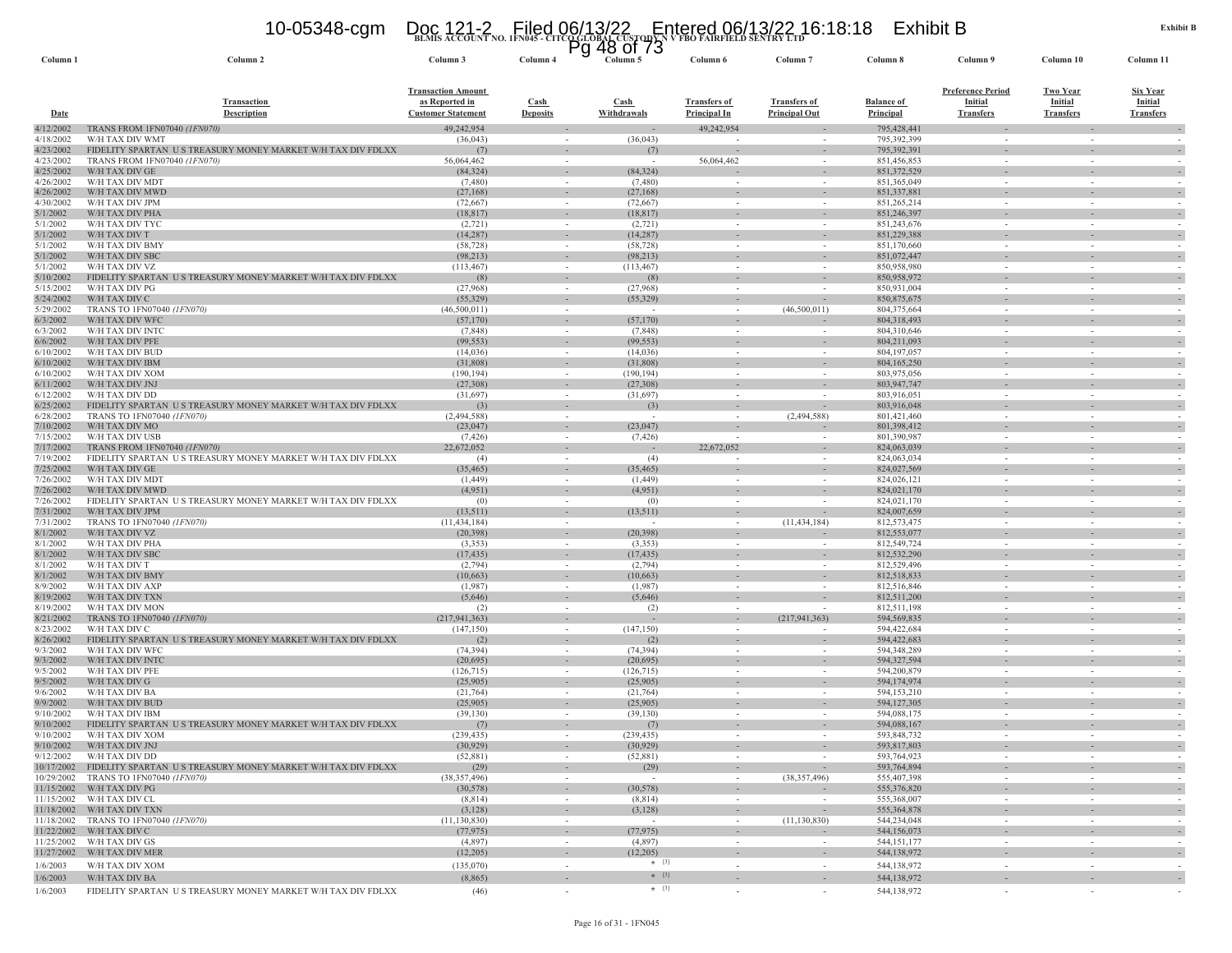## **BLMIS ACCOUNT NO. 1FN045 - CITCO GLOBAL CUSTODY N V FBO FAIRFIELD SENTRY LTD** 10-05348-cgm Doc 121-2 Filed 06/13/22 Entered 06/13/22 16:18:18 Exhibit B Pg 49 of 73

| Column <sub>1</sub>    | Column <sub>2</sub>                                                                       | Column 3                                                                 | Column <sub>4</sub>      | Column 5            | Column <sub>6</sub>                 | Column                                      | Column 8                              | Column 9                                                       | Column 10                                             | Column 11                                             |
|------------------------|-------------------------------------------------------------------------------------------|--------------------------------------------------------------------------|--------------------------|---------------------|-------------------------------------|---------------------------------------------|---------------------------------------|----------------------------------------------------------------|-------------------------------------------------------|-------------------------------------------------------|
| <b>Date</b>            | <b>Transaction</b><br><b>Description</b>                                                  | <b>Transaction Amount</b><br>as Reported in<br><b>Customer Statement</b> | Cash<br><b>Deposits</b>  | Cash<br>Withdrawals | <b>Transfers of</b><br>Principal In | <b>Transfers of</b><br><b>Principal Out</b> | <b>Balance of</b><br><b>Principal</b> | <b>Preference Period</b><br><b>Initial</b><br><b>Transfers</b> | <b>Two Year</b><br><b>Initial</b><br><b>Transfers</b> | <b>Six Year</b><br><b>Initial</b><br><b>Transfers</b> |
| 1/6/2003               | W/H TAX DIV INTC                                                                          | (11,652)                                                                 |                          | $*$ [3]             |                                     |                                             | 544,138,972                           |                                                                |                                                       |                                                       |
| 1/6/2003               | W/H TAX DIV WFC                                                                           | (41, 833)                                                                |                          | $*$ [3]             |                                     | $\overline{\phantom{a}}$                    | 544,138,972                           | $\sim$                                                         |                                                       |                                                       |
| 1/6/2003               | W/H TAX DIV G                                                                             | (14,995)                                                                 |                          | $* [3]$             |                                     |                                             | 544,138,972                           |                                                                |                                                       |                                                       |
| 1/6/2003               | W/H TAX DIV HCA                                                                           | (979)                                                                    | $\overline{\phantom{a}}$ | $*$ [3]             |                                     | $\overline{\phantom{a}}$                    | 544,138,972                           |                                                                |                                                       |                                                       |
| 1/6/2003               | W/H TAX DIV IBM                                                                           | (22,083)                                                                 |                          | $*$ [3]             |                                     |                                             | 544,138,972                           |                                                                |                                                       |                                                       |
| 1/6/2003               | W/H TAX DIV DD                                                                            | (21, 684)                                                                | $\sim$                   | $*$ [3]             |                                     | $\overline{\phantom{a}}$                    | 544,138,972                           |                                                                |                                                       |                                                       |
| 1/6/2003               | W/H TAX DIV JNJ                                                                           | (14,300)                                                                 |                          | $*$ [3]             |                                     |                                             | 544,138,972                           |                                                                |                                                       |                                                       |
| 1/6/2003               | W/H TAX DIV UTX                                                                           | (7,098)                                                                  |                          | $*$ [3]             |                                     |                                             | 544,138,972                           |                                                                |                                                       |                                                       |
| 1/6/2003               | W/H TAX DIV PFE                                                                           | (49, 716)                                                                |                          | $*$ [3]             |                                     |                                             | 544,138,972                           |                                                                |                                                       |                                                       |
| 1/6/2003               | W/H TAX DIV BUD                                                                           | (14, 812)                                                                | $\sim$                   | $*$ [3]             |                                     | $\overline{\phantom{a}}$                    | 544,138,972                           |                                                                |                                                       |                                                       |
| 1/10/2003              | FIDELITY SPARTAN US TREASURY MONEY MARKET W/H TAX DIV FDLXX                               | (3)                                                                      |                          | $*$ [3]             |                                     |                                             | 544,138,972                           |                                                                |                                                       |                                                       |
| 1/22/2003              | TRANS FROM 1FN07040 (1FN070)                                                              | 16,339,217                                                               | $\sim$                   | $\sim$<br>$*$ [3]   | 16,339,217                          | $\sim$                                      | 560,478,189                           | $\sim$                                                         | $\sim$                                                | $\sim$                                                |
| 1/31/2003              | W/H TAX DIV MWD                                                                           | (18,977)                                                                 |                          | $*$ [3]             |                                     |                                             | 560,478,189                           |                                                                |                                                       |                                                       |
| 2/3/2003               | W/H TAX DIV VZ                                                                            | (80, 743)                                                                | $\sim$                   | $*$ [3]             |                                     | $\sim$                                      | 560,478,189                           | $\sim$                                                         |                                                       |                                                       |
| 2/3/2003               | W/H TAX DIV PHA                                                                           | (23,786)                                                                 |                          | $*$ [3]             |                                     |                                             | 560,478,189                           |                                                                |                                                       |                                                       |
| 2/3/2003               | W/H TAX DIV SBC                                                                           | (68, 695)                                                                | $\sim$                   | $*$ [3]             |                                     | $\sim$                                      | 560,478,189                           | $\sim$                                                         |                                                       | $\sim$                                                |
| 2/10/2003              | W/H TAX DIV TXN                                                                           | (4,994)                                                                  |                          | $*$ [3]             |                                     | $\overline{\phantom{a}}$                    | 560,478,189                           |                                                                |                                                       |                                                       |
| 2/14/2003              | W/H TAX DIV PG                                                                            | (72, 239)                                                                | $\sim$                   | $* [3]$             |                                     | $\sim$                                      | 560,478,189                           |                                                                |                                                       |                                                       |
| 2/14/2003              | W/H TAX DIV CL                                                                            | (13, 554)                                                                |                          | $*$ [3]             |                                     |                                             | 560,478,189                           |                                                                |                                                       |                                                       |
| 2/14/2003<br>2/24/2003 | W/H TAX DIV PFE<br>TRANS FROM 1FN07040 (1FN070)                                           | (126, 361)<br>110,293,149                                                | $\sim$                   | $\sim$              | 110,293,149                         | $\sim$                                      | 560,478,189<br>670,771,338            |                                                                |                                                       |                                                       |
| 2/27/2003              | W/H TAX DIV GS                                                                            | (7,530)                                                                  | $\sim$                   | $*$ [3]             |                                     | $\sim$                                      | 670,771,338                           | $\sim$                                                         |                                                       | $\sim$                                                |
| 2/28/2003              | W/H TAX DIV MER                                                                           | (18,624)                                                                 |                          | $* [3]$             |                                     |                                             | 670,771,338                           |                                                                |                                                       |                                                       |
| 2/28/2003              | W/H TAX DIV C                                                                             | (141, 645)                                                               | $\sim$                   | $*$ [3]             |                                     | $\sim$                                      | 670,771,338                           | $\sim$                                                         |                                                       | - 2                                                   |
| 3/3/2003               | W/H TAX DIV WFC                                                                           | (69, 794)                                                                |                          | $*$ [3]             |                                     |                                             | 670,771,338                           |                                                                |                                                       |                                                       |
| 3/3/2003               | W/H TAX DIV INTC                                                                          | (18, 237)                                                                | $\sim$                   | $*$ [3]             |                                     | $\sim$                                      | 670,771,338                           |                                                                |                                                       |                                                       |
| 3/5/2003               | W/H 1/31/03G                                                                              | (23, 422)                                                                |                          | $*$ [3]             |                                     | $\sim$                                      | 670,771,338                           |                                                                |                                                       |                                                       |
| 3/7/2003               | W/H TAX DIV BA                                                                            | (19,201)                                                                 |                          | $*$ [3]             |                                     | $\sim$                                      | 670,771,338                           |                                                                |                                                       |                                                       |
| 3/7/2003               | W/H TAX DIV MSFT                                                                          | (91, 857)                                                                |                          | $*$ [3]             |                                     |                                             | 670,771,338                           |                                                                |                                                       |                                                       |
| 3/10/2003              | W/H TAX DIV BUD                                                                           | (22,089)                                                                 | $\sim$                   | $*$ [3]             |                                     |                                             | 670,771,338                           |                                                                |                                                       |                                                       |
| 3/10/2003              | W/H TAX DIV IBM                                                                           | (34, 497)                                                                |                          | $*$ [3]             |                                     |                                             | 670,771,338                           |                                                                |                                                       |                                                       |
| 3/10/2003              | W/H TAX DIV UTX                                                                           | (15, 374)                                                                | $\sim$                   | $*$ [3]             | $\sim$                              | $\sim$                                      | 670,771,338                           | $\sim$                                                         |                                                       |                                                       |
| 3/10/2003              | W/H TAX DIV XOM                                                                           | (211, 925)                                                               |                          | $* [3]$             |                                     |                                             | 670,771,338                           |                                                                |                                                       |                                                       |
| 3/11/2003              | W/H TAX DIV JNJ                                                                           | (83, 105)                                                                | $\sim$                   | $*$ [3]             |                                     | $\sim$                                      | 670,771,338                           | $\sim$                                                         |                                                       |                                                       |
| 3/12/2003              | W/H TAX DIV MMM                                                                           | (25,928)                                                                 |                          | $*$ [3]             |                                     |                                             | 670,771,338                           |                                                                |                                                       |                                                       |
| 3/14/2003              | W/H TAX DIV DD                                                                            | (48, 456)                                                                | $\sim$                   | $*$ [3]             |                                     | $\sim$                                      | 670,771,338                           |                                                                |                                                       |                                                       |
| 3/17/2003              | FIDELITY SPARTAN US TREASURY MONEY MARKET W/H TAX DIV FDLXX                               | (19)                                                                     |                          | $*$ [3]             |                                     |                                             | 670,771,338                           |                                                                |                                                       |                                                       |
| 3/18/2003              | TRANS FROM 1FN07040 (1FN070)                                                              | 1,804,150                                                                |                          |                     | 1,804,150                           |                                             | 672,575,488                           |                                                                |                                                       |                                                       |
| 3/24/2003              | TRANS TO 1FN07040 (1FN070)                                                                | (146, 512, 229)                                                          | ٠                        | $\sim$              |                                     | (146, 512, 229)                             | 526,063,259                           |                                                                |                                                       |                                                       |
| 4/7/2003               | W/H TAX DIV WMT                                                                           | (60, 863)                                                                | $\sim$                   | $*$ [3]             |                                     |                                             | 526,063,259                           |                                                                |                                                       |                                                       |
| 4/9/2003               | W/H TAX DIV HPQ                                                                           | (38, 379)                                                                |                          | $* [3]$             |                                     |                                             | 526,063,259                           |                                                                |                                                       |                                                       |
| 4/15/2003              | FIDELITY SPARTAN US TREASURY MONEY MARKET W/H TAX DIV FDLXX                               | (19)                                                                     |                          | $*$ [3]             |                                     |                                             | 526,063,259                           |                                                                |                                                       |                                                       |
| 5/9/2003               | FIDELITY SPARTAN US TREASURY MONEY MARKET W/H TAX DIV FDLXX                               | (17)                                                                     |                          | $* [3]$             |                                     |                                             | 526,063,259                           |                                                                |                                                       |                                                       |
| 5/9/2003               | TRANS TO 1FN07040 (1FN070)                                                                | (2,963,200)                                                              |                          | $* [3]$             |                                     | (2,963,200)                                 | 523,100,059                           |                                                                |                                                       |                                                       |
| 5/19/2003<br>5/21/2003 | FIDELITY SPARTAN US TREASURY MONEY MARKET W/H TAX DIV FDLXX<br>TRANS TO 1FN07040 (1FN070) | (7)<br>(12, 173, 621)                                                    |                          |                     |                                     | (12, 173, 621)                              | 523,100,059<br>510,926,438            |                                                                |                                                       |                                                       |
| 5/28/2003              | W/H TAX DIV MER                                                                           | (14,993)                                                                 |                          | $* [3]$             |                                     |                                             | 510,926,438                           |                                                                |                                                       |                                                       |
| 5/30/2003              | FIDELITY SPARTAN US TREASURY MONEY MARKET W/H TAX DIV FDLXX                               | (1)                                                                      | $\sim$                   | $*$ [3]             |                                     |                                             | 510,926,438                           |                                                                |                                                       |                                                       |
| 5/30/2003              | TRANS TO 1FN07040 (1FN070)                                                                | (3,055,702)                                                              |                          |                     |                                     | (3,055,702)                                 | 507,870,736                           |                                                                |                                                       |                                                       |
| 6/2/2003               | W/H TAX DIV WFC                                                                           | (56, 222)                                                                |                          | $*$ [3]             |                                     |                                             | 507,870,736                           |                                                                |                                                       |                                                       |
| 6/2/2003               | W/H TAX DIV INTC                                                                          | (8,113)                                                                  |                          | $*$ [3]             |                                     | $\overline{\phantom{a}}$                    | 507,870,736                           | $\sim$                                                         |                                                       |                                                       |
| 6/5/2003               | W/H TAX DIV PFE                                                                           | (134, 610)                                                               | $\sim$                   | $*$ [3]             | $\sim$                              | $\sim$                                      | 507,870,736                           | $\sim$                                                         | $\sim$                                                | $\sim$                                                |
| 6/9/2003               | W/H TAX DIV BUD                                                                           | (18, 272)                                                                |                          | $*$ [3]             |                                     |                                             | 507,870,736                           |                                                                |                                                       | $\sim$                                                |
| 6/10/2003              | W/H TAX DIV UTX                                                                           | (14,056)                                                                 | $\sim$                   | $*$ [3]             | $\sim$                              | $\sim$                                      | 507,870,736                           | $\sim$                                                         | $\sim$                                                | $\sim$                                                |
| 6/10/2003              | W/H TAX DIV IBM                                                                           | (29,985)                                                                 | $\overline{\phantom{a}}$ | $*$ [3]             |                                     | $\sim$                                      | 507,870,736                           | $\sim$                                                         | $\overline{\phantom{a}}$                              | $\sim$                                                |
| 6/10/2003              | W/H TAX DIV XOM                                                                           | (188, 601)                                                               | $\sim$                   | $*$ [3]             | $\sim$                              | $\sim$                                      | 507,870,736                           | $\sim$                                                         | $\sim$                                                | $\sim$                                                |
| 6/10/2003              | W/H TAX DIV JNJ                                                                           | (79,960)                                                                 |                          | $*$ [3]             |                                     |                                             | 507,870,736                           |                                                                |                                                       | $\sim$                                                |
| 6/12/2003              | W/H TAX DIV DD                                                                            | (40,084)                                                                 | $\sim$                   | $*$ [3]             | $\sim$                              | $\sim$                                      | 507,870,736                           | $\sim$                                                         | $\sim$                                                | $\sim$                                                |
| 6/12/2003              | W/H TAX DIV MMM                                                                           | (27, 486)                                                                | $\sim$                   | $*$ [3]             | $\sim$                              | $\sim$                                      | 507,870,736                           | $\sim$                                                         | $\sim$                                                | $\sim$                                                |
| 6/19/2003              | TRANS TO 1FN07040 (1FN070)                                                                | (53,945,624)                                                             | $\overline{\phantom{a}}$ | $\sim$              | $\sim$                              | (53,945,624)                                | 453,925,112                           | $\sim$                                                         | $\blacksquare$                                        |                                                       |
| 6/20/2003              | W/H TAX DIV AIG                                                                           | (16, 867)                                                                | $\sim$                   | $*$ [3]             | $\sim$                              | $\sim$                                      | 453,925,112                           | $\sim$                                                         |                                                       |                                                       |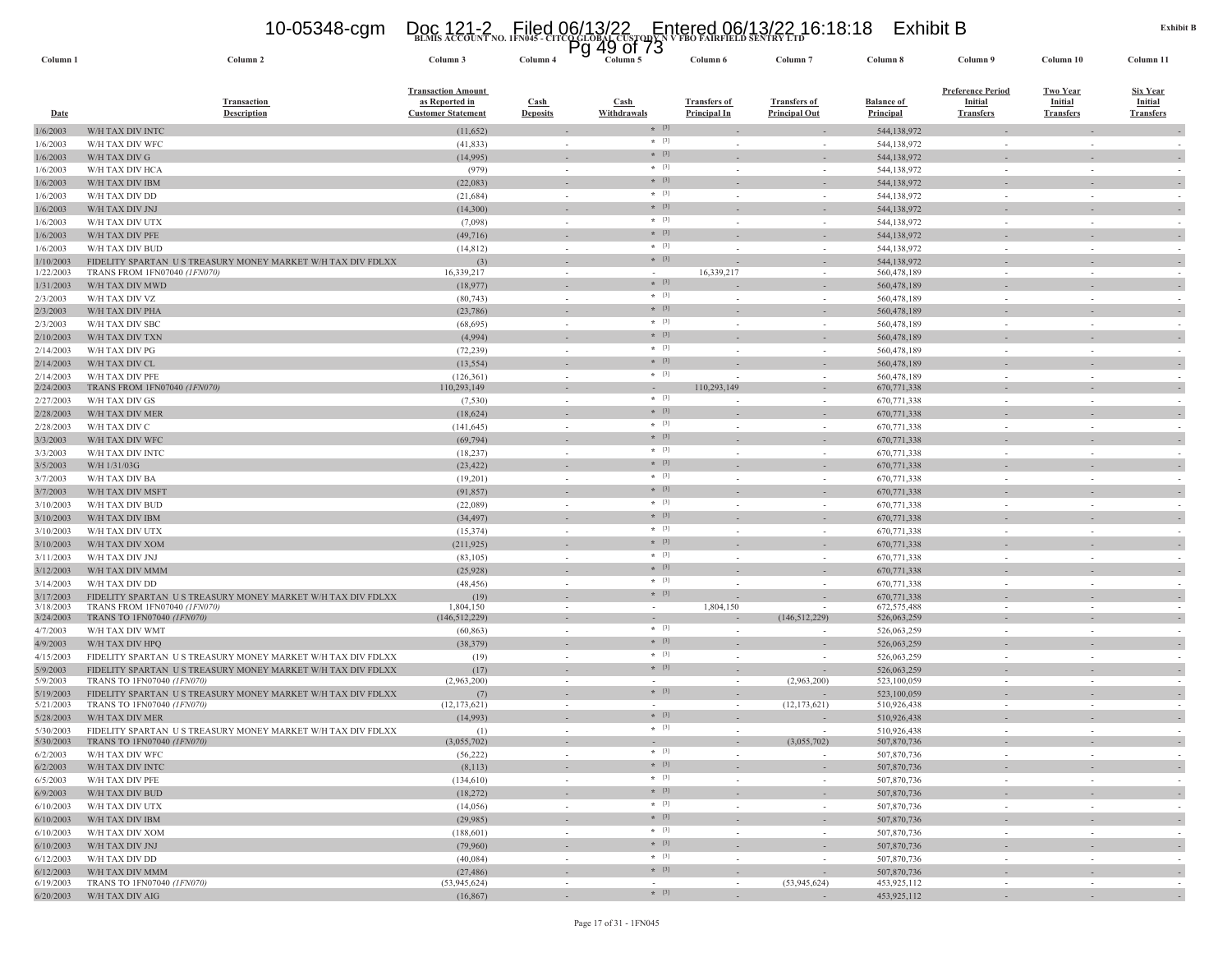### **BLMIS ACCOUNT NO. 1FN045 - CITCO GLOBAL CUSTODY N V FBO FAIRFIELD SENTRY LTD** 10-05348-cgm Doc 121-2 Filed 06/13/22 Entered 06/13/22 16:18:18 Exhibit B Pg 50 of 73

| Column <sub>1</sub>    | Column 2                                                                                                        | Column 3                                                                 | Column 4                       | ٣y | ວບ ບເ 7ວ<br>Column 5 | Column 6                                   | Column <sub>7</sub>                         | Column 8                              | Column 9                                                       | Column 10                                             | Column 11                                             |                          |
|------------------------|-----------------------------------------------------------------------------------------------------------------|--------------------------------------------------------------------------|--------------------------------|----|----------------------|--------------------------------------------|---------------------------------------------|---------------------------------------|----------------------------------------------------------------|-------------------------------------------------------|-------------------------------------------------------|--------------------------|
| <b>Date</b>            | <b>Transaction</b><br><b>Description</b>                                                                        | <b>Transaction Amount</b><br>as Reported in<br><b>Customer Statement</b> | <b>Cash</b><br><b>Deposits</b> |    | Cash<br>Withdrawals  | <b>Transfers of</b><br><b>Principal In</b> | <b>Transfers of</b><br><b>Principal Out</b> | <b>Balance of</b><br><b>Principal</b> | <b>Preference Period</b><br><b>Initial</b><br><b>Transfers</b> | <b>Two Year</b><br><b>Initial</b><br><b>Transfers</b> | <b>Six Year</b><br><b>Initial</b><br><b>Transfers</b> |                          |
| 6/20/2003              | TRANS TO 1FN07040 (1FN070)                                                                                      | (15, 725, 146)                                                           |                                |    |                      |                                            | (15, 725, 146)                              | 438,199,966<br>418,520,807            |                                                                |                                                       |                                                       |                          |
| 6/24/2003<br>6/25/2003 | TRANS TO 1FN07040 (1FN070)<br>FIDELITY SPARTAN US TREASURY MONEY MARKET W/H TAX DIV FDLXX                       | (19,679,159)<br>(14)                                                     | $\sim$                         |    | $*$ [3]              | $\sim$                                     | (19,679,159)                                | 418,520,807                           | $\sim$                                                         | $\sim$                                                |                                                       |                          |
| 6/26/2003              | W/H TAX DIV HD                                                                                                  | (19, 267)                                                                |                                |    | $* [3]$              |                                            |                                             | 418,520,807                           |                                                                |                                                       |                                                       |                          |
| 6/27/2003              | W/H TAX DIV BAC                                                                                                 | (131, 639)                                                               |                                |    | $* [3]$              |                                            |                                             | 418,520,807                           |                                                                |                                                       |                                                       |                          |
| 6/30/2003              | W/H TAX DIV PEP                                                                                                 | (38,072)                                                                 |                                |    | $*$ [3]              |                                            |                                             | 418,520,807                           |                                                                |                                                       |                                                       |                          |
| 7/1/2003               | W/H TAX DIV ALL                                                                                                 | (19, 157)                                                                | $\sim$                         |    | $*$ [3]              |                                            |                                             | 418,520,807                           |                                                                | $\sim$                                                |                                                       |                          |
| 7/1/2003               | W/H TAX DIV ONE                                                                                                 | (34, 114)                                                                |                                |    | $*$ [3]              |                                            |                                             | 418,520,807                           |                                                                |                                                       |                                                       |                          |
| 7/1/2003               | W/H TAX DIV MRK                                                                                                 | (110, 288)                                                               | $\sim$                         |    | $*$ [3]              | $\sim$                                     | $\sim$                                      | 418,520,807                           | $\sim$                                                         | $\sim$                                                |                                                       |                          |
| 7/1/2003               | W/H TAX DIV KO                                                                                                  | (75, 704)                                                                |                                |    | $* [3]$<br>$*$ [3]   |                                            |                                             | 418,520,807                           |                                                                |                                                       |                                                       |                          |
| 7/3/2003               | W/H TAX DIV SLB                                                                                                 | (11, 713)                                                                | $\sim$                         |    | $* [3]$              | $\overline{\phantom{a}}$                   | $\sim$                                      | 418,520,807                           | $\sim$                                                         | $\sim$                                                |                                                       |                          |
| 7/7/2003<br>7/8/2003   | W/H TAX DIV WMT<br>W/H TAX DIV MO                                                                               | (25, 526)<br>(182, 639)                                                  | $\sim$                         |    | $*$ [3]              | $\overline{\phantom{a}}$                   | $\sim$                                      | 418,520,807<br>418,520,807            | $\sim$                                                         | $\sim$                                                |                                                       |                          |
| 7/9/2003               | W/H TAX DIV HPQ                                                                                                 | (33,743)                                                                 |                                |    | $*$ [3]              |                                            |                                             | 418,520,807                           |                                                                |                                                       |                                                       |                          |
| 7/10/2003              | FIDELITY SPARTAN US TREASURY MONEY MARKET W/H TAX DIV FDLXX                                                     | (0)                                                                      | $\sim$                         |    | $* [3]$              |                                            | $\sim$                                      | 418,520,807                           | $\overline{\phantom{a}}$                                       | $\sim$                                                |                                                       |                          |
| 7/10/2003              | TRANS FROM 1FN07040 (1FN070)                                                                                    | 1,026,368                                                                |                                |    | $\sim$               | 1,026,368                                  | $\sim$                                      | 419,547,175                           |                                                                | $\sim$                                                |                                                       |                          |
| 7/15/2003              | TRANS FROM 1FN07040 (1FN070)                                                                                    | 13,037,548                                                               | $\sim$                         |    |                      | 13,037,548                                 | $\overline{\phantom{a}}$                    | 432,584,723                           | $\sim$                                                         | $\sim$                                                |                                                       |                          |
| 7/21/2003              | FIDELITY SPARTAN US TREASURY MONEY MARKET W/H TAX DIV FDLXX                                                     | (2)                                                                      |                                |    | $*$ [3]              |                                            | (15, 458, 963)                              | 432,584,723                           |                                                                |                                                       |                                                       |                          |
| 7/21/2003<br>7/31/2003 | TRANS TO 1FN07040 (1FN070)<br>W/H TAX DIV MWD                                                                   | (15, 458, 963)<br>(32, 487)                                              | $\sim$                         |    | $\sim$<br>$*$ [3]    | $\sim$                                     |                                             | 417, 125, 760<br>417, 125, 760        | $\sim$                                                         | $\sim$                                                |                                                       |                          |
| 8/1/2003               | W/H TAX DIV VZ                                                                                                  | (135, 953)                                                               | $\sim$                         |    | $*$ [3]              |                                            | $\sim$                                      | 417, 125, 760                         | $\sim$                                                         | ÷.                                                    |                                                       |                          |
| 8/1/2003               | W/H TAX DIV SBC                                                                                                 | (162,084)                                                                |                                |    | $*$ [3]              |                                            |                                             | 417, 125, 760                         |                                                                |                                                       |                                                       |                          |
| 8/15/2003              | W/H TAX DIV CL                                                                                                  | (16,950)                                                                 | $\sim$                         |    | $*$ [3]              | $\sim$                                     | $\sim$                                      | 417,125,760                           | $\sim$                                                         | $\sim$                                                |                                                       |                          |
| 8/15/2003              | W/H TAX DIV PG                                                                                                  | (74,980)                                                                 |                                |    | $*$ [3]              |                                            |                                             | 417, 125, 760                         |                                                                |                                                       |                                                       |                          |
| 8/15/2003              | TRANS FROM 1FN07040 (1FN070)                                                                                    | 24,602,658                                                               | $\sim$                         |    | $\sim$               | 24,602,658                                 | $\sim$                                      | 441,728,418                           | $\sim$                                                         | $\sim$                                                |                                                       |                          |
| 8/18/2003              | W/H TAX DIV TXN                                                                                                 | (4,679)                                                                  |                                |    | $*$ [3]              |                                            |                                             | 441,728,418                           |                                                                |                                                       |                                                       |                          |
| 8/22/2003              | W/H TAX DIV C                                                                                                   | (232,063)                                                                | $\sim$                         |    | $*$ [3]<br>$*$ [3]   | $\sim$                                     | $\sim$                                      | 441,728,418                           | $\sim$                                                         | $\sim$                                                |                                                       |                          |
| 8/27/2003              | W/H TAX DIV MER                                                                                                 | (18, 833)                                                                |                                |    | $*$ [3]              |                                            |                                             | 441,728,418                           |                                                                |                                                       |                                                       |                          |
| 8/28/2003<br>9/2/2003  | W/H TAX DIV GS<br>W/H TAX DIV WFC                                                                               | (14, 714)<br>(95, 343)                                                   | $\sim$                         |    | $*$ [3]              |                                            |                                             | 441,728,418<br>441,728,418            |                                                                |                                                       |                                                       |                          |
| 9/2/2003               | W/H TAX DIV INTC                                                                                                | (16,780)                                                                 | $\sim$                         |    | $*$ [3]              |                                            | ٠                                           | 441,728,418                           | $\sim$                                                         | $\sim$                                                |                                                       |                          |
| 9/4/2003               | W/H TAX DIV PFE                                                                                                 | (93, 556)                                                                |                                |    | $*$ [3]              |                                            |                                             | 441,728,418                           |                                                                |                                                       |                                                       |                          |
| 9/5/2003               | W/H TAX DIV BA                                                                                                  | (11,166)                                                                 |                                |    | $*$ [3]              |                                            | ٠                                           | 441,728,418                           |                                                                | $\sim$                                                |                                                       |                          |
| 9/5/2003               | W/H TAX DIV G                                                                                                   | (21,040)                                                                 |                                |    | $*$ [3]              |                                            |                                             | 441,728,418                           |                                                                |                                                       |                                                       |                          |
| 9/5/2003               | FIDELITY SPARTAN US TREASURY MONEY MARKET W/H TAX DIV FDLXX                                                     | (12)                                                                     | $\sim$                         |    | $*$ [3]              | $\overline{\phantom{a}}$                   | ٠                                           | 441,728,418                           | $\sim$                                                         | $\sim$                                                |                                                       |                          |
| 9/5/2003               | TRANS TO 1FN07040 (1FN070)                                                                                      | (6, 521, 444)                                                            |                                |    | $\sim$               |                                            | (6,521,444)                                 | 435,206,974                           |                                                                |                                                       |                                                       |                          |
| 9/9/2003               | W/H TAX DIV BUD                                                                                                 | (23,306)                                                                 | $\sim$                         |    | $* [3]$<br>$*$ [3]   | $\sim$                                     |                                             | 435,206,974                           | $\sim$                                                         | $\sim$                                                |                                                       |                          |
| 9/10/2003              | W/H TAX DIV IBM                                                                                                 | (35, 783)                                                                | $\sim$                         |    | $*$ [3]              |                                            |                                             | 435,206,974                           |                                                                |                                                       |                                                       |                          |
| 9/10/2003              | FIDELITY SPARTAN US TREASURY MONEY MARKET W/H TAX DIV FDLXX                                                     | (1)                                                                      | $\sim$                         |    | $*$ [3]              |                                            |                                             | 435,206,974                           |                                                                |                                                       |                                                       |                          |
| 9/10/2003<br>9/10/2003 | W/H TAX DIV XOM<br>TRANS TO 1FN07040 (1FN070)                                                                   | (214, 103)<br>(656, 568)                                                 | $\sim$                         |    | $\sim$               | $\sim$                                     | (656, 568)                                  | 435,206,974<br>434,550,406            | $\sim$                                                         | $\sim$                                                |                                                       |                          |
| 9/12/2003              | W/H TAX DIV DD                                                                                                  | (28,097)                                                                 |                                |    | $* [3]$              |                                            |                                             | 434,550,406                           |                                                                |                                                       |                                                       |                          |
| 9/19/2003              | W/H TAX DIV AIG                                                                                                 | (7, 335)                                                                 | $\sim$                         |    | $*$ [3]              | $\sim$                                     |                                             | 434,550,406                           | $\sim$                                                         | $\sim$                                                |                                                       |                          |
| 9/22/2003              | TRANS TO 1FN07040 (1FN070)                                                                                      | (4, 418, 719)                                                            |                                |    |                      |                                            | (4,418,719)                                 | 430,131,687                           |                                                                |                                                       |                                                       |                          |
| 9/23/2003              | FIDELITY SPARTAN US TREASURY MONEY MARKET W/H TAX DIV FDLXX                                                     | (34)                                                                     |                                |    | $*$ [3]<br>$*$ [3]   | $\sim$                                     |                                             | 430, 131, 687                         | $\sim$                                                         | $\sim$                                                |                                                       |                          |
| 9/26/2003              | W/H TAX DIV BAC                                                                                                 | (52,918)                                                                 |                                |    | $*$ [3]              |                                            |                                             | 430, 131, 687                         |                                                                |                                                       |                                                       |                          |
| 9/30/2003              | W/H TAX DIV PEP                                                                                                 | (28, 647)                                                                |                                |    | $*$ [3]              | $\overline{\phantom{a}}$                   |                                             | 430, 131, 687                         |                                                                |                                                       |                                                       |                          |
| 10/1/2003<br>10/1/2003 | W/H TAX DIV KO<br>W/H TAX DIV ONE                                                                               | (56, 830)<br>(30,626)                                                    |                                |    | $*$ [3]              |                                            |                                             | 430,131,687<br>430,131,687            |                                                                |                                                       |                                                       |                          |
|                        | 10/1/2003 W/H TAX DIV VIA.B                                                                                     | (8,320)                                                                  |                                |    | $*$ [3]              |                                            |                                             | 430,131,687                           |                                                                |                                                       |                                                       |                          |
|                        | 10/1/2003 W/H TAX DIV MRK                                                                                       | (35,992)                                                                 | $\sim$                         |    | $*$ [3]              | $\sim$                                     |                                             | 430, 131, 687                         | $\sim$                                                         | $\sim$                                                |                                                       | $\sim$                   |
| 10/6/2003              | TRANS TO 1FN07040 (1FN070)                                                                                      | (2,165,848)                                                              |                                |    | $\sim$               |                                            | (2,165,848)                                 | 427,965,839                           |                                                                | $\blacksquare$                                        |                                                       | $\sim$                   |
|                        | 10/8/2003 W/H TAX DIV HPQ                                                                                       | (25, 631)                                                                | $\sim$                         |    | $*$ [3]              | $\sim$                                     | $\sim$                                      | 427,965,839                           | $\sim$                                                         | $\sim$                                                |                                                       |                          |
|                        | 10/9/2003 W/H TAX DIV MO                                                                                        | (147,380)                                                                |                                |    | $*$ [3]              |                                            |                                             | 427,965,839                           |                                                                |                                                       |                                                       | $\overline{\phantom{a}}$ |
|                        | 10/10/2003 TRANS TO 1FN07040 (1FN070)                                                                           | (3,315,060)                                                              | $\sim$                         |    | $\sim$<br>$*$ [3]    | $\sim$                                     | (3,315,060)                                 | 424,650,779                           | $\sim$                                                         | $\sim$                                                |                                                       |                          |
|                        | 10/14/2003 FIDELITY SPARTAN US TREASURY MONEY MARKET W/H TAX DIV FDLXX<br>10/14/2003 TRANS TO 1FN07040 (1FN070) | (8)<br>(689, 468)                                                        | $\sim$                         |    | $\sim$               | $\sim$<br>$\sim$                           | (689, 468)                                  | 424,650,779<br>423,961,311            | $\sim$                                                         | $\sim$                                                |                                                       | $\sim$                   |
|                        | 10/17/2003 TRANS FROM 1FN07040 (1FN070)                                                                         | 320,558                                                                  | $\overline{\phantom{a}}$       |    | $\sim$               | 320,558                                    |                                             | 424,281,869                           |                                                                |                                                       |                                                       | $\overline{\phantom{a}}$ |
|                        | 10/23/2003 CHECK WIRE                                                                                           | 20,000,000                                                               | 20,000,000                     |    | $\sim$               | $\sim$                                     | $\overline{\phantom{a}}$                    | 444,281,869                           | $\sim$                                                         | $\overline{\phantom{a}}$                              |                                                       | $\overline{\phantom{a}}$ |
|                        | 10/31/2003 W/H TAX DIV MWD                                                                                      | (22, 691)                                                                |                                |    | $*$ [3]<br>$*$ [3]   | $\sim$                                     | $\overline{\phantom{a}}$                    | 444,281,869                           | $\sim$                                                         | $\overline{\phantom{a}}$                              |                                                       | $\overline{\phantom{a}}$ |
|                        | 11/3/2003 W/H TAX DIV SBC                                                                                       | (85,932)                                                                 | $\sim$                         |    | $*$ [3]              | $\sim$                                     | $\sim$                                      | 444.281.869                           | $\sim$                                                         | $\sim$                                                |                                                       |                          |
|                        | 11/3/2003 W/H TAX DIV VZ                                                                                        | (98, 120)                                                                |                                |    |                      | $\sim$                                     |                                             | 444,281,869                           |                                                                |                                                       |                                                       |                          |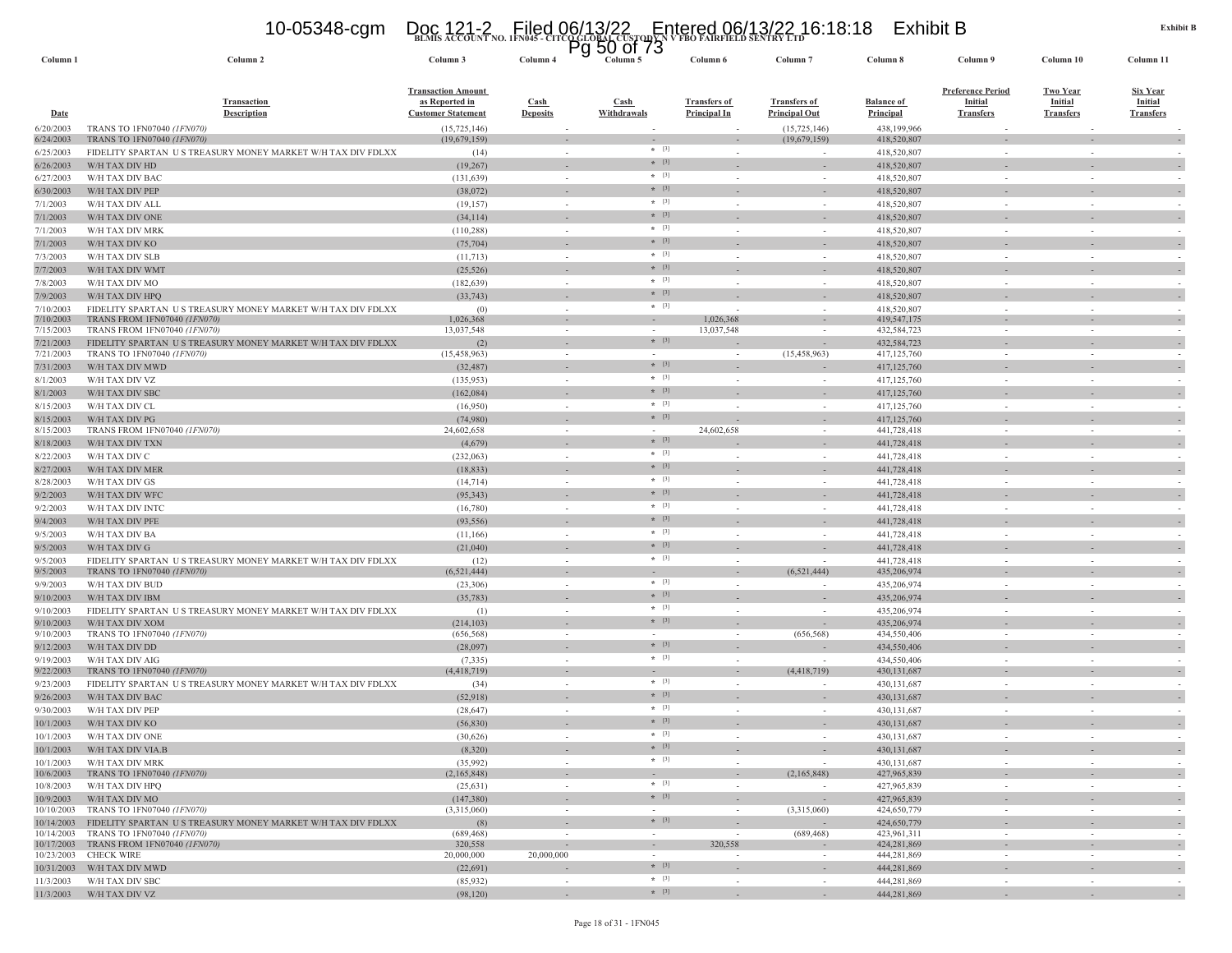### **BLMIS ACCOUNT NO. 1FN045 - CITCO GLOBAL CUSTODY N V FBO FAIRFIELD SENTRY LTD** 10-05348-cgm Doc 121-2 Filed 06/13/22 Entered 06/13/22 16:18:18 Exhibit B Pg 51 of 73

| Column <sub>1</sub>      | Column <sub>2</sub>                                         | Column 3                                                                 | Column 4                           | এ<br>ັ<br>יי יט ⊥<br>Column 5 | Column 6                                   | Column <sub>7</sub>                         | Column 8                              | Column 9                                                       | Column 10                                             | Column 11                                             |
|--------------------------|-------------------------------------------------------------|--------------------------------------------------------------------------|------------------------------------|-------------------------------|--------------------------------------------|---------------------------------------------|---------------------------------------|----------------------------------------------------------------|-------------------------------------------------------|-------------------------------------------------------|
| <b>Date</b>              | <b>Transaction</b><br><b>Description</b>                    | <b>Transaction Amount</b><br>as Reported in<br><b>Customer Statement</b> | Cash<br><b>Deposits</b>            | <b>Cash</b><br>Withdrawals    | <b>Transfers of</b><br><b>Principal In</b> | <b>Transfers of</b><br><b>Principal Out</b> | <b>Balance of</b><br><b>Principal</b> | <b>Preference Period</b><br><b>Initial</b><br><b>Transfers</b> | <b>Two Year</b><br><b>Initial</b><br><b>Transfers</b> | <u>Six Year</u><br><b>Initial</b><br><b>Transfers</b> |
| 11/3/2003                | W/H TAX DIV SBC                                             | (30, 418)                                                                |                                    | $*$ [3]                       |                                            |                                             | 444,281,869                           |                                                                |                                                       |                                                       |
| 11/7/2003                | W/H TAX DIV MSFT                                            | (236, 223)                                                               |                                    | $*$ [3]                       |                                            |                                             | 444,281,869                           |                                                                |                                                       |                                                       |
| 11/14/2003               | <b>CHECK WIRE</b>                                           | 50,000,000                                                               | 50,000,000                         | $*$ [3]                       |                                            |                                             | 494,281,869                           |                                                                |                                                       |                                                       |
| 11/14/2003               | W/H TAX DIV PG                                              | (79, 503)                                                                |                                    | $*$ [3]                       |                                            |                                             | 494,281,869                           |                                                                |                                                       |                                                       |
| 11/17/2003<br>11/18/2003 | W/H TAX DIV TXN<br>TRANS FROM 1FN07040 (1FN070)             | (5,100)<br>7,743,456                                                     |                                    |                               | 7,743,456                                  | $\overline{\phantom{a}}$                    | 494,281,869<br>502,025,325            |                                                                |                                                       |                                                       |
| 11/19/2003               | TRANS FROM 1FN07040 (1FN070)                                | 5,415,948                                                                | $\overline{\phantom{a}}$<br>$\sim$ |                               | 5,415,948                                  |                                             | 507,441,273                           |                                                                |                                                       |                                                       |
| 11/20/2003               | TRANS FROM 1FN07040 (1FN070)                                | 4,951,866                                                                |                                    |                               | 4,951,866                                  |                                             | 512,393,139                           |                                                                |                                                       |                                                       |
| 11/21/2003               | TRANS FROM 1FN07040 (1FN070)                                | 4,640,754                                                                | $\overline{\phantom{a}}$           | $\sim$                        | 4,640,754                                  | $\overline{\phantom{a}}$                    | 517,033,893                           | $\sim$                                                         | $\sim$                                                |                                                       |
| 11/24/2003               | W/H TAX DIV GS                                              | (15,249)                                                                 |                                    | $* [3]$                       |                                            |                                             | 517,033,893                           |                                                                |                                                       |                                                       |
| 11/25/2003               | FIDELITY SPARTAN US TREASURY MONEY MARKET W/H TAX DIV FDLXX | (22)                                                                     | $\sim$                             | $*$ [3]                       |                                            | $\sim$                                      | 517,033,893                           |                                                                | $\sim$                                                |                                                       |
| 11/26/2003               | W/H TAX DIV C                                               | (246, 142)                                                               |                                    | $*$ [3]                       |                                            |                                             | 517,033,893                           |                                                                |                                                       |                                                       |
| 11/26/2003               | W/H TAX DIV MER                                             | (20, 834)                                                                | $\sim$                             | $*$ [3]                       |                                            |                                             | 517,033,893                           |                                                                |                                                       |                                                       |
| 12/1/2003                | W/H TAX DIV INTC                                            | (18, 152)                                                                |                                    | $*$ [3]                       |                                            |                                             | 517,033,893                           |                                                                |                                                       |                                                       |
| 12/1/2003                | W/H TAX DIV MCD                                             | (68,314)                                                                 | $\sim$                             | $*$ [3]<br>$* [3]$            |                                            | $\sim$                                      | 517,033,893                           |                                                                | ÷,                                                    |                                                       |
| 12/1/2003                | W/H TAX DIV WFC                                             | (104, 301)                                                               |                                    | $*$ [3]                       |                                            |                                             | 517,033,893                           |                                                                |                                                       |                                                       |
| 12/4/2003                | W/H TAX DIV PFE                                             | (158, 554)                                                               | ÷,                                 | $*$ [3]                       |                                            |                                             | 517,033,893                           |                                                                |                                                       |                                                       |
| 12/5/2003                | W/H TAX DIV G                                               | (21, 806)                                                                |                                    | $*$ [3]                       |                                            |                                             | 517,033,893                           |                                                                |                                                       |                                                       |
| 12/9/2003                | W/H TAX DIV BUD                                             | (24, 154)                                                                | $\sim$                             | $* [3]$                       |                                            | $\overline{\phantom{a}}$                    | 517,033,893                           | $\sim$                                                         | $\overline{\phantom{a}}$                              |                                                       |
| 12/9/2003                | W/H TAX DIV JNJ                                             | (96, 615)                                                                |                                    | $* [3]$                       |                                            |                                             | 517,033,893                           |                                                                |                                                       |                                                       |
| 12/10/2003               | W/H TAX DIV UTX                                             | (21, 348)                                                                | $\sim$                             | $*$ [3]                       |                                            | $\sim$                                      | 517,033,893                           |                                                                | ٠                                                     |                                                       |
| 12/10/2003               | W/H TAX DIV IBM                                             | (37,085)                                                                 |                                    | $*$ [3]                       |                                            |                                             | 517,033,893                           |                                                                |                                                       |                                                       |
| 12/10/2003               | W/H TAX DIV XOM<br>W/H TAX DIV MMM                          | (226, 666)                                                               | $\sim$                             | $*$ [3]                       |                                            | ÷,                                          | 517,033,893<br>517,033,893            |                                                                | $\sim$                                                |                                                       |
| 12/12/2003<br>12/12/2003 | TRANS FROM 1FN07040 (1FN070)                                | (19,249)<br>345,382                                                      | $\overline{\phantom{a}}$           |                               | 345,382                                    |                                             | 517,379,275                           |                                                                |                                                       |                                                       |
| 12/15/2003               | W/H TAX DIV DD                                              | (46,966)                                                                 |                                    | $*$ [3]                       |                                            |                                             | 517,379,275                           |                                                                |                                                       |                                                       |
| 12/16/2003               | FIDELITY SPARTAN US TREASURY MONEY MARKET W/H TAX DIV FDLXX | (6)                                                                      |                                    | $*$ [3]                       |                                            |                                             | 517,379,275                           |                                                                |                                                       |                                                       |
| 12/22/2003               | TRANS TO 1FN07040 (1FN070)                                  | (8,462,329)                                                              | $\overline{\phantom{a}}$           |                               |                                            | (8,462,329)                                 | 508,916,946                           |                                                                |                                                       |                                                       |
| 12/31/2003               | FIDELITY SPARTAN US TREASURY MONEY MARKET W/H TAX DIV FDLXX | (2)                                                                      | $\sim$                             | $*$ [3]                       |                                            |                                             | 508,916,946                           | $\sim$                                                         |                                                       |                                                       |
| 1/2/2004                 | W/H TAX DIV PEP                                             | (8, 289)                                                                 |                                    | $* [3]$                       |                                            |                                             | 508,916,946                           |                                                                |                                                       |                                                       |
| 1/2/2004                 | W/H TAX DIV ONE                                             | (8,180)                                                                  | $\sim$                             | $*$ [3]                       | $\sim$                                     | $\sim$                                      | 508,916,946                           | $\sim$                                                         | $\sim$                                                |                                                       |
| 1/5/2004                 | W/H TAX DIV WMT                                             | (11, 779)                                                                |                                    | $*$ [3]                       |                                            |                                             | 508,916,946                           |                                                                |                                                       |                                                       |
| 1/6/2004                 | W/H TAX DIV DIS                                             | (13, 170)                                                                | $\sim$                             | $*$ [3]                       | $\sim$                                     | $\overline{\phantom{a}}$                    | 508,916,946                           | $\sim$                                                         | $\sim$                                                |                                                       |
| 1/7/2004                 | W/H TAX DIV HPQ                                             | (7, 417)                                                                 | $\overline{\phantom{a}}$           | $* [3]$                       |                                            |                                             | 508,916,946                           |                                                                |                                                       |                                                       |
| 1/8/2004                 | FIDELITY SPARTAN US TREASURY MONEY MARKET W/H TAX DIV FDLXX | (1)                                                                      | $\sim$                             | $*$ [3]                       |                                            |                                             | 508,916,946                           |                                                                | $\sim$                                                |                                                       |
| 1/8/2004                 | TRANS TO 1FN07040 (1FN070)                                  | (931, 922)                                                               | $\overline{\phantom{a}}$           | $* [3]$                       |                                            | (931, 922)                                  | 507,985,024                           |                                                                | $\overline{\phantom{a}}$                              |                                                       |
| 1/9/2004<br>1/9/2004     | W/H TAX DIV MO<br>TRANS TO 1FN07040 (1FN070)                | (42, 646)<br>(2, 256, 254)                                               | $\sim$<br>$\overline{\phantom{a}}$ |                               |                                            | (2,256,254)                                 | 507,985,024<br>505,728,770            |                                                                |                                                       |                                                       |
| 1/15/2004                | FIDELITY SPARTAN US TREASURY MONEY MARKET W/H TAX DIV FDLXX | (1)                                                                      | $\sim$                             | $*$ [3]                       |                                            |                                             | 505,728,770                           | $\sim$                                                         | $\sim$                                                |                                                       |
| 1/15/2004                | TRANS TO 1FN07040 (1FN070)                                  | (645, 372)                                                               | $\overline{\phantom{a}}$           |                               |                                            | (645,372)                                   | 505,083,398                           |                                                                |                                                       |                                                       |
| 1/22/2004                | TRANS TO 1FN07040 (1FN070)                                  | (11, 243, 827)                                                           | $\sim$                             |                               |                                            | (11, 243, 827)                              | 493,839,571                           |                                                                |                                                       |                                                       |
| 1/30/2004                | W/H TAX DIV MWD                                             | (13, 528)                                                                |                                    | $*$ [3]                       |                                            |                                             | 493,839,571                           |                                                                |                                                       |                                                       |
| 2/2/2004                 | W/H TAX DIV SBC                                             | (52, 139)                                                                | $\sim$                             | $*$ [3]                       |                                            | $\overline{\phantom{a}}$                    | 493,839,571                           | $\sim$                                                         | $\sim$                                                |                                                       |
| 2/2/2004                 | W/H TAX DIV VZ                                              | (53, 819)                                                                |                                    | $*$ [3]                       |                                            |                                             | 493,839,571                           |                                                                |                                                       |                                                       |
| 2/17/2004                | W/H TAX DIV PG                                              | (81,570)                                                                 | $\sim$                             | $*$ [3]                       |                                            |                                             | 493,839,571                           |                                                                | ÷,                                                    |                                                       |
| 2/24/2004                | TRANS TO 1FN07040 (1FN070)                                  | (6,650,303)                                                              | $\overline{\phantom{a}}$           | $*$ [3]                       |                                            | (6,650,303)                                 | 487,189,268                           | $\sim$                                                         | $\overline{\phantom{a}}$<br>$\sim$                    |                                                       |
| 2/26/2004                | W/H TAX DIV GS                                              | (14,940)                                                                 | $\overline{\phantom{a}}$           | $* [3]$                       |                                            |                                             | 487, 189, 268                         |                                                                |                                                       |                                                       |
| 2/27/2004<br>2/27/2004   | W/H TAX DIV C<br>W/H TAX DIV MER                            | (277, 279)<br>(21, 035)                                                  |                                    | $*$ [3]                       |                                            |                                             | 487,189,268<br>487,189,268            |                                                                |                                                       |                                                       |
| 3/1/2004                 | W/H TAX DIV WFC                                             | (102, 187)                                                               |                                    | $* [3]$                       |                                            |                                             | 487,189,268                           |                                                                |                                                       |                                                       |
| 3/1/2004                 | W/H TAX DIV INTC                                            | (34,750)                                                                 | $\sim$                             | $*$ [3]                       | $\sim$                                     | $\sim$                                      | 487,189,268                           | $\sim$                                                         | $\sim$                                                | $\sim$                                                |
| 3/5/2004                 | W/H TAX DIV G                                               | (21, 364)                                                                |                                    | $*$ [3]                       |                                            |                                             | 487,189,268                           |                                                                |                                                       | $\sim$                                                |
| 3/5/2004                 | W/H TAX DIV BA                                              | (18, 286)                                                                | $\sim$                             | $*$ [3]                       | $\sim$                                     | $\sim$                                      | 487,189,268                           | $\sim$                                                         | $\sim$                                                | $\overline{\phantom{a}}$                              |
| 3/5/2004                 | W/H TAX DIV PFE                                             | (173, 334)                                                               | $\sim$                             | $*$ [3]                       |                                            | $\overline{\phantom{a}}$                    | 487,189,268                           | $\sim$                                                         | $\sim$                                                | $\sim$                                                |
| 3/9/2004                 | W/H TAX DIV JNJ                                             | (95, 551)                                                                | $\sim$                             | $*$ [3]                       | $\sim$                                     | $\sim$                                      | 487,189,268                           | $\sim$                                                         | $\sim$                                                | $\sim$                                                |
| 3/9/2004                 | W/H TAX DIV BUD                                             | (23, 664)                                                                |                                    | $*$ [3]                       |                                            |                                             | 487,189,268                           |                                                                | $\sim$                                                | $\overline{\phantom{a}}$                              |
| 3/10/2004                | W/H TAX DIV XOM                                             | (222, 036)                                                               | $\sim$                             | $*$ [3]                       | $\sim$                                     | $\sim$                                      | 487,189,268                           | $\sim$                                                         | $\sim$                                                | $\overline{\phantom{a}}$                              |
| 3/10/2004                | W/H TAX DIV IBM                                             | (36, 333)                                                                |                                    | $*$ [3]                       |                                            | ÷.                                          | 487,189,268                           |                                                                | ÷.                                                    | $\overline{\phantom{a}}$                              |
| 3/10/2004                | W/H TAX DIV UTX                                             | (13, 177)                                                                | $\sim$                             | $*$ [3]                       | $\sim$                                     | $\sim$                                      | 487,189,268                           | $\sim$                                                         | $\sim$                                                | $\sim$                                                |
| 3/12/2004                | W/H TAX DIV MMM                                             | (24, 396)                                                                | $\overline{\phantom{a}}$           | $*$ [3]                       |                                            | $\overline{\phantom{a}}$                    | 487,189,268                           | $\overline{\phantom{a}}$                                       | $\overline{\phantom{a}}$                              | $\overline{\phantom{a}}$                              |
| 3/15/2004                | W/H TAX DIV DD                                              | (46, 014)                                                                | $\sim$                             | $*$ [3]                       | $\sim$                                     | $\sim$                                      | 487,189,268                           | $\sim$                                                         | $\sim$                                                | $\sim$                                                |
| 4/6/2004                 | FIDELITY SPARTAN US TREASURY MONEY MARKET W/H TAX DIV FDLXX | (34)                                                                     |                                    | $*$ [3]                       |                                            |                                             | 487,189,268                           |                                                                |                                                       |                                                       |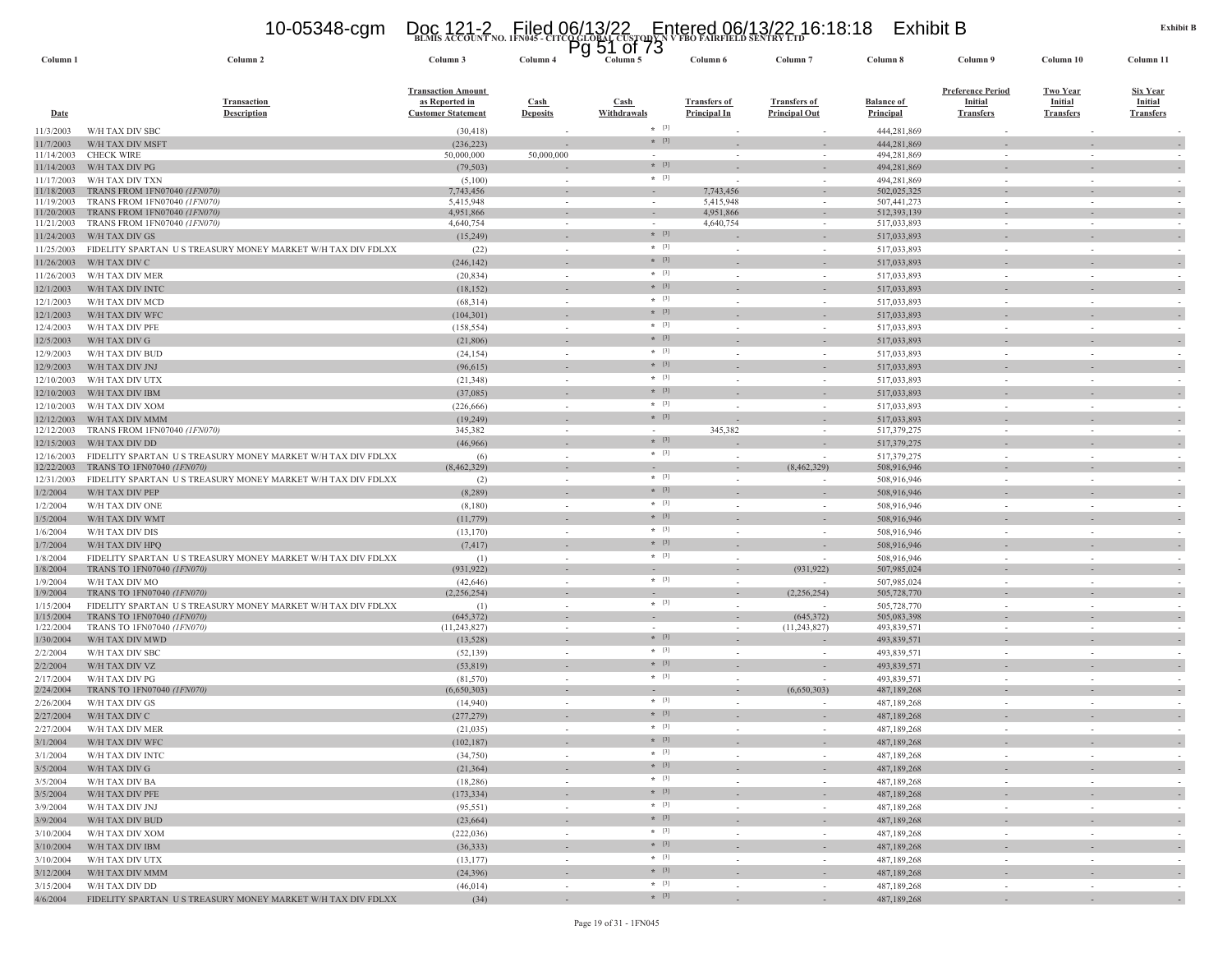### **BLMIS ACCOUNT NO. 1FN045 - CITCO GLOBAL CUSTODY N V FBO FAIRFIELD SENTRY LTD** 10-05348-cgm Doc 121-2 Filed 06/13/22 Entered 06/13/22 16:18:18 Exhibit B Pg 52 of 73

| Column <sub>1</sub>    | Column <sub>2</sub>                                                                       | Column 3                                                                 | Column 4                       | гy     | ےت<br>טו וט<br>Column 5              | Column 6                                   | Column <sub>7</sub>                         | Column 8                              | Column 9                                                       | Column 10                                             | Column 11                                             |                          |
|------------------------|-------------------------------------------------------------------------------------------|--------------------------------------------------------------------------|--------------------------------|--------|--------------------------------------|--------------------------------------------|---------------------------------------------|---------------------------------------|----------------------------------------------------------------|-------------------------------------------------------|-------------------------------------------------------|--------------------------|
| Date                   | <b>Transaction</b><br><b>Description</b>                                                  | <b>Transaction Amount</b><br>as Reported in<br><b>Customer Statement</b> | <b>Cash</b><br><b>Deposits</b> |        | $\operatorname{Cash}$<br>Withdrawals | <b>Transfers of</b><br><b>Principal In</b> | <b>Transfers of</b><br><b>Principal Out</b> | <b>Balance of</b><br><b>Principal</b> | <b>Preference Period</b><br><b>Initial</b><br><b>Transfers</b> | <b>Two Year</b><br><b>Initial</b><br><b>Transfers</b> | <b>Six Year</b><br><b>Initial</b><br><b>Transfers</b> |                          |
| 4/8/2004               | TRANS TO 1FN07040 (1FN070)                                                                | (3,438,623)                                                              |                                |        |                                      |                                            | (3,438,623)                                 | 483,750,645                           |                                                                |                                                       |                                                       |                          |
| 4/19/2004<br>4/26/2004 | TRANS FROM 1FN07040 (1FN070)<br>TRANS FROM 1FN07040 (1FN070)                              | 3,853,373<br>9,620,912                                                   |                                |        | $\sim$                               | 3,853,373<br>9,620,912                     |                                             | 487,604,018<br>497,224,930            |                                                                | $\sim$                                                |                                                       |                          |
| 4/30/2004              | W/H TAX DIV MWD                                                                           | (28, 829)                                                                |                                |        | $*$ [3]                              |                                            |                                             | 497,224,930                           |                                                                |                                                       |                                                       |                          |
| 4/30/2004              | W/H TAX DIV JPM                                                                           | (22, 139)                                                                |                                |        | $*$ [3]                              |                                            |                                             | 497,224,930                           |                                                                |                                                       |                                                       |                          |
| 5/3/2004               | W/H TAX DIV SBC                                                                           | (109, 203)                                                               |                                |        | $*$ [3]                              |                                            |                                             | 497,224,930                           |                                                                |                                                       |                                                       |                          |
| 5/3/2004               | W/H TAX DIV VZ                                                                            | (110, 991)                                                               | $\sim$                         |        | $*$ [3]                              |                                            | $\sim$                                      | 497,224,930                           | $\sim$                                                         | $\sim$                                                |                                                       |                          |
| 5/14/2004              | W/H TAX DIV PG                                                                            | (84,890)                                                                 |                                |        | $*$ [3]                              |                                            |                                             | 497,224,930                           |                                                                |                                                       |                                                       |                          |
| 5/17/2004              | W/H TAX DIV TXN                                                                           | (4,950)                                                                  | $\sim$                         |        | $*$ [3]                              | $\sim$                                     | $\sim$                                      | 497,224,930                           | $\sim$                                                         | $\sim$                                                |                                                       |                          |
| 5/18/2004              | TRANS FROM 1FN07040 (1FN070)                                                              | 99,564,312                                                               |                                |        | $\sim$                               | 99,564,312                                 |                                             | 596,789,242                           |                                                                |                                                       |                                                       |                          |
| 5/24/2004              | TRANS TO 1FN07040 (1FN070)<br>W/H TAX DIV MER                                             | (2, 535, 408)                                                            | $\sim$                         |        | $\sim$<br>$*$ [3]                    | $\overline{\phantom{a}}$                   | (2,535,408)                                 | 594,253,834                           | $\sim$                                                         | $\sim$                                                |                                                       |                          |
| 5/26/2004              |                                                                                           | (21, 344)                                                                |                                |        | $*$ [3]                              |                                            | $\sim$                                      | 594,253,834                           | $\sim$                                                         | $\sim$                                                |                                                       |                          |
| 5/27/2004<br>5/28/2004 | W/H TAX DIV GS<br>W/H TAX DIV C                                                           | (15, 159)<br>(276, 500)                                                  |                                |        | $*$ [3]                              |                                            |                                             | 594,253,834<br>594,253,834            |                                                                |                                                       |                                                       |                          |
| 6/1/2004               | W/H TAX DIV INTC                                                                          | (34, 542)                                                                |                                |        | $*$ [3]                              |                                            |                                             | 594,253,834                           |                                                                |                                                       |                                                       |                          |
| 6/1/2004               | W/H TAX DIV WFC                                                                           | (103, 688)                                                               |                                |        | $*$ [3]                              |                                            |                                             | 594,253,834                           |                                                                |                                                       |                                                       |                          |
| 6/4/2004               | W/H TAX DIV PFE                                                                           | (172, 695)                                                               | $\sim$                         |        | $*$ [3]                              |                                            |                                             | 594,253,834                           |                                                                | $\sim$                                                |                                                       |                          |
| 6/4/2004               | W/H TAX DIV G                                                                             | (21,677)                                                                 |                                |        | $*$ [3]                              |                                            |                                             | 594,253,834                           |                                                                |                                                       |                                                       |                          |
| 6/7/2004               | FIDELITY SPARTAN US TREASURY MONEY MARKET W/H TAX DIV FDLXX                               | (8)                                                                      | $\sim$                         |        | $*$ [3]                              | $\sim$                                     | $\sim$                                      | 594,253,834                           | $\sim$                                                         | $\sim$                                                |                                                       |                          |
| 6/7/2004               | W/H TAX DIV WMT                                                                           | (50, 918)                                                                |                                |        | $*$ [3]                              |                                            |                                             | 594,253,834                           |                                                                |                                                       |                                                       |                          |
| 6/8/2004               | W/H TAX DIV JNJ                                                                           | (113, 249)                                                               | in 1919.                       |        | $*$ [3]                              | $\sim$                                     | ٠                                           | 594,253,834                           | $\sim$                                                         | $\sim$                                                |                                                       |                          |
| 6/8/2004               | TRANS TO 1FN07040 (1FN070)                                                                | (11, 283, 738)                                                           |                                |        | $\sim$                               | $\sim$                                     | (11, 283, 738)                              | 582,970,096                           |                                                                |                                                       |                                                       |                          |
| 6/9/2004               | W/H TAX DIV BUD                                                                           | (24, 012)                                                                | $\sim$                         |        | $*$ [3]                              | $\overline{\phantom{a}}$                   |                                             | 582,970,096                           |                                                                | $\sim$                                                |                                                       |                          |
| 6/10/2004              | W/H TAX DIV IBM                                                                           | (41, 475)                                                                |                                |        | $*$ [3]                              |                                            |                                             | 582,970,096                           |                                                                |                                                       |                                                       |                          |
| 6/10/2004              | W/H TAX DIV XOM                                                                           | (235, 753)                                                               | $\sim$                         |        | $*$ [3]                              | $\sim$                                     | $\sim$                                      | 582,970,096                           | $\sim$                                                         | $\sim$                                                |                                                       |                          |
| 6/10/2004              | W/H TAX DIV UTX                                                                           | (17,318)                                                                 |                                |        | $*$ [3]<br>$*$ [3]                   |                                            |                                             | 582,970,096                           |                                                                |                                                       |                                                       |                          |
| 6/11/2004              | W/H TAX DIV BA                                                                            | (14, 844)                                                                |                                |        | $*$ [3]                              |                                            |                                             | 582,970,096                           |                                                                |                                                       |                                                       |                          |
| 6/14/2004              | W/H TAX DIV DD                                                                            | (46,690)                                                                 |                                |        | $*$ [3]                              |                                            |                                             | 582,970,096                           |                                                                |                                                       |                                                       |                          |
| 6/14/2004<br>6/16/2004 | W/H TAX DIV MMM<br>TRANS FROM 1FN07040 (1FN070)                                           | (26, 719)<br>23,622,552                                                  | $\sim$                         |        | $\sim$                               | $\overline{a}$<br>23,622,552               |                                             | 582,970,096<br>606,592,648            |                                                                |                                                       |                                                       |                          |
| 6/18/2004              | FIDELITY SPARTAN US TREASURY MONEY MARKET W/H TAX DIV FDLXX                               | (0)                                                                      | $\sim$                         |        | $*$ [3]                              |                                            | $\sim$                                      | 606,592,648                           |                                                                | in 1919.                                              |                                                       |                          |
| 6/18/2004              | TRANS TO 1FN07040 (1FN070)                                                                | (9,523,881)                                                              |                                |        |                                      |                                            | (9,523,881)                                 | 597,068,767                           |                                                                |                                                       |                                                       |                          |
| 6/24/2004              | W/H TAX DIV HD                                                                            | (26,513)                                                                 |                                | $\sim$ | $*$ [3]                              | $\overline{\phantom{a}}$                   |                                             | 597,068,767                           | $\sim$                                                         | $\sim$                                                |                                                       |                          |
| 6/24/2004              | TRANS FROM 1FN07040 (1FN070)                                                              | 893,170                                                                  | $\sim$                         |        | $\sim$                               | 893,170                                    |                                             | 597,961,937                           | $\sim$                                                         | $\sim$                                                |                                                       |                          |
| 6/25/2004              | TRANS TO 1FN07040 (1FN070)<br>W/H TAX DIV PEP                                             | (1,668,458)                                                              |                                |        | $*$ [3]                              |                                            | (1,668,458)                                 | 596,293,479<br>596,293,479            |                                                                |                                                       |                                                       |                          |
| 6/30/2004<br>7/1/2004  | W/H TAX DIV KO                                                                            | (54, 523)<br>(84,218)                                                    |                                |        | $*$ [3]                              |                                            | ÷,                                          | 596,293,479                           |                                                                |                                                       |                                                       |                          |
| 7/7/2004               | W/H TAX DIV HPQ                                                                           | (33,937)                                                                 |                                |        | $*$ [3]                              |                                            |                                             | 596,293,479                           |                                                                |                                                       |                                                       |                          |
| 7/9/2004               | W/H TAX DIV MO                                                                            | (192, 167)                                                               |                                |        | $*$ [3]                              |                                            |                                             | 596,293,479                           | $\sim$                                                         | $\sim$                                                |                                                       |                          |
| 7/26/2004              | W/H TAX DIV GE                                                                            | (31, 151)                                                                |                                |        | $*$ [3]                              |                                            |                                             | 596,293,479                           |                                                                |                                                       |                                                       |                          |
| 8/18/2004              | FIDELITY SPARTAN US TREASURY MONEY MARKET W/H TAX DIV FDLXX                               | (105)                                                                    | $\sim$                         |        | $*$ [3]                              | $\overline{\phantom{a}}$                   |                                             | 596,293,479                           | $\sim$                                                         | $\sim$                                                |                                                       |                          |
| 8/18/2004              | TRANS TO 1FN07040 (1FN070)                                                                | (2,743,784)                                                              |                                |        |                                      | $\overline{\phantom{a}}$                   | (2,743,784)                                 | 593,549,695                           |                                                                |                                                       |                                                       |                          |
| 8/19/2004              | TRANS FROM 1FN07040 (1FN070)                                                              | 1,293,192                                                                | $\sim$                         |        | $\sim$                               | 1,293,192                                  |                                             | 594,842,887                           | $\sim$                                                         | $\sim$                                                |                                                       |                          |
| 8/23/2004              | FIDELITY SPARTAN US TREASURY MONEY MARKET W/H TAX DIV FDLXX<br>TRANS TO 1FN07040 (1FN070) | (0)<br>(23, 694, 810)                                                    | $\sim$                         |        | $*$ [3]<br>$\sim$                    | $\sim$                                     | (23, 694, 810)                              | 594,842,887<br>571,148,077            | $\sim$                                                         | $\sim$                                                |                                                       |                          |
| 8/23/2004<br>9/7/2004  | W/H TAX DIV WMT                                                                           | (60, 657)                                                                |                                |        | $*$ [3]                              |                                            |                                             | 571,148,077                           |                                                                |                                                       |                                                       |                          |
| 9/10/2004              | W/H TAX DIV UTX                                                                           | (20, 413)                                                                | $\sim$                         |        | $* [3]$                              | $\sim$                                     | $\sim$                                      | 571,148,077                           | $\sim$                                                         | $\sim$                                                |                                                       |                          |
| 9/13/2004              | W/H TAX DIV MMM                                                                           | (31, 495)                                                                |                                |        | $*$ [3]                              |                                            |                                             | 571,148,077                           |                                                                |                                                       |                                                       |                          |
| 9/14/2004              | W/H TAX DIV MSFT                                                                          | (127,216)                                                                |                                |        | $*$ [3]                              |                                            |                                             | 571,148,077                           |                                                                |                                                       |                                                       |                          |
| 9/16/2004              | W/H TAX DIV HD                                                                            | (28, 290)                                                                |                                |        | $*$ [3]                              |                                            |                                             | 571,148,077                           |                                                                |                                                       |                                                       |                          |
| 9/17/2004              | W/H TAX DIV AIG                                                                           | (28,955)                                                                 |                                | $\sim$ | $*$ [3]                              | $\sim$                                     | $\sim$                                      | 571,148,077                           | $\sim$                                                         | $\sim$                                                |                                                       |                          |
| 9/20/2004              | TRANS TO 1FN07040 (1FN070)                                                                | (21, 183, 971)                                                           |                                | $\sim$ | $\sim$                               | $\sim$                                     | (21, 183, 971)                              | 549,964,106                           | $\sim$                                                         | $\overline{\phantom{a}}$                              | $\overline{\phantom{a}}$                              |                          |
| 9/24/2004              | W/H TAX DIV BAC                                                                           | (275, 575)                                                               |                                | $\sim$ | $*$ [3]                              | $\sim$                                     | $\sim$                                      | 549,964,106                           | $\sim$                                                         | $\sim$                                                |                                                       | $\sim$                   |
| 9/30/2004              | W/H TAX DIV PEP                                                                           | (58, 177)                                                                |                                |        | $*$ [3]                              |                                            |                                             | 549,964,106                           |                                                                |                                                       |                                                       | $\overline{a}$           |
| 10/1/2004              | W/H TAX DIV VIA.B                                                                         | (15,616)                                                                 |                                | $\sim$ | $*$ [3]                              | $\sim$                                     | $\sim$                                      | 549,964,106                           | $\sim$                                                         | $\sim$                                                |                                                       |                          |
| 10/1/2004              | W/H TAX DIV MRK                                                                           | (126, 472)                                                               | $\sim$                         |        | $*$ [3]                              | ÷.                                         | $\sim$                                      | 549,964,106                           | $\sim$                                                         | $\sim$                                                | $\sim$                                                |                          |
| 10/1/2004              | W/H TAX DIV KO                                                                            | (89, 861)                                                                |                                | $\sim$ | $* [3]$                              | $\sim$                                     | $\sim$                                      | 549,964,106                           | $\sim$                                                         | $\sim$                                                |                                                       | $\overline{\phantom{a}}$ |
| 10/6/2004              | W/H TAX DIV HPQ                                                                           | (36,211)                                                                 | $\sim$                         |        | $*$ [3]<br>$*$ [3]                   | $\sim$                                     | $\overline{\phantom{a}}$                    | 549,964,106                           | $\sim$                                                         | $\sim$                                                | $\sim$                                                |                          |
| 10/12/2004             | W/H TAX DIV MO<br>FIDELITY SPARTAN US TREASURY MONEY MARKET W/H TAX DIV FDLXX             | (223, 522)                                                               | $\sim$                         |        | $*$ [3]                              | $\sim$                                     | $\sim$                                      | 549,964,106                           | $\sim$                                                         | $\sim$                                                |                                                       |                          |
| 11/3/2004<br>11/4/2004 | FIDELITY SPARTAN US TREASURY MONEY MARKET W/H TAX DIV FDLXX                               | (98)<br>(0)                                                              | $\sim$                         |        | $*$ [3]                              | $\sim$                                     |                                             | 549,964,106<br>549,964,106            | $\sim$                                                         | $\overline{\phantom{a}}$<br>÷.                        |                                                       |                          |
| 11/4/2004              | <b>TRANS TO 1FN07040 (1FN070)</b>                                                         | (2,843,704)                                                              |                                |        |                                      | $\sim$                                     | (2,843,704)                                 | 547,120,402                           |                                                                |                                                       |                                                       |                          |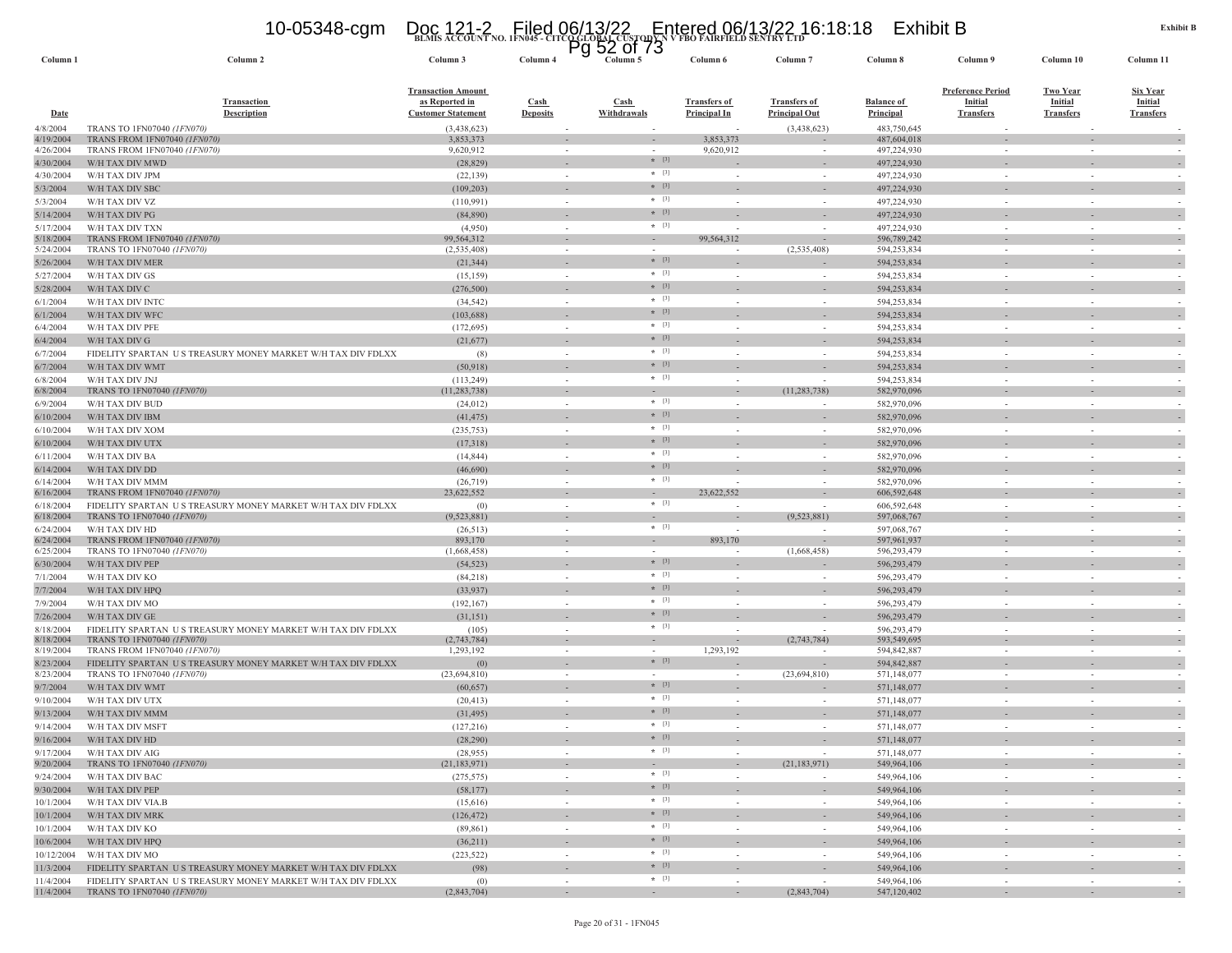### **BLMIS ACCOUNT NO. 1FN045 - CITCO GLOBAL CUSTODY N V FBO FAIRFIELD SENTRY LTD** 10-05348-cgm Doc 121-2 Filed 06/13/22 Entered 06/13/22 16:18:18 Exhibit B Pg 53 of 73

| Column 1                 | Column <sub>2</sub>                                                                       | Column 3                                                                 | Column 4                               | y<br><u>JJ UI I J</u><br>Column 5 | Column 6                                   | Column <sub>7</sub>                         | Column 8                              | Column 9                                                | Column 10                                      | Column 11                                      |
|--------------------------|-------------------------------------------------------------------------------------------|--------------------------------------------------------------------------|----------------------------------------|-----------------------------------|--------------------------------------------|---------------------------------------------|---------------------------------------|---------------------------------------------------------|------------------------------------------------|------------------------------------------------|
| <b>Date</b>              | Transaction<br><b>Description</b>                                                         | <b>Transaction Amount</b><br>as Reported in<br><b>Customer Statement</b> | Cash<br><b>Deposits</b>                | Cash<br>Withdrawals               | <b>Transfers of</b><br><b>Principal In</b> | <b>Transfers of</b><br><b>Principal Out</b> | <b>Balance of</b><br><b>Principal</b> | <b>Preference Period</b><br>Initial<br><b>Transfers</b> | <b>Two Year</b><br>Initial<br><b>Transfers</b> | <u>Six Year</u><br>Initial<br><b>Transfers</b> |
| 11/5/2004                | TRANS FROM 1FN07040 (1FN070)                                                              | 108,192                                                                  |                                        |                                   | 108,192                                    |                                             | 547,228,594                           |                                                         |                                                |                                                |
| 11/9/2004                | FIDELITY SPARTAN US TREASURY MONEY MARKET W/H TAX DIV FDLXX                               | (1)                                                                      |                                        | $* [3]$                           |                                            |                                             | 547,228,594                           |                                                         |                                                |                                                |
| 11/15/2004               | TRANS TO 1FN07040 (1FN070)                                                                | (40, 346, 532)                                                           | $\sim$                                 | $\sim$                            | $\sim$                                     | (40,346,532)                                | 506,882,062                           | $\sim$                                                  | $\overline{\phantom{a}}$                       |                                                |
| 11/24/2004               | W/H TAX DIV MER                                                                           | (11,390)                                                                 |                                        | $*$ [3]                           |                                            |                                             | 506,882,062                           |                                                         |                                                |                                                |
| 12/1/2004                | W/H TAX DIV WFC                                                                           | (59, 021)                                                                | $\sim$                                 | $*$ [3]                           | $\sim$                                     | $\sim$                                      | 506,882,062                           | $\sim$                                                  | $\sim$                                         |                                                |
| 12/1/2004                | W/H TAX DIV INTC                                                                          | (18, 749)                                                                |                                        | $*$ [3]                           |                                            |                                             | 506,882,062                           |                                                         |                                                |                                                |
| 12/3/2004                | W/H TAX DIV PFE                                                                           | (151, 172)                                                               | in a                                   | $*$ [3]                           | $\overline{\phantom{a}}$                   | $\sim$                                      | 506,882,062                           | $\sim$                                                  | ÷                                              |                                                |
| 12/3/2004                | W/H TAX DIV BA                                                                            | (18,952)                                                                 |                                        | $*$ [3]                           |                                            |                                             | 506,882,062                           |                                                         |                                                |                                                |
| 12/7/2004                | W/H TAX DIV JNJ                                                                           | (38, 128)                                                                |                                        | $*$ [3]                           |                                            |                                             | 506,882,062                           |                                                         |                                                |                                                |
| 12/10/2004               | W/H TAX DIV XOM                                                                           | (207, 523)                                                               |                                        | $*$ [3]                           |                                            |                                             | 506,882,062                           |                                                         |                                                |                                                |
| 12/10/2004               | W/H TAX DIV IBM                                                                           | (36,009)                                                                 |                                        | $*$ [3]                           |                                            |                                             | 506,882,062                           |                                                         |                                                |                                                |
| 12/13/2004               | FIDELITY SPARTAN US TREASURY MONEY MARKET W/H TAX DIV FDLXX                               | (73)                                                                     |                                        | $*$ [3]                           |                                            |                                             | 506,882,062                           |                                                         |                                                |                                                |
| 12/14/2004               | W/H TAX DIV DD                                                                            | (40, 536)                                                                | $\sim$                                 | $*$ [3]                           |                                            |                                             | 506,882,062                           |                                                         |                                                |                                                |
| 12/14/2004               | TRANS FROM 1FN07040 (1FN070)                                                              | 87,000                                                                   |                                        | $*$ [3]                           | 87,000                                     |                                             | 506,969,062                           |                                                         |                                                |                                                |
| 12/16/2004<br>12/20/2004 | FIDELITY SPARTAN US TREASURY MONEY MARKET W/H TAX DIV FDLXX<br>TRANS TO 1FN07040 (1FN070) | (3)<br>(4,252,125)                                                       |                                        |                                   |                                            | $\sim$<br>(4,252,125)                       | 506,969,062<br>502,716,937            | $\sim$                                                  | $\sim$                                         |                                                |
| 12/28/2004               | <b>CHECK WIRE</b>                                                                         | 100,000                                                                  | 100,000                                | $\sim$                            |                                            |                                             | 502,816,937                           |                                                         |                                                |                                                |
| 12/28/2004               | <b>CHECK WIRE</b>                                                                         | 100,000,000                                                              | 100,000,000                            |                                   |                                            |                                             | 602,816,937                           |                                                         |                                                |                                                |
| 12/28/2004               | <b>CXL CHECK WIRE</b>                                                                     | (100,000)                                                                | (100,000)                              | $\sim$                            |                                            |                                             | 602,716,937                           |                                                         |                                                |                                                |
| 12/31/2004               | FIDELITY SPARTAN US TREASURY MONEY MARKET W/H TAX DIV FDLXX                               | (16)                                                                     |                                        | $*$ [3]                           |                                            |                                             | 602,716,937                           |                                                         |                                                |                                                |
| 1/3/2005                 | W/H TAX DIV WMT                                                                           | (20, 358)                                                                |                                        | $*$ [3]                           |                                            |                                             | 602,716,937                           |                                                         |                                                |                                                |
| 1/28/2005<br>1/28/2005   | TRANS TO 1FN07040 (1FN070)<br>TRANS FROM 1FN07040 (1FN070)                                | (4, 585, 124)<br>90,920                                                  |                                        |                                   | 90,920                                     | (4, 585, 124)                               | 598, 131, 813<br>598,222,733          |                                                         |                                                |                                                |
| 2/14/2005                | W/H TAX DIV TXN                                                                           | (6, 451)                                                                 |                                        | $*$ [3]                           |                                            |                                             | 598,222,733                           |                                                         |                                                |                                                |
| 2/16/2005                | TRANS TO 1FN07040 (1FN070)                                                                | (58, 914, 536)                                                           |                                        |                                   |                                            | (58,914,536)                                | 539,308,197                           |                                                         |                                                |                                                |
| 2/24/2005                | W/H TAX DIV GS                                                                            | (2,689)                                                                  |                                        | $*$ [3]                           |                                            |                                             | 539,308,197                           |                                                         |                                                |                                                |
| 2/25/2005                | W/H TAX DIV C                                                                             | (340, 627)                                                               |                                        | $*$ [3]                           |                                            | $\sim$                                      | 539,308,197                           | $\sim$                                                  |                                                |                                                |
| 2/28/2005                | W/H TAX DIV MER                                                                           | (21, 731)                                                                |                                        | $*$ [3]                           |                                            |                                             | 539,308,197                           |                                                         |                                                |                                                |
| 3/1/2005                 | W/H TAX DIV WFC                                                                           | (123, 864)                                                               |                                        | $*$ [3]                           | $\sim$                                     | $\sim$                                      | 539,308,197                           | $\sim$                                                  | $\sim$                                         |                                                |
| 3/1/2005                 | W/H TAX DIV INTO                                                                          | (75, 784)                                                                |                                        | $*$ [3]                           |                                            |                                             | 539,308,197                           |                                                         |                                                |                                                |
| 3/4/2005                 | W/H TAX DIV BA                                                                            | (30, 559)                                                                |                                        | $*$ [3]                           |                                            |                                             | 539,308,197                           |                                                         |                                                |                                                |
| 3/4/2005                 | W/H TAX DIV G                                                                             | (24, 277)                                                                |                                        | $*$ [3]                           |                                            |                                             | 539,308,197                           |                                                         |                                                |                                                |
| 3/8/2005                 | W/H TAX DIV JNJ                                                                           | (126, 763)                                                               |                                        | $* [3]$                           |                                            |                                             | 539,308,197                           |                                                         |                                                |                                                |
| 3/8/2005                 | W/H TAX DIV PFE                                                                           | (214, 182)                                                               |                                        | $*$ [3]                           |                                            |                                             | 539,308,197                           |                                                         |                                                |                                                |
| 3/8/2005                 | TRANS FROM 1FN07040 (1FN070)                                                              | 9,869,296                                                                | $\sim$                                 | $\sim$<br>$* [3]$                 | 9,869,296                                  | $\overline{\phantom{a}}$                    | 549,177,493                           | $\sim$                                                  | $\sim$                                         |                                                |
| 3/9/2005                 | W/H TAX DIV BUD                                                                           | (29, 947)                                                                |                                        | $*$ [3]                           |                                            |                                             | 549,177,493                           |                                                         |                                                |                                                |
| 3/10/2005                | W/H TAX DIV XOM                                                                           | (260, 359)                                                               |                                        | $*$ [3]                           |                                            |                                             | 549,177,493                           |                                                         |                                                |                                                |
| 3/10/2005                | W/H TAX DIV MSFT                                                                          | (129, 838)                                                               |                                        | $*$ [3]                           |                                            |                                             | 549,177,493                           |                                                         |                                                |                                                |
| 3/10/2005                | W/H TAX DIV UTX                                                                           | (35, 855)                                                                | $\sim$                                 | $*$ [3]                           | $\sim$                                     | $\sim$                                      | 549,177,493                           |                                                         | $\sim$                                         |                                                |
| 3/10/2005                | W/H TAX DIV IBM                                                                           | (44,004)                                                                 | $\sim$                                 | $*$ [3]                           |                                            |                                             | 549,177,493                           |                                                         |                                                |                                                |
| 3/14/2005                | W/H TAX DIV MMN<br>W/H TAX DIV DD                                                         | (51, 338)<br>(52, 289)                                                   |                                        | $*$ [3]                           |                                            | $\sim$                                      | 549,177,493<br>549,177,493            |                                                         |                                                |                                                |
| 3/14/2005<br>3/14/2005   | TRANS FROM 1FN07040 (1FN070)                                                              | 6,268,538                                                                |                                        | $\sim$                            | 6,268,538                                  | $\overline{\phantom{a}}$                    | 555,446,031                           | $\sim$                                                  | $\overline{\phantom{a}}$                       |                                                |
| 3/15/2005                | TRANS FROM 1FN07040 (1FN070)                                                              | 4,244,280                                                                |                                        |                                   | 4,244,280                                  |                                             | 559,690,31                            |                                                         |                                                |                                                |
| 3/17/2005                | TRANS FROM 1FN07040 (1FN070)                                                              | 3,327,088                                                                |                                        |                                   | 3,327,088                                  |                                             | 563,017,399                           |                                                         |                                                |                                                |
| 3/18/2005                | W/H TAX DIV AIG                                                                           | (49, 233)                                                                |                                        | $*$ [3]                           |                                            |                                             | 563,017,399                           |                                                         |                                                |                                                |
| 3/24/2005                | W/H TAX DIV HD                                                                            | (32, 596)                                                                |                                        | $*$ [3]                           |                                            | $\sim$                                      | 563,017,399                           | $\sim$                                                  |                                                |                                                |
| 3/28/2005                | W/H TAX DIV BAC                                                                           | (271,962)                                                                |                                        | $*$ [3]                           |                                            |                                             | 563,017,399                           |                                                         |                                                |                                                |
| 3/31/2005                | W/H TAX DIV PEP                                                                           | (59, 352)                                                                |                                        | $*$ [3]                           |                                            |                                             | 563,017,399                           |                                                         |                                                |                                                |
| 4/1/2005                 | W/H TAX DIV MRK                                                                           | (123, 864)                                                               |                                        | $*$ [3]                           |                                            |                                             | 563,017,399                           |                                                         |                                                |                                                |
| 4/1/2005                 | W/H TAX DIV VIA.B                                                                         | (18,064)                                                                 |                                        |                                   |                                            |                                             | 563,017,399                           |                                                         |                                                |                                                |
| 4/1/2005                 | W/H TAX DIV KO                                                                            | (80,088)                                                                 | $\overline{\phantom{a}}$               | $*$ [3]                           |                                            | $\overline{\phantom{a}}$                    | 563,017,399                           | $\sim$                                                  | $\overline{\phantom{a}}$                       | $\overline{\phantom{a}}$                       |
| 4/7/2005                 | W/H TAX DIV HPQ                                                                           | (17, 899)                                                                | $\sim$                                 | $*$ [3]<br>$*$ [3]                | $\sim$                                     | $\sim$                                      | 563,017,399                           | $\sim$                                                  | $\overline{\phantom{a}}$                       |                                                |
| 4/11/2005                | W/H TAX DIV MO                                                                            | (177, 867)                                                               |                                        | $*$ [3]                           |                                            | ÷.                                          | 563,017,399                           |                                                         |                                                |                                                |
| 4/13/2005                | FIDELITY SPARTAN US TREASURY MONEY MARKET W/H TAX DIV FDLXX                               | (245)                                                                    | $\sim$                                 | $\star$ [3]                       | $\sim$                                     | $\sim$                                      | 563,017,399                           | $\sim$                                                  | $\sim$                                         | $\sim$                                         |
| 4/25/2005                | W/H TAX DIV GE<br><b>CHECK WIRE</b>                                                       | (347, 342)                                                               | $\overline{\phantom{a}}$<br>50,000,000 |                                   | $\overline{\phantom{a}}$                   |                                             | 563,017,399                           | $\sim$                                                  | $\overline{\phantom{a}}$                       | $\sim$                                         |
| 5/11/2005<br>5/20/2005   | TRANS TO 1FN07040 (1FN070)                                                                | 50,000,000<br>(2,046,868)                                                |                                        | $\sim$                            | $\sim$                                     | (2,046,868)                                 | 613,017,399<br>610,970,531            | $\sim$                                                  | $\sim$                                         | $\overline{\phantom{a}}$                       |
| 5/23/2005                | FIDELITY SPARTAN US TREASURY MONEY MARKET W/H TAX DIV FDLXX                               | (50)                                                                     | $\sim$                                 | $*$ [3]                           | $\sim$                                     | $\sim$                                      | 610,970,531                           | $\sim$                                                  | $\sim$                                         | $\sim$                                         |
| 5/23/2005                | TRANS TO 1FN07040 (1FN070)                                                                | (7,922,073)                                                              | $\overline{\phantom{a}}$               | $\sim$                            | $\sim$                                     | (7,922,073)                                 | 603,048,458                           | $\sim$                                                  | $\overline{\phantom{a}}$                       | $\overline{\phantom{a}}$                       |
| 6/6/2005                 | W/H TAX DIV WMT                                                                           | (22, 860)                                                                | $\sim$                                 | $*$ [3]                           | $\sim$                                     | $\sim$                                      | 603,048,458                           | $\sim$                                                  | $\sim$                                         |                                                |
|                          | 6/10/2005 W/H TAX DIV UTX                                                                 | (10, 874)                                                                |                                        | $*$ [3]                           |                                            | $\sim$                                      | 603,048,458                           |                                                         |                                                | $\overline{\phantom{a}}$                       |
|                          | 6/13/2005 W/H TAX DIV MMM                                                                 | (15, 570)                                                                | $\overline{\phantom{a}}$               | $*$ [3]                           | $\sim$                                     | $\sim$                                      | 603,048,458                           |                                                         |                                                |                                                |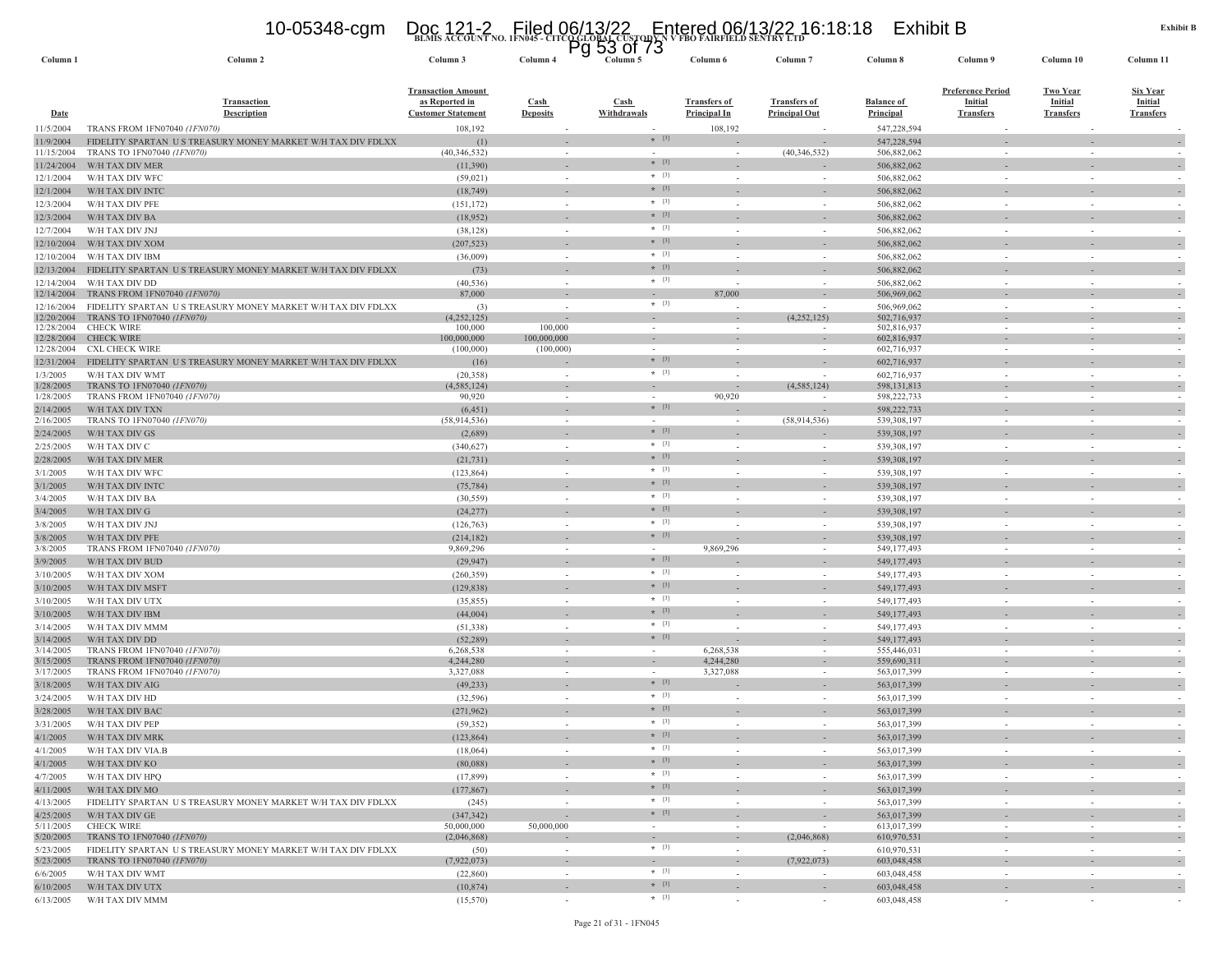## **BLMIS ACCOUNT NO. 1FN045 - CITCO GLOBAL CUSTODY N V FBO FAIRFIELD SENTRY LTD** 10-05348-cgm Doc 121-2 Filed 06/13/22 Entered 06/13/22 16:18:18 Exhibit B Pg 54 of 73

| Column <sub>1</sub>      | Column <sub>2</sub>                                                                                             | Column 3                                                                 | ิษ<br>Column 4                 | ט <i>ו</i> וט <del>וי</del> ט<br>Column 5 | Column 6                                   | Column <sub>7</sub>                         | Column 8                              | Column 9                                                       | Column 10                                             | Column 11                                      |
|--------------------------|-----------------------------------------------------------------------------------------------------------------|--------------------------------------------------------------------------|--------------------------------|-------------------------------------------|--------------------------------------------|---------------------------------------------|---------------------------------------|----------------------------------------------------------------|-------------------------------------------------------|------------------------------------------------|
| <b>Date</b>              | <b>Transaction</b><br><b>Description</b>                                                                        | <b>Transaction Amount</b><br>as Reported in<br><b>Customer Statement</b> | <b>Cash</b><br><b>Deposits</b> | Cash<br>Withdrawals                       | <b>Transfers of</b><br><b>Principal In</b> | <b>Transfers of</b><br><b>Principal Out</b> | <b>Balance of</b><br><b>Principal</b> | <b>Preference Period</b><br><b>Initial</b><br><b>Transfers</b> | <b>Two Year</b><br><b>Initial</b><br><b>Transfers</b> | <b>Six Year</b><br>Initial<br><b>Transfers</b> |
| 6/17/2005                | W/H TAX DIV AIG                                                                                                 | (37, 953)                                                                |                                | $*$ [3]                                   |                                            |                                             | 603,048,458                           |                                                                |                                                       |                                                |
| 6/20/2005                | FIDELITY SPARTAN US TREASURY MONEY MARKET W/H TAX DIV FDLXX                                                     | (28)                                                                     |                                | $*$ [3]                                   |                                            |                                             | 603,048,458                           |                                                                |                                                       |                                                |
| 6/23/2005                | W/H TAX DIV HD                                                                                                  | (25, 424)                                                                |                                | $*$ [3]<br>$*$ [3]                        |                                            |                                             | 603,048,458                           |                                                                |                                                       |                                                |
| 6/24/2005<br>6/24/2005   | W/H TAX DIV BAC<br>TRANS FROM 1FN07040 (1FN070)                                                                 | (212, 011)<br>253,938                                                    | $\sim$                         | $\sim$                                    | 253,938                                    |                                             | 603,048,458<br>603,302,396            | $\overline{\phantom{a}}$                                       |                                                       |                                                |
| 6/27/2005                | TRANS FROM 1FN07040 (1FN070)                                                                                    | 10,962,018                                                               | $\sim$                         | $\sim$                                    | 10,962,018                                 |                                             | 614,264,414                           | $\overline{\phantom{a}}$                                       |                                                       |                                                |
| 6/28/2005                | TRANS FROM 1FN07040 (1FN070)                                                                                    | 9,542,580                                                                |                                |                                           | 9,542,580                                  |                                             | 623,806,994                           |                                                                |                                                       |                                                |
| 6/30/2005                | W/H TAX DIV PEP                                                                                                 | (51, 720)                                                                |                                | $*$ [3]                                   |                                            |                                             | 623,806,994                           | $\sim$                                                         |                                                       |                                                |
| 7/1/2005                 | W/H TAX DIV VIA.B                                                                                               | (13, 925)                                                                |                                | $*$ [3]                                   |                                            |                                             | 623,806,994                           |                                                                |                                                       |                                                |
| 7/1/2005                 | W/H TAX DIV KO                                                                                                  | (73, 288)                                                                |                                | $* [3]$<br>$*$ [3]                        |                                            |                                             | 623,806,994                           | $\sim$                                                         |                                                       |                                                |
| 7/1/2005                 | W/H TAX DIV ALL                                                                                                 | (25,718)                                                                 |                                | $*$ [3]                                   |                                            |                                             | 623,806,994                           |                                                                |                                                       | $\sim$                                         |
| 7/1/2005<br>7/6/2005     | W/H TAX DIV MRK<br><b>CHECK WIRE</b>                                                                            | (95, 484)<br>(85,000,000)                                                |                                | (85,000,000)                              |                                            |                                             | 623,806,994<br>538,806,994            |                                                                |                                                       | (85,000,000)                                   |
| 7/6/2005                 | W/H TAX DIV HPQ                                                                                                 | (27, 369)                                                                | $\sim$                         | $*$ [3]                                   |                                            |                                             | 538,806,994                           | $\sim$                                                         |                                                       |                                                |
| 7/8/2005                 | W/H TAX DIV SLB                                                                                                 | (15,390)                                                                 |                                | $*$ [3]                                   |                                            |                                             | 538,806,994                           |                                                                |                                                       |                                                |
| 7/11/2005                | W/H TAX DIV MO                                                                                                  | (175, 786)                                                               | $\sim$                         | $*$ [3]                                   |                                            |                                             | 538,806,994                           | $\sim$                                                         |                                                       |                                                |
| 7/13/2005                | FIDELITY SPARTAN US TREASURY MONEY MARKET W/H TAX DIV FDLXX                                                     | (29)                                                                     |                                | $*$ [3]                                   |                                            |                                             | 538,806,994                           |                                                                |                                                       |                                                |
| 7/25/2005                | W/H TAX DIV GE                                                                                                  | (271, 048)                                                               | $\sim$                         | $*$ [3]                                   |                                            | - 2                                         | 538,806,994                           | $\sim$                                                         |                                                       |                                                |
| 9/8/2005                 | FIDELITY SPARTAN US TREASURY MONEY MARKET W/H TAX DIV FDLXX                                                     | (122)                                                                    |                                | $*$ [3]                                   |                                            |                                             | 538,806,994                           |                                                                |                                                       |                                                |
| 9/8/2005                 | TRANS FROM 1FN07040 (1FN070)                                                                                    | 498,048                                                                  | $\sim$                         | $\sim$                                    | 498,048                                    |                                             | 539,305,042                           | $\sim$                                                         |                                                       |                                                |
| 9/9/2005                 | FIDELITY SPARTAN US TREASURY MONEY MARKET W/H TAX DIV FDLXX                                                     | (1)                                                                      |                                | $*$ [3]                                   |                                            |                                             | 539,305,042                           |                                                                |                                                       | $\overline{\phantom{a}}$                       |
| 9/9/2005                 | TRANS TO 1FN07040 (1FN070)<br>FIDELITY SPARTAN US TREASURY MONEY MARKET W/H TAX DIV FDLXX                       | (1,776,492)                                                              |                                | $*$ [3]                                   |                                            | (1,776,492)                                 | 537,528,550<br>537,528,550            |                                                                |                                                       |                                                |
| 9/12/2005<br>9/13/2005   | TRANS TO 1FN07040 (1FN070)                                                                                      | (5)<br>(1, 506, 780)                                                     |                                | $\sim$                                    |                                            | (1,506,780)                                 | 536,021,770                           |                                                                |                                                       |                                                |
| 9/19/2005                | TRANS FROM 1FN07040 (1FN070)                                                                                    | 2,145,759                                                                |                                |                                           | 2,145,759                                  |                                             | 538, 167, 529                         |                                                                |                                                       |                                                |
| 9/22/2005                | TRANS FROM 1FN07040 (1FN070)                                                                                    | 11,483,966                                                               |                                | $\sim$                                    | 11,483,966                                 |                                             | 549,651,495                           | $\sim$                                                         |                                                       |                                                |
| 9/23/2005<br>9/27/2005   | TRANS FROM 1FN07040 (1FN070)<br>TRANS FROM 1FN07040 (1FN070)                                                    | 17,971,611<br>12,210,114                                                 |                                |                                           | 17,971,611<br>12,210,114                   |                                             | 567, 623, 106<br>579,833,220          |                                                                |                                                       |                                                |
| 9/30/2005                | W/H TAX DIV S                                                                                                   | (5,866)                                                                  |                                | $*$ [3]                                   |                                            |                                             | 579,833,220                           |                                                                |                                                       |                                                |
| 9/30/2005                | W/H TAX DIV PEP                                                                                                 | (35, 125)                                                                |                                | $*$ [3]                                   |                                            |                                             | 579,833,220                           | $\sim$                                                         |                                                       |                                                |
| 10/3/2005                | <b>CHECK WIRE</b>                                                                                               | (70,000,000)                                                             |                                | (70,000,000)                              |                                            |                                             | 509,833,220                           | $\sim$                                                         |                                                       | (70,000,000)                                   |
| 10/3/2005                | <b>CHECK WIRE</b>                                                                                               | (90,000,000)                                                             |                                | (90,000,000)                              |                                            |                                             | 419,833,220                           |                                                                |                                                       | (90,000,000)                                   |
| 10/3/2005                | <b>CHECK WIRE</b>                                                                                               | (90,000,000)                                                             |                                | (90,000,000)<br>$*$ [3]                   |                                            |                                             | 329,833,220                           |                                                                |                                                       | (90,000,000)                                   |
| 10/3/2005<br>10/5/2005   | W/H TAX DIV KO<br>W/H TAX DIV HPO                                                                               | (98, 652)                                                                |                                | $*$ [3]                                   |                                            | $\sim$                                      | 329,833,220<br>329,833,220            | $\sim$                                                         |                                                       |                                                |
| 10/7/2005                | FIDELITY SPARTAN US TREASURY MONEY MARKET W/H TAX DIV FDLXX                                                     | (35,759)<br>(131)                                                        |                                | $*$ [3]                                   |                                            |                                             | 329,833,220                           |                                                                |                                                       |                                                |
| 10/7/2005                | TRANS FROM 1FN07040 (1FN070)                                                                                    | 2,943,328                                                                |                                |                                           | 2,943,328                                  |                                             | 332,776,548                           |                                                                |                                                       |                                                |
| 10/11/2005               | W/H TAX DIV MO                                                                                                  | (254, 373)                                                               |                                | $*$ [3]                                   |                                            |                                             | 332,776,548                           |                                                                |                                                       |                                                |
| 10/11/2005               | TRANS FROM 1FN07040 (1FN070)                                                                                    | 899,768                                                                  |                                |                                           | 899,768                                    |                                             | 333,676,316                           |                                                                |                                                       |                                                |
| 10/12/2005               | FIDELITY SPARTAN US TREASURY MONEY MARKET W/H TAX DIV FDLXX                                                     | (3)                                                                      |                                | $*$ [3]                                   |                                            |                                             | 333,676,316                           |                                                                |                                                       |                                                |
| 10/13/2005               | FIDELITY SPARTAN US TREASURY MONEY MARKET W/H TAX DIV FDLXX                                                     | (1)                                                                      |                                | $*$ [3]                                   |                                            |                                             | 333,676,316                           |                                                                |                                                       |                                                |
| 10/14/2005<br>10/14/2005 | FIDELITY SPARTAN US TREASURY MONEY MARKET W/H TAX DIV FDLXX<br>TRANS TO 1FN07040 (1FN070)                       | (0)                                                                      |                                | $*$ [3]                                   |                                            | (103,908)                                   | 333,676,316<br>333,572,408            |                                                                |                                                       |                                                |
| 10/17/2005               | TRANS FROM 1FN07040 (1FN070)                                                                                    | (103,908)<br>2,580,822                                                   |                                | $\sim$<br>in 1919.                        | 2,580,822                                  |                                             | 336,153,230                           |                                                                |                                                       |                                                |
| 10/19/2005               | FIDELITY SPARTAN US TREASURY MONEY MARKET W/H TAX DIV FDLXX                                                     | (2)                                                                      |                                | $*$ [3]                                   |                                            |                                             | 336,153,230                           |                                                                |                                                       |                                                |
| 10/21/2005               | FIDELITY SPARTAN US TREASURY MONEY MARKET W/H TAX DIV FDLXX                                                     | (2)                                                                      |                                | $* [3]$                                   |                                            |                                             | 336,153,230                           | $\sim$                                                         |                                                       |                                                |
| 10/21/2005               | TRANS FROM 1FN07040 (1FN070)                                                                                    | 11,032,060                                                               |                                | $\sim$                                    | 11,032,060                                 |                                             | 347,185,290                           |                                                                |                                                       |                                                |
| 10/25/2005               | W/H TAX DIV GE                                                                                                  | (264, 546)                                                               |                                | $*$ [3]                                   |                                            |                                             | 347,185,290                           |                                                                |                                                       |                                                |
| 10/31/2005               | W/H TAX DIV MWD                                                                                                 | (28, 286)                                                                |                                | $*$ [3]                                   |                                            |                                             | 347,185,290                           |                                                                |                                                       |                                                |
| 11/15/2005               | W/H TAX DIV ABT                                                                                                 | (43,215)                                                                 |                                | $*$ [3]<br>$*$ [3]                        |                                            |                                             | 347,185,290                           |                                                                |                                                       |                                                |
|                          | 11/15/2005 W/H TAX DIV PG                                                                                       | (142, 834)                                                               |                                |                                           |                                            |                                             | 347,185,290                           |                                                                |                                                       |                                                |
|                          | 11/17/2005 FIDELITY SPARTAN US TREASURY MONEY MARKET W/H TAX DIV FDLXX<br>11/17/2005 TRANS TO 1FN07040 (1FN070) | (23)<br>(32,002,400)                                                     | $\sim$                         | $+$ [3]<br>$\omega_{\rm{eff}}$            | $\sim$                                     | (32,002,400)                                | 347,185,290<br>315,182,890            | $\sim$                                                         | $\sim$                                                | $\overline{\phantom{a}}$                       |
|                          | 11/21/2005 W/H TAX DIV GS                                                                                       | (16,350)                                                                 | $\sim$                         | $*$ [3]                                   | $\sim$                                     | $\sim$                                      | 315,182,890                           | $\sim$                                                         | $\sim$                                                | $\sim$                                         |
|                          | 11/21/2005 W/H TAX DIV TXN                                                                                      | (7, 335)                                                                 | $\sim$                         | $*$ [3]                                   |                                            |                                             | 315,182,890                           |                                                                |                                                       | $\sim$                                         |
|                          | 11/23/2005 W/H TAX DIV C                                                                                        | (333, 802)                                                               | $\sim$                         | $*$ [3]                                   | $\sim$                                     | $\sim$                                      | 315,182,890                           | $\sim$                                                         | $\sim$                                                | $\sim$                                         |
|                          | 11/23/2005 W/H TAX DIV MER                                                                                      | (26,160)                                                                 | $\sim$                         | $*$ [3]                                   | $\overline{\phantom{a}}$                   | $\overline{\phantom{a}}$                    | 315,182,890                           | $\sim$                                                         | $\sim$                                                | $\overline{\phantom{a}}$                       |
|                          | 11/30/2005 FIDELITY SPARTAN U S TREASURY MONEY MARKET W/H TAX DIV FDLXX                                         | (1)                                                                      | $\sim$                         | $*$ [3]                                   | $\overline{\phantom{a}}$                   | $\sim$                                      | 315,182,890                           | $\sim$                                                         | $\sim$                                                |                                                |
|                          | 12/1/2005 W/H TAX DIV INTC                                                                                      | (71, 531)                                                                | $\sim$                         | $*$ [3]                                   | $\sim$                                     | $\sim$                                      | 315,182,890                           | $\overline{\phantom{a}}$                                       |                                                       | $\sim$                                         |
|                          | 12/1/2005 W/H TAX DIV WFC                                                                                       | (129, 230)                                                               | $\sim$                         | $\star$ [3]                               | $\sim$                                     |                                             | 315,182,890                           | $\sim$                                                         |                                                       |                                                |
|                          | 12/2/2005 W/H TAX DIV BA                                                                                        | (29, 430)                                                                |                                | $*$ [3]                                   |                                            | $\sim$                                      | 315,182,890                           | ۰                                                              |                                                       | $\sim$                                         |
|                          | 12/6/2005 W/H TAX DIV PFE                                                                                       | (207, 930)                                                               | $\sim$                         | $*$ [3]                                   | $\sim$                                     | $\sim$                                      | 315,182,890                           | $\sim$                                                         | $\sim$                                                | $\sim$                                         |
|                          | 12/8/2005 W/H TAX DIV MSFT                                                                                      | (108, 478)                                                               |                                | $*$ [3]                                   | $\sim$                                     |                                             | 315,182,890                           |                                                                |                                                       |                                                |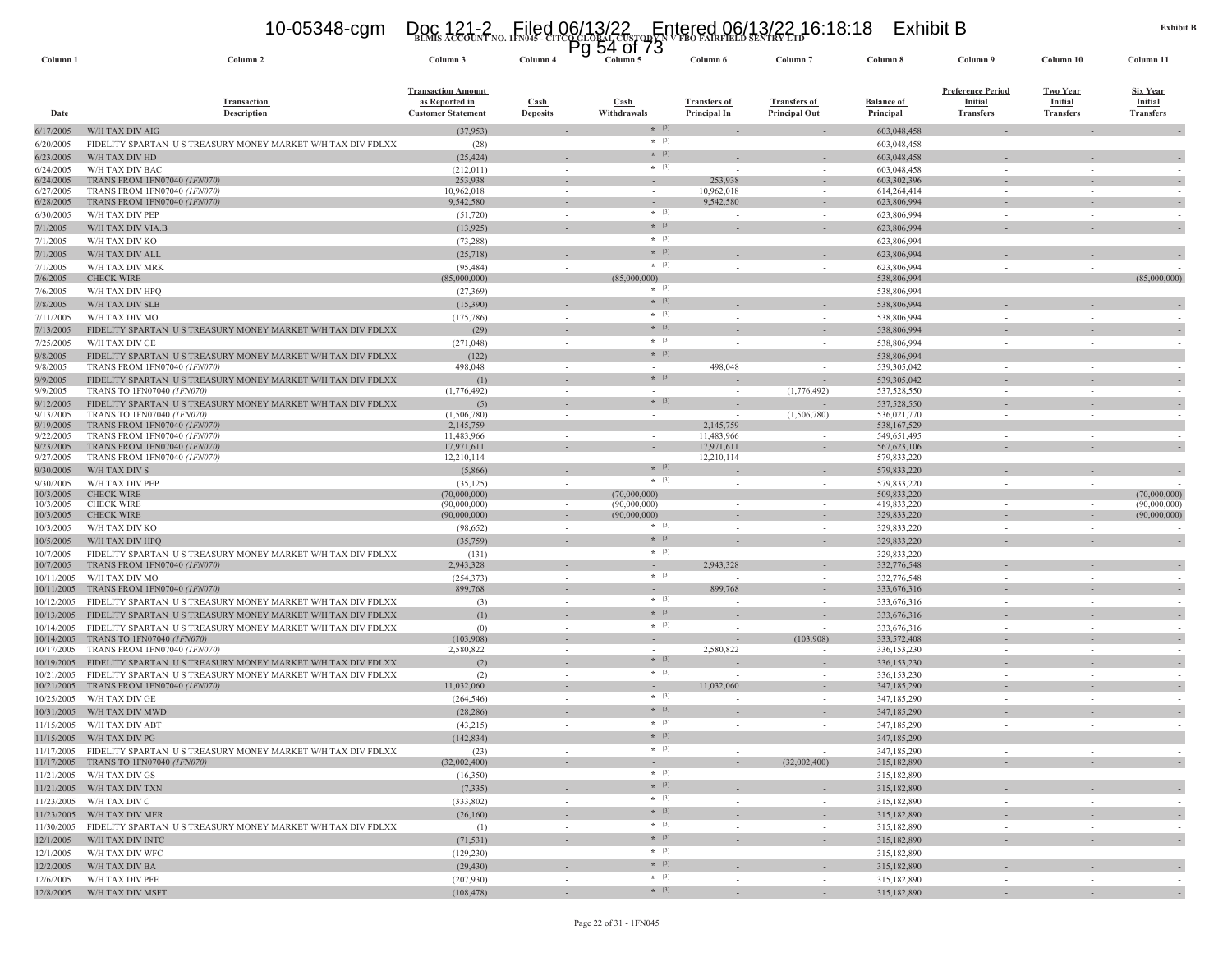|                          | 10-05348-cgm                                                                  | Doc 121-2 Filed 06/13/22 Entered 06/13/22 16:18:18<br>Pg 55 01 /3<br>Column 6 Column 6 Column Column 6 |                                                      |                            |                                            |                                             | Exhibit B                      |                                                                |                                                       | Exhib                                                 |
|--------------------------|-------------------------------------------------------------------------------|--------------------------------------------------------------------------------------------------------|------------------------------------------------------|----------------------------|--------------------------------------------|---------------------------------------------|--------------------------------|----------------------------------------------------------------|-------------------------------------------------------|-------------------------------------------------------|
| Column <sub>1</sub>      | Column 2                                                                      | Column 3                                                                                               | Column 4                                             | Column 5                   | Column 6                                   | Column <sub>7</sub>                         | Column 8                       | Column 9                                                       | Column 10                                             | Column 11                                             |
| <b>Date</b>              | <b>Transaction</b><br><b>Description</b>                                      | <b>Transaction Amount</b><br>as Reported in<br><b>Customer Statement</b>                               | $\operatorname{Cash}$<br><b>Deposits</b>             | <b>Cash</b><br>Withdrawals | <b>Transfers of</b><br><b>Principal In</b> | <b>Transfers of</b><br><b>Principal Out</b> | <b>Balance of</b><br>Principal | <b>Preference Period</b><br><b>Initial</b><br><b>Transfers</b> | <b>Two Year</b><br><b>Initial</b><br><b>Transfers</b> | <b>Six Year</b><br><b>Initial</b><br><b>Transfers</b> |
| 12/9/2005                | W/H TAX DIV XOM                                                               | (270, 263)                                                                                             |                                                      | $*$ [3]                    |                                            |                                             | 315,182,890                    |                                                                |                                                       |                                                       |
| 12/12/2005               | W/H TAX DIV MMM                                                               | (49, 442)                                                                                              |                                                      | $*$ [3]<br>$*$ [3]         |                                            |                                             | 315,182,890                    |                                                                |                                                       |                                                       |
| 12/12/2005               | W/H TAX DIV IBM                                                               | (47,088)                                                                                               | $\sim$                                               | $*$ [3]                    |                                            | $\sim$                                      | 315,182,890                    |                                                                | $\sim$                                                |                                                       |
| 12/12/2005<br>12/12/2005 | W/H TAX DIV UTX<br>W/H TAX DIV CVX                                            | (33, 574)<br>(151, 221)                                                                                | $\sim$                                               | $*$ [3]                    |                                            | $\sim$                                      | 315,182,890<br>315,182,890     |                                                                | $\sim$                                                |                                                       |
| 12/13/2005               | W/H TAX DIV JNJ                                                               | (146, 284)                                                                                             |                                                      | $*$ [3]                    |                                            |                                             | 315,182,890                    |                                                                |                                                       |                                                       |
| 12/15/2005               | W/H TAX DIV KO                                                                | (84, 637)                                                                                              | $\sim$                                               | $*$ [3]                    |                                            | $\sim$                                      | 315,182,890                    |                                                                | $\sim$                                                |                                                       |
| 12/15/2005               | W/H TAX DIV HD                                                                | (31, 392)                                                                                              |                                                      | $*$ [3]                    |                                            |                                             | 315,182,890                    |                                                                |                                                       |                                                       |
| 12/15/2005               | W/H TAX DIV TWX                                                               | (34, 445)                                                                                              | $\sim$                                               | $*$ [3]                    |                                            | $\sim$                                      | 315,182,890                    |                                                                | $\overline{\phantom{a}}$                              |                                                       |
| 12/16/2005               | FIDELITY SPARTAN US TREASURY MONEY MARKET W/H TAX DIV FDLXX                   | (1)                                                                                                    | $\sim$                                               | $*$ [3]                    |                                            |                                             | 315,182,890                    |                                                                |                                                       |                                                       |
| 12/16/2005               | W/H TAX DIV AIG<br>TRANS TO 1FN07040 (1FN070)                                 | (56,898)                                                                                               | $\sim$                                               | $*$ [3]                    |                                            |                                             | 315,182,890<br>281,704,792     |                                                                |                                                       |                                                       |
| 12/16/2005<br>12/19/2005 | TRANS TO 1FN07040 (1FN070)                                                    | (33, 478, 098)<br>(8,687,817)                                                                          | $\overline{\phantom{a}}$<br>$\sim$                   |                            |                                            | (33, 478, 098)<br>(8,687,817)               | 273,016,975                    |                                                                | $\overline{\phantom{a}}$<br>$\sim$                    |                                                       |
| 12/22/2005               | FIDELITY SPARTAN U S TREASURY MONEY MARKET W/H TAX DIV FDLXX                  | (17)                                                                                                   |                                                      | $*$ [3]                    |                                            |                                             | 273,016,975                    |                                                                |                                                       |                                                       |
| 12/23/2005               | W/H TAX DIV BAC                                                               | (294, 300)                                                                                             | $\sim$                                               | $*$ [3]                    |                                            | $\sim$                                      | 273,016,975                    | $\sim$                                                         | ÷.                                                    |                                                       |
| 12/30/2005               | W/H TAX DIV S                                                                 | (10,791)                                                                                               |                                                      | $* [3]$                    |                                            |                                             | 273,016,975                    |                                                                |                                                       |                                                       |
| 12/30/2005               | FIDELITY SPARTAN US TREASURY MONEY MARKET W/H TAX DIV FDLXX                   | (7)                                                                                                    | $\sim$                                               | $*$ [3]                    | $\sim$                                     | $\sim$                                      | 273,016,975                    | $\sim$                                                         | $\sim$                                                |                                                       |
| 1/3/2006                 | W/H TAX DIV MRK                                                               | (124, 260)                                                                                             | $\overline{\phantom{a}}$                             | $*$ [3]<br>$*$ [3]         |                                            |                                             | 273,016,975                    |                                                                |                                                       |                                                       |
| 1/3/2006                 | W/H TAX DIV PEP                                                               | (64, 615)                                                                                              | $\sim$                                               | $*$ [3]                    |                                            | $\sim$                                      | 273,016,975                    |                                                                | $\sim$                                                |                                                       |
| 1/3/2006                 | W/H TAX DIV WMT                                                               | (36, 258)                                                                                              | $\sim$                                               | $*$ [3]                    |                                            | $\sim$                                      | 273,016,975<br>273,016,975     |                                                                | $\sim$                                                |                                                       |
| 1/3/2006<br>1/4/2006     | W/H TAX DIV VIA.B<br>W/H TAX DIV HPQ                                          | (16, 481)<br>(33, 861)                                                                                 |                                                      | $*$ [3]                    |                                            |                                             | 273,016,975                    |                                                                |                                                       |                                                       |
| 1/6/2006                 | W/H TAX DIV DIS                                                               | (81, 227)                                                                                              | $\sim$                                               | $*$ [3]                    |                                            |                                             | 273,016,975                    |                                                                |                                                       |                                                       |
| 1/10/2006                | <b>CHECK WIRE</b>                                                             | (60,000,000)                                                                                           | $\sim$                                               | (60,000,000)               |                                            | $\overline{\phantom{a}}$                    | 213,016,975                    |                                                                | $\sim$                                                | (60,000,000)                                          |
| 1/10/2006                | <b>CHECK WIRE</b>                                                             | (55,000,000)                                                                                           | $\sim$                                               | (55,000,000)               |                                            |                                             | 158,016,975                    |                                                                | $\sim$                                                | (55,000,000)                                          |
| 1/10/2006<br>1/11/2006   | TRANS FROM 1FN07040 <i>(1FN070)</i><br>TRANS TO 1FN07040 (1FN070)             | 3,889,552<br>(1,030,077)                                                                               | $\sim$                                               | $\sim$                     | 3,889,552                                  | $\overline{\phantom{a}}$<br>(1,030,077)     | 161,906,527<br>160,876,450     | $\sim$                                                         | $\sim$                                                | $\sim$                                                |
| 1/13/2006                | FIDELITY SPARTAN US TREASURY MONEY MARKET W/H TAX DIV FDLXX                   | (11)                                                                                                   |                                                      | $*$ [3]                    |                                            |                                             | 160,876,450                    |                                                                |                                                       |                                                       |
| 1/13/2006                | TRANS TO 1FN07040 (1FN070)                                                    | (2,826)                                                                                                | $\sim$                                               | $\sim$                     |                                            | (2,826)                                     | 160,873,624                    |                                                                | $\sim$                                                |                                                       |
| 1/23/2006                | TRANS FROM 1FN07040 (1FN070)                                                  | 13,593,644                                                                                             |                                                      | $\sim$<br>$*$ [3]          | 13,593,644                                 |                                             | 174, 467, 268                  |                                                                |                                                       |                                                       |
| 1/31/2006                | W/H TAX DIV MS<br>FIDELITY SPARTAN US TREASURY MONEY MARKET W/H TAX DIV FDLXX | (39, 827)                                                                                              | $\sim$                                               | $*$ [3]                    |                                            | $\sim$                                      | 174,467,268<br>174, 467, 268   | $\sim$                                                         | $\sim$                                                |                                                       |
| 1/31/2006<br>1/31/2006   | TRANS FROM 1FN07040 (1FN070)                                                  | (3)<br>6,678,599                                                                                       | $\overline{\phantom{a}}$<br>$\overline{\phantom{a}}$ |                            | 6,678,599                                  |                                             | 181, 145, 867                  |                                                                |                                                       |                                                       |
| 2/1/2006                 | W/H TAX DIV VZ                                                                | (37, 751)                                                                                              | $\overline{\phantom{a}}$                             | $*$ [3]                    |                                            |                                             | 181,145,867                    |                                                                |                                                       |                                                       |
| 2/1/2006                 | W/H TAX DIV T                                                                 | (43,391)                                                                                               | $\sim$                                               | $*$ [3]                    |                                            | $\overline{\phantom{a}}$                    | 181,145,867                    |                                                                | $\overline{\phantom{a}}$                              |                                                       |
| 2/13/2006                | W/H TAX DIV TXN                                                               | (6, 494)                                                                                               |                                                      | $*$ [3]                    |                                            |                                             | 181,145,867                    |                                                                |                                                       |                                                       |
| 2/15/2006                | W/H TAX DIV PG                                                                | (127, 352)                                                                                             | $\sim$                                               | $\star$ [3]                |                                            | $\sim$                                      | 181,145,867                    |                                                                | $\sim$                                                |                                                       |
| 2/15/2006                | W/H TAX DIV ABT                                                               | (57, 468)                                                                                              | $\sim$                                               | $*$ [3]                    |                                            |                                             | 181,145,867                    |                                                                |                                                       |                                                       |
| 2/16/2006<br>2/23/2006   | TRANS FROM 1FN07040 (1FN070)<br>W/H TAX DIV GS                                | 15,200,983<br>(15,358)                                                                                 |                                                      | $*$ [3]                    | 15,200,983                                 |                                             | 196,346,850<br>196,346,850     |                                                                |                                                       |                                                       |
| 2/24/2006                | W/H TAX DIV C                                                                 | (333, 492)                                                                                             | $\sim$                                               | $*$ [3]                    |                                            | $\sim$                                      | 196,346,850                    |                                                                | $\sim$                                                |                                                       |
| 2/28/2006                | FIDELITY SPARTAN US TREASURY MONEY MARKET W/H TAX DIV FDLXX                   | (32)                                                                                                   | $\sim$                                               | $*$ [3]                    |                                            |                                             | 196,346,850                    |                                                                |                                                       |                                                       |
| 2/28/2006                | W/H TAX DIV MER                                                               | (30, 731)                                                                                              | $\sim$                                               | $*$ [3]                    |                                            | $\sim$                                      | 196,346,850                    |                                                                | $\sim$                                                |                                                       |
| 3/1/2006                 | W/H TAX DIV INTC                                                              | (80, 802)                                                                                              | $\sim$                                               | $*$ [3]                    |                                            |                                             | 196,346,850                    |                                                                |                                                       |                                                       |
| 3/1/2006                 | W/H TAX DIV WFC                                                               | (115,061)                                                                                              |                                                      | $*$ [3]                    |                                            |                                             | 196,346,850                    |                                                                |                                                       |                                                       |
| 3/3/2006                 | W/H TAX DIV BA                                                                | (33, 174)                                                                                              |                                                      | $*$ [3]<br>$*$ [3]         |                                            |                                             | 196,346,850                    |                                                                |                                                       |                                                       |
| 3/7/2006                 | W/H TAX DIV PFE                                                               | (238, 179)                                                                                             |                                                      | $*$ [3]                    |                                            |                                             | 196,346,850                    |                                                                |                                                       |                                                       |
| 3/7/2006<br>3/8/2006     | W/H TAX DIV UPS<br>TRANS FROM 1FN07040 (1FN070)                               | (56, 055)<br>4,343,138                                                                                 | $\sim$                                               | $\sim$                     | 4,343,138                                  | $\sim$                                      | 196,346,850<br>200,689,988     | $\sim$                                                         | $\sim$                                                | $\sim$                                                |
| 3/9/2006                 | W/H TAX DIV MSFT                                                              | (111, 460)                                                                                             |                                                      | $*$ [3]                    |                                            |                                             | 200,689,988                    |                                                                |                                                       | $\overline{a}$                                        |
| 3/10/2006                | W/H TAX DIV XOM                                                               | (266, 799)                                                                                             | $\sim$                                               | $*$ [3]                    | $\sim$                                     | $\sim$                                      | 200,689,988                    | $\sim$                                                         | $\sim$                                                | $\sim$                                                |
| 3/10/2006                | FIDELITY SPARTAN US TREASURY MONEY MARKET W/H TAX DIV FDLXX                   | (9)                                                                                                    | $\sim$                                               | $*$ [3]                    |                                            | $\sim$                                      | 200,689,988                    |                                                                | $\sim$                                                | $\sim$                                                |
| 3/10/2006                | W/H TAX DIV IBM                                                               | (42,302)                                                                                               | $\sim$                                               | $*$ [3]                    | $\sim$                                     | $\sim$                                      | 200,689,988                    | $\sim$                                                         | $\sim$                                                | $\overline{\phantom{a}}$                              |
| 3/10/2006                | W/H TAX DIV UTX                                                               | (29, 733)                                                                                              | $\sim$                                               | $*$ [3]                    |                                            | $\overline{\phantom{a}}$                    | 200,689,988                    | $\sim$                                                         | $\overline{\phantom{a}}$                              | $\overline{\phantom{a}}$                              |
| 3/10/2006                | W/H TAX DIV TGT                                                               | (12, 287)                                                                                              | $\sim$                                               | $*$ [3]                    |                                            | $\sim$                                      | 200,689,988                    | $\sim$                                                         | $\sim$                                                |                                                       |
| 3/10/2006<br>3/10/2006   | W/H TAX DIV CVX<br>TRANS FROM 1FN07040 (1FN070)                               | (136, 184)<br>34,944                                                                                   | $\sim$                                               | $*$ [3]<br>$\sim$          | 34,944                                     | $\sim$                                      | 200,689,988<br>200,724,932     | $\sim$                                                         | $\sim$<br>$\sim$                                      | $\sim$                                                |
| 3/13/2006                | W/H TAX DIV MMM                                                               | (45, 214)                                                                                              |                                                      | $*$ [3]                    |                                            | $\sim$                                      | 200,724,932                    |                                                                |                                                       | $\sim$<br>$\overline{\phantom{a}}$                    |
| 3/14/2006                | W/H TAX DIV JNJ                                                               | (133, 866)                                                                                             | $\sim$                                               | $*$ [3]                    | $\sim$                                     | $\sim$                                      | 200,724,932                    | $\sim$                                                         | $\sim$                                                | $\sim$                                                |
| 3/15/2006                | W/H TAX DIV TWX                                                               | (31, 473)                                                                                              | $\overline{\phantom{a}}$                             | $*$ [3]                    |                                            | $\overline{\phantom{a}}$                    | 200,724,932                    |                                                                | $\overline{\phantom{a}}$                              |                                                       |
| 3/16/2006                | <b>CHECK WIRE</b>                                                             | (50,000,000)                                                                                           | $\sim$                                               | (50,000,000)               | $\sim$                                     |                                             | 150,724,932                    |                                                                |                                                       | (50,000,000)                                          |

3/16/2006 FIDELITY SPARTAN US TREASURY MONEY MARKET W/H TAX DIV FDLXX (1)  $*$  <sup>[3]</sup>  $*$  <sup>[3]</sup>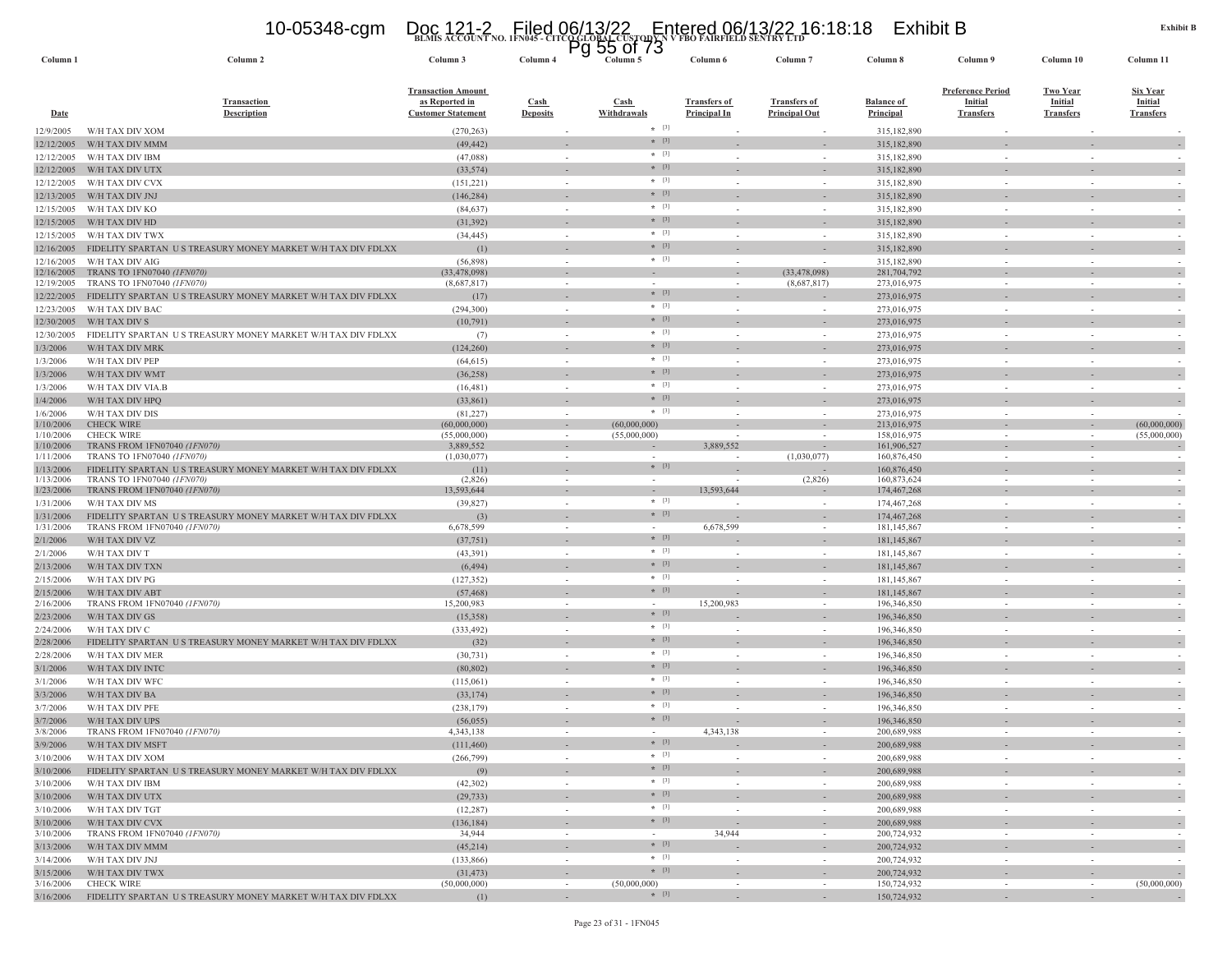### **BLMIS ACCOUNT NO. 1FN045 - CITCO GLOBAL CUSTODY N V FBO FAIRFIELD SENTRY LTD** 10-05348-cgm Doc 121-2 Filed 06/13/22 Entered 06/13/22 16:18:18 Exhibit B Pg 56 of 73

| Column <sub>1</sub>    | Column <sub>2</sub>                                                                       | Column 3                                                                 | Column 4                                 | ิษ<br><u>JU UI I J</u><br>Column 5 | Column 6                                   | Column <sub>7</sub>                         | Column 8                              | Column 9                                                       | Column 10                                             | Column 11                               |
|------------------------|-------------------------------------------------------------------------------------------|--------------------------------------------------------------------------|------------------------------------------|------------------------------------|--------------------------------------------|---------------------------------------------|---------------------------------------|----------------------------------------------------------------|-------------------------------------------------------|-----------------------------------------|
| <b>Date</b>            | <b>Transaction</b><br><b>Description</b>                                                  | <b>Transaction Amount</b><br>as Reported in<br><b>Customer Statement</b> | $\operatorname{Cash}$<br><b>Deposits</b> | Cash<br><b>Withdrawals</b>         | <b>Transfers of</b><br><b>Principal In</b> | <b>Transfers of</b><br><b>Principal Out</b> | <b>Balance of</b><br><b>Principal</b> | <b>Preference Period</b><br><b>Initial</b><br><b>Transfers</b> | <b>Two Year</b><br><b>Initial</b><br><b>Transfers</b> | Six Year<br>Initial<br><b>Transfers</b> |
| 3/16/2006              | TRANS TO 1FN07040 (1FN070)                                                                | (917, 422)                                                               |                                          |                                    |                                            | (917, 422)                                  | 149,807,510                           |                                                                |                                                       |                                         |
| 3/17/2006              | W/H TAX DIV AIG                                                                           | (52,009)                                                                 |                                          | $*$ [3]                            |                                            |                                             | 149,807,510                           |                                                                |                                                       |                                         |
| 3/23/2006              | W/H TAX DIV HD                                                                            | (42, 409)                                                                | $\sim$                                   | $*$ [3]                            | - 20                                       | $\sim$                                      | 149,807,510                           |                                                                | $\sim$                                                |                                         |
| 3/24/2006              | W/H TAX DIV BAC                                                                           | (313, 462)                                                               |                                          | $* [3]$                            |                                            |                                             | 149,807,510                           |                                                                |                                                       |                                         |
| 3/27/2006<br>3/27/2006 | <b>CHECK WIRE</b><br><b>CHECK WIRE</b>                                                    | (50,000,000)<br>(50,000,000)                                             | $\sim$                                   | (50,000,000)<br>(50,000,000)       | $\overline{\phantom{a}}$                   |                                             | 99,807,510<br>49,807,510              | $\sim$                                                         | $\sim$                                                | (50,000,000)<br>(50,000,000)            |
| 3/27/2006              | TRANS TO 1FN07040 (1FN070)                                                                | (7, 264, 974)                                                            | $\sim$                                   | $\sim$                             |                                            | (7,264,974)                                 | 42,542,536                            |                                                                |                                                       |                                         |
| 3/28/2006              | TRANS TO 1FN07040 (1FN070)                                                                | (7,652,722)                                                              |                                          |                                    |                                            | (7,652,722)                                 | 34,889,814                            |                                                                |                                                       |                                         |
| 3/29/2006              | TRANS TO 1FN07040 (1FN070)                                                                | (7,169,712)                                                              | $\overline{\phantom{a}}$                 |                                    |                                            | (7,169,712)                                 | 27,720,102                            |                                                                |                                                       |                                         |
| 3/30/2006              | FIDELITY SPARTAN US TREASURY MONEY MARKET W/H TAX DIV FDLXX                               | (16)                                                                     |                                          | $*$ [3]                            |                                            |                                             | 27,720,102                            |                                                                |                                                       |                                         |
| 3/30/2006              | TRANS TO 1FN07040 (1FN070)                                                                | (3,058,404)                                                              | $\sim$                                   | $\sim$<br>$* [3]$                  | $\sim$                                     | (3,058,404)                                 | 24,661,698                            | $\sim$                                                         | $\overline{\phantom{a}}$                              |                                         |
| 3/31/2006              | FIDELITY SPARTAN US TREASURY MONEY MARKET W/H TAX DIV FDLXX                               |                                                                          | $\sim$                                   | $*$ [3]                            |                                            | $\sim$                                      | 24,661,698                            |                                                                | $\sim$                                                |                                         |
| 3/31/2006              | W/H TAX DIV S<br>W/H TAX DIV PEP                                                          | (10,213)<br>(58, 638)                                                    |                                          | $*$ [3]                            |                                            |                                             | 24,661,698<br>24,661,698              |                                                                |                                                       |                                         |
| 3/31/2006<br>4/3/2006  | W/H TAX DIV MRK                                                                           | (114, 225)                                                               | $\sim$                                   | $*$ [3]                            |                                            | $\sim$                                      | 24,661,698                            | $\sim$                                                         |                                                       |                                         |
| 4/3/2006               | W/H TAX DIV WMT                                                                           | (58, 392)                                                                |                                          | $*$ [3]                            |                                            |                                             | 24,661,698                            |                                                                |                                                       |                                         |
| 4/3/2006               | W/H TAX DIV KO                                                                            | (87, 820)                                                                | $\sim$                                   | $*$ [3]                            |                                            | $\sim$                                      | 24,661,698                            |                                                                |                                                       |                                         |
| 4/5/2006               | FIDELITY SPARTAN US TREASURY MONEY MARKET W/H TAX DIV FDLXX                               | (4)                                                                      |                                          | $*$ [3]                            |                                            |                                             | 24,661,698                            |                                                                |                                                       |                                         |
| 4/5/2006               | W/H TAX DIV HPQ                                                                           | (31, 436)                                                                |                                          | $*$ [3]                            |                                            |                                             | 24,661,698                            |                                                                |                                                       |                                         |
| 4/5/2006               | TRANS TO 1FN07040 (1FN070)                                                                | (3,309,516)                                                              |                                          |                                    |                                            | (3,309,516)                                 | 21,352,182                            |                                                                |                                                       |                                         |
| 4/6/2006               | TRANS TO 1FN07040 (1FN070)                                                                | (3,494,848)                                                              | $\overline{\phantom{a}}$                 | $\sim$                             |                                            | (3,494,848)                                 | 17,857,334                            |                                                                |                                                       |                                         |
| 4/7/2006               | W/H TAX DIV SLB                                                                           | (19,072)                                                                 | $\sim$                                   | (19,072)                           |                                            |                                             | 17,838,262                            |                                                                |                                                       |                                         |
| 4/7/2006               | FIDELITY SPARTAN US TREASURY MONEY MARKET W/H TAX DIV FDLXX                               | (1)                                                                      | $\sim$                                   | $\star$ [3]                        |                                            | $\sim$                                      | 17,838,262                            |                                                                |                                                       |                                         |
| 4/7/2006               | TRANS TO 1FN07040 (1FN070)                                                                | (3,028,624)                                                              | $\overline{\phantom{a}}$                 | $\sim$<br>$*$ [3]                  |                                            | (3,028,624)                                 | 14,809,638                            |                                                                |                                                       |                                         |
| 4/10/2006<br>4/21/2006 | W/H TAX DIV MO<br>FIDELITY SPARTAN US TREASURY MONEY MARKET W/H TAX DIV FDLXX             | (230, 465)<br>(3)                                                        | $\sim$                                   | $*$ [3]                            |                                            |                                             | 14,809,638<br>14,809,638              | $\sim$                                                         | $\sim$                                                |                                         |
| 4/21/2006              | TRANS FROM 1FN07040 (1FN070)                                                              | 28,425,353                                                               | $\sim$                                   | $\sim$                             | 28,425,353                                 | $\sim$                                      | 43,234,991                            | $\sim$                                                         | $\sim$                                                |                                         |
| 4/25/2006              | W/H TAX DIV GE                                                                            | (355, 947)                                                               |                                          | $*$ [3]                            |                                            |                                             | 43,234,991                            |                                                                |                                                       |                                         |
| 4/28/2006              | CXL W/H TAX DIV SLB                                                                       | 19,072                                                                   | $\sim$                                   | 19,072                             |                                            |                                             | 43,254,063                            | $\sim$                                                         | $\sim$                                                |                                         |
| 4/28/2006              | W/H TAX DIV MDT                                                                           | (14, 777)                                                                | $\sim$                                   | $*$ [3]                            |                                            |                                             | 43,254,063                            |                                                                |                                                       |                                         |
| 4/28/2006              | FIDELITY SPARTAN US TREASURY MONEY MARKET W/H TAX DIV FDLXX                               | (439)                                                                    | $\sim$                                   | $*$ [3]                            |                                            |                                             | 43,254,063                            |                                                                |                                                       |                                         |
| 4/28/2006              | W/H TAX DIV MS                                                                            | (37, 489)                                                                |                                          | $*$ [3]                            |                                            |                                             | 43,254,063                            |                                                                |                                                       |                                         |
| 5/1/2006               | W/H TAX DIV T                                                                             | (165, 432)                                                               |                                          | $+ [3]$                            |                                            |                                             | 43,254,063                            |                                                                |                                                       |                                         |
| 5/1/2006               | W/H TAX DIV JPM                                                                           | (112, 168)                                                               |                                          | $*$ [3]                            |                                            |                                             | 43,254,063                            |                                                                |                                                       |                                         |
| 5/1/2006               | W/H TAX DIV VZ                                                                            | (153, 047)                                                               | $\sim$                                   | $*$ [3]                            |                                            | $\overline{\phantom{a}}$                    | 43,254,063                            |                                                                | $\overline{\phantom{a}}$                              |                                         |
| 5/4/2006               | <b>TRANS TO 1FN07040 (1FN070)</b>                                                         | (74, 408)                                                                | $\sim$                                   | $\sim$<br>$*$ [3]                  |                                            | (74, 408)                                   | 43,179,655                            |                                                                |                                                       |                                         |
| 5/5/2006               | FIDELITY SPARTAN US TREASURY MONEY MARKET W/H TAX DIV FDLXX                               | (5)                                                                      | $\sim$                                   | $*$ [3]                            | $\sim$                                     |                                             | 43,179,655                            | $\sim$                                                         | $\sim$                                                |                                         |
| 5/10/2006              | W/H TAX DIV AXP                                                                           | (19, 439)                                                                |                                          | $*$ [3]                            |                                            |                                             | 43,179,655                            |                                                                |                                                       |                                         |
| 5/10/2006<br>5/10/2006 | FIDELITY SPARTAN US TREASURY MONEY MARKET W/H TAX DIV FDLXX<br>TRANS TO 1FN07040 (1FN070) | (6)<br>(10, 567, 906)                                                    | $\sim$<br>$\sim$                         | $\sim$                             | $\sim$                                     | (10, 567, 906)                              | 43,179,655<br>32,611,749              |                                                                |                                                       |                                         |
| 5/15/2006              | W/H TAX DIV PG                                                                            | (132, 716)                                                               | $\overline{\phantom{a}}$                 | $*$ [3]                            |                                            |                                             | 32,611,749                            |                                                                | $\sim$                                                |                                         |
| 5/15/2006              | W/H TAX DIV ABT                                                                           | (58,027)                                                                 |                                          | $*$ [3]                            |                                            |                                             | 32,611,749                            |                                                                |                                                       |                                         |
| 5/19/2006              | TRANS TO 1FN07040 (1FN070)                                                                | (899, 139)                                                               | $\sim$                                   |                                    |                                            | (899, 139)                                  | 31,712,610                            | $\sim$                                                         |                                                       |                                         |
| 5/22/2006              | W/H TAX DIV CAT                                                                           | (22, 156)                                                                |                                          | $*$ [3]                            |                                            |                                             | 31,712,610                            |                                                                |                                                       |                                         |
| 5/22/2006              | W/H TAX DIV TXN                                                                           | (6,248)                                                                  | $\sim$                                   | $\star$ [3]                        |                                            | $\sim$                                      | 31,712,610                            |                                                                | $\sim$                                                |                                         |
| 5/22/2006              | TRANS FROM 1FN07040 (1FN070)                                                              | 35,144,607                                                               |                                          | $*$ [3]                            | 35,144,607                                 |                                             | 66,857,217                            |                                                                |                                                       |                                         |
| 5/24/2006              | W/H TAX DIV MER                                                                           | (29,320)                                                                 | $\sim$                                   |                                    |                                            | $\sim$                                      | 66,857,217                            | $\sim$                                                         | $\sim$                                                |                                         |
| 5/25/2006              | W/H TAX DIV GS                                                                            | (20, 249)                                                                | $\sim$                                   | $*$ [3]                            |                                            |                                             | 66,857,217                            |                                                                |                                                       |                                         |
| 5/26/2006              | W/H TAX DIV C                                                                             | (317,500)                                                                | $\sim$                                   | $*$ [3]<br>$*$ [3]                 | $\sim$                                     | $\sim$                                      | 66,857,217                            | $\sim$                                                         | $\sim$                                                |                                         |
| 5/31/2006              | W/H TAX DIV UPS                                                                           | (53, 479)                                                                |                                          | $*$ [3]                            |                                            |                                             | 66,857,217                            |                                                                |                                                       |                                         |
| 5/31/2006              | FIDELITY SPARTAN US TREASURY MONEY MARKET W/H TAX DIV FDLXX                               | (33)                                                                     | $\sim$                                   | $*$ [3]                            |                                            |                                             | 66,857,217                            |                                                                |                                                       |                                         |
| 6/1/2006               | W/H TAX DIV INTC                                                                          | (76, 231)                                                                |                                          | $*$ [3]                            |                                            | $\sim$                                      | 66,857,217                            |                                                                |                                                       |                                         |
| 6/1/2006               | W/H TAX DIV WFC                                                                           | (115, 872)                                                               | $\sim$                                   | $*$ [3]                            | $\sim$                                     | $\sim$                                      | 66,857,217                            | $\sim$                                                         | $\sim$                                                |                                         |
| 6/2/2006               | W/H TAX DIV BA                                                                            | (31,665)                                                                 | $\sim$                                   | $*$ [3]                            | $\overline{\phantom{a}}$                   | $\sim$                                      | 66,857,217                            | $\sim$                                                         | $\overline{\phantom{a}}$                              |                                         |
| 6/5/2006               | W/H TAX DIV WMT                                                                           | (55,004)                                                                 | $\sim$                                   | $*$ [3]                            | $\sim$                                     | $\sim$                                      | 66,857,217                            | $\sim$                                                         | $\sim$                                                | $\sim$                                  |
| 6/6/2006               | W/H TAX DIV BMY                                                                           | (71, 276)                                                                | $\sim$                                   | $*$ [3]                            | $\sim$                                     | $\sim$                                      | 66,857,217<br>66,857,217              | $\sim$                                                         | $\sim$                                                | $\sim$                                  |
| 6/6/2006               | W/H TAX DIV PFE<br>W/H TAX DIV MSFT                                                       | (230, 805)<br>(104, 496)                                                 | $\sim$                                   | $*$ [3]                            |                                            | $\sim$                                      | 66,857,217                            | $\sim$                                                         | $\sim$                                                |                                         |
| 6/8/2006<br>6/9/2006   | W/H TAX DIV XOM                                                                           | (256, 195)                                                               | $\sim$                                   | $*$ [3]                            | $\sim$                                     | $\sim$                                      | 66,857,217                            | $\sim$                                                         | $\sim$                                                | $\sim$<br>$\sim$                        |
| 6/12/2006              | W/H TAX DIV IBM                                                                           | (61,215)                                                                 | $\sim$                                   | $*$ [3]                            | $\sim$                                     | $\sim$                                      | 66,857,217                            | $\sim$                                                         | $\sim$                                                |                                         |
| 6/12/2006              | W/H TAX DIV UTX                                                                           | (17,093)                                                                 | $\sim$                                   | $*$ [3]                            | $\sim$                                     | $\sim$                                      | 66,857,217                            | $\sim$                                                         | $\overline{\phantom{a}}$                              | $\sim$                                  |
| 6/12/2006              | W/H TAX DIV MMM                                                                           | (43, 159)                                                                | $\sim$                                   | $*$ [3]                            | ÷.                                         | $\sim$                                      | 66,857,217                            |                                                                | $\sim$                                                |                                         |
| 6/13/2006              | W/H TAX DIV JNJ                                                                           | (145, 133)                                                               | $\sim$                                   | $*$ [3]                            | $\sim$                                     | $\sim$                                      | 66,857,217                            | $\sim$                                                         | $\sim$                                                |                                         |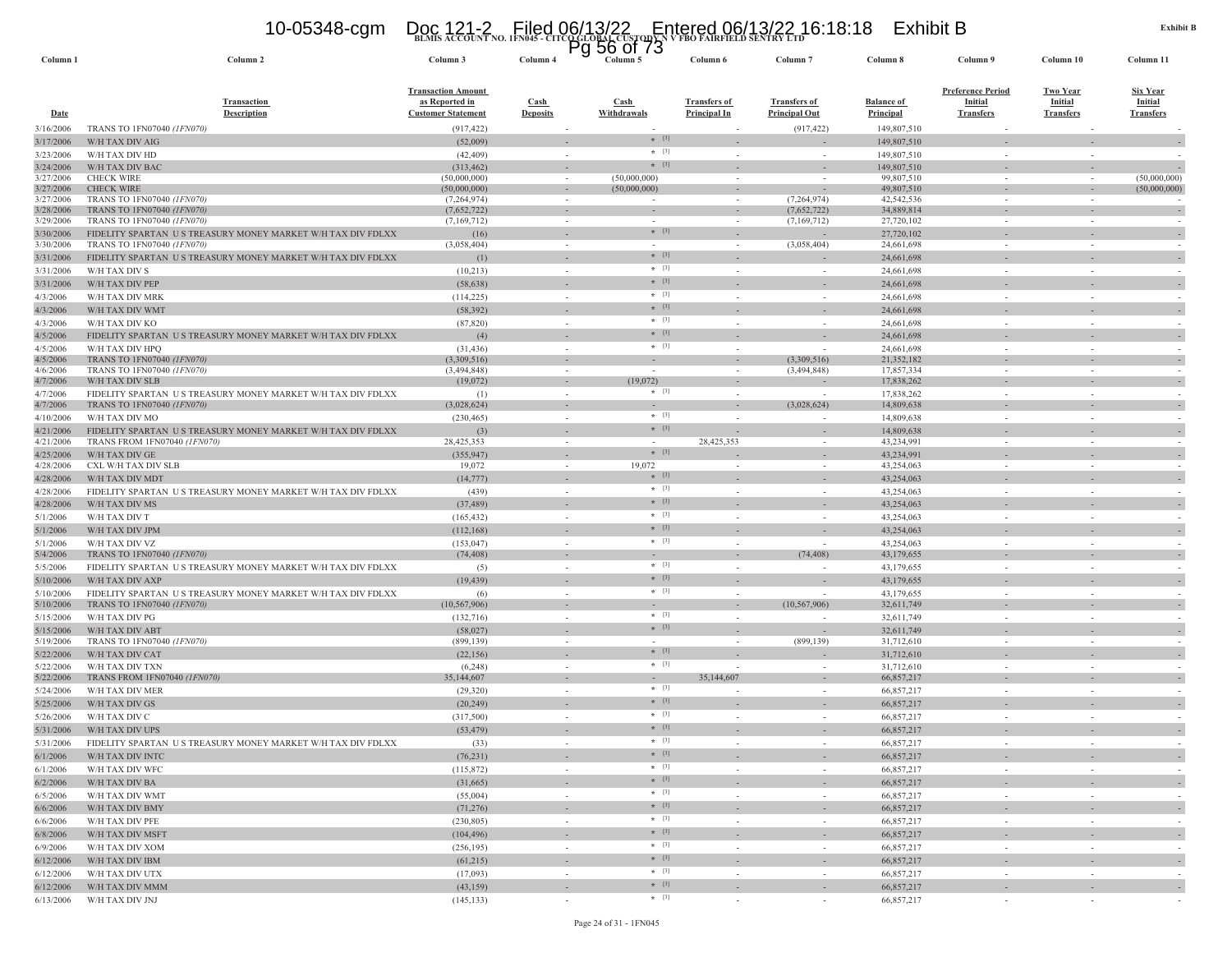## **BLMIS ACCOUNT NO. 1FN045 - CITCO GLOBAL CUSTODY N V FBO FAIRFIELD SENTRY LTD** 10-05348-cgm Doc 121-2 Filed 06/13/22 Entered 06/13/22 16:18:18 Exhibit B Pg 57 of 73

| Column <sub>1</sub>    | Column 2                                                                                  | Column 3                                                                 | Column 4                                             | 37 UL 73<br>гy<br>Column 5 | Column 6                                   | Column <sub>7</sub>                         | Column 8                       | Column 9                                                       | Column 10                                             | Column 11                                      |
|------------------------|-------------------------------------------------------------------------------------------|--------------------------------------------------------------------------|------------------------------------------------------|----------------------------|--------------------------------------------|---------------------------------------------|--------------------------------|----------------------------------------------------------------|-------------------------------------------------------|------------------------------------------------|
| <b>Date</b>            | <b>Transaction</b><br><b>Description</b>                                                  | <b>Transaction Amount</b><br>as Reported in<br><b>Customer Statement</b> | $\frac{\text{Cash}}{\text{Cash}}$<br><b>Deposits</b> | <b>Cash</b><br>Withdrawals | <b>Transfers of</b><br><b>Principal In</b> | <b>Transfers of</b><br><b>Principal Out</b> | <b>Balance of</b><br>Principal | <b>Preference Period</b><br><b>Initial</b><br><b>Transfers</b> | <b>Two Year</b><br><b>Initial</b><br><b>Transfers</b> | Six Year<br><b>Initial</b><br><b>Transfers</b> |
| 6/15/2006              | FIDELITY SPARTAN US TREASURY MONEY MARKET W/H TAX DIV FDLXX                               | (13)                                                                     |                                                      | $*$ [3]                    |                                            |                                             | 66,857,217                     |                                                                |                                                       |                                                |
| 6/15/2006              | W/H TAX DIV TWX                                                                           | (29, 328)                                                                | $\sim$                                               | $*$ [3]                    |                                            |                                             | 66,857,217                     |                                                                |                                                       |                                                |
| 6/15/2006              | TRANS FROM 1FN07040 (1FN070)                                                              | 22,515,244                                                               | $\overline{\phantom{a}}$                             |                            | 22,515,244                                 |                                             | 89, 372, 461                   |                                                                |                                                       | $\overline{\phantom{a}}$                       |
| 6/16/2006<br>6/19/2006 | TRANS FROM 1FN07040 (1FN070)<br>TRANS FROM 1FN07040 (1FN070)                              | 33,763,988<br>34,161,977                                                 | $\sim$                                               | $\sim$                     | 33,763,988<br>34,161,977                   |                                             | 123, 136, 449<br>157,298,426   |                                                                |                                                       |                                                |
| 6/22/2006              | W/H TAX DIV HD                                                                            | (42, 220)                                                                | $\sim$                                               | $*$ [3]                    |                                            | $\sim$                                      | 157,298,426                    | $\sim$                                                         | $\sim$                                                |                                                |
| 6/23/2006              | W/H TAX DIV BAC                                                                           | (304, 925)                                                               | $\overline{\phantom{a}}$                             | $*$ [3]                    |                                            |                                             | 157,298,426                    |                                                                |                                                       | $\sim$                                         |
| 6/30/2006              | W/H TAX DIV S                                                                             | (9,676)                                                                  | $\sim$                                               | $*$ [3]                    | $\sim$                                     |                                             | 157,298,426                    | $\sim$                                                         |                                                       |                                                |
| 6/30/2006              | FIDELITY SPARTAN US TREASURY MONEY MARKET W/H TAX DIV FDLXX                               | (163)                                                                    |                                                      | $*$ [3]                    |                                            |                                             | 157,298,426                    |                                                                |                                                       |                                                |
| 6/30/2006              | W/H TAX DIV PEP                                                                           | (63, 378)                                                                | $\sim$                                               | $*$ [3]                    | ÷,                                         | $\sim$                                      | 157,298,426                    | $\sim$                                                         | $\sim$                                                |                                                |
| 7/3/2006               | W/H TAX DIV KO                                                                            | (57, 698)                                                                | $\sim$                                               | $*$ [3]                    |                                            |                                             | 157,298,426                    |                                                                |                                                       |                                                |
| 7/3/2006               | W/H TAX DIV CVX                                                                           | (152, 463)                                                               |                                                      | $*$ [3]                    |                                            |                                             | 157,298,426                    |                                                                |                                                       |                                                |
| 7/3/2006               | W/H TAX DIV AIG                                                                           | (51,016)                                                                 |                                                      | $*$ [3]                    |                                            |                                             | 157,298,426                    |                                                                |                                                       |                                                |
| 7/3/2006               | W/H TAX DIV MRK                                                                           | (106,958)                                                                | $\sim$                                               | $\star$ [3]                |                                            |                                             | 157,298,426                    | $\sim$                                                         |                                                       |                                                |
| 7/5/2006               | W/H TAX DIV HPQ                                                                           | (29, 775)                                                                |                                                      | $* [3]$                    |                                            |                                             | 157,298,426                    |                                                                |                                                       |                                                |
| 7/7/2006               | W/H TAX DIV SLB                                                                           | (20, 504)                                                                | $\sim$                                               | (20, 504)<br>$*$ [3]       | $\sim$                                     | $\sim$                                      | 157,277,922                    | $\sim$                                                         | $\sim$                                                | $\sim$                                         |
| 7/10/2006<br>7/14/2006 | W/H TAX DIV MO<br>FIDELITY SPARTAN US TREASURY MONEY MARKET W/H TAX DIV FDLXX             | (148, 897)<br>(14)                                                       | $\sim$                                               | $*$ [3]                    | $\sim$                                     |                                             | 157,277,922<br>157,277,922     | $\sim$                                                         | in a                                                  |                                                |
| 7/14/2006              | <b>TRANS TO 1FN07040 (1FN070)</b>                                                         | (2,795,688)                                                              | $\overline{\phantom{a}}$                             |                            |                                            | (2,795,688)                                 | 154,482,234                    |                                                                |                                                       | $\sim$                                         |
| 7/21/2006              | FIDELITY SPARTAN US TREASURY MONEY MARKET W/H TAX DIV FDLXX                               | (2)                                                                      | $\sim$                                               | $*$ [3]                    | $\sim$                                     |                                             | 154,482,234                    | $\sim$                                                         | $\sim$                                                |                                                |
| 7/21/2006              | TRANS FROM 1FN07040 (1FN070)                                                              | 20,286,770                                                               | $\sim$                                               | $\sim$                     | 20,286,770                                 |                                             | 174,769,004                    |                                                                |                                                       | $\overline{\phantom{a}}$                       |
| 7/31/2006              | FIDELITY SPARTAN US TREASURY MONEY MARKET W/H TAX DIV FDLXX                               | (12)                                                                     | $\overline{\phantom{a}}$                             | $*$ [3]                    |                                            |                                             | 174,769,004                    | $\sim$                                                         |                                                       |                                                |
| 7/31/2006              | W/H TAX DIV MS                                                                            | (15,799)                                                                 |                                                      | $*$ [3]                    |                                            |                                             | 174,769,004                    |                                                                |                                                       |                                                |
| 8/7/2006               | CXL W/H TAX DIV SLB                                                                       | 20,504                                                                   | $\sim$                                               | 20,504                     | $\overline{\phantom{a}}$                   |                                             | 174,789,508                    | $\sim$                                                         |                                                       |                                                |
| 8/15/2006              | W/H TAX DIV ABT                                                                           | (24, 454)                                                                |                                                      | $*$ [3]<br>$*$ [3]         |                                            |                                             | 174,789,508                    |                                                                |                                                       |                                                |
| 8/15/2006              | W/H TAX DIV PG                                                                            | (98, 973)                                                                | $\sim$                                               | $*$ [3]                    |                                            |                                             | 174,789,508                    | $\sim$                                                         |                                                       |                                                |
| 8/17/2006<br>8/17/2006 | FIDELITY SPARTAN US TREASURY MONEY MARKET W/H TAX DIV FDLXX<br>TRANS TO 1FN07040 (1FN070) | (28)<br>(39, 376, 547)                                                   | $\sim$                                               |                            | $\overline{\phantom{a}}$                   | (39, 376, 547)                              | 174,789,508<br>135,412,961     | $\overline{\phantom{a}}$                                       |                                                       | $\sim$                                         |
| 8/21/2006              | W/H TAX DIV CAT                                                                           | (10, 240)                                                                | $\overline{\phantom{a}}$                             | $*$ [3]                    |                                            |                                             | 135,412,961                    |                                                                |                                                       | $\sim$                                         |
| 8/21/2006              | W/H TAX DIV TXN                                                                           | (4,513)                                                                  | $\sim$                                               | $*$ [3]                    | $\overline{\phantom{a}}$                   | $\sim$                                      | 135,412,961                    | $\sim$                                                         |                                                       | $\sim$                                         |
| 8/23/2006              | W/H TAX DIV MER                                                                           | (21, 572)                                                                |                                                      | $*$ [3]                    |                                            |                                             | 135,412,961                    |                                                                |                                                       |                                                |
| 8/24/2006              | W/H TAX DIV GS                                                                            | (15,101)                                                                 | $\sim$                                               | $*$ [3]                    |                                            | $\sim$                                      | 135,412,961                    | $\sim$                                                         |                                                       |                                                |
| 8/25/2006              | W/H TAX DIV C                                                                             | (234, 938)                                                               |                                                      | $*$ [3]                    |                                            |                                             | 135,412,961                    |                                                                |                                                       | $\sim$                                         |
| 9/1/2006               | W/H TAX DIV BA                                                                            | (23, 298)                                                                |                                                      | $*$ [3]                    |                                            |                                             | 135,412,961                    |                                                                |                                                       |                                                |
| 9/1/2006               | W/H TAX DIV WFC                                                                           | (91, 812)                                                                |                                                      | $*$ [3]                    |                                            |                                             | 135,412,961                    |                                                                |                                                       |                                                |
| 9/1/2006               | FIDELITY SPARTAN US TREASURY MONEY MARKET W/H TAX DIV FDLXX                               | (8)                                                                      | $\sim$                                               | $\star$ [3]                |                                            |                                             | 135,412,961                    | $\sim$                                                         |                                                       |                                                |
| 9/1/2006               | W/H TAX DIV INTC                                                                          | (56, 463)                                                                |                                                      | $*$ [3]                    |                                            |                                             | 135,412,961                    |                                                                |                                                       |                                                |
| 9/5/2006               | W/H TAX DIV PFE                                                                           | (170,086)                                                                | $\sim$                                               | $*$ [3]                    | $\sim$                                     | $\sim$                                      | 135,412,961                    | $\sim$                                                         | $\sim$                                                | $\sim$                                         |
| 9/5/2006               | W/H TAX DIV WMT                                                                           | (40, 470)                                                                |                                                      | $*$ [3]                    |                                            |                                             | 135,412,961                    |                                                                |                                                       | $\sim$                                         |
| 9/6/2006<br>9/6/2006   | <b>CHECK WIRE</b><br>W/H TAX DIV UPS                                                      | 150,000,000<br>(39, 348)                                                 | 150,000,000                                          | $\sim$<br>$*$ [3]          |                                            |                                             | 285,412,961<br>285,412,961     | $\sim$                                                         |                                                       |                                                |
| 9/11/2006              | W/H TAX DIV UTX                                                                           | (25, 153)                                                                |                                                      | $*$ [3]                    | ÷                                          |                                             | 285,412,961                    | $\sim$                                                         |                                                       |                                                |
| 9/11/2006              | W/H TAX DIV XOM                                                                           | (186, 204)                                                               | $\overline{\phantom{a}}$                             | $*$ [3]                    |                                            |                                             | 285,412,961                    |                                                                |                                                       | $\overline{\phantom{a}}$                       |
| 9/11/2006              | W/H TAX DIV IBM                                                                           | (44,007)                                                                 | $\sim$                                               | $*$ [3]                    |                                            |                                             | 285,412,961                    | $\sim$                                                         |                                                       |                                                |
| 9/11/2006              | W/H TAX DIV CVX                                                                           | (112, 176)                                                               |                                                      | $*$ [3]                    |                                            |                                             | 285,412,961                    |                                                                |                                                       |                                                |
| 9/12/2006              | W/H TAX DIV MMM                                                                           | (31, 754)                                                                | $\sim$                                               | $*$ [3]                    |                                            |                                             | 285,412,961                    | ÷,                                                             |                                                       |                                                |
| 9/12/2006              | W/H TAX DIV JNJ                                                                           | (106, 783)                                                               |                                                      | $*$ [3]                    |                                            |                                             | 285,412,961                    |                                                                |                                                       | $\sim$                                         |
| 9/14/2006              | W/H TAX DIV MSFT                                                                          | (76, 546)                                                                | $\sim$                                               | $*$ [3]                    | $\overline{\phantom{a}}$                   | $\sim$                                      | 285,412,961                    | $\sim$                                                         |                                                       |                                                |
| 9/15/2006              | FIDELITY SPARTAN US TREASURY MONEY MARKET W/H TAX DIV FDLXX                               | (13)                                                                     |                                                      | $*$ [3]                    |                                            |                                             | 285,412,961                    |                                                                |                                                       |                                                |
| 9/15/2006              | W/H TAX DIV TWX                                                                           | (23, 048)                                                                |                                                      | * [3]                      |                                            |                                             | 285,412,961                    |                                                                |                                                       |                                                |
| 9/15/2006              | W/H TAX DIV AIG                                                                           | (41, 289)                                                                | $\sim$                                               | $*$ [3]                    | $\sim$                                     | $\sim$                                      | 285,412,961                    | $\sim$                                                         | $\sim$                                                | $\sim$                                         |
| 9/15/2006              | TRANS TO 1FN07040 (1FN070)                                                                | (25, 138, 862)                                                           |                                                      |                            | $\overline{\phantom{a}}$                   | (25, 138, 862)                              | 260,274,099                    |                                                                |                                                       | $\overline{\phantom{a}}$                       |
| 9/21/2006              | W/H TAX DIV HD                                                                            | (29,770)                                                                 | $\sim$                                               | $*$ [3]                    | $\sim$                                     |                                             | 260,274,099                    |                                                                |                                                       | $\sim$                                         |
| 9/22/2006<br>9/26/2006 | W/H TAX DIV BAC<br>TRANS TO 1FN07040 (1FN070)                                             | (246, 441)<br>(9,807,842)                                                | $\sim$                                               | $*$ [3]                    | $\sim$                                     | $\sim$                                      | 260,274,099                    | $\sim$                                                         | in 1919.                                              | $\sim$                                         |
| 9/27/2006              | FIDELITY SPARTAN US TREASURY MONEY MARKET W/H TAX DIV FDLXX                               | (10)                                                                     | $\sim$<br>$\sim$                                     | $\sim$<br>$*$ [3]          | $\overline{\phantom{a}}$<br>$\sim$         | (9,807,842)                                 | 250,466,257<br>250,466,257     | $\overline{\phantom{a}}$<br>$\sim$                             | $\overline{\phantom{a}}$                              | $\sim$                                         |
| 9/27/2006              | TRANS TO 1FN07040 (1FN070)                                                                | (5,062,464)                                                              |                                                      | $\sim$                     | $\bar{a}$                                  | (5,062,464)                                 | 245, 403, 793                  | $\sim$                                                         |                                                       | $\overline{\phantom{a}}$                       |
| 9/29/2006              | W/H TAX DIV PEP                                                                           | (47, 722)                                                                | $\sim$                                               | $*$ [3]                    | $\sim$                                     | $\sim$                                      | 245, 403, 793                  | $\sim$                                                         | $\sim$                                                | $\sim$                                         |
| 9/29/2006              | W/H TAX DIV S                                                                             | (7,241)                                                                  | $\sim$                                               | $*$ [3]                    | $\overline{\phantom{a}}$                   |                                             | 245, 403, 793                  |                                                                |                                                       | $\sim$                                         |
| 10/2/2006              | W/H TAX DIV MRK                                                                           | (78,696)                                                                 | $\sim$                                               | $*$ [3]                    | $\sim$                                     | $\sim$                                      | 245, 403, 793                  | $\sim$                                                         | $\sim$                                                | $\sim$                                         |
| 10/2/2006              | W/H TAX DIV KO                                                                            | (61, 524)                                                                |                                                      | $*$ [3]                    |                                            |                                             | 245, 403, 793                  |                                                                |                                                       | $\overline{\phantom{a}}$                       |
| 10/4/2006              | W/H TAX DIV HPQ                                                                           | (21,400)                                                                 | $\sim$                                               | $*$ [3]                    | $\sim$                                     | $\sim$                                      | 245, 403, 793                  | $\sim$                                                         |                                                       |                                                |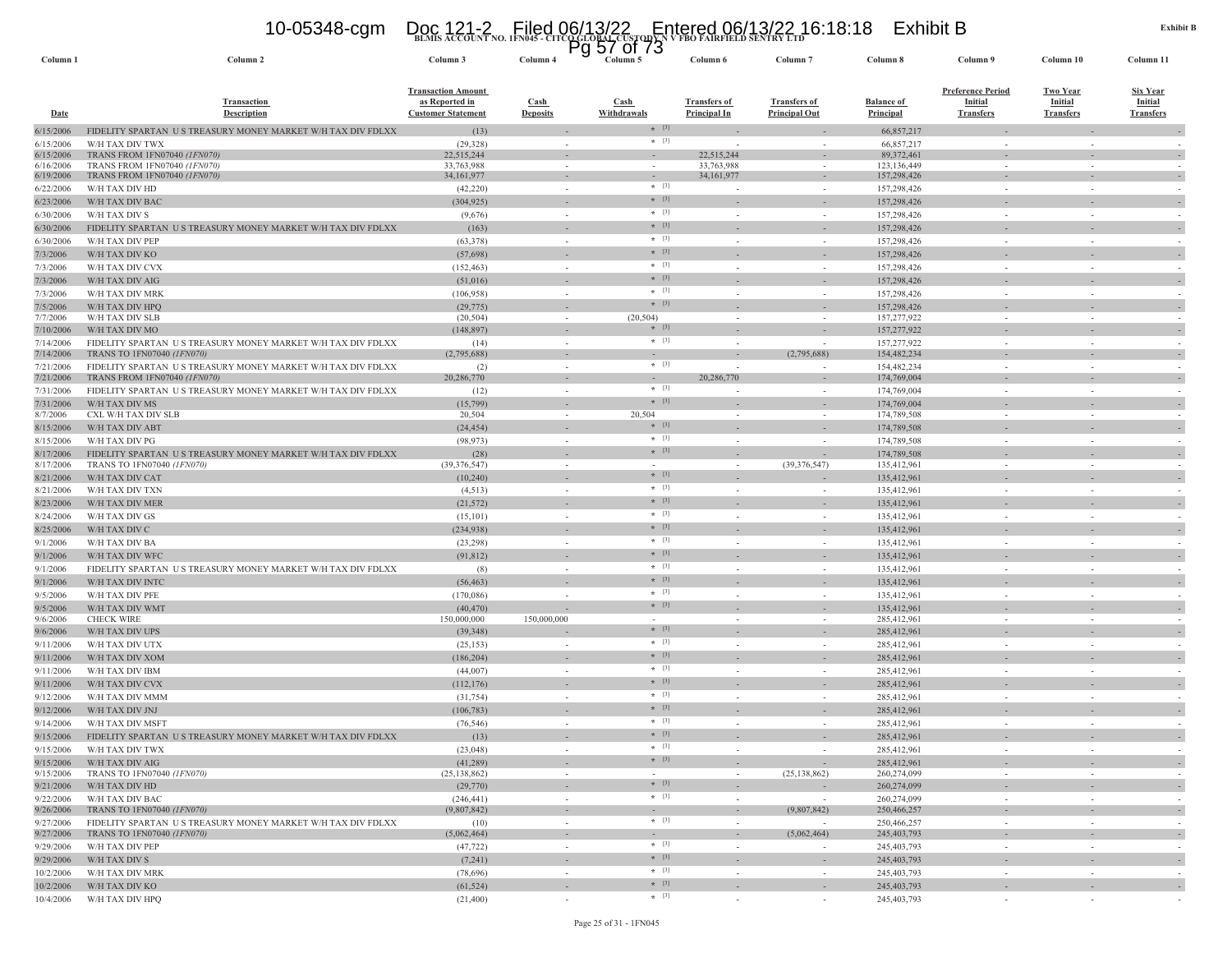## **BLMIS ACCOUNT NO. 1FN045 - CITCO GLOBAL CUSTODY N V FBO FAIRFIELD SENTRY LTD** 10-05348-cgm Doc 121-2 Filed 06/13/22 Entered 06/13/22 16:18:18 Exhibit B Pg 58 of 73

| Column <sub>1</sub>      | Column <sub>2</sub>                                                                       | Column 3                                                                 | гy<br>Column <sub>4</sub>      | ט וט סט<br>Column 5        | Column 6                                   | Column <sub>7</sub>                         | Column 8                       | Column 9                                                       | Column 10                                             | Column 11                                             |
|--------------------------|-------------------------------------------------------------------------------------------|--------------------------------------------------------------------------|--------------------------------|----------------------------|--------------------------------------------|---------------------------------------------|--------------------------------|----------------------------------------------------------------|-------------------------------------------------------|-------------------------------------------------------|
| <b>Date</b>              | <b>Transaction</b><br><b>Description</b>                                                  | <b>Transaction Amount</b><br>as Reported in<br><b>Customer Statement</b> | <b>Cash</b><br><b>Deposits</b> | <b>Cash</b><br>Withdrawals | <b>Transfers of</b><br><b>Principal In</b> | <b>Transfers of</b><br><b>Principal Out</b> | <b>Balance of</b><br>Principal | <b>Preference Period</b><br><b>Initial</b><br><b>Transfers</b> | <b>Two Year</b><br><b>Initial</b><br><b>Transfers</b> | <b>Six Year</b><br><b>Initial</b><br><b>Transfers</b> |
| 10/10/2006               | W/H TAX DIV MO                                                                            | (173,907)                                                                |                                | $*$ [3]                    |                                            |                                             | 245, 403, 793                  |                                                                |                                                       |                                                       |
| 10/17/2006               | FIDELITY SPARTAN US TREASURY MONEY MARKET W/H TAX DIV FDLXX                               | (6)                                                                      |                                | $*$ [3]                    | $\sim$                                     |                                             | 245, 403, 793                  | $\sim$                                                         | $\sim$                                                |                                                       |
| 10/25/2006               | W/H TAX DIV GE                                                                            | (251, 457)                                                               |                                | $*$ [3]                    |                                            |                                             | 245, 403, 793                  |                                                                |                                                       | $\sim$                                                |
| 10/26/2006               | FIDELITY SPARTAN US TREASURY MONEY MARKET W/H TAX DIV FDLXX                               | (4)                                                                      | $\sim$                         | $* [3]$                    | $\sim$                                     |                                             | 245, 403, 793                  | $\sim$                                                         |                                                       |                                                       |
| 10/26/2006               | TRANS TO 1FN07040 (1FN070)                                                                | (3,537,972)                                                              |                                | $\sim$<br>$*$ [3]          |                                            | (3,537,972)                                 | 241,865,821                    |                                                                |                                                       |                                                       |
| 10/27/2006<br>10/27/2006 | FIDELITY SPARTAN US TREASURY MONEY MARKET W/H TAX DIV FDLXX<br>TRANS TO 1FN07040 (1FN070) | (2)<br>(761, 852)                                                        | $\overline{\phantom{a}}$       |                            |                                            | (761, 852)                                  | 241,865,821<br>241,103,969     |                                                                |                                                       |                                                       |
| 10/30/2006               | FIDELITY SPARTAN US TREASURY MONEY MARKET W/H TAX DIV FDLXX                               | (3)                                                                      | $\sim$                         | $*$ [3]                    |                                            |                                             | 241,103,969                    |                                                                |                                                       |                                                       |
| 10/30/2006               | TRANS FROM 1FN07040 (1FN070)                                                              | 913,104                                                                  |                                |                            | 913,104                                    |                                             | 242,017,073                    |                                                                |                                                       |                                                       |
| 10/31/2006               | FIDELITY SPARTAN US TREASURY MONEY MARKET W/H TAX DIV FDLXX                               | (1)                                                                      | $\sim$                         | $*$ [3]                    |                                            |                                             | 242,017,073                    | $\sim$                                                         |                                                       |                                                       |
| 11/20/2006               | W/H TAX DIV TXN                                                                           | (8, 288)                                                                 |                                | $*$ [3]                    |                                            |                                             | 242,017,073                    |                                                                |                                                       | $\sim$                                                |
| 11/20/2006               | FIDELITY SPARTAN US TREASURY MONEY MARKET W/H TAX DIV FDLXX                               | (3)                                                                      | $\sim$                         | $*$ [3]                    | $\sim$                                     | - 2                                         | 242,017,073                    | $\sim$                                                         |                                                       |                                                       |
| 11/20/2006               | TRANS TO 1FN07040 (1FN070)                                                                | (14,990,625)                                                             | $\sim$<br>$\sim$               | $\sim$<br>$*$ [3]          | $\sim$<br>$\overline{\phantom{a}}$         | (14,990,625)                                | 227,026,448                    | $\sim$<br>$\sim$                                               |                                                       | $\overline{\phantom{a}}$                              |
| 11/22/2006               | W/H TAX DIV C<br>W/H TAX DIV MER                                                          | (316, 509)<br>(30, 469)                                                  |                                | $*$ [3]                    |                                            |                                             | 227,026,448<br>227,026,448     |                                                                |                                                       | $\sim$                                                |
| 11/22/2006<br>11/27/2006 | FIDELITY SPARTAN US TREASURY MONEY MARKET W/H TAX DIV FDLXX                               | (1)                                                                      | $\sim$                         | $*$ [3]                    | $\sim$                                     | $\sim$                                      | 227,026,448                    | $\sim$                                                         | $\sim$                                                |                                                       |
| 11/30/2006               | FIDELITY SPARTAN US TREASURY MONEY MARKET W/H TAX DIV FDLXX                               | (1)                                                                      |                                | $*$ [3]                    |                                            |                                             | 227,026,448                    |                                                                |                                                       |                                                       |
| 11/30/2006               | TRANS FROM 1FN07040 (1FN070)                                                              | 4,000                                                                    | $\sim$                         | $\sim$                     | 4,000                                      |                                             | 227,030,448                    | $\overline{\phantom{a}}$                                       |                                                       |                                                       |
| 12/26/2006               | TRANS TO 1FN07040 (1FN070)                                                                | (16,961,204)                                                             |                                |                            |                                            | (16,961,204)                                | 210,069,244                    | $\overline{\phantom{a}}$                                       |                                                       |                                                       |
| 12/27/2006<br>12/28/2006 | TRANS TO 1FN07040 (1FN070)<br>TRANS TO 1FN07040 (1FN070)                                  | (8,748,264)<br>(4,843,152)                                               |                                | $\overline{\phantom{a}}$   |                                            | (8,748,264)<br>(4,843,152)                  | 201.320.980<br>196,477,828     |                                                                |                                                       |                                                       |
| 1/2/2007                 | W/H TAX DIV MRK                                                                           | (109, 260)                                                               | $\sim$                         | $*$ [3]                    |                                            |                                             | 196,477,828                    | $\sim$                                                         |                                                       |                                                       |
| 1/2/2007                 | W/H TAX DIV WMT                                                                           | (55,060)                                                                 |                                | $*$ [3]                    |                                            |                                             | 196,477,828                    |                                                                |                                                       | $\sim$                                                |
| 1/2/2007                 | W/H TAX DIV PEP                                                                           | (66, 623)                                                                | $\sim$                         | $*$ [3]                    | $\overline{\phantom{a}}$                   |                                             | 196,477,828                    | $\sim$                                                         |                                                       |                                                       |
| 1/3/2007                 | W/H TAX DIV TGT                                                                           | (13, 163)                                                                |                                | $*$ [3]                    |                                            |                                             | 196,477,828                    |                                                                |                                                       |                                                       |
| 1/3/2007                 | W/H TAX DIV MMM                                                                           | (44, 850)                                                                | $\sim$                         | $*$ [3]                    | $\sim$                                     | $\sim$                                      | 196,477,828                    | $\sim$                                                         | $\sim$                                                |                                                       |
| 1/3/2007                 | W/H TAX DIV HD                                                                            | (61,071)                                                                 |                                | $*$ [3]                    |                                            |                                             | 196,477,828                    |                                                                |                                                       |                                                       |
| 1/3/2007                 | W/H TAX DIV UTX                                                                           | (35,527)                                                                 | $\sim$                         | $*$ [3]                    | $\sim$                                     | $\sim$                                      | 196,477,828                    | $\sim$                                                         |                                                       | $\sim$                                                |
| 1/3/2007                 | W/H TAX DIV JNJ                                                                           | (146, 250)                                                               |                                | $*$ [3]                    |                                            |                                             | 196,477,828                    |                                                                |                                                       |                                                       |
| 1/3/2007                 | W/H TAX DIV HPQ                                                                           | (29, 276)                                                                |                                | $*$ [3]                    |                                            | $\overline{\phantom{a}}$                    | 196,477,828                    | $\sim$                                                         |                                                       |                                                       |
| 1/3/2007                 | W/H TAX DIV S                                                                             | (9,870)                                                                  |                                | $*$ [3]                    |                                            |                                             | 196,477,828                    |                                                                |                                                       |                                                       |
| 1/3/2007                 | W/H TAX DIV IBM                                                                           | (59, 629)                                                                |                                | $*$ [3]                    |                                            |                                             | 196,477,828                    |                                                                |                                                       |                                                       |
| 1/3/2007                 | W/H TAX DIV TWX                                                                           | (29, 857)                                                                |                                | $*$ [3]<br>$*$ [3]         |                                            |                                             | 196,477,828                    |                                                                |                                                       | $\sim$                                                |
| 1/3/2007                 | FIDELITY SPARTAN US TREASURY MONEY MARKET W/H TAX DIV FDLXX                               | (0)                                                                      | $\sim$                         | $*$ [3]                    | $\overline{\phantom{a}}$                   |                                             | 196,477,828                    | $\sim$                                                         |                                                       |                                                       |
| 1/3/2007                 | W/H TAX DIV EXC                                                                           | (34, 125)                                                                | $\sim$                         | $*$ [3]                    | $\sim$                                     | $\sim$                                      | 196,477,828                    | $\sim$                                                         | $\sim$                                                |                                                       |
| 1/3/2007<br>1/3/2007     | W/H TAX DIV BAC<br>W/H TAX DIV INTC                                                       | (338, 457)                                                               |                                | $*$ [3]                    |                                            |                                             | 196,477,828<br>196,477,828     |                                                                |                                                       | $\sim$                                                |
| 1/3/2007                 | W/H TAX DIV WFC                                                                           | (75, 939)<br>(123, 904)                                                  | $\sim$                         | $*$ [3]                    | $\sim$                                     | $\sim$                                      | 196,477,828                    | $\sim$                                                         |                                                       | $\sim$                                                |
| 1/3/2007                 | W/H TAX DIV MSFT                                                                          | (113, 720)                                                               |                                | $*$ [3]                    |                                            |                                             | 196,477,828                    |                                                                |                                                       |                                                       |
| 1/3/2007                 | W/H TAX DIV AIG                                                                           | (56,999)                                                                 |                                | $*$ [3]                    |                                            | $\sim$                                      | 196,477,828                    | $\sim$                                                         |                                                       |                                                       |
| 1/3/2007                 | W/H TAX DIV PFE                                                                           | (232, 130)                                                               |                                | $*$ [3]                    |                                            |                                             | 196,477,828                    |                                                                |                                                       |                                                       |
| 1/3/2007                 | W/H TAX DIV MCD                                                                           | (158, 438)                                                               |                                | $*$ [3]                    |                                            |                                             | 196,477,828                    |                                                                |                                                       |                                                       |
| 1/3/2007                 | W/H TAX DIV KO                                                                            | (84, 142)                                                                |                                | $*$ [3]                    |                                            |                                             | 196,477,828                    |                                                                |                                                       | $\sim$                                                |
| 1/3/2007                 | W/H TAX DIV BA                                                                            | (32,906)                                                                 | $\sim$                         | $*$ [3]                    | $\sim$                                     |                                             | 196,477,828                    | $\sim$                                                         |                                                       |                                                       |
| 1/3/2007                 | W/H TAX DIV XOM                                                                           | (250, 804)                                                               |                                | $*$ [3]                    |                                            |                                             | 196,477,828                    |                                                                |                                                       |                                                       |
| 1/3/2007                 | FIDELITY SPARTAN US TREASURY MONEY MARKET W/H TAX DIV FDLXX                               | (58)                                                                     | $\sim$                         | $*$ [3]                    | $\sim$                                     | $\sim$                                      | 196,477,828                    | $\sim$                                                         | $\sim$                                                |                                                       |
| 1/3/2007                 | W/H TAX DIV CVX                                                                           | (152, 100)                                                               |                                | $*$ [3]                    |                                            |                                             | 196,477,828                    |                                                                |                                                       |                                                       |
| 1/3/2007<br>1/4/2007     | W/H TAX DIV WB<br><b>CHECK WIRE</b>                                                       | (145,005)<br>500,000,000                                                 | 500,000,000                    | $*$ [3]                    | $\sim$                                     | $\sim$                                      | 196, 477, 828<br>696, 477, 828 | $\sim$                                                         | $\sim$                                                | $\sim$                                                |
| 1/4/2007                 | W/H TAX DIV UPS                                                                           | (55, 575)                                                                |                                | $* [3]$                    |                                            |                                             | 696, 477, 828                  |                                                                |                                                       |                                                       |
| 1/10/2007                | W/H TAX DIV MO                                                                            | (65,607)                                                                 | $\overline{\phantom{a}}$       | $*$ [3]                    |                                            | $\overline{\phantom{a}}$                    | 696, 477, 828                  | $\overline{\phantom{a}}$                                       |                                                       | $\overline{\phantom{a}}$                              |
| 1/12/2007                | W/H TAX DIV DIS                                                                           | (86, 671)                                                                | $\sim$                         | $*$ [3]                    | $\sim$                                     | $\sim$                                      | 696,477,828                    | $\sim$                                                         | $\sim$                                                | $\sim$                                                |
| 1/25/2007                | W/H TAX DIV GE                                                                            | (223, 012)                                                               |                                | $*$ [3]                    |                                            |                                             | 696, 477, 828                  |                                                                |                                                       | $\overline{\phantom{a}}$                              |
| 1/29/2007                | FIDELITY SPARTAN US TREASURY MONEY MARKET W/H TAX DIV FDLXX                               | (31)                                                                     | $\sim$                         | $*$ [3]                    | $\sim$                                     | $\sim$                                      | 696,477,828                    | $\sim$                                                         | $\sim$                                                | $\sim$                                                |
| 1/31/2007                | FIDELITY SPARTAN US TREASURY MONEY MARKET W/H TAX DIV FDLXX                               | (1)                                                                      |                                | $*$ [3]                    |                                            |                                             | 696, 477, 828                  |                                                                |                                                       | $\sim$                                                |
| 2/6/2007                 | FIDELITY SPARTAN US TREASURY MONEY MARKET W/H TAX DIV FDLXX                               | (3)                                                                      | $\sim$                         | $*$ [3]                    | $\sim$                                     | $\sim$                                      | 696,477,828                    | $\sim$                                                         | $\sim$                                                | $\sim$                                                |
| 2/13/2007                | FIDELITY SPARTAN US TREASURY MONEY MARKET W/H TAX DIV FDLXX                               | (19)                                                                     |                                | $*$ [3]                    | $\sim$                                     |                                             | 696,477,828                    | $\sim$                                                         |                                                       | $\sim$                                                |
| 2/16/2007                | FIDELITY SPARTAN US TREASURY MONEY MARKET W/H TAX DIV FDLXX                               | (8)                                                                      | $\sim$                         | $*$ [3]                    | $\sim$                                     | $\sim$                                      | 696,477,828                    | $\bar{\phantom{a}}$                                            | $\sim$                                                |                                                       |
| 2/16/2007                | TRANS TO 1FN07040 (1FN070)                                                                | (2,094,120)                                                              | $\sim$                         | $\sim$<br>$*$ [3]          | $\sim$                                     | (2,094,120)                                 | 694, 383, 708                  | $\sim$                                                         | $\sim$                                                | $\overline{\phantom{a}}$                              |
| 2/20/2007<br>2/20/2007   | FIDELITY SPARTAN US TREASURY MONEY MARKET W/H TAX DIV FDLXX<br>TRANS TO 1FN07040 (1FN070) | (5)<br>(1,523,780)                                                       | $\sim$<br>$\sim$               | $\sim$                     | $\sim$<br>$\sim$                           | (1,523,780)                                 | 694, 383, 708<br>692,859,928   | $\sim$<br>$\overline{\phantom{a}}$                             | $\sim$                                                | $\overline{\phantom{a}}$                              |
| 2/22/2007                | FIDELITY SPARTAN US TREASURY MONEY MARKET W/H TAX DIV FDLXX                               | (0)                                                                      | $\sim$                         | $*$ [3]                    | $\sim$                                     |                                             | 692,859,928                    | $\sim$                                                         |                                                       |                                                       |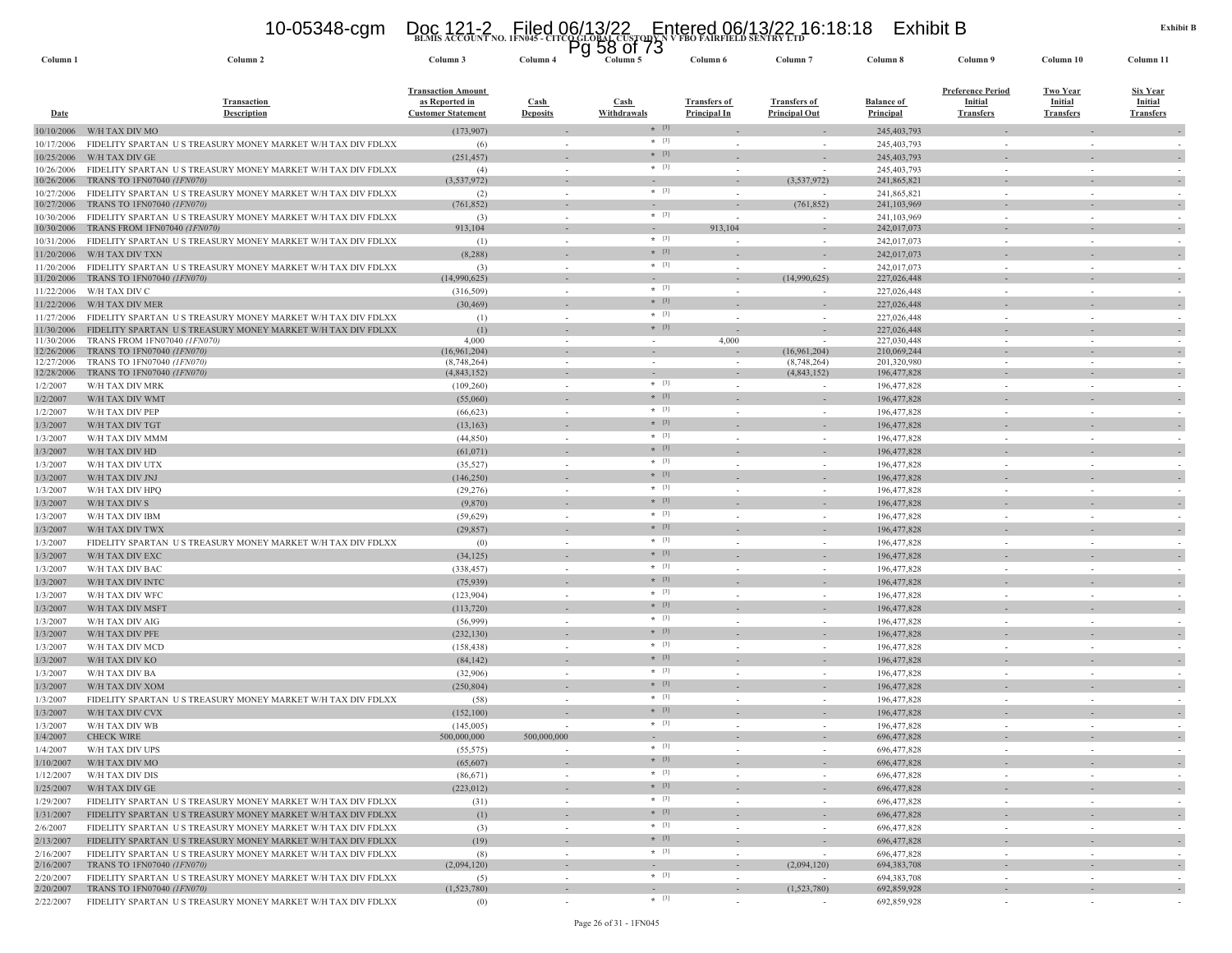## **BLMIS ACCOUNT NO. 1FN045 - CITCO GLOBAL CUSTODY N V FBO FAIRFIELD SENTRY LTD** 10-05348-cgm Doc 121-2 Filed 06/13/22 Entered 06/13/22 16:18:18 Exhibit B Pg 59 of 73

| Column <sub>1</sub>    | Column <sub>2</sub>                                                                       | Column 3                                                                 | Column <sub>4</sub>                      | ບບ<br>ט וט<br>Column 5 | Column 6                                   | Column <sub>7</sub>                         | Column 8                              | Column 9                                                       | Column 10                                             | Column 11                                             |
|------------------------|-------------------------------------------------------------------------------------------|--------------------------------------------------------------------------|------------------------------------------|------------------------|--------------------------------------------|---------------------------------------------|---------------------------------------|----------------------------------------------------------------|-------------------------------------------------------|-------------------------------------------------------|
| <u>Date</u>            | <b>Transaction</b><br><b>Description</b>                                                  | <b>Transaction Amount</b><br>as Reported in<br><b>Customer Statement</b> | $\operatorname{Cash}$<br><b>Deposits</b> | Cash<br>Withdrawals    | <b>Transfers of</b><br><b>Principal In</b> | <b>Transfers of</b><br><b>Principal Out</b> | <b>Balance of</b><br><b>Principal</b> | <b>Preference Period</b><br><b>Initial</b><br><b>Transfers</b> | <b>Two Year</b><br><b>Initial</b><br><b>Transfers</b> | <b>Six Year</b><br><b>Initial</b><br><b>Transfers</b> |
| 2/22/2007              | <b>TRANS TO 1FN07040 (1FN070)</b>                                                         | (2,492,082)                                                              |                                          |                        |                                            | (2,492,082)                                 | 690, 367, 846                         |                                                                |                                                       |                                                       |
| 2/23/2007              | FIDELITY SPARTAN US TREASURY MONEY MARKET W/H TAX DIV FDLXX                               | (0)                                                                      |                                          | $* [3]$                |                                            |                                             | 690, 367, 846                         |                                                                |                                                       |                                                       |
| 2/23/2007              | TRANS TO 1FN07040 (1FN070)                                                                | (1,101,916)                                                              |                                          |                        |                                            | (1,101,916)                                 | 689,265,930                           |                                                                |                                                       |                                                       |
| 2/28/2007              | FIDELITY SPARTAN US TREASURY MONEY MARKET W/H TAX DIV FDLXX                               | (6)                                                                      |                                          | $*$ [3]                |                                            |                                             | 689,265,930                           | $\sim$                                                         |                                                       |                                                       |
| 3/1/2007               | W/H TAX DIV COP                                                                           | (57, 394)                                                                |                                          | $* [3]$                |                                            |                                             | 689,265,930                           |                                                                |                                                       |                                                       |
| 3/6/2007               | W/H TAX DIV UPS                                                                           | (38, 043)                                                                |                                          | $*$ [3]                |                                            |                                             | 689,265,930                           | $\sim$                                                         |                                                       |                                                       |
| 3/9/2007               | FIDELITY SPARTAN US TREASURY MONEY MARKET W/H TAX DIV FDLXX                               | (11)                                                                     |                                          | $*$ [3]                |                                            |                                             | 689,265,930                           |                                                                |                                                       |                                                       |
| 3/9/2007               | TRANS FROM 1FN07040 (1FN070)                                                              | 101,271,736                                                              |                                          |                        | 101,271,736                                |                                             | 790,537,666                           |                                                                |                                                       |                                                       |
| 3/12/2007              | W/H TAX DIV MMM                                                                           | (47,101)                                                                 |                                          | $*$ [3]                |                                            |                                             | 790,537,666                           |                                                                |                                                       |                                                       |
| 3/12/2007              | W/H TAX DIV UTX                                                                           | (13,081)                                                                 |                                          | $* [3]$                |                                            | $\sim$                                      | 790,537,666                           |                                                                | $\sim$                                                |                                                       |
| 3/12/2007              | W/H TAX DIV CVX                                                                           | (53,669)                                                                 |                                          | $*$ [3]                |                                            |                                             | 790,537,666                           |                                                                |                                                       |                                                       |
| 3/12/2007              | W/H TAX DIV TGT                                                                           | (8,893)                                                                  |                                          | $*$ [3]                |                                            |                                             | 790,537,666                           |                                                                |                                                       |                                                       |
| 3/12/2007              | TRANS FROM 1FN07040 (1FN070)                                                              | 24,286,284                                                               |                                          |                        | 24,286,284                                 |                                             | 814, 823, 950                         |                                                                |                                                       |                                                       |
| 3/13/2007              | W/H TAX DIV JNJ                                                                           | (142, 590)                                                               |                                          | $*$ [3]                |                                            |                                             | 814,823,950                           |                                                                |                                                       |                                                       |
| 3/15/2007              | W/H TAX DIV WB                                                                            | (137, 377)                                                               |                                          | $*$ [3]                |                                            |                                             | 814,823,950                           |                                                                |                                                       |                                                       |
| 3/15/2007              | W/H TAX DIV TWX                                                                           | (28, 334)                                                                | $\sim$                                   | $*$ [3]                |                                            | $\sim$                                      | 814,823,950                           | $\sim$                                                         | $\sim$                                                |                                                       |
| 3/16/2007              | W/H TAX DIV AIG                                                                           | (54, 644)                                                                |                                          | $*$ [3]                |                                            |                                             | 814,823,950                           |                                                                |                                                       |                                                       |
| 3/19/2007              | TRANS FROM 1FN07040 (1FN070)                                                              | 19,202,832                                                               |                                          |                        | 19,202,832                                 |                                             | 834,026,782                           |                                                                |                                                       |                                                       |
| 3/20/2007              | FIDELITY SPARTAN US TREASURY MONEY MARKET W/H TAX DIV FDLXX                               | (13)                                                                     |                                          | $*$ [3]                |                                            |                                             | 834,026,782                           |                                                                |                                                       |                                                       |
| 3/20/2007              | TRANS TO 1FN07040 (1FN070)                                                                | (13, 286, 808)                                                           |                                          |                        |                                            | (13, 286, 808)                              | 820,739,974                           |                                                                |                                                       |                                                       |
| 3/22/2007              | W/H TAX DIV HD                                                                            | (60, 716)                                                                |                                          | $*$ [3]                |                                            |                                             | 820,739,974                           |                                                                |                                                       |                                                       |
| 3/23/2007              | W/H TAX DIV BAC                                                                           | (322, 836)                                                               |                                          | $*$ [3]                |                                            |                                             | 820,739,974                           | in 1919.                                                       | $\sim$                                                |                                                       |
| 3/26/2007              | TRANS TO 1FN07040 (1FN070)<br>TRANS FROM 1FN07040 (1FN070)                                | (34,788,568)<br>4,058,892                                                |                                          |                        | 4,058,892                                  | (34,788,568)                                | 785,951,406<br>790,010,298            |                                                                | $\sim$                                                |                                                       |
| 3/27/2007              | FIDELITY SPARTAN US TREASURY MONEY MARKET W/H TAX DIV FDLXX                               | (16)                                                                     |                                          | $*$ [3]                |                                            | $\sim$                                      | 790,010,298                           |                                                                |                                                       |                                                       |
| 3/28/2007<br>3/28/2007 | <b>TRANS FROM 1FN07040 (1FN070)</b>                                                       | 3,840,672                                                                | $\overline{\phantom{a}}$                 |                        | 3,840,672                                  | $\sim$                                      | 793,850,970                           | $\sim$                                                         | $\sim$                                                |                                                       |
| 3/30/2007              | W/H TAX DIV PEP                                                                           | (74, 193)                                                                |                                          | $*$ [3]                |                                            |                                             | 793,850,970                           |                                                                |                                                       |                                                       |
| 3/30/2007              | W/H TAX DIV S                                                                             | (10, 867)                                                                |                                          | $*$ [3]                |                                            |                                             | 793,850,970                           |                                                                |                                                       |                                                       |
| 3/30/2007              | FIDELITY SPARTAN US TREASURY MONEY MARKET W/H TAX DIV FDLXX                               | (3)                                                                      |                                          | $*$ [3]                |                                            |                                             | 793,850,970                           |                                                                |                                                       |                                                       |
| 4/2/2007               | W/H TAX DIV MRK                                                                           | (127, 146)                                                               |                                          | $*$ [3]                |                                            | ٠                                           | 793,850,970                           |                                                                |                                                       |                                                       |
|                        | W/H TAX DIV WMT                                                                           | (82, 325)                                                                |                                          | $*$ [3]                |                                            |                                             | 793,850,970                           |                                                                |                                                       |                                                       |
| 4/2/2007               |                                                                                           |                                                                          |                                          | $*$ [3]                |                                            |                                             |                                       |                                                                |                                                       |                                                       |
| 4/2/2007               | W/H TAX DIV KO                                                                            | (106, 515)                                                               |                                          | $*$ [3]                |                                            |                                             | 793,850,970                           |                                                                |                                                       |                                                       |
| 4/4/2007               | W/H TAX DIV HPQ                                                                           | (33,750)                                                                 |                                          | $*$ [3]                |                                            |                                             | 793,850,970                           |                                                                |                                                       |                                                       |
| 4/10/2007              | W/H TAX DIV MO                                                                            | (275, 241)                                                               |                                          | $*$ [3]                |                                            |                                             | 793,850,970                           |                                                                |                                                       |                                                       |
| 4/19/2007<br>4/19/2007 | FIDELITY SPARTAN US TREASURY MONEY MARKET W/H TAX DIV FDLXX<br>TRANS TO 1FN07040 (1FN070) | (40)<br>(1,232,280)                                                      |                                          | $\sim$                 |                                            | (1,232,280)                                 | 793,850,970<br>792,618,690            |                                                                |                                                       |                                                       |
| 4/20/2007              | TRANS TO 1FN07040 (1FN070)                                                                | (1,457,231)                                                              |                                          |                        |                                            | (1,457,231)                                 | 791,161,459                           |                                                                |                                                       |                                                       |
| 4/25/2007              | W/H TAX DIV GE                                                                            | (374, 352)                                                               | $\sim$                                   | $*$ [3]                |                                            |                                             | 791,161,459                           |                                                                |                                                       |                                                       |
| 4/25/2007              | TRANS FROM 1FN07040 (IFN070)                                                              | 12,475,662                                                               |                                          |                        | 12,475,662                                 |                                             | 803,637,121                           |                                                                |                                                       |                                                       |
| 4/30/2007              | FIDELITY SPARTAN US TREASURY MONEY MARKET W/H TAX DIV FDLXX                               | (11)                                                                     | $\sim$                                   | $*$ [3]                |                                            |                                             | 803,637,121                           |                                                                |                                                       |                                                       |
| 5/4/2007               | W/H TAX DIV CVS                                                                           | (9,834)                                                                  |                                          | $*$ [3]                |                                            |                                             | 803,637,121                           |                                                                |                                                       |                                                       |
| 5/15/2007              | W/H TAX DIV PG                                                                            | (174, 252)                                                               | $\sim$                                   | $*$ [3]                | $\overline{\phantom{a}}$                   | ٠                                           | 803,637,121                           | $\sim$                                                         | $\sim$                                                |                                                       |
| 5/21/2007              | FIDELITY SPARTAN US TREASURY MONEY MARKET W/H TAX DIV FDLXX                               | (11)                                                                     |                                          | $*$ [3]                |                                            |                                             | 803,637,121                           |                                                                |                                                       |                                                       |
| 5/21/2007              | TRANS TO 1FN07040 (1FN070)                                                                | (40, 951, 590)                                                           |                                          |                        |                                            | (40,951,590)                                | 762,685,531                           |                                                                | $\sim$                                                |                                                       |
| 5/23/2007              | W/H TAX DIV MER                                                                           | (46, 125)                                                                | $\sim$                                   | $*$ [3]                |                                            |                                             | 762,685,531                           |                                                                |                                                       |                                                       |
| 5/24/2007              | W/H TAX DIV GS                                                                            | (13, 498)                                                                |                                          | $*$ [3]                |                                            |                                             | 762,685,531                           |                                                                |                                                       |                                                       |
| 5/25/2007              | W/H TAX DIV C                                                                             | (411, 175)                                                               |                                          | $*$ [3]                |                                            |                                             | 762,685,531                           |                                                                |                                                       |                                                       |
| 5/31/2007              | FIDELITY SPARTAN US TREASURY MONEY MARKET W/H TAX DIV FDLXX                               | (4)                                                                      |                                          | $*$ [3]                |                                            |                                             | 762,685,531                           |                                                                |                                                       |                                                       |
| 6/1/2007               | W/H TAX DIV BA                                                                            | (42, 578)                                                                |                                          | $* [3]$                |                                            |                                             | 762,685,531                           |                                                                |                                                       |                                                       |
| 6/1/2007               | W/H TAX DIV COP                                                                           | (106, 015)                                                               |                                          | $*$ [3]                |                                            |                                             | 762,685,531                           |                                                                |                                                       |                                                       |
| 6/1/2007               | W/H TAX DIV WFC                                                                           | (147,601)                                                                |                                          | $* [3]$                |                                            | $\overline{\phantom{a}}$                    | 762,685,531                           | $\sim$                                                         |                                                       | $\overline{\phantom{a}}$                              |
| 6/1/2007               | W/H TAX DIV INTC                                                                          | (102, 135)                                                               | $\sim$                                   | $*$ [3]                | $\sim$                                     | $\sim$                                      | 762,685,531                           | $\sim$                                                         | $\sim$                                                | $\overline{\phantom{a}}$                              |
| 6/4/2007               | W/H TAX DIV WMT                                                                           | (83,758)                                                                 | $\sim$                                   | $*$ [3]                | $\sim$                                     | $\overline{\phantom{a}}$                    | 762,685,531                           | $\sim$                                                         | $\sim$                                                | $\sim$                                                |
| 6/5/2007               | W/H TAX DIV PFE                                                                           | (322, 732)                                                               | $\sim$                                   | $* [3]$                | $\sim$                                     | $\sim$                                      | 762,685,531                           | $\sim$                                                         | $\sim$                                                | $\overline{\phantom{a}}$                              |
| 6/5/2007               | W/H TAX DIV UPS                                                                           | (67, 651)                                                                | $\sim$                                   | $*$ [3]                | $\sim$                                     | $\overline{\phantom{a}}$                    | 762,685,531                           | $\sim$                                                         | $\sim$                                                | $\overline{\phantom{a}}$                              |
| 6/6/2007               | W/H TAX DIV TYC                                                                           | (31,201)                                                                 | $\sim$                                   | (31,201)               | $\sim$                                     | $\sim$                                      | 762,654,330                           | $\sim$                                                         | $\sim$                                                | $\overline{\phantom{a}}$                              |
| 6/11/2007              | W/H TAX DIV XOM                                                                           | (310, 877)                                                               | $\sim$                                   | $*$ [3]                | $\overline{\phantom{a}}$                   | $\sim$                                      | 762,654,330                           | $\overline{\phantom{a}}$                                       | $\overline{\phantom{a}}$                              | $\overline{\phantom{a}}$                              |
| 6/11/2007              | W/H TAX DIV UTX                                                                           | (42, 684)                                                                | $\sim$                                   | $*$ [3]                | $\sim$                                     | $\sim$                                      | 762,654,330                           | $\sim$                                                         | $\sim$                                                |                                                       |
| 6/11/2007              | W/H TAX DIV IBM                                                                           | (93, 715)                                                                |                                          | $*$ [3]                |                                            |                                             | 762,654,330                           |                                                                |                                                       | $\overline{\phantom{a}}$                              |
| 6/11/2007              | W/H TAX DIV CVX                                                                           | (195, 338)                                                               | $\sim$                                   | $*$ [3]                | $\sim$                                     | $\sim$                                      | 762,654,330                           | $\sim$                                                         | $\sim$                                                | $\sim$                                                |
| 6/12/2007              | W/H TAX DIV JNJ                                                                           | (186, 512)                                                               | $\sim$                                   | $*$ [3]                | $\sim$                                     | $\sim$                                      | 762,654,330                           | $\sim$                                                         | $\sim$                                                | $\sim$                                                |
|                        | 6/12/2007 W/H TAX DIV MMM                                                                 | (56, 229)                                                                | $\sim$                                   | $*$ [3]                | $\sim$                                     | $\sim$                                      | 762,654,330                           | $\sim$                                                         |                                                       |                                                       |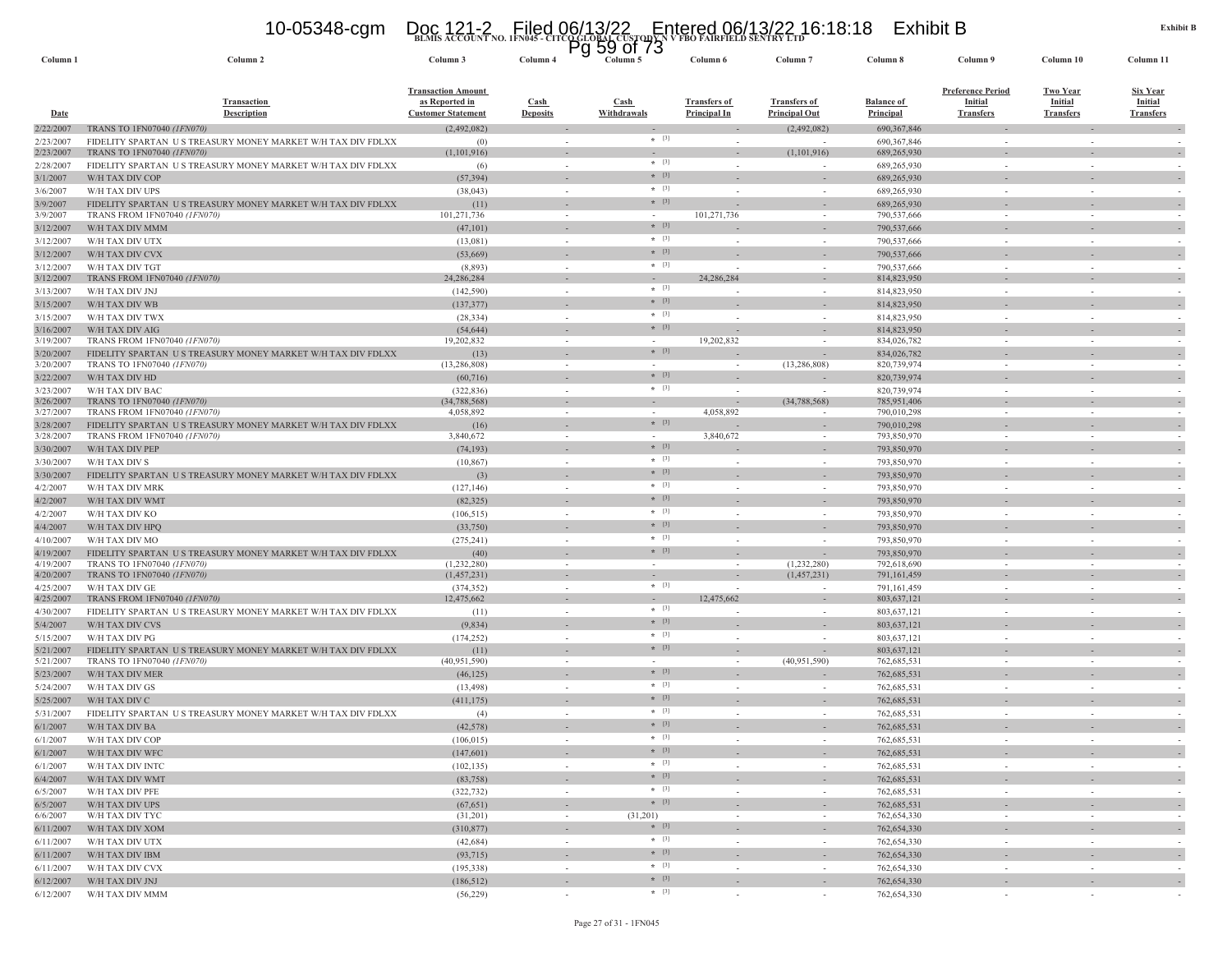### Page 28 of 31 - 1FN045

| Date                     | <b>Description</b>                                                                          | <b>Customer Statement</b>   | <b>Deposits</b>                    | Withdrawals             | Principal In | <b>Principal Out</b>     | <b>Principal</b>             | <b>Transfers</b>         | <b>Transfers</b> | <b>Transfers</b> |
|--------------------------|---------------------------------------------------------------------------------------------|-----------------------------|------------------------------------|-------------------------|--------------|--------------------------|------------------------------|--------------------------|------------------|------------------|
| 6/14/2007                | W/H TAX DIV MSFT                                                                            | (135,680)                   |                                    | $*$ [3]                 |              |                          | 762,654,330                  |                          |                  |                  |
| 6/15/2007                | W/H TAX DIV WB                                                                              | (164,002)                   | $\sim$                             | $*$ [3]                 | $\sim$       |                          | 762,654,330                  | $\sim$                   |                  |                  |
| 6/15/2007                | W/H TAX DIV AIG                                                                             | (67, 651)                   |                                    | $*$ [3]                 |              |                          | 762,654,330                  |                          |                  |                  |
| 6/15/2007                | FIDELITY SPARTAN US TREASURY MONEY MARKET W/H TAX DIV FDLXX                                 | (3)                         | $\sim$                             | $*$ [3]                 |              |                          | 762,654,330                  |                          |                  |                  |
| 6/15/2007                | W/H TAX DIV TWX                                                                             | (33, 268)                   |                                    | $*$ [3]                 |              |                          | 762.654.330                  |                          |                  |                  |
| 6/15/2007                | TRANS TO 1FN07040 (1FN070)                                                                  | (5,076,240)                 |                                    |                         |              | (5,076,240)              | 757,578,090                  |                          |                  |                  |
| 6/21/2007                | W/H TAX DIV HD                                                                              | (72, 483)                   |                                    | $*$ [3]                 |              |                          | 757,578,090                  |                          |                  |                  |
| 6/21/2007                | TRANS TO 1FN07040 (1FN070)                                                                  | (16,358,454)                | $\sim$                             |                         |              | (16,358,454)             | 741.219.636                  | $\sim$                   |                  |                  |
| 6/21/2007<br>6/21/2007   | TRANS FROM 1FN07040 (1FN070)<br>CXL TRANS FR 1FN07040 (1FN070)                              | 16,358,454<br>(16,358,454)  | $\sim$<br>$\sim$                   |                         |              |                          | 741,219,636<br>741,219,636   | $\sim$                   |                  |                  |
| 6/22/2007                | W/H TAX DIV BAC                                                                             | (393, 604)                  | $\sim$                             | $*$ [3]                 |              |                          | 741.219.636                  | $\sim$                   |                  |                  |
| 6/22/2007                | TRANS TO 1FN07040 (1FN070)                                                                  | (11, 264, 616)              |                                    |                         |              | (11,264,616)             | 729,955,020                  |                          |                  |                  |
| 6/25/2007                | TRANS TO 1FN07040 (1FN070)                                                                  | (15, 109, 680)              | $\sim$                             |                         |              | (15,109,680)             | 714,845,340                  | $\sim$                   |                  |                  |
| 6/29/2007                | W/H TAX DIV PEP                                                                             | (96, 965)                   |                                    | $* [3]$                 |              | $\overline{\phantom{a}}$ | 714,845,340                  |                          |                  |                  |
| 6/29/2007                | W/H TAX DIV S                                                                               | (11,348)                    |                                    | $*$ [3]                 |              | $\overline{\phantom{a}}$ | 714,845,340                  |                          |                  |                  |
| 6/29/2007                | FIDELITY SPARTAN US TREASURY MONEY MARKET W/H TAX DIV FDLXX                                 | (17)                        |                                    | $*$ [3]                 |              |                          | 714,845,340                  |                          |                  |                  |
| 7/2/2007                 | W/H TAX DIV MRK                                                                             | (127,980)                   |                                    | $*$ [3]                 |              |                          | 714,845,340                  |                          |                  |                  |
| 7/2/2007                 | W/H TAX DIV KO                                                                              | (106, 297)                  |                                    | $*$ [3]                 |              |                          | 714,845,340                  |                          |                  |                  |
| 7/5/2007                 | W/H TAX DIV HPQ                                                                             | (33,972)                    |                                    | $\star$ [3]             |              |                          | 714,845,340                  |                          |                  |                  |
| 7/10/2007                | W/H TAX DIV MO                                                                              | (225, 391)                  | ÷.                                 | $*$ [3]                 |              |                          | 714,845,340                  | i.                       |                  |                  |
| 7/17/2007                | CXL W/H TAX DIV TYC                                                                         | 31,201                      |                                    | 31.201                  |              |                          | 714,876,541                  |                          |                  |                  |
| 7/17/2007                | FIDELITY SPARTAN US TREASURY MONEY MARKET W/H TAX DIV FDLXX                                 | (21)                        |                                    | $*$ [3]                 |              |                          | 714,876,541                  | i.                       |                  |                  |
| 8/6/2007                 | FIDELITY SPARTAN US TREASURY MONEY MARKET W/H TAX DIV FDLXX                                 | (27)                        | $\sim$                             | $* [3]$                 |              |                          | 714,876,541                  | $\sim$                   | $\sim$           |                  |
| 8/6/2007                 | TRANS TO 1FN07040 (1FN070)                                                                  | (5,588,112)                 |                                    |                         |              | (5,588,112)              | 709.288.429                  |                          |                  |                  |
| 8/21/2007                | TRANS FROM 1FN07040 (1FN070)                                                                | 46,151,464                  |                                    | $+$ [3]                 | 46,151,464   |                          | 755,439,893                  |                          |                  |                  |
| 8/24/2007                | W/H TAX DIV C                                                                               | (170, 140)                  | $\sim$                             | $*$ [3]                 |              | $\sim$                   | 755,439,893                  | $\sim$                   |                  |                  |
| 9/4/2007                 | W/H TAX DIV WMT                                                                             | (34,004)                    |                                    | $*$ [3]                 |              | $\sim$                   | 755,439,893                  | $\sim$                   |                  |                  |
| 9/4/2007                 | W/H TAX DIV INTC                                                                            | (42, 134)                   |                                    | $*$ [3]                 |              |                          | 755,439,893                  |                          |                  |                  |
| 9/4/2007                 | W/H TAX DIV WFC                                                                             | (66, 344)                   |                                    | $*$ [3]                 |              | $\sim$                   | 755,439,893                  |                          |                  |                  |
| 9/5/2007                 | W/H TAX DIV PFE                                                                             | (131, 023)                  |                                    | $*$ [3]                 |              |                          | 755,439,893                  |                          |                  |                  |
| 9/7/2007                 | W/H TAX DIV BA                                                                              | (16, 645)                   |                                    | $*$ [3]                 |              |                          | 755,439,893                  |                          |                  |                  |
| 9/10/2007                | W/H TAX DIV IBM                                                                             | (35,669)                    |                                    |                         |              |                          | 755,439,893                  |                          |                  |                  |
| 9/10/2007                | W/H TAX DIV UTX                                                                             | (20, 926)                   |                                    | $*$ [3]                 |              |                          | 755,439,893                  |                          |                  |                  |
| 9/10/2007                | W/H TAX DIV CVX                                                                             | (79, 304)                   |                                    | $*$ [3]                 |              |                          | 755,439,893                  |                          |                  |                  |
| 9/10/2007                | W/H TAX DIV XOM                                                                             | (126, 921)                  |                                    | $\star$ [3]             |              |                          | 755,439,893                  |                          |                  |                  |
| 9/13/2007                | W/H TAX DIV MSFT                                                                            | (54,098)                    | $\sim$                             | $*$ [3]                 |              |                          | 755,439,893                  | $\overline{\phantom{a}}$ |                  |                  |
| 9/14/2007                | FIDELITY SPARTAN US TREASURY MONEY MARKET W/H TAX DIV FDLXX                                 | (61)                        |                                    | $*$ [3]                 |              |                          | 755,439,893                  |                          |                  |                  |
| 9/14/2007<br>9/17/2007   | TRANS FROM 1FN07040 (1FN070)<br>TRANS TO 1FN07040 (1FN070)                                  | 4,300,764<br>(2,982,934)    | $\sim$<br>$\overline{\phantom{a}}$ |                         | 4,300,764    | (2,982,934)              | 759,740,657<br>756, 757, 723 | $\sim$<br>$\sim$         |                  |                  |
| 9/18/2007                | FIDELITY SPARTAN US TREASURY MONEY MARKET W/H TAX DIV FDLXX                                 | (1)                         |                                    | $*$ [3]                 |              |                          | 756,757,723                  |                          |                  |                  |
| 9/18/2007                | TRANS FROM 1FN07040 (1FN070)                                                                | 3,313,760                   | $\sim$                             | $\sim$                  | 3,313,760    |                          | 760,071,483                  | $\sim$                   |                  |                  |
| 9/24/2007                | TRANS TO 1FN07040 (1FN070)                                                                  | (43.058.543)                |                                    |                         |              | (43.058.543)             | 717,012,940                  |                          |                  |                  |
| 9/25/2007                | TRANS TO 1FN07040 (1FN070)                                                                  | (30,822,432)                | $\sim$                             |                         |              | (30,822,432)             | 686,190,508                  | $\sim$                   |                  | $\sim$           |
| 9/26/2007                | FIDELITY SPARTAN US TREASURY MONEY MARKET W/H TAX DIV FDLXX                                 | (12)                        |                                    | $*$ [3]                 |              |                          | 686,190,508                  |                          |                  |                  |
| 9/26/2007                | TRANS TO 1FN07040 (1FN070)                                                                  | (29,312,521)                | $\overline{\phantom{a}}$           | $*$ [3]                 |              | (29,312,521)             | 656,877,987                  |                          |                  |                  |
| 10/1/2007<br>10/3/2007   | W/H TAX DIV KO<br><b>CHECK WIRE</b>                                                         | (40, 405)<br>(95,000,000)   |                                    |                         |              |                          | 656,877,987<br>561,877,987   |                          | (95,000,000)     |                  |
|                          |                                                                                             |                             | $\sim$                             | (95,000,000)<br>$*$ [3] |              | ×,                       |                              |                          |                  | (95,000,000)     |
| 10/3/2007                | FIDELITY SPARTAN US TREASURY MONEY MARKET W/H TAX DIV FDLXX                                 | (12)                        |                                    | $*$ [3]                 |              |                          | 561,877,987                  |                          |                  |                  |
| 10/10/2007               | W/H TAX DIV MO                                                                              | (93, 372)                   |                                    | $*$ [3]                 |              |                          | 561,877,987                  |                          |                  |                  |
| 10/25/2007               | W/H TAX DIV GE                                                                              | (246, 583)                  |                                    | $*$ [3]                 |              |                          | 561,877,987                  |                          |                  |                  |
| 10/31/2007<br>10/31/2007 | FIDELITY SPARTAN US TREASURY MONEY MARKET W/H TAX DIV FDLXX<br>TRANS FROM 1FN07040 (1FN070) | (15)<br>464,170             |                                    |                         | 464,170      |                          | 561,877,987<br>562, 342, 157 |                          |                  |                  |
| 11/6/2007                | <b>CHECK WIRE</b>                                                                           | 110,000,000                 | 110,000,000                        |                         |              |                          | 672,342,157                  |                          |                  |                  |
| 11/7/2007                | FIDELITY SPARTAN US TREASURY MONEY MARKET W/H TAX DIV FDLXX                                 | (11)                        | ÷.                                 | $* [3]$                 |              |                          | 672,342,157                  | $\sim$                   |                  |                  |
| 11/7/2007                | TRANS TO 1FN07040 (1FN070)                                                                  | (6,241,865)                 |                                    |                         |              | (6,241,865)              | 666.100.292                  |                          |                  |                  |
| 11/8/2007                | TRANS FROM 1FN07040 (1FN070)                                                                | 20,753,285                  |                                    |                         | 20,753,285   |                          | 686, 853, 577                |                          |                  |                  |
| 11/13/2007               | FIDELITY SPARTAN US TREASURY MONEY MARKET W/H TAX DIV FDLXX                                 | (16)                        |                                    | $* [3]$                 |              |                          | 686, 853, 577                |                          |                  |                  |
| 11/15/2007               | FIDELITY SPARTAN US TREASURY MONEY MARKET W/H TAX DIV FDLXX                                 | (6)                         |                                    | $*$ [3]                 |              |                          | 686, 853, 577                |                          |                  |                  |
| 11/15/2007               | TRANS TO 1FN07040 (1FN070)                                                                  | (5,471,788)                 |                                    | $*$ [3]                 |              | (5,471,788)              | 681,381,789                  |                          |                  |                  |
| 11/21/2007               | W/H TAX DIV MER                                                                             | (12, 826)                   |                                    |                         |              |                          | 681,381,789                  |                          |                  |                  |
| 11/21/2007               | FIDELITY SPARTAN US TREASURY MONEY MARKET W/H TAX DIV FDLXX                                 | (4)                         |                                    | $*$ [3]<br>$*$ [3]      |              |                          | 681,381,789                  |                          |                  |                  |
| 11/21/2007               | W/H TAX DIV C                                                                               | (108, 836)                  |                                    |                         |              |                          | 681,381,789                  |                          |                  |                  |
| 11/21/2007<br>11/29/2007 | TRANS FROM 1FN07040 (1FN070)<br>TRANS TO 1FN07040 (1FN070)                                  | 5,308,646<br>(24, 932, 895) |                                    |                         | 5,308,646    | (24.932.895)             | 686,690,435<br>661,757,540   |                          |                  |                  |
|                          |                                                                                             |                             |                                    |                         |              |                          |                              |                          |                  |                  |

**Column 1 Column 2 Column 3 Column 4 Column 5 Column 6 Column 7 Column 8 Column 9 Column 10 Column 11**

**BLMIS ACCOUNT NO. 1FN045 - CITCO GLOBAL CUSTODY N V FBO FAIRFIELD SENTRY LTD** 10-05348-cgm Doc 121-2 Filed 06/13/22 Entered 06/13/22 16:18:18 Exhibit B Pg 60 of 73

**Cash** 

**Transfers of** 

**Transfers of** 

**Balance of Principal**

**Preference Period Initial**

**Two YearInitial**

**Cash Deposits**

**Transaction Amount as Reported in Customer Statement**

**Transaction** 

Column 11

**Six YearInitial**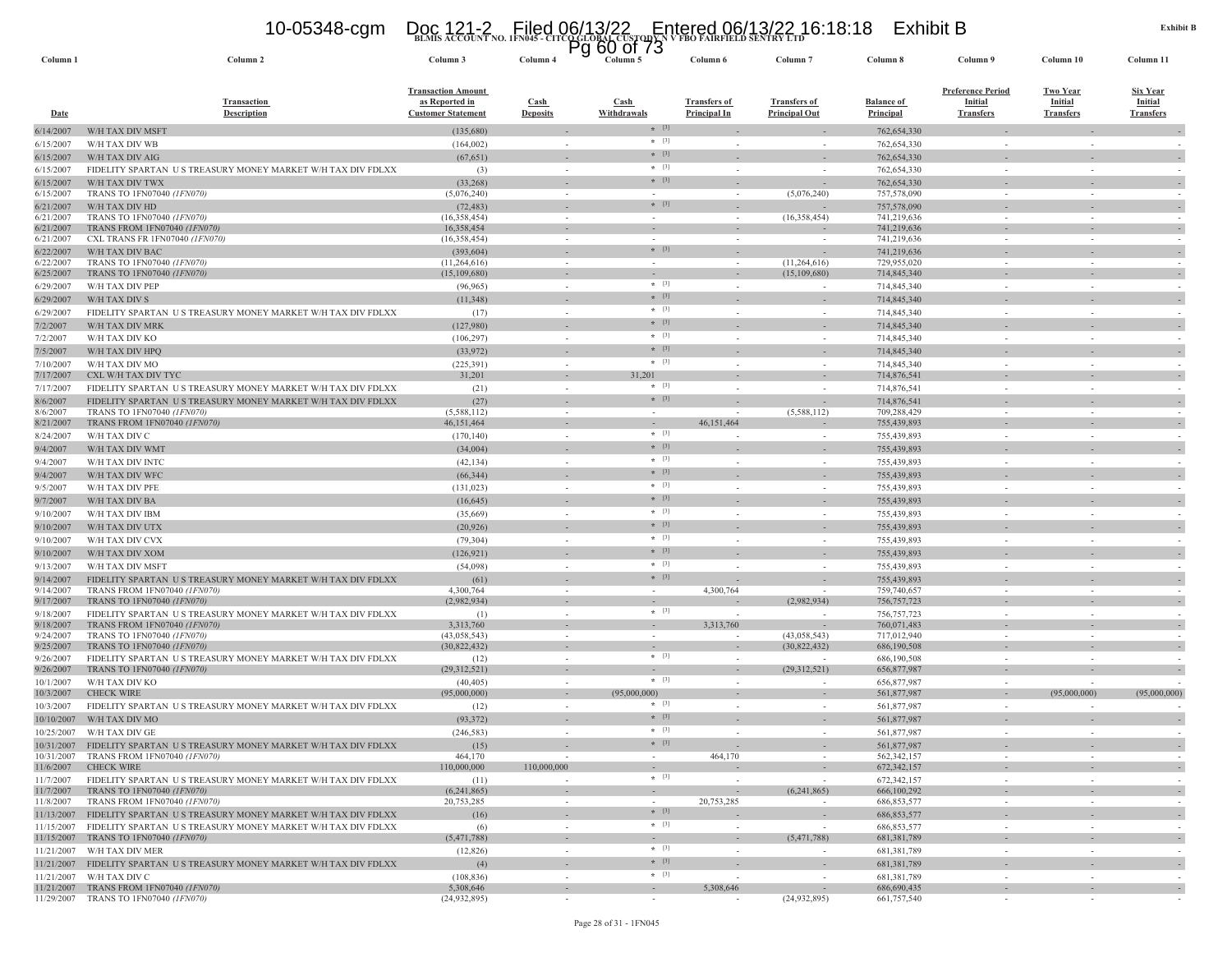## **BLMIS ACCOUNT NO. 1FN045 - CITCO GLOBAL CUSTODY N V FBO FAIRFIELD SENTRY LTD** 10-05348-cgm Doc 121-2 Filed 06/13/22 Entered 06/13/22 16:18:18 Exhibit B Pg 61 of 73

| Column 1                 | Column 2                                                                       | Column 3                                                                 | Column 4                           | A<br>ט וט ⊥ט<br>Column 5 | Column 6                                   | Column <sub>7</sub>                         | Column 8                              | Column 9                                                       | Column 10                                             | Column 11                                      |
|--------------------------|--------------------------------------------------------------------------------|--------------------------------------------------------------------------|------------------------------------|--------------------------|--------------------------------------------|---------------------------------------------|---------------------------------------|----------------------------------------------------------------|-------------------------------------------------------|------------------------------------------------|
| <u>Date</u>              | <b>Transaction</b><br><b>Description</b>                                       | <b>Transaction Amount</b><br>as Reported in<br><b>Customer Statement</b> | Cash<br><b>Deposits</b>            | Cash<br>Withdrawals      | <b>Transfers of</b><br><b>Principal In</b> | <b>Transfers of</b><br><b>Principal Out</b> | <b>Balance of</b><br><b>Principal</b> | <b>Preference Period</b><br><b>Initial</b><br><b>Transfers</b> | <b>Two Year</b><br><b>Initial</b><br><b>Transfers</b> | <u>Six Year</u><br>Initial<br><b>Transfers</b> |
| 11/30/2007               | FIDELITY SPARTAN US TREASURY MONEY MARKET W/H TAX DIV FDLXX                    | (12)                                                                     |                                    | $*$ [3]                  |                                            |                                             | 661,757,540                           |                                                                |                                                       |                                                |
| 11/30/2007               | TRANS FROM 1FN07040 (1FN070)                                                   | 80,488,599                                                               |                                    |                          | 80,488,599                                 |                                             | 742,246,139                           |                                                                |                                                       |                                                |
| 12/3/2007                | W/H TAX DIV MCD                                                                | (109, 623)                                                               |                                    | $*$ [3]                  |                                            |                                             | 742,246,139                           |                                                                |                                                       |                                                |
| 12/3/2007                | W/H TAX DIV COP                                                                | (27, 044)                                                                | $\sim$                             | $*$ [3]                  |                                            |                                             | 742,246,139                           |                                                                |                                                       |                                                |
| 12/10/2007               | W/H TAX DIV EXC                                                                | (17,315)                                                                 |                                    | $*$ [3]<br>$*$ [3]       |                                            |                                             | 742,246,139                           |                                                                |                                                       |                                                |
| 12/10/2007               | W/H TAX DIV UTX                                                                | (19, 788)                                                                | $\sim$                             | $*$ [3]                  |                                            | $\sim$                                      | 742,246,139                           | $\sim$                                                         |                                                       |                                                |
| 12/10/2007               | W/H TAX DIV CVX                                                                | (74, 993)                                                                |                                    | $*$ [3]                  |                                            |                                             | 742,246,139                           |                                                                |                                                       |                                                |
| 12/11/2007               | FIDELITY SPARTAN US TREASURY MONEY MARKET W/H TAX DIV FDLXX                    | (27)                                                                     | $\sim$                             | $*$ [3]                  |                                            | $\sim$                                      | 742,246,139                           |                                                                |                                                       |                                                |
| 12/11/2007<br>12/11/2007 | W/H TAX DIV JNJ<br>TRANS TO 1FN07040 (1FN070)                                  | (141, 810)<br>(1,733,394)                                                | $\overline{\phantom{a}}$<br>$\sim$ |                          |                                            | (1,733,394)                                 | 742,246,139<br>740,512,745            |                                                                |                                                       | $\sim$                                         |
| 12/11/2007               | TRANS TO 1FN07040 (1FN070)                                                     | 1,733,394                                                                | $\overline{\phantom{a}}$           |                          |                                            |                                             | 740,512,745                           |                                                                |                                                       |                                                |
| 12/11/2007               | CANCEL TRANS TO 1FN07040 (1FN070)                                              | (1,733,394)                                                              | $\overline{\phantom{a}}$           |                          |                                            |                                             | 740,512,745                           |                                                                |                                                       |                                                |
| 12/12/2007               | W/H TAX DIV MMM                                                                | (42, 328)                                                                |                                    | $*$ [3]                  |                                            |                                             | 740,512,745                           |                                                                |                                                       |                                                |
| 12/13/2007               | W/H TAX DIV MSFT                                                               | (54, 418)                                                                | $\overline{\phantom{a}}$           | $*$ [3]                  |                                            |                                             | 740,512,745                           |                                                                |                                                       |                                                |
| 12/20/2007               | FIDELITY SPARTAN US TREASURY MONEY MARKET W/H TAX DIV FDLXX                    | (2)                                                                      |                                    | $*$ [3]                  |                                            |                                             | 740,512,745                           |                                                                |                                                       |                                                |
| 12/20/2007               | TRANS FROM 1FN07040 (1FN070)                                                   | 12,548,796                                                               | $\overline{\phantom{a}}$           | $*$ [3]                  | 12,548,796                                 | $\overline{\phantom{a}}$                    | 753,061,541<br>753,061,541            | $\sim$                                                         | $\overline{\phantom{a}}$                              |                                                |
| 12/31/2007               | FIDELITY SPARTAN US TREASURY MONEY MARKET W/H TAX DIV FDLXX<br>W/H TAX DIV WMT | (14)                                                                     |                                    | $*$ [3]                  |                                            |                                             |                                       |                                                                |                                                       |                                                |
| 1/2/2008<br>1/2/2008     | W/H TAX DIV HPQ                                                                | (20, 947)<br>(8,203)                                                     |                                    | $*$ [3]                  |                                            |                                             | 753,061,541<br>753,061,541            |                                                                |                                                       |                                                |
| 1/3/2008                 | W/H TAX DIV UPS                                                                | (25, 972)                                                                | $\sim$                             | $*$ [3]                  |                                            |                                             | 753,061,541                           |                                                                |                                                       |                                                |
| 1/11/2008                | <b>CHECK WIRE</b>                                                              | (70,000,000)                                                             |                                    | (70,000,000)             |                                            |                                             | 683,061,541                           |                                                                | (70,000,000)                                          | (70,000,000)                                   |
| 1/28/2008                | FIDELITY SPARTAN US TREASURY MONEY MARKET W/H TAX DIV FDLXX                    | (31)                                                                     | $\sim$                             | $*$ [3]                  |                                            | $\sim$                                      | 683,061,541                           |                                                                |                                                       |                                                |
| 1/28/2008                | TRANS TO 1FN07040 (1FN070)                                                     | (7,061,062)                                                              | $\sim$                             | $\sim$                   |                                            | (7,061,062)                                 | 676,000,479                           |                                                                |                                                       |                                                |
| 2/20/2008                | FIDELITY SPARTAN US TREASURY MONEY MARKET W/H TAX DIV FDLXX                    | (11)                                                                     | $\sim$                             | $*$ [3]                  |                                            |                                             | 676,000,479                           |                                                                |                                                       |                                                |
| 2/20/2008                | TRANS TO 1FN07040 (1FN070)                                                     | (32,780,162)                                                             |                                    | $\sim$                   |                                            | (32,780,162)                                | 643,220,317                           |                                                                |                                                       |                                                |
| 2/21/2008                | TRANS FROM 1FN07040 (1FN070)                                                   | 7,201,348                                                                |                                    | $*$ [3]                  | 7,201,348                                  |                                             | 650,421,665                           |                                                                |                                                       |                                                |
| 2/22/2008<br>2/28/2008   | W/H TAX DIV C                                                                  | (121, 207)                                                               |                                    | $*$ [3]                  |                                            |                                             | 650,421,665                           |                                                                |                                                       |                                                |
|                          | W/H TAX DIV GS                                                                 | (9,820)                                                                  |                                    | $*$ [3]                  |                                            |                                             | 650,421,665                           |                                                                |                                                       |                                                |
| 3/3/2008<br>3/3/2008     | W/H TAX DIV COP<br>W/H TAX DIV WFC                                             | (56, 044)<br>(80, 454)                                                   | $\sim$                             | $* [3]$                  |                                            | $\sim$                                      | 650, 421, 665<br>650,421,665          |                                                                |                                                       |                                                |
| 3/3/2008                 | W/H TAX DIV INTC                                                               | (56, 342)                                                                |                                    | $*$ [3]                  |                                            |                                             | 650,421,665                           |                                                                |                                                       |                                                |
| 3/4/2008                 | W/H TAX DIV PFE                                                                | (161, 609)                                                               | $\sim$                             | $*$ [3]                  |                                            | $\sim$                                      | 650,421,665                           | in 1919.                                                       | $\sim$                                                |                                                |
| 3/4/2008                 | W/H TAX DIV UPS                                                                | (34, 721)                                                                |                                    | $*$ [3]                  |                                            |                                             | 650,421,665                           |                                                                |                                                       |                                                |
| 3/5/2008                 | W/H TAX DIV MER                                                                | (22,095)                                                                 | $\sim$                             | $*$ [3]                  |                                            | $\sim$                                      | 650,421,665                           |                                                                | $\sim$                                                |                                                |
| 3/7/2008                 | W/H TAX DIV BA                                                                 | (22, 446)                                                                | $\overline{\phantom{a}}$           | $*$ [3]                  |                                            |                                             | 650,421,665                           |                                                                |                                                       |                                                |
| 3/10/2008                | W/H TAX DIV IBM                                                                | (42,086)                                                                 | $\sim$                             | $*$ [3]                  |                                            |                                             | 650,421,665                           |                                                                | $\sim$                                                |                                                |
| 3/10/2008                | W/H TAX DIV XOM                                                                | (147, 300)                                                               |                                    | $*$ [3]                  |                                            |                                             | 650,421,665                           |                                                                |                                                       |                                                |
| 3/10/2008                | W/H TAX DIV CVX                                                                | (93, 571)                                                                |                                    | $*$ [3]                  |                                            |                                             | 650,421,665                           |                                                                |                                                       |                                                |
| 3/10/2008                | W/H TAX DIV EXC                                                                | (24, 550)                                                                |                                    | $*$ [3]                  |                                            |                                             | 650, 421, 665                         |                                                                |                                                       |                                                |
| 3/10/2008                | W/H TAX DIV UTX                                                                | (24, 690)                                                                | $\sim$                             | $* [3]$                  |                                            | $\sim$                                      | 650,421,665                           |                                                                |                                                       |                                                |
| 3/11/2008                | W/H TAX DIV JNJ                                                                | (90, 239)                                                                |                                    | $*$ [3]                  |                                            |                                             | 650,421,665                           |                                                                |                                                       |                                                |
| 3/12/2008                | W/H TAX DIV MMM                                                                | (28,057)                                                                 | $\sim$                             | $*$ [3]                  |                                            | $\sim$                                      | 650,421,665                           | in 1919.                                                       | $\sim$                                                |                                                |
| 3/13/2008                | W/H TAX DIV MSFT                                                               | (67, 127)                                                                |                                    | $*$ [3]                  |                                            |                                             | 650,421,665                           |                                                                |                                                       |                                                |
| 3/17/2008                | W/H TAX DIV WB                                                                 | (98, 761)                                                                | $\sim$                             | $*$ [3]                  |                                            | $\sim$                                      | 650,421,665                           |                                                                | $\sim$                                                |                                                |
| 3/17/2008                | W/H TAX DIV MCD                                                                | (34, 195)                                                                |                                    | $*$ [3]                  |                                            |                                             | 650,421,665                           |                                                                |                                                       |                                                |
| 3/17/2008                | W/H TAX DIV TWX                                                                | (17,097)                                                                 |                                    | $*$ [3]                  |                                            |                                             | 650,421,665                           |                                                                |                                                       |                                                |
| 3/17/2008                | FIDELITY SPARTAN US TREASURY MONEY MARKET W/H TAX DIV FDLXX                    | (22)                                                                     |                                    | $*$ [3]                  |                                            |                                             | 650,421,665                           |                                                                |                                                       |                                                |
| 3/17/2008                | TRANS FROM 1FN07040 (1FN070)                                                   | 29,179,488                                                               |                                    | $*$ [3]                  | 29,179,488                                 |                                             | 679,601,153                           |                                                                |                                                       |                                                |
| 3/19/2008                | FIDELITY SPARTAN US TREASURY MONEY MARKET W/H TAX DIV FDLXX                    | (1)                                                                      |                                    | $*$ [3]                  |                                            |                                             | 679,601,153                           |                                                                |                                                       |                                                |
| 3/24/2008                | W/H TAX DIV AIG                                                                | (39, 280)                                                                |                                    | $*$ [3]                  |                                            |                                             | 679 601 153                           |                                                                |                                                       |                                                |
| 3/27/2008                | W/H TAX DIV HD                                                                 | (28, 408)                                                                |                                    | $*$ [3]                  |                                            |                                             | 679,601,153                           |                                                                |                                                       |                                                |
| 3/28/2008                | W/H TAX DIV BAC                                                                | (215, 479)                                                               | $\sim$                             | $*$ [3]                  | $\sim$                                     | $\sim$                                      | 679,601,153<br>679,601,153            | $\sim$                                                         | $\sim$<br>$\sim$                                      |                                                |
| 3/31/2008<br>4/1/2008    | W/H TAX DIV PEP<br>W/H TAX DIV KO                                              | (44, 716)<br>(58, 640)                                                   | $\sim$                             | $*$ [3]                  | $\sim$                                     | $\sim$                                      | 679,601,153                           | $\sim$                                                         | $\sim$                                                | $\overline{a}$                                 |
|                          | W/H TAX DIV MRK                                                                |                                                                          | $\sim$                             | $*$ [3]                  | $\sim$                                     | $\sim$                                      | 679,601,153                           |                                                                | $\sim$                                                |                                                |
| 4/1/2008<br>4/2/2008     | W/H TAX DIV HPQ                                                                | (63,970)<br>(15, 712)                                                    | $\overline{\phantom{a}}$           | $*$ [3]                  | $\sim$                                     | $\sim$                                      | 679,601,153                           | $\sim$                                                         | $\sim$                                                | $\sim$<br>$\sim$                               |
| 4/4/2008                 | FIDELITY SPARTAN US TREASURY MONEY MARKET W/H TAX DIV FDLXX                    | (2)                                                                      | $\overline{\phantom{a}}$           | $*$ [3]                  |                                            | $\sim$                                      | 679,601,153                           |                                                                | $\overline{\phantom{a}}$                              |                                                |
| 4/4/2008                 | W/H TAX DIV KFT                                                                | (32, 196)                                                                | $\sim$                             | $*$ [3]                  |                                            | $\sim$                                      | 679,601,153                           | $\sim$                                                         | $\sim$                                                | $\overline{\phantom{a}}$                       |
| 4/4/2008                 | TRANS TO 1FN07040 (1FN070)                                                     | (18, 207, 627)                                                           | $\overline{\phantom{a}}$           |                          | $\sim$                                     | (18, 207, 627)                              | 661, 393, 526                         |                                                                | $\overline{\phantom{a}}$                              | $\overline{\phantom{a}}$                       |
| 4/7/2008                 | W/H TAX DIV WMT                                                                | (41, 647)                                                                | $\sim$                             | $*$ [3]                  | $\sim$                                     |                                             | 661,393,526                           | $\sim$                                                         | $\sim$                                                |                                                |
| 4/7/2008                 | TRANS FROM 1FN07040 (1FN070)                                                   | 35,939,913                                                               | $\sim$                             | $\sim$                   | 35,939,913                                 | $\sim$                                      | 697, 333, 439                         |                                                                | $\sim$                                                | $\overline{\phantom{a}}$                       |
| 4/23/2008                | FIDELITY SPARTAN US TREASURY MONEY MARKET W/H TAX DIV FDLXX                    | (3)                                                                      | $\sim$                             | $*$ [3]                  | $\sim$                                     | $\sim$                                      | 697, 333, 439                         | $\sim$                                                         | $\sim$                                                |                                                |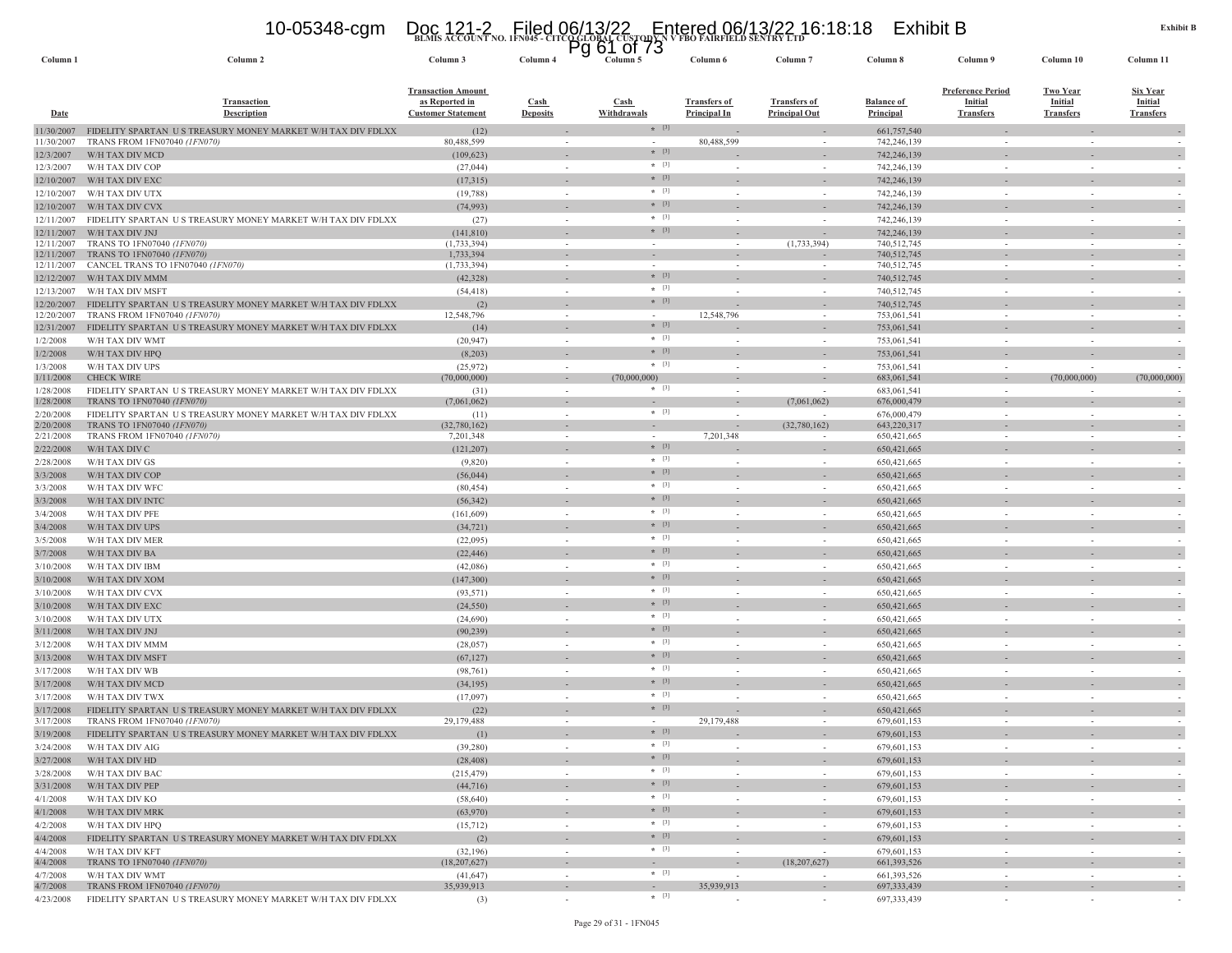|                       | <b>Transaction</b>                                                                        | as Reported in               | Cash                     | <b>Cash</b>       | <b>Transfers of</b>      | Transfers of             | <b>Balance of</b>          | <b>Initial</b>           | <b>Initial</b>   | <b>Initial</b>   |
|-----------------------|-------------------------------------------------------------------------------------------|------------------------------|--------------------------|-------------------|--------------------------|--------------------------|----------------------------|--------------------------|------------------|------------------|
| <b>Date</b>           | <b>Description</b>                                                                        | <b>Customer Statement</b>    | <b>Deposits</b>          | Withdrawals       | <b>Principal In</b>      | <b>Principal Out</b>     | Principal                  | <b>Transfers</b>         | <b>Transfers</b> | <b>Transfers</b> |
| 4/23/2008             | TRANS TO 1FN07040 (1FN070)                                                                | (82, 668)                    |                          |                   |                          | (82, 668)                | 697,250,771                | ٠                        |                  |                  |
| 4/25/2008             | W/H TAX DIV GE                                                                            | (237, 013)                   |                          | $*$ [3]           |                          |                          | 697,250,771                |                          |                  |                  |
| 4/25/2008             | W/H TAX DIV MDT                                                                           | (9,300)                      |                          | $*$ [3]           |                          |                          | 697,250,771                |                          |                  |                  |
| 4/30/2008             | W/H TAX DIV MS                                                                            | (18, 414)                    |                          | $*$ [3]           |                          |                          | 697,250,771                |                          |                  |                  |
| 4/30/2008             | W/H TAX DIV JPM                                                                           | (84, 817)                    |                          | $*$ [3]           |                          |                          | 697,250,771                |                          |                  |                  |
| 5/1/2008              | W/H TAX DIV VZ                                                                            | (82, 647)                    |                          | $+$ [3]           |                          |                          | 697,250,771                |                          |                  |                  |
| 5/1/2008              | W/H TAX DIV T                                                                             | (161, 203)                   | $\overline{\phantom{a}}$ | $*$ [3]           |                          |                          | 697,250,771                | ٠                        |                  |                  |
| 5/2/2008              | W/H TAX DIV CVS                                                                           | (5,952)                      | $\sim$                   | $\star$ [3]       |                          |                          | 697,250,771                |                          |                  |                  |
| 5/2/2008              | W/H TAX DIV BK                                                                            | (17, 856)                    |                          | $*$ [3]           |                          |                          | 697,250,771                |                          |                  |                  |
| 5/9/2008              | W/H TAX DIV AXP                                                                           | (13, 392)                    | $\bar{a}$                | $*$ [3]           |                          |                          | 697,250,771                |                          |                  |                  |
| 5/9/2008              | TRANS TO 1FN07040 (1FN070)                                                                | (895,700)                    | $\sim$                   |                   | $\overline{\phantom{a}}$ | (895,700)                | 696,355,071                | $\overline{\phantom{a}}$ |                  | $\sim$           |
| 5/15/2008             | W/H TAX DIV ABT                                                                           | (37, 945)                    |                          | $*$ [3]           |                          |                          | 696,355,071                |                          |                  |                  |
| 5/15/2008             | W/H TAX DIV PG                                                                            | (84, 321)                    |                          | $*$ [3]           |                          |                          | 696, 355, 071              |                          |                  |                  |
| 5/16/2008             | TRANS TO 1FN07040 (1FN070)                                                                | (21, 927, 687)               | $\sim$                   | in 1999.          |                          | (21, 927, 687)           | 674,427,384                | $\sim$                   |                  | $\sim$           |
| 5/19/2008             | TRANS FROM 1FN07040 (1FN070)                                                              | 12,325,586                   | $\sim$                   |                   | 12,325,586               |                          | 686,752,970                |                          |                  |                  |
| 5/20/2008             | W/H TAX DIV CAT                                                                           | (15,624)                     | $\sim$                   | $*$ [3]           |                          |                          | 686,752,970                | $\sim$                   |                  |                  |
| 5/23/2008             | W/H TAX DIV C                                                                             | (107, 138)                   |                          | $+$ [3]           |                          |                          | 686,752,970                |                          |                  |                  |
| 5/27/2008             | TRANS TO 1FN07040 (1FN070)                                                                | (18,061,096)                 | $\sim$                   |                   |                          | (18,061,096)             | 668,691,874                | $\sim$                   |                  |                  |
| 5/28/2008             | FIDELITY SPARTAN US TREASURY MONEY MARKET W/H TAX DIV FDLXX                               | (16)                         | $\sim$                   | $*$ [3]           |                          |                          | 668,691,874                | $\sim$                   |                  | $\sim$           |
| 5/28/2008             | TRANS FROM 1FN07040 (1FN070)                                                              | 57,696,344                   |                          | $*$ [3]           | 57,696,344               |                          | 726,388,218                |                          |                  |                  |
| 5/29/2008             | W/H TAX DIV GS                                                                            | (8,680)                      |                          |                   |                          |                          | 726,388,218                |                          |                  | $\sim$           |
| 6/2/2008              | W/H TAX DIV INTC                                                                          | (54, 685)                    | $\sim$                   | $*$ [3]           |                          |                          | 726,388,218                |                          |                  |                  |
| 6/2/2008              | W/H TAX DIV WFC                                                                           | (124, 940)                   |                          | $*$ [3]           |                          |                          | 726,388,218                |                          |                  |                  |
| 6/2/2008              | W/H TAX DIV WMT                                                                           | (70, 195)                    | ÷.                       | $*$ [3]           |                          |                          | 726,388,218                | ÷.                       |                  |                  |
| 6/2/2008              | W/H TAX DIV COP                                                                           | (30, 881)                    |                          | $*$ [3]           |                          |                          | 726,388,218                |                          |                  | $\Box$           |
| 6/3/2008              | W/H TAX DIV PFE                                                                           | (269, 185)                   | $\sim$                   | $*$ [3]           |                          |                          | 726,388,218                | $\sim$                   |                  | $\sim$           |
| 6/3/2008              | W/H TAX DIV UPS                                                                           | (56, 270)                    |                          | $*$ [3]           |                          | ÷                        | 726,388,218                |                          |                  | $\sim$           |
| 6/6/2008              | W/H TAX DIV BA                                                                            | (36, 376)                    | $\sim$                   | $*$ [3]           | $\overline{\phantom{a}}$ | $\sim$                   | 726,388,218                | $\sim$                   |                  | $\sim$           |
| 6/10/2008             | W/H TAX DIV UTX                                                                           | (40, 014)                    | $\sim$                   | $*$ [3]           | $\sim$                   | $\sim$                   | 726,388,218                | $\sim$                   |                  | $\sim$           |
| 6/10/2008             | W/H TAX DIV IBM                                                                           | (85, 257)                    |                          | $*$ [3]           |                          |                          | 726,388,218                |                          |                  |                  |
| 6/10/2008             | W/H TAX DIV JNJ                                                                           | (55,115)                     |                          | $*$ [3]           |                          |                          | 726,388,218                |                          |                  |                  |
| 6/10/2008             | W/H TAX DIV XOM                                                                           | (266, 208)                   |                          | $\star$ [3]       |                          |                          | 726,388,218                |                          |                  |                  |
| 6/10/2008             | W/H TAX DIV EXC                                                                           | (39, 787)                    |                          | $*$ [3]           |                          |                          | 726,388,218                |                          |                  |                  |
| 6/10/2008             | W/H TAX DIV CVX                                                                           | (169, 946)                   |                          | $* [3]$           |                          |                          | 726,388,218                |                          |                  |                  |
| 6/12/2008             | W/H TAX DIV MSFT                                                                          | (108, 788)                   | $\sim$                   | $*$ [3]           |                          | $\overline{\phantom{a}}$ | 726,388,218                | $\sim$                   |                  | $\sim$           |
| 6/12/2008             | W/H TAX DIV MMM                                                                           | (45, 470)                    | $\sim$                   | $+$ [3]           | $\overline{\phantom{a}}$ | $\sim$                   | 726,388,218                | i.                       |                  |                  |
| 7/10/2008             | <b>CHECK WIRE</b>                                                                         | (20,000,000)                 |                          | (20,000,<br>(000) |                          |                          | 706,388,218                |                          | (20,000,000)     | (20,000,000)     |
| 7/10/2008             | FIDELITY SPARTAN US TREASURY MONEY MARKET W/H TAX DIV FDLXX                               | (21)                         | $\sim$                   | $*$ [3]           |                          |                          | 706,388,218                | $\sim$                   |                  |                  |
| 7/21/2008             | FIDELITY SPARTAN US TREASURY MONEY MARKET W/H TAX DIV FDLXX                               | (2)                          | $\sim$                   | $*$ [3]           | $\sim$                   |                          | 706,388,218                | $\sim$                   |                  | $\sim$           |
| 7/21/2008             | TRANS TO 1FN07040 (1FN070)                                                                | (13, 243, 076)               |                          |                   |                          | (13,243,076)             | 693,145,142                |                          |                  |                  |
| 7/22/2008             | TRANS FROM 1FN07040 (1FN070)                                                              | 31,073,284                   | $\sim$                   |                   | 31,073,284               |                          | 724,218,426                | $\sim$                   |                  | $\sim$           |
| 7/23/2008             | FIDELITY SPARTAN US TREASURY MONEY MARKET W/H TAX DIV FDLXX                               | (0)                          |                          | $\star$ [3]       |                          |                          | 724,218,426                |                          |                  |                  |
| 7/23/2008             | TRANS TO 1FN07040 (1FN070)                                                                | (38, 822, 168)               |                          |                   |                          | (38,822,168)             | 685,396,258                |                          |                  |                  |
| 8/1/2008              | <b>CHECK WIRE</b>                                                                         | 80,000,000                   | 80,000,000               | $*$ [3]           |                          |                          | 765,396,258                |                          |                  |                  |
| 8/1/2008              | W/H TAX DIV CVS                                                                           | (8, 583)                     |                          |                   |                          |                          | 765,396,258                |                          |                  |                  |
| 8/8/2008              | FIDELITY SPARTAN US TREASURY MONEY MARKET W/H TAX DIV FDLXX                               | (4)                          |                          | $*$ [3]           |                          |                          | 765,396,258                | ÷.                       |                  |                  |
| 8/8/2008<br>8/11/2008 | TRANS TO 1FN07040 (1FN070)<br>TRANS FROM 1FN07040 (1FN070)                                | (20, 758, 716)<br>38,848,084 |                          |                   | 38,848,084               | (20, 758, 716)           | 744,637,542<br>783,485,626 |                          |                  |                  |
| 8/13/2008             |                                                                                           |                              |                          | $* [3]$           |                          |                          |                            |                          |                  |                  |
| 8/13/2008             | FIDELITY SPARTAN US TREASURY MONEY MARKET W/H TAX DIV FDLXX<br>TRANS TO 1FN07040 (1FN070) | (0)<br>(3,869,736)           | $\sim$                   | $\sim$            | $\sim$                   | (3,869,736)              | 783,485,626<br>779,615,890 | $\sim$                   | $\sim$           |                  |
| 8/18/2008             | TRANS TO 1FN07040 (1FN070)                                                                | (25,981,007)                 | $\sim$                   |                   | ÷                        | (25,981,007)             | 753,634,883                | $\overline{\phantom{a}}$ |                  | $\sim$           |
| 8/20/2008             | W/H TAX DIV CAT                                                                           | (22, 858)                    | in 1919.                 | $*$ [3]           |                          |                          | 753,634,883                | i.                       |                  |                  |
| 8/22/2008             | W/H TAX DIV C                                                                             | (146, 788)                   | $\sim$                   | $+$ [3]           |                          |                          | 753,634,883                | $\sim$                   |                  | $\sim$           |
| 8/28/2008             | W/H TAX DIV GS                                                                            | (10, 885)                    |                          | $*$ [3]           |                          |                          | 753,634,883                | $\sim$                   |                  |                  |
| 9/4/2008              | <b>CHECK WIRE</b>                                                                         | (120,000,000)                | $\sim$                   | (120,000,000)     |                          |                          | 633.634.883                | $\overline{\phantom{a}}$ | (120,000,000)    | (120,000,000)    |
| 9/10/2008             | TRANS TO 1FN07040 (1FN070)                                                                | (4,061,814)                  | $\sim$                   |                   |                          | (4,061,814)              | 629,573,069                | $\overline{\phantom{a}}$ |                  |                  |
| 9/11/2008             | TRANS FROM 1FN07040 (1FN070)                                                              | 19,504,371                   | $\sim$                   |                   | 19,504,371               |                          | 649,077,440                | ٠                        |                  |                  |
| 9/15/2008             | TRANS FROM 1FN07040 (1FN070)                                                              | 57,531,648                   |                          |                   | 57,531,648               |                          | 706,609,088                |                          |                  |                  |
| 9/19/2008             | TRANS FROM 1FN07040 (1FN070)                                                              | 57,304,999                   |                          | $*$ [3]           | 57,304,999               |                          | 763,914,087                |                          |                  |                  |
| 10/2/2008             | FIDELITY SPARTAN US TREASURY MONEY MARKET W/H TAX DIV FDLXX                               | (1)                          |                          | $*$ [3]           |                          |                          | 763,914,087                |                          |                  |                  |
| 10/2/2008             | W/H TAX DIV UPS                                                                           | (56,904)                     |                          | $*$ [3]           |                          |                          | 763,914,087                |                          |                  |                  |
| 10/2/2008             | W/H TAX DIV UTX                                                                           | (40, 465)                    |                          | $+$ [3]           |                          |                          | 763,914,087                |                          |                  |                  |
| 10/2/2008             | W/H TAX DIV EXC                                                                           | (40, 235)                    |                          |                   |                          |                          | 763,914,087                |                          |                  |                  |

**Column 1 Column 2 Column 3 Column 4 Column 5 Column 6 Column 7 Column 8 Column 9 Column 10 Column 11**

**BLMIS ACCOUNT NO. 1FN045 - CITCO GLOBAL CUSTODY N V FBO FAIRFIELD SENTRY LTD** 10-05348-cgm Doc 121-2 Filed 06/13/22 Entered 06/13/22 16:18:18 Exhibit B Pg 62 of 73

**Transfers of** 

**Transfers of** 

**Balance of** 

**Preference Period InitialTransfers**

**Two YearInitial**

**Transaction Amount as Reported in Customer Statement**

**Transaction** 

Column 11

**Six YearInitial**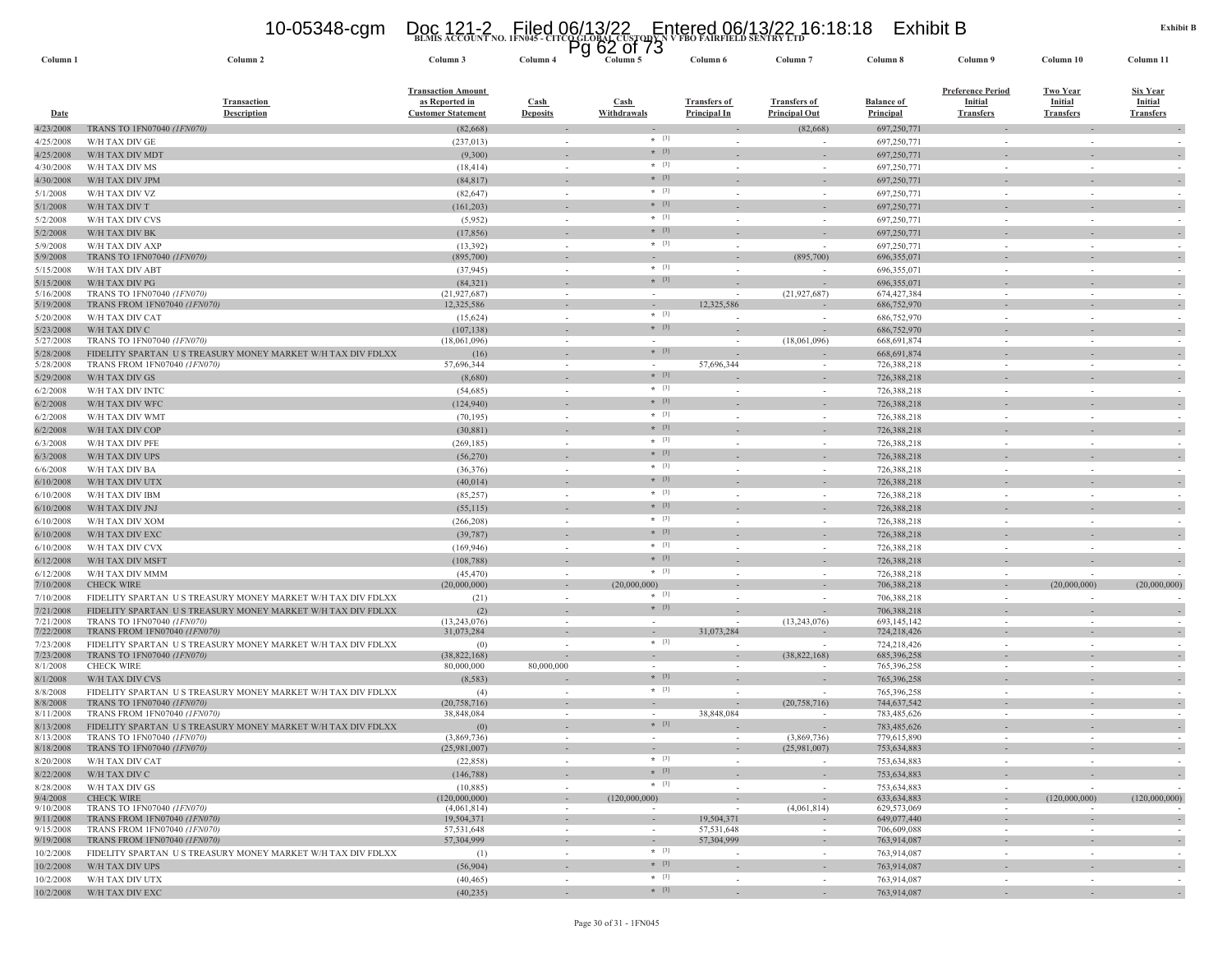### 10-05348-cgm Doc 121-2 Filed 06/13/22 Entered 06/13/22 16:18:18 Exhibit B<br>https://www.count.no.irn45-citcQclobalcustopy.htme.htm

|                     |                                                             |                                                                          |                         | Pg 63 of 73         |                                     |                                             |                                |                                                         |                                                |                                                |
|---------------------|-------------------------------------------------------------|--------------------------------------------------------------------------|-------------------------|---------------------|-------------------------------------|---------------------------------------------|--------------------------------|---------------------------------------------------------|------------------------------------------------|------------------------------------------------|
| Column <sub>1</sub> | Column <sub>2</sub>                                         | Column 3                                                                 | Column 4                | Column 5            | Column 6                            | Column <sub>7</sub>                         | Column 8                       | Column 9                                                | Column 10                                      | Column 11                                      |
| Date                | Transaction<br><b>Description</b>                           | <b>Transaction Amount</b><br>as Reported in<br><b>Customer Statement</b> | Cash<br><b>Deposits</b> | Cash<br>Withdrawals | <b>Transfers of</b><br>Principal In | <b>Transfers of</b><br><b>Principal Out</b> | <b>Balance</b> of<br>Principal | <b>Preference Period</b><br>Initial<br><b>Transfers</b> | <b>Two Year</b><br>Initial<br><b>Transfers</b> | <b>Six Year</b><br>Initial<br><b>Transfers</b> |
| 10/2/2008           | W/H TAX DIV BUD                                             | (23, 013)                                                                |                         | $*$ [3]             |                                     |                                             | 763,914,087                    |                                                         |                                                |                                                |
| 10/2/2008           | W/H TAX DIV HD                                              | (15,907)                                                                 |                         | $*$ [3]             |                                     |                                             | 763,914,087                    |                                                         |                                                |                                                |
| 10/2/2008           | W/H TAX DIV MSFT                                            | (110, 869)                                                               | $\sim$                  | $*$ [3]             |                                     | $\sim$                                      | 763,914,087                    |                                                         | $\sim$                                         |                                                |
| 10/2/2008           | W/H TAX DIV AIG                                             | (74, 161)                                                                |                         | $*$ [3]             |                                     |                                             | 763,914,087                    |                                                         |                                                |                                                |
| 10/2/2008           | FIDELITY SPARTAN US TREASURY MONEY MARKET W/H TAX DIV FDLXX | (1)                                                                      | $\sim$                  | $*$ [3]             |                                     | $\sim$                                      | 763,914,087                    | $\sim$                                                  | $\sim$                                         |                                                |
| 10/2/2008           | W/H TAX DIV BAC                                             | (357, 911)                                                               |                         | $*$ [3]             |                                     |                                             | 763,914,087                    |                                                         |                                                |                                                |
| 10/2/2008           | W/H TAX DIV QCOM                                            | (10,716)                                                                 | $\sim$                  | $*$ [3]             |                                     | $\sim$                                      | 763,914,087                    | $\sim$                                                  | $\sim$                                         |                                                |
| 10/2/2008           | W/H TAX DIV COP                                             | (62, 121)                                                                |                         | $*$ [3]             |                                     |                                             | 763,914,087                    |                                                         |                                                |                                                |
| 10/2/2008           | W/H TAX DIV BA                                              | (24, 879)                                                                | $\sim$                  | $*$ [3]             |                                     | $\sim$                                      | 763,914,087                    | $\sim$                                                  | $\sim$                                         |                                                |
| 10/2/2008           | W/H TAX DIV MMM                                             | (45,983)                                                                 |                         | $*$ [3]             |                                     |                                             | 763,914,087                    |                                                         |                                                |                                                |
| 10/2/2008           | W/H TAX DIV PEP                                             | (83,056)                                                                 | $\sim$                  | $*$ [3]             |                                     | $\sim$                                      | 763,914,087                    | $\sim$                                                  | $\sim$                                         |                                                |
| 10/2/2008           | W/H TAX DIV JNJ                                             | (162, 217)                                                               |                         | $*$ [3]             |                                     |                                             | 763,914,087                    |                                                         |                                                |                                                |
| 10/2/2008           | W/H TAX DIV IBM                                             | (58,311)                                                                 | $\sim$                  | $*$ [3]             |                                     | $\sim$                                      | 763,914,087                    | $\sim$                                                  | $\sim$                                         |                                                |
| 10/2/2008           | W/H TAX DIV CVX                                             | (169, 442)                                                               |                         | $*$ [3]             |                                     |                                             | 763,914,087                    |                                                         |                                                |                                                |
| 10/2/2008           | W/H TAX DIV WFC                                             | (81, 946)                                                                | $\sim$                  | $*$ [3]             |                                     | $\sim$                                      | 763,914,087                    | $\sim$                                                  | $\sim$                                         |                                                |
| 10/2/2008           | W/H TAX DIV PFE                                             | (184, 107)                                                               |                         | $*$ [3]             |                                     |                                             | 763,914,087                    |                                                         |                                                |                                                |
| 10/2/2008           | W/H TAX DIV INTC                                            | (67, 485)                                                                | $\sim$                  | $*$ [3]             |                                     | $\sim$                                      | 763,914,087                    |                                                         | $\sim$                                         |                                                |
| 10/2/2008           | W/H TAX DIV MCD                                             | (53, 126)                                                                |                         | $*$ [3]             |                                     |                                             | 763,914,087                    |                                                         |                                                |                                                |
| 10/2/2008           | FIDELITY SPARTAN US TREASURY MONEY MARKET W/H TAX DIV FDLXX | (5)                                                                      | $\sim$                  | $*$ [3]             |                                     | $\sim$                                      | 763,914,087                    | $\sim$                                                  | $\sim$                                         |                                                |
| 10/2/2008           | W/H TAX DIV WMT                                             | (68, 256)                                                                |                         | $*$ [3]             |                                     |                                             | 763,914,087                    |                                                         |                                                |                                                |
| 10/2/2008           | W/H TAX DIV XOM                                             | (265, 212)                                                               | $\sim$                  | $*$ [3]             |                                     | $\sim$                                      | 763,914,087                    |                                                         |                                                |                                                |
| 10/2/2008           | FIDELITY SPARTAN US TREASURY MONEY MARKET W/H TAX DIV FDLXX | (2)                                                                      |                         | $*$ [3]             |                                     |                                             | 763,914,087                    |                                                         |                                                |                                                |
| 10/2/2008           | W/H TAX DIV TWX                                             |                                                                          | $\sim$                  | $*$ [3]             |                                     | $\sim$                                      | 763,914,087                    |                                                         |                                                |                                                |
| 10/23/2008          | <b>CHECK WIRE</b>                                           | (28, 486)<br>(130,000,000)                                               |                         | (130,000,000)       |                                     |                                             | 633,914,087                    | (130,000,000)                                           | (130,000,000)                                  | (130,000,000)                                  |
| 11/4/2008           | <b>CHECK WIRE</b>                                           | (400,000,000)                                                            | $\sim$                  | (400,000,000)       |                                     |                                             | 233,914,087                    | (400,000,000)                                           | (400,000,000)                                  | (400,000,000)                                  |
| 11/4/2008           | W/H TAX DIV BAX                                             | (17,502)                                                                 |                         | $*$ [3]             |                                     |                                             | 233,914,087                    |                                                         |                                                |                                                |
| 11/4/2008           | W/H TAX DIV MRK                                             | (100, 472)                                                               | $\sim$                  | $*$ [3]             |                                     | $\sim$                                      | 233,914,087                    |                                                         | ÷.                                             |                                                |
| 11/4/2008           | W/H TAX DIV KO                                              | (30, 753)                                                                |                         | $*$ [3]             |                                     |                                             | 233,914,087                    |                                                         |                                                |                                                |
| 11/4/2008           | FIDELITY SPARTAN US TREASURY MONEY MARKET W/H TAX DIV FDLXX | (1)                                                                      | $\sim$                  | $*$ [3]             |                                     | $\sim$                                      | 233,914,087                    |                                                         |                                                |                                                |
| 11/4/2008           | W/H TAX DIV PM                                              | (45,689)                                                                 |                         | $*$ [3]             |                                     |                                             | 233,914,087                    |                                                         |                                                |                                                |
| 11/4/2008           | W/H TAX DIV HPO                                             | (24, 533)                                                                | $\sim$                  | $*$ [3]             |                                     | $\sim$                                      | 233,914,087                    |                                                         | $\sim$                                         |                                                |
| 11/4/2008           | FIDELITY SPARTAN US TREASURY MONEY MARKET W/H TAX DIV FDLXX | (0)                                                                      | $\sim$                  | $* [3]$             |                                     |                                             | 233,914,087                    |                                                         |                                                |                                                |
| 11/4/2008           | W/H TAX DIV MO                                              | (18,311)                                                                 | $\sim$                  | $*$ [3]             |                                     |                                             | 233,914,087                    |                                                         |                                                |                                                |
| 11/6/2008           | TRANS TO 1FN07040 (1FN070)                                  | (582, 032)                                                               |                         |                     |                                     | (582, 032)                                  | 233,332,055                    |                                                         |                                                |                                                |
| 11/7/2008           | <b>TRANS FROM 1FN07040 (1FN070)</b>                         | 14,981,670                                                               | $\sim$                  | $\sim$              | 14.981.670                          |                                             | 248, 313, 725                  |                                                         | $\sim$                                         |                                                |
| 11/10/2008          | TRANS TO 1FN07040 (1FN070)                                  | (9,914,944)                                                              |                         |                     |                                     | (9,914,944)                                 | 238,398,781                    |                                                         |                                                |                                                |
| 11/19/2008          | TRANS FROM 1FN07040 (1FN070)                                | 297,933,758                                                              | $\sim$                  | $\sim$              | 297,933,758                         | $\overline{\phantom{a}}$                    | 536, 332, 539                  | $\sim$                                                  | $\sim$                                         | $\sim$                                         |
| 11/25/2008          | TRANS FROM 1FN07040 (1FN070)                                | $11.458.744$ <sup>[1]</sup>                                              |                         |                     | 5,327,656                           |                                             | 541,660,195                    |                                                         |                                                |                                                |
| 12/3/2008           | FIDELITY SPARTAN US TREASURY MONEY MARKET W/H TAX DIV FDLXX | (0)                                                                      | in 1919.                | $*$ [3]             |                                     | in 19                                       | 541,660,195                    | $\sim$                                                  | $\sim$                                         |                                                |
| 12/3/2008           | FIDELITY SPARTAN US TREASURY MONEY MARKET W/H TAX DIV FDLXX | (1)                                                                      |                         | $*$ [3]             |                                     |                                             | 541,660,195                    |                                                         |                                                |                                                |
| 12/3/2008           | FIDELITY SPARTAN US TREASURY MONEY MARKET W/H TAX DIV FDLXX | (0)                                                                      | $\sim$                  | $*$ [3]             |                                     | $\sim$                                      | 541,660,195                    |                                                         |                                                |                                                |
| 12/3/2008           | FIDELITY SPARTAN US TREASURY MONEY MARKET W/H TAX DIV FDLXX | (0)                                                                      |                         | $*$ [3]             |                                     |                                             | 541,660,195                    |                                                         |                                                |                                                |
| 12/3/2008           | FIDELITY SPARTAN US TREASURY MONEY MARKET W/H TAX DIV FDLXX | (0)                                                                      |                         | $*$ [3]             |                                     |                                             | 541,660,195                    |                                                         |                                                |                                                |
| 12/3/2008           | FIDELITY SPARTAN US TREASURY MONEY MARKET W/H TAX DIV FDLXX | (1)                                                                      |                         | $*$ [3]             |                                     |                                             | 541,660,195                    |                                                         |                                                |                                                |
|                     |                                                             | Total:                                                                   | \$2,113,629,982         | \$(1,578,706,554)   | \$2,374,837,527                     | \$(2,368,100,760)                           | 541,660,195<br>- 8             | s.<br>(530,000,000)                                     | S.<br>(835,000,000)                            | \$(1,435,000,000)                              |

[1] Although BLMIS Customer Statements reflect that a larger transfer was made into the account on this date, a portion of the "transferred" funds consisted of fictitious profits which were never achieved and thus could no **principal remaining in the originating account was transferred into this account on this date.**

[2] Although BLMIS Customer Statements reflect that funds were transferred into this account on this date, these funds consisted entirely of fictitious profits which were never achieved and thus no funds were actually tran **balance has remained unchanged.**

[3] Amounts withheld from account holders and paid by BLMIS to the IRS on behalf of account holders during the six-year period prior to the filing date have not been deducted from the balance of principal as those amounts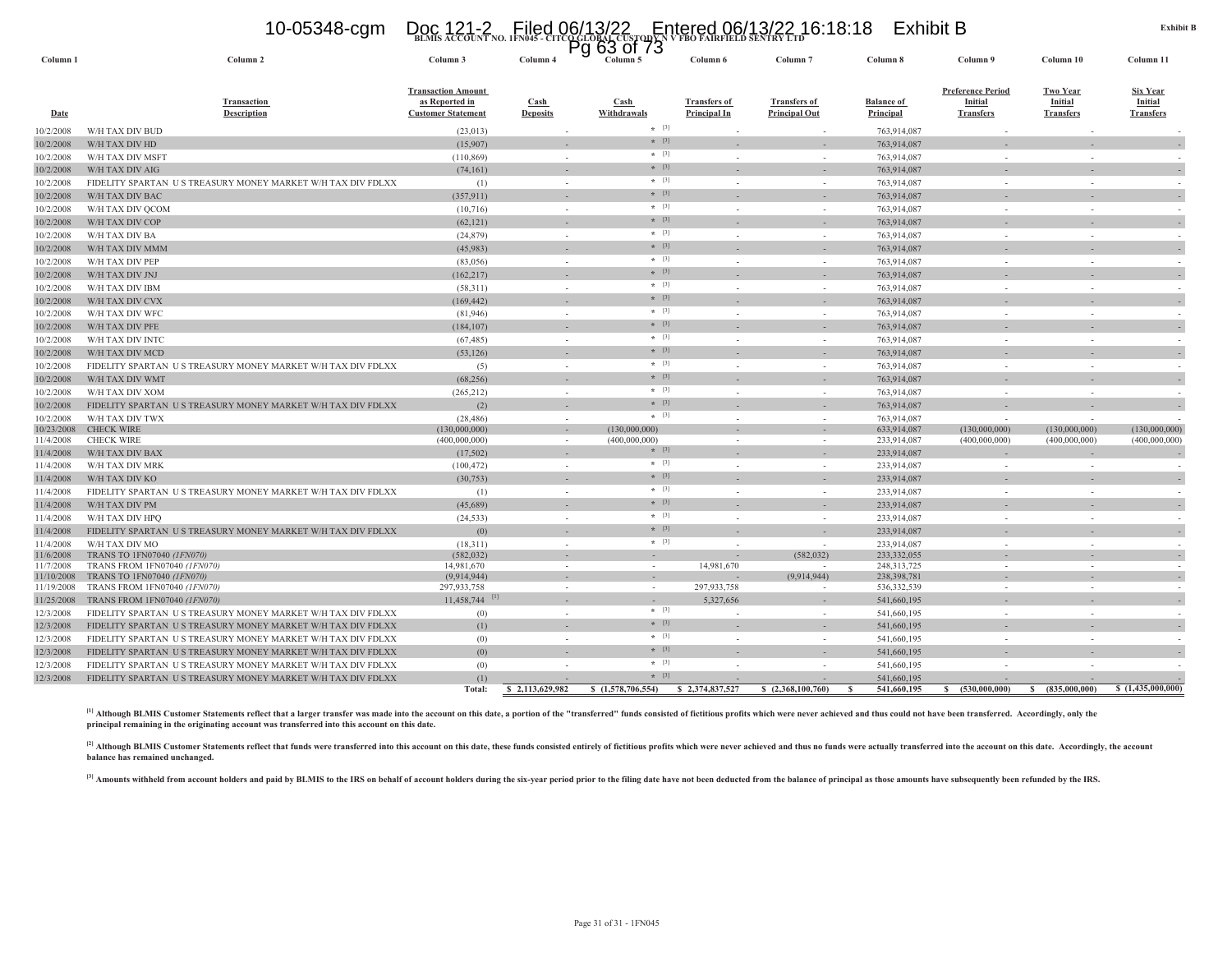### 10-05348-cgm Doc 121-2 Filed 06/13/22 Entered 06/13/22 16:18:18 Exhibit B<br>Pg 64 of 73<br>Pg 64 of 73

| Column 1               | Column <sub>2</sub>                                                        | Column 3                                    | Column 4                 | Column 5                           | Column 6                                   | Column <sub>7</sub>                         | Column 8                       | Column 9                    | Column 10                   | Column 11                   |
|------------------------|----------------------------------------------------------------------------|---------------------------------------------|--------------------------|------------------------------------|--------------------------------------------|---------------------------------------------|--------------------------------|-----------------------------|-----------------------------|-----------------------------|
|                        |                                                                            | <b>Transaction Amount</b>                   |                          |                                    |                                            |                                             |                                | <b>Preference Period</b>    | <b>Two Year</b>             | <b>Six Year</b>             |
| <b>Date</b>            | Transaction<br><b>Description</b>                                          | as Reported in<br><b>Customer Statement</b> | Cash<br><b>Deposits</b>  | Cash<br>Withdrawals                | <b>Transfers of</b><br><b>Principal In</b> | <b>Transfers of</b><br><b>Principal Out</b> | <b>Balance of</b><br>Principal | Initial<br><b>Transfers</b> | Initial<br><b>Transfers</b> | Initial<br><b>Transfers</b> |
|                        |                                                                            |                                             |                          |                                    |                                            |                                             |                                |                             |                             |                             |
| 1/31/1995              | <b>TRANS FROM 1FN01230 (1FN012)</b><br><b>TRANS FROM 1FN01230 (1FN012)</b> | 1,197,585                                   |                          |                                    | 1,197,585                                  |                                             | 1,197,585                      |                             |                             |                             |
| 2/28/1995<br>3/31/1995 | TRANS FROM 1FN01230 (1FN012)                                               | 1,256,608<br>1,617,935                      | $\sim$                   | $\sim$                             | 1,256,608<br>1,617,935                     | $\sim$                                      | 2,454,193<br>4,072,128         | $\sim$                      | $\sim$                      |                             |
| 4/28/1995              | <b>TRANS FROM 1FN01230 (IFN012)</b>                                        | 4,314,060                                   |                          |                                    | 4,314,060                                  |                                             | 8,386,188                      |                             |                             |                             |
| 5/31/1995              | TRANS FROM 1FN01230 (1FN012)                                               | 2,163,460                                   |                          | $\sim$                             | 2,163,460                                  | $\sim$                                      | 10,549,648                     | $\sim$                      |                             |                             |
| 6/30/1995              | <b>TRANS FROM 1FN01230 (1FN012)</b>                                        | 3,467,241                                   |                          |                                    | 3,467,241                                  |                                             | 14,016,889                     |                             |                             |                             |
| 7/31/1995              | TRANS FROM 1FN012-30 (1FN012)                                              | 1,094,562                                   |                          |                                    | 1,094,562                                  | $\overline{\phantom{a}}$                    | 15, 111, 451                   |                             |                             |                             |
| 8/28/1995              | TRANS TO 1FN01230 (1FN012)                                                 | (5,913)                                     |                          |                                    |                                            | (5,913)                                     | 15,105,538                     |                             |                             |                             |
| 9/29/1995              | TRANS FROM 1FN01230 (1FN012)                                               | 2,373,896                                   | $\sim$                   | $\sim$                             | 2,373,896                                  | $\sim$                                      | 17,479,434                     | $\sim$                      | $\sim$                      |                             |
| 10/27/1995             | TRANS FROM 1FN01230 (1FN012)                                               | 271,194                                     |                          |                                    | 271,194                                    |                                             | 17,750,628                     |                             |                             |                             |
| 11/24/1995             | TRANS FROM 1FN01230 (1FN012)                                               | 487,914                                     |                          | $\sim$                             | 487,914                                    | $\sim$                                      | 18,238,542                     |                             |                             |                             |
| 12/29/1995             | TRANS FROM 1FN01230 (1FN012)                                               | 5,770,514                                   |                          |                                    | 5,770,514                                  |                                             | 24,009,055                     |                             |                             |                             |
| 1/31/1996              | TRANS FROM 1FN01230 (1FN012)                                               | 66,792                                      |                          |                                    | 66,792                                     | $\sim$                                      | 24,075,847                     |                             |                             |                             |
| 2/29/1996<br>3/29/1996 | <b>TRANS FROM 1FN01230 (1FN012)</b><br>TRANS TO 1FN01230 (1FN012)          | 7,803,681<br>(1,851,654)                    |                          |                                    | 7,803,681                                  | (1,851,654)                                 | 31,879,528<br>30,027,875       |                             |                             |                             |
| 4/30/1996              | TRANS TO 1FN01230 (1FN012)                                                 | (883,204)                                   |                          |                                    |                                            | (883,204)                                   | 29,144,671                     |                             |                             |                             |
| 5/31/1996              | TRANS TO 1FN01230 (1FN012)                                                 | (1,795,328)                                 | $\sim$                   | $\sim$                             | $\sim$                                     | (1,795,328)                                 | 27,349,343                     | $\sim$                      | $\sim$                      |                             |
| 6/28/1996              | TRANS TO 1FN01230 (1FN012)                                                 | (93,190)                                    |                          |                                    |                                            | (93,190)                                    | 27,256,153                     |                             |                             |                             |
| 7/31/1996              | TRANS TO 1FN01230 (1FN012)                                                 | (8,597,785)                                 | $\sim$                   | $\sim$                             |                                            | (8,597,785)                                 | 18,658,369                     | $\sim$                      | $\sim$                      |                             |
| 8/30/1996              | <b>TRANS FROM 1FN01230 (IFN012)</b>                                        | 5,922,892                                   |                          |                                    | 5,922,892                                  |                                             | 24,581,261                     |                             |                             |                             |
| 9/30/1996              | TRANS FROM 1FN01230 (1FN012)                                               | 4,241,880                                   |                          | ٠                                  | 4,241,880                                  | $\sim$                                      | 28,823,141                     |                             |                             |                             |
| 10/31/1996             | TRANS FROM 1FN01230 (1FN012)                                               | 1,019,940                                   |                          |                                    | 1,019,940                                  |                                             | 29,843,081                     |                             |                             |                             |
| 11/29/1996             | <b>TRANS FROM 1FN01230 (1FN012)</b>                                        | 3,469,645                                   |                          | $\sim$                             | 3,469,645                                  | $\sim$                                      | 33, 312, 726                   | $\sim$                      |                             |                             |
| 12/31/1996             | TRANS FROM 1FN01230 (IFN012)                                               | 606,404                                     |                          |                                    | 606,404                                    |                                             | 33,919,130                     |                             |                             |                             |
| 1/31/1997              | TRANS FROM 1FN01230 (1FN012)                                               | 4,329,623                                   | $\sim$                   | $\sim$                             | 4,329,623                                  | $\sim$                                      | 38,248,753                     | $\sim$                      | $\sim$                      |                             |
| 2/28/1997              | <b>TRANS FROM 1FN01230 (1FN012)</b>                                        | 3,442,160                                   |                          |                                    | 3,442,160                                  |                                             | 41,690,912                     |                             |                             |                             |
| 3/31/1997              | TRANS TO 1FN01230 (1FN012)                                                 | (2, 575, 151)                               |                          |                                    | $\sim$                                     | (2,575,151)<br>(10, 483, 139)               | 39,115,761                     |                             |                             |                             |
| 4/30/1997<br>5/30/1997 | TRANS TO 1FN01230 (1FN012)<br>TRANS FROM 1FN01230 (1FN012)                 | (10, 483, 139)<br>3,868,028                 |                          | $\sim$                             | 3.868,028                                  | $\sim$                                      | 28,632,623<br>32,500,651       |                             |                             |                             |
| 6/30/1997              | <b>TRANS FROM 1FN01230 (IFN012)</b>                                        | 4,530,779                                   |                          |                                    | 4,530,779                                  |                                             | 37,031,430                     |                             |                             |                             |
| 7/31/1997              | TRANS FROM 1FN01230 (1FN012)                                               | 7,291,554                                   | $\sim$                   | $\sim$                             | 7,291,554                                  | $\sim$                                      | 44,322,984                     | $\sim$                      | $\sim$                      | $\sim$                      |
| 8/29/1997              | TRANS TO 1FN01230 (1FN012)                                                 | (67,056)                                    |                          |                                    |                                            | (67,056)                                    | 44,255,928                     |                             |                             |                             |
| 9/30/1997              | TRANS FROM 1FN01230 (1FN012)                                               | 363,475                                     | $\sim$                   | $\sim$                             | 363,475                                    | $\sim$                                      | 44,619,403                     | $\sim$                      |                             |                             |
| 10/31/1997             | TRANS TO 1FN01230 (1FN012)                                                 | (1,865,080)                                 |                          |                                    |                                            | (1,865,080)                                 | 42,754,323                     |                             |                             |                             |
| 11/28/1997             | TRANS FROM 1FN01230 (1FN012)                                               | 5,861,410                                   |                          | $\sim$                             | 5,861,410                                  |                                             | 48,615,733                     | $\sim$                      | $\sim$                      |                             |
| 12/31/1997             | TRANS TO 1FN01230 (1FN012)                                                 | (4,085,810)                                 |                          |                                    |                                            | (4,085,810)                                 | 44,529,923                     |                             |                             |                             |
| 1/30/1998              | TRANS TO 1FN01230 (1FN012)                                                 | (1,767,892)                                 | $\sim$                   | $\sim$                             | $\sim$                                     | (1,767,892)                                 | 42,762,031                     | $\sim$                      |                             | $\overline{\phantom{a}}$    |
| 2/27/1998              | TRANS FROM 1FN01230 (1FN012)                                               | 24,537,558                                  |                          |                                    | 24,537,558                                 |                                             | 67,299,590                     |                             |                             |                             |
| 3/31/1998              | TRANS FROM 1FN01230 (1FN012)                                               | 4,469,534                                   | $\sim$                   | $\sim$                             | 4,469,534                                  | $\sim$                                      | 71,769,123                     | $\sim$                      | $\sim$                      |                             |
| 4/30/1998              | <b>TRANS FROM 1FN01230 (IFN012)</b>                                        | 16,781,901                                  |                          |                                    | 16,781,901                                 |                                             | 88,551,024                     | $\sim$                      |                             |                             |
| 5/27/1998<br>5/29/1998 | TRANS TO 1FN01230 (1FN012)<br><b>TRANS FROM 1FN01230 (1FN012)</b>          | (2,274,650)<br>1,456                        | $\sim$                   |                                    | 1,456                                      | (2,274,650)                                 | 86,276,374<br>86,277,830       |                             |                             |                             |
| 6/29/1998              | TRANS TO 1FN01230 (1FN012)                                                 | (7,877,200)                                 |                          |                                    |                                            | (7,877,200)                                 | 78,400,630                     |                             |                             |                             |
| 7/29/1998              | <b>TRANS FROM 1FN01230 (IFN012)</b>                                        | 49,971,792                                  |                          |                                    | 49,971,792                                 |                                             | 128,372,422                    |                             |                             |                             |
| 8/31/1998              | <b>TRANS FROM 1FN01230 (1FN012)</b>                                        | 1,478,466                                   | $\sim$                   | $\sim$                             | 1,478,466                                  | $\overline{\phantom{a}}$                    | 129,850,888                    | $\sim$                      |                             |                             |
| 9/30/1998              | TRANS TO 1FN01230 (1FN012)                                                 | (68, 798, 924)                              |                          |                                    |                                            | (68, 798, 924)                              | 61,051,964                     |                             |                             |                             |
| 11/30/1998             | TRANS FROM 1FN01230 (1FN012)                                               | 45,246,050                                  |                          | $\sim$                             | 45,246,050                                 |                                             | 106,298,014                    | $\sim$                      | $\sim$                      |                             |
| 12/31/1998             | TRANS TO 1FN01230 (1FN012)                                                 | (5,538,063)                                 |                          |                                    |                                            | (5,538,063)                                 | 100,759,951                    |                             |                             |                             |
| 1/29/1999              | TRANS FROM 1FN01230 (1FN012)                                               | 124,848                                     |                          |                                    | 124,848                                    |                                             | 100,884,799                    |                             |                             |                             |
| 2/24/1999              | <b>TRANS TO 1FN01230 (1FN012)</b>                                          | (10, 177, 298)                              |                          |                                    |                                            | (10, 177, 298)                              | 90,707,501                     |                             |                             |                             |
| 3/8/1999               | TRANS TO 1FN01230 (1FN012)                                                 | (359, 492)                                  | $\sim$                   | $\sim$                             | $\sim$                                     | (359, 492)                                  | 90,348,009                     | $\sim$                      | $\sim$                      | $\sim$                      |
| 3/10/1999              | TRANS FROM 1FN01230 (1FN012)                                               | 2,093,212                                   |                          |                                    | 2,093,212                                  |                                             | 92,441,221                     |                             |                             |                             |
| 3/11/1999              | TRANS TO 1FN01230 (1FN012)                                                 | (2,057,094)                                 | $\sim$                   | $\sim$                             |                                            | (2,057,094)                                 | 90,384,127                     | $\sim$                      | $\sim$                      | $\sim$                      |
| 3/26/1999              | <b>TRANS FROM 1FN01230 (1FN012)</b><br><b>TRANS FROM 1FN01230 (1FN012)</b> | 26,060,708                                  |                          | $\overline{\phantom{a}}$           | 26,060,708                                 |                                             | 116,444,835                    | $\sim$                      |                             | $\sim$                      |
| 4/22/1999<br>4/30/1999 | <b>TRANS FROM 1FN01230 (1FN012)</b>                                        | 475,508<br>3,067,262                        | $\sim$<br>$\sim$         | $\sim$<br>$\overline{\phantom{a}}$ | 475,508<br>3,067,262                       | $\sim$<br>$\overline{\phantom{a}}$          | 116,920,343<br>119,987,605     |                             | $\sim$                      |                             |
| 5/7/1999               | TRANS TO 1FN01230 (1FN012)                                                 | (5,532,468)                                 |                          | $\overline{\phantom{a}}$           |                                            | (5,532,468)                                 | 114,455,137                    | ٠                           | $\overline{\phantom{a}}$    | ٠<br>$\sim$                 |
| 5/13/1999              | <b>TRANS FROM 1FN01230 (1FN012)</b>                                        | 887,476                                     |                          |                                    | 887,476                                    |                                             | 115,342,613                    |                             |                             |                             |
| 5/26/1999              | TRANS TO 1FN01230 (1FN012)                                                 | (4,377,813)                                 | $\sim$                   | $\sim$                             | $\sim$                                     | (4,377,813)                                 | 110,964,800                    | $\sim$                      | $\sim$                      | $\sim$                      |
| 6/14/1999              | <b>CHECK WIRE</b>                                                          | 15,000,000                                  | 15,000,000               |                                    |                                            |                                             | 125,964,800                    |                             |                             |                             |
| 6/15/1999              | TRANS TO 1FN01230 (1FN012)                                                 | (15,000,000)                                | $\overline{\phantom{a}}$ | $\sim$                             | $\sim$                                     | (15,000,000)                                | 110,964,800                    | ٠                           |                             |                             |
| 6/30/1999              | TRANS FROM 1FN01230 (IFN012)                                               | 14,400,796                                  | $\sim$                   | $\sim$                             | 14,400,796                                 |                                             | 125,365,596                    | $\sim$                      | $\sim$                      |                             |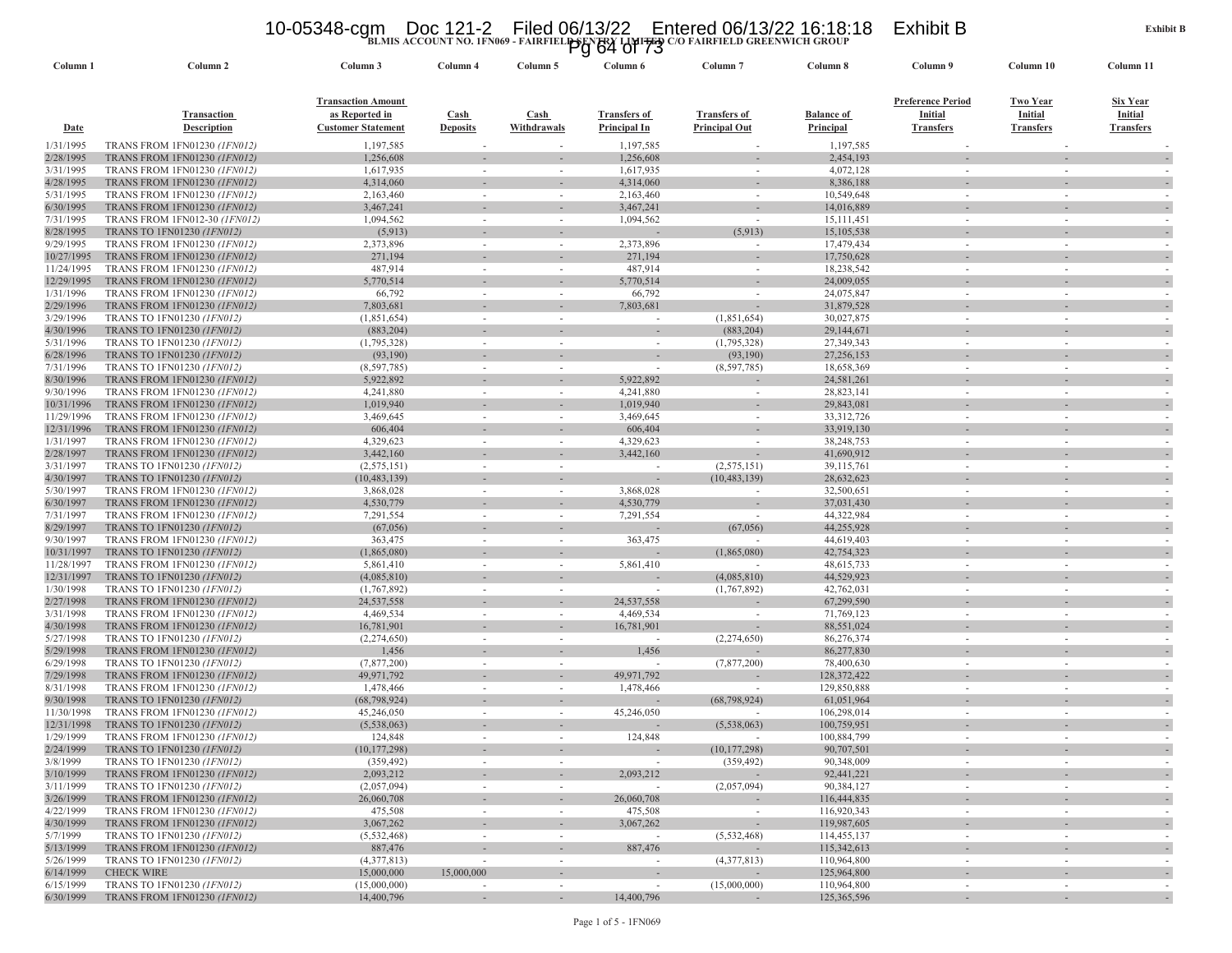### 10-05348-cgm Doc 121-2 Filed 06/13/22 Entered 06/13/22 16:18:18 Exhibit B<br>Pg 65 of 73<br><sup>20</sup> Pairfield greenwich group

| Column 1                 | Column <sub>2</sub>                                          | Column 3                         | Column 4                 | Column 5    | Column 6                               | Column <sub>7</sub>      | Column 8                   | Column 9                 | Column 10        | Column 11                     |
|--------------------------|--------------------------------------------------------------|----------------------------------|--------------------------|-------------|----------------------------------------|--------------------------|----------------------------|--------------------------|------------------|-------------------------------|
|                          |                                                              |                                  |                          |             |                                        |                          |                            |                          |                  |                               |
|                          |                                                              | <b>Transaction Amount</b>        |                          |             |                                        |                          |                            | <b>Preference Period</b> | Two Year         | Six Year                      |
|                          | <b>Transaction</b>                                           | as Reported in                   | Cash                     | Cash        | <b>Transfers of</b>                    | <b>Transfers of</b>      | <b>Balance of</b>          | Initial                  | Initial          | Initial                       |
| <b>Date</b>              | <b>Description</b>                                           | <b>Customer Statement</b>        | <b>Deposits</b>          | Withdrawals | Principal In                           | <b>Principal Out</b>     | Principal                  | <b>Transfers</b>         | <b>Transfers</b> | <b>Transfers</b>              |
| 7/28/1999                | <b>TRANS FROM 1FN01230 (1FN012)</b>                          | 35,014,484                       |                          |             | 35,014,484                             |                          | 160,380,080                |                          |                  |                               |
| 7/30/1999                | TRANS FROM 1FN01230 (1FN012)                                 | 431,292                          |                          |             | 431,292                                |                          | 160,811,372                |                          |                  | $\overline{\phantom{a}}$      |
| 8/30/1999                | TRANS FROM 1FN01230 (1FN012)                                 | 8,336,760                        | $\overline{\phantom{a}}$ | $\sim$      | 8,336,760                              |                          | 169, 148, 132              |                          |                  |                               |
| 9/30/1999                | TRANS TO 1FN01230 (1FN012)                                   | (6,338,833)                      |                          |             |                                        | (6,338,833)              | 162,809,300                |                          |                  |                               |
| 10/18/1999               | TRANS TO 1FN01230 (1FN012)                                   | (75, 554, 675)                   | $\sim$                   | $\sim$      | $\sim$                                 | (75, 554, 675)           | 87,254,625                 | $\sim$                   |                  |                               |
| 11/10/1999               | TRANS FROM 1FN01230 (1FN012)                                 | 177,606                          |                          |             | 177,606                                |                          | 87,432,231                 |                          |                  |                               |
| 11/18/1999               | TRANS TO 1FN01230 (1FN012)                                   | (842, 304)                       | $\overline{\phantom{a}}$ |             | $\overline{\phantom{a}}$               | (842, 304)               | 86,589,927                 | $\sim$                   |                  |                               |
| 11/22/1999<br>11/29/1999 | TRANS TO 1FN01230 (1FN012)<br>TRANS FROM 1FN01230 (1FN012)   | (1,031,662)<br>30,479,600        | $\sim$                   | $\sim$      | 30,479,600                             | (1,031,662)              | 85,558,265<br>116,037,865  | $\sim$                   |                  |                               |
| 1/25/2000                | <b>TRANS FROM 1FN01230 (1FN012)</b>                          | 14,385,564                       |                          |             | 14,385,564                             |                          | 130,423,429                |                          |                  |                               |
| 2/25/2000                | TRANS TO 1FN01230 (1FN012)                                   | (82,963,688)                     | $\overline{\phantom{a}}$ |             |                                        | (82,963,688)             | 47,459,741                 |                          |                  |                               |
| 3/14/2000                | TRANS TO 1FN01230 (IFN012)                                   | (9,411,572)                      |                          |             |                                        | (9,411,572)              | 38,048,170                 |                          |                  |                               |
| 3/28/2000                | TRANS FROM 1FN01230 (1FN012)                                 | 41,660,628                       | $\sim$                   | $\sim$      | 41,660,628                             | $\sim$                   | 79,708,798                 | $\sim$                   |                  |                               |
| 4/20/2000                | TRANS TO 1FN01230 (1FN012)                                   | (23,954,634)                     |                          |             |                                        | (23, 954, 634)           | 55,754,164                 |                          |                  |                               |
| 5/11/2000                | TRANS TO 1FN01230 (1FN012)                                   | (20,052,096)                     | $\overline{\phantom{a}}$ |             | $\overline{\phantom{a}}$               | (20,052,096)             | 35,702,068                 | $\sim$                   |                  |                               |
| 5/24/2000                | TRANS TO 1FN01230 (IFN012)                                   | (1,874,736)                      |                          |             |                                        | (1,874,736)              | 33,827,332                 |                          |                  |                               |
| 6/19/2000                | TRANS FROM 1FN01230 (1FN012)                                 | 2,189,589                        | $\overline{\phantom{a}}$ |             | 2,189,589                              |                          | 36,016,921                 |                          |                  |                               |
| 7/31/2000                | TRANS TO 1FN01230 (1FN012)                                   | (6,484,782)                      |                          |             |                                        | (6,484,782)              | 29,532,138                 |                          |                  |                               |
| 8/15/2000                | TRANS TO 1FN01230 (1FN012)                                   | (430, 348)                       | $\sim$                   |             |                                        | (430, 348)               | 29, 101, 791               |                          |                  |                               |
| 9/14/2000                | TRANS FROM 1FN01230 (IFN012)                                 | 98,711                           |                          |             | 98,711                                 |                          | 29,200,501                 |                          |                  |                               |
| 9/18/2000                | TRANS TO 1FN01230 (IFN012)                                   | (21, 979, 842)                   | $\sim$                   | $\sim$      | $\overline{\phantom{a}}$               | (21, 979, 842)           | 7,220,660                  | $\sim$                   | $\sim$           | $\overline{\phantom{a}}$      |
| 10/16/2000               | TRANS TO 1FN01230 (1FN012)                                   | $(125, 504, 546)$ <sup>[1]</sup> |                          |             |                                        | (7,220,660)              |                            |                          |                  |                               |
| 10/31/2000               | <b>TRANS FROM 1FN01230 (1FN012)</b>                          | 9,804,037                        | $\sim$                   | $\sim$      | 9,804,037                              | $\overline{\phantom{a}}$ | 9,804,037                  | $\sim$                   | $\sim$           | $\sim$                        |
| 11/30/2000               | TRANS TO 1FN01230 (1FN012)                                   | (439, 340)                       |                          |             |                                        | (439, 340)               | 9,364,697                  |                          |                  |                               |
| 12/29/2000               | TRANS TO 1FN01230 (IFN012)                                   | (8, 553, 224)                    | $\overline{\phantom{a}}$ | $\sim$      | $\sim$                                 | (8, 553, 224)            | 811,473                    | $\sim$                   |                  |                               |
| 1/30/2001                | TRANS TO 1FN01230 (1FN012)                                   | $(2.334.215)$ <sup>[1]</sup>     |                          |             |                                        | (811, 473)               |                            |                          |                  |                               |
| 2/23/2001                | TRANS TO 1FN01230 (IFN012)                                   | $(47,006,454)^{[2]}$             | $\overline{\phantom{a}}$ | $\sim$      | $\sim$                                 |                          | $\sim$                     | $\sim$                   | $\sim$           |                               |
| 3/30/2001                | TRANS TO 1FN01230 (1FN012)                                   | $(36,491,978)$ <sup>[2]</sup>    |                          |             |                                        |                          |                            |                          |                  |                               |
| 4/25/2001                | TRANS FROM 30 ACCT (IFN012)                                  | 83,174,850                       | $\sim$                   | $\sim$      | 83,174,850                             | $\sim$                   | 83,174,850                 | $\sim$                   |                  |                               |
| 6/29/2001                | TRANS TO 1FN01230 (IFN012)                                   | (3,496,736)                      |                          |             |                                        | (3,496,736)              | 79,678,114                 |                          |                  |                               |
| 7/25/2001                | TRANS TO 1FN01230 (1FN012)                                   | (15,998,436)                     | $\overline{\phantom{a}}$ | $\sim$      | $\overline{\phantom{a}}$               | (15,998,436)             | 63,679,678                 | $\sim$                   |                  |                               |
| 8/31/2001                | TRANS FROM 1FN01230 (IFN012)                                 | 13,885,633                       |                          |             | 13,885,633                             |                          | 77,565,311                 |                          |                  |                               |
| 9/28/2001                | TRANS TO 1FN01230 (1FN012)                                   | $(249,318,951)^{11}$             | ٠                        |             | ٠                                      | (77, 565, 311)           | ÷.                         | $\sim$                   |                  |                               |
| 10/31/2001               | TRANS FROM 1FN01230 (IFN012)                                 | 103,803,788                      |                          |             | 103,803,788                            |                          | 103,803,788                |                          |                  |                               |
| 11/26/2001               | TRANS FROM 1FN01230 (1FN012)                                 | 84, 767, 207                     | $\overline{\phantom{a}}$ | $\sim$      | 84, 767, 207                           |                          | 188,570,995                | $\sim$                   |                  | $\overline{\phantom{a}}$      |
| 12/28/2001               | TRANS TO 1FN01230 (IFN012)                                   | (2,773,386)                      |                          |             |                                        | (2,773,386)              | 185,797,609                |                          |                  |                               |
| 1/31/2002                | TRANS TO 1FN01230 (1FN012)                                   | (42, 571, 270)                   | $\overline{\phantom{a}}$ |             | $\sim$                                 | (42, 571, 270)           | 143,226,339                |                          |                  |                               |
| 2/21/2002                | TRANS TO 1FN01230 (1FN012)                                   | (34,813,654)                     |                          |             |                                        | (34,813,654)             | 108,412,685                |                          |                  |                               |
| 2/28/2002                | <b>TRANS FROM 1FN01230 (1FN012)</b>                          | 3,582,374                        | $\sim$                   | $\sim$      | 3,582,374                              | $\sim$                   | 111,995,059                |                          |                  |                               |
| 3/25/2002<br>4/12/2002   | TRANS FROM 1FN01230 (IFN012)<br>TRANS TO 1FN01230 (1FN012)   | 68, 101, 206<br>(51, 497, 008)   | $\sim$                   | $\sim$      | 68,101,206<br>$\overline{\phantom{a}}$ | (51, 497, 008)           | 180,096,265<br>128,599,257 | $\sim$                   |                  | $\overline{\phantom{a}}$      |
| 4/23/2002                | TRANS TO 1FN01230 (1FN012)                                   | (58, 627, 549)                   |                          |             |                                        | (58, 627, 549)           | 69,971,708                 |                          |                  |                               |
| 5/29/2002                | TRANS FROM 1FN01230 (1FN012)                                 | 48,624,357                       |                          |             | 48,624,357                             |                          | 118,596,065                |                          |                  |                               |
| 6/28/2002                | TRANS FROM 1FN01230 (IFN012)                                 | 2,608,492                        |                          |             | 2,608,492                              |                          | 121,204,557                |                          |                  |                               |
| 7/17/2002                | TRANS TO 1FN01230 (1FN012)                                   | (23,707,268)                     |                          |             | $\overline{\phantom{a}}$               | (23,707,268)             | 97,497,289                 |                          |                  |                               |
| 7/31/2002                | TRANS FROM 1FN01230 (1FN012)                                 | 11,956,702                       |                          |             | 11,956,702                             |                          | 109,453,991                |                          |                  |                               |
| 8/21/2002                | <b>TRANS FROM 1FN01230 (1FN012)</b>                          | 227,903,245                      | $\sim$                   | $\sim$      | 227,903,245                            | $\sim$                   | 337, 357, 236              | $\sim$                   |                  |                               |
| 10/29/2002               | <b>TRANS FROM 1FN01230 (1FN012)</b>                          | 40,110,476                       |                          |             | 40,110,476                             |                          | 377,467,712                |                          |                  |                               |
| 11/18/2002               | <b>TRANS FROM 1FN01230 (IFN012)</b>                          | 11,639,472                       |                          |             | 11,639,472                             |                          | 389, 107, 184              |                          |                  |                               |
| 1/22/2003                | TRANS TO 1FN01230 (1FN012)                                   | (17,086,180)                     |                          |             |                                        | (17,086,180)             | 372,021,004                |                          |                  | $\overline{\phantom{a}}$      |
| 2/24/2003                | TRANS TO 1FN01230 (1FN012)                                   | (115, 334, 062)                  | $\overline{\phantom{a}}$ | $\sim$      |                                        | (115, 334, 062)          | 256,686,942                | $\sim$                   | $\sim$           | $\sim$                        |
| 3/18/2003                | TRANS TO 1FN01230 (1FN012)                                   | (1,886,554)                      | $\overline{\phantom{a}}$ |             |                                        | (1,886,554)              | 254,800,388                |                          |                  |                               |
| 3/24/2003                | <b>TRANS FROM 1FN01230 (1FN012)</b>                          | 153,207,842                      | $\sim$                   | $\sim$      | 153,207,842                            |                          | 408,008,230                | $\sim$                   | $\sim$           | $\overline{\phantom{a}}$      |
| 5/9/2003<br>5/21/2003    | TRANS FROM 1FN01230 (1FN012)                                 | 3,098,704<br>12,730,124          |                          |             | 3,098,704<br>12,730,124                |                          | 411,106,934<br>423,837,058 |                          |                  |                               |
| 5/30/2003                | TRANS FROM 1FN01230 (1FN012)<br>TRANS FROM 1FN01230 (1FN012) | 2,839,638                        | $\overline{\phantom{a}}$ | $\sim$      | 2,839,638                              |                          | 426,676,696                | $\sim$                   | $\sim$           |                               |
| 6/19/2003                | TRANS FROM 1FN01230 (1FN012)                                 | 55,138,378                       | $\sim$                   | $\sim$      | 55,138,378                             | $\sim$                   | 481,815,074                | ٠                        | $\sim$           | ٠<br>$\overline{\phantom{a}}$ |
| 6/20/2003                | TRANS FROM 1FN01230 (1FN012)                                 | 16,056,865                       | $\overline{\phantom{a}}$ | $\sim$      | 16,056,865                             | $\overline{\phantom{a}}$ | 497,871,939                |                          |                  | $\overline{\phantom{a}}$      |
| 6/24/2003                | TRANS FROM 1FN01230 (1FN012)                                 | 20,093,123                       | $\overline{\phantom{a}}$ | $\sim$      | 20,093,123                             | $\sim$                   | 517,965,062                |                          |                  |                               |
| 7/10/2003                | TRANS TO 1FN01230 (1FN012)                                   | (1,052,588)                      |                          |             |                                        | (1,052,588)              | 516,912,474                |                          |                  |                               |
| 7/15/2003                | TRANS TO 1FN01230 (1FN012)                                   | (13,369,798)                     | $\overline{\phantom{a}}$ | $\sim$      | $\sim$                                 | (13,369,798)             | 503,542,676                | $\sim$                   | $\sim$           |                               |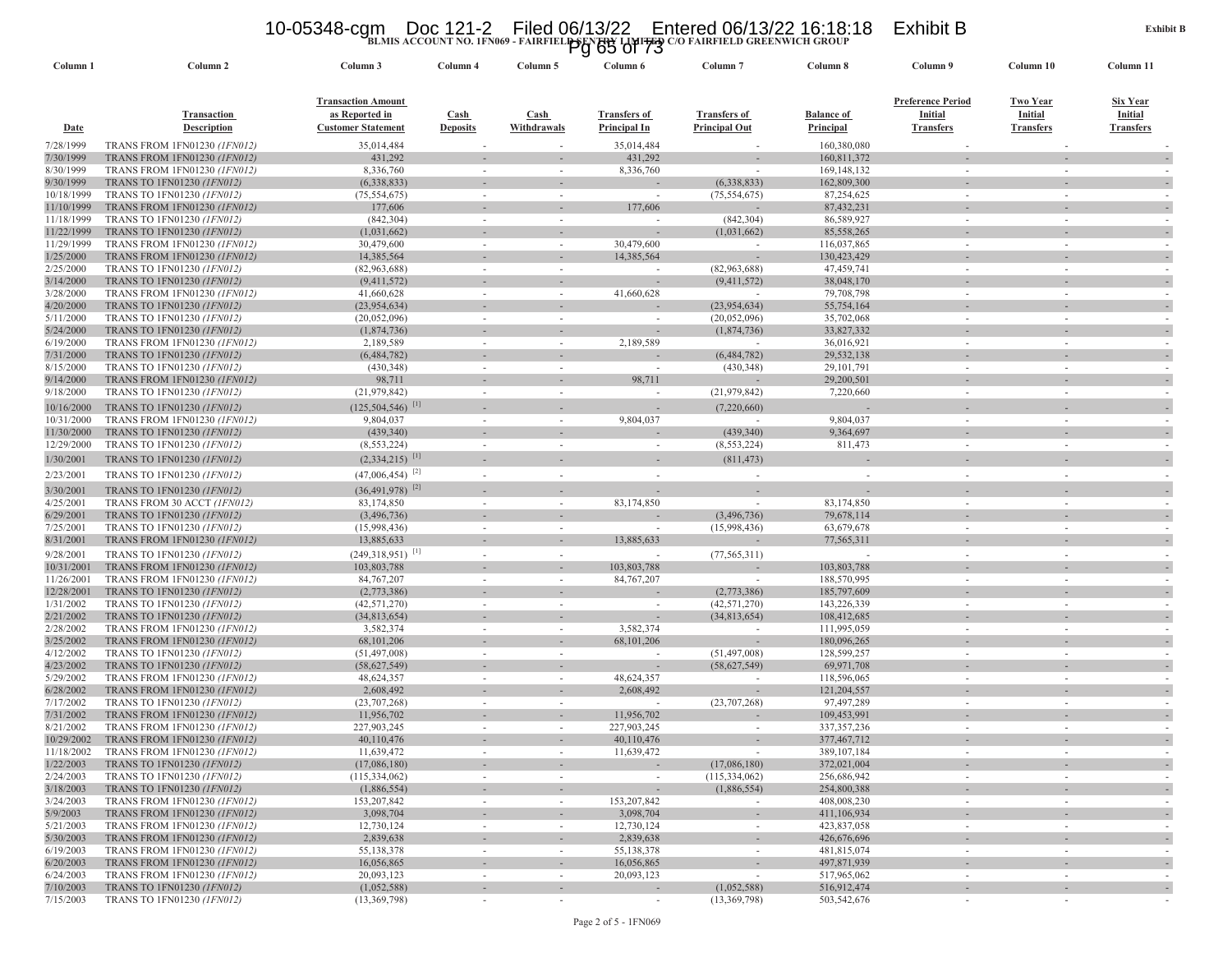### 10-05348-cgm Doc 121-2 Filed 06/13/22 Entered 06/13/22 16:18:18 Exhibit B<br>Pg 66 of 73<br>Pg 66 of 73

|                          |                                                                     |                                                                          |                                | ' ש                                  |                                     |                                             |                                |                                                         |                                                       |                                                |
|--------------------------|---------------------------------------------------------------------|--------------------------------------------------------------------------|--------------------------------|--------------------------------------|-------------------------------------|---------------------------------------------|--------------------------------|---------------------------------------------------------|-------------------------------------------------------|------------------------------------------------|
| Column <sub>1</sub>      | Column <sub>2</sub>                                                 | Column 3                                                                 | Column 4                       | Column 5                             | Column 6                            | Column 7                                    | Column 8                       | Column 9                                                | Column 10                                             | Column 11                                      |
| <b>Date</b>              | Transaction<br><b>Description</b>                                   | <b>Transaction Amount</b><br>as Reported in<br><b>Customer Statement</b> | <b>Cash</b><br><b>Deposits</b> | $\operatorname{Cash}$<br>Withdrawals | <b>Transfers of</b><br>Principal In | <b>Transfers of</b><br><b>Principal Out</b> | <b>Balance of</b><br>Principal | <b>Preference Period</b><br>Initial<br><b>Transfers</b> | <u>Two Year</u><br><b>Initial</b><br><b>Transfers</b> | Six Year<br><b>Initial</b><br><b>Transfers</b> |
| 7/21/2003                | <b>TRANS FROM 1FN01230 (IFN012)</b>                                 | 15,852,973                                                               |                                |                                      | 15,852,973                          |                                             | 519,395,649                    |                                                         |                                                       |                                                |
| 8/15/2003                | TRANS TO 1FN01230 (1FN012)                                          | (25, 229, 678)                                                           | $\overline{\phantom{a}}$       | $\sim$                               |                                     | (25, 229, 678)                              | 494,165,971                    | $\sim$                                                  |                                                       |                                                |
| 9/5/2003                 | TRANS FROM 1FN01230 (1FN012)                                        | 6,434,520                                                                |                                |                                      | 6,434,520                           |                                             | 500,600,491                    |                                                         |                                                       |                                                |
| 9/10/2003                | TRANS FROM 1FN01230 (1FN012)                                        | 647,856                                                                  |                                | $\overline{\phantom{a}}$             | 647,856                             | $\sim$                                      | 501,248,347                    |                                                         |                                                       |                                                |
| 9/22/2003                | TRANS FROM 1FN01230 (1FN012)                                        | 4,359,818                                                                |                                |                                      | 4,359,818                           |                                             | 505,608,165                    |                                                         |                                                       |                                                |
| 10/6/2003<br>10/10/2003  | TRANS FROM 1FN01230 (1FN012)<br>TRANS FROM 1FN01230 (IFN012)        | 2,136,968<br>3,271,212                                                   |                                | $\overline{\phantom{a}}$             | 2,136,968<br>3,271,212              | $\sim$<br>$\overline{\phantom{a}}$          | 507,745,133<br>511,016,345     |                                                         |                                                       |                                                |
| 10/14/2003               | <b>TRANS FROM 1FN01230 (1FN012)</b>                                 | 680,368                                                                  |                                | ٠                                    | 680,368                             | $\sim$                                      | 511,696,713                    |                                                         |                                                       |                                                |
| 10/17/2003               | TRANS TO 1FN01230 (1FN012)                                          | (316, 624)                                                               |                                |                                      |                                     | (316, 624)                                  | 511,380,089                    |                                                         |                                                       |                                                |
| 11/18/2003               | TRANS TO 1FN01230 (1FN012)                                          | (7,640,784)                                                              |                                | $\sim$                               | $\overline{\phantom{a}}$            | (7,640,784)                                 | 503,739,305                    |                                                         |                                                       |                                                |
| 11/19/2003               | TRANS TO 1FN01230 (1FN012)                                          | (5,343,966)                                                              |                                |                                      |                                     | (5,343,966)                                 | 498, 395, 339                  |                                                         |                                                       |                                                |
| 11/20/2003               | TRANS TO 1FN01230 (1FN012)                                          | (4,885,971)                                                              |                                |                                      | $\sim$                              | (4,885,971)                                 | 493,509,368                    |                                                         |                                                       |                                                |
| 11/21/2003               | TRANS TO 1FN01230 (1FN012)                                          | (4,579,536)                                                              |                                |                                      |                                     | (4,579,536)                                 | 488,929,832                    |                                                         |                                                       |                                                |
| 12/12/2003               | TRANS TO 1FN01230 (1FN012)                                          | (329, 916)                                                               |                                |                                      |                                     | (329, 916)                                  | 488,599,916                    |                                                         |                                                       |                                                |
| 12/22/2003               | TRANS FROM 1FN01230 (1FN012)                                        | 8,083,452                                                                |                                |                                      | 8,083,452                           |                                             | 496,683,368                    |                                                         |                                                       |                                                |
| 1/8/2004                 | <b>TRANS FROM 1FN01230 (IFN012)</b>                                 | 890,072                                                                  |                                |                                      | 890,072                             | $\sim$                                      | 497,573,440                    |                                                         |                                                       |                                                |
| 1/9/2004                 | TRANS FROM 1FN01230 (1FN012)                                        | 2,155,062                                                                |                                |                                      | 2,155,062                           |                                             | 499,728,502                    |                                                         |                                                       |                                                |
| 1/15/2004                | TRANS FROM 1FN01230 (1FN012)                                        | 616,616                                                                  | $\sim$                         | $\sim$                               | 616,616                             | $\sim$                                      | 500, 345, 118                  | $\sim$                                                  | $\sim$                                                |                                                |
| 1/22/2004                | <b>TRANS FROM 1FN01230 (1FN012)</b>                                 | 10,739,925                                                               |                                |                                      | 10,739,925                          |                                             | 511,085,043                    |                                                         |                                                       |                                                |
| 2/24/2004                | TRANS FROM 1FN01230 (1FN012)                                        | 6,352,435                                                                |                                | $\sim$                               | 6,352,435                           | $\sim$                                      | 517,437,478                    |                                                         |                                                       |                                                |
| 4/8/2004                 | TRANS FROM 1FN01230 (1FN012)                                        | 3,437,800                                                                |                                |                                      | 3,437,800                           |                                             | 520,875,278                    |                                                         |                                                       |                                                |
| 4/19/2004<br>4/26/2004   | TRANS TO 1FN01230 (1FN012)<br>TRANS TO 1FN01230 (1FN012)            | (3,852,430)<br>(9,618,770)                                               |                                | ٠                                    | $\overline{\phantom{a}}$            | (3,852,430)<br>(9,618,770)                  | 517,022,848<br>507,404,078     |                                                         |                                                       |                                                |
| 5/18/2004                | TRANS TO 1FN01230 (1FN012)                                          | (99, 542, 145)                                                           | $\sim$                         | $\sim$                               | $\sim$                              | (99, 542, 145)                              | 407,861,933                    | $\sim$                                                  |                                                       |                                                |
| 5/24/2004                | <b>TRANS FROM 1FN01230 (1FN012)</b>                                 | 2,534,880                                                                |                                |                                      | 2,534,880                           |                                             | 410,396,813                    |                                                         |                                                       |                                                |
| 6/8/2004                 | TRANS FROM 1FN01230 (1FN012)                                        | 11,281,522                                                               |                                | $\sim$                               | 11,281,522                          | $\overline{\phantom{a}}$                    | 421,678,335                    |                                                         |                                                       |                                                |
| 6/16/2004                | TRANS TO 1FN01230 (1FN012)                                          | (23,618,008)                                                             |                                |                                      |                                     | (23, 618, 008)                              | 398,060,327                    |                                                         |                                                       |                                                |
| 6/18/2004                | <b>TRANS FROM 1FN01230 (1FN012)</b>                                 | 9,522,049                                                                |                                | $\sim$                               | 9,522,049                           |                                             | 407,582,376                    |                                                         |                                                       |                                                |
| 6/24/2004                | TRANS TO 1FN01230 (1FN012)                                          | (892, 934)                                                               |                                |                                      |                                     | (892, 934)                                  | 406,689,442                    |                                                         |                                                       |                                                |
| 6/25/2004                | <b>TRANS FROM 1FN01230 (IFN012)</b>                                 | 1,668,096                                                                |                                | ٠                                    | 1,668,096                           |                                             | 408, 357, 538                  |                                                         |                                                       |                                                |
| 8/18/2004                | TRANS FROM 1FN01230 (IFN012)                                        | 2,743,400                                                                |                                |                                      | 2,743,400                           |                                             | 411,100,938                    |                                                         |                                                       |                                                |
| 8/19/2004                | TRANS TO 1FN01230 (1FN012)                                          | (1,292,976)                                                              |                                | $\sim$                               | $\sim$                              | (1,292,976)                                 | 409,807,962                    | $\sim$                                                  | $\sim$                                                |                                                |
| 8/23/2004                | <b>TRANS FROM 1FN01230 (IFN012)</b>                                 | 23,690,004                                                               |                                |                                      | 23,690,004                          |                                             | 433,497,966                    |                                                         |                                                       |                                                |
| 9/20/2004<br>11/4/2004   | TRANS FROM 1FN01230 (1FN012)<br>TRANS FROM 1FN01230 (1FN012)        | 21,179,685<br>2,962,832                                                  | $\sim$                         | $\sim$                               | 21,179,685<br>2,962,832             | $\sim$                                      | 454,677,651<br>457,640,483     | $\sim$                                                  | $\sim$                                                |                                                |
| 11/5/2004                | TRANS TO 1FN01230 (1FN012)                                          | (112, 728)                                                               |                                | ٠                                    |                                     | $\overline{\phantom{a}}$<br>(112, 728)      | 457,527,755                    |                                                         |                                                       |                                                |
| 11/15/2004               | TRANS FROM 1FN01230 (1FN012)                                        | 42,036,784                                                               |                                |                                      | 42,036,784                          |                                             | 499,564,539                    |                                                         |                                                       |                                                |
| 12/14/2004               | TRANS TO 1FN01230 (1FN012)                                          | (90, 648)                                                                |                                |                                      | $\sim$                              | (90, 648)                                   | 499,473,891                    |                                                         |                                                       |                                                |
| 12/20/2004               | TRANS FROM 1FN01230 (IFN012)                                        | 4,430,421                                                                |                                |                                      | 4,430,421                           |                                             | 503,904,312                    |                                                         |                                                       |                                                |
| 1/28/2005                | TRANS TO 1FN01230 (1FN012)                                          | (90, 968)                                                                | $\sim$                         | $\sim$                               |                                     | (90, 968)                                   | 503,813,344                    | $\sim$                                                  | $\sim$                                                |                                                |
| 1/28/2005                | TRANS FROM 1FN01230 (IFN012)                                        | 4,587,226                                                                |                                |                                      | 4,587,226                           |                                             | 508,400,570                    |                                                         |                                                       |                                                |
| 2/16/2005                | TRANS FROM 1FN01230 (1FN012)                                        | 58,943,400                                                               |                                | ٠                                    | 58,943,400                          | $\sim$                                      | 567, 343, 970                  |                                                         |                                                       |                                                |
| 3/8/2005                 | TRANS TO 1FN01230 (1FN012)                                          | (9,874,092)                                                              |                                |                                      |                                     | (9,874,092)                                 | 557,469,878                    |                                                         |                                                       |                                                |
| 3/14/2005                | TRANS TO 1FN01230 (1FN012)                                          | (6,271,556)                                                              |                                |                                      | $\sim$                              | (6,271,556)                                 | 551,198,322                    |                                                         |                                                       |                                                |
| 3/15/2005                | TRANS TO 1FN01230 (1FN012)                                          | (4,246,471)                                                              |                                |                                      |                                     | (4,246,471)                                 | 546,951,851                    |                                                         |                                                       |                                                |
| 3/17/2005                | TRANS TO 1FN01230 (1FN012)                                          | (3,328,560)                                                              | $\sim$                         | $\sim$                               | $\sim$                              | (3,328,560)                                 | 543,623,291<br>545,496,379     | $\sim$                                                  |                                                       |                                                |
| 5/20/2005<br>5/23/2005   | TRANS FROM 1FN01230 (IFN012)<br><b>TRANS FROM 1FN01230 (IFN012)</b> | 1,873,088<br>7,249,018                                                   |                                |                                      | 1,873,088<br>7,249,018              | $\sim$                                      | 552,745,397                    |                                                         |                                                       |                                                |
| 6/24/2005                | TRANS TO 1FN01230 (1FN012)                                          | (232, 432)                                                               |                                |                                      |                                     | (232, 432)                                  | 552,512,965                    |                                                         |                                                       |                                                |
| 6/27/2005                | TRANS TO 1FN01230 (1FN012)                                          | (10,030,316)                                                             |                                |                                      |                                     | (10,030,316)                                | 542,482,649                    |                                                         |                                                       |                                                |
| 6/28/2005                | TRANS TO 1FN01230 (IFN012)                                          | (8, 731, 968)                                                            |                                |                                      |                                     | (8,731,968)                                 | 533,750,681                    |                                                         |                                                       |                                                |
| 9/8/2005                 | TRANS TO 1FN01230 (1FN012)                                          | (470,608)                                                                | $\sim$                         | $\sim$                               |                                     | (470,608)                                   | 533,280,073                    | $\sim$                                                  | $\sim$                                                | $\sim$                                         |
| 9/9/2005                 | TRANS FROM 1FN01230 (IFN012)                                        | 1,678,644                                                                |                                |                                      | 1,678,644                           |                                             | 534,958,717                    |                                                         |                                                       |                                                |
| 9/13/2005                | <b>TRANS FROM 1FN01230 (1FN012)</b>                                 | 1,354,848                                                                | $\overline{\phantom{a}}$       | $\overline{\phantom{a}}$             | 1,354,848                           | $\overline{\phantom{a}}$                    | 536, 313, 565                  | $\overline{\phantom{a}}$                                | $\sim$                                                |                                                |
| 9/19/2005                | TRANS TO 1FN01230 (1FN012)                                          | (1,948,164)                                                              |                                | $\overline{\phantom{a}}$             |                                     | (1,948,164)                                 | 534, 365, 401                  |                                                         |                                                       |                                                |
| 9/22/2005                | TRANS TO 1FN01230 (1FN012)                                          | (10, 720, 645)                                                           | $\sim$                         | $\sim$                               | $\sim$                              | (10,720,645)                                | 523,644,756                    | $\sim$                                                  | $\overline{\phantom{a}}$                              | $\sim$                                         |
| 9/23/2005                | TRANS TO 1FN01230 (1FN012)                                          | (16, 778, 475)                                                           | $\overline{\phantom{a}}$       | $\overline{\phantom{a}}$             | $\sim$                              | (16, 778, 475)                              | 506,866,281                    |                                                         | $\overline{\phantom{a}}$                              | $\sim$                                         |
| 9/27/2005                | TRANS TO 1FN01230 (1FN012)                                          | (11,399,736)                                                             | $\overline{\phantom{a}}$       | $\sim$                               | $\sim$                              | (11,399,736)                                | 495,466,545                    | ٠                                                       | $\sim$                                                | $\sim$                                         |
| 10/7/2005                | TRANS TO 1FN01230 (1FN012)                                          | (3,035,448)                                                              |                                |                                      |                                     | (3,035,448)                                 | 492, 431, 097                  |                                                         |                                                       |                                                |
| 10/11/2005<br>10/14/2005 | TRANS TO 1FN01230 (1FN012)                                          | (927, 968)                                                               | $\sim$                         | $\sim$                               | $\sim$<br>107,160                   | (927, 968)                                  | 491,503,129                    | $\overline{\phantom{a}}$                                | $\sim$                                                | $\sim$                                         |
| 10/17/2005               | TRANS FROM 1FN01230 (IFN012)<br>TRANS TO 1FN01230 (1FN012)          | 107,160<br>(2,661,812)                                                   | $\sim$                         | $\sim$                               | $\sim$                              | (2,661,812)                                 | 491,610,289<br>488,948,477     | $\sim$                                                  | $\sim$                                                |                                                |
|                          |                                                                     |                                                                          |                                |                                      |                                     |                                             |                                |                                                         |                                                       |                                                |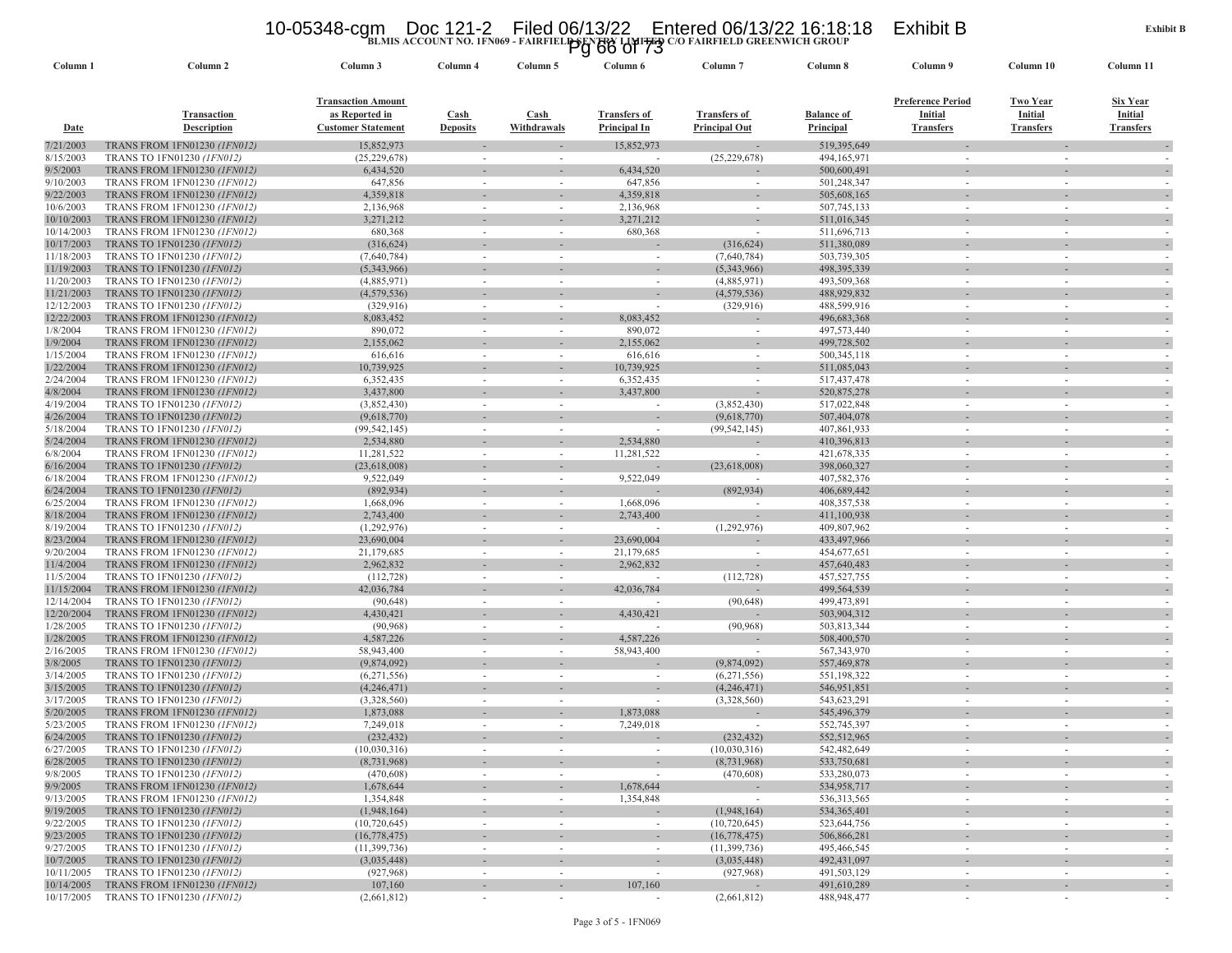### 10-05348-cgm Doc 121-2 Filed 06/13/22 Entered 06/13/22 16:18:18 Exhibit B<br>Pg 67 Of 73<br><sup>20</sup> Pairfield greenwich group

| Column 2<br>Column 3<br>Column 4<br>Column 6<br>Column <sub>7</sub><br>Column 8<br>Column 9<br>Column 10<br>Column <sub>1</sub><br>Column 5<br><b>Transaction Amount</b><br><b>Preference Period</b><br>Two Year<br>as Reported in<br><b>Transfers of</b><br>Initial<br>Initial<br>Transaction<br><b>Cash</b><br><b>Cash</b><br><b>Transfers of</b><br><b>Balance of</b><br><b>Transfers</b><br><b>Description</b><br><b>Customer Statement</b><br>Withdrawals<br>Principal In<br><b>Principal Out</b><br><b>Principal</b><br><b>Transfers</b><br><u>Date</u><br><b>Deposits</b><br>477,571,121<br>10/21/2005<br>TRANS TO 1FN01230 (1FN012)<br>(11, 377, 356)<br>(11, 377, 356)<br>TRANS FROM 1FN01230 (1FN012)<br>33,005,044<br>33,005,044<br>510, 576, 165<br>11/17/2005<br>$\sim$<br>11/17/2005<br>TRANS FROM 1FN01230 (1FN012)<br>635,694<br>635,694<br>511,211,859<br>543,322,419<br>12/16/2005<br>TRANS FROM 1FN01230 (1FN012)<br>32,110,560<br>32,110,560<br>$\sim$<br>٠<br>$\sim$<br>12/19/2005<br>8,333,073<br><b>TRANS FROM 1FN01230 (IFN012)</b><br>8,333,073<br>551,655,492<br>1/10/2006<br>TRANS TO 1FN01230 (1FN012)<br>(3,584,938)<br>(3, 584, 938)<br>548,070,554<br>1/11/2006<br><b>TRANS FROM 1FN01230 (IFN012)</b><br>1,234,334<br>1,234,334<br>549,304,888<br>1/13/2006<br><b>TRANS FROM 1FN01230 (1FN012)</b><br>3,297<br>3,297<br>549,308,185<br>$\sim$<br>$\sim$<br>1/23/2006<br>TRANS TO 1FN01230 (1FN012)<br>(13, 497, 124)<br>(13, 497, 124)<br>535,811,061<br>1/31/2006<br>TRANS TO 1FN01230 (1FN012)<br>(6,452,192)<br>(6,452,192)<br>529,358,869<br>$\sim$<br>$\sim$<br>2/16/2006<br>TRANS TO 1FN01230 (1FN012)<br>(14,685,664)<br>(14,685,664)<br>514, 673, 205<br>3/8/2006<br>TRANS TO 1FN01230 (1FN012)<br>(4,195,904)<br>(4,195,904)<br>510,477,301<br>$\sim$<br>$\sim$<br>$\sim$<br>$\sim$<br>3/10/2006<br>TRANS TO 1FN01230 (1FN012)<br>(34, 176)<br>(34, 176)<br>510, 443, 125<br>3/16/2006<br>TRANS FROM 1FN01230 (1FN012)<br>886,512<br>886,512<br>511,329,637<br>3/27/2006<br><b>TRANS FROM 1FN01230 (1FN012)</b><br>7,019,942<br>7,019,942<br>518,349,579<br>3/28/2006<br>TRANS FROM 1FN01230 (1FN012)<br>7,394,926<br>7,394,926<br>525,744,505<br>$\sim$<br>3/29/2006<br><b>TRANS FROM 1FN01230 (IFN012)</b><br>6,928,176<br>6,928,176<br>532,672,681<br>3/30/2006<br>2,955,558<br>2,955,558<br>TRANS FROM 1FN01230 (1FN012)<br>535,628,239<br>$\sim$<br>$\sim$<br>$\sim$<br>$\sim$<br>4/5/2006<br>3,410,568<br><b>TRANS FROM 1FN01230 (IFN012)</b><br>3,410,568<br>539,038,807<br>4/6/2006<br>3,601,568<br>3,601,568<br>542,640,375<br>TRANS FROM 1FN01230 (1FN012)<br>$\sim$<br>4/7/2006<br>TRANS FROM 1FN01230 (1FN012)<br>3,121,480<br>3,121,480<br>545,761,855<br>4/13/2006<br>TRANS TO 1FN01230 (1FN012)<br>(757, 134)<br>(757, 134)<br>545,004,721<br>4/21/2006<br>TRANS TO 1FN01230 (1FN012)<br>(27,818,065)<br>(27,818,065)<br>517,186,656<br>$68,586$ <sup>[3]</sup><br>5/4/2006<br>TRANS FROM 1FN01230 (1FN012)<br>517,186,656<br>$10,342,130$ <sup>[3]</sup><br>5/10/2006<br><b>TRANS FROM 1FN01230 (IFN012)</b><br>517,186,656<br>$[3]$<br>879,244<br>517,186,656<br>5/19/2006<br><b>TRANS FROM 1FN01230 (1FN012)</b><br>$\sim$<br>٠<br>(34,366,972)<br>5/22/2006<br>TRANS TO 1FN01230 (1FN012)<br>(34,366,972)<br>482,819,684 | Column 11<br>Six Year<br>Initial<br><b>Transfers</b> |
|--------------------------------------------------------------------------------------------------------------------------------------------------------------------------------------------------------------------------------------------------------------------------------------------------------------------------------------------------------------------------------------------------------------------------------------------------------------------------------------------------------------------------------------------------------------------------------------------------------------------------------------------------------------------------------------------------------------------------------------------------------------------------------------------------------------------------------------------------------------------------------------------------------------------------------------------------------------------------------------------------------------------------------------------------------------------------------------------------------------------------------------------------------------------------------------------------------------------------------------------------------------------------------------------------------------------------------------------------------------------------------------------------------------------------------------------------------------------------------------------------------------------------------------------------------------------------------------------------------------------------------------------------------------------------------------------------------------------------------------------------------------------------------------------------------------------------------------------------------------------------------------------------------------------------------------------------------------------------------------------------------------------------------------------------------------------------------------------------------------------------------------------------------------------------------------------------------------------------------------------------------------------------------------------------------------------------------------------------------------------------------------------------------------------------------------------------------------------------------------------------------------------------------------------------------------------------------------------------------------------------------------------------------------------------------------------------------------------------------------------------------------------------------------------------------------------------------------------------------------------------------------------------------------------------------------------------------------------------------------------------------------------------------------------------------------------------------------------------------------------------------------------------------------------------------------------------------------------------------------------------------------------------------------|------------------------------------------------------|
|                                                                                                                                                                                                                                                                                                                                                                                                                                                                                                                                                                                                                                                                                                                                                                                                                                                                                                                                                                                                                                                                                                                                                                                                                                                                                                                                                                                                                                                                                                                                                                                                                                                                                                                                                                                                                                                                                                                                                                                                                                                                                                                                                                                                                                                                                                                                                                                                                                                                                                                                                                                                                                                                                                                                                                                                                                                                                                                                                                                                                                                                                                                                                                                                                                                                                      |                                                      |
|                                                                                                                                                                                                                                                                                                                                                                                                                                                                                                                                                                                                                                                                                                                                                                                                                                                                                                                                                                                                                                                                                                                                                                                                                                                                                                                                                                                                                                                                                                                                                                                                                                                                                                                                                                                                                                                                                                                                                                                                                                                                                                                                                                                                                                                                                                                                                                                                                                                                                                                                                                                                                                                                                                                                                                                                                                                                                                                                                                                                                                                                                                                                                                                                                                                                                      |                                                      |
|                                                                                                                                                                                                                                                                                                                                                                                                                                                                                                                                                                                                                                                                                                                                                                                                                                                                                                                                                                                                                                                                                                                                                                                                                                                                                                                                                                                                                                                                                                                                                                                                                                                                                                                                                                                                                                                                                                                                                                                                                                                                                                                                                                                                                                                                                                                                                                                                                                                                                                                                                                                                                                                                                                                                                                                                                                                                                                                                                                                                                                                                                                                                                                                                                                                                                      |                                                      |
|                                                                                                                                                                                                                                                                                                                                                                                                                                                                                                                                                                                                                                                                                                                                                                                                                                                                                                                                                                                                                                                                                                                                                                                                                                                                                                                                                                                                                                                                                                                                                                                                                                                                                                                                                                                                                                                                                                                                                                                                                                                                                                                                                                                                                                                                                                                                                                                                                                                                                                                                                                                                                                                                                                                                                                                                                                                                                                                                                                                                                                                                                                                                                                                                                                                                                      |                                                      |
|                                                                                                                                                                                                                                                                                                                                                                                                                                                                                                                                                                                                                                                                                                                                                                                                                                                                                                                                                                                                                                                                                                                                                                                                                                                                                                                                                                                                                                                                                                                                                                                                                                                                                                                                                                                                                                                                                                                                                                                                                                                                                                                                                                                                                                                                                                                                                                                                                                                                                                                                                                                                                                                                                                                                                                                                                                                                                                                                                                                                                                                                                                                                                                                                                                                                                      |                                                      |
|                                                                                                                                                                                                                                                                                                                                                                                                                                                                                                                                                                                                                                                                                                                                                                                                                                                                                                                                                                                                                                                                                                                                                                                                                                                                                                                                                                                                                                                                                                                                                                                                                                                                                                                                                                                                                                                                                                                                                                                                                                                                                                                                                                                                                                                                                                                                                                                                                                                                                                                                                                                                                                                                                                                                                                                                                                                                                                                                                                                                                                                                                                                                                                                                                                                                                      |                                                      |
|                                                                                                                                                                                                                                                                                                                                                                                                                                                                                                                                                                                                                                                                                                                                                                                                                                                                                                                                                                                                                                                                                                                                                                                                                                                                                                                                                                                                                                                                                                                                                                                                                                                                                                                                                                                                                                                                                                                                                                                                                                                                                                                                                                                                                                                                                                                                                                                                                                                                                                                                                                                                                                                                                                                                                                                                                                                                                                                                                                                                                                                                                                                                                                                                                                                                                      |                                                      |
|                                                                                                                                                                                                                                                                                                                                                                                                                                                                                                                                                                                                                                                                                                                                                                                                                                                                                                                                                                                                                                                                                                                                                                                                                                                                                                                                                                                                                                                                                                                                                                                                                                                                                                                                                                                                                                                                                                                                                                                                                                                                                                                                                                                                                                                                                                                                                                                                                                                                                                                                                                                                                                                                                                                                                                                                                                                                                                                                                                                                                                                                                                                                                                                                                                                                                      |                                                      |
|                                                                                                                                                                                                                                                                                                                                                                                                                                                                                                                                                                                                                                                                                                                                                                                                                                                                                                                                                                                                                                                                                                                                                                                                                                                                                                                                                                                                                                                                                                                                                                                                                                                                                                                                                                                                                                                                                                                                                                                                                                                                                                                                                                                                                                                                                                                                                                                                                                                                                                                                                                                                                                                                                                                                                                                                                                                                                                                                                                                                                                                                                                                                                                                                                                                                                      |                                                      |
|                                                                                                                                                                                                                                                                                                                                                                                                                                                                                                                                                                                                                                                                                                                                                                                                                                                                                                                                                                                                                                                                                                                                                                                                                                                                                                                                                                                                                                                                                                                                                                                                                                                                                                                                                                                                                                                                                                                                                                                                                                                                                                                                                                                                                                                                                                                                                                                                                                                                                                                                                                                                                                                                                                                                                                                                                                                                                                                                                                                                                                                                                                                                                                                                                                                                                      |                                                      |
|                                                                                                                                                                                                                                                                                                                                                                                                                                                                                                                                                                                                                                                                                                                                                                                                                                                                                                                                                                                                                                                                                                                                                                                                                                                                                                                                                                                                                                                                                                                                                                                                                                                                                                                                                                                                                                                                                                                                                                                                                                                                                                                                                                                                                                                                                                                                                                                                                                                                                                                                                                                                                                                                                                                                                                                                                                                                                                                                                                                                                                                                                                                                                                                                                                                                                      |                                                      |
|                                                                                                                                                                                                                                                                                                                                                                                                                                                                                                                                                                                                                                                                                                                                                                                                                                                                                                                                                                                                                                                                                                                                                                                                                                                                                                                                                                                                                                                                                                                                                                                                                                                                                                                                                                                                                                                                                                                                                                                                                                                                                                                                                                                                                                                                                                                                                                                                                                                                                                                                                                                                                                                                                                                                                                                                                                                                                                                                                                                                                                                                                                                                                                                                                                                                                      |                                                      |
|                                                                                                                                                                                                                                                                                                                                                                                                                                                                                                                                                                                                                                                                                                                                                                                                                                                                                                                                                                                                                                                                                                                                                                                                                                                                                                                                                                                                                                                                                                                                                                                                                                                                                                                                                                                                                                                                                                                                                                                                                                                                                                                                                                                                                                                                                                                                                                                                                                                                                                                                                                                                                                                                                                                                                                                                                                                                                                                                                                                                                                                                                                                                                                                                                                                                                      |                                                      |
|                                                                                                                                                                                                                                                                                                                                                                                                                                                                                                                                                                                                                                                                                                                                                                                                                                                                                                                                                                                                                                                                                                                                                                                                                                                                                                                                                                                                                                                                                                                                                                                                                                                                                                                                                                                                                                                                                                                                                                                                                                                                                                                                                                                                                                                                                                                                                                                                                                                                                                                                                                                                                                                                                                                                                                                                                                                                                                                                                                                                                                                                                                                                                                                                                                                                                      |                                                      |
|                                                                                                                                                                                                                                                                                                                                                                                                                                                                                                                                                                                                                                                                                                                                                                                                                                                                                                                                                                                                                                                                                                                                                                                                                                                                                                                                                                                                                                                                                                                                                                                                                                                                                                                                                                                                                                                                                                                                                                                                                                                                                                                                                                                                                                                                                                                                                                                                                                                                                                                                                                                                                                                                                                                                                                                                                                                                                                                                                                                                                                                                                                                                                                                                                                                                                      |                                                      |
|                                                                                                                                                                                                                                                                                                                                                                                                                                                                                                                                                                                                                                                                                                                                                                                                                                                                                                                                                                                                                                                                                                                                                                                                                                                                                                                                                                                                                                                                                                                                                                                                                                                                                                                                                                                                                                                                                                                                                                                                                                                                                                                                                                                                                                                                                                                                                                                                                                                                                                                                                                                                                                                                                                                                                                                                                                                                                                                                                                                                                                                                                                                                                                                                                                                                                      | $\sim$                                               |
|                                                                                                                                                                                                                                                                                                                                                                                                                                                                                                                                                                                                                                                                                                                                                                                                                                                                                                                                                                                                                                                                                                                                                                                                                                                                                                                                                                                                                                                                                                                                                                                                                                                                                                                                                                                                                                                                                                                                                                                                                                                                                                                                                                                                                                                                                                                                                                                                                                                                                                                                                                                                                                                                                                                                                                                                                                                                                                                                                                                                                                                                                                                                                                                                                                                                                      |                                                      |
|                                                                                                                                                                                                                                                                                                                                                                                                                                                                                                                                                                                                                                                                                                                                                                                                                                                                                                                                                                                                                                                                                                                                                                                                                                                                                                                                                                                                                                                                                                                                                                                                                                                                                                                                                                                                                                                                                                                                                                                                                                                                                                                                                                                                                                                                                                                                                                                                                                                                                                                                                                                                                                                                                                                                                                                                                                                                                                                                                                                                                                                                                                                                                                                                                                                                                      |                                                      |
|                                                                                                                                                                                                                                                                                                                                                                                                                                                                                                                                                                                                                                                                                                                                                                                                                                                                                                                                                                                                                                                                                                                                                                                                                                                                                                                                                                                                                                                                                                                                                                                                                                                                                                                                                                                                                                                                                                                                                                                                                                                                                                                                                                                                                                                                                                                                                                                                                                                                                                                                                                                                                                                                                                                                                                                                                                                                                                                                                                                                                                                                                                                                                                                                                                                                                      |                                                      |
|                                                                                                                                                                                                                                                                                                                                                                                                                                                                                                                                                                                                                                                                                                                                                                                                                                                                                                                                                                                                                                                                                                                                                                                                                                                                                                                                                                                                                                                                                                                                                                                                                                                                                                                                                                                                                                                                                                                                                                                                                                                                                                                                                                                                                                                                                                                                                                                                                                                                                                                                                                                                                                                                                                                                                                                                                                                                                                                                                                                                                                                                                                                                                                                                                                                                                      |                                                      |
|                                                                                                                                                                                                                                                                                                                                                                                                                                                                                                                                                                                                                                                                                                                                                                                                                                                                                                                                                                                                                                                                                                                                                                                                                                                                                                                                                                                                                                                                                                                                                                                                                                                                                                                                                                                                                                                                                                                                                                                                                                                                                                                                                                                                                                                                                                                                                                                                                                                                                                                                                                                                                                                                                                                                                                                                                                                                                                                                                                                                                                                                                                                                                                                                                                                                                      |                                                      |
|                                                                                                                                                                                                                                                                                                                                                                                                                                                                                                                                                                                                                                                                                                                                                                                                                                                                                                                                                                                                                                                                                                                                                                                                                                                                                                                                                                                                                                                                                                                                                                                                                                                                                                                                                                                                                                                                                                                                                                                                                                                                                                                                                                                                                                                                                                                                                                                                                                                                                                                                                                                                                                                                                                                                                                                                                                                                                                                                                                                                                                                                                                                                                                                                                                                                                      |                                                      |
|                                                                                                                                                                                                                                                                                                                                                                                                                                                                                                                                                                                                                                                                                                                                                                                                                                                                                                                                                                                                                                                                                                                                                                                                                                                                                                                                                                                                                                                                                                                                                                                                                                                                                                                                                                                                                                                                                                                                                                                                                                                                                                                                                                                                                                                                                                                                                                                                                                                                                                                                                                                                                                                                                                                                                                                                                                                                                                                                                                                                                                                                                                                                                                                                                                                                                      |                                                      |
|                                                                                                                                                                                                                                                                                                                                                                                                                                                                                                                                                                                                                                                                                                                                                                                                                                                                                                                                                                                                                                                                                                                                                                                                                                                                                                                                                                                                                                                                                                                                                                                                                                                                                                                                                                                                                                                                                                                                                                                                                                                                                                                                                                                                                                                                                                                                                                                                                                                                                                                                                                                                                                                                                                                                                                                                                                                                                                                                                                                                                                                                                                                                                                                                                                                                                      |                                                      |
|                                                                                                                                                                                                                                                                                                                                                                                                                                                                                                                                                                                                                                                                                                                                                                                                                                                                                                                                                                                                                                                                                                                                                                                                                                                                                                                                                                                                                                                                                                                                                                                                                                                                                                                                                                                                                                                                                                                                                                                                                                                                                                                                                                                                                                                                                                                                                                                                                                                                                                                                                                                                                                                                                                                                                                                                                                                                                                                                                                                                                                                                                                                                                                                                                                                                                      |                                                      |
|                                                                                                                                                                                                                                                                                                                                                                                                                                                                                                                                                                                                                                                                                                                                                                                                                                                                                                                                                                                                                                                                                                                                                                                                                                                                                                                                                                                                                                                                                                                                                                                                                                                                                                                                                                                                                                                                                                                                                                                                                                                                                                                                                                                                                                                                                                                                                                                                                                                                                                                                                                                                                                                                                                                                                                                                                                                                                                                                                                                                                                                                                                                                                                                                                                                                                      |                                                      |
|                                                                                                                                                                                                                                                                                                                                                                                                                                                                                                                                                                                                                                                                                                                                                                                                                                                                                                                                                                                                                                                                                                                                                                                                                                                                                                                                                                                                                                                                                                                                                                                                                                                                                                                                                                                                                                                                                                                                                                                                                                                                                                                                                                                                                                                                                                                                                                                                                                                                                                                                                                                                                                                                                                                                                                                                                                                                                                                                                                                                                                                                                                                                                                                                                                                                                      |                                                      |
|                                                                                                                                                                                                                                                                                                                                                                                                                                                                                                                                                                                                                                                                                                                                                                                                                                                                                                                                                                                                                                                                                                                                                                                                                                                                                                                                                                                                                                                                                                                                                                                                                                                                                                                                                                                                                                                                                                                                                                                                                                                                                                                                                                                                                                                                                                                                                                                                                                                                                                                                                                                                                                                                                                                                                                                                                                                                                                                                                                                                                                                                                                                                                                                                                                                                                      |                                                      |
|                                                                                                                                                                                                                                                                                                                                                                                                                                                                                                                                                                                                                                                                                                                                                                                                                                                                                                                                                                                                                                                                                                                                                                                                                                                                                                                                                                                                                                                                                                                                                                                                                                                                                                                                                                                                                                                                                                                                                                                                                                                                                                                                                                                                                                                                                                                                                                                                                                                                                                                                                                                                                                                                                                                                                                                                                                                                                                                                                                                                                                                                                                                                                                                                                                                                                      |                                                      |
|                                                                                                                                                                                                                                                                                                                                                                                                                                                                                                                                                                                                                                                                                                                                                                                                                                                                                                                                                                                                                                                                                                                                                                                                                                                                                                                                                                                                                                                                                                                                                                                                                                                                                                                                                                                                                                                                                                                                                                                                                                                                                                                                                                                                                                                                                                                                                                                                                                                                                                                                                                                                                                                                                                                                                                                                                                                                                                                                                                                                                                                                                                                                                                                                                                                                                      |                                                      |
| 6/15/2006<br>TRANS TO 1FN01230 (1FN012)<br>(22,017,300)<br>460,802,384<br>(22,017,300)                                                                                                                                                                                                                                                                                                                                                                                                                                                                                                                                                                                                                                                                                                                                                                                                                                                                                                                                                                                                                                                                                                                                                                                                                                                                                                                                                                                                                                                                                                                                                                                                                                                                                                                                                                                                                                                                                                                                                                                                                                                                                                                                                                                                                                                                                                                                                                                                                                                                                                                                                                                                                                                                                                                                                                                                                                                                                                                                                                                                                                                                                                                                                                                               |                                                      |
| 6/16/2006<br>TRANS TO 1FN01230 (IFN012)<br>(33,017,592)<br>(33,017,592)<br>427,784,792                                                                                                                                                                                                                                                                                                                                                                                                                                                                                                                                                                                                                                                                                                                                                                                                                                                                                                                                                                                                                                                                                                                                                                                                                                                                                                                                                                                                                                                                                                                                                                                                                                                                                                                                                                                                                                                                                                                                                                                                                                                                                                                                                                                                                                                                                                                                                                                                                                                                                                                                                                                                                                                                                                                                                                                                                                                                                                                                                                                                                                                                                                                                                                                               |                                                      |
| 6/19/2006<br>TRANS TO 1FN01230 (1FN012)<br>(33, 404, 902)<br>(33, 404, 902)<br>394,379,890<br>$\sim$                                                                                                                                                                                                                                                                                                                                                                                                                                                                                                                                                                                                                                                                                                                                                                                                                                                                                                                                                                                                                                                                                                                                                                                                                                                                                                                                                                                                                                                                                                                                                                                                                                                                                                                                                                                                                                                                                                                                                                                                                                                                                                                                                                                                                                                                                                                                                                                                                                                                                                                                                                                                                                                                                                                                                                                                                                                                                                                                                                                                                                                                                                                                                                                 |                                                      |
| 7/14/2006<br><b>TRANS FROM 1FN01230 (IFN012)</b><br>2,734,112<br>2,734,112<br>397,114,002                                                                                                                                                                                                                                                                                                                                                                                                                                                                                                                                                                                                                                                                                                                                                                                                                                                                                                                                                                                                                                                                                                                                                                                                                                                                                                                                                                                                                                                                                                                                                                                                                                                                                                                                                                                                                                                                                                                                                                                                                                                                                                                                                                                                                                                                                                                                                                                                                                                                                                                                                                                                                                                                                                                                                                                                                                                                                                                                                                                                                                                                                                                                                                                            |                                                      |
| 7/21/2006<br>TRANS TO 1FN01230 (1FN012)<br>(19,839,884)<br>(19,839,884)<br>377, 274, 118                                                                                                                                                                                                                                                                                                                                                                                                                                                                                                                                                                                                                                                                                                                                                                                                                                                                                                                                                                                                                                                                                                                                                                                                                                                                                                                                                                                                                                                                                                                                                                                                                                                                                                                                                                                                                                                                                                                                                                                                                                                                                                                                                                                                                                                                                                                                                                                                                                                                                                                                                                                                                                                                                                                                                                                                                                                                                                                                                                                                                                                                                                                                                                                             |                                                      |
| 8/17/2006<br><b>TRANS FROM 1FN01230 (IFN012)</b><br>38,509,970<br>38,509,970<br>415,784,088<br>9/15/2006<br>TRANS FROM 1FN01230 (1FN012)<br>24,585,620<br>24,585,620<br>440,369,708<br>$\sim$<br>$\sim$<br>$\sim$<br>$\sim$                                                                                                                                                                                                                                                                                                                                                                                                                                                                                                                                                                                                                                                                                                                                                                                                                                                                                                                                                                                                                                                                                                                                                                                                                                                                                                                                                                                                                                                                                                                                                                                                                                                                                                                                                                                                                                                                                                                                                                                                                                                                                                                                                                                                                                                                                                                                                                                                                                                                                                                                                                                                                                                                                                                                                                                                                                                                                                                                                                                                                                                          |                                                      |
| 9/26/2006<br><b>TRANS FROM 1FN01230 (IFN012)</b><br>9,592,330<br>9,592,330<br>449,962,038                                                                                                                                                                                                                                                                                                                                                                                                                                                                                                                                                                                                                                                                                                                                                                                                                                                                                                                                                                                                                                                                                                                                                                                                                                                                                                                                                                                                                                                                                                                                                                                                                                                                                                                                                                                                                                                                                                                                                                                                                                                                                                                                                                                                                                                                                                                                                                                                                                                                                                                                                                                                                                                                                                                                                                                                                                                                                                                                                                                                                                                                                                                                                                                            |                                                      |
| 9/27/2006<br>TRANS FROM 1FN01230 (1FN012)<br>4,950,880<br>4,950,880<br>454,912,918<br>$\sim$                                                                                                                                                                                                                                                                                                                                                                                                                                                                                                                                                                                                                                                                                                                                                                                                                                                                                                                                                                                                                                                                                                                                                                                                                                                                                                                                                                                                                                                                                                                                                                                                                                                                                                                                                                                                                                                                                                                                                                                                                                                                                                                                                                                                                                                                                                                                                                                                                                                                                                                                                                                                                                                                                                                                                                                                                                                                                                                                                                                                                                                                                                                                                                                         |                                                      |
| 10/26/2006<br><b>TRANS FROM 1FN01230 (IFN012)</b><br>3,616,086<br>3,616,086<br>458,529,004                                                                                                                                                                                                                                                                                                                                                                                                                                                                                                                                                                                                                                                                                                                                                                                                                                                                                                                                                                                                                                                                                                                                                                                                                                                                                                                                                                                                                                                                                                                                                                                                                                                                                                                                                                                                                                                                                                                                                                                                                                                                                                                                                                                                                                                                                                                                                                                                                                                                                                                                                                                                                                                                                                                                                                                                                                                                                                                                                                                                                                                                                                                                                                                           |                                                      |
| 10/27/2006<br>TRANS FROM 1FN01230 (1FN012)<br>778,700<br>778,700<br>459,307,704                                                                                                                                                                                                                                                                                                                                                                                                                                                                                                                                                                                                                                                                                                                                                                                                                                                                                                                                                                                                                                                                                                                                                                                                                                                                                                                                                                                                                                                                                                                                                                                                                                                                                                                                                                                                                                                                                                                                                                                                                                                                                                                                                                                                                                                                                                                                                                                                                                                                                                                                                                                                                                                                                                                                                                                                                                                                                                                                                                                                                                                                                                                                                                                                      |                                                      |
| 10/30/2006<br>TRANS TO 1FN01230 (IFN012)<br>(933,300)<br>(933,300)<br>458,374,404                                                                                                                                                                                                                                                                                                                                                                                                                                                                                                                                                                                                                                                                                                                                                                                                                                                                                                                                                                                                                                                                                                                                                                                                                                                                                                                                                                                                                                                                                                                                                                                                                                                                                                                                                                                                                                                                                                                                                                                                                                                                                                                                                                                                                                                                                                                                                                                                                                                                                                                                                                                                                                                                                                                                                                                                                                                                                                                                                                                                                                                                                                                                                                                                    |                                                      |
| 15,321,987<br>11/20/2006<br><b>TRANS FROM 1FN01230 (1FN012)</b><br>15,321,987<br>473,696,391<br>$\sim$<br>$\sim$<br>$\overline{\phantom{a}}$<br>$\sim$                                                                                                                                                                                                                                                                                                                                                                                                                                                                                                                                                                                                                                                                                                                                                                                                                                                                                                                                                                                                                                                                                                                                                                                                                                                                                                                                                                                                                                                                                                                                                                                                                                                                                                                                                                                                                                                                                                                                                                                                                                                                                                                                                                                                                                                                                                                                                                                                                                                                                                                                                                                                                                                                                                                                                                                                                                                                                                                                                                                                                                                                                                                               |                                                      |
| 11/30/2006<br>TRANS TO 1FN01230 (1FN012)<br>(4,080)<br>(4,080)<br>473,692,311                                                                                                                                                                                                                                                                                                                                                                                                                                                                                                                                                                                                                                                                                                                                                                                                                                                                                                                                                                                                                                                                                                                                                                                                                                                                                                                                                                                                                                                                                                                                                                                                                                                                                                                                                                                                                                                                                                                                                                                                                                                                                                                                                                                                                                                                                                                                                                                                                                                                                                                                                                                                                                                                                                                                                                                                                                                                                                                                                                                                                                                                                                                                                                                                        |                                                      |
| 12/26/2006<br>TRANS FROM 1FN01230 (1FN012)<br>17,335,418<br>17,335,418<br>491,027,729<br>$\overline{\phantom{a}}$                                                                                                                                                                                                                                                                                                                                                                                                                                                                                                                                                                                                                                                                                                                                                                                                                                                                                                                                                                                                                                                                                                                                                                                                                                                                                                                                                                                                                                                                                                                                                                                                                                                                                                                                                                                                                                                                                                                                                                                                                                                                                                                                                                                                                                                                                                                                                                                                                                                                                                                                                                                                                                                                                                                                                                                                                                                                                                                                                                                                                                                                                                                                                                    |                                                      |
| 12/27/2006<br><b>TRANS FROM 1FN01230 (IFN012)</b><br>8,941,332<br>8,941,332<br>499,969,061                                                                                                                                                                                                                                                                                                                                                                                                                                                                                                                                                                                                                                                                                                                                                                                                                                                                                                                                                                                                                                                                                                                                                                                                                                                                                                                                                                                                                                                                                                                                                                                                                                                                                                                                                                                                                                                                                                                                                                                                                                                                                                                                                                                                                                                                                                                                                                                                                                                                                                                                                                                                                                                                                                                                                                                                                                                                                                                                                                                                                                                                                                                                                                                           |                                                      |
| 12/28/2006<br>TRANS FROM 1FN01230 (1FN012)<br>4,950,288<br>4,950,288<br>504,919,349<br>$\sim$                                                                                                                                                                                                                                                                                                                                                                                                                                                                                                                                                                                                                                                                                                                                                                                                                                                                                                                                                                                                                                                                                                                                                                                                                                                                                                                                                                                                                                                                                                                                                                                                                                                                                                                                                                                                                                                                                                                                                                                                                                                                                                                                                                                                                                                                                                                                                                                                                                                                                                                                                                                                                                                                                                                                                                                                                                                                                                                                                                                                                                                                                                                                                                                        |                                                      |
| 2/16/2007<br><b>TRANS FROM 1FN01230 (IFN012)</b><br>1,917,300<br>1,917,300<br>506,836,649<br>2/20/2007<br>1,395,070<br>508,231,719<br>TRANS FROM 1FN01230 (1FN012)<br>1,395,070<br>$\sim$<br>$\sim$<br>$\sim$                                                                                                                                                                                                                                                                                                                                                                                                                                                                                                                                                                                                                                                                                                                                                                                                                                                                                                                                                                                                                                                                                                                                                                                                                                                                                                                                                                                                                                                                                                                                                                                                                                                                                                                                                                                                                                                                                                                                                                                                                                                                                                                                                                                                                                                                                                                                                                                                                                                                                                                                                                                                                                                                                                                                                                                                                                                                                                                                                                                                                                                                        |                                                      |
| 2/22/2007<br><b>TRANS FROM 1FN01230 (IFN012)</b><br>2,281,635<br>2,281,635<br>510, 513, 354                                                                                                                                                                                                                                                                                                                                                                                                                                                                                                                                                                                                                                                                                                                                                                                                                                                                                                                                                                                                                                                                                                                                                                                                                                                                                                                                                                                                                                                                                                                                                                                                                                                                                                                                                                                                                                                                                                                                                                                                                                                                                                                                                                                                                                                                                                                                                                                                                                                                                                                                                                                                                                                                                                                                                                                                                                                                                                                                                                                                                                                                                                                                                                                          |                                                      |
| 2/23/2007<br>511,522,282<br><b>TRANS FROM 1FN01230 (1FN012)</b><br>1,008,928<br>1,008,928<br>$\sim$<br>$\sim$<br>$\sim$                                                                                                                                                                                                                                                                                                                                                                                                                                                                                                                                                                                                                                                                                                                                                                                                                                                                                                                                                                                                                                                                                                                                                                                                                                                                                                                                                                                                                                                                                                                                                                                                                                                                                                                                                                                                                                                                                                                                                                                                                                                                                                                                                                                                                                                                                                                                                                                                                                                                                                                                                                                                                                                                                                                                                                                                                                                                                                                                                                                                                                                                                                                                                              |                                                      |
| 3/9/2007<br>TRANS TO 1FN01230 (IFN012)<br>(92, 721, 384)<br>(92, 721, 384)<br>418,800,898                                                                                                                                                                                                                                                                                                                                                                                                                                                                                                                                                                                                                                                                                                                                                                                                                                                                                                                                                                                                                                                                                                                                                                                                                                                                                                                                                                                                                                                                                                                                                                                                                                                                                                                                                                                                                                                                                                                                                                                                                                                                                                                                                                                                                                                                                                                                                                                                                                                                                                                                                                                                                                                                                                                                                                                                                                                                                                                                                                                                                                                                                                                                                                                            |                                                      |
| 3/12/2007<br>TRANS TO 1FN01230 (1FN012)<br>(22, 235, 796)<br>(22, 235, 796)<br>396,565,102<br>$\sim$<br>$\sim$<br>$\sim$<br>$\sim$                                                                                                                                                                                                                                                                                                                                                                                                                                                                                                                                                                                                                                                                                                                                                                                                                                                                                                                                                                                                                                                                                                                                                                                                                                                                                                                                                                                                                                                                                                                                                                                                                                                                                                                                                                                                                                                                                                                                                                                                                                                                                                                                                                                                                                                                                                                                                                                                                                                                                                                                                                                                                                                                                                                                                                                                                                                                                                                                                                                                                                                                                                                                                   | $\sim$<br>$\overline{\phantom{a}}$                   |
| 3/19/2007<br>TRANS TO 1FN01230 (1FN012)<br>(17,581,608)<br>(17,581,608)<br>378,983,494                                                                                                                                                                                                                                                                                                                                                                                                                                                                                                                                                                                                                                                                                                                                                                                                                                                                                                                                                                                                                                                                                                                                                                                                                                                                                                                                                                                                                                                                                                                                                                                                                                                                                                                                                                                                                                                                                                                                                                                                                                                                                                                                                                                                                                                                                                                                                                                                                                                                                                                                                                                                                                                                                                                                                                                                                                                                                                                                                                                                                                                                                                                                                                                               | $\overline{\phantom{a}}$                             |
| 3/20/2007<br>12,165,052<br>12,165,052<br>391,148,546<br><b>TRANS FROM 1FN01230 (IFN012)</b><br>٠<br>٠                                                                                                                                                                                                                                                                                                                                                                                                                                                                                                                                                                                                                                                                                                                                                                                                                                                                                                                                                                                                                                                                                                                                                                                                                                                                                                                                                                                                                                                                                                                                                                                                                                                                                                                                                                                                                                                                                                                                                                                                                                                                                                                                                                                                                                                                                                                                                                                                                                                                                                                                                                                                                                                                                                                                                                                                                                                                                                                                                                                                                                                                                                                                                                                |                                                      |
| 3/26/2007<br><b>TRANS FROM 1FN01230 (1FN012)</b><br>31,851,227<br>31,851,227<br>422,999,773<br>$\sim$                                                                                                                                                                                                                                                                                                                                                                                                                                                                                                                                                                                                                                                                                                                                                                                                                                                                                                                                                                                                                                                                                                                                                                                                                                                                                                                                                                                                                                                                                                                                                                                                                                                                                                                                                                                                                                                                                                                                                                                                                                                                                                                                                                                                                                                                                                                                                                                                                                                                                                                                                                                                                                                                                                                                                                                                                                                                                                                                                                                                                                                                                                                                                                                |                                                      |
| 3/27/2007<br>(3,716,001)<br>TRANS TO 1FN01230 (1FN012)<br>(3,716,001)<br>419,283,772<br>$\overline{\phantom{a}}$<br>$\sim$<br>$\sim$<br>$\sim$                                                                                                                                                                                                                                                                                                                                                                                                                                                                                                                                                                                                                                                                                                                                                                                                                                                                                                                                                                                                                                                                                                                                                                                                                                                                                                                                                                                                                                                                                                                                                                                                                                                                                                                                                                                                                                                                                                                                                                                                                                                                                                                                                                                                                                                                                                                                                                                                                                                                                                                                                                                                                                                                                                                                                                                                                                                                                                                                                                                                                                                                                                                                       | $\sim$<br>$\overline{\phantom{a}}$                   |
| 3/28/2007<br>(3,516,480)<br>TRANS TO 1FN01230 (IFN012)<br>(3,516,480)<br>415, 767, 292                                                                                                                                                                                                                                                                                                                                                                                                                                                                                                                                                                                                                                                                                                                                                                                                                                                                                                                                                                                                                                                                                                                                                                                                                                                                                                                                                                                                                                                                                                                                                                                                                                                                                                                                                                                                                                                                                                                                                                                                                                                                                                                                                                                                                                                                                                                                                                                                                                                                                                                                                                                                                                                                                                                                                                                                                                                                                                                                                                                                                                                                                                                                                                                               | $\overline{\phantom{a}}$                             |
| 4/19/2007<br>1,128,240<br>1,128,240<br><b>TRANS FROM 1FN01230 (1FN012)</b><br>416,895,532<br>$\sim$<br>٠<br>$\sim$<br>٠                                                                                                                                                                                                                                                                                                                                                                                                                                                                                                                                                                                                                                                                                                                                                                                                                                                                                                                                                                                                                                                                                                                                                                                                                                                                                                                                                                                                                                                                                                                                                                                                                                                                                                                                                                                                                                                                                                                                                                                                                                                                                                                                                                                                                                                                                                                                                                                                                                                                                                                                                                                                                                                                                                                                                                                                                                                                                                                                                                                                                                                                                                                                                              | $\sim$                                               |
| 4/20/2007<br><b>TRANS FROM 1FN01230 (1FN012)</b><br>1,334,235<br>1,334,235<br>418,229,767<br>$\sim$<br>٠                                                                                                                                                                                                                                                                                                                                                                                                                                                                                                                                                                                                                                                                                                                                                                                                                                                                                                                                                                                                                                                                                                                                                                                                                                                                                                                                                                                                                                                                                                                                                                                                                                                                                                                                                                                                                                                                                                                                                                                                                                                                                                                                                                                                                                                                                                                                                                                                                                                                                                                                                                                                                                                                                                                                                                                                                                                                                                                                                                                                                                                                                                                                                                             | $\overline{\phantom{a}}$                             |
| 4/25/2007<br>TRANS TO 1FN01230 (1FN012)<br>(11, 421, 944)<br>(11, 421, 944)<br>406,807,823<br>$\overline{\phantom{a}}$<br>$\sim$<br>$\sim$<br>٠<br>5/21/2007<br>37,493,232<br><b>TRANS FROM 1FN01230 (1FN012)</b><br>37,493,232<br>444, 301, 055<br>$\overline{\phantom{a}}$                                                                                                                                                                                                                                                                                                                                                                                                                                                                                                                                                                                                                                                                                                                                                                                                                                                                                                                                                                                                                                                                                                                                                                                                                                                                                                                                                                                                                                                                                                                                                                                                                                                                                                                                                                                                                                                                                                                                                                                                                                                                                                                                                                                                                                                                                                                                                                                                                                                                                                                                                                                                                                                                                                                                                                                                                                                                                                                                                                                                         | $\sim$                                               |
| 4,647,552<br>4,647,552<br>6/15/2007<br><b>TRANS FROM 1FN01230 (1FN012)</b><br>448,948,607<br>$\sim$<br>$\sim$<br>٠                                                                                                                                                                                                                                                                                                                                                                                                                                                                                                                                                                                                                                                                                                                                                                                                                                                                                                                                                                                                                                                                                                                                                                                                                                                                                                                                                                                                                                                                                                                                                                                                                                                                                                                                                                                                                                                                                                                                                                                                                                                                                                                                                                                                                                                                                                                                                                                                                                                                                                                                                                                                                                                                                                                                                                                                                                                                                                                                                                                                                                                                                                                                                                   |                                                      |
| 6/21/2007<br>TRANS TO 1FN01230 (1FN012)<br>(14, 977, 242)<br>448,948,607<br>$\sim$<br>$\sim$<br>$\sim$<br>$\sim$                                                                                                                                                                                                                                                                                                                                                                                                                                                                                                                                                                                                                                                                                                                                                                                                                                                                                                                                                                                                                                                                                                                                                                                                                                                                                                                                                                                                                                                                                                                                                                                                                                                                                                                                                                                                                                                                                                                                                                                                                                                                                                                                                                                                                                                                                                                                                                                                                                                                                                                                                                                                                                                                                                                                                                                                                                                                                                                                                                                                                                                                                                                                                                     | $\overline{\phantom{a}}$<br>$\sim$                   |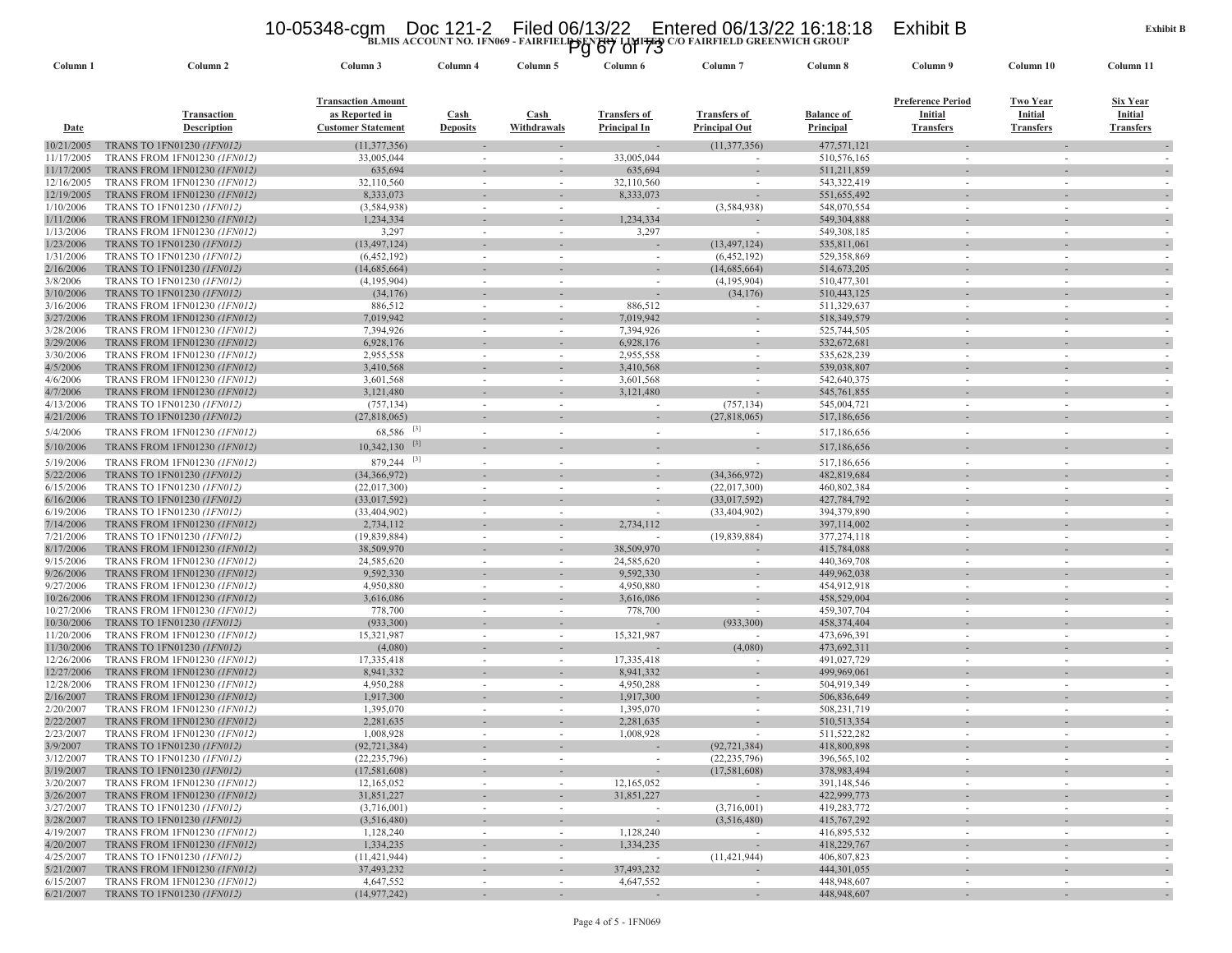### 10-05348-cgm Doc 121-2 Filed 06/13/22 Entered 06/13/22 16:18:18 Exhibit B<br>BLMIS ACCOUNT NO. IFN069 - FAIRFIEL<del>PSENZRY</del> LI<del>MITED</del> O/O FAIRFIELD GREENWICH GROUP

|                        |                                                                   |                                                                          |                                          |                                         | BLMIS ACCOUNT NO. IFN009 - FAIRFIEL PG 68 01 73 | U/O FAIRFIELD GREENWICH GROUP               |                                |                                                  |                                                |                                                |
|------------------------|-------------------------------------------------------------------|--------------------------------------------------------------------------|------------------------------------------|-----------------------------------------|-------------------------------------------------|---------------------------------------------|--------------------------------|--------------------------------------------------|------------------------------------------------|------------------------------------------------|
| Column 1               | Column 2                                                          | Column 3                                                                 | Column 4                                 | Column 5                                | Column 6                                        | Column 7                                    | Column 8                       | Column 9                                         | Column 10                                      | Column 11                                      |
| Date                   | Transaction<br><b>Description</b>                                 | <b>Transaction Amount</b><br>as Reported in<br><b>Customer Statement</b> | $\operatorname{Cash}$<br><b>Deposits</b> | $\overline{\text{Cash}}$<br>Withdrawals | <b>Transfers of</b><br>Principal In             | <b>Transfers of</b><br><b>Principal Out</b> | <b>Balance of</b><br>Principal | Preference Period<br>Initial<br><b>Transfers</b> | <b>Two Year</b><br>Initial<br><b>Transfers</b> | <b>Six Year</b><br>Initial<br><b>Transfers</b> |
| 6/21/2007              | <b>TRANS FROM 1FN01230 (1FN012)</b>                               | 14,977,242                                                               |                                          |                                         | 14,977,242                                      |                                             | 463,925,849                    |                                                  |                                                |                                                |
| 6/21/2007              | CXL TRANS TO 1FN01230 (IFN012)                                    | 14,977,242                                                               |                                          |                                         |                                                 |                                             | 463,925,849                    |                                                  |                                                |                                                |
| 6/22/2007              | TRANS FROM 1FN01230 (1FN012)                                      | 10,313,424                                                               |                                          | $\sim$                                  | 10,313,424                                      | $\sim$                                      | 474,239,273                    | $\sim$                                           |                                                |                                                |
| 6/25/2007              | TRANS FROM 1FN01230 (1FN012)                                      | 13,833,270                                                               |                                          |                                         | 13,833,270                                      |                                             | 488,072,543                    |                                                  |                                                |                                                |
| 8/6/2007               | TRANS FROM 1FN01230 (1FN012)                                      | 5,453,034                                                                |                                          | $\sim$                                  | 5,453,034                                       |                                             | 493,525,577                    | $\sim$                                           | $\overline{\phantom{a}}$                       |                                                |
| 8/21/2007              | TRANS TO 1FN01230 (1FN012)                                        | (45,035,873)                                                             |                                          |                                         |                                                 | (45, 035, 873)                              | 448,489,704                    |                                                  |                                                |                                                |
| 9/14/2007              | TRANS TO 1FN01230 (1FN012)                                        | (4,242,624)                                                              |                                          | $\sim$                                  | $\sim$                                          | (4,242,624)                                 | 444,247,080                    | $\sim$                                           | $\overline{\phantom{a}}$                       |                                                |
| 9/17/2007              | <b>TRANS FROM 1FN01230 (1FN012)</b>                               | 2,942,534                                                                |                                          |                                         | 2,942,534                                       |                                             | 447,189,614                    |                                                  |                                                |                                                |
| 9/18/2007              | TRANS TO 1FN01230 (1FN012)                                        | (3,268,762)                                                              |                                          |                                         |                                                 | (3,268,762)                                 | 443,920,852                    | $\sim$                                           |                                                |                                                |
| 9/24/2007              | <b>TRANS FROM 1FN01230 (IFN012)</b>                               | 42,476,389                                                               |                                          |                                         | 42,476,389                                      |                                             | 486,397,241                    |                                                  |                                                |                                                |
| 9/25/2007              | TRANS FROM 1FN01230 (1FN012)                                      | 30,404,772                                                               | $\sim$                                   | $\sim$                                  | 30,404,772                                      | $\sim$                                      | 516,802,013                    | $\sim$                                           | ÷.                                             |                                                |
| 9/26/2007              | TRANS FROM 1FN01230 (1FN012)                                      | 28,915,450                                                               |                                          |                                         | 28,915,450                                      |                                             | 545,717,463                    |                                                  |                                                |                                                |
| 10/31/2007             | TRANS TO 1FN01230 (1FN012)                                        | (470, 972)                                                               |                                          |                                         | 6,333,334                                       | (470, 972)                                  | 545,246,491                    | $\sim$                                           | $\overline{\phantom{a}}$                       |                                                |
| 11/7/2007<br>11/8/2007 | TRANS FROM 1FN01230 (1FN012)<br>TRANS TO 1FN01230 (1FN012)        | 6,333,334<br>(21,057,406)                                                |                                          | $\sim$                                  |                                                 | (21,057,406)                                | 551,579,825<br>530,522,419     | $\sim$                                           | $\sim$                                         |                                                |
| 11/15/2007             | TRANS FROM 1FN01230 (1FN012)                                      | 5,374,844                                                                |                                          |                                         | 5,374,844                                       |                                             | 535,897,263                    |                                                  |                                                |                                                |
| 11/21/2007             | TRANS TO 1FN01230 (1FN012)                                        | (5,214,610)                                                              |                                          |                                         |                                                 | (5,214,610)                                 | 530,682,653                    | $\sim$                                           |                                                |                                                |
| 11/29/2007             | TRANS FROM 1FN01230 (IFN012)                                      | 24,491,805                                                               |                                          |                                         | 24,491,805                                      |                                             | 555,174,458                    |                                                  |                                                |                                                |
| 11/30/2007             | TRANS TO 1FN01230 (1FN012)                                        | (79,064,709)                                                             | $\sim$                                   | $\sim$                                  | $\sim$                                          | (79,064,709)                                | 476,109,749                    | $\sim$                                           | ÷.                                             |                                                |
| 12/11/2007             | TRANS FROM 1FN01230 (IFN012)                                      | (1,702,722)                                                              |                                          |                                         |                                                 |                                             | 476,109,749                    |                                                  |                                                |                                                |
| 12/11/2007             | TRANS FROM 1FN01230 (1FN012)                                      | 1,702,722                                                                |                                          | $\sim$                                  | 1,702,722                                       |                                             | 477,812,471                    | $\sim$                                           | $\overline{\phantom{a}}$                       |                                                |
| 12/11/2007             | CANCEL TRANS FROM 1FN01230 (1FN012)                               | 1,702,722                                                                |                                          |                                         |                                                 | $\sim$                                      | 477,812,471                    |                                                  |                                                |                                                |
| 12/20/2007             | TRANS TO 1FN01230 (1FN012)                                        | (12, 326, 748)                                                           |                                          | $\sim$                                  |                                                 | (12, 326, 748)                              | 465, 485, 723                  | $\sim$                                           | $\sim$                                         |                                                |
| 1/28/2008              | TRANS FROM 1FN01230 (1FN012)                                      | 7,077,370                                                                |                                          |                                         | 7,077,370                                       |                                             | 472,563,093                    |                                                  |                                                |                                                |
| 2/20/2008              | TRANS FROM 1FN01230 (1FN012)                                      | 32,855,870                                                               |                                          | $\sim$                                  | 32,855,870                                      |                                             | 505,418,963                    | $\sim$                                           |                                                |                                                |
| 2/21/2008              | TRANS TO 1FN01230 (1FN012)                                        | (7,217,980)                                                              |                                          |                                         |                                                 | (7,217,980)                                 | 498,200,983                    |                                                  |                                                |                                                |
| 3/17/2008              | TRANS TO 1FN01230 (1FN012)                                        | (29, 246, 880)                                                           |                                          | $\sim$                                  | $\sim$                                          | (29, 246, 880)                              | 468,954,103                    | $\sim$                                           | ÷.                                             |                                                |
| 4/4/2008               | TRANS FROM 1FN01230 (1FN012)                                      | 18,562,670                                                               |                                          |                                         | 18,562,670                                      |                                             | 487,516,773                    |                                                  |                                                |                                                |
| 4/7/2008               | TRANS TO 1FN01230 (1FN012)                                        | (36, 640, 730)                                                           |                                          |                                         |                                                 | (36, 640, 730)                              | 450,876,043                    | $\sim$                                           |                                                |                                                |
| 4/23/2008              | TRANS FROM 1FN01230 (1FN012)                                      | 84,280                                                                   |                                          |                                         | 84,280                                          |                                             | 450,960,323                    |                                                  |                                                |                                                |
| 5/9/2008               | TRANS FROM 1FN01230 (1FN012)                                      | 881,140                                                                  |                                          | $\sim$                                  | 881,140                                         | $\sim$                                      | 451,841,463                    | $\sim$                                           | $\overline{\phantom{a}}$                       |                                                |
| 5/16/2008              | TRANS FROM 1FN01230 (1FN012)                                      | 22,355,270                                                               |                                          |                                         | 22,355,270                                      |                                             | 474,196,733                    |                                                  |                                                |                                                |
| 5/19/2008              | TRANS TO 1FN01230 (1FN012)                                        | (12, 278, 930)                                                           |                                          |                                         |                                                 | (12, 278, 930)                              | 461,917,803                    | $\sim$                                           |                                                |                                                |
| 5/27/2008<br>5/28/2008 | <b>TRANS FROM 1FN01230 (1FN012)</b><br>TRANS TO 1FN01230 (1FN012) | 18,119,599<br>(57,883,559)                                               | $\sim$                                   | $\sim$                                  | 18,119,599<br>$\sim$                            | (57,883,559)                                | 480,037,402<br>422,153,843     | $\sim$                                           | $\overline{\phantom{a}}$                       |                                                |
| 7/21/2008              | TRANS FROM 1FN01230 (1FN012)                                      | 13,277,313                                                               |                                          |                                         | 13,277,313                                      |                                             | 435, 431, 156                  |                                                  |                                                |                                                |
| 7/22/2008              | TRANS TO 1FN01230 (1FN012)                                        | (31, 153, 617)                                                           |                                          |                                         |                                                 | (31, 153, 617)                              | 404,277,539                    | $\sim$                                           |                                                |                                                |
| 7/23/2008              | TRANS FROM 1FN01230 (1FN012)                                      | 38,922,534                                                               |                                          |                                         | 38,922,534                                      |                                             | 443,200,073                    |                                                  |                                                |                                                |
| 8/8/2008               | TRANS FROM 1FN01230 (1FN012)                                      | 20,812,383                                                               |                                          | $\sim$                                  | 20,812,383                                      |                                             | 464,012,456                    | $\sim$                                           | $\overline{\phantom{a}}$                       |                                                |
| 8/11/2008              | TRANS TO 1FN01230 (1FN012)                                        | (38, 948, 517)                                                           |                                          |                                         |                                                 | (38, 948, 517)                              | 425,063,939                    |                                                  |                                                |                                                |
| 8/13/2008              | TRANS FROM 1FN01230 (1FN012)                                      | 3,738,696                                                                |                                          |                                         | 3,738,696                                       | $\sim$                                      | 428,802,635                    | $\sim$                                           | $\overline{\phantom{a}}$                       |                                                |
| 8/18/2008              | <b>TRANS FROM 1FN01230 (1FN012)</b>                               | 26,006,133                                                               |                                          |                                         | 26,006,133                                      | $\sim$                                      | 454,808,768                    |                                                  |                                                |                                                |
| 9/10/2008              | TRANS FROM 1FN01230 (1FN012)                                      | 4,024,396                                                                |                                          | $\sim$                                  | 4,024,396                                       |                                             | 458,833,164                    | $\sim$                                           | $\overline{\phantom{a}}$                       |                                                |
| 9/11/2008              | TRANS TO 1FN01230 (1FN012)                                        | (19, 324, 694)                                                           |                                          |                                         |                                                 | (19, 324, 694)                              | 439,508,470                    |                                                  |                                                |                                                |
| 9/15/2008              | TRANS TO 1FN01230 (1FN012)                                        | (57,001,728)                                                             |                                          |                                         |                                                 | (57,001,728)                                | 382,506,742                    |                                                  |                                                |                                                |
| 9/19/2008              | TRANS TO 1FN01230 (1FN012)                                        | (56,776,950)                                                             |                                          |                                         |                                                 | (56,776,950)                                | 325,729,792                    |                                                  |                                                |                                                |
| 11/6/2008              | TRANS FROM 1FN01230 (1FN012)                                      | 578,138                                                                  |                                          | $\sim$                                  | 578,138                                         |                                             | 326,307,930                    | $\sim$                                           |                                                |                                                |
| 11/7/2008              | TRANS TO 1FN01230 (1FN012)                                        | (14,881,874)                                                             |                                          |                                         |                                                 | (14,881,874)                                | 311,426,056                    |                                                  |                                                |                                                |
| 11/10/2008             | TRANS FROM 1FN01230 (1FN012)                                      | 9,848,202                                                                |                                          |                                         | 9,848,202                                       |                                             | 321,274,258                    | $\sim$                                           | $\overline{\phantom{a}}$                       |                                                |
| 11/19/2008             | TRANS TO 1FN01230 (1FN012)                                        | (295, 937, 598)                                                          |                                          |                                         |                                                 | (295, 937, 598)                             | 25,336,660                     |                                                  |                                                |                                                |
| 11/25/2008             | TRANS TO 1FN01230 (1FN012)                                        | (11, 384, 758)                                                           |                                          | S                                       |                                                 | (11, 384, 758)                              | 13,951,902<br><b>S</b>         |                                                  | -S                                             | -S                                             |
|                        |                                                                   | Total:                                                                   | \$15,000,000                             |                                         | 2,377,375,418<br>s                              | \$ (2,378,423,515)                          | 13,951,902                     | <sup>S</sup>                                     |                                                |                                                |

[1] Although BLMIS Customer Statements reflect that a larger transfer was made out of the account on this date, a portion of the "transferred" funds consisted of fictitious profits which were never achieved and thus could **Accordingly, only the principal remaining in the account was transferred out of the account on this date.**

[2] Although BLMIS Customer Statements reflect that funds were transferred out of this account on this date, these funds consisted entirely of fictitious profits which were never achieved and thus no funds were actually tr **on this date. Accordingly, the account balance has remained unchanged.**

[3] Although BLMIS Customer Statements reflect that funds were transferred into this account on this date, these funds consisted entirely of fictitious profits which were never achieved and thus no funds were actually tran **this date. Accordingly, the account balance has remained unchanged.**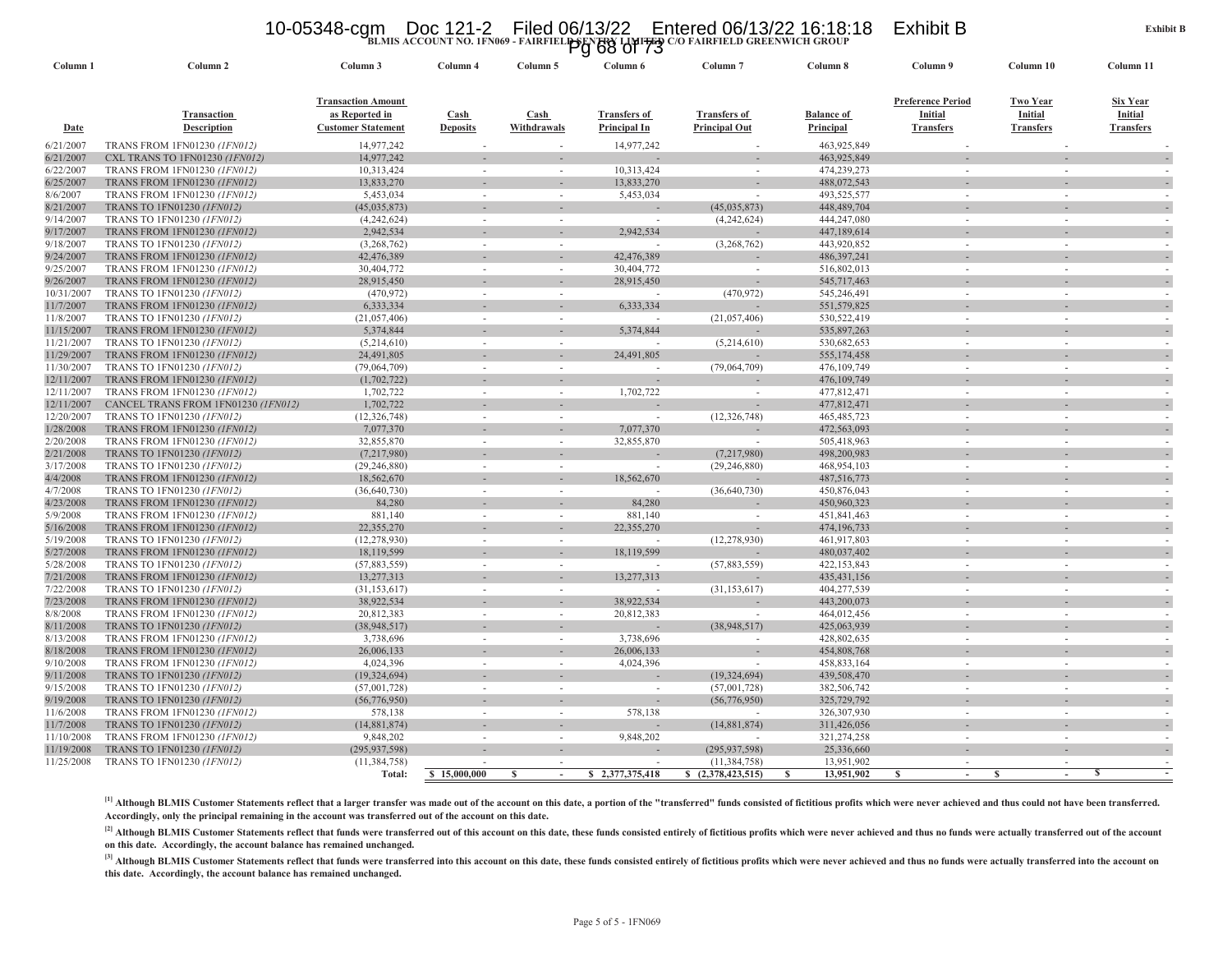### 10-05348-cgm Doc 121-2 Filed 06/13/22 Entered 06/13/22 16:18:18 Exhibit B<br>Pg 69 of 73<br>Pg 69 of 73

| Column 1               | Column <sub>2</sub>                                                 | Column 3                                                                 | Column 4                 | Column 5                 | Column 6                                   | Column <sub>7</sub>                         | Column 8                              | Column 9                                                | Column 10                                      | Column 11                                      |
|------------------------|---------------------------------------------------------------------|--------------------------------------------------------------------------|--------------------------|--------------------------|--------------------------------------------|---------------------------------------------|---------------------------------------|---------------------------------------------------------|------------------------------------------------|------------------------------------------------|
| <b>Date</b>            | Transaction<br><b>Description</b>                                   | <b>Transaction Amount</b><br>as Reported in<br><b>Customer Statement</b> | Cash<br><b>Deposits</b>  | Cash<br>Withdrawals      | <b>Transfers of</b><br><b>Principal In</b> | <b>Transfers of</b><br><b>Principal Out</b> | <b>Balance of</b><br><b>Principal</b> | <b>Preference Period</b><br>Initial<br><b>Transfers</b> | <b>Two Year</b><br>Initial<br><b>Transfers</b> | <b>Six Year</b><br>Initial<br><b>Transfers</b> |
| 1/31/1995              | TRANS FROM 1FN04530 (1FN045)                                        | 1,249,275                                                                |                          |                          | 1,249,275                                  |                                             | 1,249,275                             |                                                         |                                                |                                                |
| 2/28/1995              | <b>TRANS FROM 1FN04530 (1FN045)</b>                                 | 1,376,200                                                                |                          |                          | 1,376,200                                  |                                             | 2,625,475                             |                                                         |                                                |                                                |
| 3/31/1995              | TRANS FROM 1FN04530 (1FN045)                                        | 1,692,380                                                                | $\sim$                   | $\sim$                   | 1,692,380                                  | $\sim$                                      | 4,317,855                             | $\sim$                                                  | $\sim$                                         | $\sim$                                         |
| 4/28/1995              | <b>TRANS FROM 1FN04530 (1FN045)</b>                                 | 4,362,250                                                                |                          |                          | 4,362,250                                  |                                             | 8,680,105                             |                                                         |                                                |                                                |
| 5/31/1995              | TRAN FROM 1FN04530 (1FN045)                                         | 2,204,436                                                                |                          | $\sim$                   | 2,204,436                                  | $\sim$                                      | 10,884,541                            | $\sim$                                                  |                                                |                                                |
| 6/30/1995              | <b>TRANS FROM 1FN04530 (1FN045)</b>                                 | 3,460,484                                                                |                          |                          | 3,460,484                                  |                                             | 14,345,025                            |                                                         |                                                |                                                |
| 7/31/1995              | TRANS FROM 1FN045-30 (1FN045)                                       | 1,066,657                                                                |                          |                          | 1,066,657                                  | $\sim$                                      | 15,411,682                            |                                                         |                                                |                                                |
| 8/28/1995              | TRANS TO 1FN04530 (1FN045)                                          | (5,762)                                                                  |                          |                          |                                            | (5,762)                                     | 15,405,919                            |                                                         |                                                |                                                |
| 9/29/1995              | TRANS FROM 1FN04530 (1FN045)                                        | 2,301,677                                                                | $\sim$                   | $\sim$                   | 2,301,677                                  | $\sim$                                      | 17,707,596                            | $\sim$                                                  | $\sim$                                         |                                                |
| 10/27/1995             | <b>TRANS FROM 1FN04530 (1FN045)</b>                                 | 261,954                                                                  |                          |                          | 261,954                                    |                                             | 17,969,550                            |                                                         |                                                |                                                |
| 11/24/1995             | TRANS FROM 1FN04530 (1FN045)                                        | 471,634                                                                  |                          | $\sim$                   | 471,634                                    | $\sim$                                      | 18,441,184                            |                                                         |                                                |                                                |
| 12/29/1995             | <b>TRANS FROM 1FN04530 (1FN045)</b>                                 | 5,577,776                                                                |                          |                          | 5,577,776                                  |                                             | 24,018,960                            |                                                         |                                                |                                                |
| 1/31/1996<br>2/29/1996 | TRANS FROM 1FN04530 (1FN045)<br><b>TRANS FROM 1FN04530 (1FN045)</b> | 71,650<br>7,585,905                                                      |                          |                          | 71,650<br>7,585,905                        | $\sim$                                      | 24,090,610<br>31,676,515              |                                                         |                                                |                                                |
| 3/29/1996              | <b>TRANS TO 1FN04530 (1FN045)</b>                                   | (1,828,882)                                                              |                          |                          |                                            | (1,828,882)                                 | 29,847,633                            |                                                         |                                                |                                                |
| 4/30/1996              | TRANS TO 1FN04530 (1FN045)                                          | (868,793)                                                                |                          |                          |                                            | (868,793)                                   | 28,978,840                            |                                                         |                                                |                                                |
| 5/31/1996              | TRANS TO 1FN04530 (1FN045)                                          | (1,758,480)                                                              | $\sim$                   | $\sim$                   | $\sim$                                     | (1,758,480)                                 | 27,220,360                            | $\sim$                                                  | $\sim$                                         |                                                |
| 6/28/1996              | TRANS TO 1FN04530 (1FN045)                                          | (70, 676)                                                                |                          |                          |                                            | (70, 676)                                   | 27,149,684                            |                                                         |                                                |                                                |
| 7/31/1996              | TRANS TO 1FN04530 (1FN045)                                          | (7,437,859)                                                              | $\sim$                   | $\sim$                   |                                            | (7,437,859)                                 | 19,711,826                            | $\sim$                                                  | $\sim$                                         |                                                |
| 8/30/1996              | <b>TRANS FROM 1FN04530 (1FN045)</b>                                 | 4,182,376                                                                |                          |                          | 4,182,376                                  |                                             | 23,894,202                            |                                                         |                                                |                                                |
| 9/30/1996              | TRANS FROM 1FN04530 (1FN045)                                        | 3,647,768                                                                |                          |                          | 3,647,768                                  | $\sim$                                      | 27,541,970                            |                                                         |                                                |                                                |
| 10/31/1996             | <b>TRANS FROM 1FN04530 (1FN045)</b>                                 | 1,122,735                                                                |                          |                          | 1,122,735                                  |                                             | 28,664,705                            |                                                         |                                                |                                                |
| 11/29/1996             | TRANS FROM 1FN04530 (1FN045)                                        | 3,870,921                                                                |                          | $\sim$                   | 3,870,921                                  | $\sim$                                      | 32,535,625                            | $\sim$                                                  |                                                |                                                |
| 12/31/1996             | TRANS FROM 1FN04530 (IFN045)                                        | 680,538                                                                  |                          |                          | 680,538                                    |                                             | 33,216,163                            |                                                         |                                                |                                                |
| 1/31/1997              | TRANS FROM 1FN04530 (1FN045)                                        | 4,183,823                                                                | $\sim$                   | $\sim$                   | 4,183,823                                  | $\sim$                                      | 37,399,986                            | $\sim$                                                  | $\sim$                                         |                                                |
| 2/28/1997              | <b>TRANS FROM 1FN04530 (1FN045)</b>                                 | 3,551,975                                                                |                          |                          | 3,551,975                                  |                                             | 40,951,961                            |                                                         |                                                |                                                |
| 3/31/1997              | TRANS TO 1FN04530 (1FN045)                                          | (2,325,993)                                                              |                          |                          | $\sim$                                     | (2,325,993)                                 | 38,625,968                            |                                                         |                                                |                                                |
| 4/30/1997              | TRANS TO 1FN04530 (1FN045)                                          | (9, 453, 364)                                                            |                          |                          |                                            | (9,453,364)                                 | 29,172,604                            |                                                         |                                                |                                                |
| 5/30/1997              | TRANS FROM 1FN04530 (1FN045)                                        | 3,326,923                                                                |                          | $\sim$                   | 3,326,923                                  | $\sim$                                      | 32,499,527                            |                                                         |                                                |                                                |
| 6/30/1997              | <b>TRANS FROM 1FN04530 (IFN045)</b>                                 | 4,080,019                                                                |                          |                          | 4,080,019                                  |                                             | 36,579,546                            |                                                         |                                                |                                                |
| 7/31/1997              | TRANS FROM 1FN04530 (1FN045)                                        | 6,006,758                                                                | $\sim$                   | $\sim$                   | 6,006,758                                  | $\sim$                                      | 42,586,304                            | $\sim$                                                  | $\sim$                                         | $\sim$                                         |
| 8/29/1997              | TRANS TO 1FN04530 (1FN045)                                          | (92,008)                                                                 |                          |                          |                                            | (92,008)                                    | 42,494,296                            |                                                         |                                                |                                                |
| 9/30/1997              | <b>TRANS FROM 1FN04530 (1FN045)</b>                                 | 428,150                                                                  | $\sim$                   | $\sim$                   | 428,150                                    | $\sim$                                      | 42,922,446                            | $\sim$                                                  |                                                |                                                |
| 10/31/1997             | TRANS TO 1FN04530 (1FN045)                                          | (1,887,720)                                                              |                          |                          |                                            | (1,887,720)                                 | 41,034,726                            |                                                         |                                                |                                                |
| 11/28/1997             | <b>TRANS FROM 1FN04530 (1FN045)</b>                                 | 6,228,887                                                                |                          | $\sim$                   | 6,228,887                                  |                                             | 47,263,613                            | $\sim$                                                  | $\sim$                                         |                                                |
| 12/31/1997             | TRANS TO 1FN04530 (1FN045)                                          | (4,341,967)                                                              |                          |                          |                                            | (4,341,967)                                 | 42,921,646                            |                                                         |                                                |                                                |
| 1/30/1998              | TRANS TO 1FN04530 (1FN045)                                          | (1,791,004)                                                              | $\sim$                   | $\sim$                   |                                            | (1,791,004)                                 | 41,130,643                            | $\sim$                                                  |                                                | $\overline{\phantom{a}}$                       |
| 2/27/1998              | <b>TRANS FROM 1FN04530 (1FN045)</b>                                 | 24, 281, 577                                                             | $\sim$                   |                          | 24, 281, 577<br>4,492,195                  |                                             | 65,412,220<br>69,904,414              |                                                         | $\sim$                                         |                                                |
| 3/31/1998<br>4/30/1998 | TRANS FROM 1FN04530 (1FN045)<br><b>TRANS FROM 1FN04530 (1FN045)</b> | 4,492,195<br>16,869,760                                                  |                          | $\sim$                   | 16,869,760                                 | $\sim$                                      | 86,774,174                            | $\sim$                                                  |                                                |                                                |
| 5/27/1998              | TRANS TO 1FN04530 (1FN045)                                          | (2,204,588)                                                              |                          |                          |                                            | (2,204,588)                                 | 84,569,586                            | $\sim$                                                  |                                                |                                                |
| 5/29/1998              | <b>TRANS FROM 1FN04530 (1FN045)</b>                                 | 32,916                                                                   |                          |                          | 32,916                                     |                                             | 84,602,502                            |                                                         |                                                |                                                |
| 6/29/1998              | TRANS TO 1FN04530 (1FN045)                                          | (8,041,000)                                                              |                          |                          |                                            | (8,041,000)                                 | 76,561,502                            |                                                         |                                                |                                                |
| 7/29/1998              | <b>TRANS FROM 1FN04530 (1FN045)</b>                                 | 51,013,560                                                               |                          |                          | 51,013,560                                 |                                             | 127,575,062                           |                                                         |                                                |                                                |
| 8/31/1998              | TRANS FROM 1FN04530 (1FN045)                                        | 1,583,810                                                                | $\sim$                   | $\sim$                   | 1,583,810                                  | $\overline{\phantom{a}}$                    | 129,158,872                           | $\sim$                                                  |                                                |                                                |
| 9/30/1998              | TRANS TO 1FN04530 (1FN045)                                          | (68, 294, 974)                                                           |                          |                          |                                            | (68, 294, 974)                              | 60,863,898                            |                                                         |                                                |                                                |
| 11/30/1998             | TRANS FROM 1FN04530 (1FN045)                                        | 45,133,096                                                               |                          | $\sim$                   | 45,133,096                                 |                                             | 105,996,994                           | $\sim$                                                  | $\sim$                                         |                                                |
| 12/31/1998             | TRANS TO 1FN04530 (1FN045)                                          | (6,598,356)                                                              |                          |                          |                                            | (6,598,356)                                 | 99,398,638                            |                                                         |                                                |                                                |
| 1/29/1999              | <b>TRANS FROM 1FN04530 (IFN045)</b>                                 | 161,399                                                                  |                          |                          | 161,399                                    |                                             | 99,560,037                            |                                                         |                                                |                                                |
| 2/24/1999              | TRANS TO 1FN04530 (1FN045)                                          | (10.852.082)                                                             |                          |                          |                                            | (10.852.082)                                | 88,707,955                            |                                                         |                                                |                                                |
| 3/8/1999               | TRANS TO 1FN04530 (1FN045)                                          | (377, 252)                                                               | $\sim$                   | $\sim$                   | $\sim$                                     | (377, 252)                                  | 88,330,703                            | $\sim$                                                  | $\sim$                                         | $\sim$                                         |
| 3/10/1999              | <b>TRANS FROM 1FN04530 (1FN045)</b>                                 | 2,236,948                                                                |                          |                          | 2,236,948                                  |                                             | 90,567,651                            |                                                         |                                                |                                                |
| 3/11/1999              | TRANS TO 1FN04530 (1FN045)                                          | (2,198,048)                                                              | $\sim$                   | $\sim$                   |                                            | (2,198,048)                                 | 88,369,603                            | $\sim$                                                  | $\sim$                                         | $\sim$                                         |
| 3/26/1999              | <b>TRANS FROM 1FN04530 (1FN045)</b>                                 | 27,692,044                                                               |                          | $\overline{\phantom{a}}$ | 27,692,044                                 |                                             | 116,061,646                           |                                                         |                                                |                                                |
| 4/22/1999              | TRANS FROM 1FN04530 (1FN045)                                        | 475,508                                                                  | $\sim$                   | $\sim$                   | 475,508                                    | $\sim$                                      | 116,537,154                           | $\sim$                                                  | $\sim$                                         | $\sim$                                         |
| 4/30/1999              | <b>TRANS FROM 1FN04530 (1FN045)</b>                                 | 3,067,262                                                                | $\sim$                   | $\overline{\phantom{a}}$ | 3,067,262                                  | $\overline{\phantom{a}}$                    | 119,604,416                           |                                                         |                                                | ٠                                              |
| 5/7/1999               | TRANS TO 1FN04530 (1FN045)                                          | (5, 553, 562)                                                            |                          | $\overline{\phantom{a}}$ |                                            | (5,553,562)                                 | 114,050,854                           | ٠                                                       | $\overline{\phantom{a}}$                       | $\sim$                                         |
| 5/13/1999              | <b>TRANS FROM 1FN04530 (1FN045)</b>                                 | 887,603                                                                  |                          |                          | 887,603                                    |                                             | 114,938,457                           |                                                         |                                                |                                                |
| 5/26/1999              | TRANS TO 1FN04530 (1FN045)                                          | (4,387,293)                                                              | $\sim$                   | $\sim$                   | $\sim$                                     | (4,387,293)                                 | 110,551,165                           | $\sim$                                                  | $\sim$                                         | $\sim$                                         |
| 6/14/1999              | <b>CHECK WIRE</b>                                                   | 10,000,000                                                               | 10,000,000               |                          |                                            |                                             | 120,551,165                           |                                                         |                                                |                                                |
| 6/15/1999              | TRANS TO 1FN04530 (1FN045)                                          | (10,000,000)                                                             | $\overline{\phantom{a}}$ | $\sim$                   | $\sim$                                     | (10,000,000)                                | 110,551,165                           |                                                         |                                                |                                                |
| 6/30/1999              | TRANS FROM 1FN04530 (IFN045)                                        | 14,364,776                                                               | $\sim$                   | $\sim$                   | 14,364,776                                 |                                             | 124,915,941                           | $\sim$                                                  | $\sim$                                         |                                                |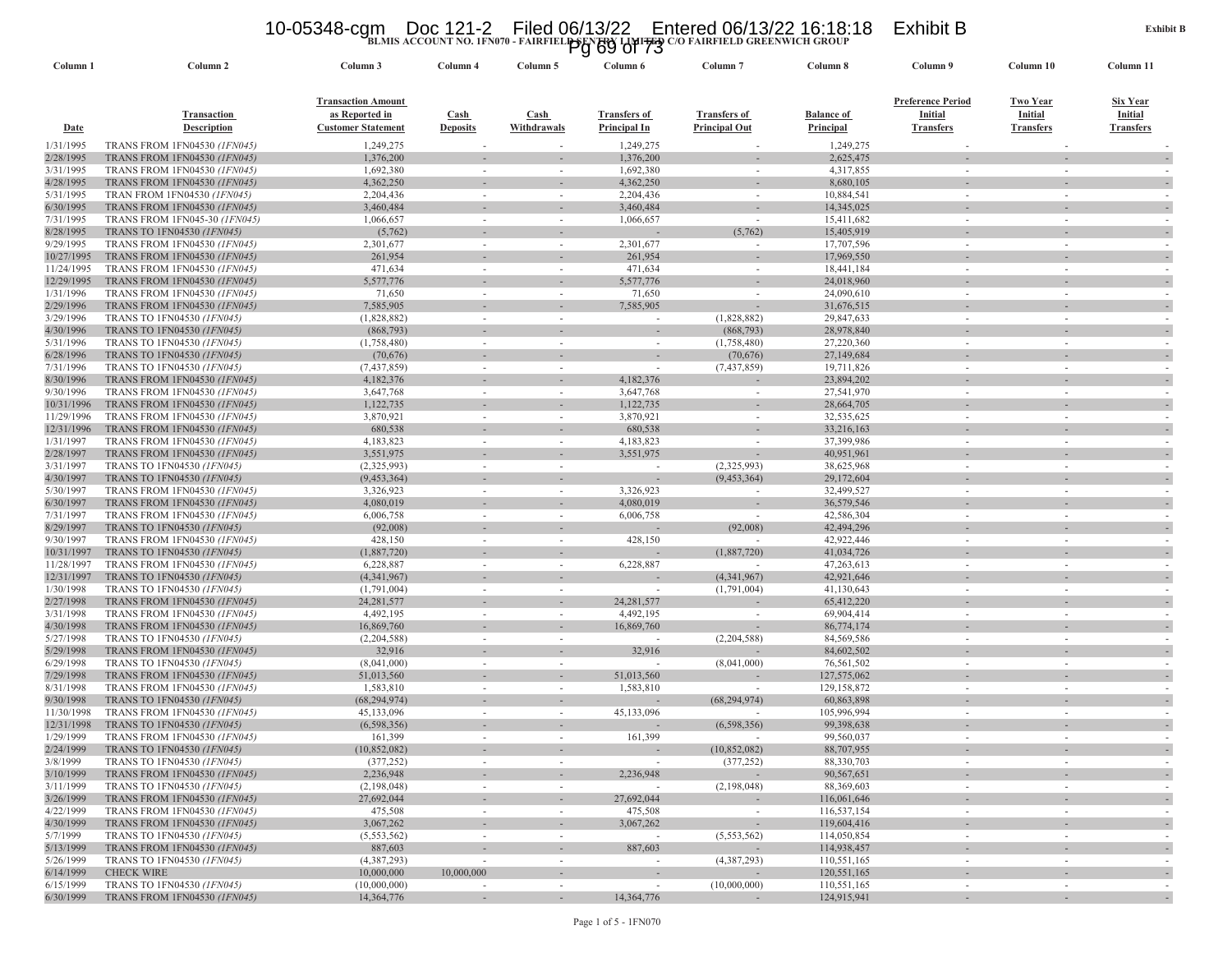### 10-05348-cgm Doc 121-2 Filed 06/13/22 Entered 06/13/22 16:18:18 Exhibit B<br>Pg 70 of <sup>Tai</sup>bland Group<br><sup>2</sup> Of 73

|                          |                                                                            |                                  |                          |             | 1 y 10 UI 10                            |                          |                              |                          |                  |                                    |
|--------------------------|----------------------------------------------------------------------------|----------------------------------|--------------------------|-------------|-----------------------------------------|--------------------------|------------------------------|--------------------------|------------------|------------------------------------|
| Column 1                 | Column 2                                                                   | Column 3                         | Column 4                 | Column 5    | Column 6                                | Column <sub>7</sub>      | Column 8                     | Column 9                 | Column 10        | Column 11                          |
|                          |                                                                            |                                  |                          |             |                                         |                          |                              |                          |                  |                                    |
|                          |                                                                            | <b>Transaction Amount</b>        |                          |             |                                         |                          |                              | <b>Preference Period</b> | Two Year         | Six Year                           |
|                          | Transaction                                                                | as Reported in                   | Cash                     | Cash        | <b>Transfers of</b>                     | <b>Transfers of</b>      | <b>Balance of</b>            | Initial                  | <b>Initial</b>   | Initial                            |
| <b>Date</b>              | <b>Description</b>                                                         | <b>Customer Statement</b>        | <b>Deposits</b>          | Withdrawals | Principal In                            | <b>Principal Out</b>     | Principal                    | <b>Transfers</b>         | <b>Transfers</b> | <b>Transfers</b>                   |
| 7/28/1999                | TRANS FROM 1FN04530 (1FN045)                                               | 34,926,904                       |                          |             | 34,926,904                              |                          | 159,842,845                  |                          |                  |                                    |
| 7/30/1999                | <b>TRANS FROM 1FN04530 (1FN045)</b>                                        | 431,292                          |                          |             | 431,292                                 |                          | 160,274,137                  |                          |                  |                                    |
| 8/30/1999                | TRANS FROM 1FN04530 (1FN045)                                               | 8,332,720                        | $\overline{\phantom{a}}$ | $\sim$      | 8,332,720                               |                          | 168,606,857                  |                          |                  |                                    |
| 9/30/1999                | TRANS TO 1FN04530 (IFN045)                                                 | (6,330,788)                      |                          |             |                                         | (6,330,788)              | 162,276,069                  |                          |                  |                                    |
| 10/18/1999               | TRANS TO 1FN04530 (1FN045)                                                 | (75, 458, 175)                   | $\sim$                   | $\sim$      | $\sim$                                  | (75, 458, 175)           | 86,817,894                   | ٠                        |                  |                                    |
| 11/10/1999               | <b>TRANS FROM 1FN04530 (1FN045)</b>                                        | 175,338                          |                          |             | 175,338                                 |                          | 86,993,232                   |                          |                  |                                    |
| 11/18/1999               | TRANS TO 1FN04530 (1FN045)                                                 | (827, 544)                       | $\overline{\phantom{a}}$ |             | $\sim$                                  | (827, 544)               | 86,165,688                   | $\sim$                   |                  |                                    |
| 11/22/1999<br>11/29/1999 | TRANS TO 1FN04530 (1FN045)                                                 | (1,018,419)                      |                          |             |                                         | (1,018,419)              | 85, 147, 269                 |                          |                  |                                    |
| 1/25/2000                | TRANS FROM 1FN04530 (1FN045)<br><b>TRANS FROM 1FN04530 (1FN045)</b>        | 30,027,250<br>14,403,016         |                          |             | 30,027,250<br>14,403,016                |                          | 115, 174, 519<br>129,577,535 |                          |                  |                                    |
| 2/25/2000                | TRANS TO 1FN04530 (1FN045)                                                 | (82, 774, 692)                   | $\sim$                   | $\sim$      | $\overline{\phantom{a}}$                | (82, 774, 692)           | 46,802,843                   | $\sim$                   |                  |                                    |
| 3/14/2000                | TRANS TO 1FN04530 (1FN045)                                                 | (9,473,827)                      |                          |             |                                         | (9,473,827)              | 37,329,016                   |                          |                  |                                    |
| 3/28/2000                | <b>TRANS FROM 1FN04530 (1FN045)</b>                                        | 41,062,072                       | $\overline{a}$           |             | 41,062,072                              |                          | 78,391,088                   |                          |                  |                                    |
| 4/20/2000                | TRANS TO 1FN04530 (1FN045)                                                 | (23,687,730)                     |                          |             |                                         | (23,687,730)             | 54,703,358                   |                          |                  |                                    |
| 5/11/2000                | TRANS TO 1FN04530 (1FN045)                                                 | (19,885,524)                     | $\overline{\phantom{a}}$ | $\sim$      | $\overline{\phantom{a}}$                | (19,885,524)             | 34,817,834                   | $\sim$                   |                  |                                    |
| 5/24/2000                | TRANS TO 1FN04530 (IFN045)                                                 | (1,858,970)                      |                          |             |                                         | (1,858,970)              | 32,958,865                   |                          |                  |                                    |
| 6/19/2000                | <b>TRANS FROM 1FN04530 (1FN045)</b>                                        | 2,174,646                        | $\sim$                   | $\sim$      | 2,174,646                               |                          | 35, 133, 511                 | $\sim$                   |                  |                                    |
| 7/31/2000                | TRANS TO 1FN04530 (1FN045)                                                 | (6,258,353)                      |                          |             |                                         | (6,258,353)              | 28,875,157                   |                          |                  |                                    |
| 8/15/2000                | TRANS TO 1FN04530 (1FN045)                                                 | (322, 414)                       | $\overline{\phantom{a}}$ | $\sim$      | $\blacksquare$                          | (322, 414)               | 28,552,744                   | $\sim$                   |                  |                                    |
| 9/14/2000                | TRANS FROM 1FN04530 (1FN045)                                               | 96,815                           |                          |             | 96,815                                  |                          | 28,649,558                   |                          |                  |                                    |
| 9/18/2000                | TRANS TO 1FN04530 (1FN045)                                                 | (22,063,234)                     | $\sim$                   | $\sim$      | $\sim$                                  | (22,063,234)             | 6,586,325                    | $\sim$                   |                  |                                    |
| 9/29/2000                | <b>TRANS FROM 1FN04530 (1FN045)</b>                                        | 10                               |                          |             | 10                                      |                          | 6,586,335                    |                          |                  |                                    |
| 10/16/2000               | TRANS TO 1FN04530 (1FN045)                                                 | $(126, 650, 554)$ <sup>[1]</sup> | $\overline{\phantom{a}}$ |             |                                         | (6, 586, 335)            |                              | $\sim$                   |                  |                                    |
| 10/31/2000               | TRANS FROM 1FN04530 (1FN045)                                               | 9,919,992                        |                          |             | 9,919,992                               |                          | 9,919,992                    |                          |                  |                                    |
| 11/30/2000               | TRANS TO 1FN04530 (1FN045)                                                 | (444, 510)                       | $\overline{\phantom{a}}$ |             |                                         | (444, 510)               | 9,475,482                    |                          |                  |                                    |
| 12/29/2000               | TRANS TO 1FN04530 (1FN045)                                                 | (8,653,884)                      |                          |             |                                         | (8,653,884)              | 821,598                      |                          |                  |                                    |
| 1/30/2001                | TRANS TO 1FN04530 (IFN045)                                                 | $(2,375,234)$ <sup>[1]</sup>     | $\overline{\phantom{a}}$ | $\sim$      | $\overline{\phantom{a}}$                | (821, 598)               | $\sim$                       | $\sim$                   |                  |                                    |
| 2/23/2001                | TRANS TO 1FN04530 (1FN045)                                                 | $(44,625,508)$ <sup>[2]</sup>    |                          |             |                                         |                          |                              |                          |                  |                                    |
| 3/30/2001                | TRANS TO 1FN04530 (1FN045)                                                 | $(34,941,619)^{[2]}$             | $\sim$                   |             |                                         |                          | $\sim$                       | ÷.                       |                  |                                    |
| 4/25/2001                | TRANS FROM 30 ACCT (IFN045)                                                | 79,636,436                       |                          |             | 79,636,436                              |                          | 79,636,436                   |                          |                  |                                    |
| 6/29/2001                | TRANS TO 1FN04530 (1FN045)                                                 | (3,343,654)                      | $\sim$                   | $\sim$      | $\sim$                                  | (3,343,654)              | 76,292,782                   | $\sim$                   |                  |                                    |
| 7/25/2001                | TRANS TO 1FN04530 (IFN045)                                                 | (15,298,179)                     |                          |             |                                         | (15, 298, 179)           | 60,994,603                   |                          |                  |                                    |
| 8/31/2001                | TRANS FROM 1FN04530 (1FN045)                                               | 13,323,140                       |                          |             | 13,323,140                              |                          | 74,317,743                   |                          |                  |                                    |
| 9/28/2001                | TRANS TO 1FN04530 (1FN045)                                                 | $(238,964,272)$ <sup>[1]</sup>   |                          |             |                                         | (74,317,743)             |                              |                          |                  |                                    |
| 10/31/2001               | TRANS FROM 1FN04530 (1FN045)                                               | 99,528,972                       | $\overline{\phantom{a}}$ | $\sim$      | 99,528,972                              |                          | 99,528,972                   | $\sim$                   |                  |                                    |
| 11/26/2001               | <b>TRANS FROM 1FN04530 (1FN045)</b>                                        | 81,219,230                       | $\blacksquare$           |             | 81,219,230                              |                          | 180,748,202                  |                          |                  |                                    |
| 12/28/2001               | TRANS TO 1FN04530 (1FN045)                                                 | (2,651,946)                      | $\sim$                   | $\sim$      |                                         | (2,651,946)              | 178,096,256                  | $\sim$                   |                  |                                    |
| 1/31/2002                | TRANS TO 1FN04530 (1FN045)                                                 | (40,708,836)                     |                          |             |                                         | (40,708,836)             | 137,387,420                  |                          |                  |                                    |
| 2/21/2002                | TRANS TO 1FN04530 (1FN045)                                                 | (33, 292, 967)                   | $\overline{\phantom{a}}$ | $\sim$      | $\sim$<br>3,425,696                     | (33, 292, 967)           | 104,094,453                  | $\sim$                   |                  |                                    |
| 2/28/2002<br>3/25/2002   | <b>TRANS FROM 1FN04530 (1FN045)</b><br>TRANS FROM 1FN04530 (1FN045)        | 3,425,696<br>65,122,070          | $\sim$                   | $\sim$      | 65,122,070                              |                          | 107,520,149<br>172,642,219   | $\sim$                   |                  |                                    |
| 4/12/2002                | TRANS TO 1FN04530 (1FN045)                                                 | (49, 242, 954)                   |                          |             |                                         | (49, 242, 954)           | 123,399,265                  |                          |                  |                                    |
| 4/23/2002                | TRANS TO 1FN04530 (1FN045)                                                 | (56,064,462)                     | $\overline{\phantom{a}}$ |             |                                         | (56,064,462)             | 67,334,803                   |                          |                  |                                    |
| 5/29/2002                | <b>TRANS FROM 1FN04530 (IFN045)</b>                                        | 46,500,011                       |                          |             | 46,500,011                              |                          | 113,834,814                  |                          |                  |                                    |
| 6/28/2002                | TRANS FROM 1FR04530 (1FN045)                                               | 2,494,588                        | $\sim$                   | $\sim$      | 2,494,588                               |                          | 116,329,402                  | $\sim$                   |                  |                                    |
| 7/17/2002                | TRANS TO 1FN04530 (1FN045)                                                 | (22,672,052)                     |                          |             |                                         | (22, 672, 052)           | 93,657,350                   |                          |                  |                                    |
| 7/31/2002                | <b>TRANS FROM 1FN04530 (1FN045)</b>                                        | 11,434,184                       | $\overline{\phantom{a}}$ |             | 11,434,184                              |                          | 105,091,534                  | $\sim$                   |                  |                                    |
| 8/21/2002                | TRANS FROM 1FN04530 (1FN045)                                               | 217,941,363                      |                          |             | 217,941,363                             |                          | 323,032,897                  |                          |                  |                                    |
| 10/29/2002               | TRANS FROM 1FN04530 (1FN045)                                               | 38, 357, 496                     | $\overline{\phantom{a}}$ |             | 38, 357, 496                            |                          | 361,390,393                  |                          |                  |                                    |
| 11/18/2002               | <b>TRANS FROM 1FN04530 (1FN045)</b>                                        | 11,130,830                       |                          |             | 11,130,830                              |                          | 372,521,223                  |                          |                  | $\overline{\phantom{a}}$           |
| 1/22/2003                | TRANS TO 1FN04530 (1FN045)                                                 | (16, 339, 217)                   | $\overline{\phantom{a}}$ | $\sim$      | $\sim$                                  | (16, 339, 217)           | 356,182,006                  |                          |                  |                                    |
| 2/24/2003                | <b>TRANS TO 1FN04530 (1FN045)</b>                                          | (110, 293, 149)                  |                          |             |                                         | (110, 293, 149)          | 245,888,857                  |                          |                  |                                    |
| 3/18/2003                | TRANS TO 1FN04530 (1FN045)                                                 | (1,804,150)<br>146,512,229       | $\overline{\phantom{a}}$ | $\sim$      | $\overline{\phantom{a}}$<br>146,512,229 | (1,804,150)              | 244,084,707<br>390,596,936   | $\sim$                   | $\sim$           | $\overline{\phantom{a}}$           |
| 3/24/2003<br>5/9/2003    | <b>TRANS FROM 1FN04530 (1FN045)</b><br><b>TRANS FROM 1FN04530 (1FN045)</b> | 2,963,200                        | $\overline{\phantom{a}}$ | $\sim$      | 2,963,200                               | $\overline{\phantom{a}}$ | 393,560,136                  | ٠                        | $\sim$           | $\overline{\phantom{a}}$<br>$\sim$ |
| 5/21/2003                | <b>TRANS FROM 1FN04530 (1FN045)</b>                                        | 12,173,621                       | $\overline{\phantom{a}}$ | $\sim$      | 12,173,621                              |                          | 405,733,757                  |                          |                  | $\overline{\phantom{a}}$           |
| 5/30/2003                | TRANS FROM 1FN04530 (1FN045)                                               | 3,055,702                        | $\overline{\phantom{a}}$ | $\sim$      | 3,055,702                               |                          | 408,789,459                  |                          | $\sim$           |                                    |
| 6/19/2003                | <b>TRANS FROM 1FN04530 (1FN045)</b>                                        | 53,945,624                       |                          |             | 53,945,624                              |                          | 462,735,083                  |                          |                  |                                    |
| 6/20/2003                | <b>TRANS FROM 1FN04530 (1FN045)</b>                                        | 15,725,146                       | $\sim$                   | $\sim$      | 15,725,146                              | $\sim$                   | 478,460,229                  | $\sim$                   | $\sim$           | $\overline{\phantom{a}}$           |
| 6/24/2003                | <b>TRANS FROM 1FN04530 (1FN045)</b>                                        | 19,679,159                       |                          | $\sim$      | 19,679,159                              |                          | 498,139,388                  |                          | $\sim$           |                                    |
| 7/10/2003                | TRANS TO 1FN04530 (1FN045)                                                 | (1,026,368)                      | $\overline{\phantom{a}}$ | $\sim$      | $\sim$                                  | (1,026,368)              | 497,113,020                  | ٠                        | $\sim$           |                                    |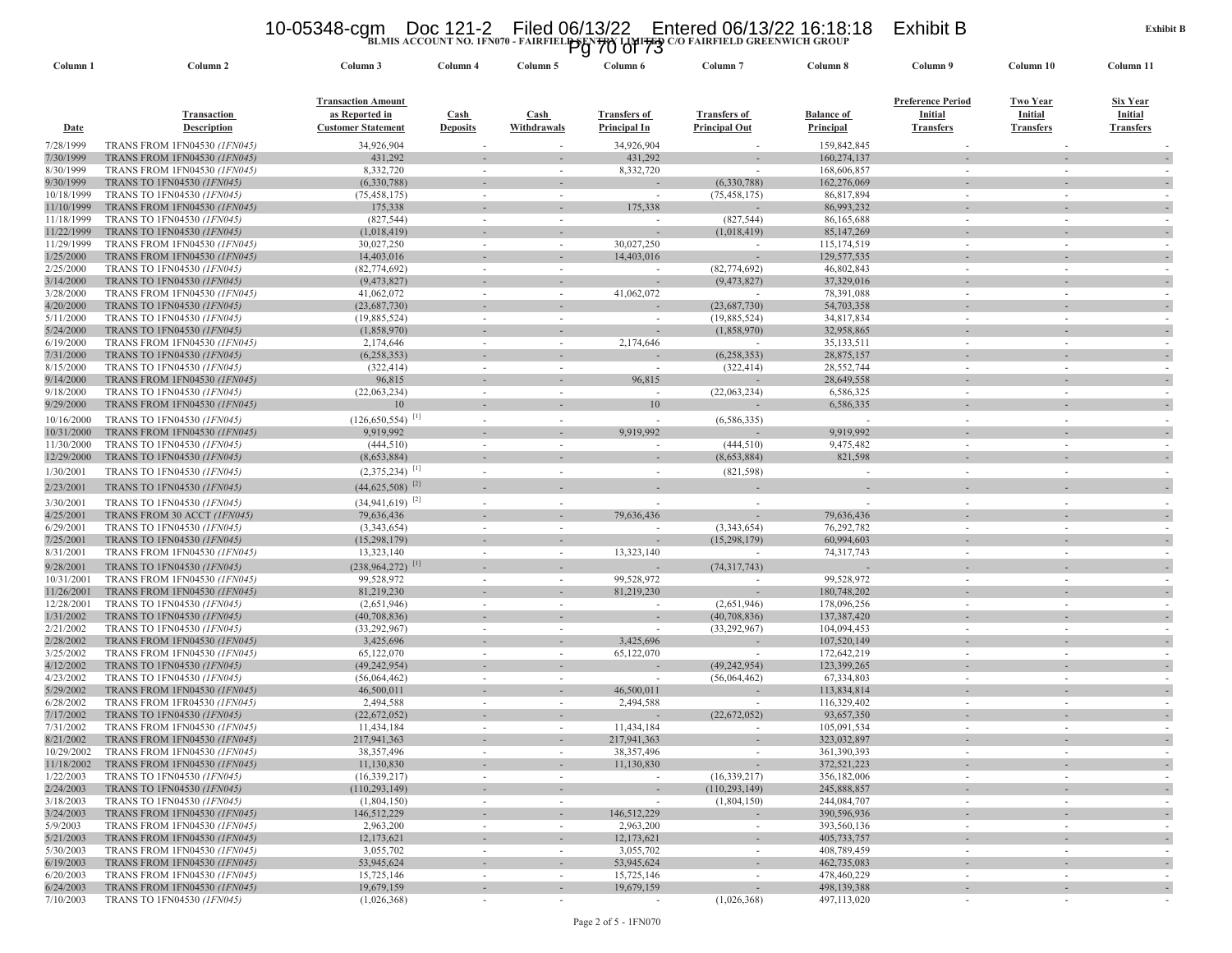### 10-05348-cgm Doc 121-2 Filed 06/13/22 Entered 06/13/22 16:18:18 Exhibit B<br>Pg 71 of 73<br><sup>20</sup> Pairfield greenwich group

| Column 1                 | Column <sub>2</sub>                                                 | Column 3                                                                 | Column 4                       | Column 5                   | ັນ<br>Column 6                      | Column <sub>7</sub>                         | Column 8                              | Column 9                                                | Column 10                               | Column 11                               |
|--------------------------|---------------------------------------------------------------------|--------------------------------------------------------------------------|--------------------------------|----------------------------|-------------------------------------|---------------------------------------------|---------------------------------------|---------------------------------------------------------|-----------------------------------------|-----------------------------------------|
| <u>Date</u>              | <b>Transaction</b><br><b>Description</b>                            | <b>Transaction Amount</b><br>as Reported in<br><b>Customer Statement</b> | <b>Cash</b><br><b>Deposits</b> | <b>Cash</b><br>Withdrawals | <b>Transfers of</b><br>Principal In | <b>Transfers of</b><br><b>Principal Out</b> | <b>Balance of</b><br><b>Principal</b> | <b>Preference Period</b><br>Initial<br><b>Transfers</b> | Two Year<br>Initial<br><b>Transfers</b> | Six Year<br>Initial<br><b>Transfers</b> |
| 7/15/2003                | TRANS TO 1FN04530 (1FN045)                                          | (13,037,548)                                                             |                                |                            |                                     | (13,037,548)                                | 484,075,472                           |                                                         |                                         |                                         |
| 7/21/2003                | <b>TRANS FROM 1FN04530 (1FN045)</b>                                 | 15,458,963                                                               |                                |                            | 15,458,963                          |                                             | 499,534,435                           |                                                         |                                         |                                         |
| 8/15/2003                | TRANS TO 1FN04530 (1FN045)                                          | (24, 602, 658)                                                           |                                |                            |                                     | (24, 602, 658)                              | 474,931,777                           |                                                         |                                         |                                         |
| 9/5/2003                 | <b>TRANS FROM 1FN04530 (1FN045)</b>                                 | 6,521,444                                                                | $\overline{\phantom{a}}$       | ٠                          | 6,521,444                           | $\sim$                                      | 481, 453, 221                         | $\sim$                                                  |                                         |                                         |
| 9/10/2003                | TRANS FROM 1FN04530 (IFN045)                                        | 656,568                                                                  |                                |                            | 656,568                             |                                             | 482,109,789                           |                                                         |                                         |                                         |
| 9/22/2003                | <b>TRANS FROM 1FN04530 (1FN045)</b>                                 | 4,418,719                                                                | $\sim$                         | ٠                          | 4,418,719                           | $\sim$                                      | 486,528,508                           | $\overline{\phantom{a}}$                                |                                         |                                         |
| 10/6/2003<br>10/10/2003  | TRANS FROM 1FN04530 (IFN045)<br><b>TRANS FROM 1FN04530 (1FN045)</b> | 2,165,848<br>3,315,060                                                   |                                | ٠                          | 2,165,848<br>3,315,060              |                                             | 488,694,356<br>492,009,416            |                                                         |                                         |                                         |
| 10/14/2003               | TRANS FROM 1FN04530 (IFN045)                                        | 689,468                                                                  |                                |                            | 689,468                             |                                             | 492,698,884                           |                                                         |                                         |                                         |
| 10/17/2003               | TRANS TO 1FN04530 (1FN045)                                          | (320, 558)                                                               |                                |                            | $\sim$                              | (320, 558)                                  | 492,378,326                           |                                                         |                                         |                                         |
| 11/18/2003               | TRANS TO 1FN04530 (1FN045)                                          | (7,743,456)                                                              |                                |                            |                                     | (7,743,456)                                 | 484,634,870                           |                                                         |                                         |                                         |
| 11/19/2003               | TRANS TO 1FN04530 (1FN045)                                          | (5,415,948)                                                              | $\sim$                         | $\sim$                     | $\sim$                              | (5,415,948)                                 | 479,218,922                           | ٠                                                       | $\sim$                                  | $\sim$                                  |
| 11/20/2003               | TRANS TO 1FN04530 (1FN045)                                          | (4,951,866)                                                              |                                |                            |                                     | (4,951,866)                                 | 474,267,056                           |                                                         |                                         |                                         |
| 11/21/2003               | TRANS TO 1FN04530 (IFN045)                                          | (4,640,754)                                                              |                                |                            | $\overline{\phantom{a}}$            | (4,640,754)                                 | 469,626,302                           |                                                         |                                         |                                         |
| 12/12/2003               | TRANS TO 1FN04530 (1FN045)                                          | (345, 382)                                                               |                                |                            |                                     | (345, 382)                                  | 469,280,920                           |                                                         |                                         |                                         |
| 12/22/2003               | <b>TRANS FROM 1FN04530 (IFN045)</b>                                 | 8,462,329                                                                |                                |                            | 8,462,329                           |                                             | 477,743,249                           |                                                         |                                         |                                         |
| 1/8/2004                 | <b>TRANS FROM 1FN04530 (1FN045)</b>                                 | 931,922                                                                  |                                |                            | 931,922                             |                                             | 478, 675, 171                         |                                                         |                                         |                                         |
| 1/9/2004                 | TRANS FROM 1FN04530 (1FN045)                                        | 2,256,254                                                                | $\overline{\phantom{a}}$       | $\sim$                     | 2,256,254                           | $\sim$                                      | 480,931,425                           | $\sim$                                                  | $\sim$                                  |                                         |
| 1/15/2004                | <b>TRANS FROM 1FN04530 (1FN045)</b>                                 | 645,372                                                                  |                                |                            | 645,372                             |                                             | 481,576,797                           |                                                         |                                         |                                         |
| 1/22/2004                | <b>TRANS FROM 1FN04530 (IFN045)</b>                                 | 11,243,827                                                               |                                |                            | 11,243,827                          | $\overline{\phantom{a}}$                    | 492,820,624                           |                                                         |                                         |                                         |
| 2/24/2004                | <b>TRANS FROM 1FN04530 (1FN045)</b>                                 | 6,650,303                                                                |                                |                            | 6,650,303                           |                                             | 499,470,927                           |                                                         |                                         |                                         |
| 4/8/2004                 | TRANS FROM 1FN04530 (1FN045)                                        | 3,438,623<br>(3,853,373)                                                 |                                | ٠                          | 3,438,623                           | (3,853,373)                                 | 502,909,550                           |                                                         |                                         |                                         |
| 4/19/2004<br>4/26/2004   | <b>TRANS TO 1FN04530 (1FN045)</b><br>TRANS TO 1FN04530 (1FN045)     |                                                                          |                                |                            | $\overline{\phantom{a}}$            | (9,620,912)                                 | 499,056,177<br>489, 435, 265          |                                                         |                                         |                                         |
| 5/18/2004                | TRANS TO 1FN04530 (1FN045)                                          | (9,620,912)<br>(99, 564, 312)                                            |                                |                            |                                     | (99, 564, 312)                              | 389,870,953                           |                                                         |                                         |                                         |
| 5/24/2004                | <b>TRANS FROM 1FN04530 (1FN045)</b>                                 | 2,535,408                                                                | $\overline{\phantom{a}}$       | ٠                          | 2,535,408                           | $\sim$                                      | 392,406,361                           | ٠                                                       | $\sim$                                  |                                         |
| 6/8/2004                 | TRANS FROM 1FN04530 (1FN045)                                        | 11,283,738                                                               |                                |                            | 11,283,738                          |                                             | 403,690,099                           |                                                         |                                         |                                         |
| 6/16/2004                | TRANS TO 1FN04530 (1FN045)                                          | (23, 622, 552)                                                           | $\sim$                         | ٠                          |                                     | (23, 622, 552)                              | 380,067,547                           | $\sim$                                                  | $\sim$                                  |                                         |
| 6/18/2004                | <b>TRANS FROM 1FN04530 (1FN045)</b>                                 | 9,523,881                                                                |                                |                            | 9,523,881                           |                                             | 389,591,428                           |                                                         |                                         |                                         |
| 6/24/2004                | TRANS TO 1FN04530 (1FN045)                                          | (893, 170)                                                               |                                |                            |                                     | (893, 170)                                  | 388,698,258                           |                                                         |                                         |                                         |
| 6/25/2004                | <b>TRANS FROM 1FN04530 (IFN045)</b>                                 | 1,668,458                                                                |                                |                            | 1,668,458                           |                                             | 390, 366, 716                         |                                                         |                                         |                                         |
| 8/18/2004                | TRANS FROM 1FN04530 (1FN045)                                        | 2,743,784                                                                |                                | ٠                          | 2,743,784                           | $\sim$                                      | 393,110,500                           |                                                         |                                         |                                         |
| 8/19/2004                | TRANS TO 1FN04530 (1FN045)                                          | (1,293,192)                                                              |                                |                            |                                     | (1,293,192)                                 | 391,817,308                           |                                                         |                                         |                                         |
| 8/23/2004                | <b>TRANS FROM 1FN04530 (IFN045)</b>                                 | 23,694,810                                                               | $\sim$                         | ٠                          | 23,694,810                          |                                             | 415,512,118                           |                                                         |                                         |                                         |
| 9/20/2004                | <b>TRANS FROM 1FN04530 (IFN045)</b>                                 | 21,183,971                                                               |                                |                            | 21,183,971                          |                                             | 436,696,089                           |                                                         |                                         |                                         |
| 11/4/2004                | <b>TRANS FROM 1FN04530 (1FN045)</b>                                 | 2,843,704                                                                |                                | ٠                          | 2,843,704                           |                                             | 439,539,793                           |                                                         |                                         |                                         |
| 11/5/2004                | TRANS TO 1FN04530 (1FN045)                                          | (108, 192)                                                               |                                |                            |                                     | (108, 192)                                  | 439, 431, 601                         |                                                         |                                         |                                         |
| 11/15/2004<br>12/14/2004 | <b>TRANS FROM 1FN04530 (IFN045)</b><br>TRANS TO 1FN04530 (IFN045)   | 40,346,532<br>(87,000)                                                   |                                | ٠                          | 40,346,532                          | $\sim$<br>(87,000)                          | 479,778,133<br>479,691,133            |                                                         |                                         |                                         |
| 12/20/2004               | <b>TRANS FROM 1FN04530 (1FN045)</b>                                 | 4,252,125                                                                | $\sim$                         | $\sim$                     | 4,252,125                           | $\sim$                                      | 483,943,258                           | $\sim$                                                  | $\sim$                                  | $\sim$                                  |
| 1/28/2005                | TRANS TO 1FN04530 (IFN045)                                          | (90, 920)                                                                |                                |                            |                                     | (90, 920)                                   | 483,852,338                           |                                                         |                                         |                                         |
| 1/28/2005                | TRANS FROM 1FN04530 (1FN045)                                        | 4,585,124                                                                | $\sim$                         | ٠                          | 4,585,124                           | $\sim$                                      | 488, 437, 462                         | $\sim$                                                  |                                         |                                         |
| 2/16/2005                | <b>TRANS FROM 1FN04530 (1FN045)</b>                                 | 58,914,536                                                               |                                |                            | 58,914,536                          |                                             | 547, 351, 998                         |                                                         |                                         |                                         |
| 3/8/2005                 | TRANS TO 1FN04530 (1FN045)                                          | (9,869,296)                                                              |                                | ٠                          |                                     | (9,869,296)                                 | 537,482,702                           |                                                         |                                         |                                         |
| 3/14/2005                | TRANS TO 1FN04530 (IFN045)                                          | (6,268,538)                                                              |                                |                            |                                     | (6,268,538)                                 | 531,214,164                           |                                                         |                                         |                                         |
| 3/15/2005                | TRANS TO 1FN04530 (IFN045)                                          | (4,244,280)                                                              | $\sim$                         | $\sim$                     | $\sim$                              | (4,244,280)                                 | 526,969,884                           | ٠                                                       |                                         |                                         |
| 3/17/2005                | TRANS TO 1FN04530 (1FN045)                                          | (3,327,088)                                                              |                                |                            |                                     | (3,327,088)                                 | 523,642,796                           |                                                         |                                         |                                         |
| 5/20/2005                | <b>TRANS FROM 1FN04530 (IFN045)</b>                                 | 2,046,868                                                                |                                |                            | 2,046,868                           |                                             | 525,689,664                           | ٠                                                       |                                         |                                         |
| 5/23/2005                | TRANS FROM 1FN04530 (1FN045)                                        | 7,922,073                                                                |                                |                            | 7,922,073                           |                                             | 533, 611, 737                         |                                                         |                                         |                                         |
| 6/24/2005                | TRANS TO 1FN04530 (1FN045)                                          | (253, 938)                                                               |                                |                            |                                     | (253, 938)                                  | 533,357,799                           |                                                         |                                         |                                         |
| 6/27/2005                | TRANS TO 1FN04530 (1FN045)                                          | (10, 962, 018)                                                           |                                |                            | $\overline{\phantom{a}}$            | (10,962,018)                                | 522,395,781                           |                                                         |                                         |                                         |
| 6/28/2005                | TRANS TO 1FN04530 (1FN045)                                          | (9,542,580)                                                              | $\overline{\phantom{a}}$       |                            | $\overline{\phantom{a}}$            | (9,542,580)                                 | 512,853,201                           |                                                         | $\sim$                                  |                                         |
| 9/8/2005<br>9/9/2005     | TRANS TO 1FN04530 (1FN045)<br><b>TRANS FROM 1FN04530 (1FN045)</b>   | (498, 048)<br>1,776,492                                                  | $\sim$                         | ٠                          | 1,776,492                           | (498, 048)<br>$\sim$                        | 512, 355, 153<br>514,131,645          | $\overline{\phantom{a}}$                                | $\sim$                                  | $\overline{\phantom{a}}$<br>$\sim$      |
| 9/13/2005                | <b>TRANS FROM 1FN04530 (1FN045)</b>                                 | 1,506,780                                                                |                                |                            | 1,506,780                           |                                             | 515,638,425                           |                                                         |                                         |                                         |
| 9/19/2005                | TRANS TO 1FN04530 (1FN045)                                          | (2,145,759)                                                              | $\sim$                         | $\sim$                     | $\overline{\phantom{a}}$            | (2,145,759)                                 | 513,492,666                           | $\sim$                                                  | $\sim$                                  |                                         |
| 9/22/2005                | TRANS TO 1FN04530 (1FN045)                                          | (11, 483, 966)                                                           | $\overline{\phantom{a}}$       | ٠                          | $\overline{\phantom{a}}$            | (11, 483, 966)                              | 502,008,700                           |                                                         | $\overline{\phantom{a}}$                | $\overline{\phantom{a}}$                |
| 9/23/2005                | TRANS TO 1FN04530 (1FN045)                                          | (17, 971, 611)                                                           | $\overline{\phantom{a}}$       | ٠                          | $\overline{\phantom{a}}$            | (17, 971, 611)                              | 484,037,089                           | ٠                                                       | $\sim$                                  |                                         |
| 9/27/2005                | TRANS TO 1FN04530 (1FN045)                                          | (12,210,114)                                                             |                                |                            |                                     | (12,210,114)                                | 471,826,975                           |                                                         |                                         | $\overline{\phantom{a}}$                |
| 10/7/2005                | TRANS TO 1FN04530 (1FN045)                                          | (2,943,328)                                                              | $\overline{\phantom{a}}$       | ٠                          | $\sim$                              | (2,943,328)                                 | 468,883,647                           | ٠                                                       | $\sim$                                  | $\sim$                                  |
| 10/11/2005               | TRANS TO 1FN04530 (1FN045)                                          | (899,768)                                                                |                                |                            |                                     | (899,768)                                   | 467,983,879                           |                                                         |                                         |                                         |
| 10/14/2005               | <b>TRANS FROM 1FN04530 (1FN045)</b>                                 | 103,908                                                                  | $\sim$                         | $\sim$                     | 103,908                             | $\sim$                                      | 468,087,787                           | $\overline{\phantom{a}}$                                | $\sim$                                  | $\sim$                                  |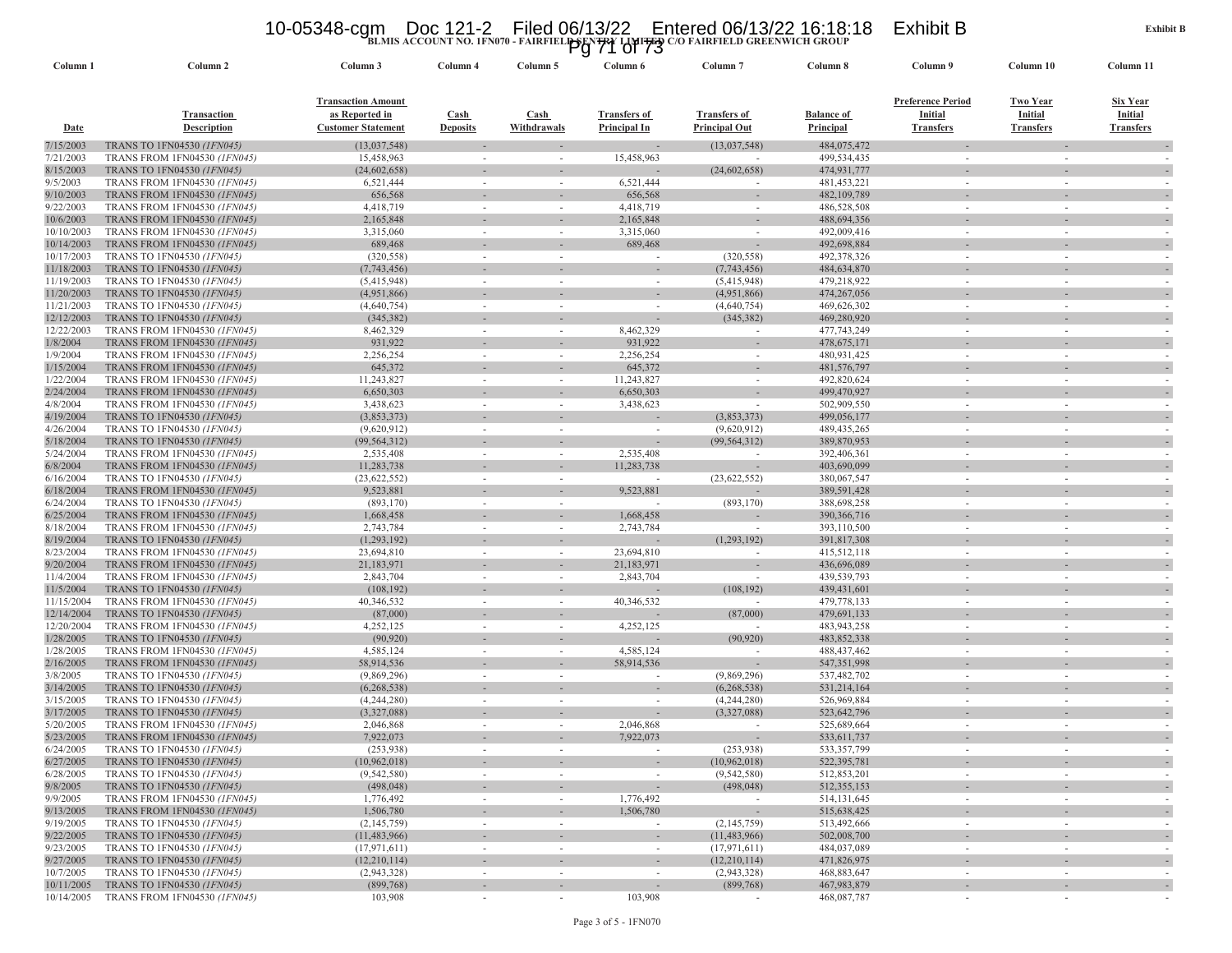### 10-05348-cgm Doc 121-2 Filed 06/13/22 Entered 06/13/22 16:18:18 Exhibit B<br>Pg 72 of 73<br>Pg 72 of 73

| Column 1                | Column <sub>2</sub>                                                        | Column 3                                                                 | Column 4                                             | Column 5                           | Column 6                                   | Column <sub>7</sub>                         | Column 8                       | Column 9                                                | Column 10                                      | Column 11                               |
|-------------------------|----------------------------------------------------------------------------|--------------------------------------------------------------------------|------------------------------------------------------|------------------------------------|--------------------------------------------|---------------------------------------------|--------------------------------|---------------------------------------------------------|------------------------------------------------|-----------------------------------------|
| Date                    | Transaction<br><b>Description</b>                                          | <b>Transaction Amount</b><br>as Reported in<br><b>Customer Statement</b> | Cash<br><b>Deposits</b>                              | Cash<br>Withdrawals                | <b>Transfers of</b><br><b>Principal In</b> | <b>Transfers of</b><br><b>Principal Out</b> | <b>Balance of</b><br>Principal | <b>Preference Period</b><br>Initial<br><b>Transfers</b> | <b>Two Year</b><br>Initial<br><b>Transfers</b> | Six Year<br>Initial<br><b>Transfers</b> |
| 10/17/2005              | TRANS TO 1FN04530 (1FN045)                                                 | (2,580,822)                                                              |                                                      |                                    |                                            | (2,580,822)                                 | 465,506,965                    |                                                         |                                                |                                         |
| 10/21/2005              | TRANS TO 1FN04530 (1FN045)                                                 | (11,032,060)                                                             |                                                      |                                    |                                            | (11,032,060)                                | 454,474,905                    |                                                         |                                                |                                         |
| 11/17/2005              | <b>TRANS FROM 1FN04530 (1FN045)</b>                                        | 32,002,400                                                               |                                                      |                                    | 32,002,400                                 |                                             | 486, 477, 305                  |                                                         |                                                |                                         |
| 12/16/2005              | <b>TRANS FROM 1FN04530 (1FN045)</b>                                        | 33,478,098                                                               |                                                      | ٠                                  | 33,478,098                                 | $\sim$                                      | 519,955,403                    |                                                         |                                                |                                         |
| 12/19/2005              | <b>TRANS FROM 1FN04530 (1FN045)</b>                                        | 8,687,817                                                                |                                                      |                                    | 8,687,817                                  |                                             | 528,643,220                    |                                                         |                                                |                                         |
| 1/10/2006               | TRANS TO 1FN04530 (1FN045)                                                 | (3,889,552)                                                              | $\sim$                                               | $\sim$                             | $\sim$                                     | (3,889,552)                                 | 524,753,668                    | $\sim$                                                  |                                                | $\overline{\phantom{a}}$                |
| 1/11/2006               | <b>TRANS FROM 1FN04530 (1FN045)</b>                                        | 1,030,077                                                                |                                                      |                                    | 1,030,077                                  |                                             | 525,783,745                    |                                                         |                                                |                                         |
| 1/13/2006               | TRANS FROM 1FN04530 (1FN045)<br>TRANS TO 1FN04530 (1FN045)                 | 2,826<br>(13, 593, 644)                                                  | $\overline{\phantom{a}}$                             | ٠                                  | 2,826                                      | $\sim$                                      | 525,786,571                    | $\sim$                                                  |                                                |                                         |
| 1/23/2006<br>1/31/2006  | TRANS TO 1FN04530 (1FN045)                                                 | (6,678,599)                                                              | $\overline{\phantom{a}}$                             | ٠                                  | $\overline{\phantom{a}}$                   | (13, 593, 644)<br>(6,678,599)               | 512,192,927<br>505,514,328     |                                                         |                                                |                                         |
| 2/16/2006               | TRANS TO 1FN04530 (1FN045)                                                 | (15,200,983)                                                             |                                                      |                                    |                                            | (15,200,983)                                | 490,313,345                    |                                                         |                                                |                                         |
| 3/8/2006                | TRANS TO 1FN04530 (1FN045)                                                 | (4,343,138)                                                              | $\overline{\phantom{a}}$                             | $\sim$                             | $\sim$                                     | (4,343,138)                                 | 485,970,207                    | $\sim$                                                  |                                                |                                         |
| 3/10/2006               | TRANS TO 1FN04530 (1FN045)                                                 | (34, 944)                                                                |                                                      |                                    |                                            | (34, 944)                                   | 485,935,263                    |                                                         |                                                |                                         |
| 3/16/2006               | TRANS FROM 1FN04530 (1FN045)                                               | 917,422                                                                  | $\overline{\phantom{a}}$                             | $\sim$                             | 917,422                                    |                                             | 486, 852, 685                  | $\sim$                                                  |                                                |                                         |
| 3/27/2006               | <b>TRANS FROM 1FN04530 (1FN045)</b>                                        | 7,264,974                                                                |                                                      |                                    | 7,264,974                                  |                                             | 494,117,659                    |                                                         |                                                |                                         |
| 3/28/2006               | TRANS FROM 1FN04530 (1FN045)                                               | 7,652,722                                                                | $\sim$                                               | $\sim$                             | 7,652,722                                  |                                             | 501,770,381                    |                                                         |                                                |                                         |
| 3/29/2006               | <b>TRANS FROM 1FN04530 (1FN045)</b>                                        | 7,169,712                                                                |                                                      |                                    | 7,169,712                                  |                                             | 508,940,093                    |                                                         |                                                |                                         |
| 3/30/2006               | TRANS FROM 1FN04530 (1FN045)                                               | 3,058,404                                                                | $\overline{\phantom{a}}$                             | ٠                                  | 3,058,404                                  |                                             | 511,998,497                    |                                                         |                                                |                                         |
| 4/5/2006                | TRANS FROM 1FN04530 (1FN045)                                               | 3,309,516                                                                |                                                      |                                    | 3,309,516                                  |                                             | 515,308,013                    |                                                         |                                                |                                         |
| 4/6/2006                | TRANS FROM 1FN04530 (1FN045)                                               | 3,494,848                                                                | $\overline{\phantom{a}}$                             | $\sim$                             | 3,494,848                                  | $\sim$                                      | 518,802,861                    | $\sim$                                                  |                                                |                                         |
| 4/7/2006                | <b>TRANS FROM 1FN04530 (1FN045)</b>                                        | 3,028,624                                                                |                                                      |                                    | 3,028,624                                  |                                             | 521,831,485                    |                                                         |                                                |                                         |
| 4/21/2006               | <b>TRANS TO 1FN04530 (1FN045)</b>                                          | (28, 425, 353)                                                           | $\overline{\phantom{a}}$                             | $\sim$                             |                                            | (28, 425, 353)                              | 493,406,132                    | $\sim$                                                  |                                                |                                         |
| 5/4/2006                | <b>TRANS FROM 1FN04530 (1FN045)</b>                                        | 74,408                                                                   |                                                      |                                    | 74,408                                     |                                             | 493,480,540                    |                                                         |                                                |                                         |
| 5/10/2006               | <b>TRANS FROM 1FN04530 (IFN045)</b>                                        | 10,567,906                                                               | $\sim$                                               | ٠                                  | 10,567,906                                 |                                             | 504,048,446                    |                                                         |                                                |                                         |
| 5/19/2006               | <b>TRANS FROM 1FN04530 (1FN045)</b>                                        | 899,139                                                                  |                                                      |                                    | 899,139                                    |                                             | 504,947,585                    |                                                         |                                                |                                         |
| 5/22/2006               | TRANS TO 1FN04530 (1FN045)                                                 | (35, 144, 607)                                                           | $\overline{\phantom{a}}$                             | ٠                                  | $\sim$                                     | (35, 144, 607)                              | 469,802,978                    |                                                         |                                                |                                         |
| 6/15/2006               | TRANS TO 1FN04530 (1FN045)                                                 | (22, 515, 244)                                                           |                                                      |                                    |                                            | (22, 515, 244)                              | 447,287,734                    |                                                         |                                                |                                         |
| 6/16/2006<br>6/19/2006  | TRANS TO 1FN04530 (1FN045)                                                 | (33, 763, 988)                                                           | $\sim$                                               | $\sim$                             | $\overline{\phantom{a}}$                   | (33,763,988)                                | 413,523,746                    | $\sim$                                                  |                                                | $\overline{\phantom{a}}$                |
| 7/14/2006               | TRANS TO 1FN04530 (1FN045)<br>TRANS FROM 1FN04530 (1FN045)                 | (34, 161, 977)<br>2,795,688                                              | $\overline{\phantom{a}}$                             | $\sim$                             | 2,795,688                                  | (34, 161, 977)                              | 379, 361, 769<br>382,157,457   |                                                         |                                                |                                         |
| 7/21/2006               | TRANS TO 1FN04530 (1FN045)                                                 | (20, 286, 770)                                                           |                                                      |                                    |                                            | (20, 286, 770)                              | 361,870,687                    |                                                         |                                                |                                         |
| 8/17/2006               | <b>TRANS FROM 1FN04530 (1FN045)</b>                                        | 39,376,547                                                               |                                                      |                                    | 39,376,547                                 |                                             | 401,247,234                    |                                                         |                                                |                                         |
| 9/15/2006               | <b>TRANS FROM 1FN04530 (1FN045)</b>                                        | 25,138,862                                                               |                                                      |                                    | 25,138,862                                 |                                             | 426,386,096                    |                                                         |                                                |                                         |
| 9/26/2006               | TRANS FROM 1FN04530 (1FN045)                                               | 9,807,842                                                                | $\sim$                                               | $\sim$                             | 9,807,842                                  | $\sim$                                      | 436,193,938                    | $\sim$                                                  |                                                | $\overline{\phantom{a}}$                |
| 9/27/2006               | <b>TRANS FROM 1FN04530 (1FN045)</b>                                        | 5,062,464                                                                |                                                      |                                    | 5,062,464                                  |                                             | 441,256,402                    |                                                         |                                                |                                         |
| 10/26/2006              | TRANS FROM 1FN04530 (1FN045)                                               | 3,537,972                                                                | $\overline{\phantom{a}}$                             |                                    | 3,537,972                                  |                                             | 444,794,374                    |                                                         |                                                |                                         |
| 10/27/2006              | <b>TRANS FROM 1FN04530 (1FN045)</b>                                        | 761,852                                                                  |                                                      |                                    | 761,852                                    |                                             | 445,556,226                    |                                                         |                                                |                                         |
| 10/30/2006              | TRANS TO 1FN04530 (1FN045)                                                 | (913, 104)                                                               | $\sim$                                               | $\sim$                             |                                            | (913, 104)                                  | 444,643,122                    |                                                         |                                                |                                         |
| 11/20/2006              | <b>TRANS FROM 1FN04530 (1FN045)</b>                                        | 14,990,625                                                               |                                                      |                                    | 14,990,625                                 |                                             | 459, 633, 747                  |                                                         |                                                |                                         |
| 11/30/2006              | TRANS TO 1FN04530 (1FN045)                                                 | (4,000)                                                                  | $\overline{\phantom{a}}$                             | ٠                                  |                                            | (4,000)                                     | 459,629,747                    |                                                         |                                                |                                         |
| 12/26/2006              | TRANS FROM 1FN04530 (1FN045)                                               | 16,961,204                                                               |                                                      |                                    | 16,961,204                                 |                                             | 476,590,951                    |                                                         |                                                |                                         |
| 12/27/2006              | TRANS FROM 1FN04530 (1FN045)                                               | 8,748,264                                                                | $\overline{\phantom{a}}$                             | $\sim$                             | 8,748,264                                  | $\sim$                                      | 485,339,215                    | $\sim$                                                  |                                                |                                         |
| 12/28/2006<br>2/16/2007 | <b>TRANS FROM 1FN04530 (1FN045)</b><br>TRANS FROM 1FN04530 (1FN045)        | 4,843,152<br>2,094,120                                                   | $\sim$                                               | ٠                                  | 4,843,152<br>2,094,120                     | $\sim$                                      | 490,182,367<br>492,276,487     | $\sim$                                                  |                                                |                                         |
| 2/20/2007               | TRANS FROM 1FN04530 (1FN045)                                               | 1,523,780                                                                |                                                      |                                    | 1,523,780                                  |                                             | 493,800,267                    |                                                         |                                                |                                         |
| 2/22/2007               | <b>TRANS FROM 1FN04530 (1FN045)</b>                                        | 2,492,082                                                                |                                                      | ٠                                  | 2,492,082                                  |                                             | 496,292,349                    |                                                         |                                                |                                         |
| 2/23/2007               | <b>TRANS FROM 1FN04530 (1FN045)</b>                                        | 1,101,916                                                                |                                                      |                                    | 1,101,916                                  |                                             | 497,394,265                    |                                                         |                                                |                                         |
| 3/9/2007                | TRANS TO 1FN04530 (1FN045)                                                 | (101, 271, 736)                                                          |                                                      | ٠                                  | $\sim$                                     | (101, 271, 736)                             | 396,122,529                    |                                                         |                                                |                                         |
| 3/12/2007               | TRANS TO 1FN04530 (1FN045)                                                 | (24, 286, 284)                                                           |                                                      |                                    |                                            | (24, 286, 284)                              | 371,836,245                    |                                                         |                                                |                                         |
| 3/19/2007               | TRANS TO 1FN04530 (1FN045)                                                 | (19.202.832)                                                             |                                                      |                                    |                                            | (19,202,832)                                | 352,633,413                    |                                                         |                                                |                                         |
| 3/20/2007               | TRANS FROM 1FN04530 (IFN045)                                               | 13,286,808                                                               |                                                      |                                    | 13,286,808                                 |                                             | 365,920,221                    |                                                         |                                                | $\overline{\phantom{a}}$                |
| 3/26/2007               | <b>TRANS FROM 1FN04530 (1FN045)</b>                                        | 34,788,568                                                               |                                                      | $\sim$                             | 34,788,568                                 |                                             | 400,708,789                    |                                                         |                                                |                                         |
| 3/27/2007               | TRANS TO 1FN04530 (1FN045)                                                 | (4,058,892)                                                              |                                                      |                                    |                                            | (4,058,892)                                 | 396,649,897                    |                                                         |                                                |                                         |
| 3/28/2007               | TRANS TO 1FN04530 (1FN045)                                                 | (3,840,672)                                                              | $\overline{\phantom{a}}$                             | $\sim$                             | $\sim$                                     | (3,840,672)                                 | 392,809,225                    | $\sim$                                                  | $\sim$                                         | $\overline{\phantom{a}}$                |
| 4/19/2007               | <b>TRANS FROM 1FN04530 (1FN045)</b>                                        | 1,232,280                                                                |                                                      |                                    | 1,232,280                                  |                                             | 394,041,505                    |                                                         |                                                |                                         |
| 4/20/2007               | <b>TRANS FROM 1FN04530 (1FN045)</b>                                        | 1,457,231                                                                | $\sim$                                               | $\sim$                             | 1,457,231                                  | $\sim$                                      | 395,498,736                    | $\sim$                                                  | $\sim$                                         | $\sim$                                  |
| 4/25/2007               | <b>TRANS TO 1FN04530 (1FN045)</b>                                          | (12, 475, 662)                                                           |                                                      | $\overline{\phantom{a}}$           |                                            | (12, 475, 662)                              | 383,023,074                    |                                                         |                                                |                                         |
| 5/21/2007               | <b>TRANS FROM 1FN04530 (1FN045)</b><br><b>TRANS FROM 1FN04530 (1FN045)</b> | 40,951,590                                                               | $\sim$                                               | $\sim$                             | 40,951,590                                 | $\sim$                                      | 423,974,664                    | $\sim$                                                  | $\sim$                                         |                                         |
| 6/15/2007<br>6/21/2007  | TRANS TO 1FN04530 (1FN045)                                                 | 5,076,240<br>(16,358,454)                                                | $\overline{\phantom{a}}$<br>$\overline{\phantom{a}}$ | $\overline{\phantom{a}}$<br>$\sim$ | 5,076,240                                  |                                             | 429,050,904<br>429,050,904     | $\sim$                                                  |                                                | $\overline{\phantom{a}}$                |
| 6/21/2007               | <b>TRANS FROM 1FN04530 (1FN045)</b>                                        | 16,358,454                                                               |                                                      | ÷                                  | 16,358,454                                 |                                             | 445,409,358                    |                                                         |                                                |                                         |
| 6/21/2007               | CXL TRANS TO 1FN04530 (1FN045)                                             | 16,358,454                                                               |                                                      |                                    |                                            |                                             | 445,409,358                    |                                                         |                                                |                                         |